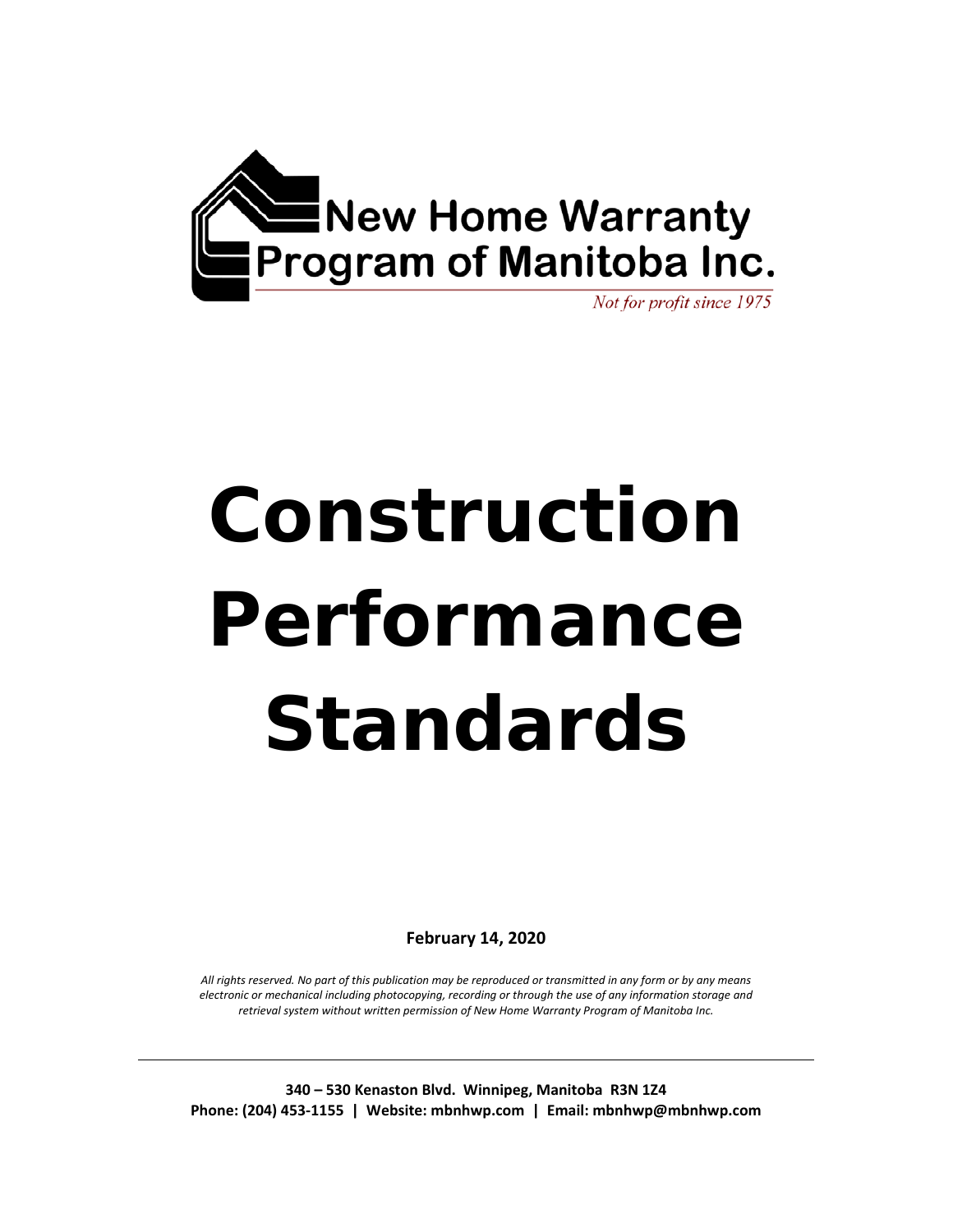## **Table of Contents**

### **Introduction**

| Purpose of this document |  |
|--------------------------|--|
|                          |  |
|                          |  |
|                          |  |
|                          |  |

## **Module 1 Foundations**

| 1.1           |                                                                      |  |
|---------------|----------------------------------------------------------------------|--|
| 1.2           |                                                                      |  |
| 1.3           |                                                                      |  |
| 1.4           | Concrete floor without builder-applied finished flooring             |  |
|               |                                                                      |  |
| $1.5^{\circ}$ |                                                                      |  |
| 1.6           | Concrete basement floor has settled or heaved in a finished area  11 |  |
| 1.7           |                                                                      |  |
| 1.8           |                                                                      |  |
| 1.9           |                                                                      |  |
| 1.10          |                                                                      |  |
| 1 1 1         |                                                                      |  |
|               |                                                                      |  |
|               |                                                                      |  |

## **Module 2 Floor Framing**

|  | 2.6 Springiness, bounce, visible sag when loaded, or shaking |     |
|--|--------------------------------------------------------------|-----|
|  |                                                              | -24 |
|  |                                                              |     |
|  |                                                              |     |

## **Module 3 Wall Framing**

| 3.1   |                                                                     | 27 |
|-------|---------------------------------------------------------------------|----|
|       |                                                                     |    |
| 3.2   |                                                                     | 28 |
| 3.3   |                                                                     | 29 |
| 3.4   |                                                                     | 30 |
| 3.5   |                                                                     |    |
| 3.6   |                                                                     | 32 |
| 3.7   |                                                                     | 33 |
| 3.8   | Water leakage at doors and windows or at the top of the foundation  | 34 |
| 3.9   | Condensation forming between insulating (factory sealed) glass unit | 35 |
| 3.10  |                                                                     | 36 |
| 3 1 1 |                                                                     | 37 |
|       |                                                                     | 38 |
|       |                                                                     |    |

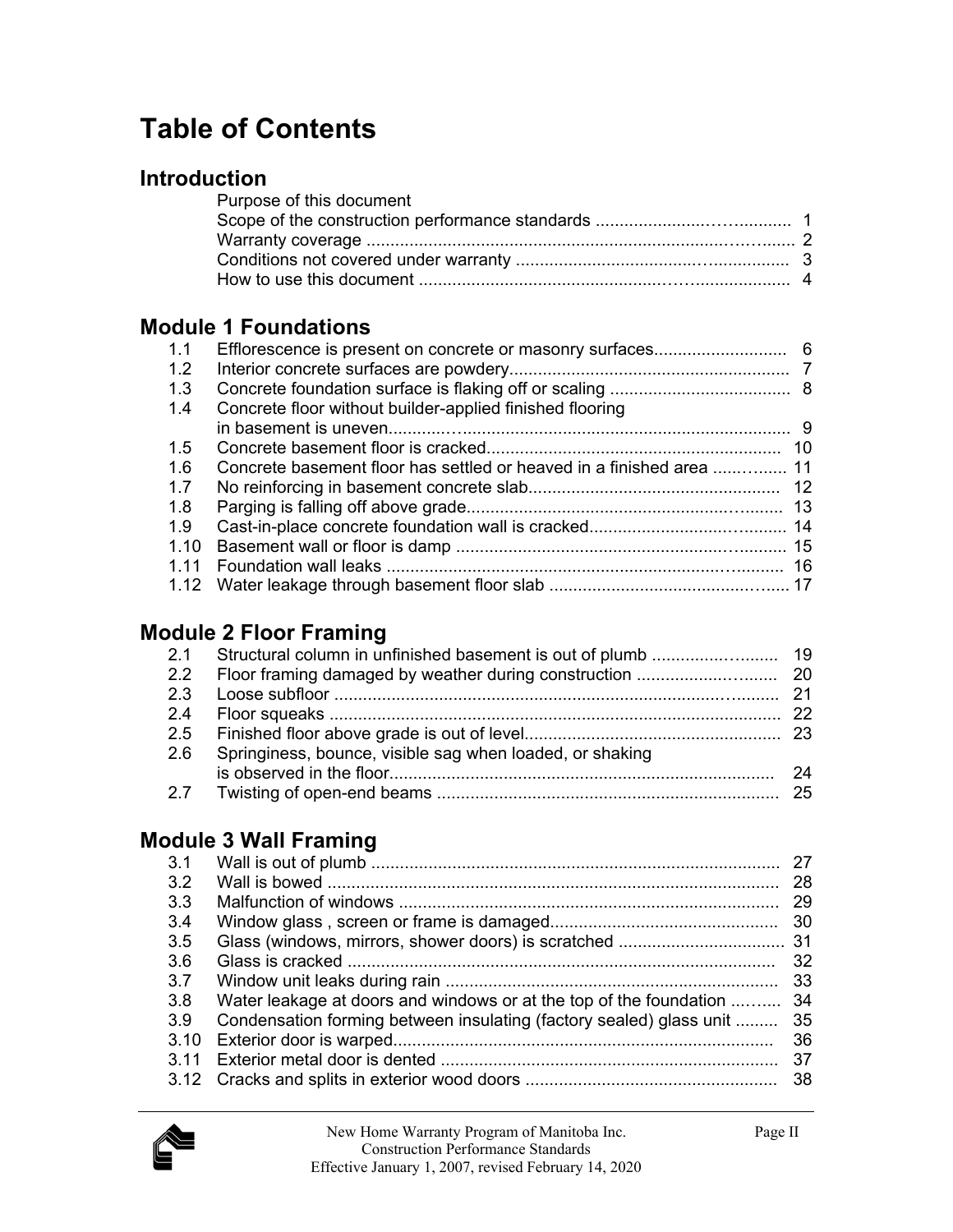| 3.18 Exterior door hardware or decorative metal trim has discoloured 44 |  |
|-------------------------------------------------------------------------|--|
| 3.19 Sliding door screen will not stay on track or sliding door         |  |
|                                                                         |  |

## **Module 4 Exterior Finishing**

| 4.1  | Wood or hardboard or panel-type siding is bowed or wavy                       | 47 |
|------|-------------------------------------------------------------------------------|----|
| 4.2  | Wood or hardboard or panel-type siding joints not tight                       | 48 |
| 4.3  | Wood or hardboard or panel-type siding fasteners are excessively              |    |
|      |                                                                               | 49 |
| 4.4  | Lap siding (wood, hardboard, vinyl, etc.) is not installed on a straight line | 50 |
| 4.5  |                                                                               | 51 |
| 4.6  |                                                                               | 52 |
| 4.7  | Cedar shakes or shingles have bled through paint or stain                     |    |
|      |                                                                               | 53 |
| 4.8  |                                                                               | 54 |
| 4.9  |                                                                               | 55 |
| 4.10 |                                                                               | 56 |
| 4.11 |                                                                               | 57 |
| 4.12 | Aluminum or vinyl siding trim and accessories fasteners don't                 |    |
|      |                                                                               | 58 |
| 4.13 | Above-grade masonry wall or veneer cladding (including mortar)                |    |
|      |                                                                               | 59 |
| 4.14 | Cut bricks are of different thickness in relation to one another              | 60 |
| 4.15 |                                                                               | 61 |
| 4.16 |                                                                               | 62 |
| 4.17 | Efflorescence (white powder) is present on masonry or stucco surface          | 63 |
| 4.18 |                                                                               | 64 |
| 4.19 |                                                                               | 65 |
| 4.20 |                                                                               | 66 |
| 4.21 |                                                                               | 67 |
| 4.22 |                                                                               | 68 |
| 4.23 |                                                                               | 69 |
| 4.24 |                                                                               | 70 |
| 4.25 |                                                                               | 71 |
| 4.26 |                                                                               | 72 |
| 4.27 |                                                                               | 73 |
|      |                                                                               |    |

## **Module 5 Roofs**

| 5.4 Leaks due to snow or rain driven into the attic through louvres or vents  78 |  |
|----------------------------------------------------------------------------------|--|
|                                                                                  |  |
|                                                                                  |  |

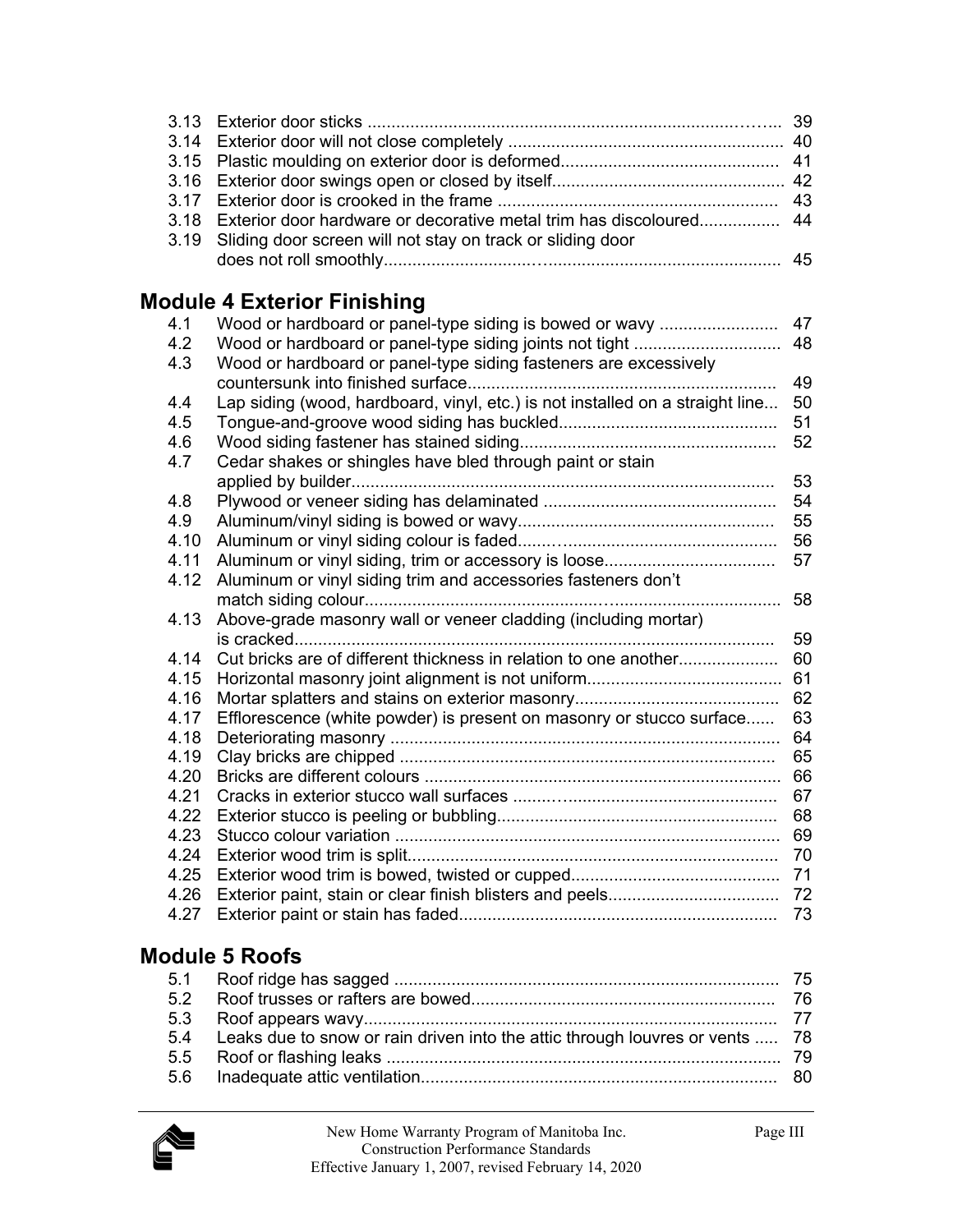| 5.7  |                                                                          | 81 |
|------|--------------------------------------------------------------------------|----|
| 5.8  |                                                                          | 82 |
| 5.9  |                                                                          |    |
| 5.10 |                                                                          | 84 |
| 5.11 |                                                                          | 85 |
| 5.12 | Asphalt shingles either do not overhang the edge of the roof             |    |
|      |                                                                          | 86 |
| 5.13 |                                                                          | 87 |
| 5.14 |                                                                          | 88 |
| 5.15 | Uneven roof sheathing causing visible irregularities in the roof surface | 89 |
| 5.16 |                                                                          | 90 |
| 5.17 |                                                                          | 91 |
| 5.18 |                                                                          | 92 |
| 5.19 |                                                                          | 93 |
| 5.20 |                                                                          | 94 |
| 5.21 |                                                                          | 95 |
| 5.22 | Eavestroughs or downspouts not performing properly                       | 96 |
| 5.23 |                                                                          | 97 |
| 5.24 |                                                                          | 98 |

## **Module 6 Plumbing**

| 6.1  |                                                                  | 100 |
|------|------------------------------------------------------------------|-----|
| 6.2  |                                                                  | 101 |
| 6.3  |                                                                  | 102 |
| 6.4  |                                                                  | 103 |
| 6.5  | Condensation appears on water supply pipes and toilets           | 104 |
| 6.6  |                                                                  | 105 |
| 6.7  |                                                                  | 106 |
| 6.8  | Cracking or chipping of porcelain, enamel or fibreglass surfaces | 107 |
| 6.9  | Lightweight (fibreglass and acrylic) bathtub or shower base      |     |
|      |                                                                  | 108 |
| 6.10 | Manufactured solid-surface countertop (integrated basin)         |     |
|      |                                                                  | 109 |
|      |                                                                  | 110 |
|      |                                                                  | 111 |
|      |                                                                  |     |

## **Module 7 Electrical**

## **Module 8 Interior Climate Control**

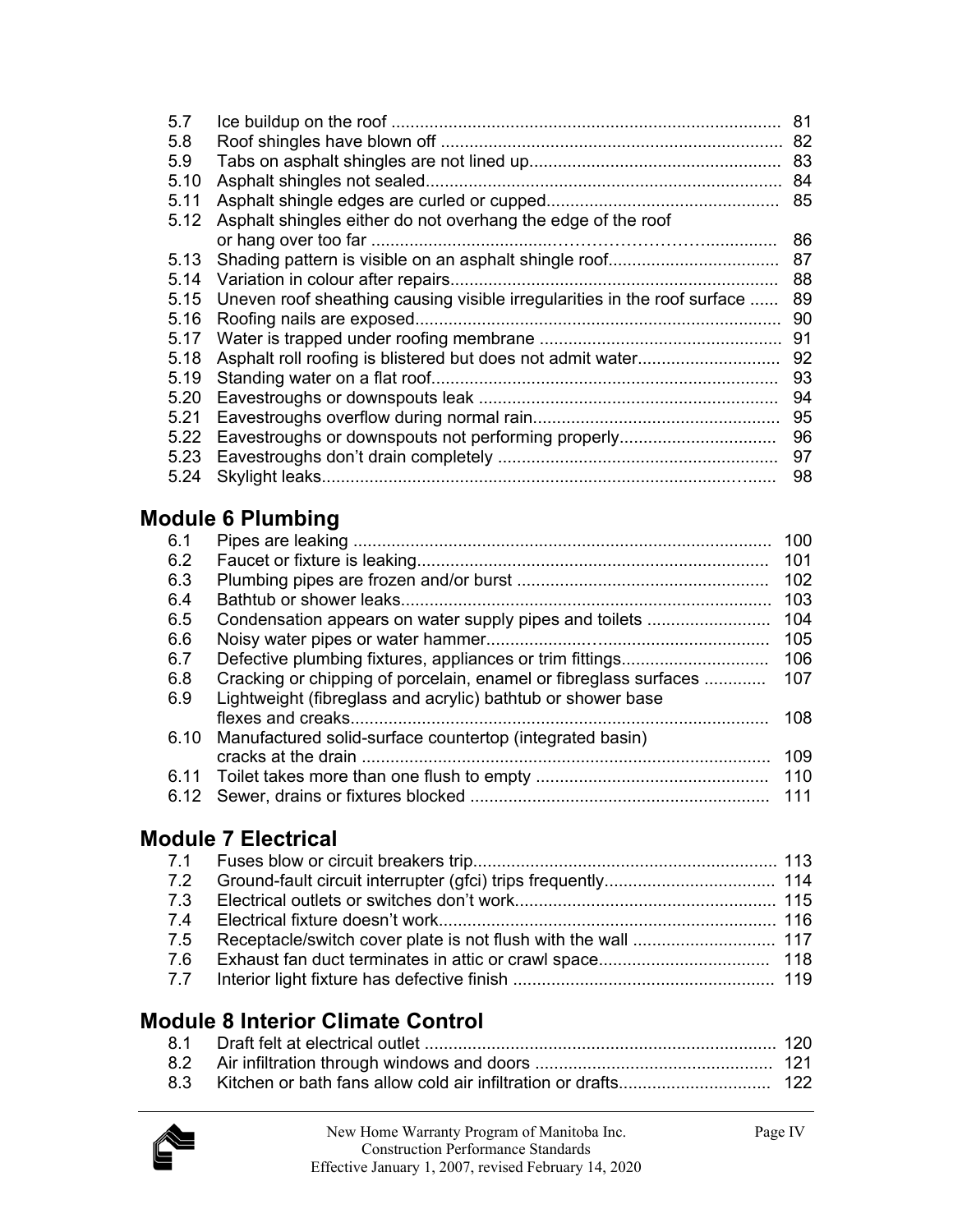| 8.4<br>8.5 |                                                                         | 123<br>124 |
|------------|-------------------------------------------------------------------------|------------|
| 8.6        | Condensation on interior ductwork and air handling equipment            | 125        |
| 8.7        |                                                                         | 126        |
| 8.8        |                                                                         | 127        |
| 8.9        | Ductwork makes noise when floor is walked on -                          |            |
|            |                                                                         | 128        |
| 8.10       |                                                                         | 129        |
| 8.11       |                                                                         | 130        |
| 8.12       |                                                                         | 131        |
| 8.13       |                                                                         | 132        |
|            | 8.14 There are gaps between heat diffusers, cold air return grilles and |            |
|            |                                                                         | 133        |
| 8.15       |                                                                         |            |

## **Module 9 Wall & Ceiling Finish**

| 9.1  |                                                                              | 137 |
|------|------------------------------------------------------------------------------|-----|
| 9.2  |                                                                              | 138 |
| 9.3  |                                                                              | 139 |
| 9.4  |                                                                              | 140 |
| 9.5  | Ceiling/wall joint separation commonly referred to as truss uplift           | 141 |
| 9.6  | Drywall surface blemishes including nail/screw pops, blisters in taped       |     |
|      | joints, trowel marks, excess joint compound and dents or gouges              | 142 |
| 9.7  |                                                                              | 143 |
| 9.8  |                                                                              | 144 |
| 9.9  |                                                                              | 145 |
| 9.10 |                                                                              | 146 |
| 9.11 |                                                                              | 147 |
| 9.12 |                                                                              | 148 |
| 9.13 |                                                                              | 149 |
| 9.14 | Water penetration behind ceramic tile and bathtub or shower enclosures . 150 |     |
|      |                                                                              |     |

## **Module 10 Interior Finishing**

|      |                                                           | 152 |
|------|-----------------------------------------------------------|-----|
|      |                                                           | 153 |
| 10.3 |                                                           | 154 |
| 10.4 |                                                           | 155 |
| 10.5 |                                                           |     |
| 10.6 |                                                           | 157 |
|      | 10.7 Gap between the door and the doorjamb is not uniform | 158 |
| 10.8 |                                                           | 159 |
|      |                                                           |     |
|      |                                                           | 161 |
|      |                                                           | 162 |
|      |                                                           | 163 |
|      |                                                           | 164 |
|      |                                                           |     |
|      |                                                           |     |
|      |                                                           |     |

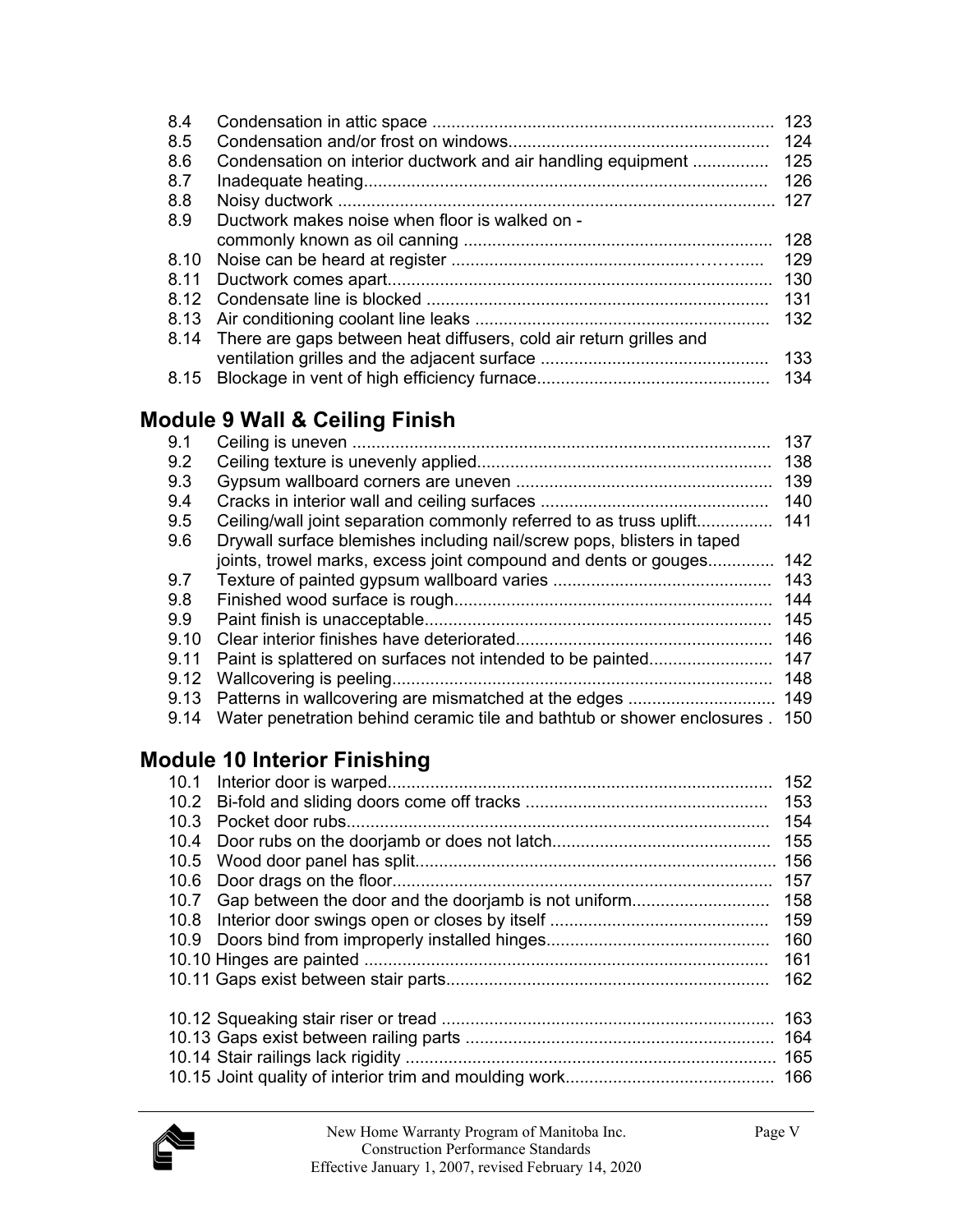## **Module 11 Cabinets & Countertops**

## **Module 12 Flooring**

|      |                                                                           | 183 |
|------|---------------------------------------------------------------------------|-----|
| 12.2 |                                                                           | 184 |
| 12.3 | Pattern of finished flooring is out of alignment with adjacent            |     |
|      |                                                                           | 185 |
| 12.4 |                                                                           | 186 |
| 12.5 |                                                                           | 187 |
| 12.6 |                                                                           | 188 |
| 12.7 |                                                                           | 189 |
| 12.8 | Carpet has dark stains around perimeter of rooms                          |     |
|      |                                                                           | 190 |
|      |                                                                           | 191 |
|      | 12.10 Protrusions appear on the surface of resilient flooring             |     |
|      |                                                                           | 192 |
|      |                                                                           | 193 |
|      |                                                                           |     |
|      |                                                                           |     |
|      | 12.14 Patterns on sheet vinyl flooring are not aligned across seams       | 196 |
|      |                                                                           | 197 |
|      |                                                                           | 198 |
|      | 12.17 Variation in colour occurring during repair of vinyl flooring       | 199 |
|      | 12.18 Cracks developing between strips of hardwood or parquet flooring    | 200 |
|      |                                                                           | 201 |
|      | 12.20 The surface of one strip of hardwood or laminate flooring           |     |
|      |                                                                           | 202 |
|      |                                                                           | 203 |
|      | 12.22 Finish on wood flooring has blistered, bubbled, or peeled resulting |     |
|      |                                                                           | 204 |
|      | 12.23 Crowning of strip hardwood flooring has occurred (centre of strip   |     |
|      |                                                                           | 205 |
|      | 12.24 Wood flooring buckles and detaches from substrate                   | 206 |
|      |                                                                           |     |

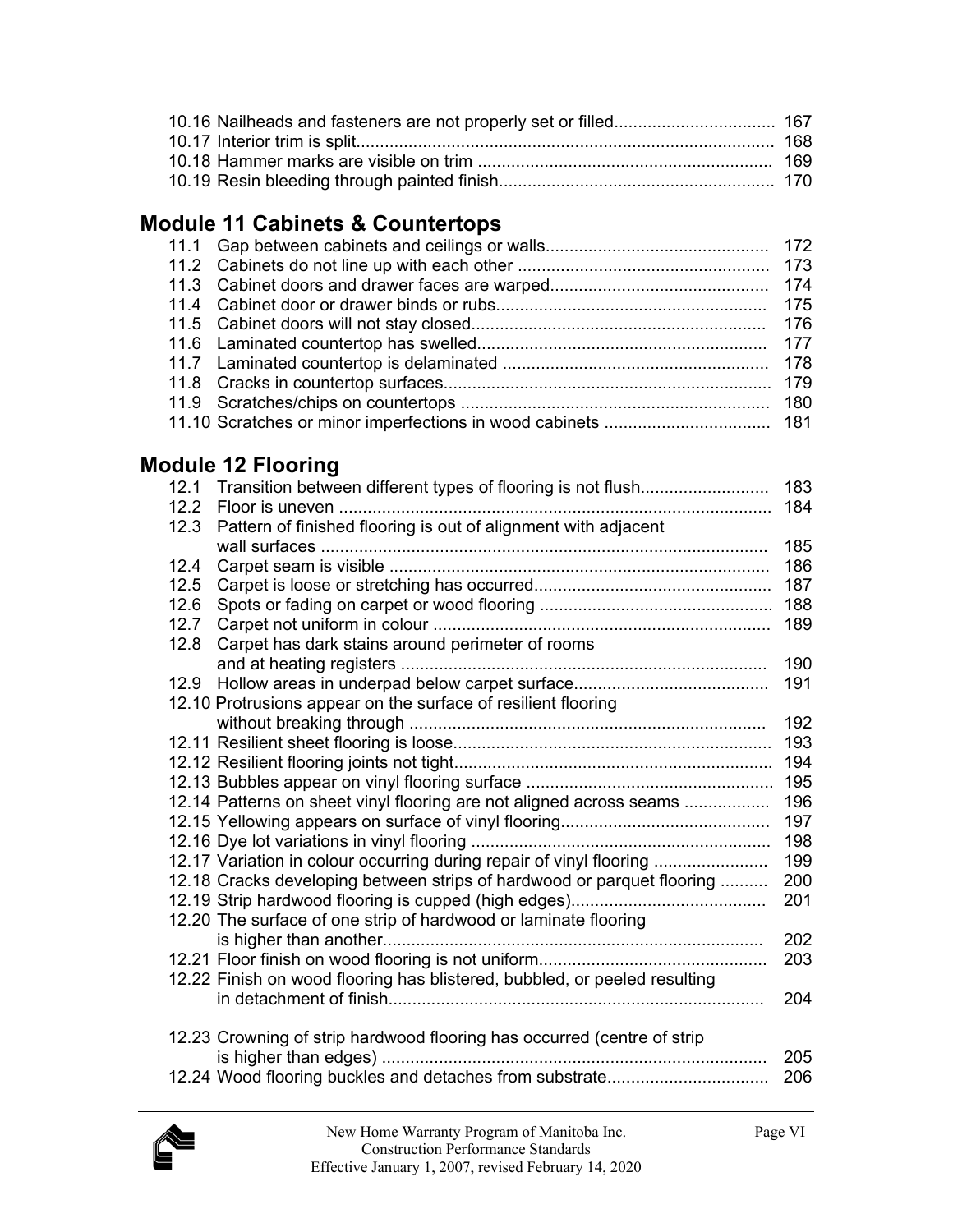| 12.28 Ceramic/porcelain tile, marble or stone flooring is broken or loose |       |
|---------------------------------------------------------------------------|-------|
|                                                                           |       |
| 12.29 Cracks appearing in grouting of ceramic tile joints or at junctions |       |
|                                                                           |       |
| 12.30 Adjacent marble units or ceramic tile surfaces installed            |       |
|                                                                           | - 212 |
|                                                                           |       |

## **Module 13 Chimneys & Fireplaces**

| 13.3 Chimney serving solid-fuel-burning (wood, pellet, etc.) appliance |  |
|------------------------------------------------------------------------|--|
|                                                                        |  |
|                                                                        |  |
|                                                                        |  |
|                                                                        |  |

## **Module 14 Garages & Exteriors**

| 14.2 Garage doors (vehicular and man-doors) allow entrance of snow or water 223 |  |
|---------------------------------------------------------------------------------|--|
|                                                                                 |  |
|                                                                                 |  |
|                                                                                 |  |
|                                                                                 |  |
|                                                                                 |  |
|                                                                                 |  |

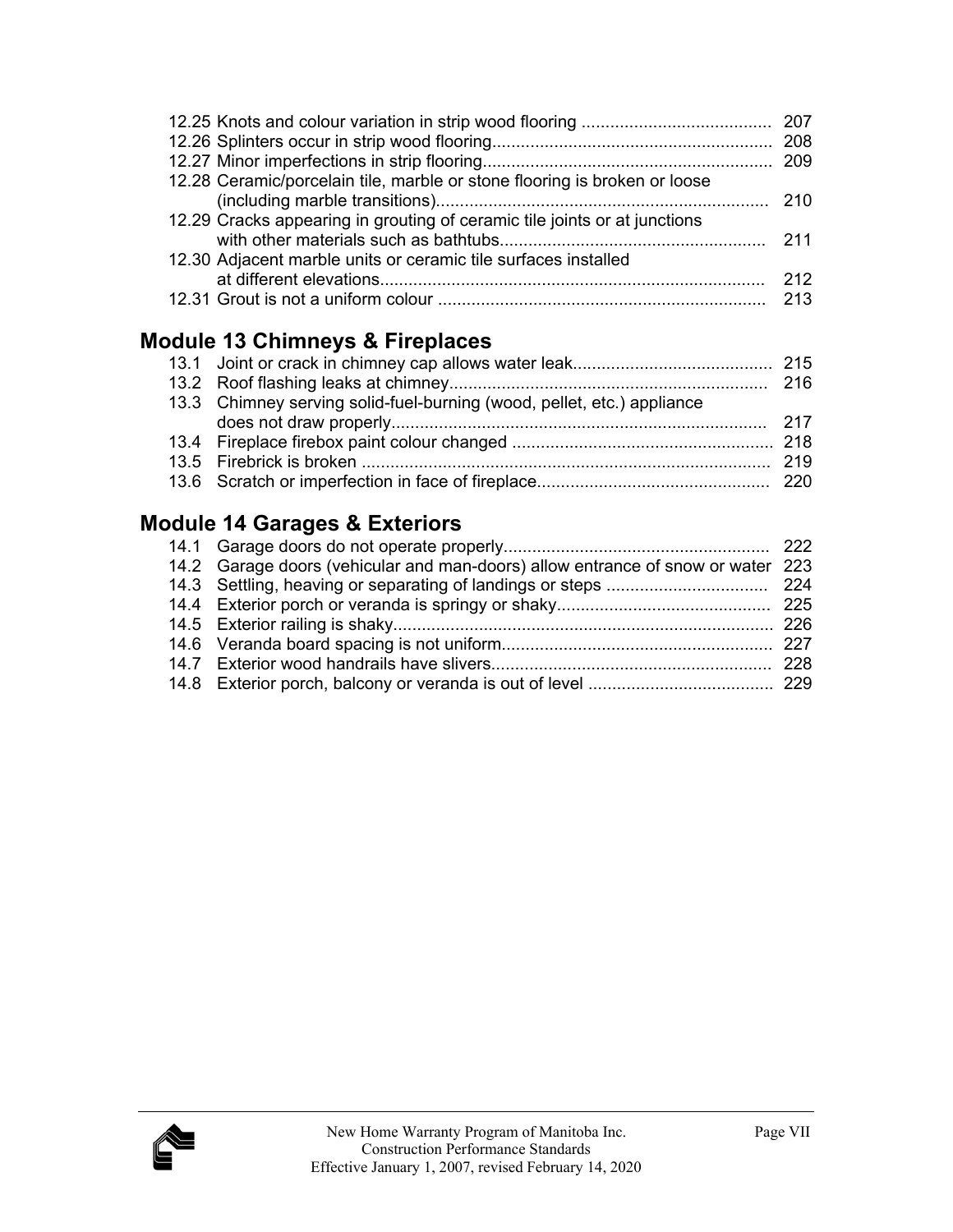#### **PURPOSE OF THIS DOCUMENT**

The Construction Performance Standards (the Standards) will be used by the New Home Warranty Program of Manitoba Inc. (the Program) when determining whether or not a condition is covered by the warranty. The purpose of the Standards is not to set new standards but to provide advance information as to how the Program will decide disputes between builders and homeowners about defects in work or materials. These Standards have been prepared in consultation with various trade and industry groups and the Program is grateful for their input. The Construction Performance Guidelines developed by the Tarion Warranty Corporation was also consulted as a source in the development of this document. The Program acknowledges and thanks the Tarion Warranty Corporation for allowing it to utilize their template and to reproduce portions of their document in the development of the Standards for the Manitoba New Home Warranty Program.

The Standards provide objective and uniform criteria that set out the minimum performance required in the construction of new homes. They relate to work and materials deficiencies and complement the Building Code. The Standards are designed to be supplemented by any applicable guidelines or standards produced by industry associations. They do not replace manufacturer warranties.

The Standards are designed primarily for conventional low-rise, wood frame construction. They may not be applicable in all respects for other types of construction or assemblies.

The Program will make its decisions based on the edition of the Standards that is in effect at the time a conciliation is conducted. The effective date is indicated on both the cover of the Standards and on the bottom of each page. (The Standards will be reviewed periodically and expanded or updated to reflect legislative changes and/or changes in construction materials and technologies.)

#### **SCOPE OF THE CONSTRUCTION PERFORMANCE STANDARDS**

The Construction Performance Standards should be interpreted with common sense. They deal only with the most frequent and typical items of concern to homeowners. The Standards describe the minimum acceptable performance or condition that homeowners should expect and builders must meet to satisfy the requirements of the warranties described in the New Home Warranty Certificate.

Construction is not an exact science and generally, the materials used have natural properties that must be considered when applying the Construction Performance Standards.

For example:

- Wood grains and colours may not necessarily match in all cases;
- Shrinkage of natural materials may result in squeaks and creaks.

Some items refer to specific dimensions to determine what is acceptable. These

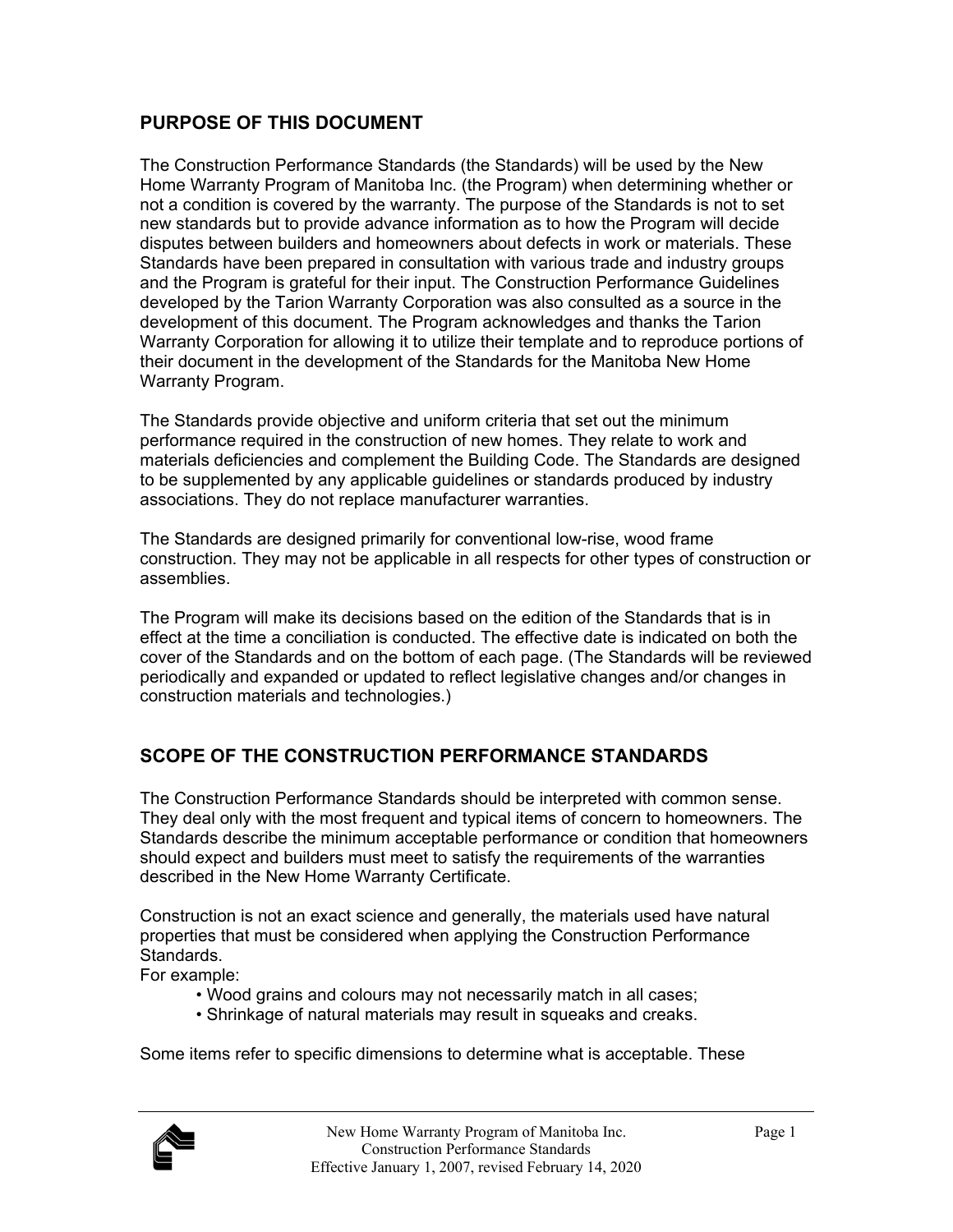dimensions are used to evaluate the identified conditions. If the variation is minor, the Program may consider whether the variation significantly affects the performance of the item in determining whether the particular guideline has been met.

### **WARRANTY COVERAGE**

Warranty coverage is set out in the Certificate of Possession and New Home Warranty and takes effect from the date a homeowner takes possession of a new home from the builder (the date of possession). It remains in effect even if the home is sold or otherwise transferred before the end of the warranty period. There are two types of warranty protection or coverages, including:

**The One-Year Warranty**. A builder warrants that, for one year from the date of possession, the home:

• is free from defects in workmanship and materials;

Builders should provide homeowners with all warranties provided by manufacturers, suppliers and subcontractors that may extend beyond the first year. Homeowners must make claims on these extended warranties directly to the manufacturer or distributor.

**Five-Year Major Structural Defect Coverage**. The Program provides extended coverage for major structural defects for five years from the date of possession.

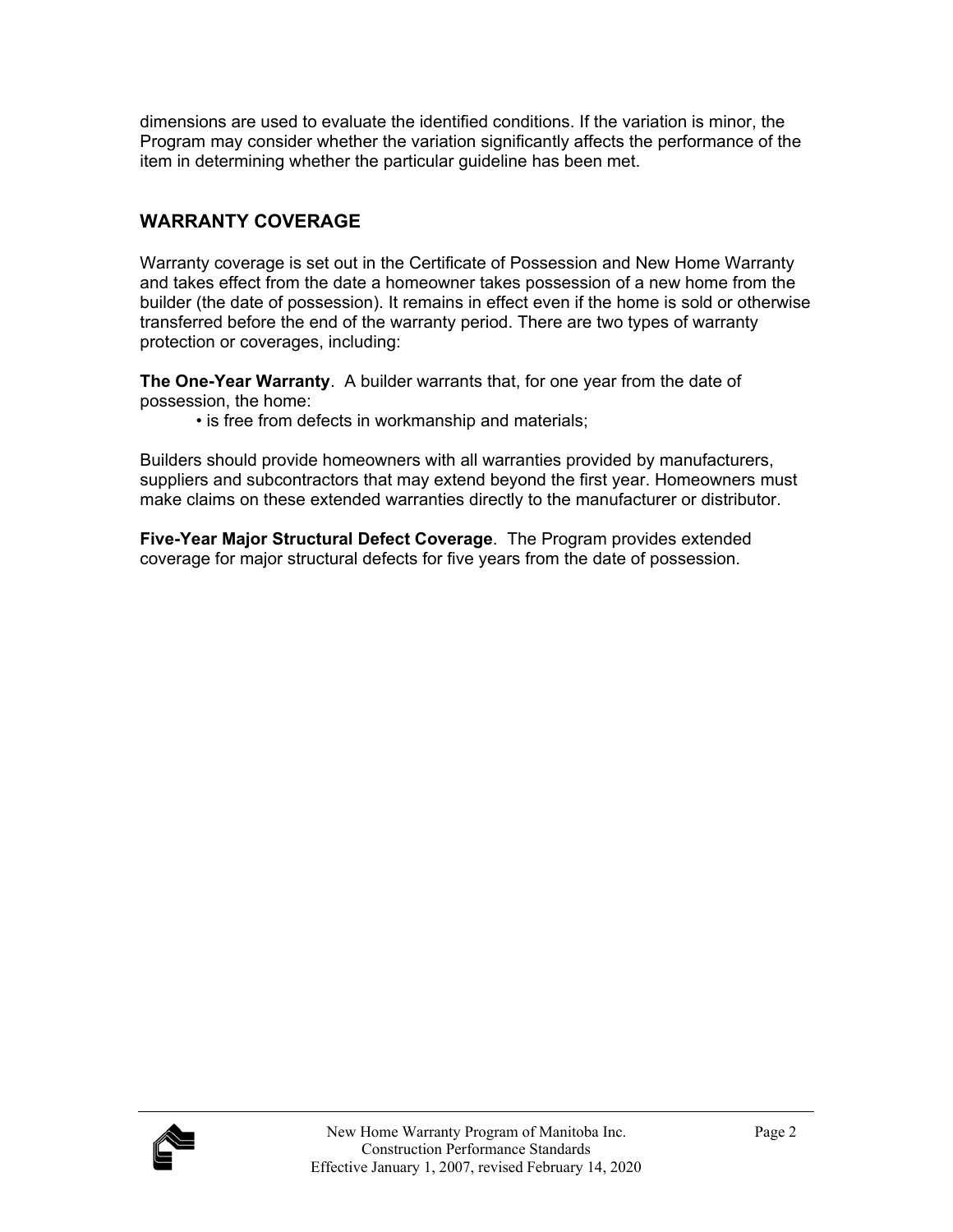#### **CONDITIONS NOT COVERED UNDER WARRANTY**

It is important for homeowners to note what is **not** covered by the warranty. The Warranty (located on the backside of the Possession Certificate) has several exclusions and limitations that the reader should be aware of when researching a defect using this document. Per section 1, the following is excluded from warranty: pools, parking facilities, common recreational areas, site grading and surface drainage, landscaping, shrubbery, flowers, trees, patios, driveways, garage slabs or carport slabs, sidewalks, retaining walls, wells and attached water systems, septic tanks or fields, detached garages or detached carports, or outbuildings. For additional exclusions and limitations, refer to the Warranty.

Note that this guide does not replace in whole or in part any section of the Warranty and should be used only to supplement the terms and conditions of the Warranty.

#### **Warranty Items to be Corrected by the Builder – Certificate of Possession Form**

These items should be recorded on the Certificate of Possession Form or in an attachment to the Certificate of Possession Form. Listing "surface" defects on the Certificate of Possession Form will provide a formal record of the existence of the condition before the homeowner took possession. Without this record it may be impossible for the Program to determine whether the item is covered under warranty if a dispute arises as it may not be clear who caused the damage or malfunction in question or whether an item was missing before the date of possession.

After possession, any items not rectified by the builder and any new defects that have emerged should be reported in writing to the builder within the applicable warranty period. Defects defined as non-structural must be identified **in writing** to the builder during the first year following possession of the home. In any event, the Purchaser must notify the Program **in writing** of the failure of the Builder to rectify the defects no later than two months from the expiry of the Builder's original one year limited warranty.

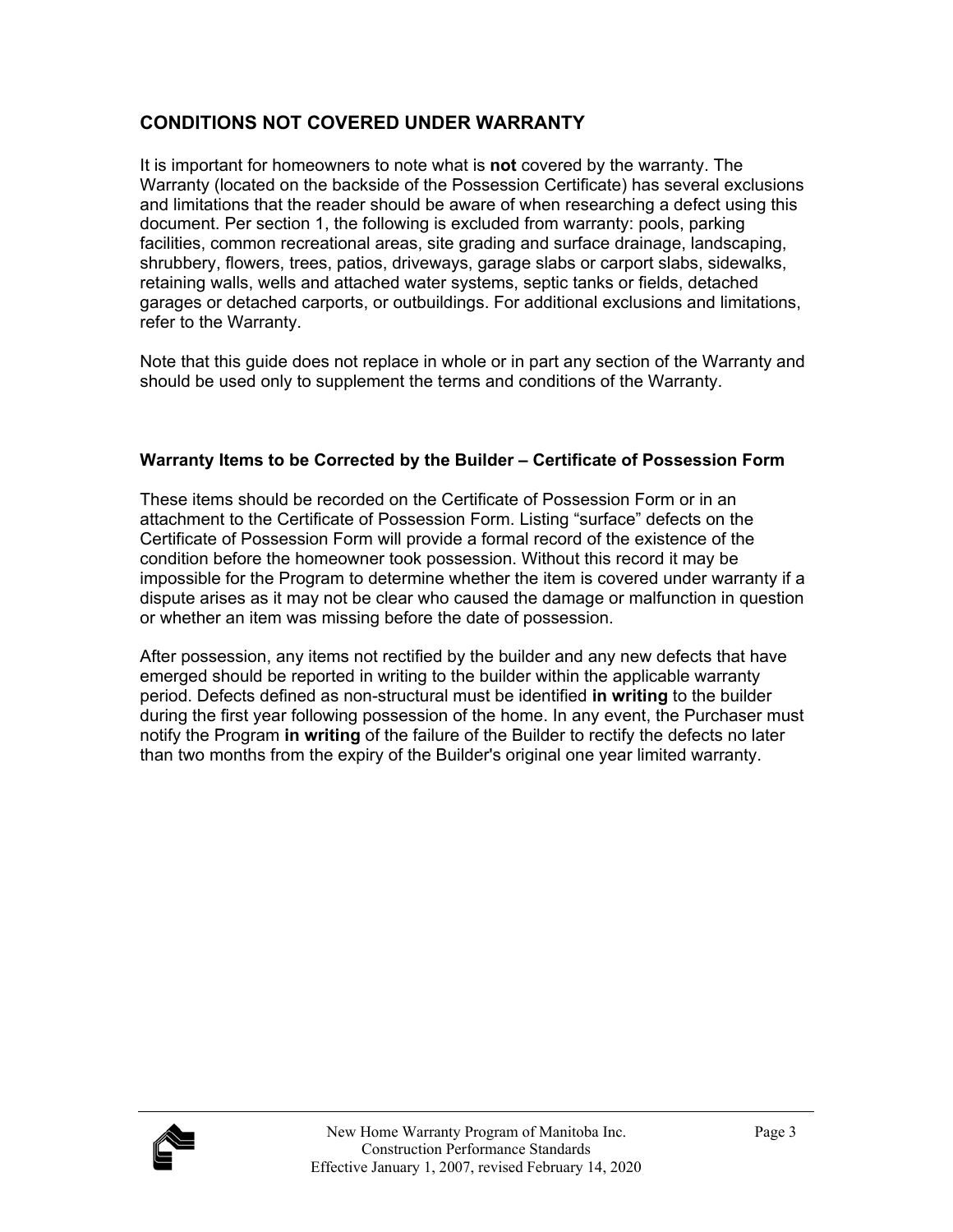#### **HOW TO USE THIS DOCUMENT**

The Construction Performance Standards are divided into articles based on construction sequence. The information is organized according to types of conditions, and in each case, the following is described:

- **Condition:** A brief description of the identified situation.
- **What is acceptable:** The acceptable performance standard of the condition.
- **Which warranty applies:** The warranty that applies and any exclusions.
- **Required action:** A description of the action that the builder or homeowner must take to rectify the identified condition.
- **Remarks:** Information to help users understand and solve the problem.

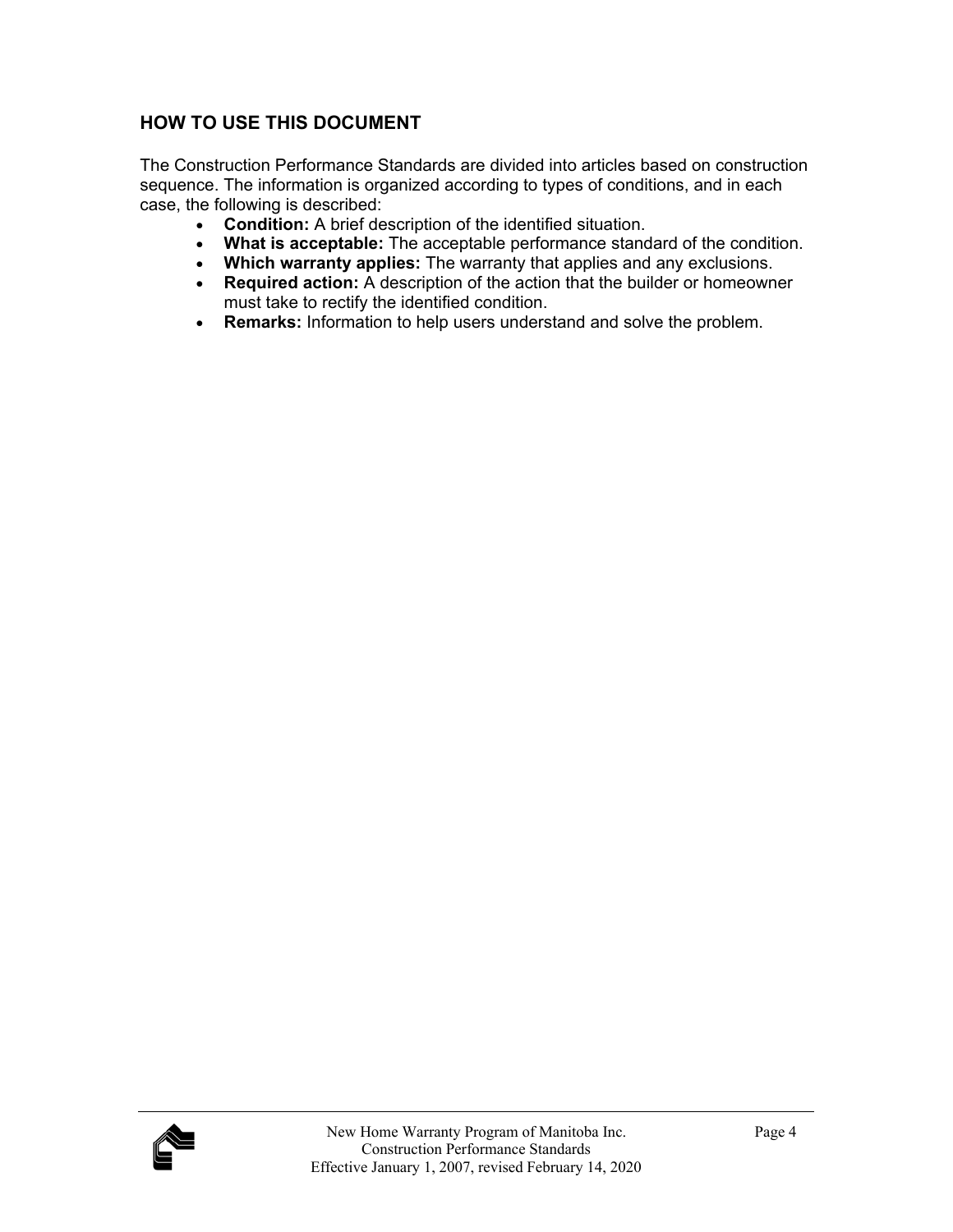## **Module 1 Foundations**

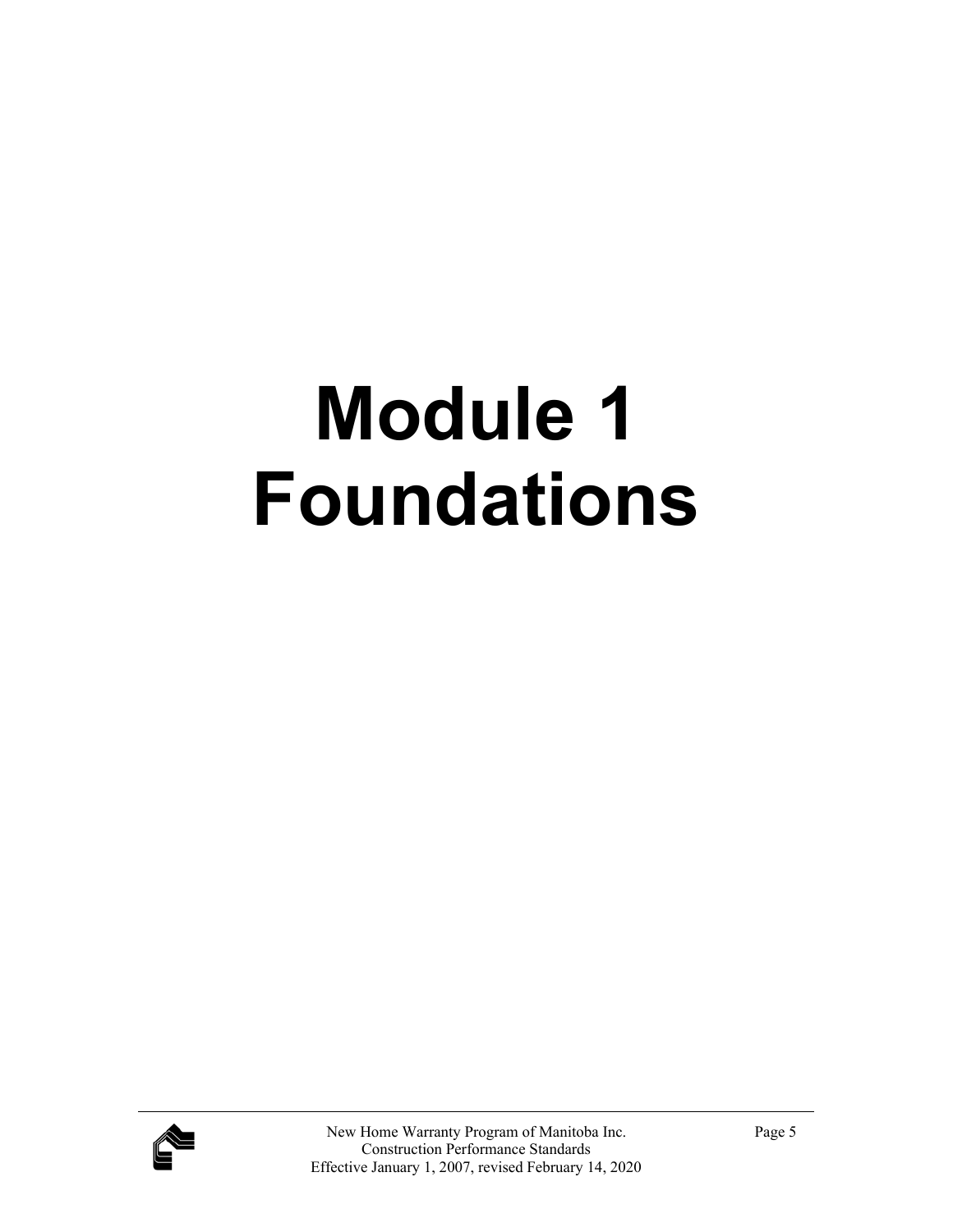**1.1** 

EFFLORESCENCE IS PRESENT ON CONCRETE OR MASONRY SURFACES

#### **Acceptable Performance/Condition**

Efflorescence may occur on concrete and masonry surfaces.

#### **Warranty**

None, unless there is an underlying defect.

#### **Action**

The builder is not required to take any action.

#### **Remarks**

Efflorescence is the formation of a white crystalline deposit on the surface of concrete and masonry when moisture evaporates from the surface. It is an indication that moisture is moving through the material to the surface, which is a normal condition. Efflorescence can be removed with a stiff brush and water.

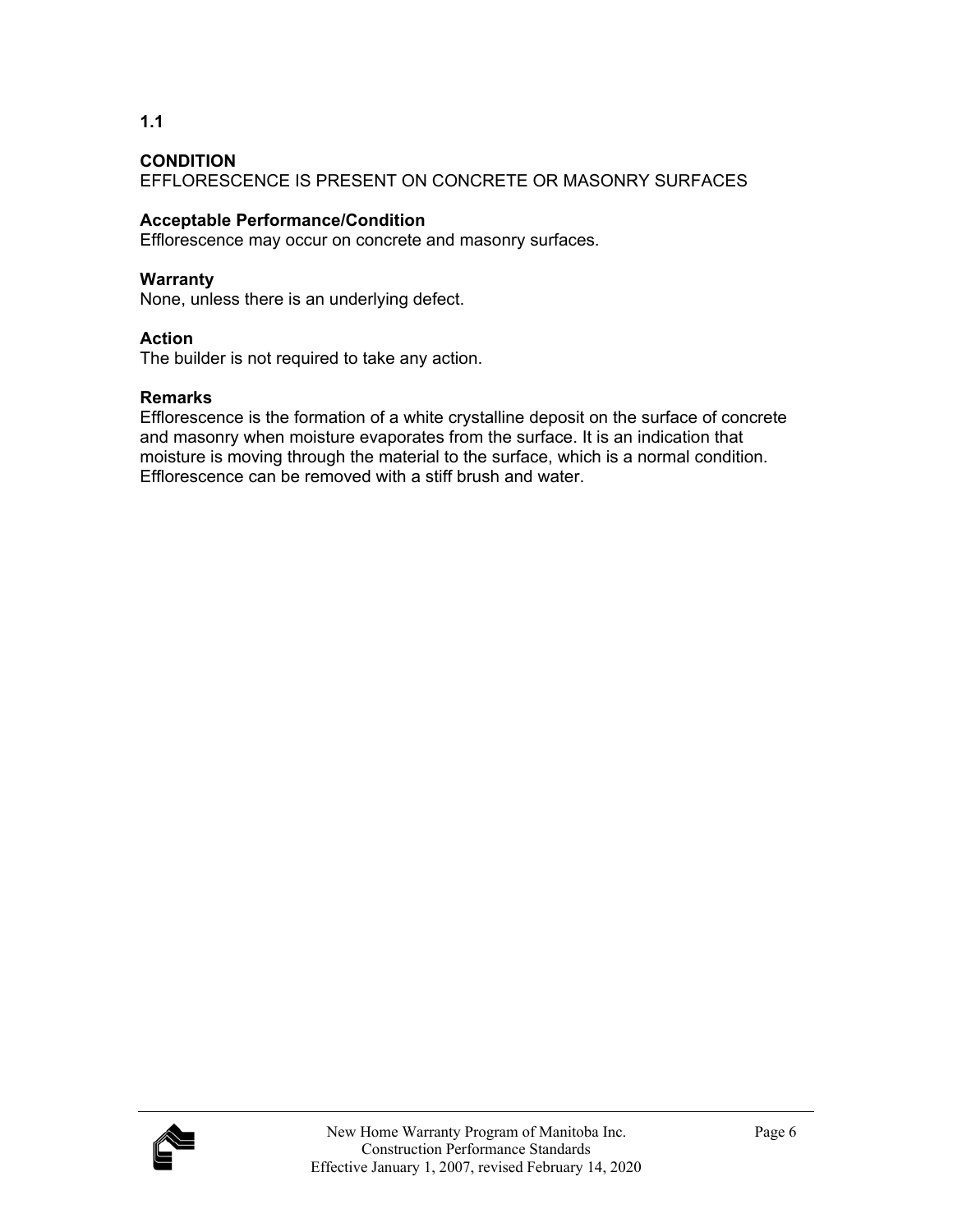INTERIOR CONCRETE SURFACES ARE POWDERY

#### **Acceptable Performance/Condition**

Concrete surfaces shall be sufficiently hard to prevent powdering which results in exposure of the aggregate.

#### **Warranty**

One-Year Work and Materials Surface deterioration due to owner-applied substances is excluded from the warranty.

#### **Action**

Where powdering occurs exposing the aggregate the concrete surface shall be repaired to provide a hardened surface.

#### **Remarks**

Some dusting of the concrete surface may normally occur; however, where the aggregate becomes exposed the condition is considered excessive. The colour and texture of a repaired area may not match the surrounding concrete.

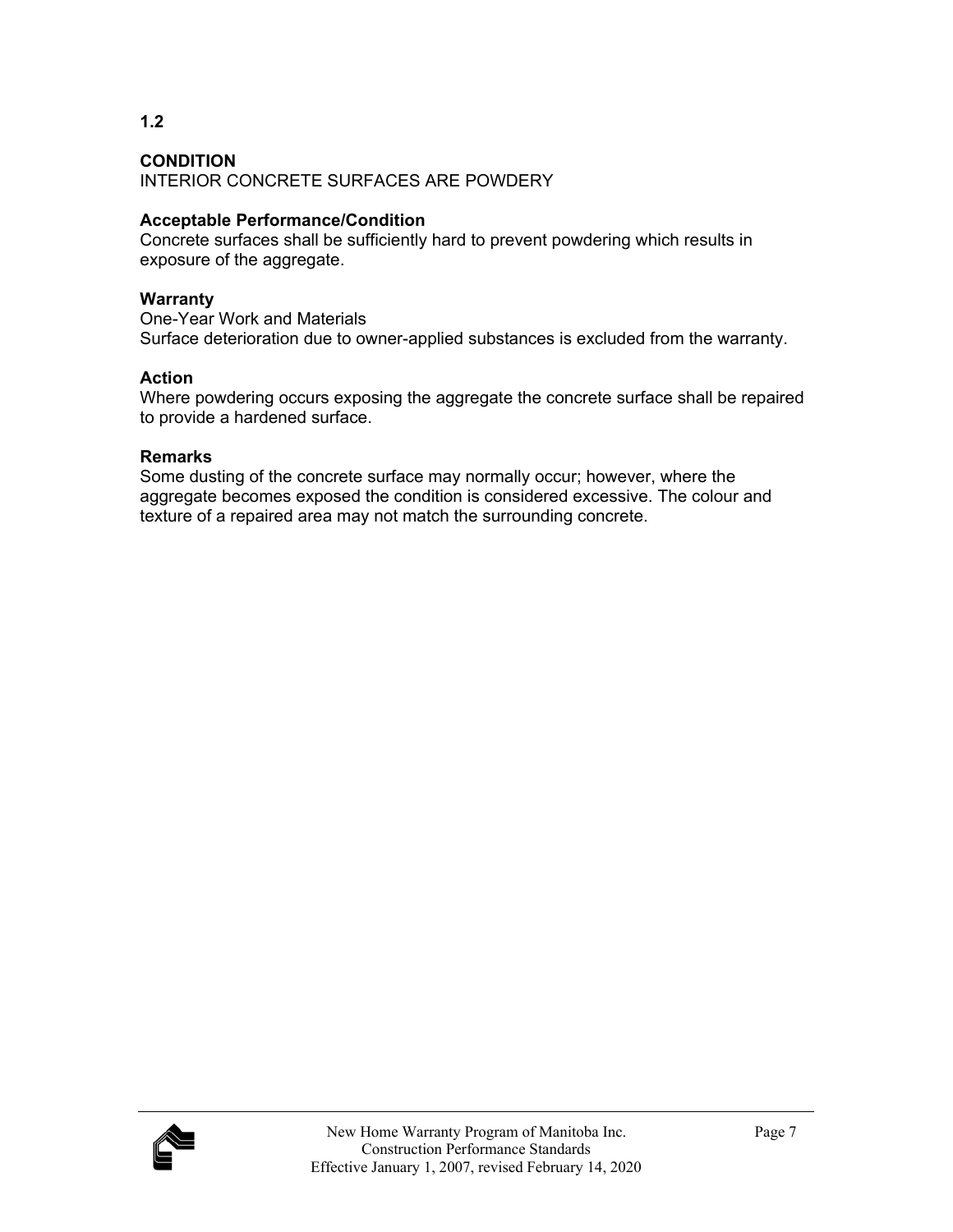**1.3** 

CONCRETE FOUNDATION SURFACE IS FLAKING OFF OR SCALING

#### **Acceptable Performance/Condition**

Concrete surfaces shall not disintegrate. Aggregate pops are normal; minor scaling is not controllable at all. The contractor is not responsible for deterioration caused by salt, chemicals, mechanical implements or other factors beyond the contractor's control.

#### **Warranty**

One-Year Work and Materials

Surface deterioration due to owner-applied substances, improper maintenance, or normal wear and tear is excluded from the warranty.

#### **Action**

Where defective installation or product is determined the concrete surface shall be repaired.

#### **Remarks**

Scaling most often results from salts and de-icers being applied to the concrete surface, e.g. either intentionally for ice melting or unintentionally from road slush deposits. Cleaning salt deposits off concrete surfaces is normal home maintenance.

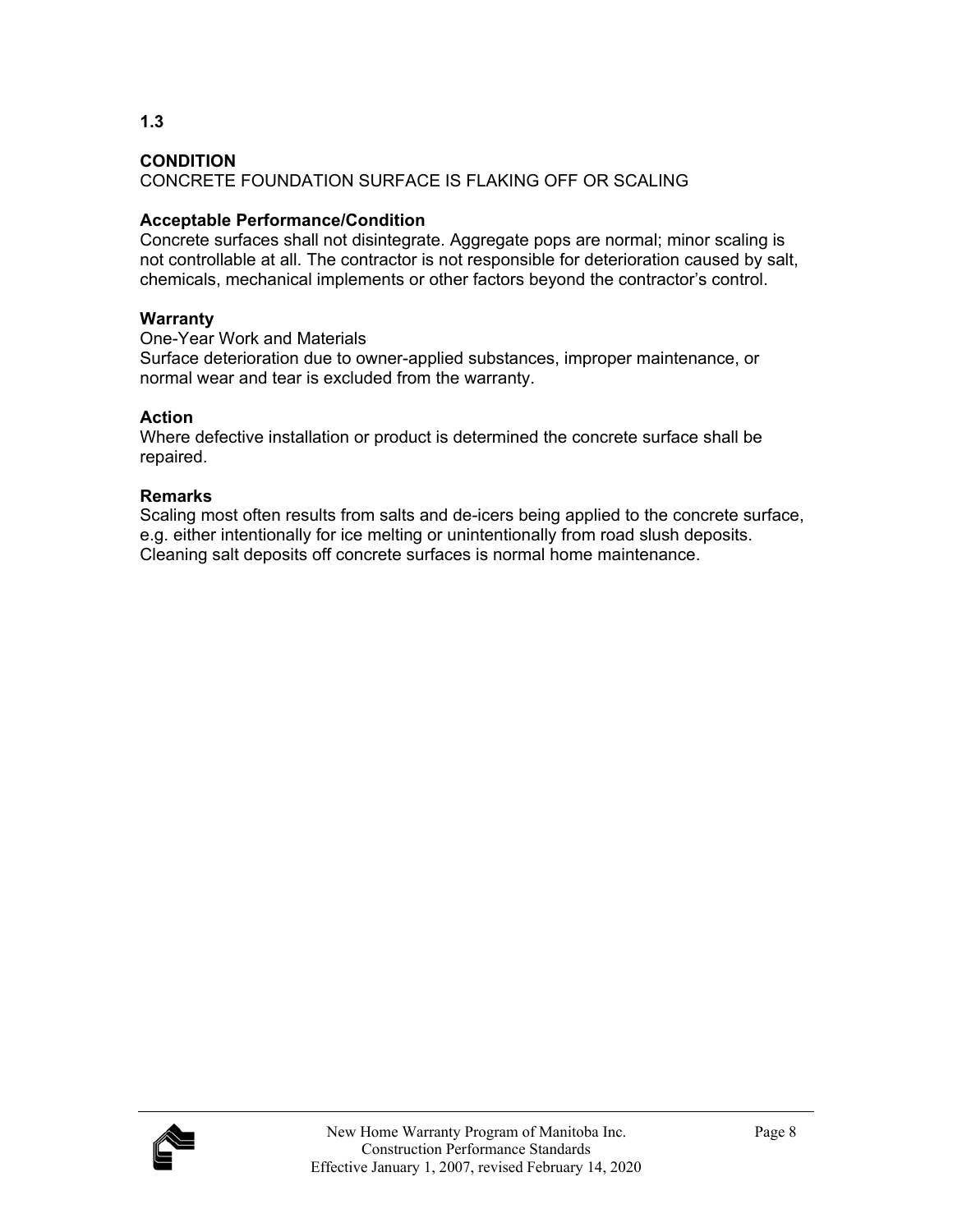CONCRETE FLOOR WITHOUT BUILDER-APPLIED FINISHED FLOORING IN BASEMENT IS UNEVEN

#### **Acceptable Performance/Condition**

Within a 3 m specified plane, concrete floors shall not have bumps or depressions exceeding ±12 mm. Sloped areas providing drainage to floor drains are not considered to be uneven.

#### **Warranty**

One-Year Work and Materials

#### **Action**

Uneven floors exceeding the acceptable condition shall be repaired.

#### **Remarks**

Repairs may include grinding or applying a topping. The colour and texture of a repaired area may not match the surrounding concrete. This does not include heaving and cracking covered in section 1.5 and 1.6.

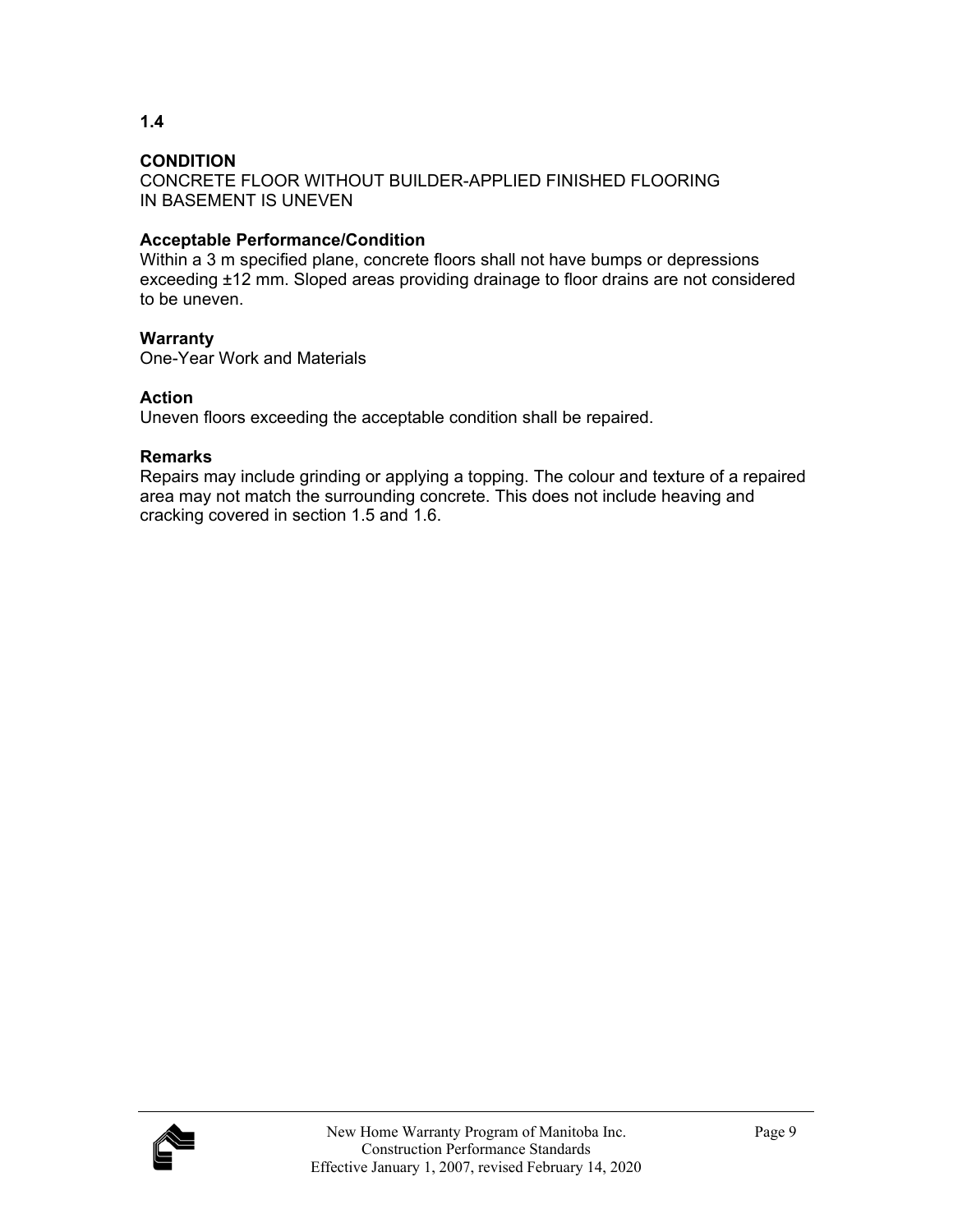CONCRETE BASEMENT FLOOR IS CRACKED

#### **Acceptable Performance/Condition**

Cracks exceeding 9mm in width or vertical displacement are considered excessive.

#### **Warranty**

One-Year Work and Materials Cracks resulting from normal shrinkage of materials caused by drying after construction are excluded from the warranty.

#### **Action**

Cracks in excess of the acceptable condition shall be repaired.

#### **Remarks**

Concrete floors naturally crack during curing due to shrinkage. Where repairs are necessary, colour and/or texture may not match the surrounding concrete.



**1.5**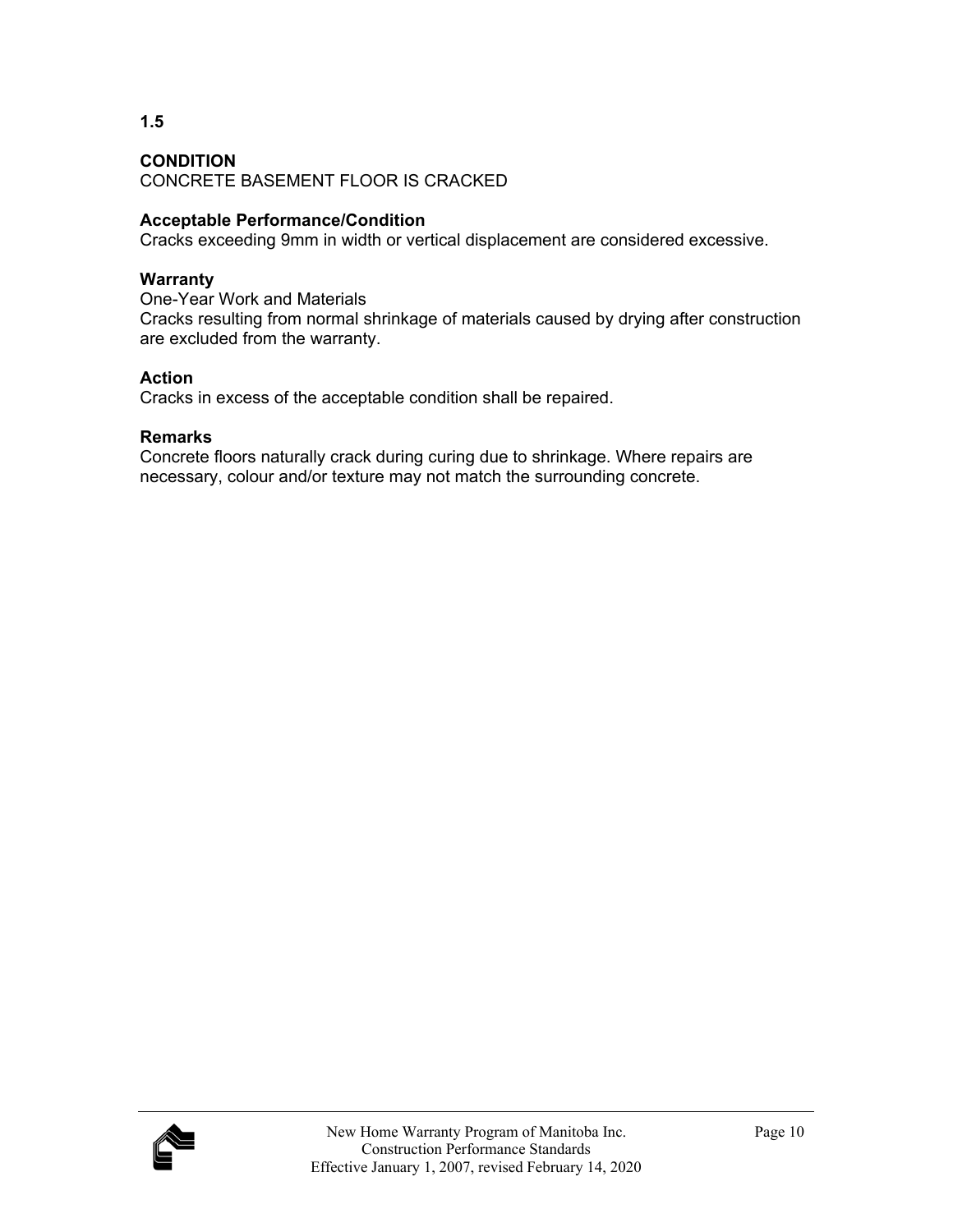**1.6** 

CONCRETE BASEMENT FLOOR HAS SETTLED OR HEAVED IN A FINISHED AREA

#### **Acceptable Performance/Condition**

Concrete floor slabs shall not settle more than 12 mm from their original position.

#### **Warranty**

One-Year Work and Materials

#### **Action**

During first year the builder is to adjust stairwells, walls, furnace ducts, plumbing lines, etc. to relieve any pressure caused by heaving.

#### **Remarks**

Homeowner is to maintain grading and water management.

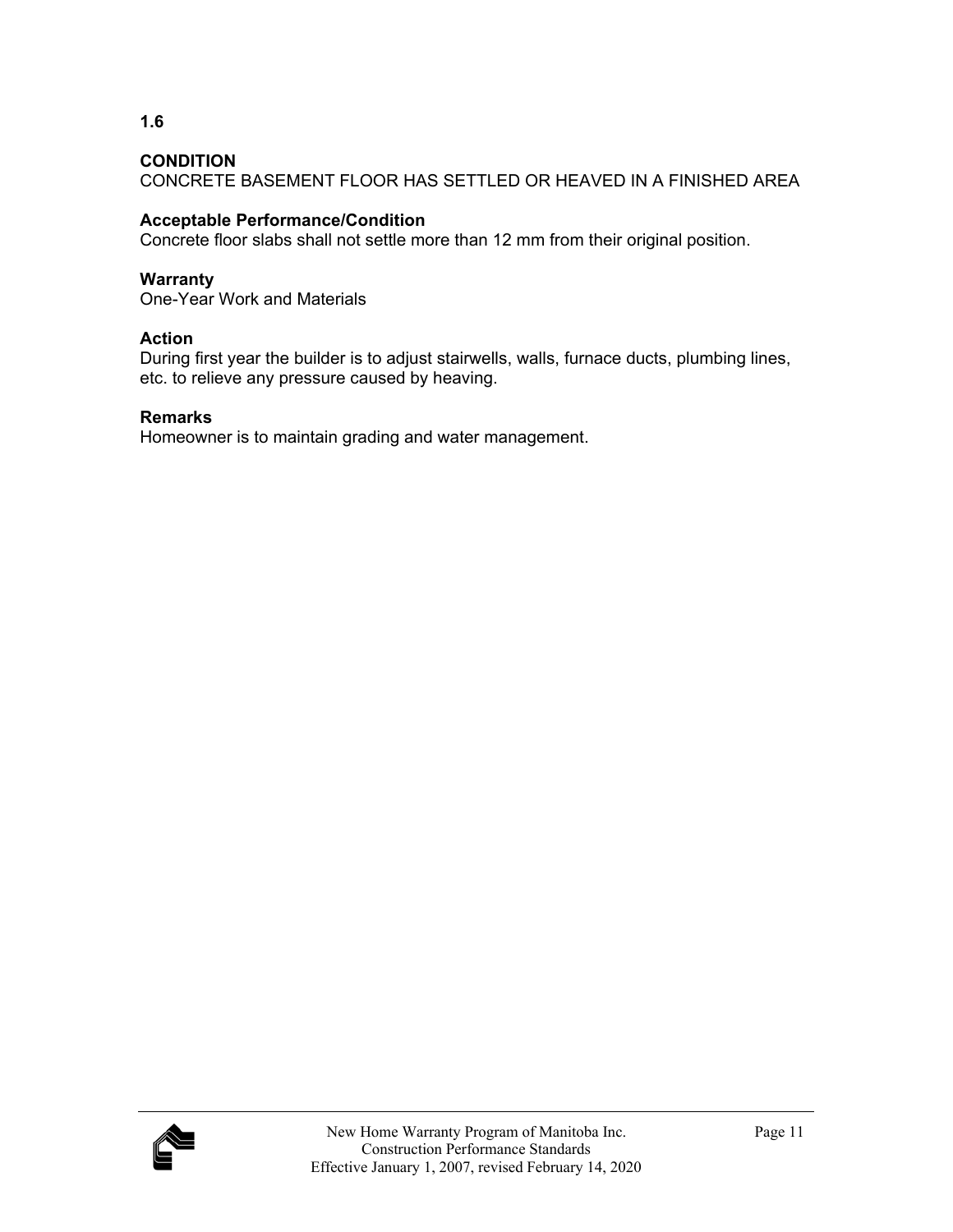#### **CONDITION**

NO REINFORCING IN BASEMENT CONCRETE SLAB

#### **Acceptable Performance/Condition**

Unless the slab is specifically intended and designed to be a structural slab, reinforcing or mesh is not required.

#### **Warranty**

One-Year Work and Materials

#### **Action**

Where a structural slab is not reinforced as required by the design, repairs shall be made; otherwise no action is required.

#### **Remarks**

Concrete slabs in basements shall conform to the Building Code. Reinforcing of concrete slabs is not usually necessary unless unusual design or construction conditions are encountered.

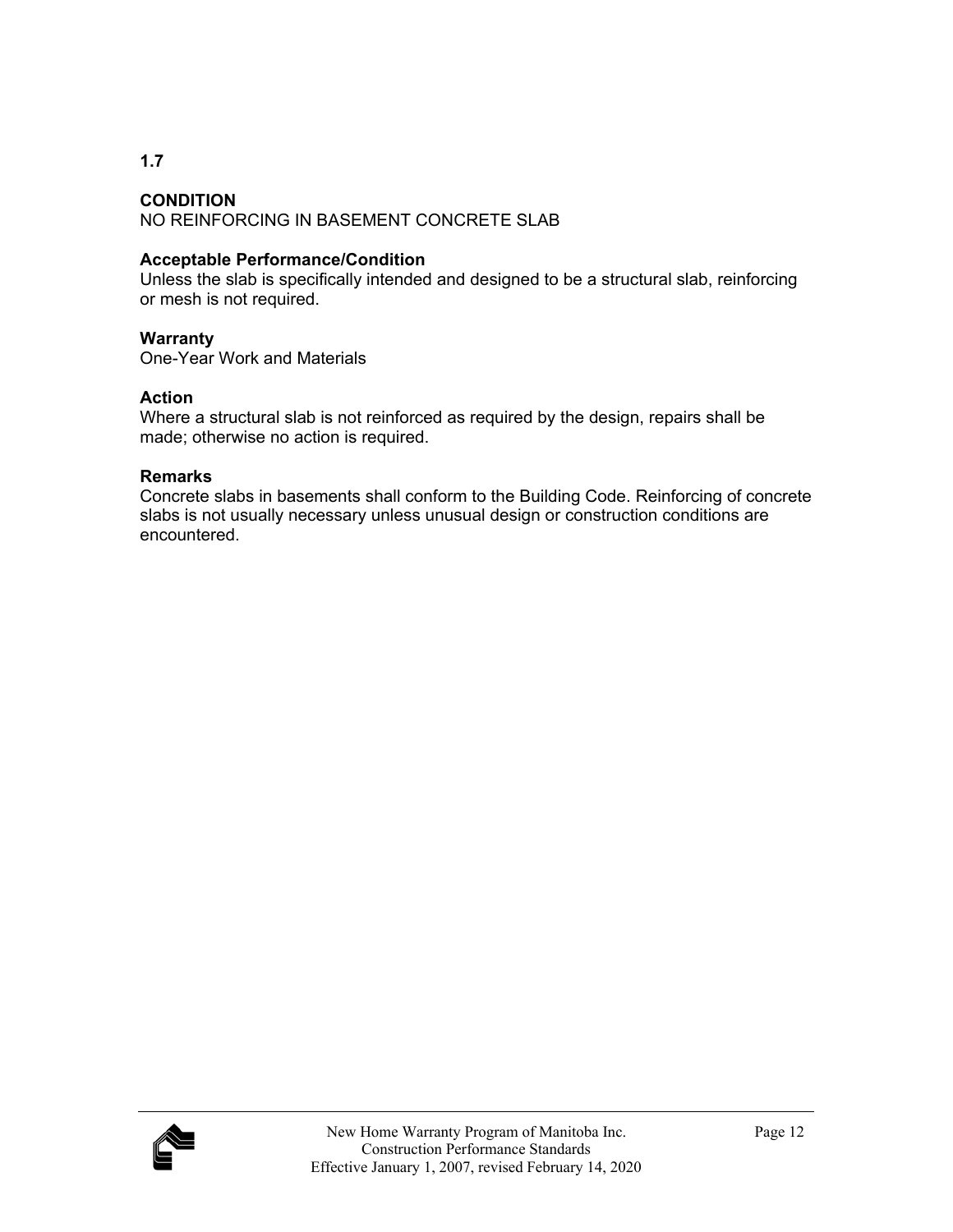#### **CONDITION**

PARGING IS FALLING OFF ABOVE GRADE

#### **Acceptable Performance/Condition**

Hairline cracks are normal in parged surfaces; parging that is separating from the concrete is not acceptable.

#### **Warranty**

One-Year Work and Materials Cracks resulting from normal shrinkage of materials due to normal drying after construction are not covered by the warranty.

#### **Action**

Parging not meeting the acceptable condition shall be repaired.

#### **Remarks**

Variation in the colour or texture of repaired areas is acceptable. Damage caused by improper maintenance. (Removal of downspouts; water accumulation along foundation wall is not covered.

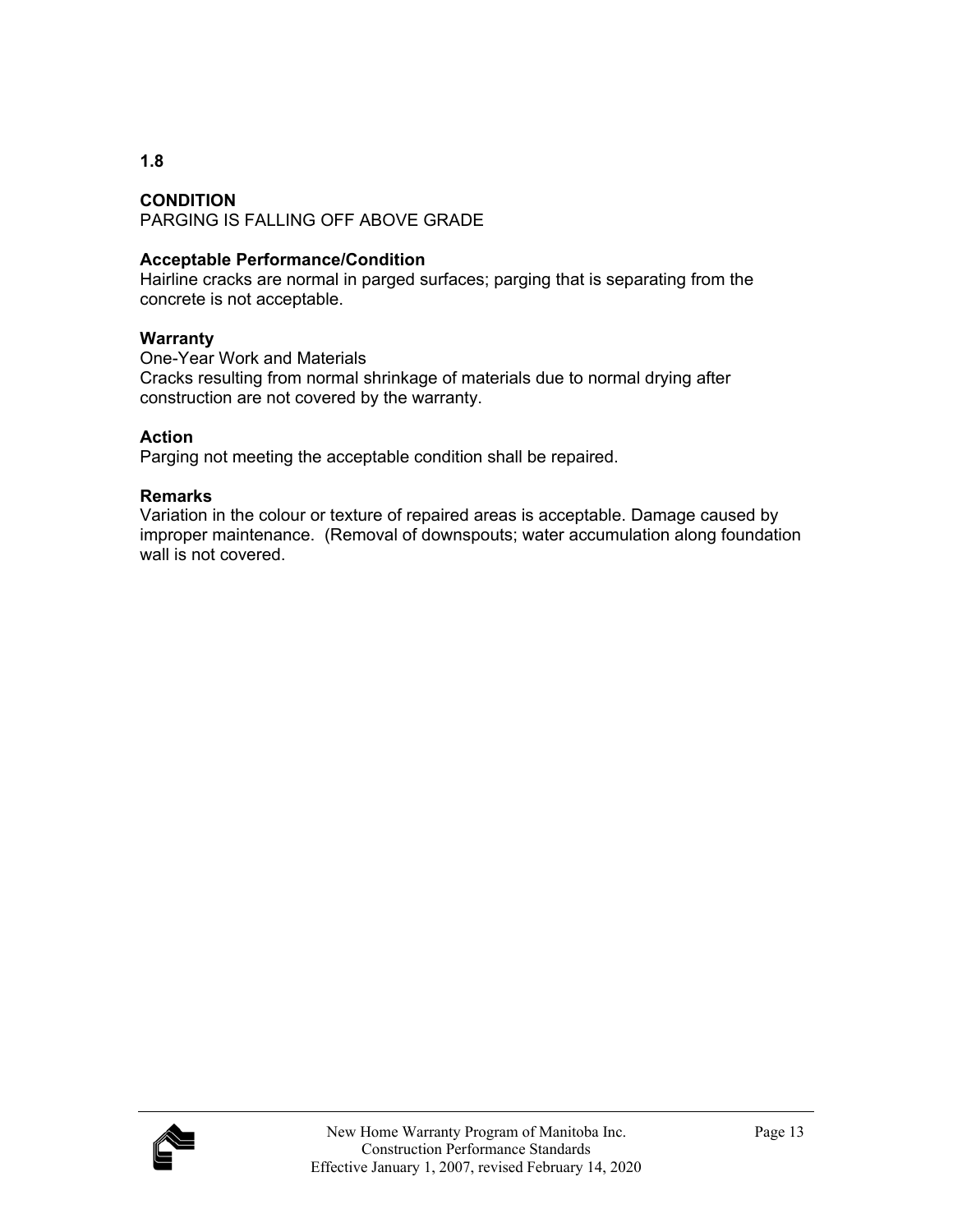#### **CONDITION**  CAST-IN-PLACE CONCRETE FOUNDATION WALL IS CRACKED

#### **Acceptable Performance/Condition**

Cracks resulting from normal shrinkage are acceptable; cracks in excess of 6 mm in width or that leak are not acceptable.

#### **Warranty**

One-Year Work and Materials Cracks resulting from normal shrinkage of materials caused by drying after construction are excluded from the warranty.

#### **Action**

Walls with cracks exceeding the acceptable condition shall be repaired.

#### **Remarks**

Concrete walls naturally crack during curing due to shrinkage. Where lateral or vertical movement is evident, further investigation may be required. The colour and texture of a repaired area may not match the surrounding concrete.

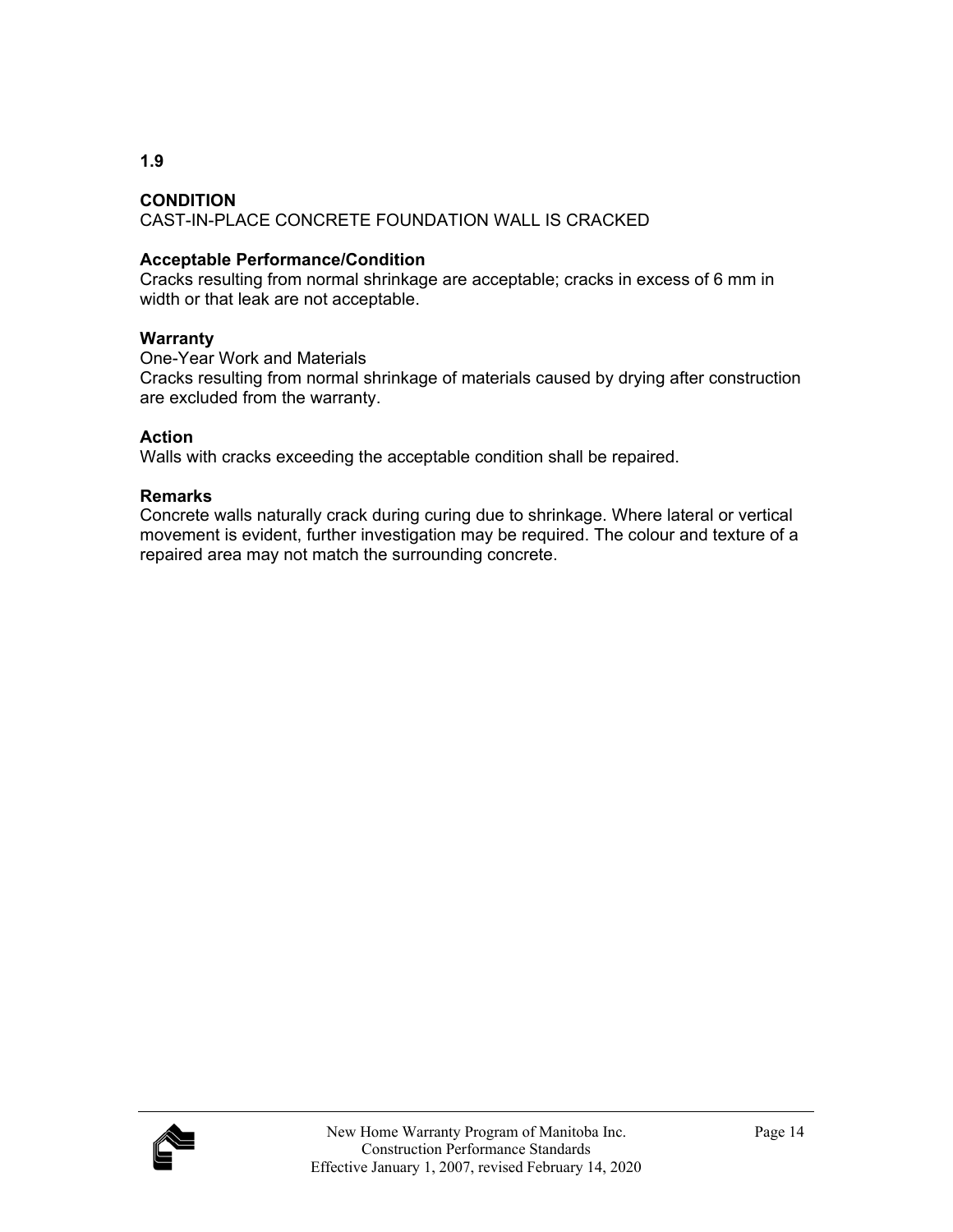#### **CONDITION**

BASEMENT WALL OR FLOOR IS DAMP

#### **Acceptable Performance/Condition**

Dampness on wall or floor surfaces caused by capillary transport or condensation of water vapour may occur. Only actual water penetration through an opening in the wall or floor may be covered by the warranty. See sections 1.11 Foundation Wall Leaks and 1.12 Water Leakage Through Basement Floor Slab.

#### **Warranty**

#### None.

Damage caused by dampness or condensation due to failure by the homeowner to maintain adequate ventilation is excluded from the warranty.

#### **Action**

No action by the builder is required.

#### **Remarks**

Condensation can occur during peak seasonal weather patterns. The homeowner should immediately reduce the moisture levels to prevent harm to property. Dampness can be reduced by using a dehumidifier or by increasing the amount of ventilation to the area.

Dampness caused by wicking through the basement walls or floor and condensation of water vapour on cool walls and floor are not the responsibility of the contractor. Dampness prevention is the responsibility of the homeowner.

Moisture present in basements during Spring thaw is usually found to be due to condensation present on the concrete surface in ice form and subsequently melting down. Builder not responsible for problems created by high humidity levels in the house.

The Homeowner is responsible to maintain positive water flow (drainage) away from the structure. Downspout extension and sump discharge is to flow away from the structure.

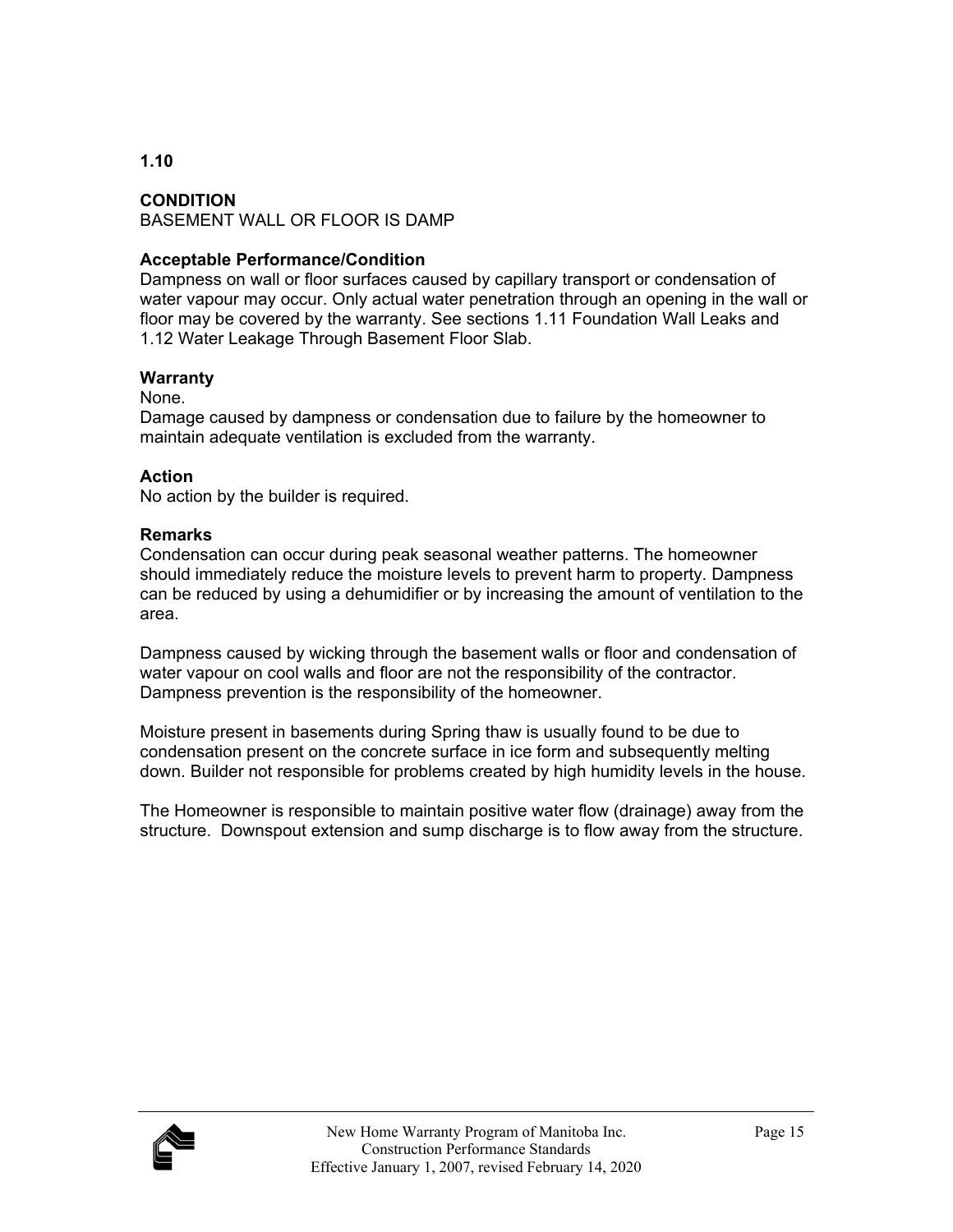**CONDITION**  FOUNDATION WALL LEAKS

#### **Acceptable Performance/Condition**

Foundation walls shall allow no water penetration.

#### **Warranty**

Water leakage resulting from improper maintenance, exterior grade alterations made by the homeowner, an act of God or failure of municipal services or other utilities is excluded from the warranty. Secondary damage to property or any personal injury resulting from the water penetration is also excluded from the warranty.

#### **Action**

Water penetration through the basement or foundation walls shall be repaired.

#### **Remarks**

Only actual water penetration through the foundation is warranted; dampness caused by condensation or other causes is not considered to be water penetration and is not covered by the warranty. The homeowner must take immediate steps to prevent damage to their property and report any losses to their home insurance provider.

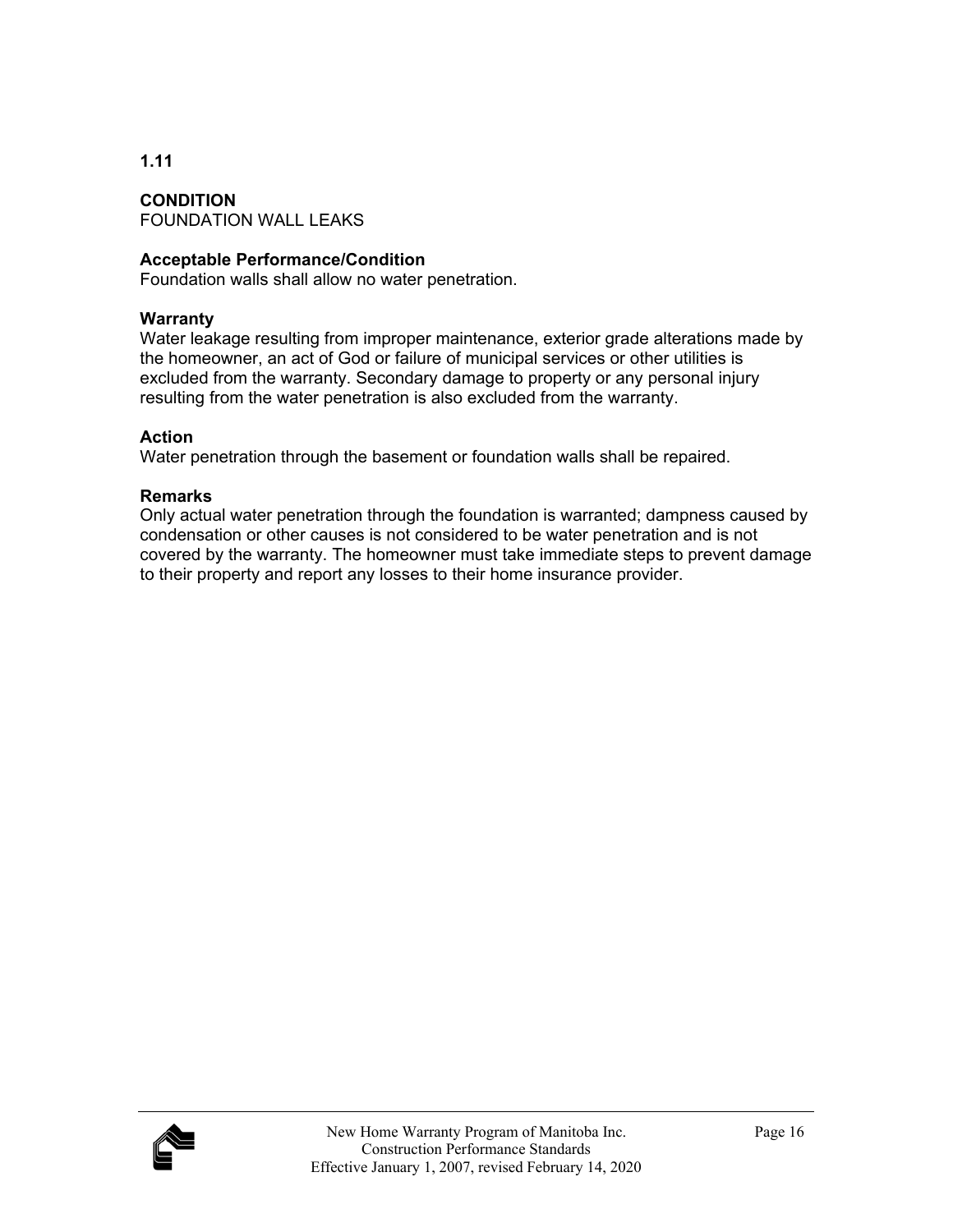#### **CONDITION**

#### WATER LEAKAGE THROUGH BASEMENT FLOOR SLAB

#### **Acceptable Performance/Condition**

Water penetration through basement floor slabs are not covered unless they are a result of a defect.

#### **Warranty**

#### One-Year Basement Water Penetration

Water leakage resulting from improper maintenance, failure to maintain sump pump operation, exterior grade alterations made by the homeowner, an act of God or failure of municipal services or other utilities is excluded from the warranty. Secondary damage to property or any personal injury resulting from the water penetration is also excluded from the warranty.

#### **Action**

Defects resulting in water penetration through the basement floor slab shall be repaired. Subsurface investigation may be required.

#### **Remarks**

Only actual water leakage through the floor slab is warranted; dampness or condensation is not considered a warranted condition. The homeowner must take immediate steps to prevent damage to their property and report any losses to their home insurance provider. A thorough site investigation prior to construction and during excavation will assist in determining whether groundwater levels may adversely affect the use of the building.

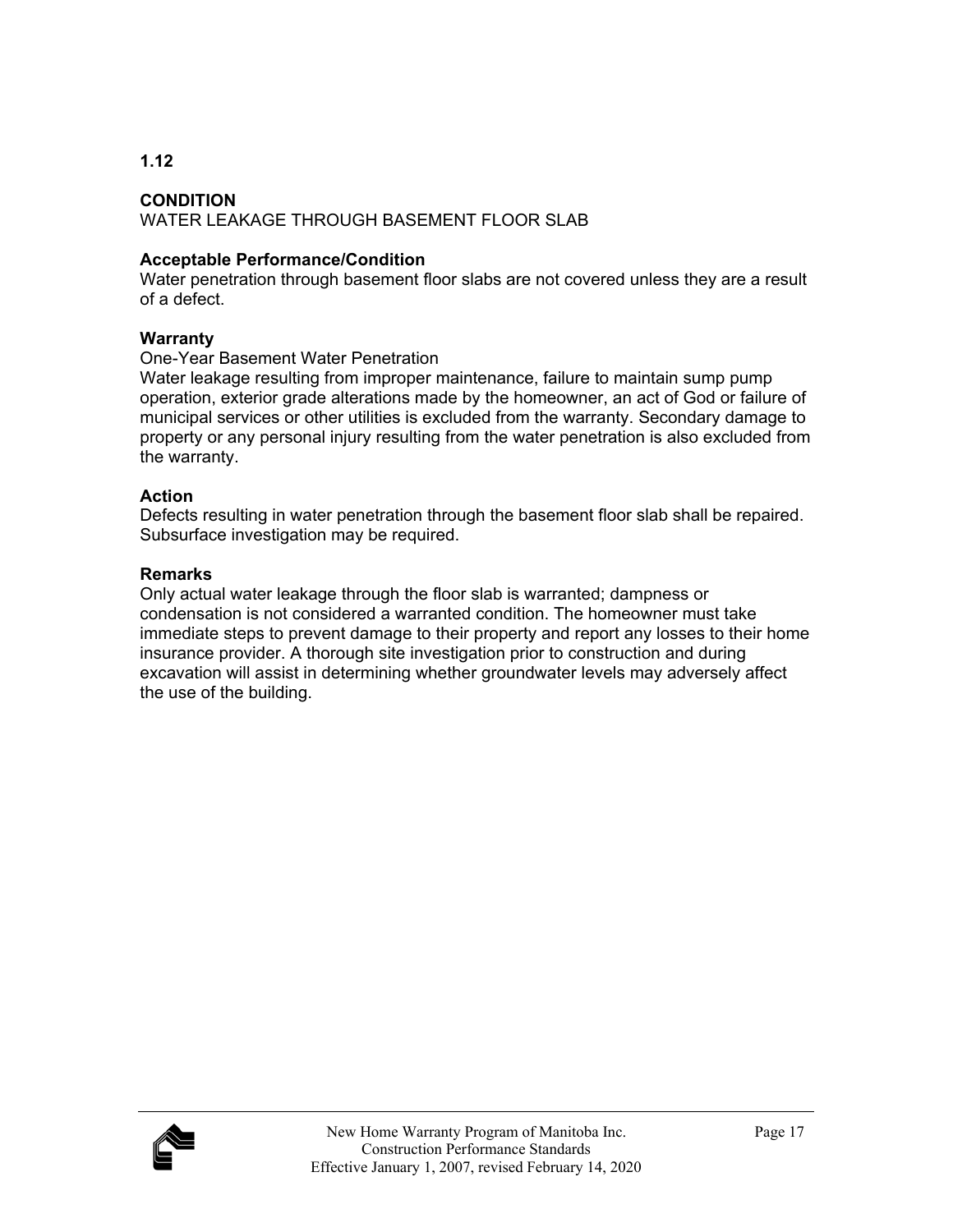## **Module 2 Floor Framing**

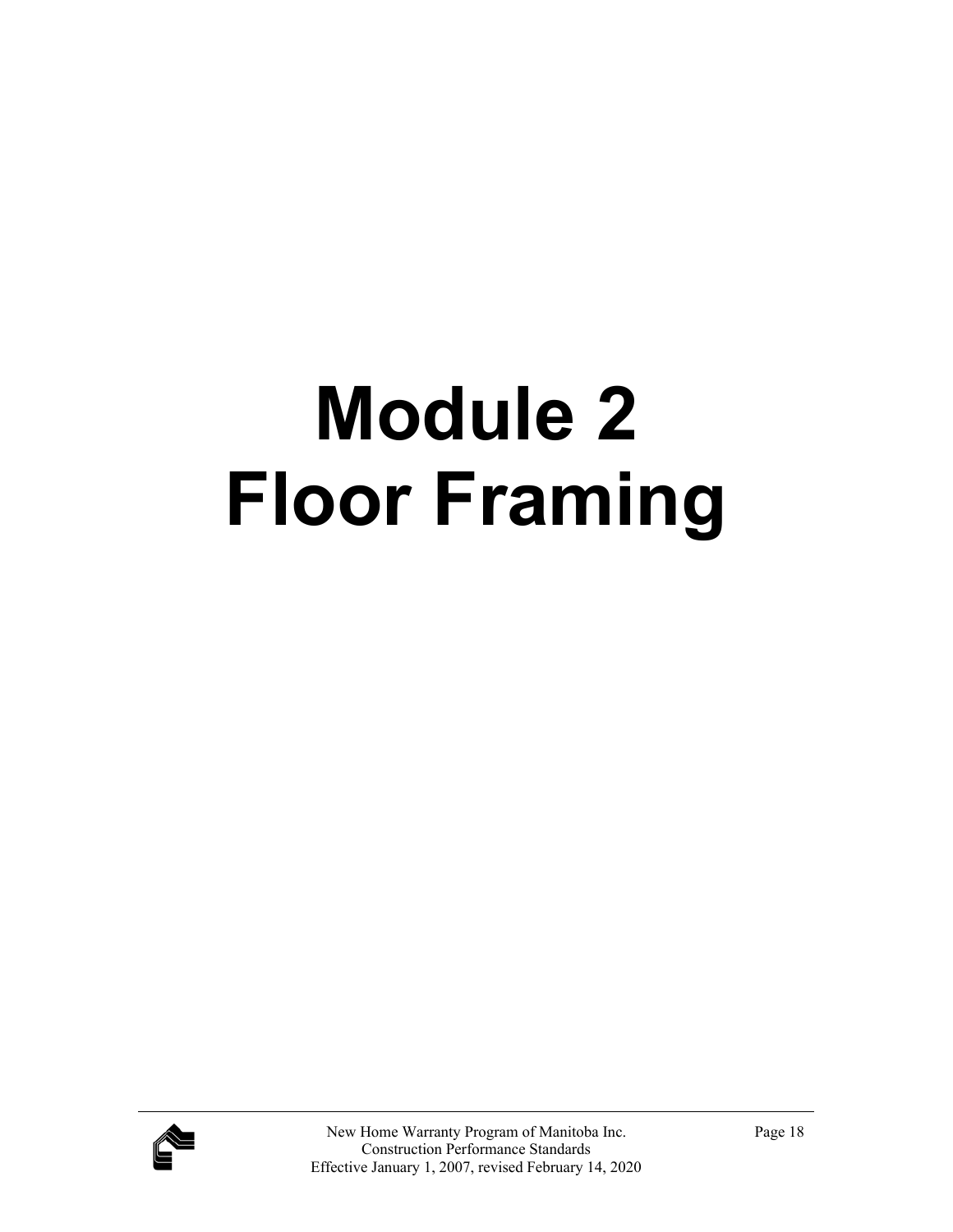**2.1** 

STRUCTURAL COLUMN IN UNFINISHED BASEMENT IS OUT OF PLUMB

#### **Acceptable Performance/Condition**

Structural columns (wood, masonry, concrete or steel) in an unfinished basement shall not be out of plumb more than 25 mm in 2,400 mm.

#### **Warranty**

One-Year Work and Materials Five-Year Major Structural Defect

#### **Action**

Structural columns out of plumb more than the acceptable condition shall be repaired.

**Remarks** 

None.

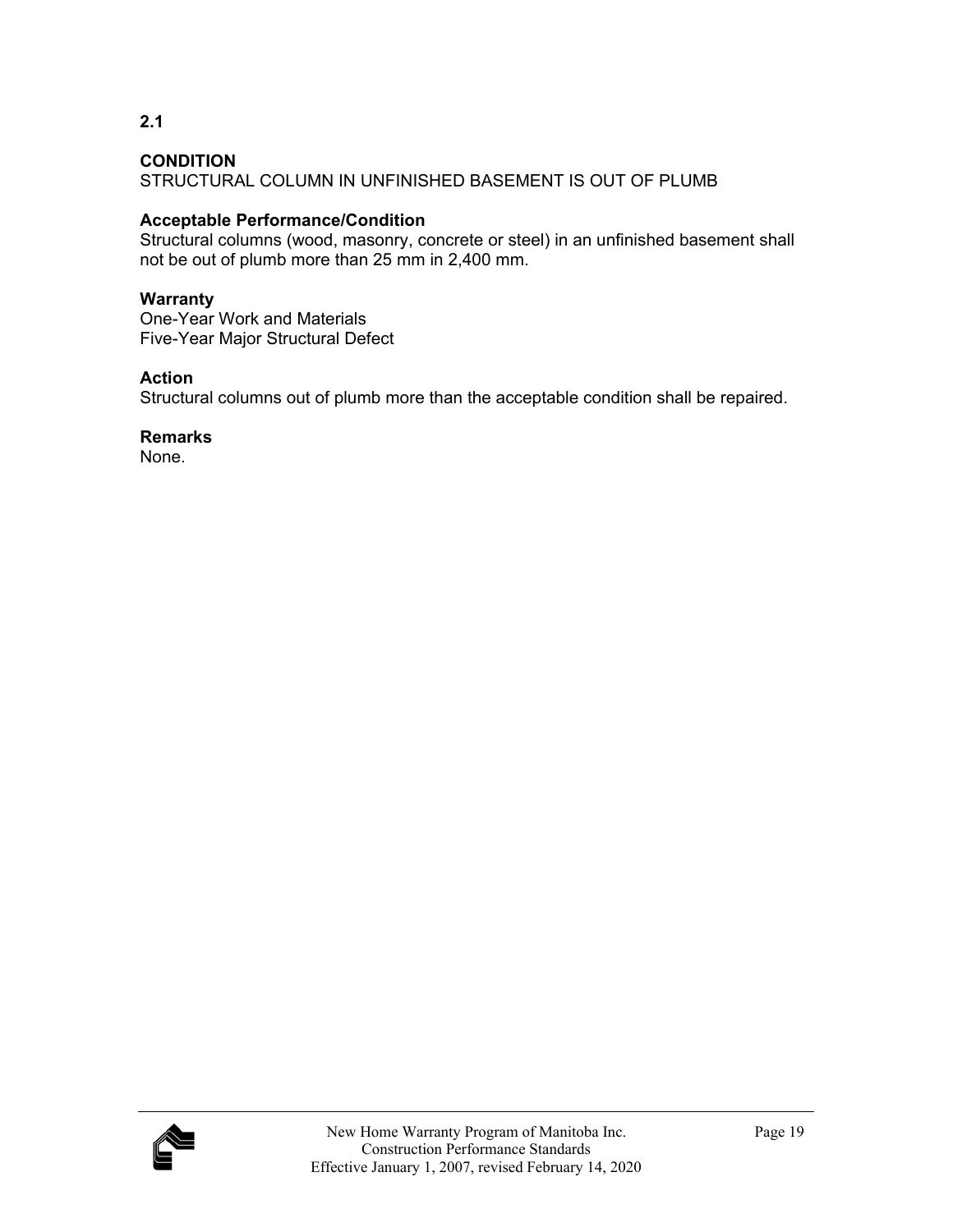**2.2** 

FLOOR FRAMING DAMAGED BY WEATHER DURING CONSTRUCTION

#### **Acceptable Performance/Condition**

The joists and subfloor shall be sound and free from damage caused by weathering and must provide a suitable base for finished flooring.

#### **Warranty**

One-Year Work and Materials Five-Year Major Structural Defect

#### **Action**

Joists and subfloors damaged by weathering to the extent that they cannot carry the anticipated loads or are made unsuitable for finished flooring shall be repaired.

#### **Remarks**

Composite panels such as oriented strandboard and plywood used for subfloors and webs of manufactured joists require more protection than solid-sawn lumber and can swell or delaminate if saturated over lengthy periods. Discolouration alone does not necessarily indicate a warrantable condition.

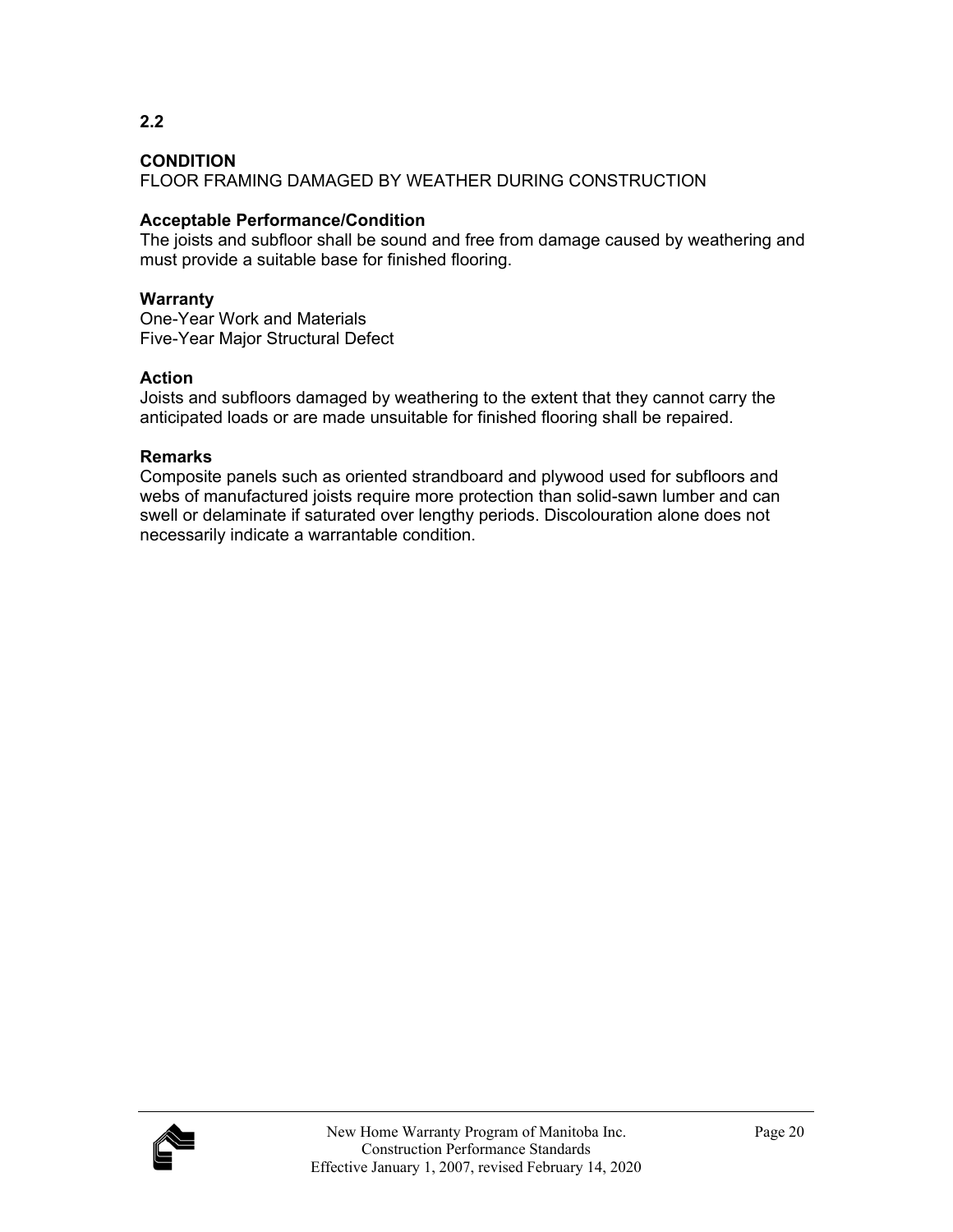LOOSE SUBFLOOR

#### **Acceptable Performance/Condition**

Subfloors shall not become loose. Subfloors shall be fastened in accordance with the Building Code.

#### **Warranty**

One-Year Work and Materials Normal shrinkage of materials caused by drying after construction is excluded from the warranty.

#### **Action**

Where movement of the subfloor is confirmed, repairs shall be made.

#### **Remarks**

Delamination of plywood subfloors is considered a warranted defect in material.

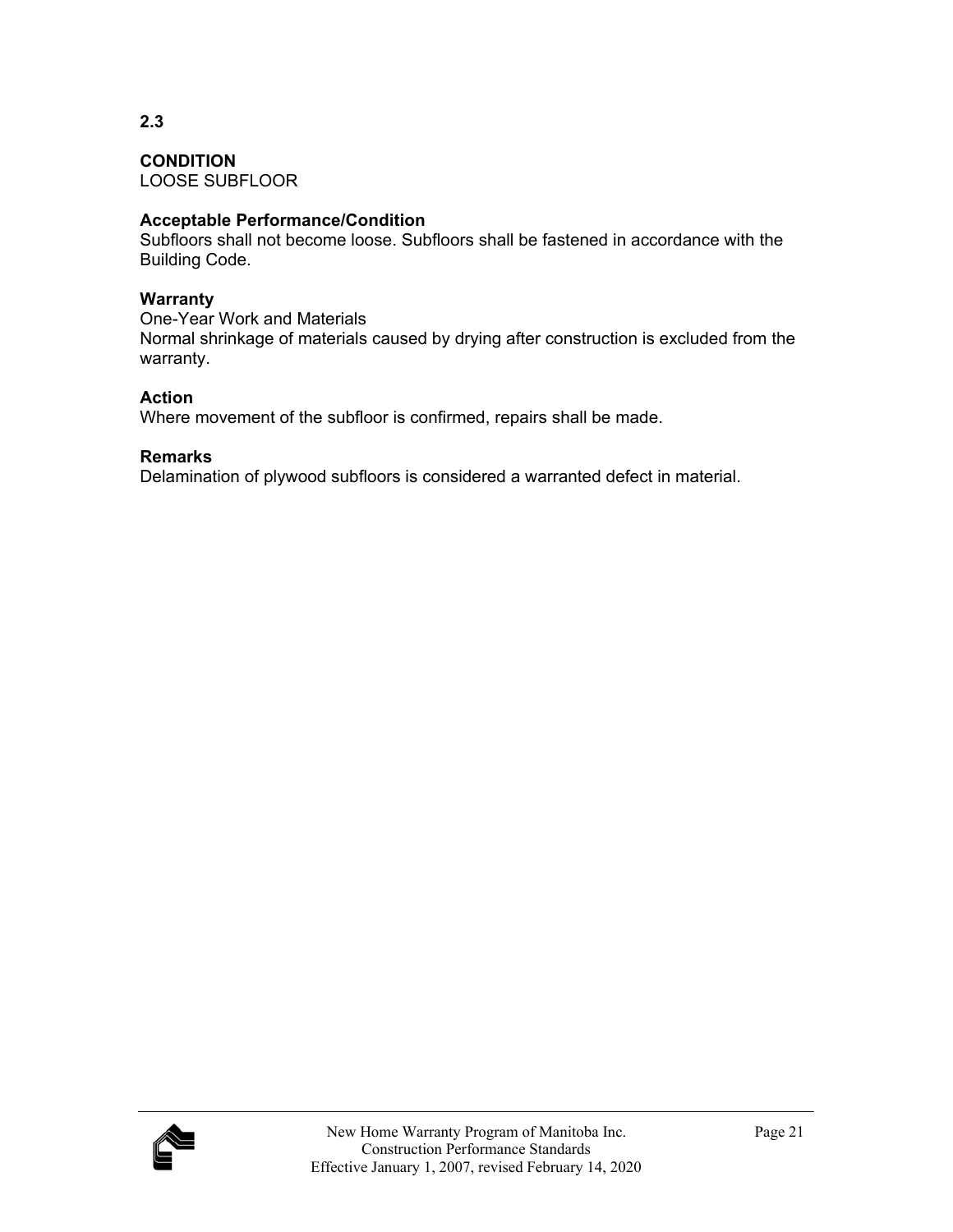**CONDITION**  FLOOR SQUEAKS

#### **Acceptable Performance/Condition**

Floors shall be free from squeaks caused by movement in the floor system connections under normal loading conditions. Floor squeaks and loose subfloor are often temporary conditions common to new construction, and a squeak-proof floor cannot be guaranteed.

#### **Warranty**

One-Year Work and Materials Squeaks resulting from normal shrinkage of materials caused by drying after construction are excluded from the warranty.

#### **Action**

The contractor will refasten any loose subfloor or take other corrective action to eliminate squeaking to the extent possible within reasonable repair capability without removing floor and ceiling finishes.

#### **Remarks**

Extended low-humidity indoor environments can cause excessive shrinkage in the wood resulting in loose floor connections. The homeowner must maintain indoor humidity levels to prevent excessive drying of materials. A squeak-free floor may not be attainable.

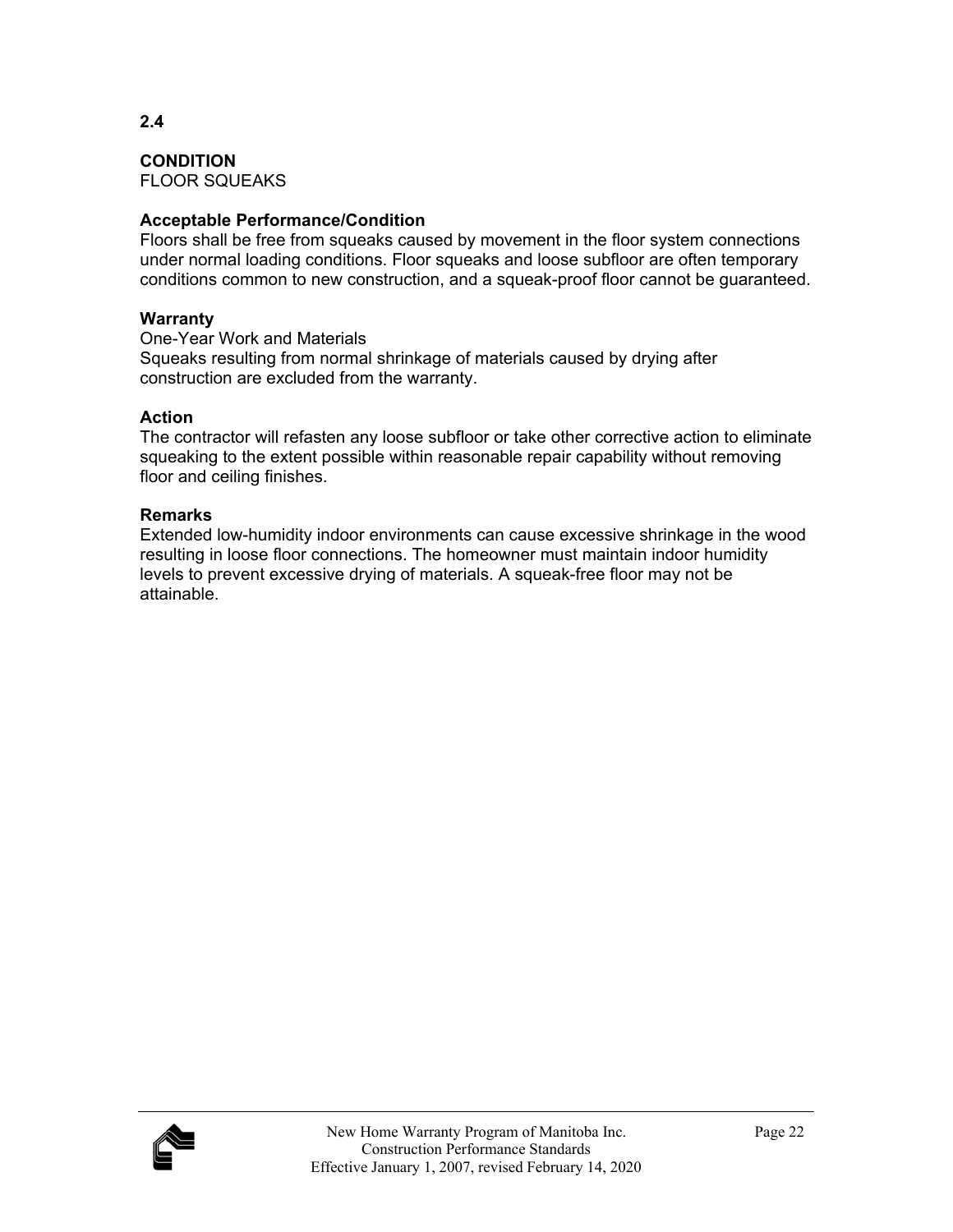**2.5** 

FINISHED FLOOR ABOVE GRADE IS OUT OF LEVEL

#### **Acceptable Performance/Condition**

Within a room, floors shall appear level when viewed from a normal viewing position. Where a floor framed with dimensional lumber appears sloped, a maximum tolerance ratio of 25 mm in 3600 mm applies, when measured between the opposite walls or defined limits of the room or area.

#### **Warranty**

One-Year Work and Materials

Minor slope variance caused by normal shrinkage of materials due to drying after construction is excluded from the warranty.

#### **Action**

Floors in rooms sloped greater than the acceptable performance shall be repaired.

#### **Remarks**

This item refers to the entire floor surface in rooms. Where a floor is framed with an engineered floor system, minor slope variations caused by the required camber in the long-spanned joists supporting the floor are excluded from the warranty. For uneven areas in floors see section 12.2 Floor is Uneven.

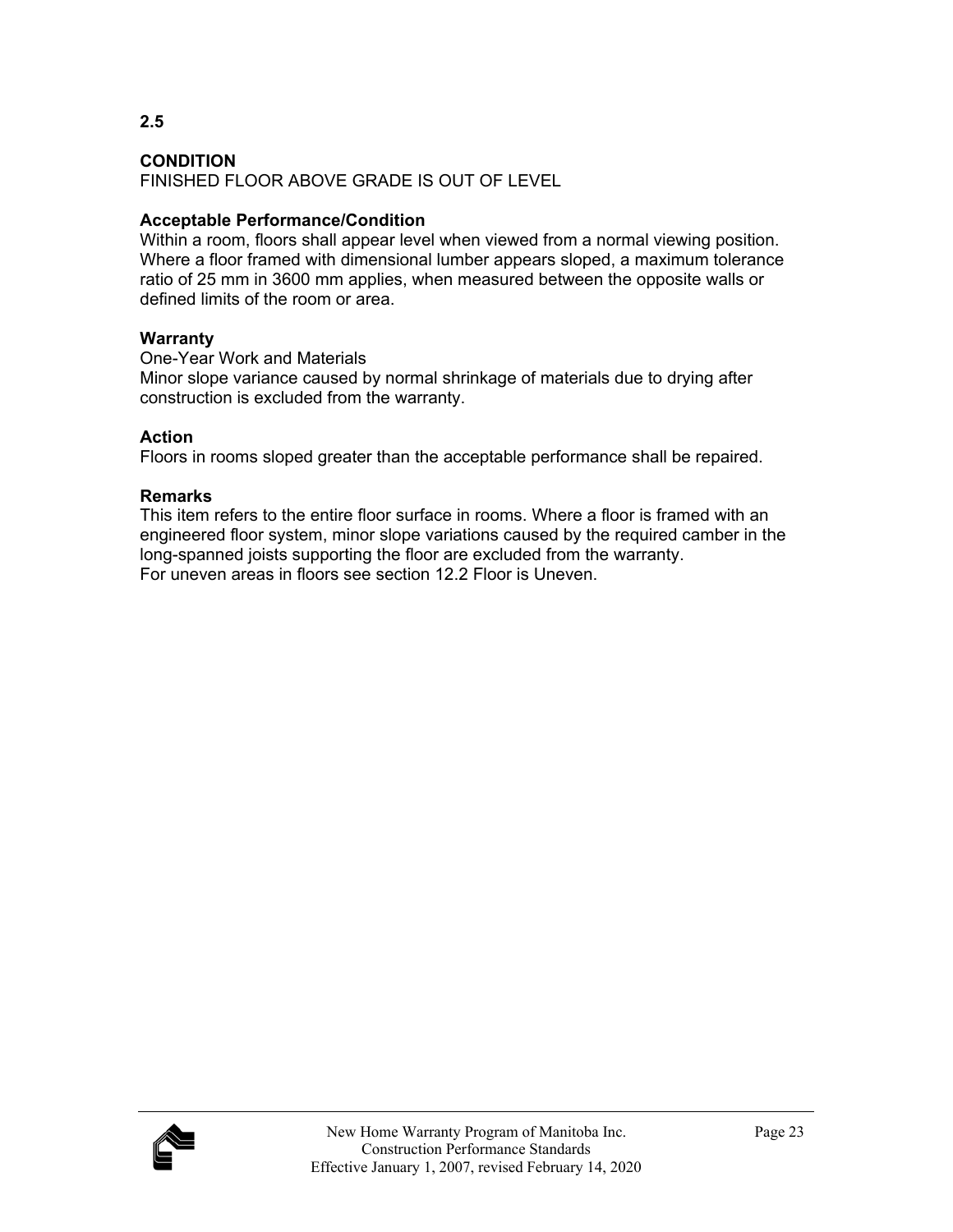SPRINGINESS, BOUNCE, VISIBLE SAG WHEN LOADED, OR SHAKING IS OBSERVED IN THE FLOOR

#### **Acceptable Performance/Condition**

These conditions are acceptable when all structural members including beams and joists are sized, installed and fastened in accordance with the Building Code or an engineered floor design.

#### **Warranty**

One-Year Work and Materials

#### **Action**

Floors not meeting the performance condition shall be repaired.

#### **Remarks**

Long-spanned floor joists will normally move more than short-spanned joists under design loads.

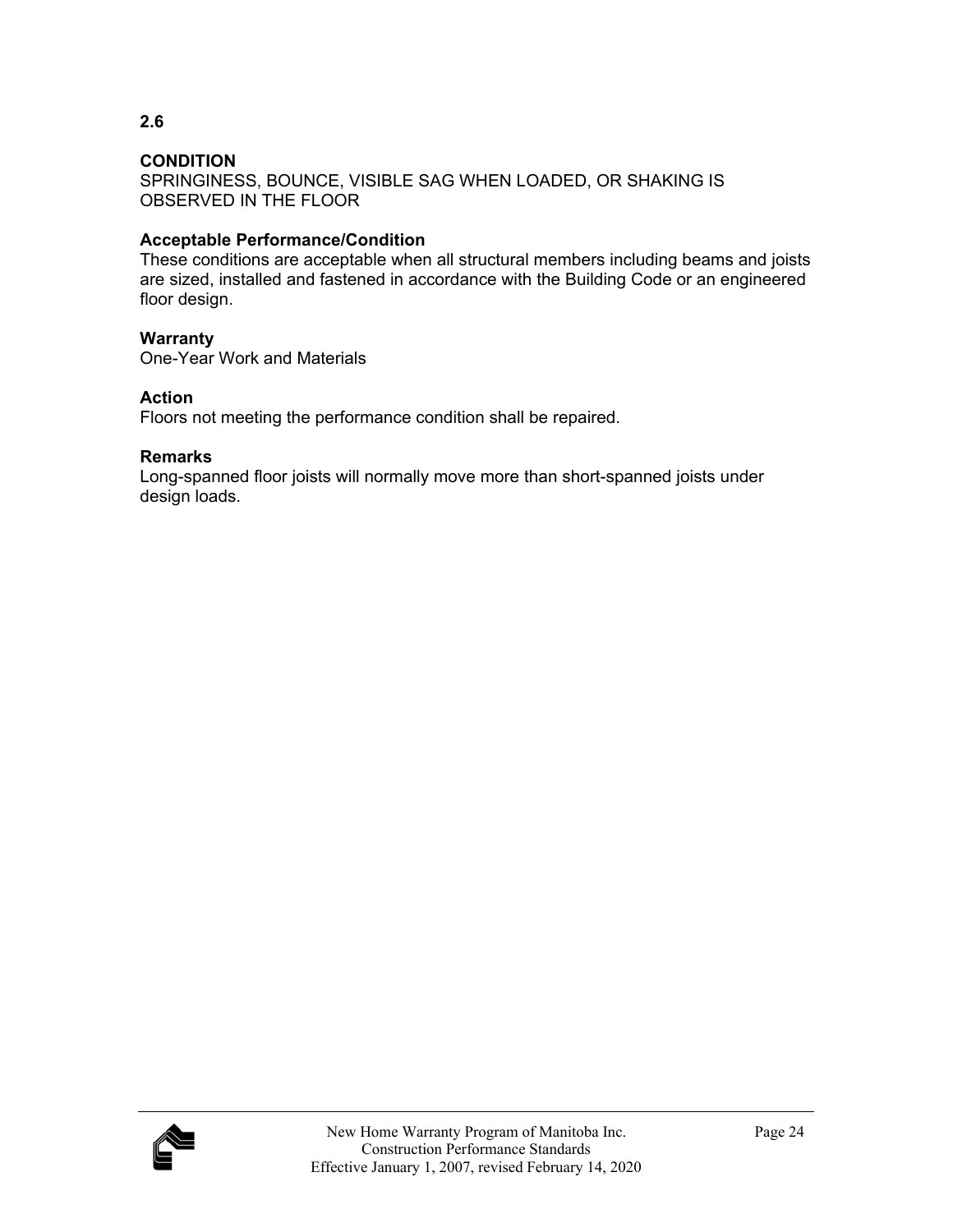#### **CONDITION**

TWISTING OF OPEN-END BEAMS

#### **Acceptable Performance/Condition**

Twisting of visible open-end beams in excess of 13 mm from plumb is not acceptable.

#### **Warranty**

One-Year Work and Materials Twisting resulting from normal shrinkage caused by drying after construction is excluded from warranty.

#### **Action**

Open-ended beams twisted more than the acceptable condition shall be repaired.

#### **Remarks**

An open-end beam is a wood beam whose end does not abut another framing member or that terminates in open air. Minor twisting is primarily an aesthetic concern rather than a structural problem.

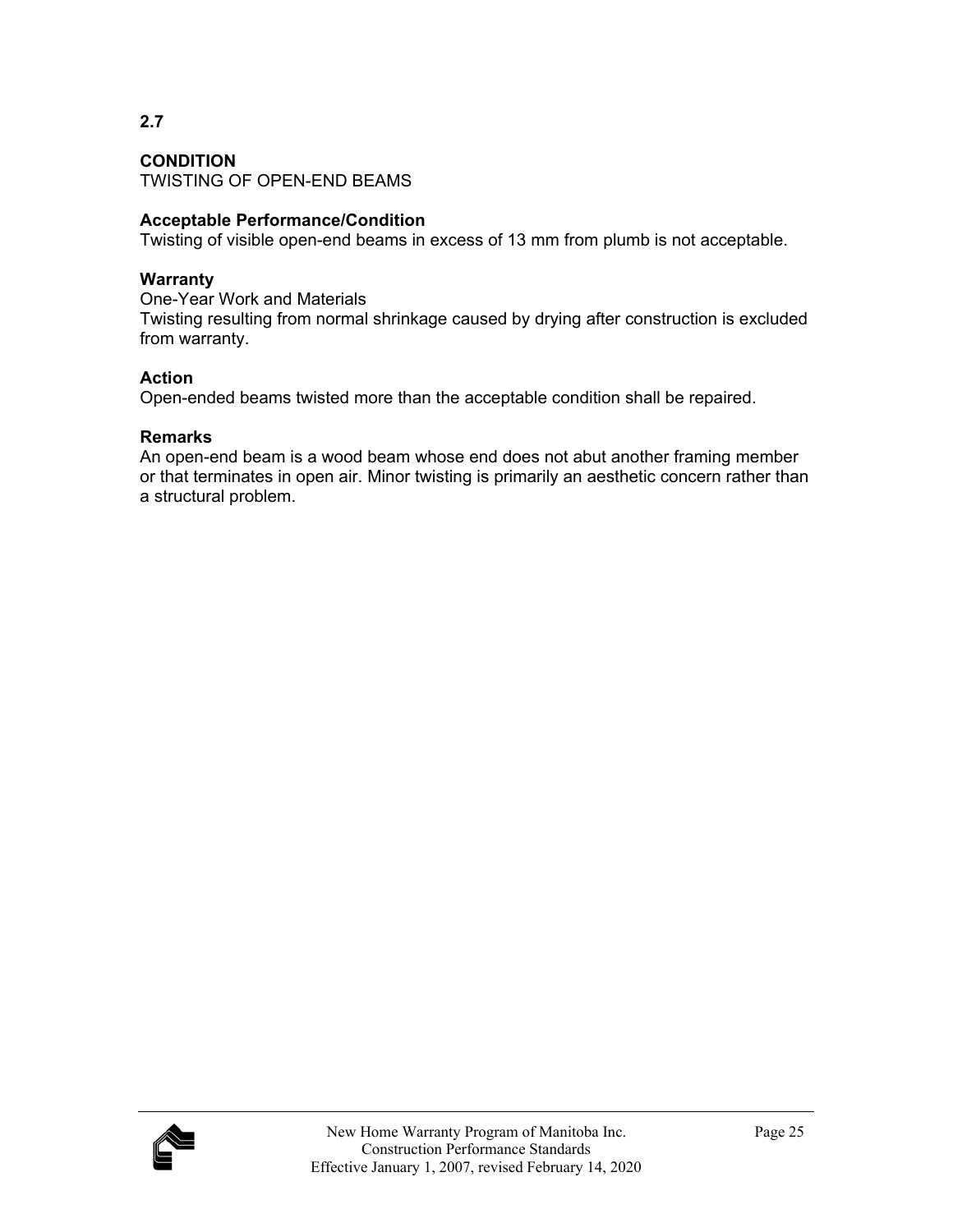## **Module 3 Wall Framing**

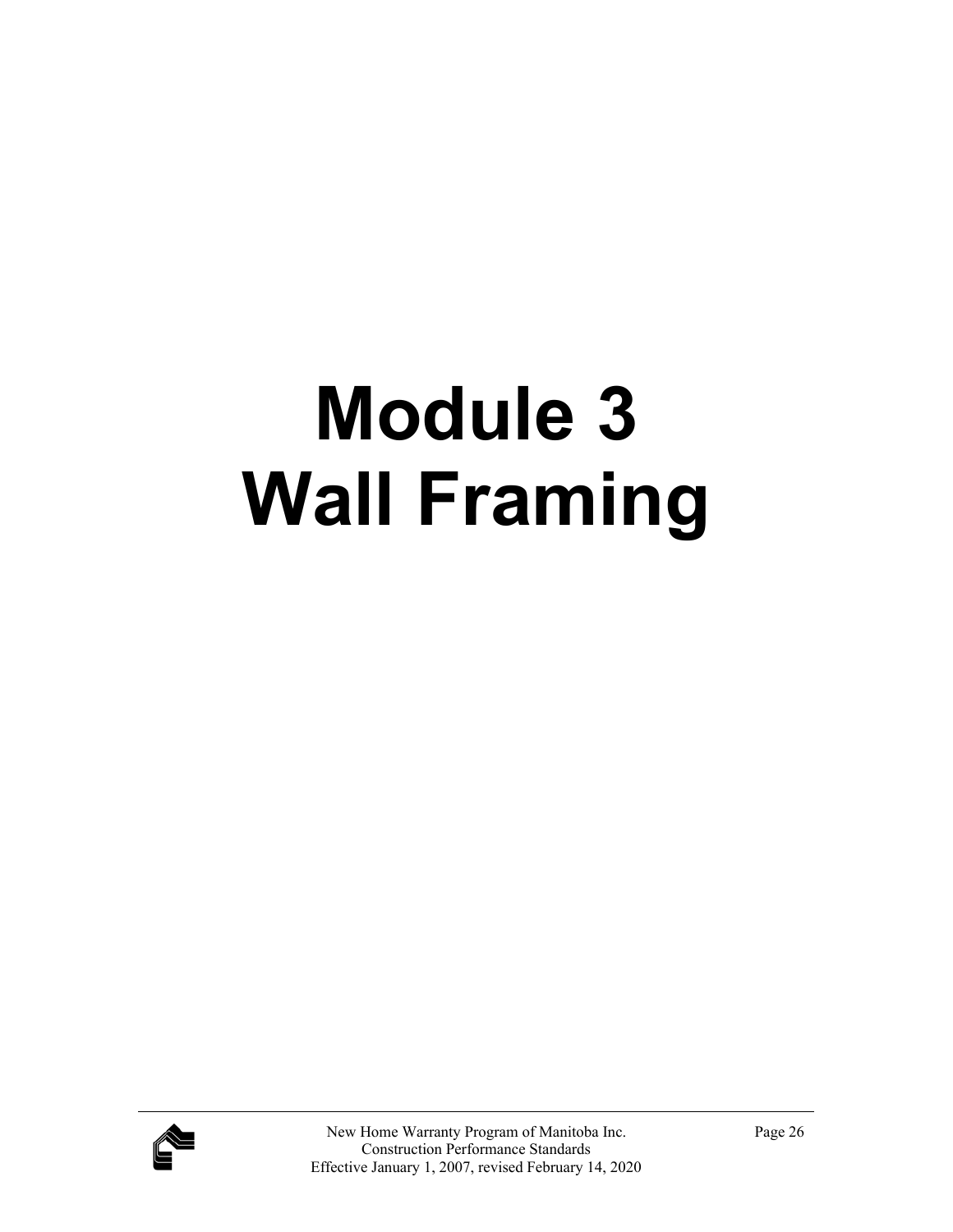**CONDITION**  WALL IS OUT OF PLUMB

#### **Acceptable Performance/Condition**

Where the condition is visible from a normal viewing position, walls shall not be out of plumb more than 19 mm in 2,400 mm vertical measurement.

#### **Warranty**

One-Year Work and Materials

#### **Action**

Walls not meeting the acceptable condition shall be repaired.

#### **Remarks**

It is reasonable to expect minor variation from plumb. Fitment of furnishings is not considered to be the test for plumb.

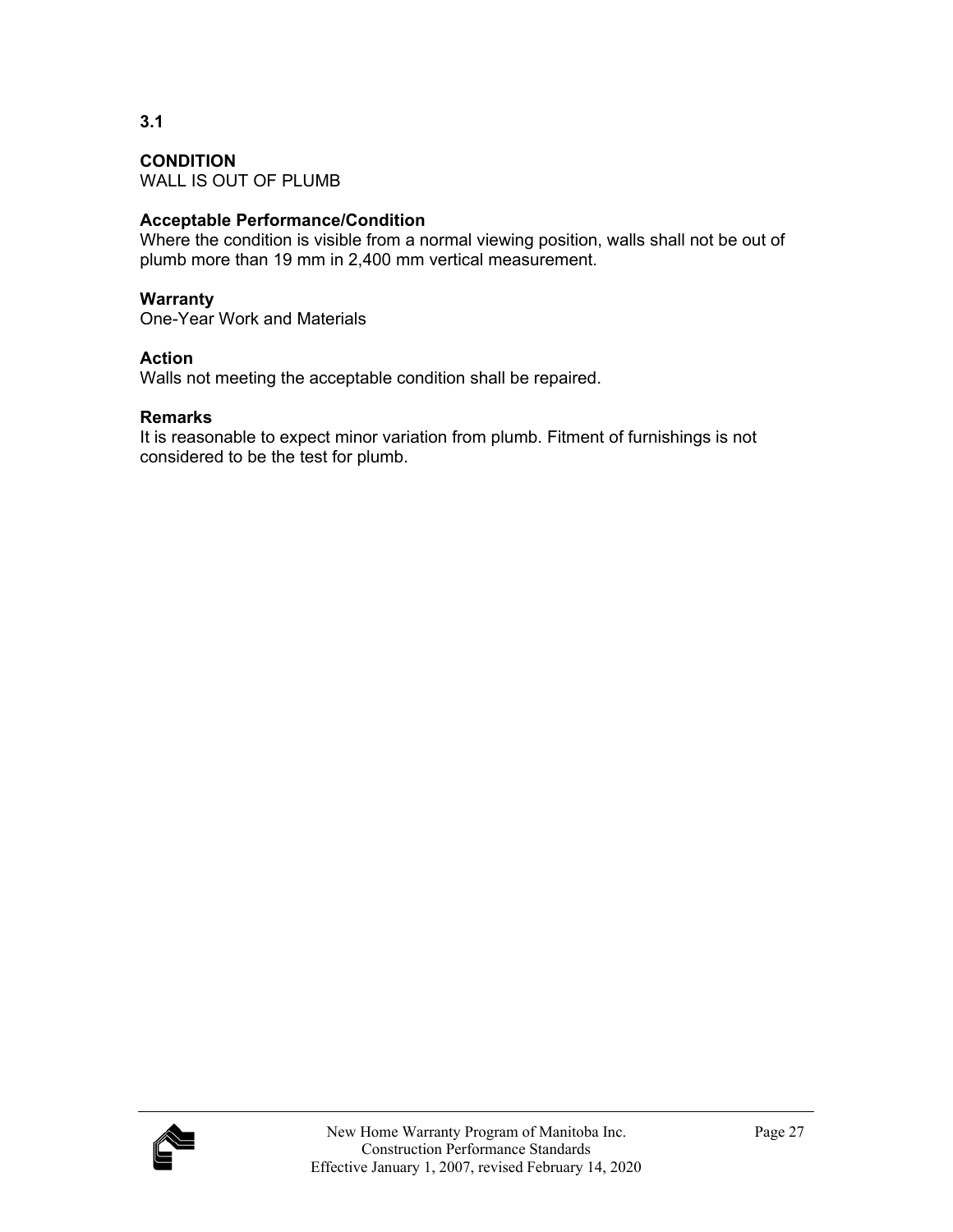**3.2** 

WALL IS BOWED

#### **Acceptable Performance/Condition**

On the interior of a home, where bowed framing causes local distortion, the variation shall not be more than ±20 mm from the specified plane.

#### **Warranty**

One-Year Work and Materials Distortion due to shrinkage caused by normal drying after construction is not covered by the warranty.

#### **Action**

Bows exceeding the acceptable condition shall be repaired.

#### **Remarks**

It is reasonable to expect walls to have variances in their finished surface. Varying light conditions can exaggerate minor variations in appearance.

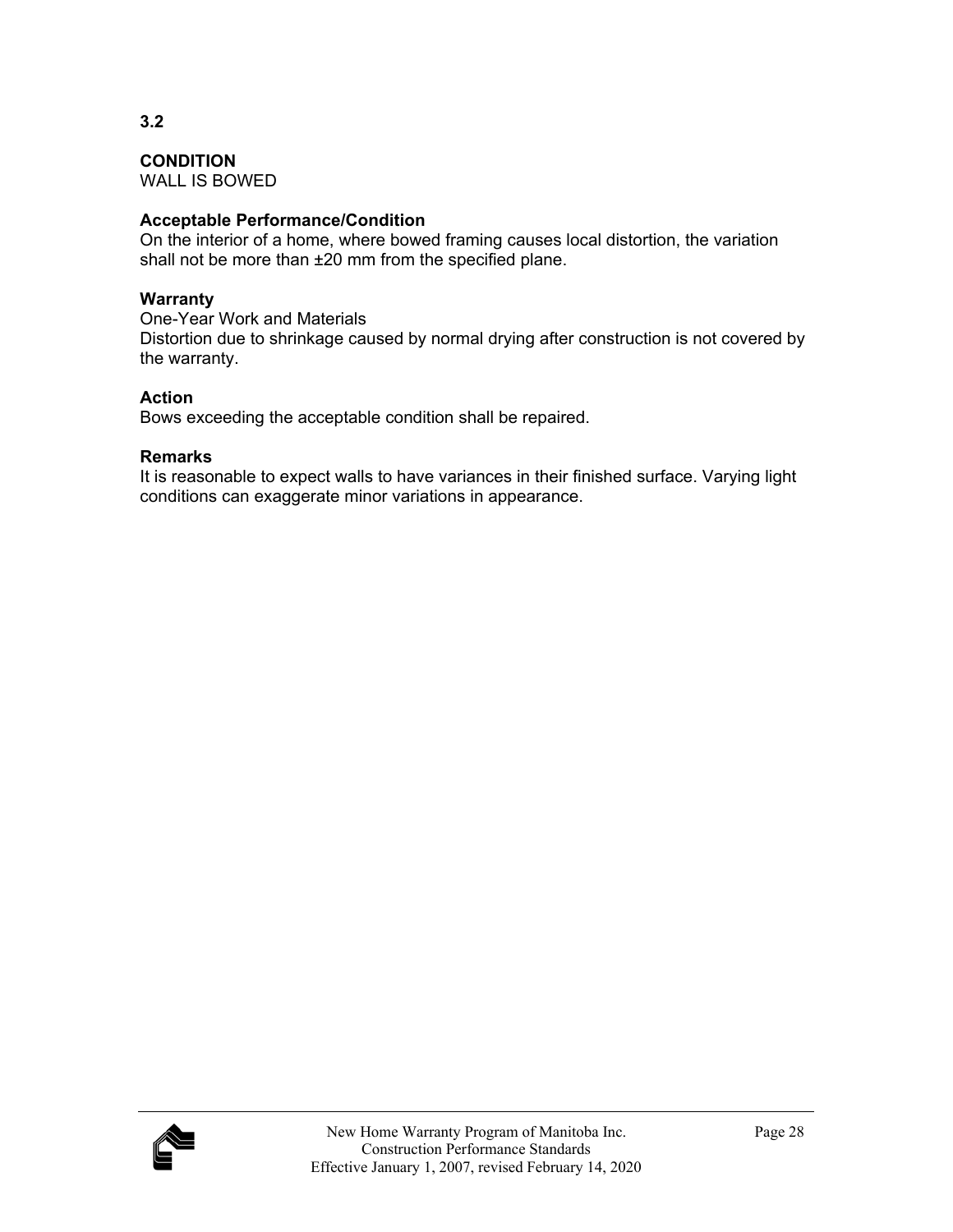**CONDITION**  MALFUNCTION OF WINDOWS

#### **Acceptable Performance/Condition**

Windows shall be installed to operate with reasonable ease. Windows should require no greater operating force than that described in manufacturer's specifications.

#### **Warranty**

One-Year Work and Materials Damage resulting from improper maintenance, or alterations, deletions or additions made by the homeowner is not covered by the warranty.

#### **Action**

Windows not meeting the acceptable performance shall be repaired.

#### **Remarks**

Confirm proper operation of windows during the walk-through and record any malfunction on the Certificate of Possession Form to avoid any dispute about whether the damage was caused by the builder. Window operation varies with different window designs. Windows require regular maintenance for optimum performance.

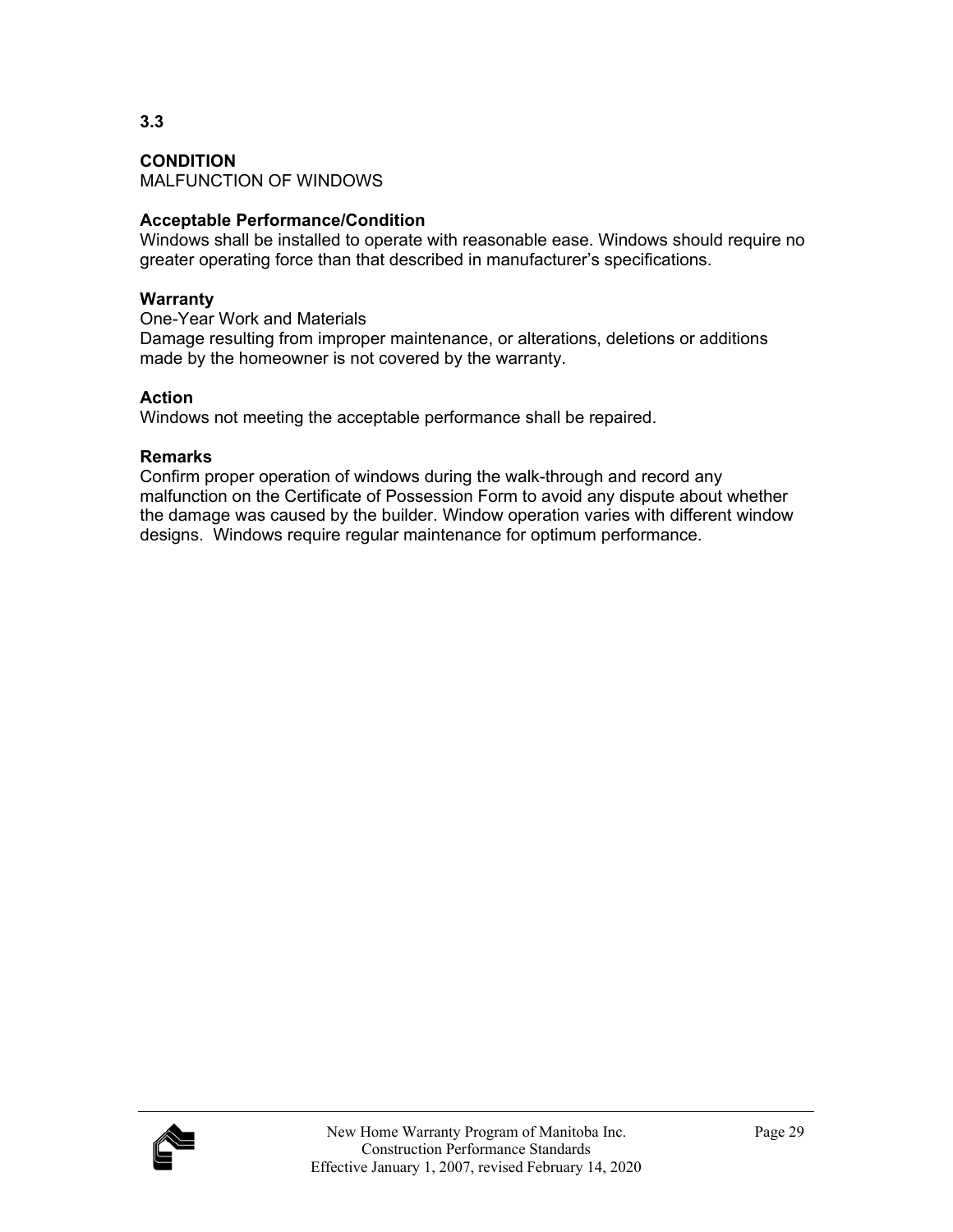**3.4** 

WINDOW GLASS, SCREEN OR FRAME IS DAMAGED

# **Acceptable Performance/Condition**

Window glass, screen or frame shall be free from damage at the time of the walkthrough when viewed from a distance of 1,500 mm under normal lighting conditions.

# **Warranty**

One-Year Work and Materials

# **Action**

Damaged window glass, screens or frames reported on the Certificate of Possession Form shall be repaired. If not noted, the homeowner must establish that the damage was caused by the builder.

## **Remarks**

Note any damaged windows or damaged/missing screens on the Certificate of Possession Form. If not noted, it will be difficult to establish that the damage was caused by the builder. If you cannot assess damage because the surface of the windows has been obscured from view, this should also be noted on the Certificate of Possession Form.

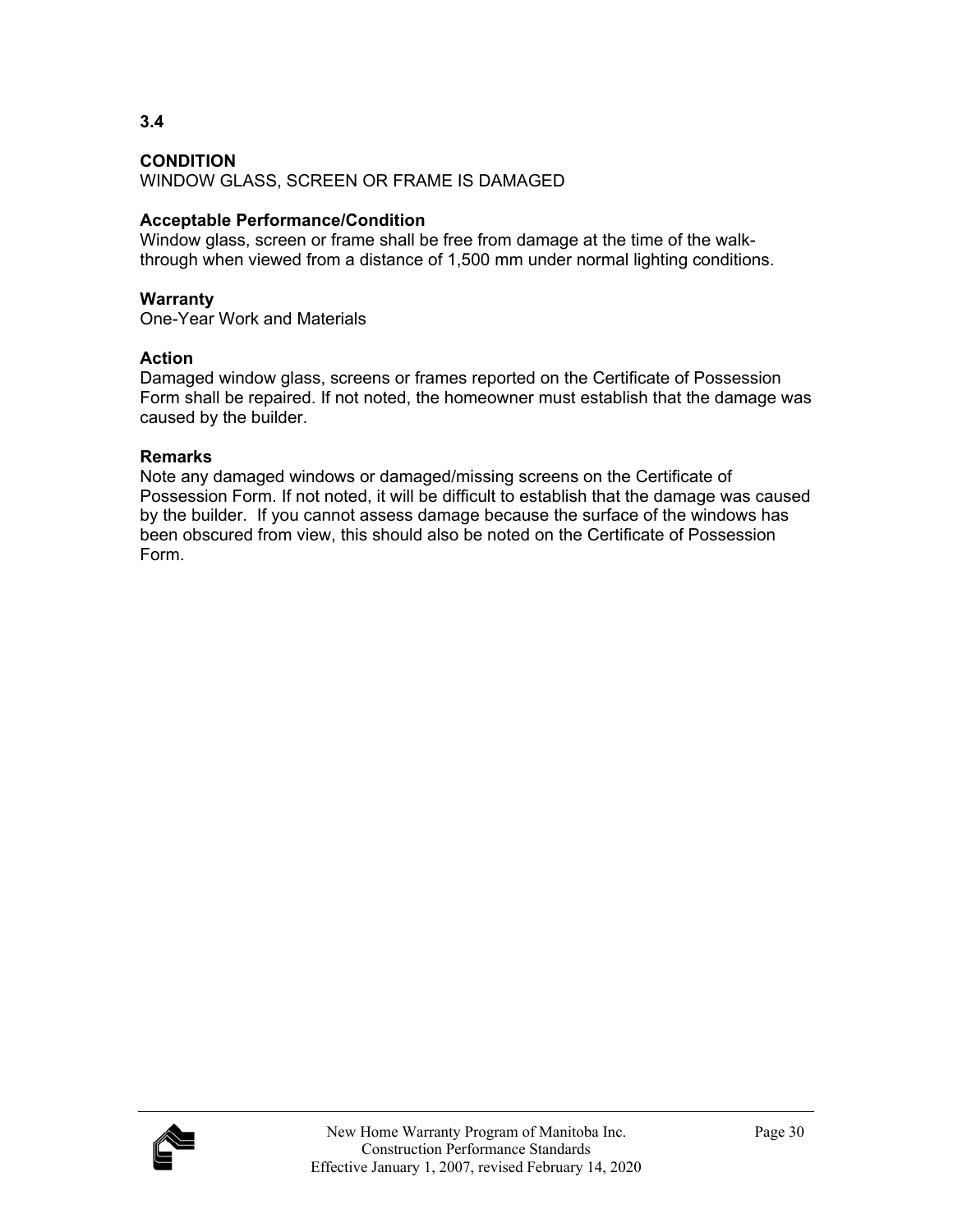GLASS (windows, mirrors, shower doors) IS SCRATCHED

# **Acceptable Performance/Condition**

Glass surfaces shall not have scratches visible from a distance of 1,500 mm at the time of the walk-through, when viewed under normal lighting conditions.

# **Warranty**

One-Year Work and Materials

Damage due to improper maintenance and normal wear and tear is not covered by the warranty.

# **Action**

Scratched glass not meeting the acceptable condition and reported on the Certificate of Possession Form shall be repaired. If not noted, the homeowner must establish that the damage was caused by the builder.

# **Remarks**

Note any damage on glass on the Certificate of Possession Form. If not noted, it will be difficult to establish that the damage was caused by the builder. If you cannot assess damage because the surface of the glass has been obscured from view, this should also be noted on the Certificate of Possession Form.



**3.5**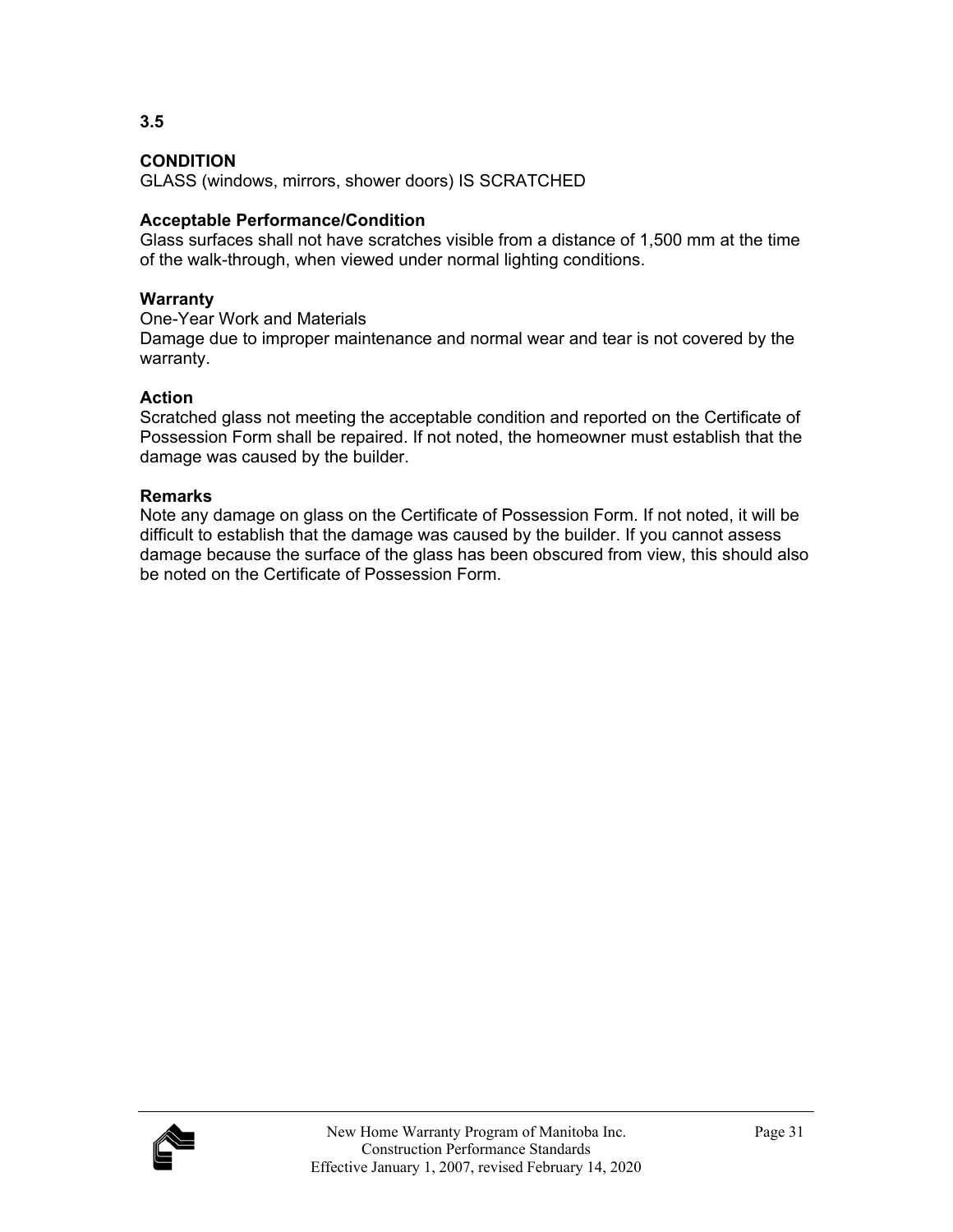GLASS IS CRACKED

# **Acceptable Performance/Condition**

Windows shall be installed so that the glass does not crack due to unusual stress caused by movement or settlement of the building frame.

## **Warranty**

One-Year Work and Materials Damage resulting from normal wear and tear is not covered by the warranty.

## **Action**

Windows with glass showing stress cracks shall be repaired.

## **Remarks**

Stress cracks occur across corners of glass as a result of pressure being applied to the edge of the glass. If there is evidence of an impact, and the condition was not recorded on the Certificate of Possession Form, it will be difficult to establish that the damage was caused by the builder.

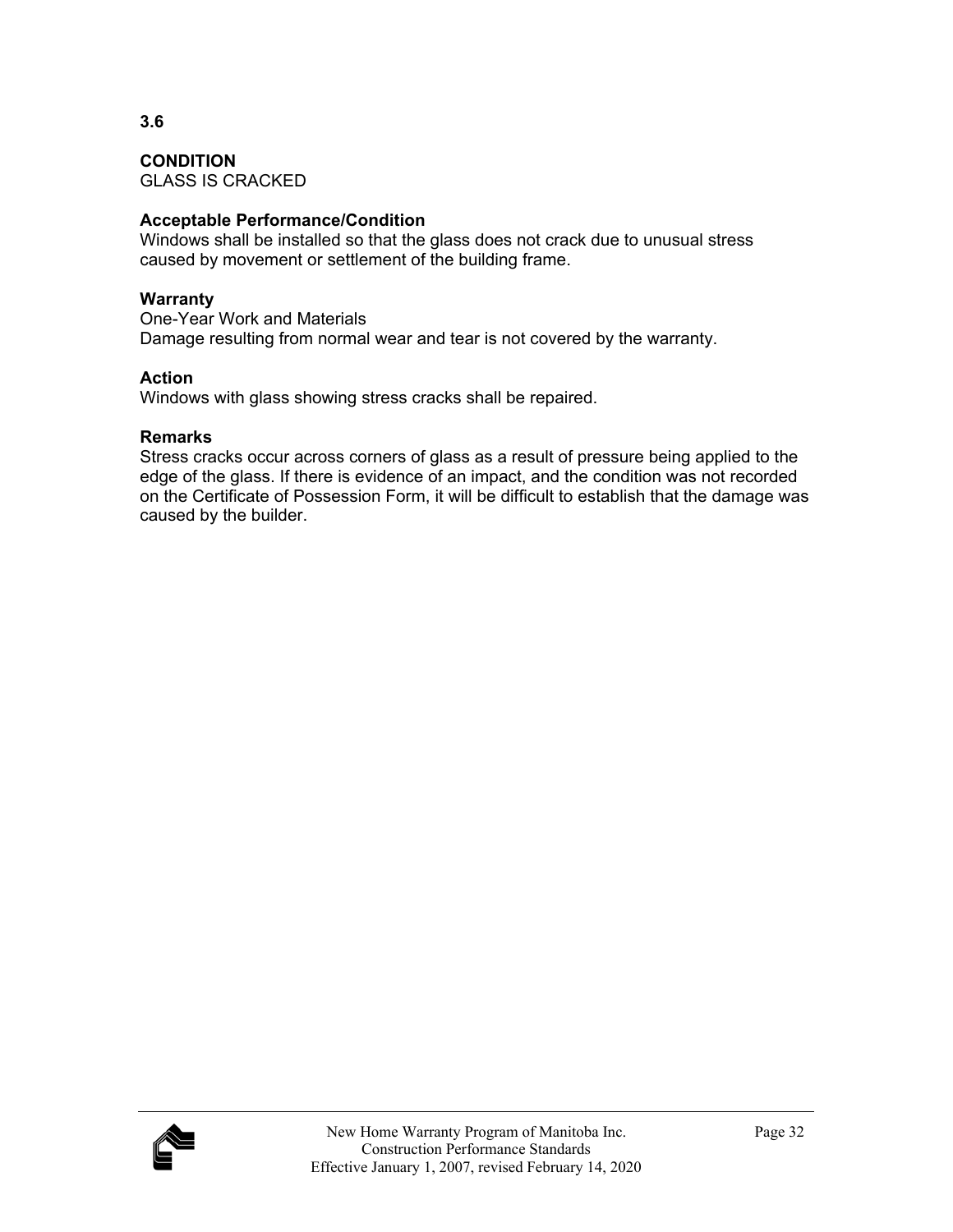## **CONDITION**

WINDOW UNIT LEAKS DURING RAIN

## **Acceptable Performance/Condition**

Windows shall not allow water penetration under normal weather conditions when properly closed. Windows are rated for air infiltration, water leakage and wind loads and should meet the Building Code standards for the weather location.

## **Warranty**

One-Year Work and Materials Damage caused by improper maintenance or an act of God is excluded from the warranty.

## **Action**

Defective windows that leak shall be repaired or replaced.

## **Remarks**

The homeowner must ensure operable windows are properly closed, weather-stripping and caulking is maintained and drain ports are not obstructed. The window manufacturer may provide extended warranty coverage.

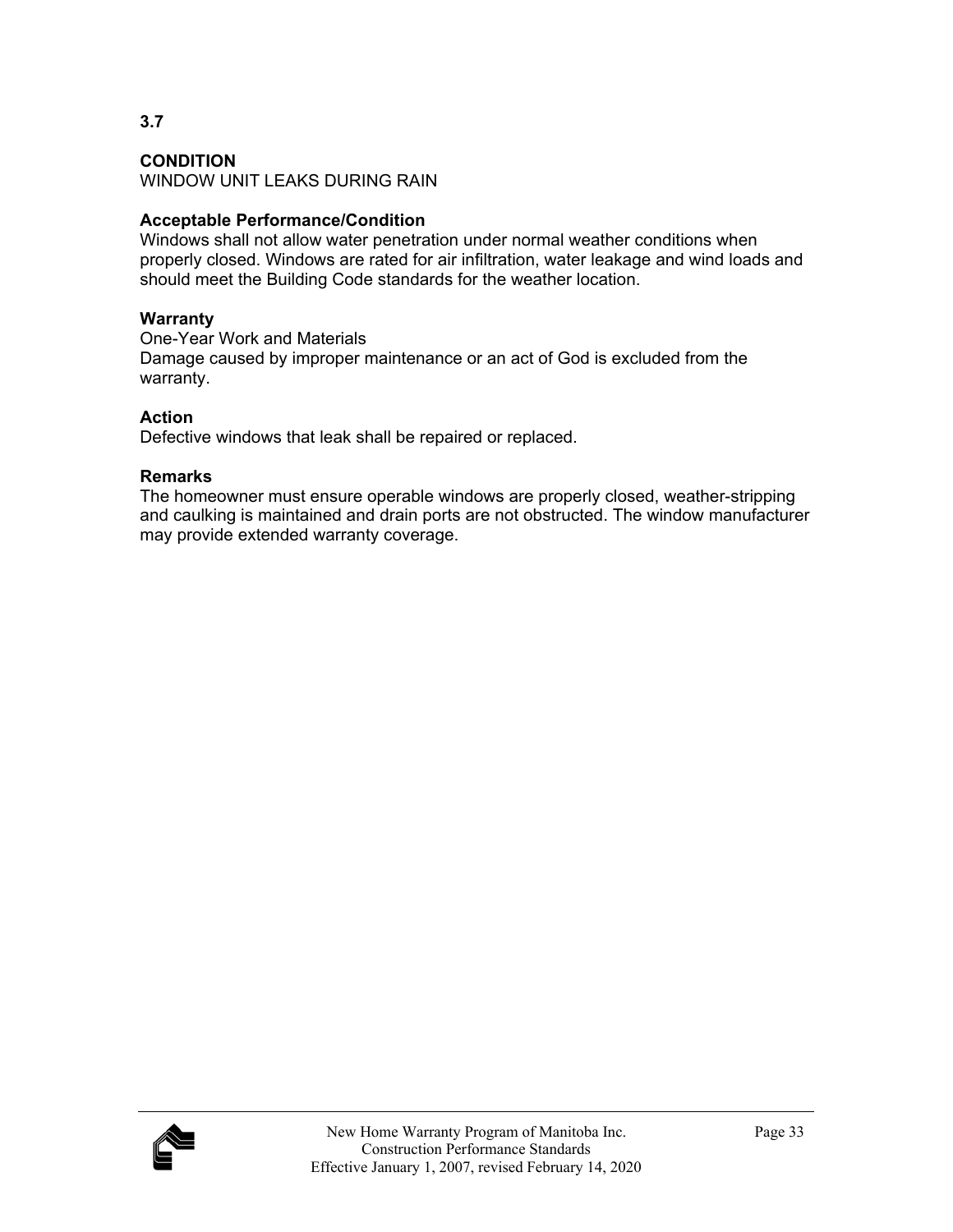WATER LEAKAGE AT DOORS AND WINDOWS OR AT THE TOP OF THE FOUNDATION

## **Acceptable Performance/Condition**

Openings in exterior walls such as windows and doors, and junctions between cladding materials, shall not allow water penetration.

## **Warranty**

Water penetration due to improper maintenance is excluded from the warranty.

## **Action**

Defects resulting in water penetration around windows, doors, and over the top of the foundation shall be repaired. Joints and cracks in exterior wall surfaces and around openings shall be properly caulked to prevent the entry of water. Exterior wall trim elements and openings should not have open cracks or gaps which will allow water or weather penetration.

#### **Remarks**

Flashings must be installed above exterior wall openings and at the top of the foundation (masonry veneer) to direct water to the exterior. Perforations in flashing due to physical damage or chemical incompatibility, deterioration, improper termination and lack of weep holes in masonry veneer can allow water to drain to the interior.

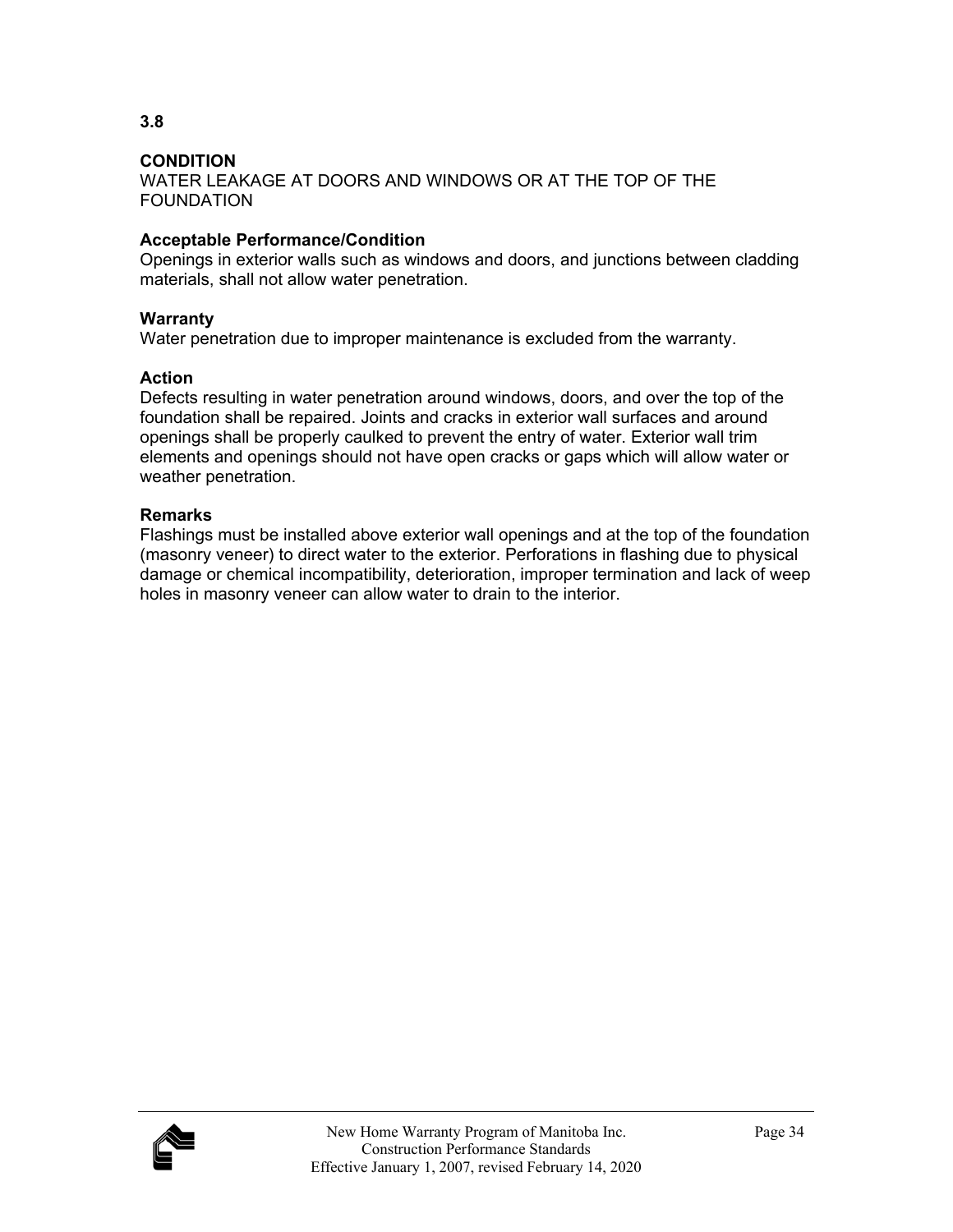CONDENSATION FORMING BETWEEN INSULATING (FACTORY SEALED) GLASS UNIT

# **Acceptable Performance/Condition**

Insulating glass units shall be free from condensation between the panes.

## **Warranty**

One-Year Work and Materials

## **Action**

Insulating glass units with condensation between the panes shall be replaced.

## **Remarks**

Condensation between panes indicates the airtight seal around the edge of the glass is broken. An extended warranty may be available through the window manufacturer.

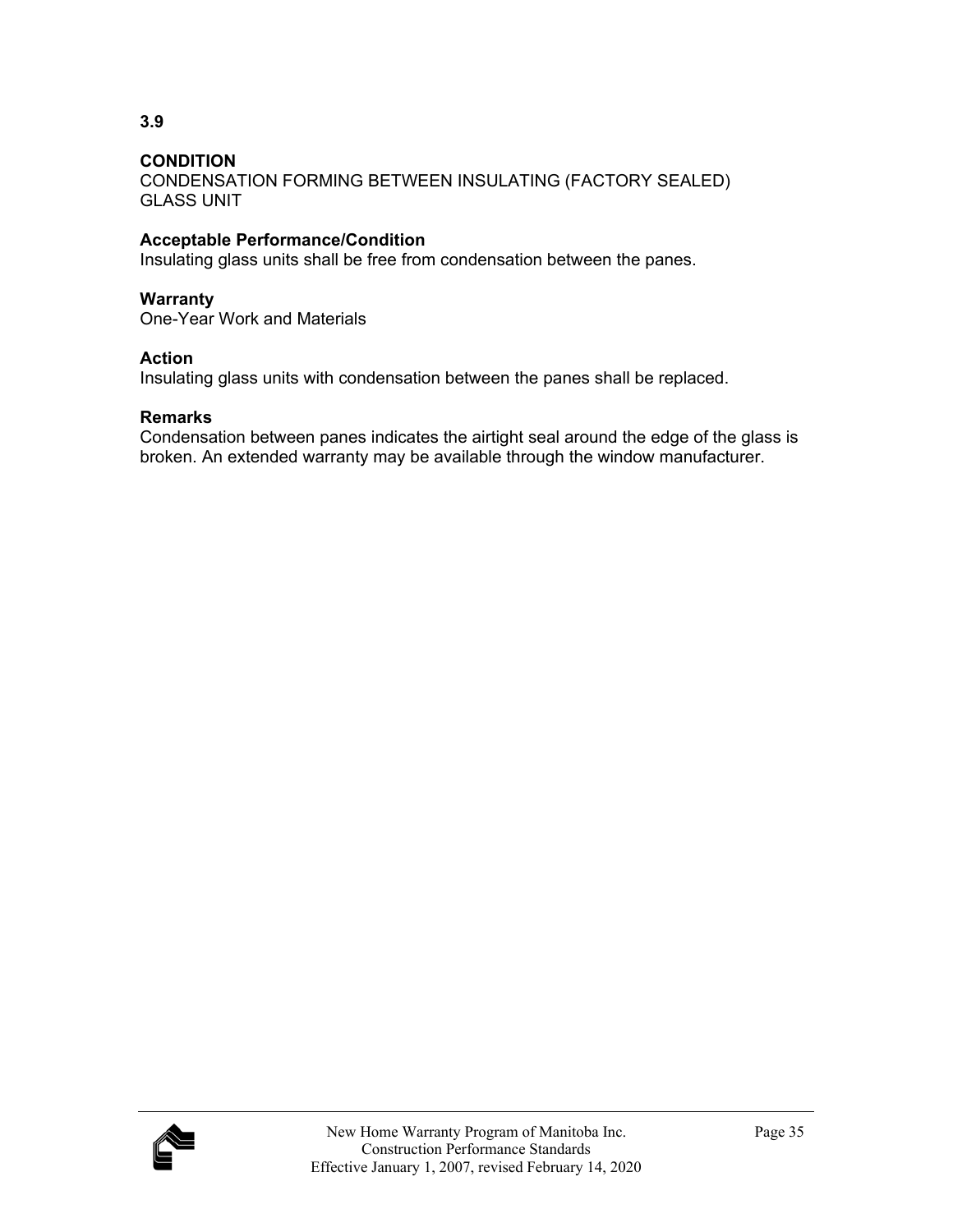**CONDITION**  EXTERIOR DOOR IS WARPED

# **Acceptable Performance/Condition**

Doors shall not warp to the extent that they become inoperable or cease to be weather resistant.

## **Warranty**

One-Year Work and Materials

Damage resulting from improper maintenance or alterations, deletions or additions made by the homeowner is not covered by the warranty.

## **Action**

Doors not meeting the acceptable performance shall be replaced.

## **Remarks**

Confirm proper operation of exterior doors during the walk-through and record any malfunction on the Certificate of Possession Form to avoid any dispute about whether the damage was caused by the builder. Exterior doors can warp to some degree due to temperature differential between inside and outside surfaces.

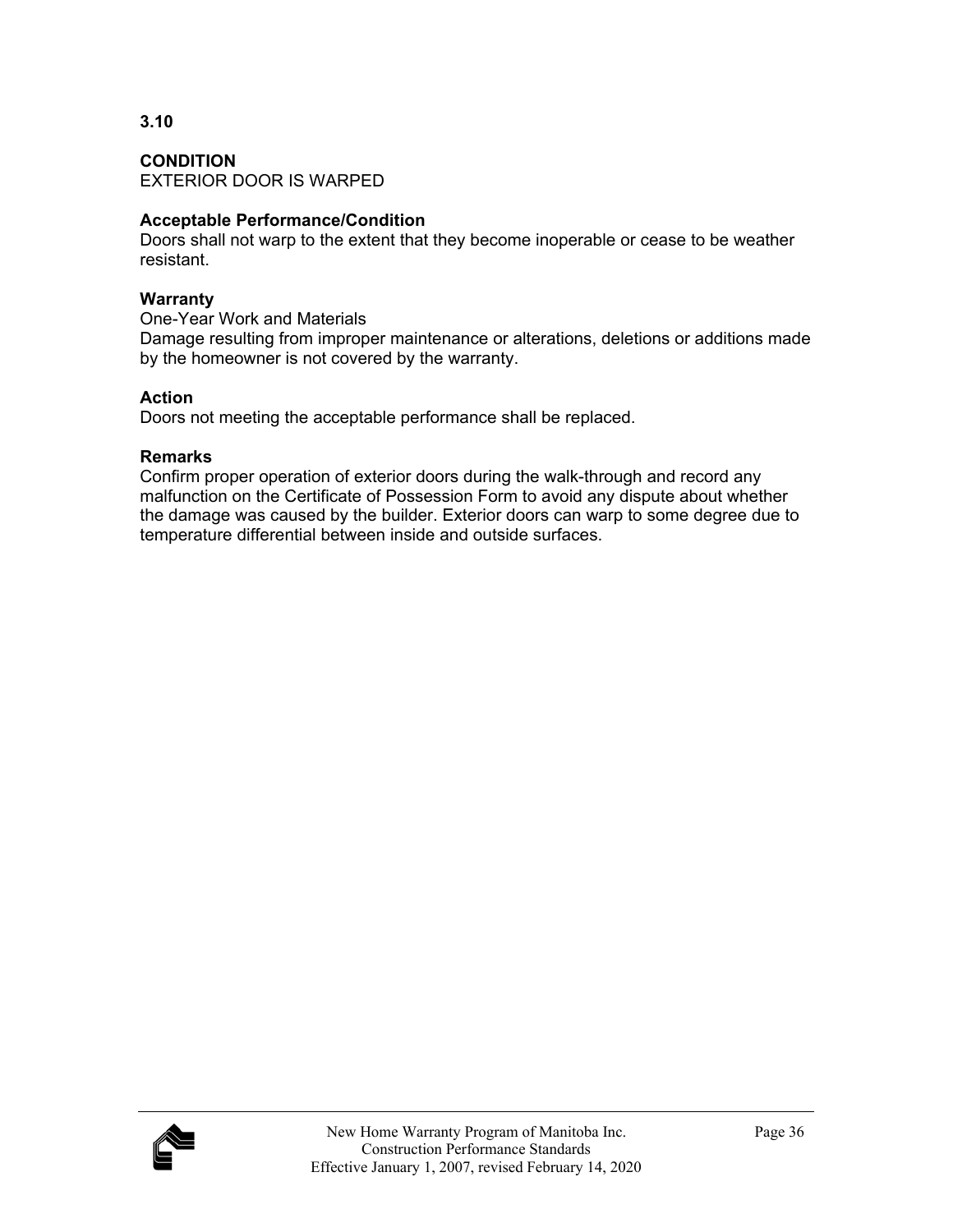## **CONDITION**

EXTERIOR METAL DOOR IS DENTED

# **Acceptable Performance/Condition**

Exterior doors shall not be dented at the time of the walk-through, when viewed from a distance of 1,500 mm under normal lighting conditions.

## **Warranty**

One-Year Work and Materials

## **Action**

Dented exterior metal doors noted on the Certificate of Possession Form shall be repaired. If not noted, the homeowner must establish that the damage was caused by the builder.

## **Remarks**

Identify damaged doors on the Certificate of Possession Form to avoid any dispute about whether the damage was caused by the builder. Filling the dent is an acceptable repair (e.g. spot putty).

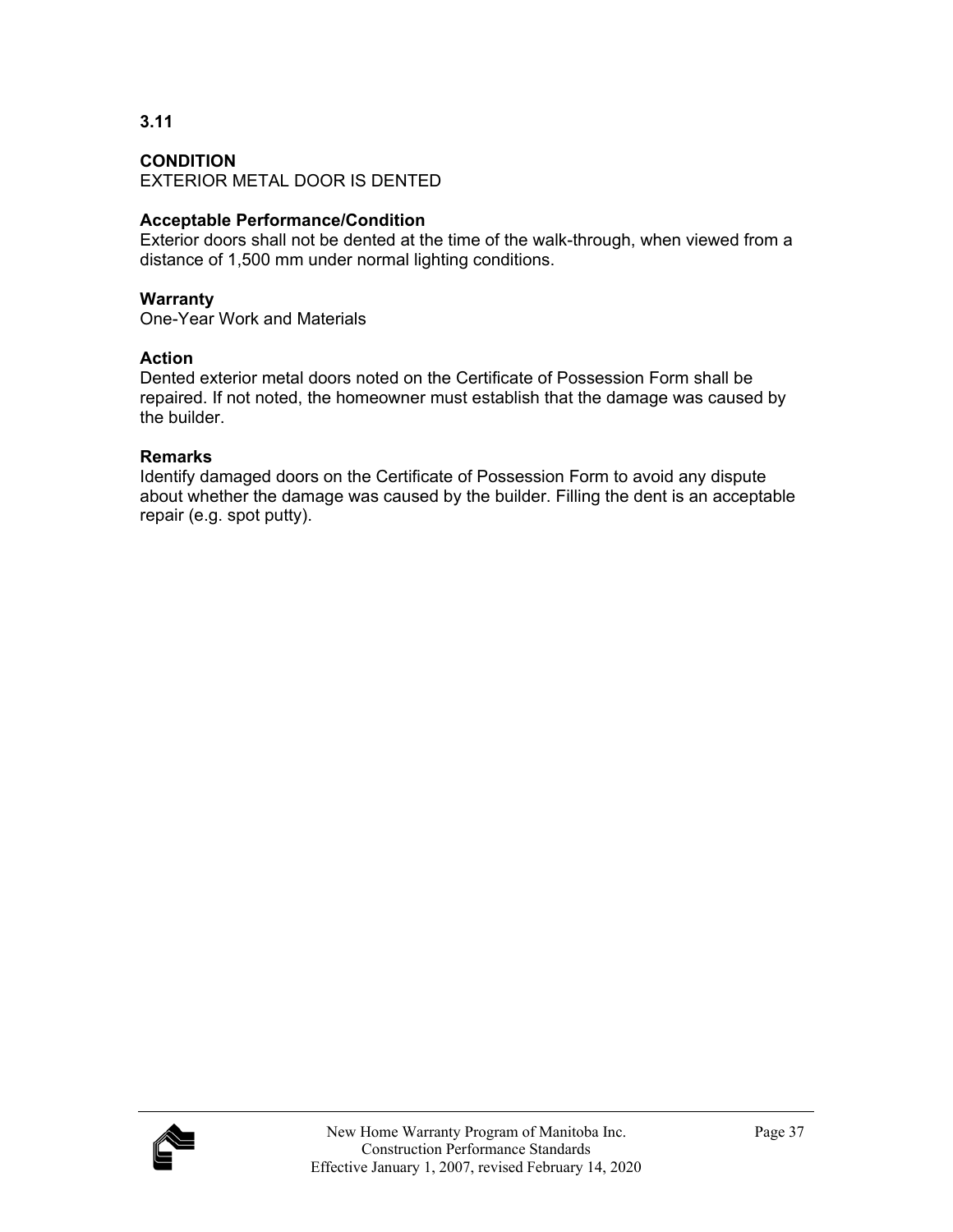**3.12** 

CRACKS AND SPLITS IN EXTERIOR WOOD DOORS

# **Acceptable Performance/Condition**

Cracks penetrating through the door are not acceptable.

## **Warranty**

One-Year Work and Materials

## **Action**

Doors not meeting the acceptable condition shall be repaired.

## **Remarks**

None.

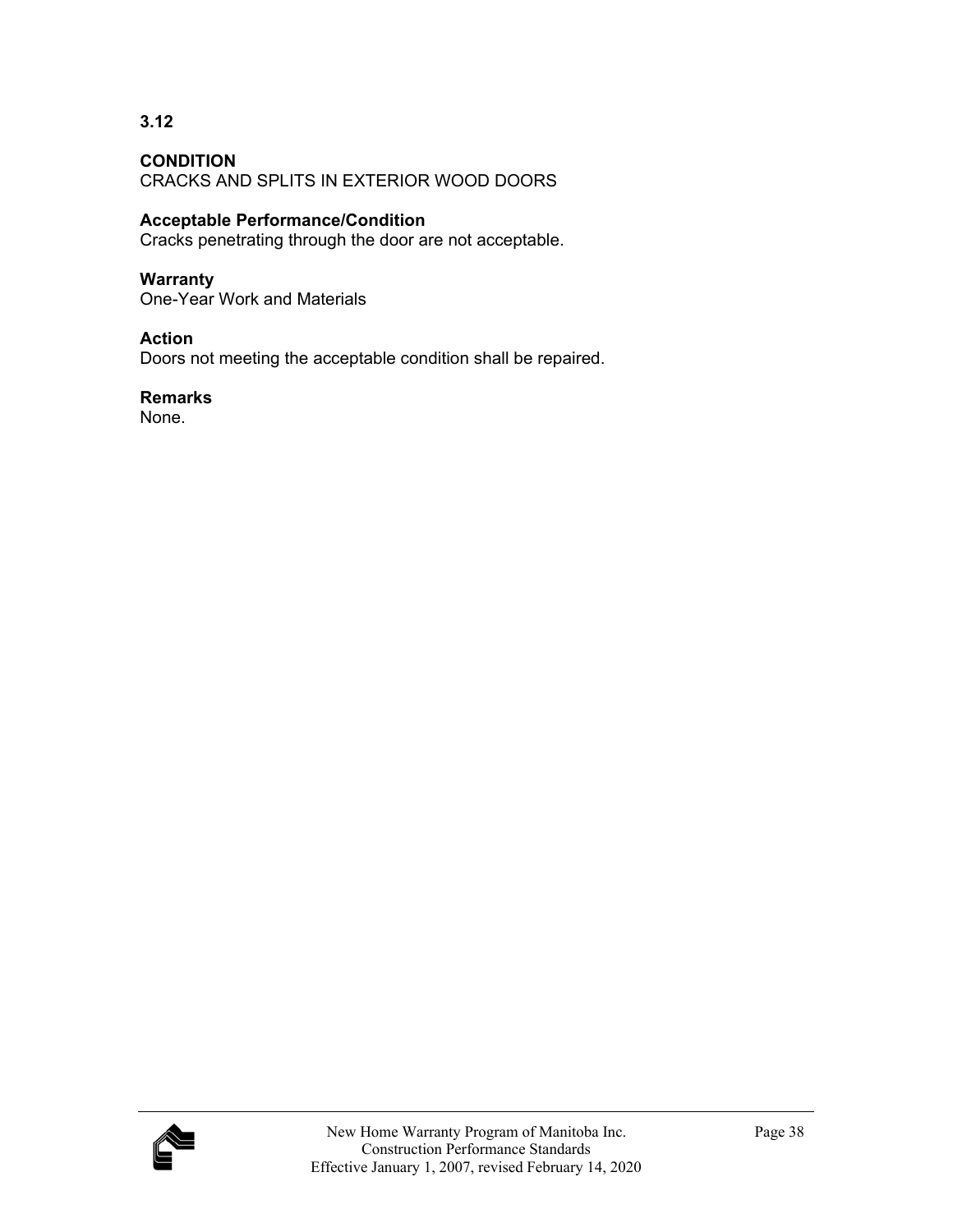**CONDITION**  EXTERIOR DOOR STICKS

# **Acceptable Performance/Condition**

Exterior doors and their hardware shall be installed to operate with minimal binding taking into account the weather-stripping seal and seasonal periods of high humidity.

# **Warranty**

One-Year Work and Materials Alterations, deletions and additions made by the homeowner are not covered by the warranty.

## **Action**

Doors and hardware not meeting the acceptable performance shall be repaired.

## **Remarks**

Confirm proper operation of exterior doors during the walk-through and record any malfunction on the Certificate of Possession Form to avoid any dispute about whether the damage was caused by the builder. Exterior doors can warp to some degree because of the difference in the temperature between inside and outside surfaces.

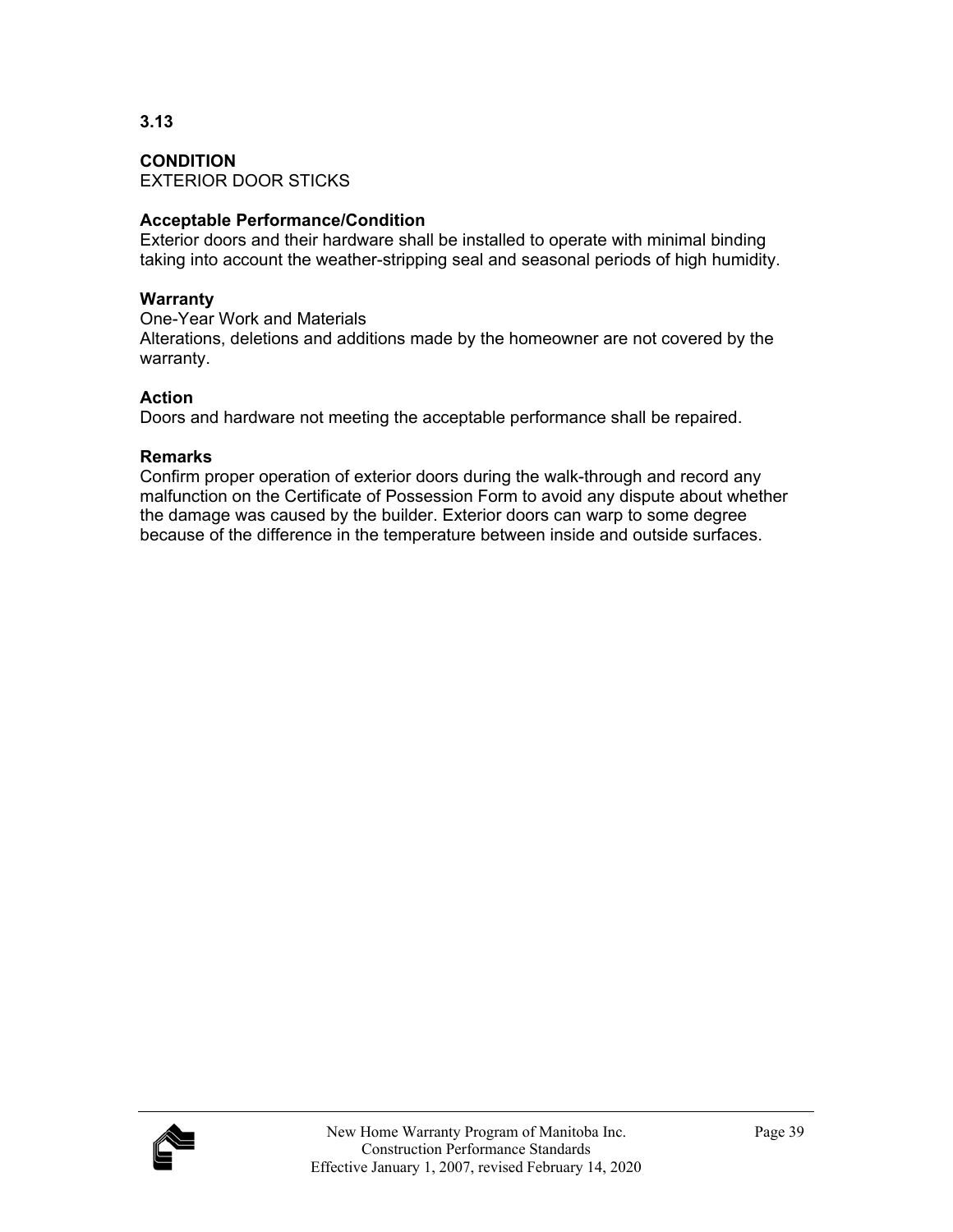**3.14** 

EXTERIOR DOOR WILL NOT CLOSE COMPLETELY

# **Acceptable Performance/Condition**

Exterior doors shall close completely and latch securely.

# **Warranty**

One-Year Work and Materials

## **Action**

Doors not meeting the acceptable performance shall be repaired.

## **Remarks**

Confirm proper operation of exterior doors during the walk-through and record any malfunction on the Certificate of Possession Form to avoid any dispute about whether the damage was caused by the builder. Slight pressure may be required during latching to compress the weather-stripping. Exterior doors can warp to some degree because of the difference in the temperature between inside and outside surfaces.

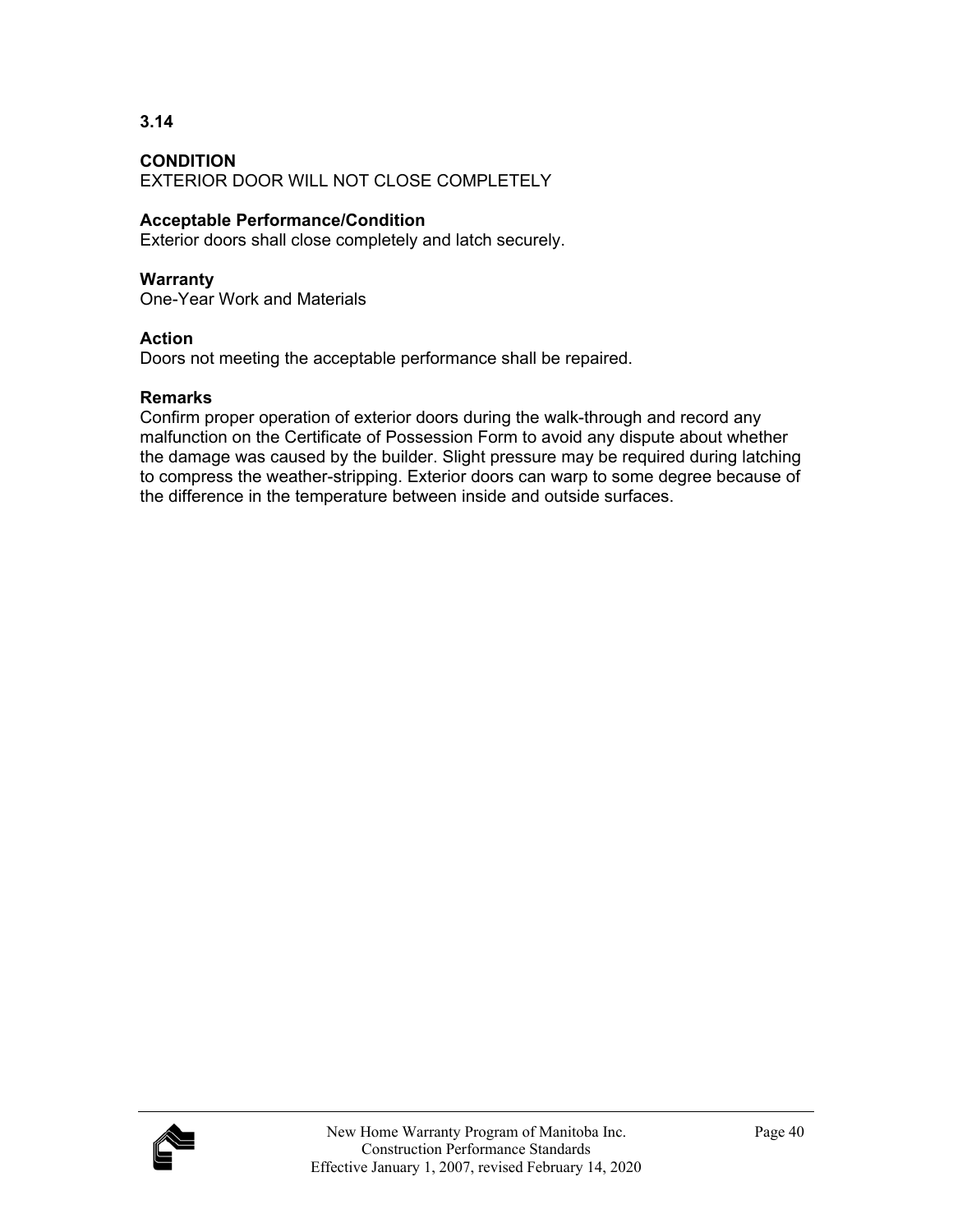**3.15** 

PLASTIC MOULDING ON EXTERIOR DOOR IS DEFORMED

# **Acceptable Performance/Condition**

The plastic mouldings on exterior doors shall not deform when the door is installed in accordance with the manufacturers installation instructions.

# **Warranty**

One-Year Work and Materials

Damage caused by improper maintenance or material, design or work supplied by the homeowner is not covered by the warranty.

# **Action**

Exterior doors not meeting the acceptable condition shall be repaired.

# **Remarks**

Generally, exterior door manufacturers indicate storm doors are not to be installed over metal exterior doors. Heat buildup between a storm door and the exterior door can increase significantly, damaging any heat-susceptible parts such as plastic mouldings around a window insert or decorative surface-applied mouldings. The homeowner is also cautioned to follow manufacturer's recommendations on maintenance and painting the mouldings a dark colour, with or without the use of a storm door; dark-coloured moulding is likely to deform and should be avoided.

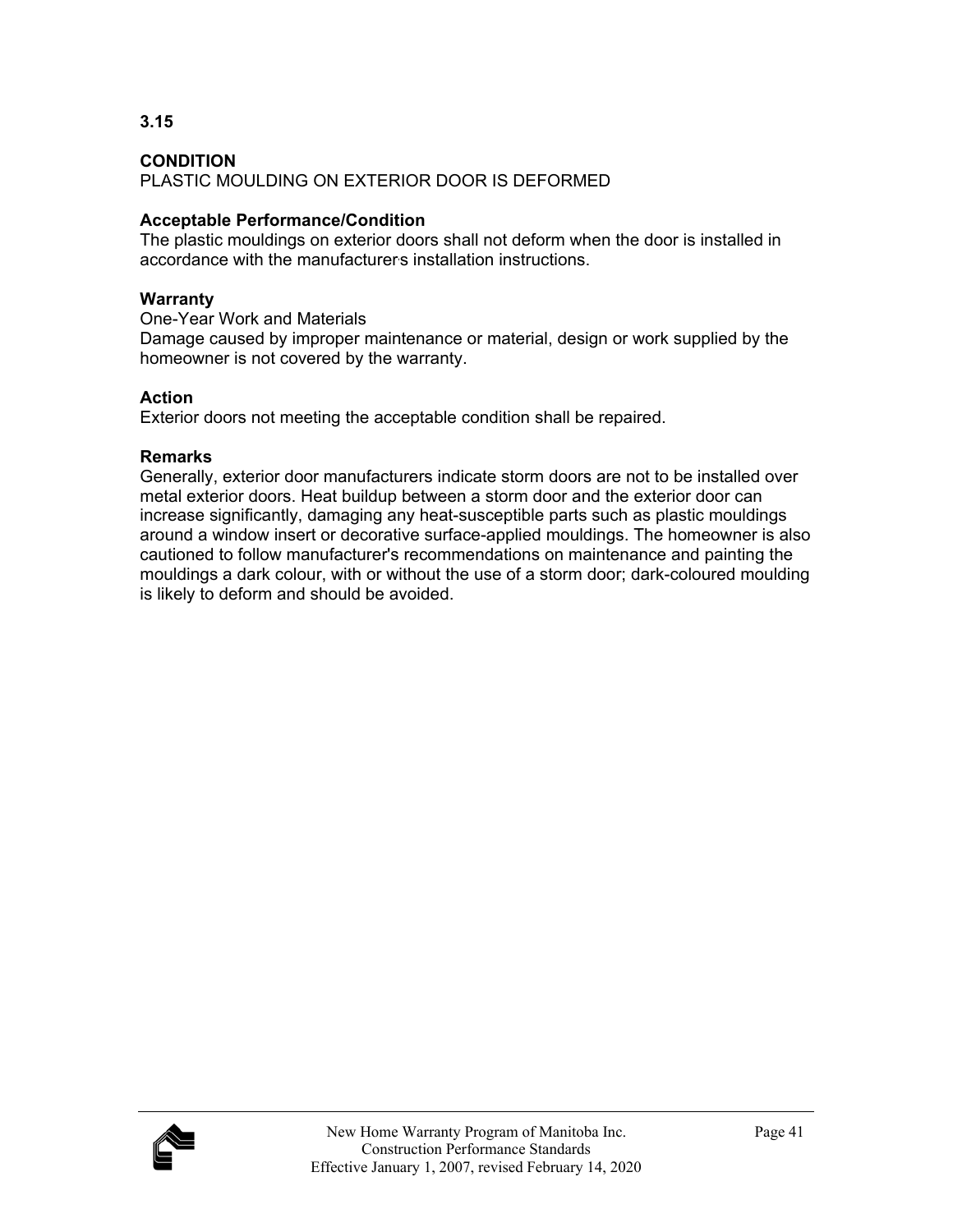**3.16** 

EXTERIOR DOOR SWINGS OPEN OR CLOSED BY ITSELF

# **Acceptable Performance/Condition**

Exterior doors shall be installed sufficiently plumb and square so they do not swing by themselves due to the force of gravity alone.

# **Warranty**

One-Year Work and Materials Alterations, deletions or additions by the homeowner are not covered by the warranty.

# **Action**

Exterior doors not meeting the acceptable performance shall be repaired.

# **Remarks**

Confirm proper operation of exterior doors during the walk-through and record any malfunction on the Certificate of Possession Form to avoid any dispute about whether the damage was caused by the builder. Doors will swing open or closed by the force of gravity if the hinges are not aligned plumb.

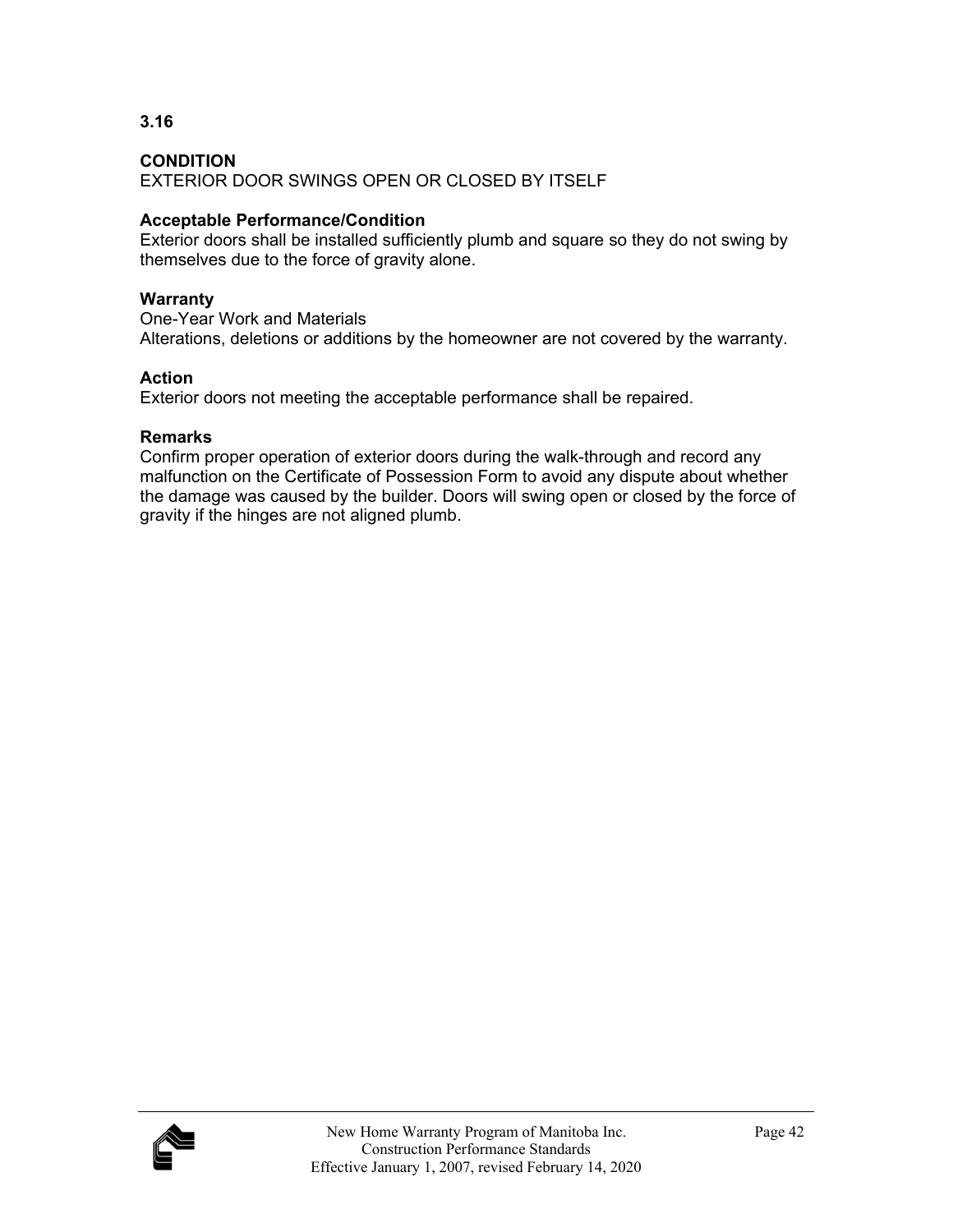**3.17** 

EXTERIOR DOOR IS CROOKED IN THE FRAME

# **Acceptable Performance/Condition**

Exterior doors must have a proper weather seal when closed. The weather-stripping must contact the perimeter of the door.

# **Warranty**

One-Year Work and Materials Damage resulting from normal wear and tear or improper maintenance is not covered by the warranty.

# **Action**

Exterior doors not meeting the acceptable condition shall be repaired.

# **Remarks**

Confirm proper operation of exterior doors during the walk-through and record any malfunction on the Certificate of Possession Form to avoid any dispute about whether the damage was caused by the builder. Variance in the width of the gap between the door and the frame is acceptable unless the proper operation of the door is affected.

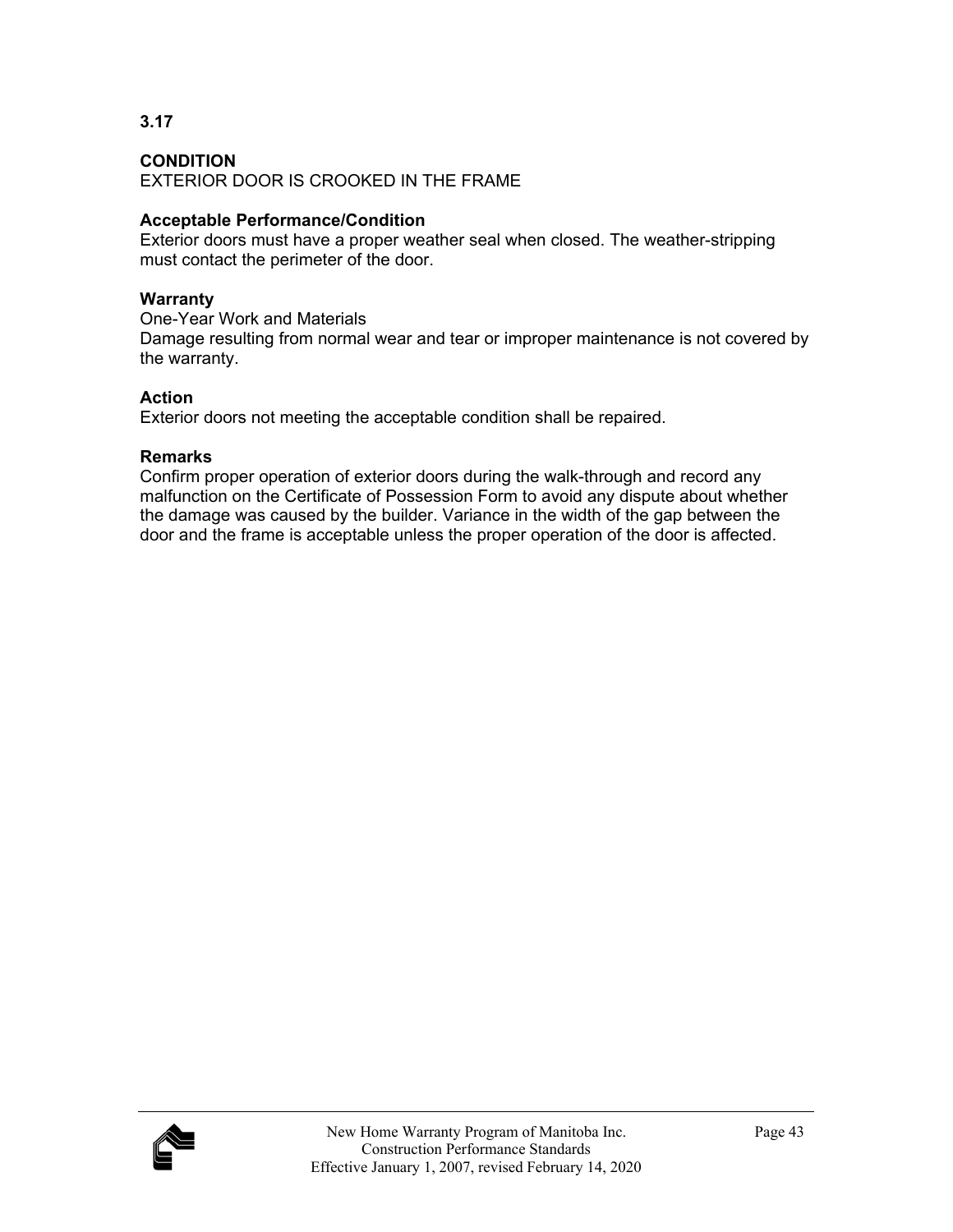## **CONDITION**

EXTERIOR DOOR HARDWARE OR DECORATIVE METAL TRIM HAS **DISCOLOURED** 

## **Acceptable Performance/Condition**

Finishes on door hardware and fixtures may discolour.

## **Warranty**

None.

## **Action**

No action by the builder is required.

#### **Remarks**

Some hardware may have a coating to inhibit discolouration. Maintaining protective coatings or removing discolouration is part of effective home maintenance. Oxidation and environmental pollutants can accelerate discolouration.

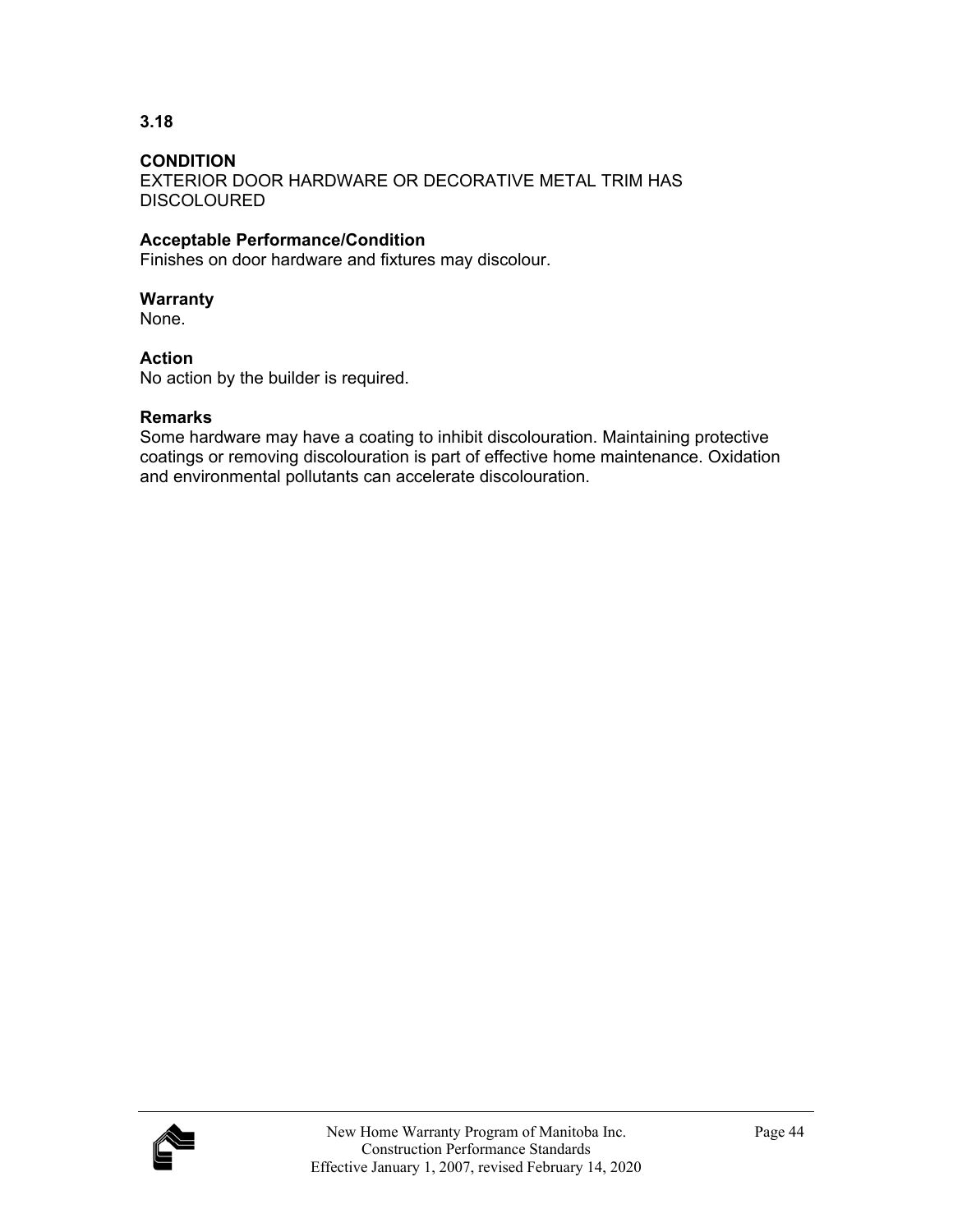SLIDING DOOR SCREEN WILL NOT STAY ON TRACK OR SLIDING DOOR DOES NOT ROLL SMOOTHLY

# **Acceptable Performance/Condition**

Sliding patio door and screens shall slide properly on their tracks at the time the job is accepted. The cleaning and maintenance necessary to preserve proper operation are a homeowner responsibility.

## **Warranty**

One-Year Work and Materials

Damage resulting from normal wear and tear or improper maintenance is not covered by the warranty.

# **Action**

Sliding doors and their screens not meeting the acceptable condition shall be repaired.

## **Remarks**

Normal homeowner maintenance for sliding doors and screens may involve adjustment from time to time and the tracks and hardware may need to be cleaned and lubricated. Confirm proper operation of the door and screen during the walk-through and record any malfunction on the Certificate of Possession Form to avoid any dispute about whether the damage was caused by the builder.

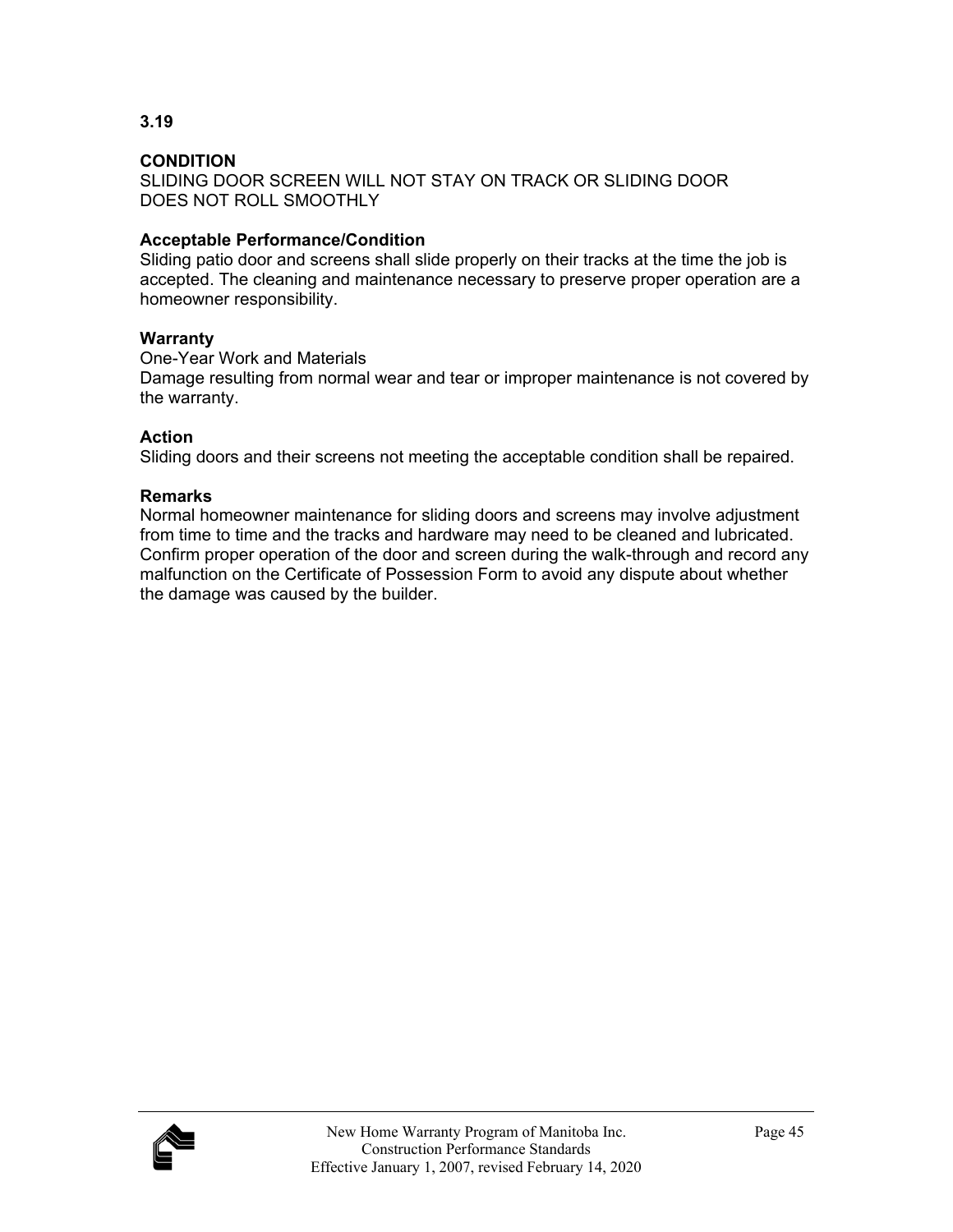# **Module 4 Exterior Finishing**

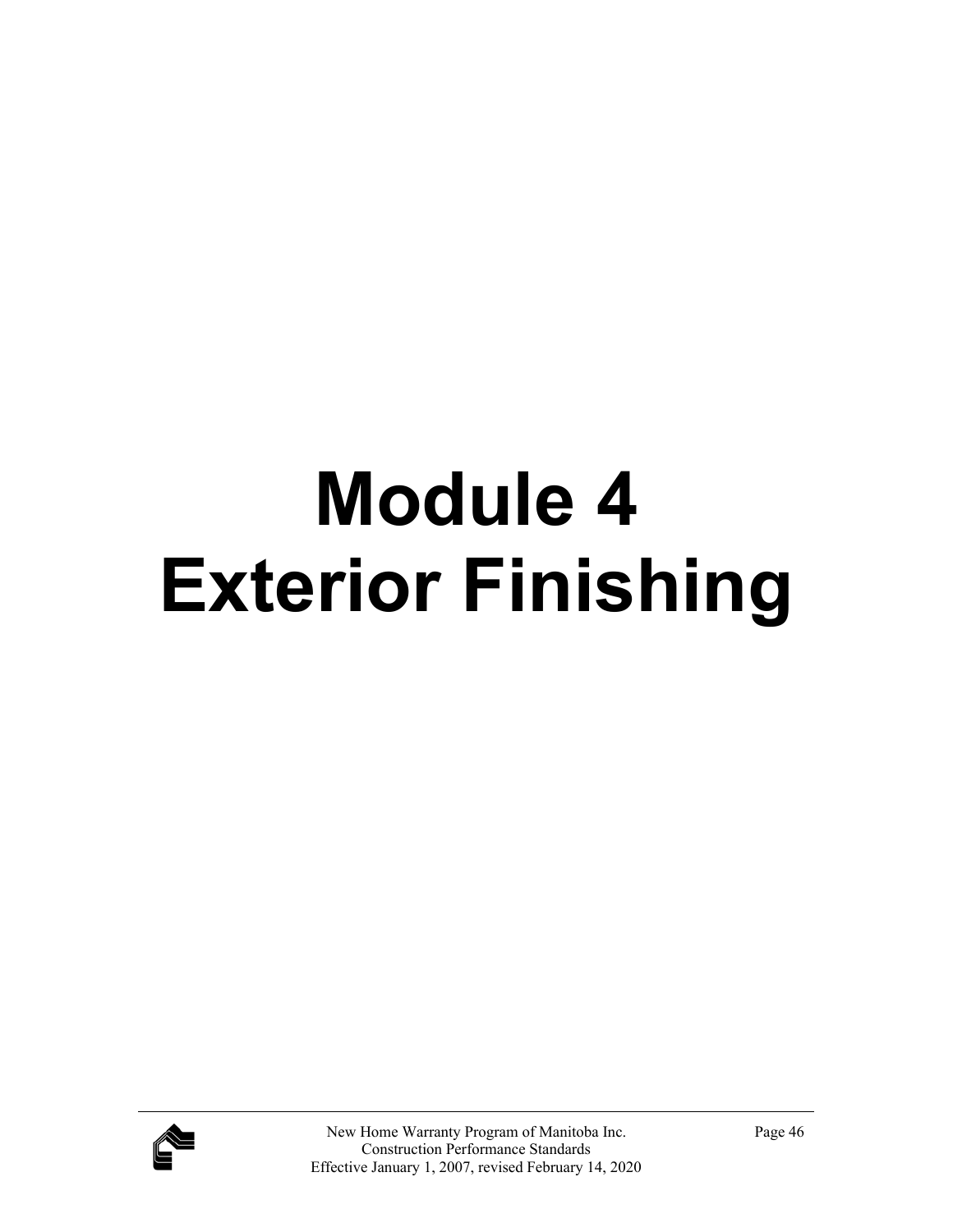**4.1** 

WOOD OR HARDBOARD OR PANEL-TYPE SIDING IS BOWED OR WAVY

# **Acceptable Performance/Condition**

Siding shall be installed to accommodate thermal movement and anticipated shrinkage of the structure to which it is attached. Siding shall be free from bows and waviness when installed in accordance with the manufacturers specifications. Where local distortion is caused by bowed framing, the deviation of the bow measured from the specified plane shall not exceed ±20 mm.

# **Warranty**

One-Year Work and Materials

Defects in materials, work or design supplied by the homeowner or damage resulting from improper maintenance are excluded from the warranty.

# **Action**

Bowed or wavy siding exceeding the acceptable condition shall be repaired.

# **Remarks**

Siding that is intended to have paint and/or sealer requires regular inspection and maintenance to ensure continuity of the protective layer. Elevated moisture levels can cause wood or hardboard siding to bow. Varying lighting conditions can exaggerate minor variations in siding profile and texture. Minor waviness due to normal fluctuations in humidity is acceptable.

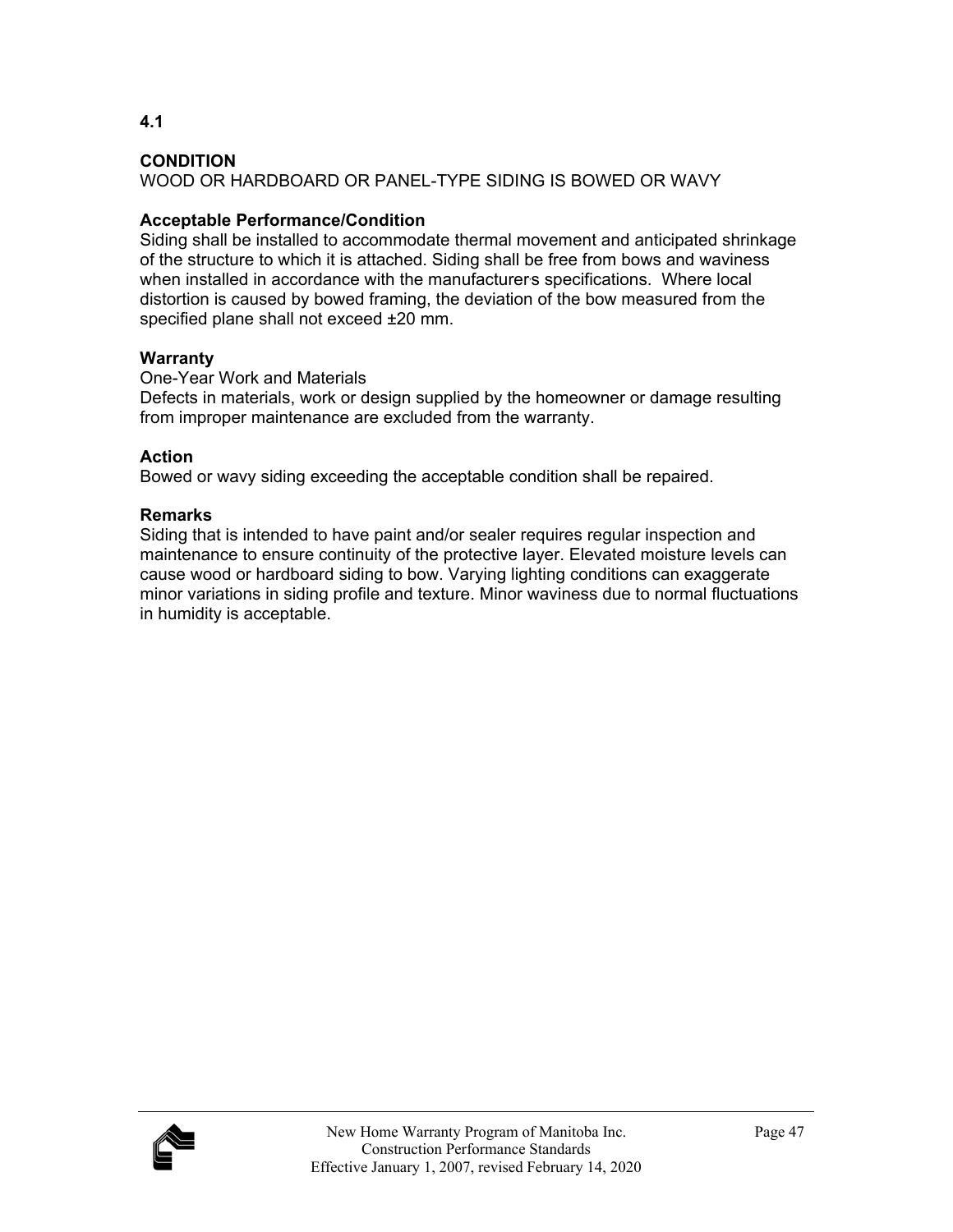**4.2** 

WOOD OR HARDBOARD OR PANEL-TYPE SIDING JOINTS NOT TIGHT

# **Acceptable Performance/Condition**

Wood or hardboard or panel-type siding shall be installed in accordance with the manufacturer's specifications and the Building Code with gaps at joints to allow for expansion. Joints shall be suitably protected to prevent water penetration.

# **Warranty**

One-Year Work and Materials

Normal shrinkage of materials caused by drying after construction is excluded from the warranty.

Defects in materials, work or design supplied by the homeowner and damage resulting from improper maintenance are excluded from the warranty.

# **Action**

Wood or hardboard or panel-type siding joints that do not meet the acceptable condition shall be repaired.

# **Remarks**

Siding that is intended to have paint and/or sealer requires regular inspection and maintenance to ensure continuity of the protective layer. Wood, hardboard or panel-type siding can be expected to expand and contract with fluctuations in outdoor temperature and humidity; gaps in joints may be required to prevent buckling. Caulking or attaching battens over the joints are ways to protect the joints from water penetration. Where rain screen principles are used in the cladding design, the sealing may be behind the surface of the cladding.

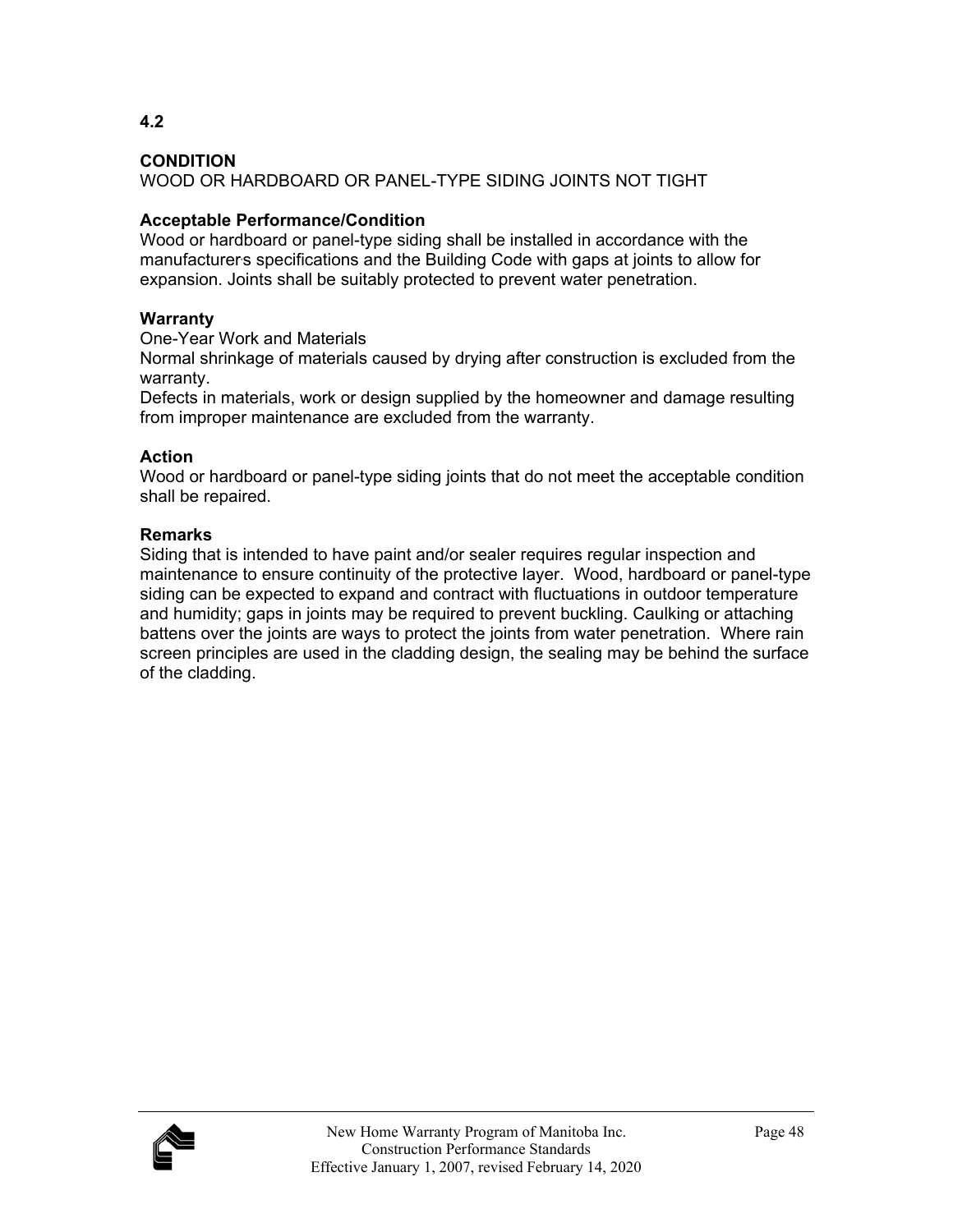WOOD OR HARDBOARD OR PANEL-TYPE SIDING FASTENERS ARE EXCESSIVELY COUNTERSUNK INTO FINISHED SURFACE

# **Acceptable Performance/Condition**

Siding fasteners shall be installed in accordance with the manufacturers specifications, where applicable, and shall not expose hardboard siding fibre.

# **Warranty**

One-Year Work and Materials

# **Action**

Siding with nails not meeting the acceptable condition shall be repaired.

## **Remarks**

Nails that have been excessively countersunk detract from the overall appearance of the finished surface. This condition can lead to premature deterioration of the product by allowing water to accumulate in the holes left by the nailheads.

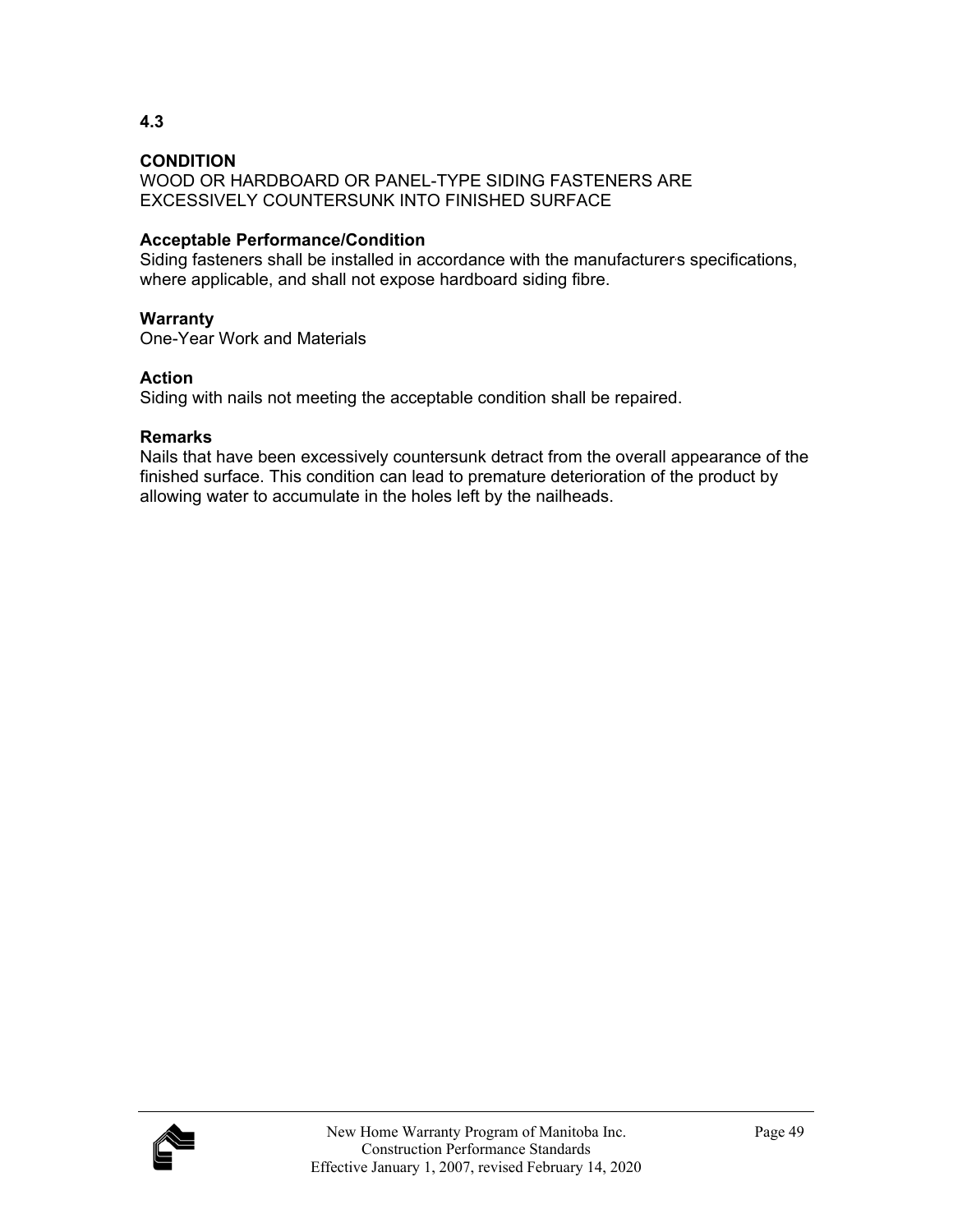**4.4** 

LAP SIDING (WOOD, HARDBOARD, VINYL, ETC.) IS NOT INSTALLED ON A STRAIGHT LINE

# **Acceptable Performance/Condition**

Lap siding shall be installed with individual pieces in general, visible parallel alignment.

# **Warranty**

One-Year Work and Materials

Defects in materials, work or design supplied by the homeowner are excluded from the warranty.

# **Action**

Lap siding that does not meet the acceptable condition shall be repaired.

# **Remarks**

With any type of siding or cladding such as lap siding that requires repetitive parallel alignment from one course to the next, the installer must make minor adjustments to keep the entire elevation in general alignment. Adjustments of this nature are normal. Wavy-edged siding is more tolerant of adjustments while maintaining an acceptable appearance.

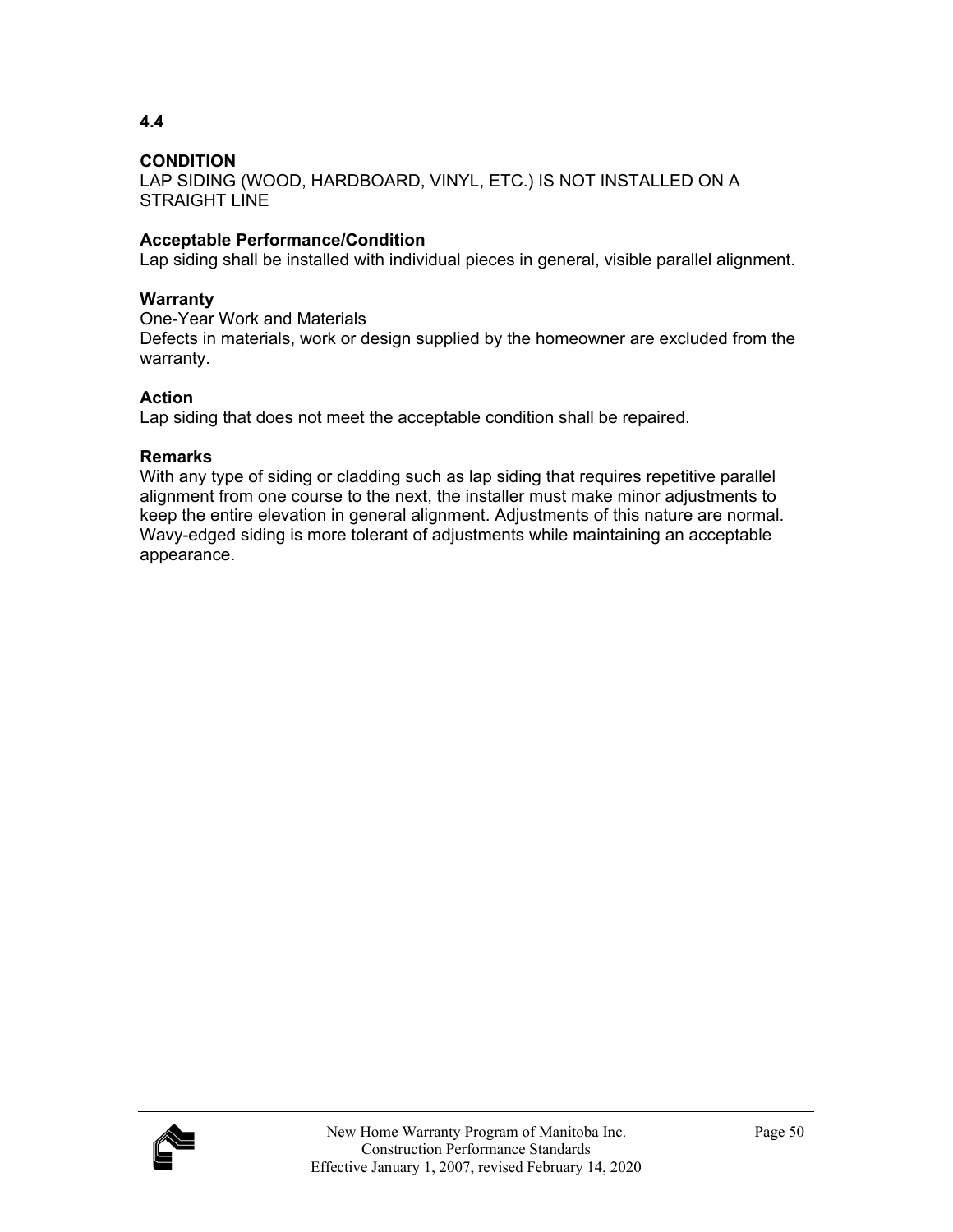**4.5** 

TONGUE-AND-GROOVE WOOD SIDING HAS BUCKLED

# **Acceptable Performance/Condition**

Tongue-and-groove wood siding shall be installed to prevent buckling and in accordance with manufacturers installation instructions, where applicable.

# **Warranty**

One-Year Work and Materials

# **Action**

Siding that does not meet the acceptable condition shall be repaired.

# **Remarks**

None.

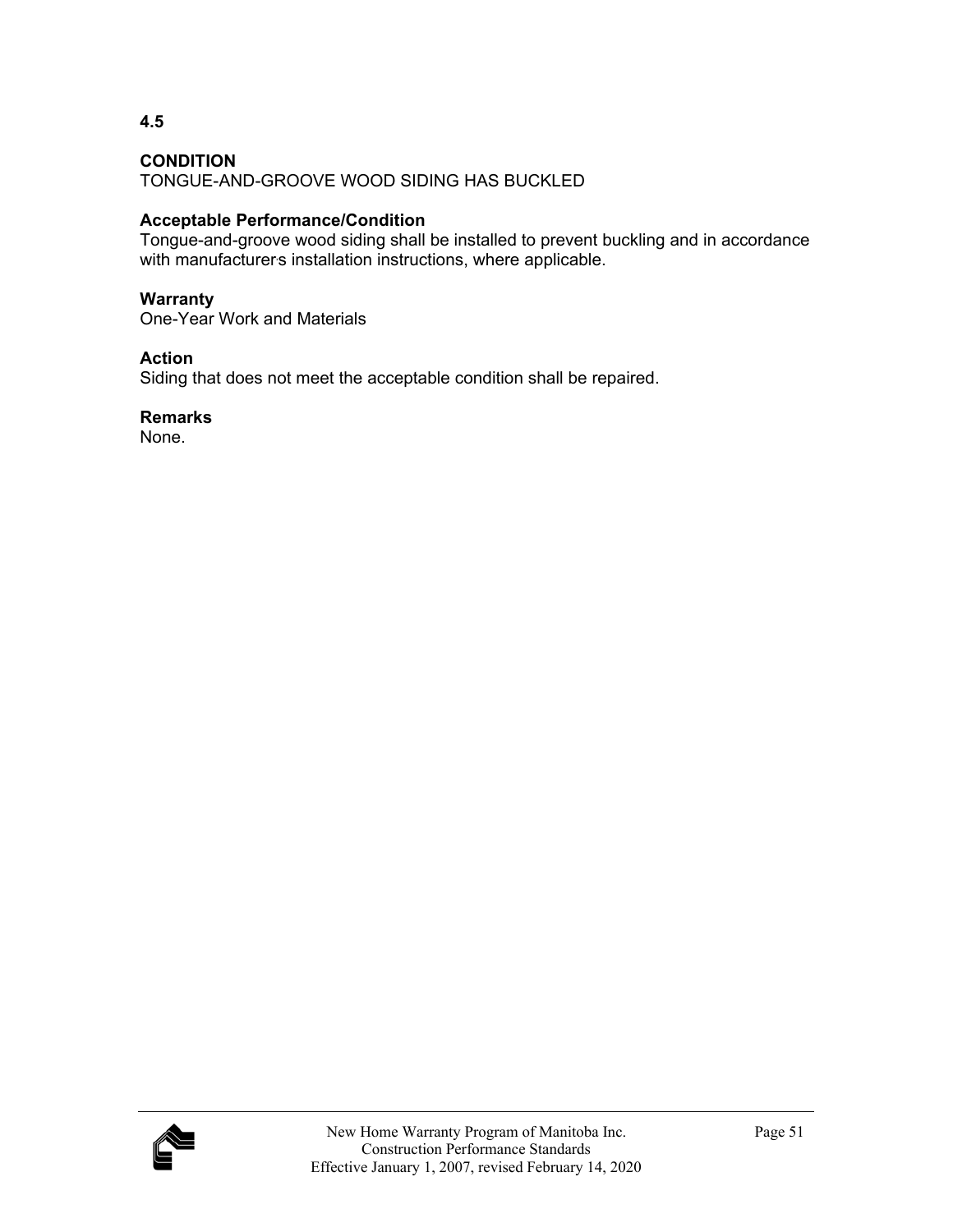**4.6** 

WOOD SIDING FASTENER HAS STAINED SIDING

# **Acceptable Performance/Condition**

Fasteners shall be corrosion resistant and compatible with the siding in accordance with the Building Code.

# **Warranty**

One-Year Work and Materials Damage resulting from normal wear and tear or damage resulting from improper maintenance is excluded from the warranty.

# **Action**

Siding and fasteners not meeting the acceptable condition shall be repaired.

# **Remarks**

Fasteners can be expected to weather, oxidize and discolour with exposure to the elements. Some localized staining of adjacent materials may occur.

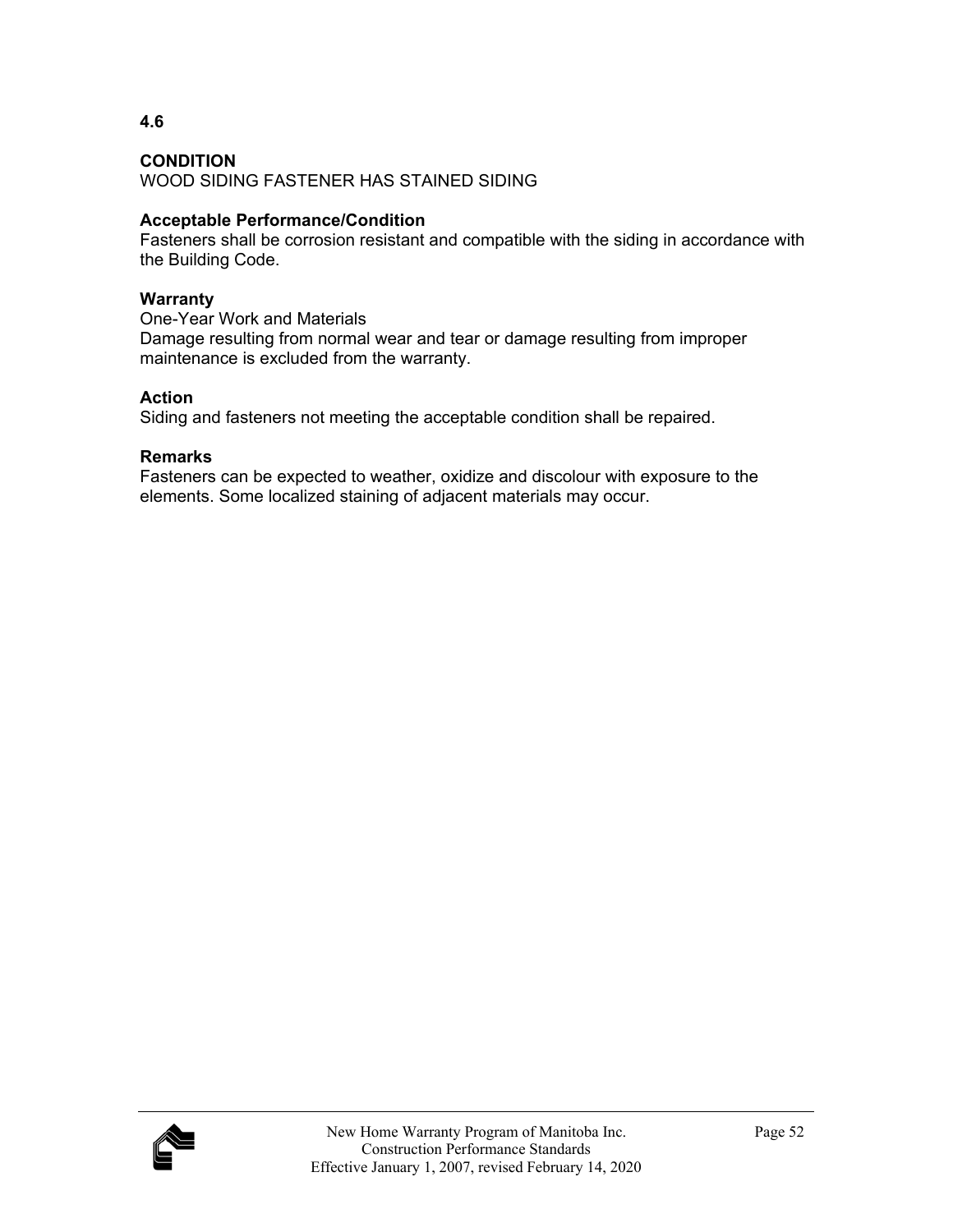**4.7** 

CEDAR SHAKES OR SHINGLES HAVE BLED THROUGH PAINT OR STAIN APPLIED BY BUILDER

# **Acceptable Performance/Condition**

Where full-covering or opaque stains are used over cedar shakes or shingles, bleedthrough of resins or extractives shall not be visible when viewed, without magnification, from a minimum perpendicular distance of 6 m under normal lighting conditions and from a normal viewing position.

## **Warranty**

One-Year Work and Materials Damage resulting from normal wear and tear is excluded from the warranty.

## **Action**

Cedar shakes and shingles that do not meet the acceptable condition shall be repaired.

## **Remarks**

Some bleed-through of knots or other naturally occurring features can be expected in cedar shakes over time. The reoccurrence of these features through full-covering or opaque stains may be dependent on the direction the roof faces and/or exposure to sunlight.

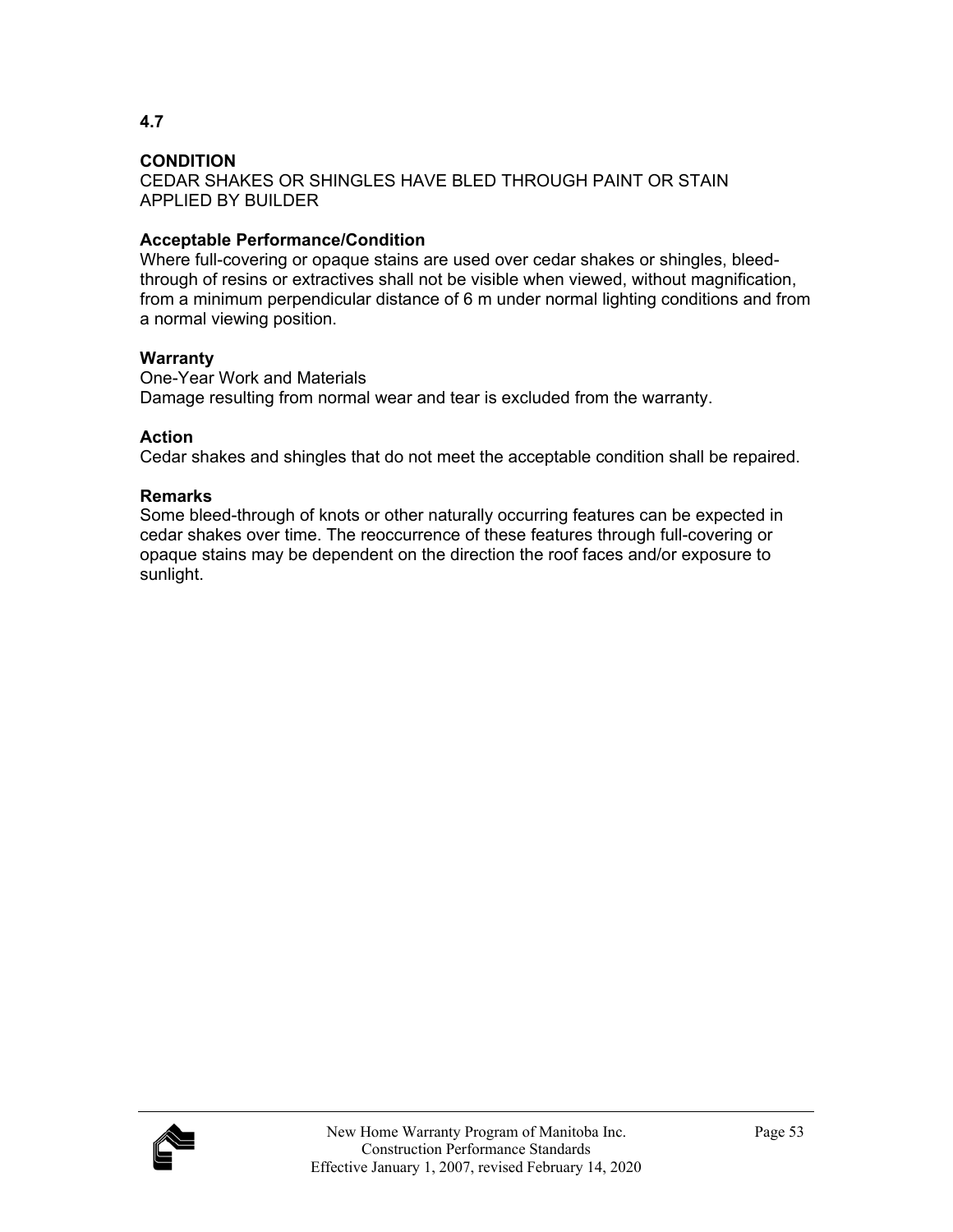**4.8** 

PLYWOOD OR VENEER SIDING HAS DELAMINATED

# **Acceptable Performance/Condition**

Plywood or veneer siding shall not delaminate when installed in accordance with the manufacturers installation instructions.

# **Warranty**

One-Year Work and Material Damage resulting from normal wear and tear is excluded from the warranty.

# **Action**

Plywood/veneer siding that does not meet the acceptable condition shall be repaired.

# **Remarks**

Siding that is intended to have paint and/or sealer requires regular inspection and maintenance to ensure continuity of the protective layer.

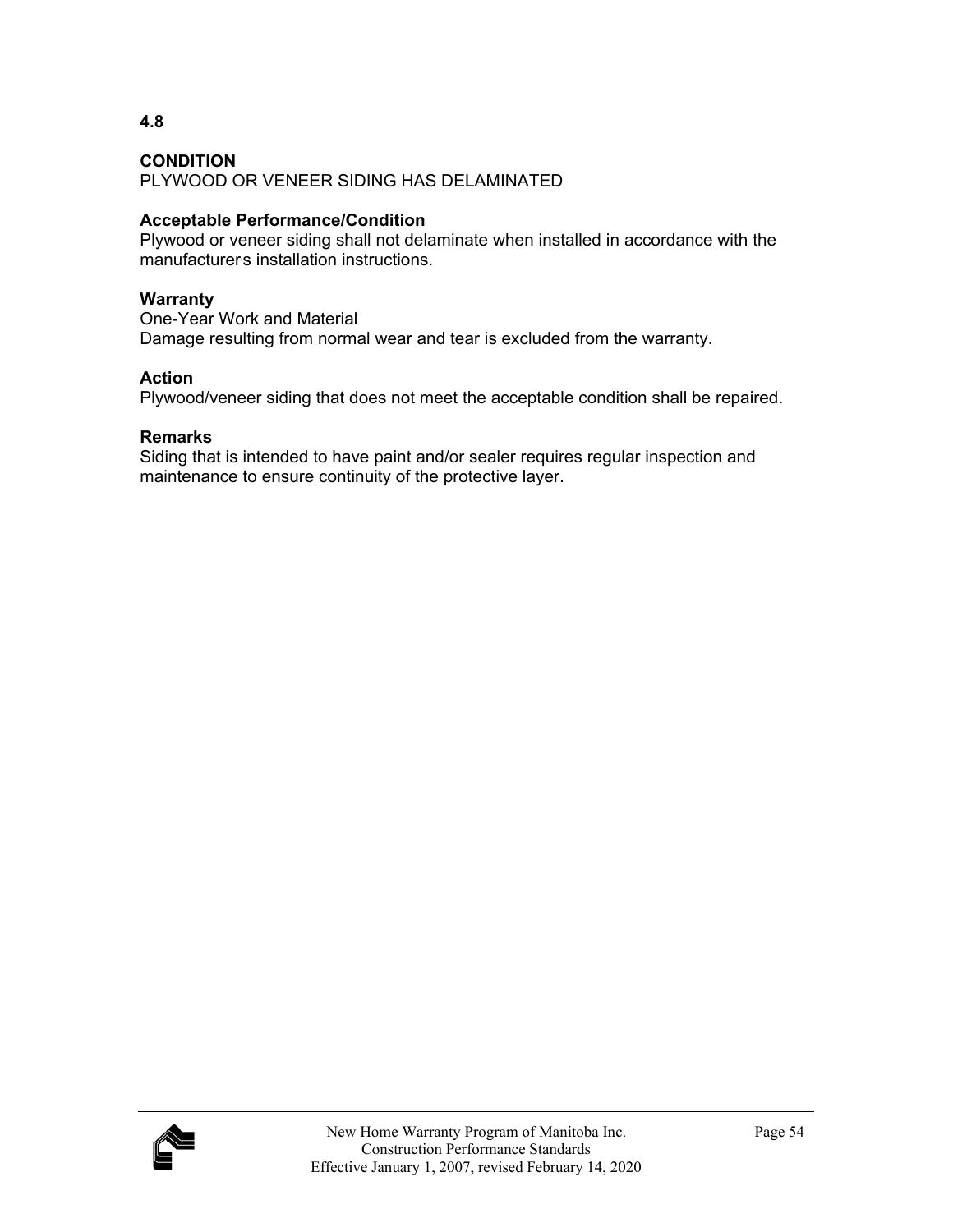**4.9** 

ALUMINUM/VINYL SIDING IS BOWED OR WAVY

# **Acceptable Performance/Condition**

Siding shall be installed to accommodate thermal movement and anticipated shrinkage of the structure to which it is attached. Siding shall be free from bows and waviness when installed in accordance with the manufacturers specifications. Where local distortion is caused by bowed framing the variation from the specified plane shall not exceed ±20 mm.

# **Warranty**

One-Year Work and Materials

# **Action**

Bowed or wavy siding exceeding the acceptable condition shall be repaired.

# **Remarks**

Varying lighting conditions can exaggerate minor variations in siding profile, texture and colour.

Minor waviness due to normal sheathing movements is acceptable.

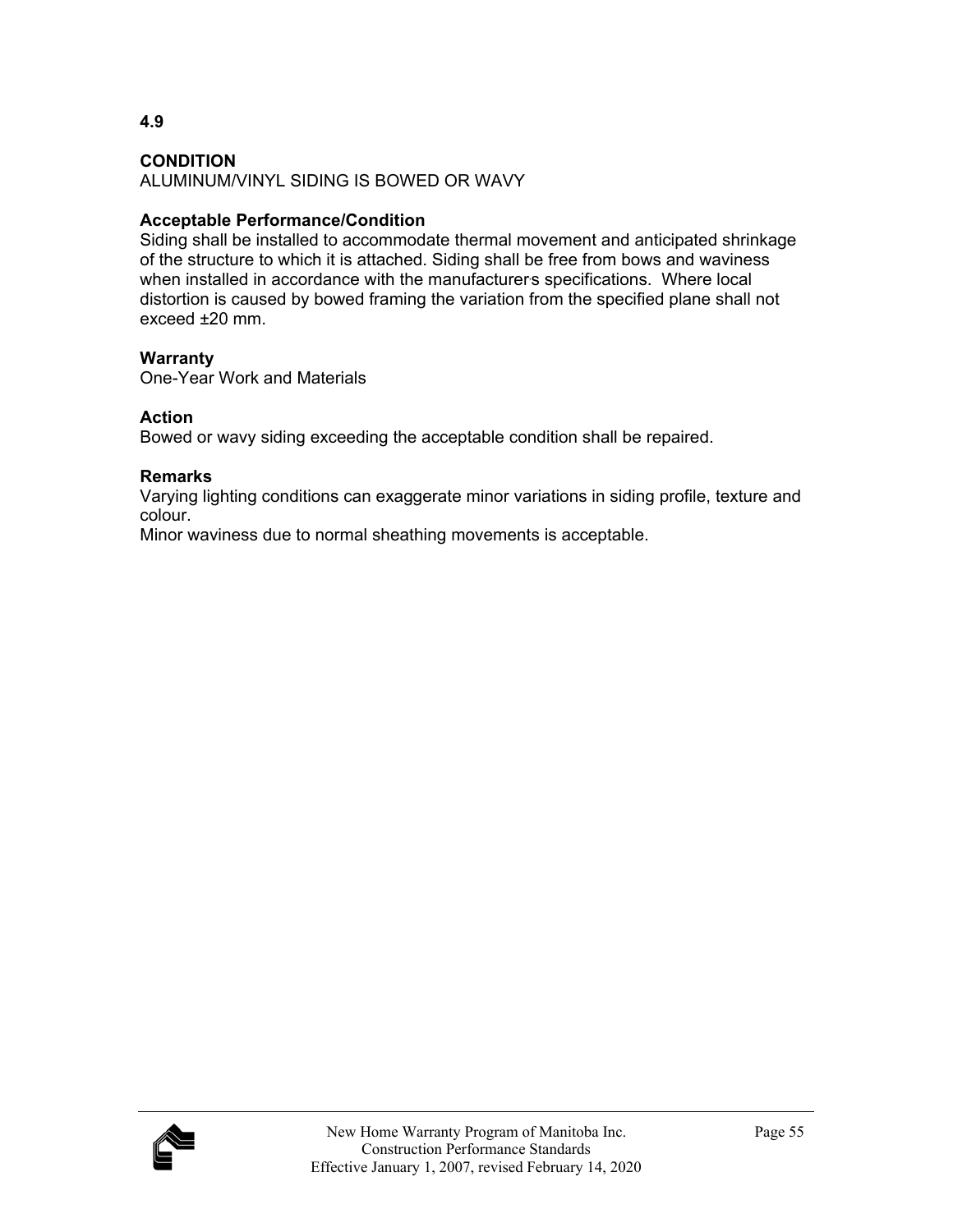**4.10** 

ALUMINUM OR VINYL SIDING COLOUR IS FADED

# **Acceptable Performance/Condition**

Aluminum or vinyl siding shall not fade or discolour in an uneven or random manner.

## **Warranty**

One-Year Work and Material Damage resulting from normal wear and tear is excluded from the warranty.

## **Action**

Aluminum or vinyl siding that does not meet the acceptable performance shall be repaired.

## **Remarks**

Aluminum or vinyl siding may fade with time and exposure to sunlight. Areas of intense, direct sunlight exposure will tend to fade faster than other more shaded areas. Repaired areas shall match the existing material for colour and textures as closely as possible; variation between dye lots is acceptable.

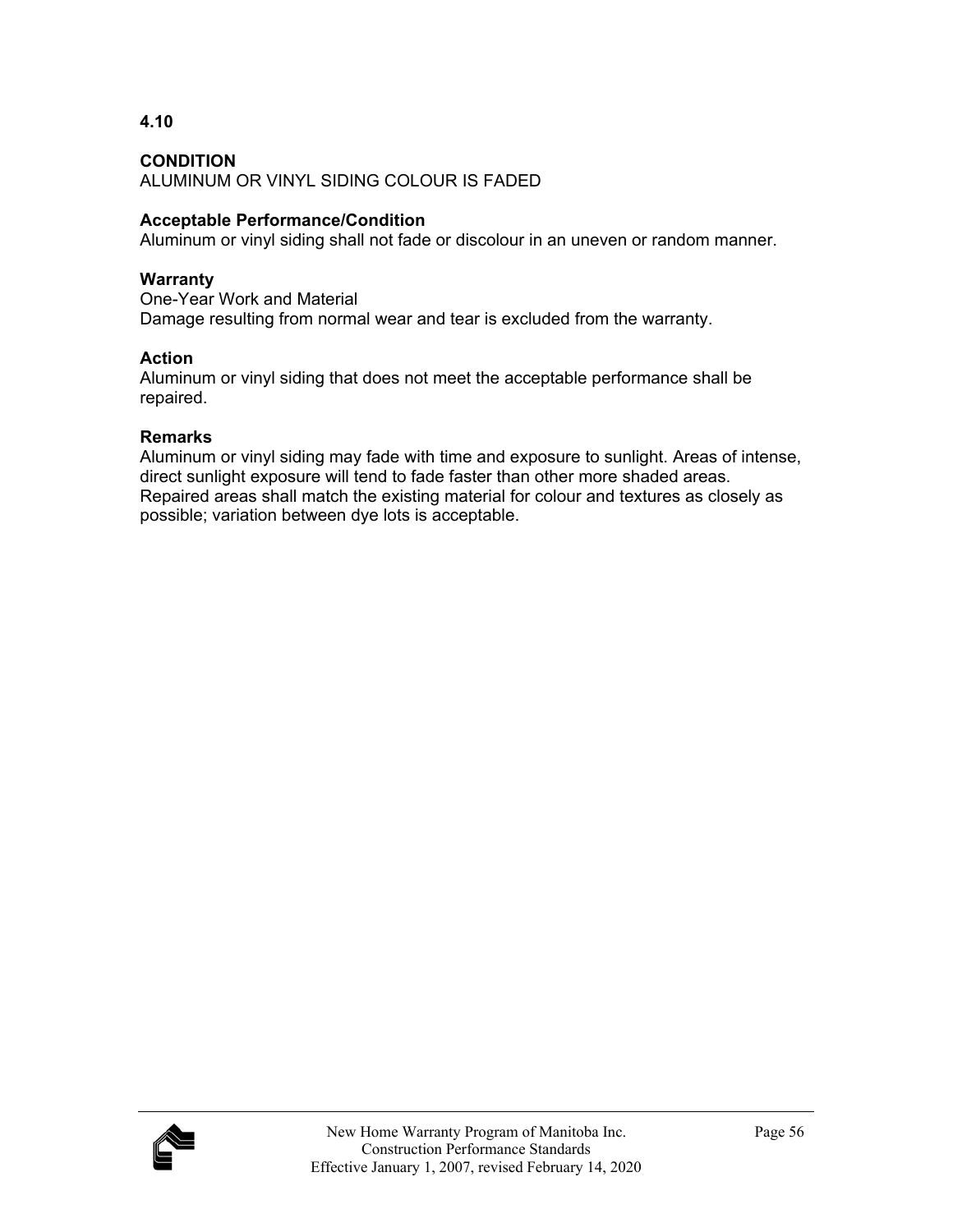**4.11** 

ALUMINUM OR VINYL SIDING, TRIM OR ACCESSORY IS LOOSE

# **Acceptable Performance/Condition**

Aluminum or vinyl siding and associated trim and accessories shall not become displaced or detached from the substrate and shall be installed in accordance with the manufacturers specifications.

# **Warranty**

One-Year Work and Material Damage resulting from an act of God is excluded from the warranty.

# **Action**

Aluminum or vinyl siding that does not meet the acceptable condition shall be repaired.

# **Remarks**

Aluminum or vinyl siding is intentionally not installed tight to the substrate to allow for thermal movement; however, it should not displace or detach under normal weather conditions.

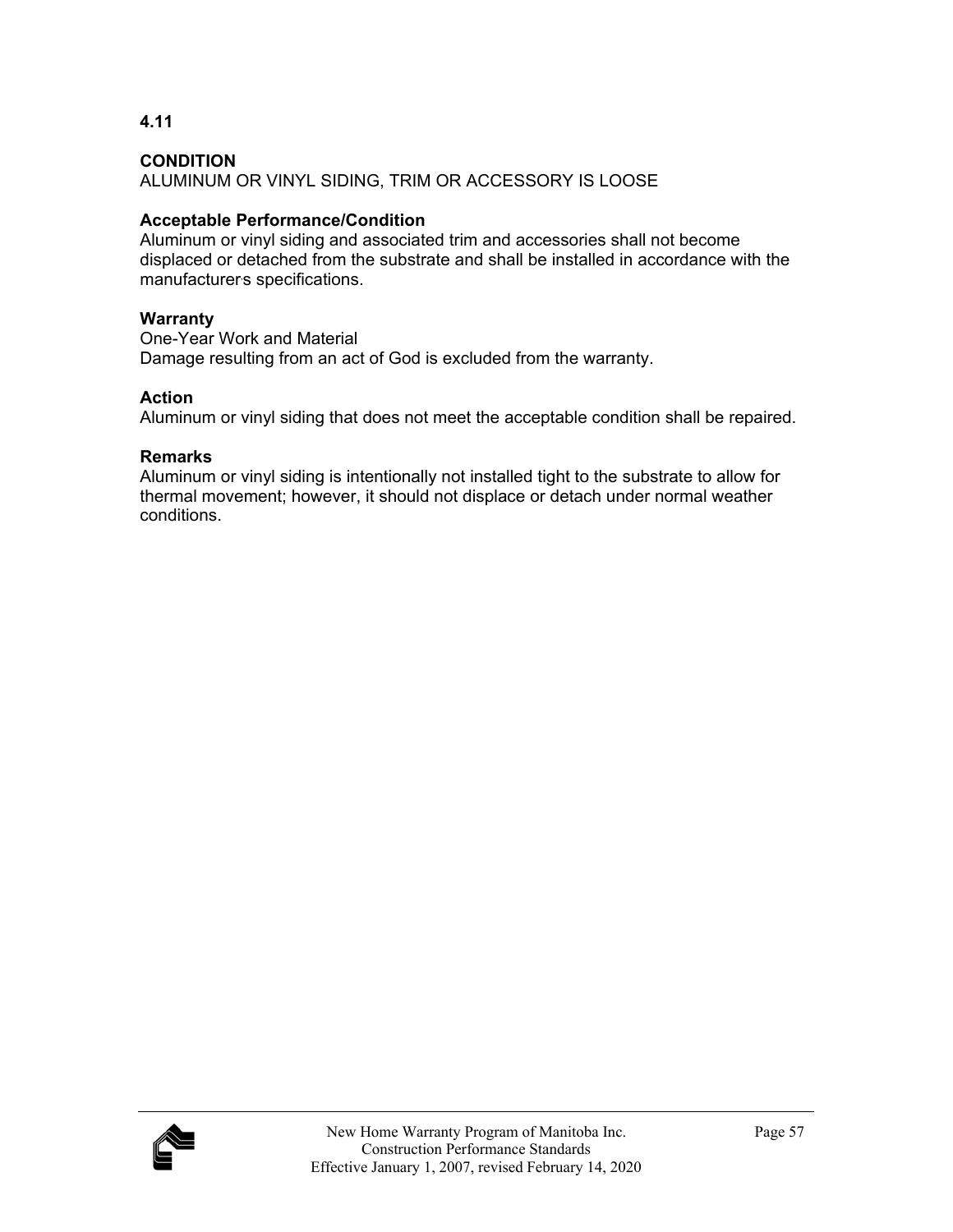**4.12** 

ALUMINUM OR VINYL SIDING TRIM AND ACCESSORIES FASTENERS DON'T MATCH SIDING COLOUR

# **Acceptable Performance/Condition**

Fasteners that are used to secure aluminum or vinyl siding or trim may not match the siding or trim colour due to manufacturing limitations.

## **Warranty**

None.

## **Action**

The builder is not required to take any action.

## **Remarks**

Fasteners are generally made in fewer standard colours than siding products.

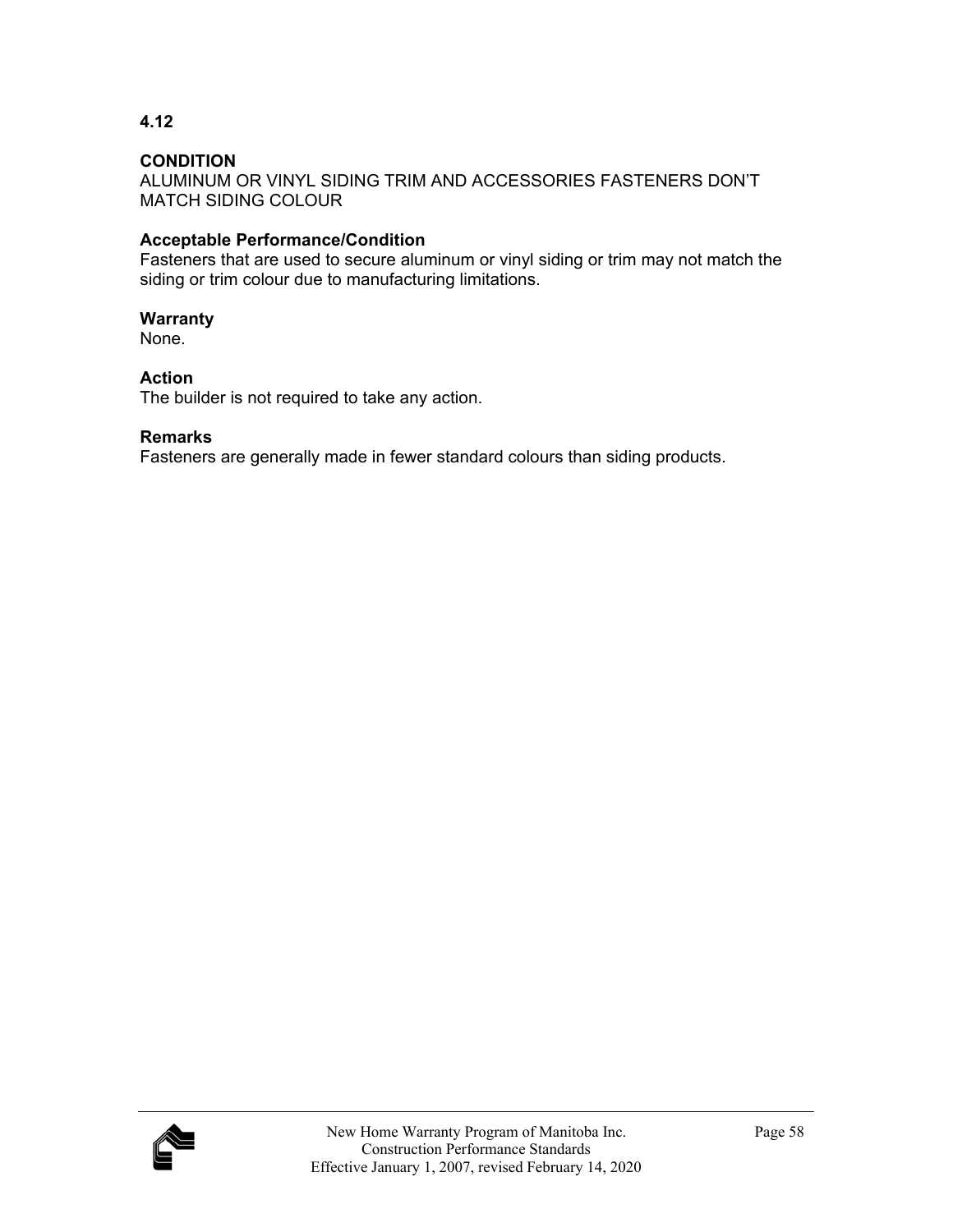**4.13** 

ABOVE-GRADE MASONRY WALL OR VENEER CLADDING (INCLUDING MORTAR) IS CRACKED

# **Acceptable Performance/Condition**

Cracks resulting from normal shrinkage are acceptable; crack width in excess of 3 mm is not acceptable.

## **Warranty**

One-Year Work and Materials

Cracks resulting from normal shrinkage of materials caused by drying after construction or normal wear and tear are excluded from the warranty.

# **Action**

Cracks in excess of the acceptable condition shall be repaired.

## **Remarks**

Shrinkage during curing of the masonry is natural. Also, regular outdoor temperature fluctuations cause masonry cladding to expand and contract. The resulting thermal stress can also cause cracking; this is considered normal wear and tear.

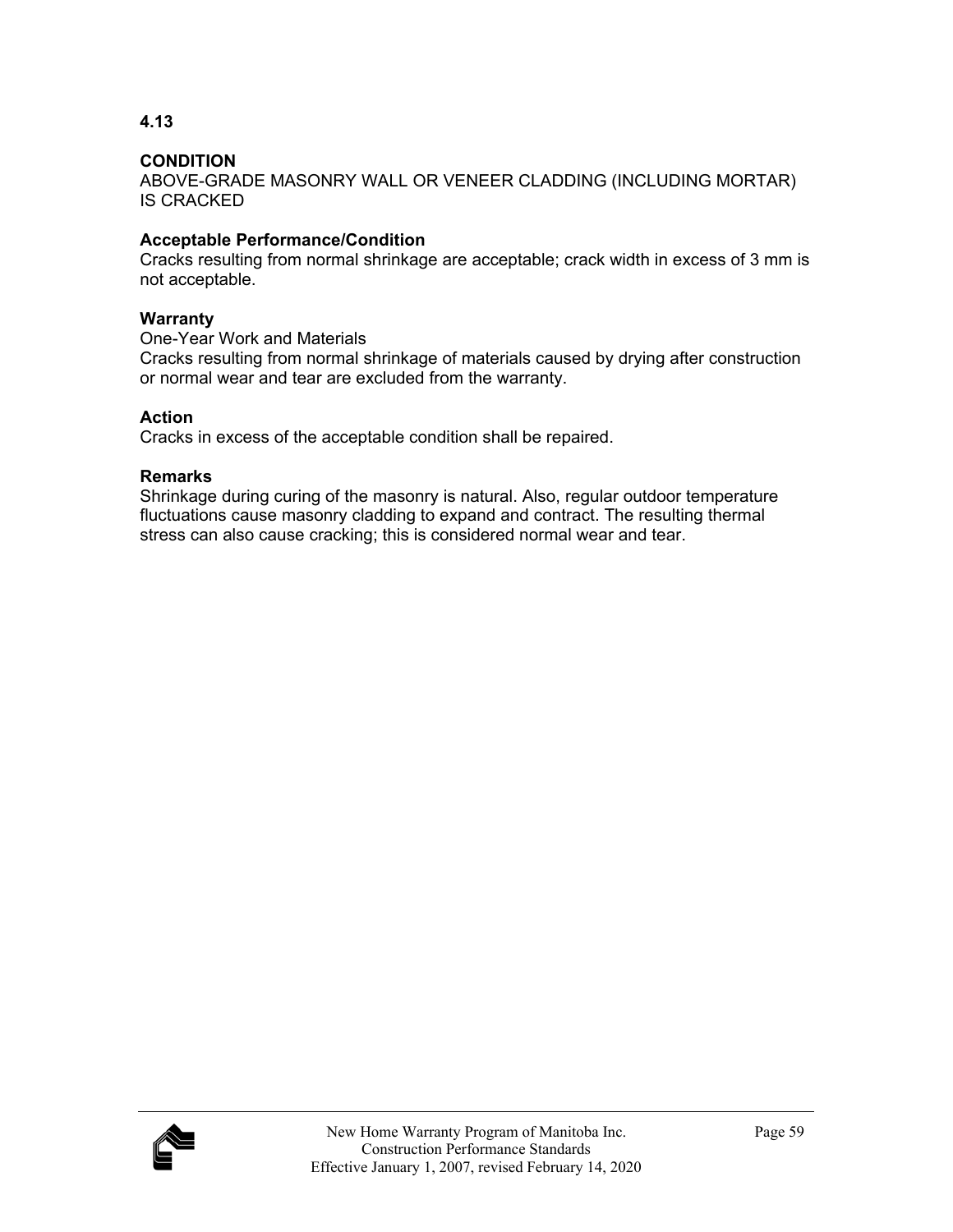**4.14** 

CUT BRICKS ARE OF DIFFERENT THICKNESS IN RELATION TO ONE ANOTHER

# **Acceptable Performance/Condition**

Cut bricks used in the same course shall appear uniform from a normal viewing position; the variance in thickness between two immediately adjacent bricks shall not exceed 8 mm.

# **Warranty**

One-Year Work and Materials

# **Action**

Bricks not meeting the acceptable condition shall be repaired.

# **Remarks**

Even with proper coursing, bricks will need to be cut to fit site conditions. It is common that cut bricks may vary in thickness. Uncut bricks may also vary in thickness depending on the style selected (e.g. tumbled bricks).

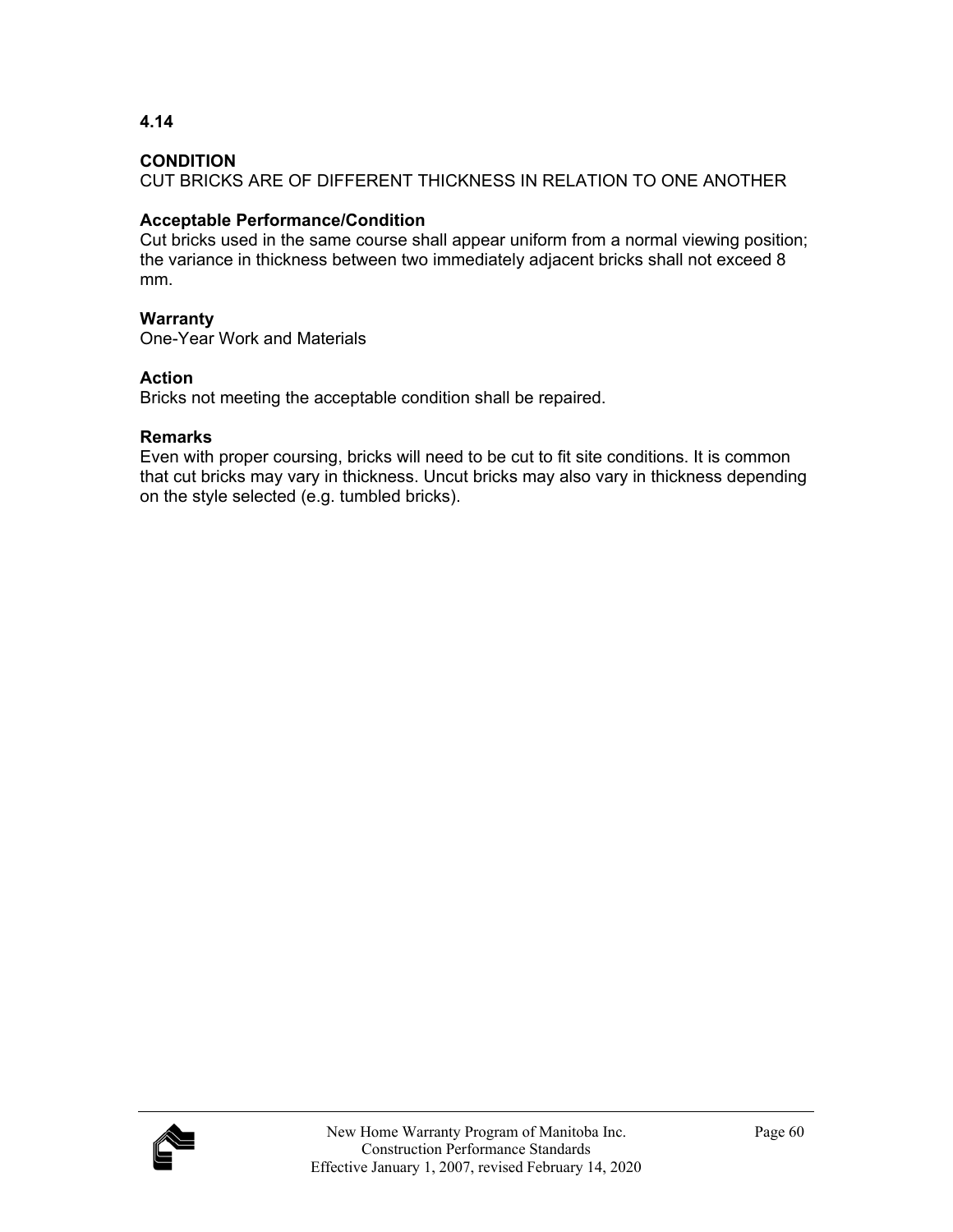**4.15** 

HORIZONTAL MASONRY JOINT ALIGNMENT IS NOT UNIFORM

# **Acceptable Performance/Condition**

Horizontal masonry joint work shall appear uniform when viewed from a distance of 6 m. Where the horizontal (bed) joint appears out of alignment, the variance shall not be more than ±12 mm from the specified plane.

This does not apply to randomly sized masonry products.

# **Warranty**

One-Year Work and Materials

## **Action**

Masonry with joints not meeting the acceptable condition shall be repaired.

# **Remarks**

Dimensional variations of the courses are affected by the variations in the brick selected and the bond pattern.

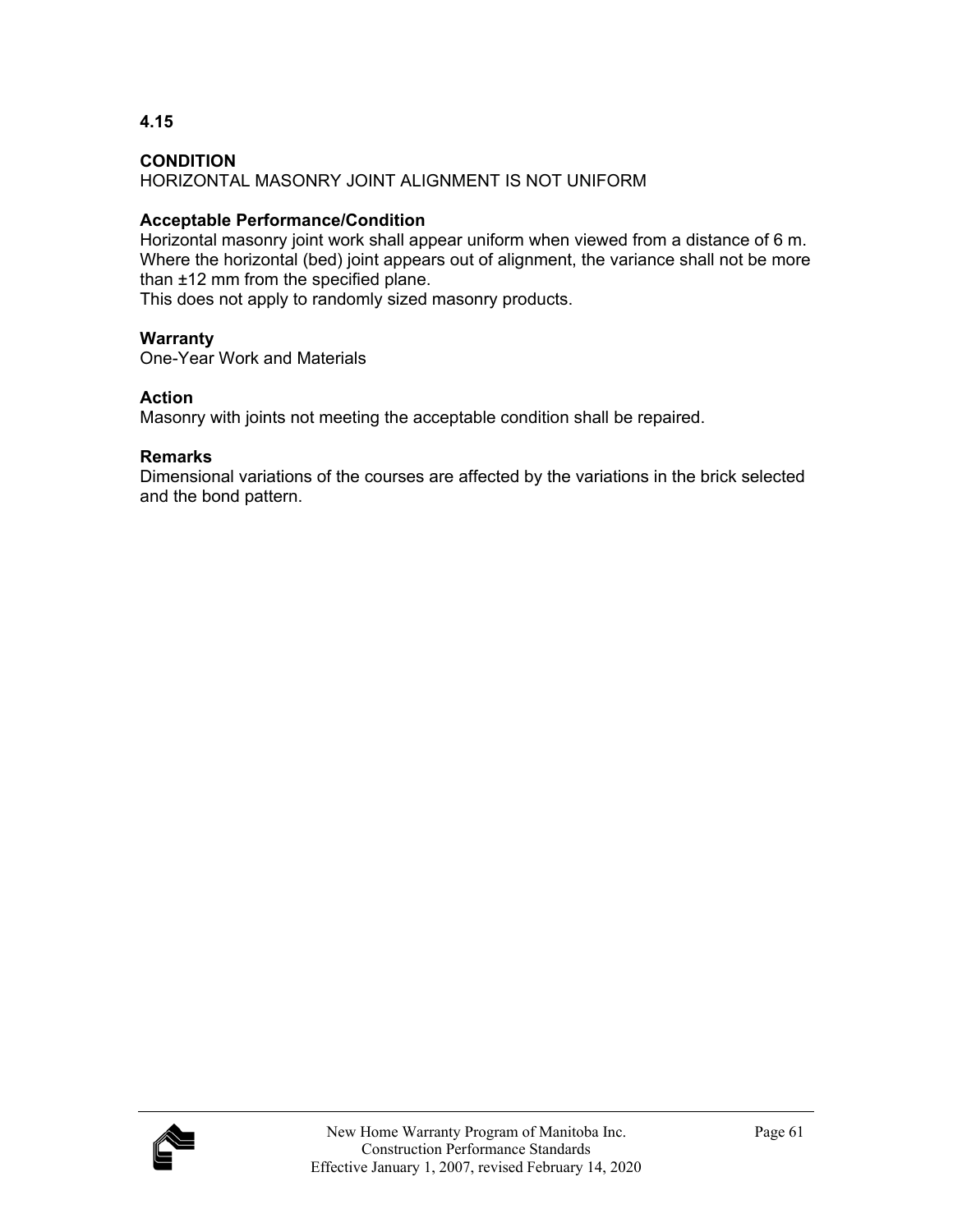**4.16** 

MORTAR SPLATTERS AND STAINS ON EXTERIOR MASONRY

## **Acceptable Performance/Condition**

Exterior masonry shall not have mortar splatters and stains detracting from the appearance of the finished wall when viewed from a distance of 6 m under natural lighting conditions when dry.

## **Warranty**

One-Year Work and Materials

## **Action**

Masonry not meeting the acceptable condition shall be repaired.

## **Remarks**

Care must be used in cleaning masonry. Although pressure washing and chemical cleaners are the normal way of cleaning masonry, they must be used properly and in accordance with brick manufacturers specifications.

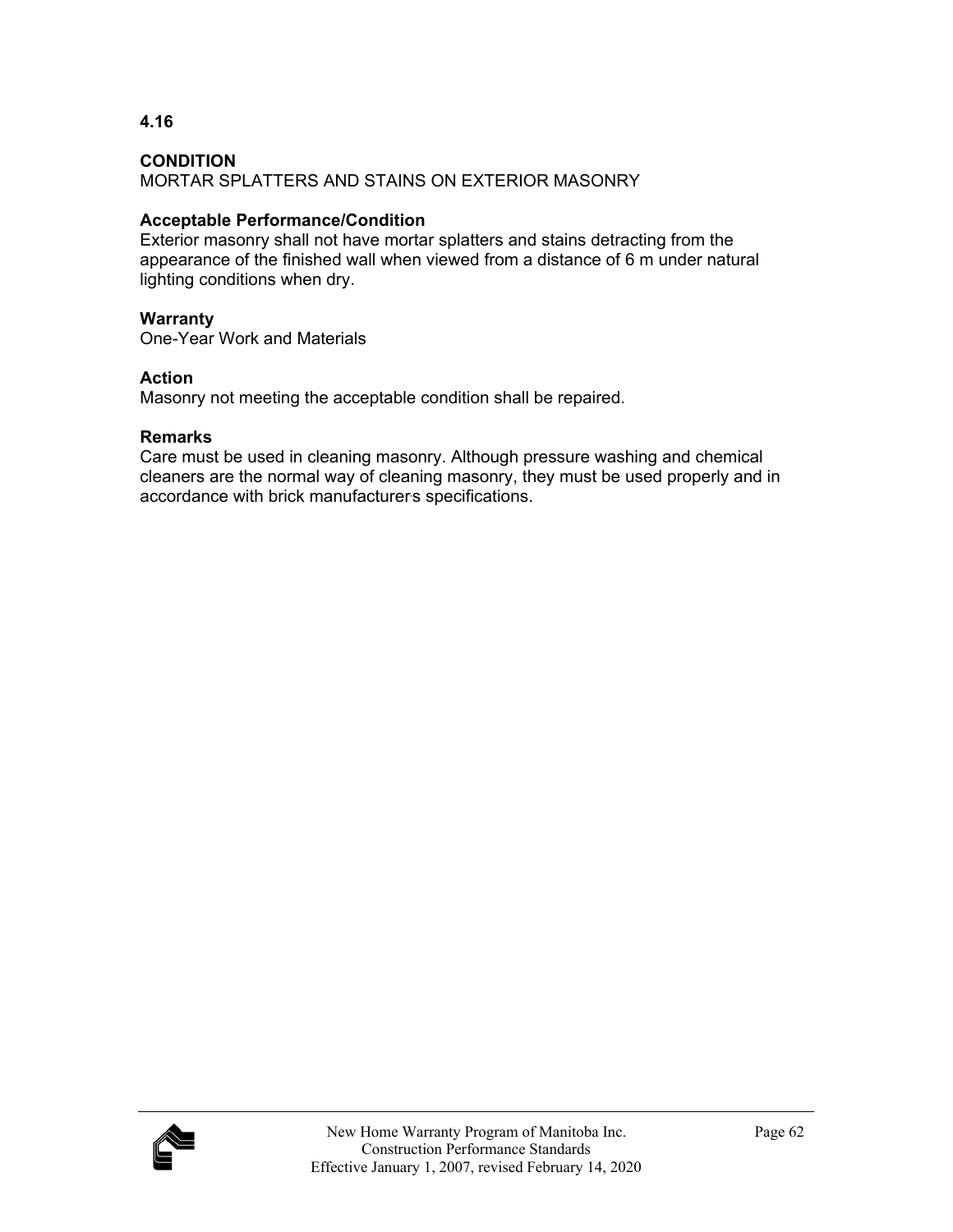## **CONDITION**

EFFLORESCENCE (WHITE POWDER) IS PRESENT ON MASONRY OR STUCCO **SURFACE** 

## **Acceptable Performance/Condition**

Efflorescence commonly occurs on masonry and stucco surfaces and is normal. No warranty.

## **Warranty**

None.

## **Action**

The builder is not required to take any action.

## **Remarks**

Efflorescence is the harmless deposit of mineral salts on the surface of masonry and occurs naturally due to the movement of moisture; it may diminish over time. Visibility varies with seasonal conditions. Dark-coloured bricks tend to exaggerate the appearance of efflorescence. Localized areas of efflorescence may be linked to abnormal sources of moisture. Salt and de-icers may also contribute to efflorescence.

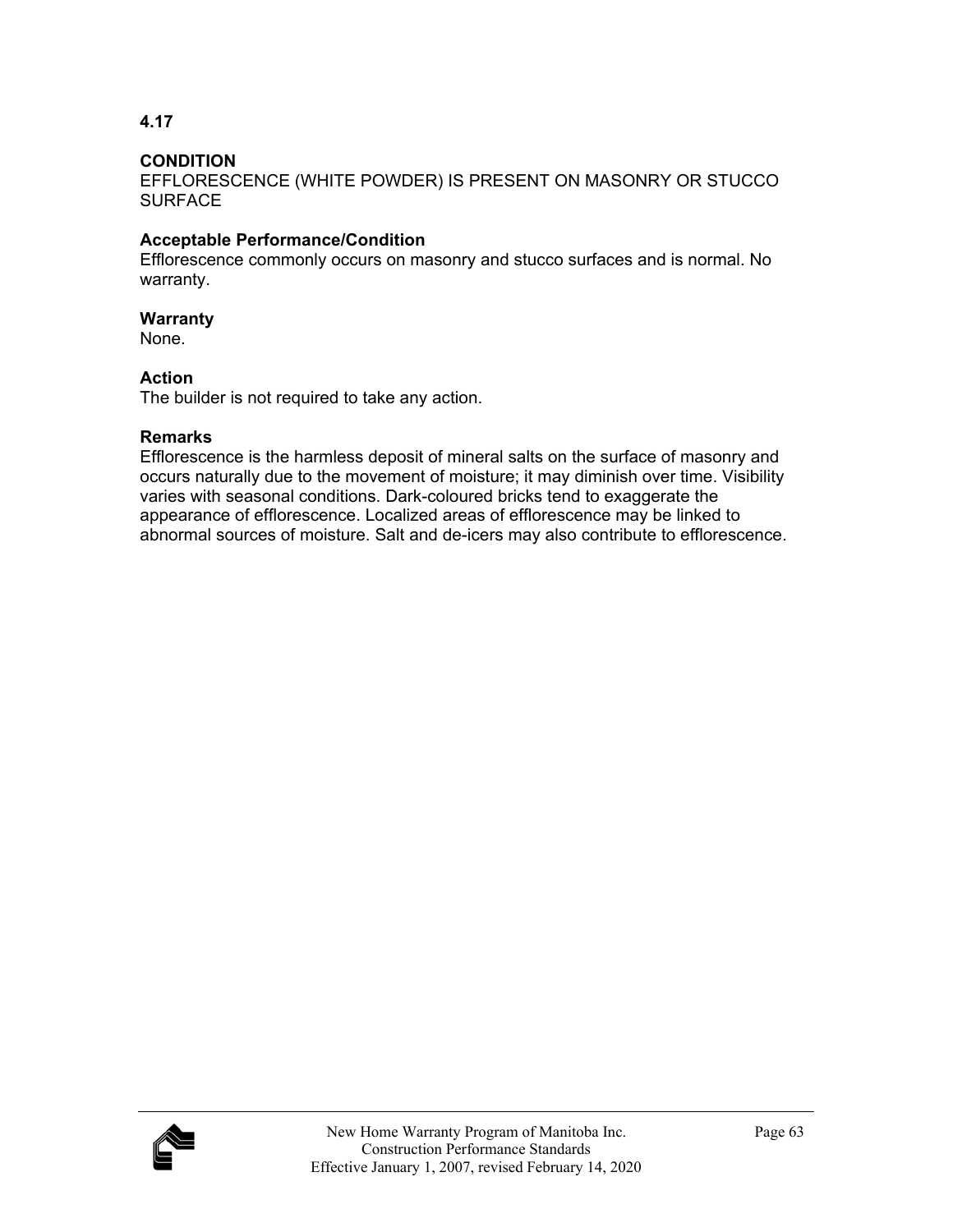**CONDITION**  DETERIORATING MASONRY

# **Acceptable Performance/Condition**

Masonry shall be manufactured and installed to prevent premature deterioration.

## **Warranty**

One-Year Work and Materials Damage resulting from normal wear and tear, improper maintenance or additions, alterations and deletions made by the homeowner is not covered by the warranty.

# **Action**

Masonry that is deteriorated, detached, or displaced shall be repaired.

## **Remarks**

Durability is dependent on the type of masonry and the conditions that the masonry is exposed to (e.g. salt, soil).

The colour/texture of repaired areas shall match the existing as closely as possible when dry.

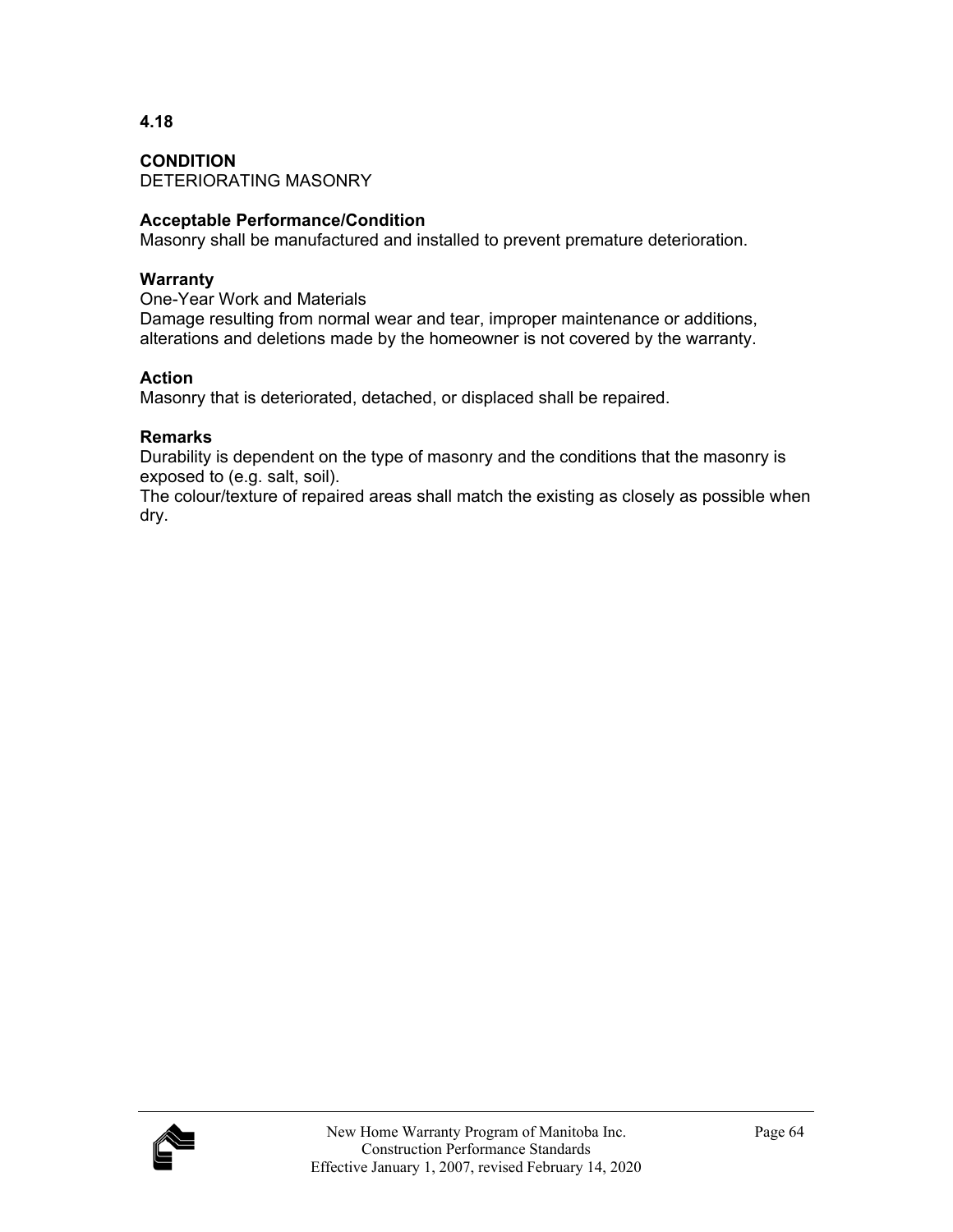**CONDITION** 

CLAY BRICKS ARE CHIPPED

# **Acceptable Performance/Condition**

Clay brick veneer shall be installed in accordance with the Building Code. Chips in clay bricks shall not be visible from a distance of 6m under normal lighting conditions.

# **Warranty**

One-Year Work and Materials

Damage resulting from normal wear and tear, improper maintenance or additions, alterations and deletions made by the homeowner is not covered by the warranty.

# **Action**

Brick veneer not meeting the acceptable condition shall be repaired.

# **Remarks**

There are certain brick types that are designed to be tumbled or chipped in appearance. Professional brick tinting methods are acceptable to repair the appearance of chipped bricks.

The colour/texture of repaired areas shall match the existing as closely as possible when dry. Variation in colour may be noticeable when wet.

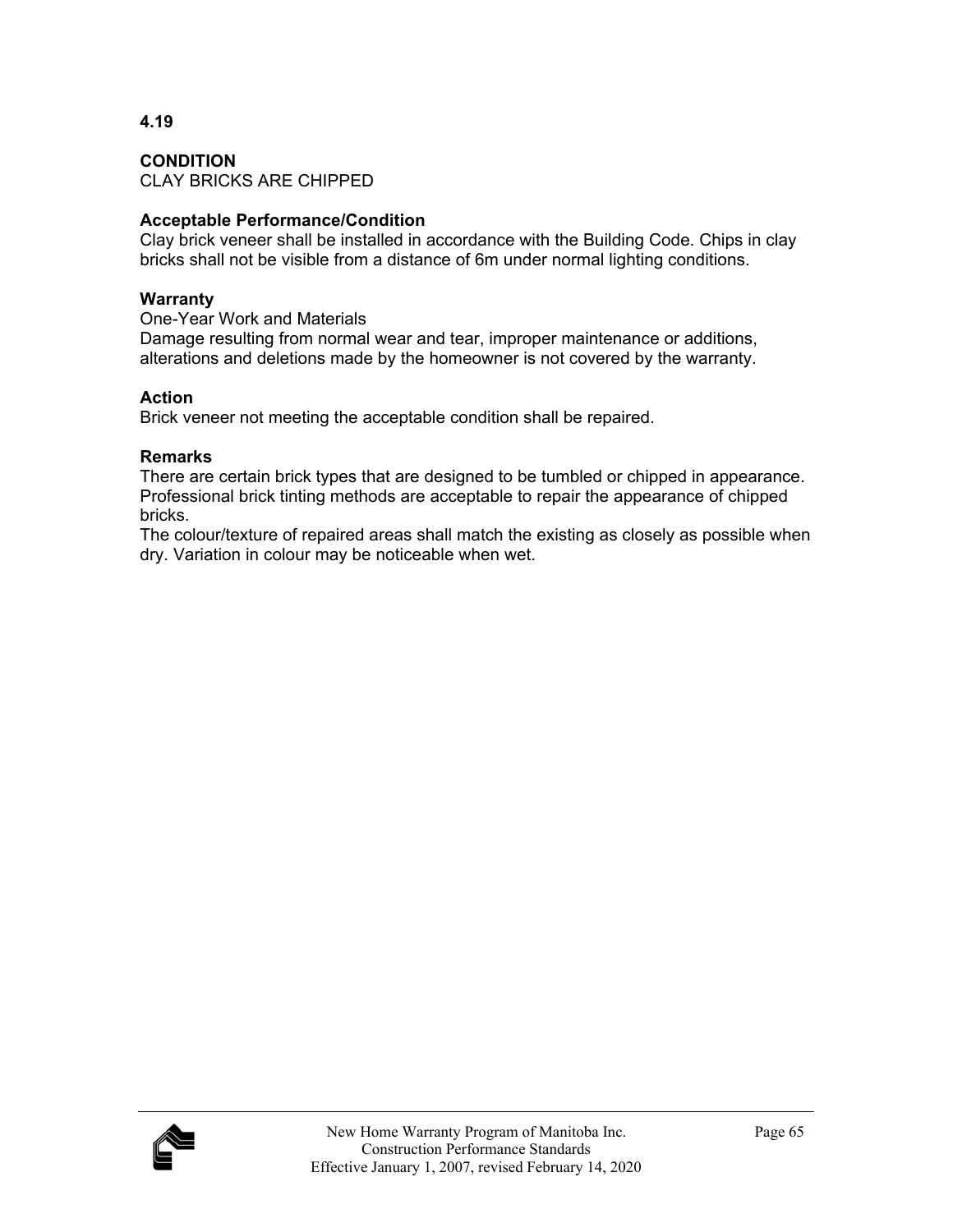**4.20** 

BRICKS ARE DIFFERENT COLOURS

# **Acceptable Performance/Condition**

Brickwork may contain bricks from different dye lots, provided they are dispersed throughout the wall to produce a generally uniform appearance when viewed from 6 m under normal lighting conditions.

### **Warranty**

One-Year Work and Materials

### **Action**

Where a generally uniform appearance is not achieved the wall shall be repaired.

### **Remarks**

Uniform appearance includes colour and texture. Professional brick tinting methods are acceptable to adjust colour.

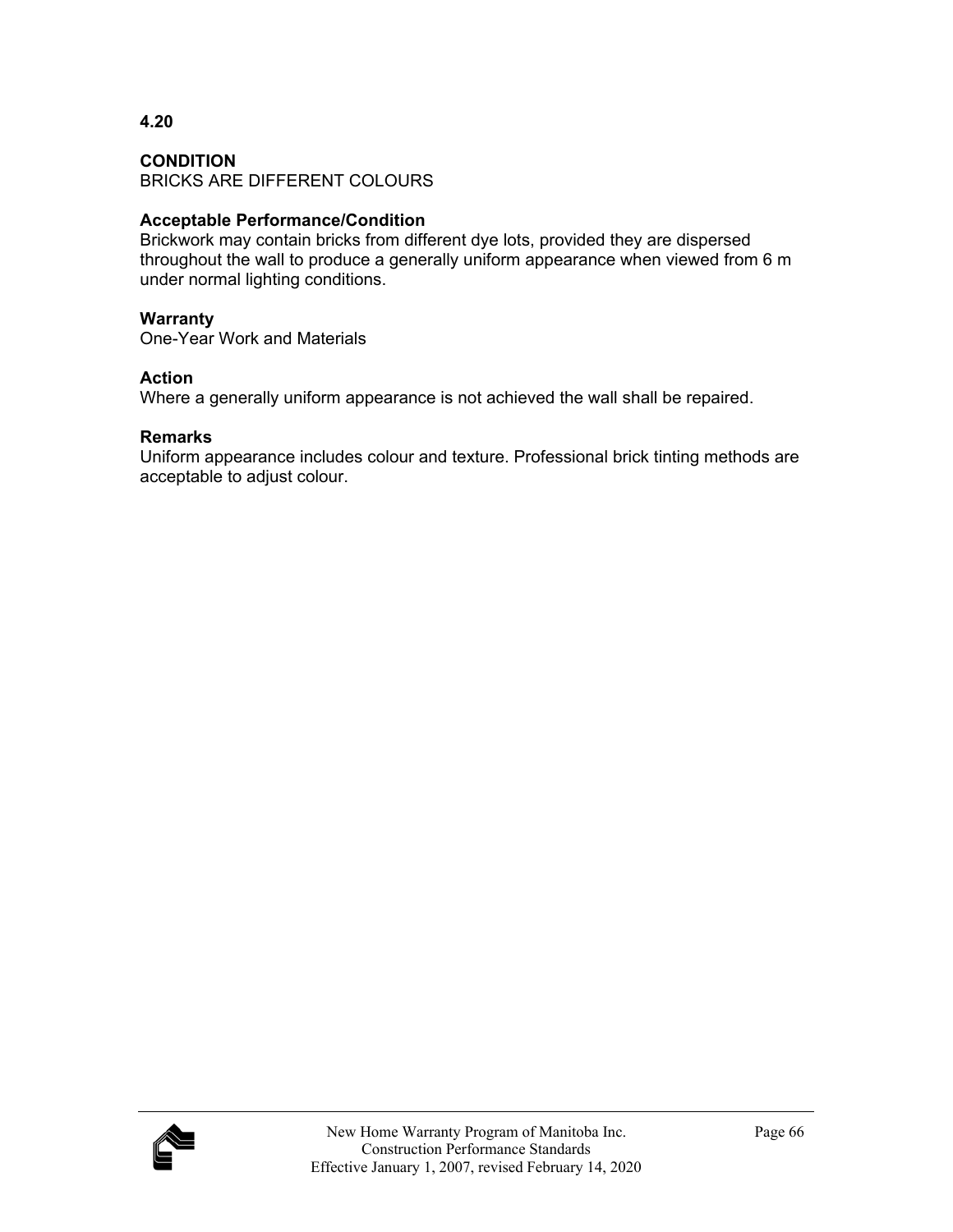**4.21** 

CRACKS IN EXTERIOR STUCCO WALL SURFACES

# **Acceptable Performance/Condition**

Stucco that relies on face-sealing to shed water shall have no cracks or gaps that will allow water penetration.

Cracks are not unusual in exterior stucco wall surfaces. Stucco on a drained cladding system shall not have unintentional gaps or cracks visible from a distance of not less than 6 m under dry conditions.

### **Warranty**

One-Year Work and Materials Damage resulting from improper maintenance is not covered by the warranty.

### **Action**

Stucco finish not meeting the acceptable condition shall be repaired.

### **Remarks**

Stucco includes traditional Portland cement-based stucco as well as synthetic stucco whether forming part of an exterior insulation and finish system (EIFS) or not. Caulking and sealants require regular maintenance to ensure effectiveness. The colour or texture of repaired areas should match the existing as closely as possible.

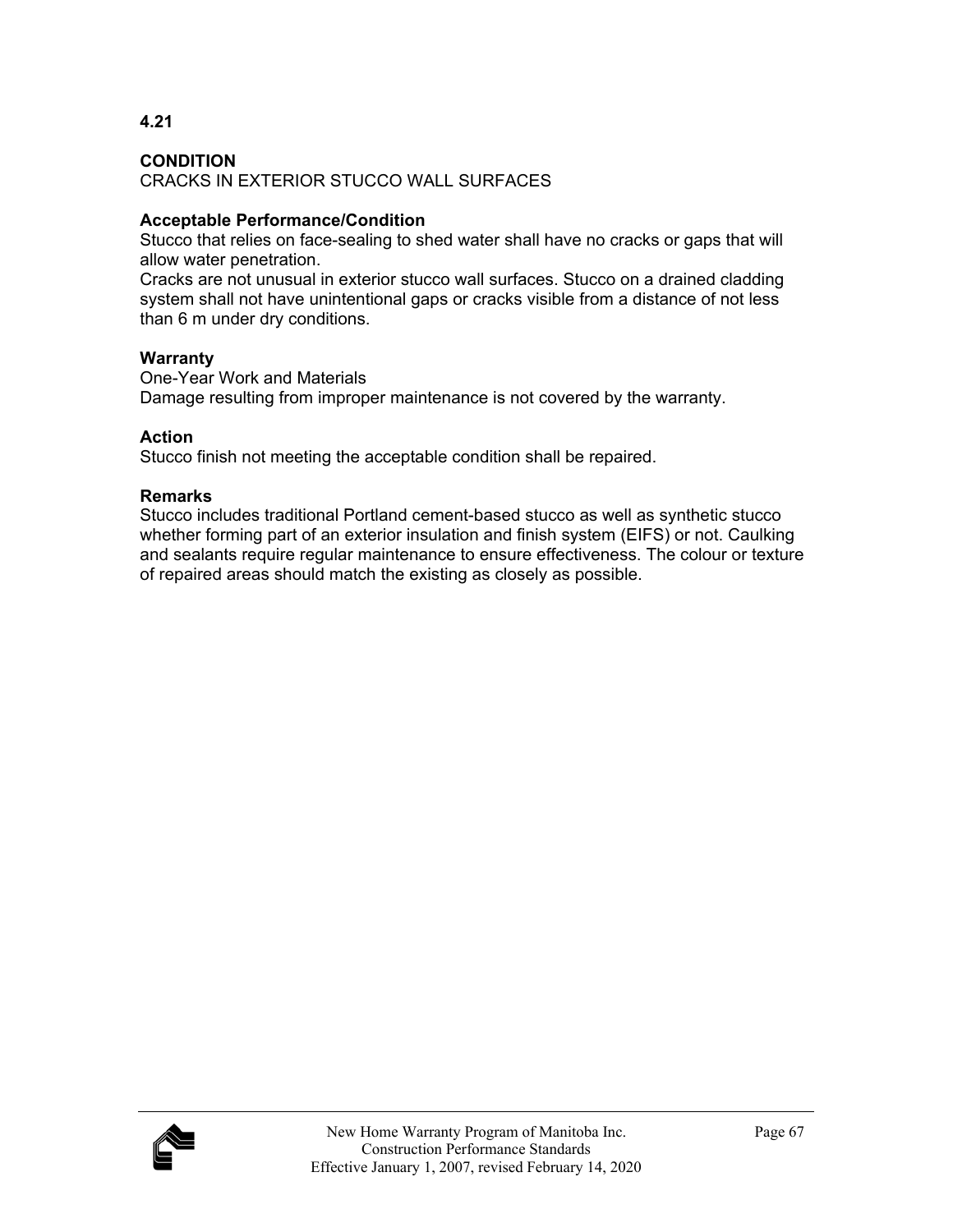**4.22** 

EXTERIOR STUCCO IS PEELING OR BUBBLING

# **Acceptable Performance/Condition**

Stucco on exterior walls shall not separate from its base.

### **Warranty**

One-Year Work and Materials Damage resulting from improper maintenance is not covered by the warranty.

### **Action**

Stucco not meeting the acceptable condition shall be repaired.

### **Remarks**

Stucco separating from its base may indicate a problem with trapped moisture. Caulking and sealants require regular maintenance to ensure effectiveness. The colour or texture of repaired areas shall match the existing so as not to be visible from a distance of 6 m under normal lighting conditions.

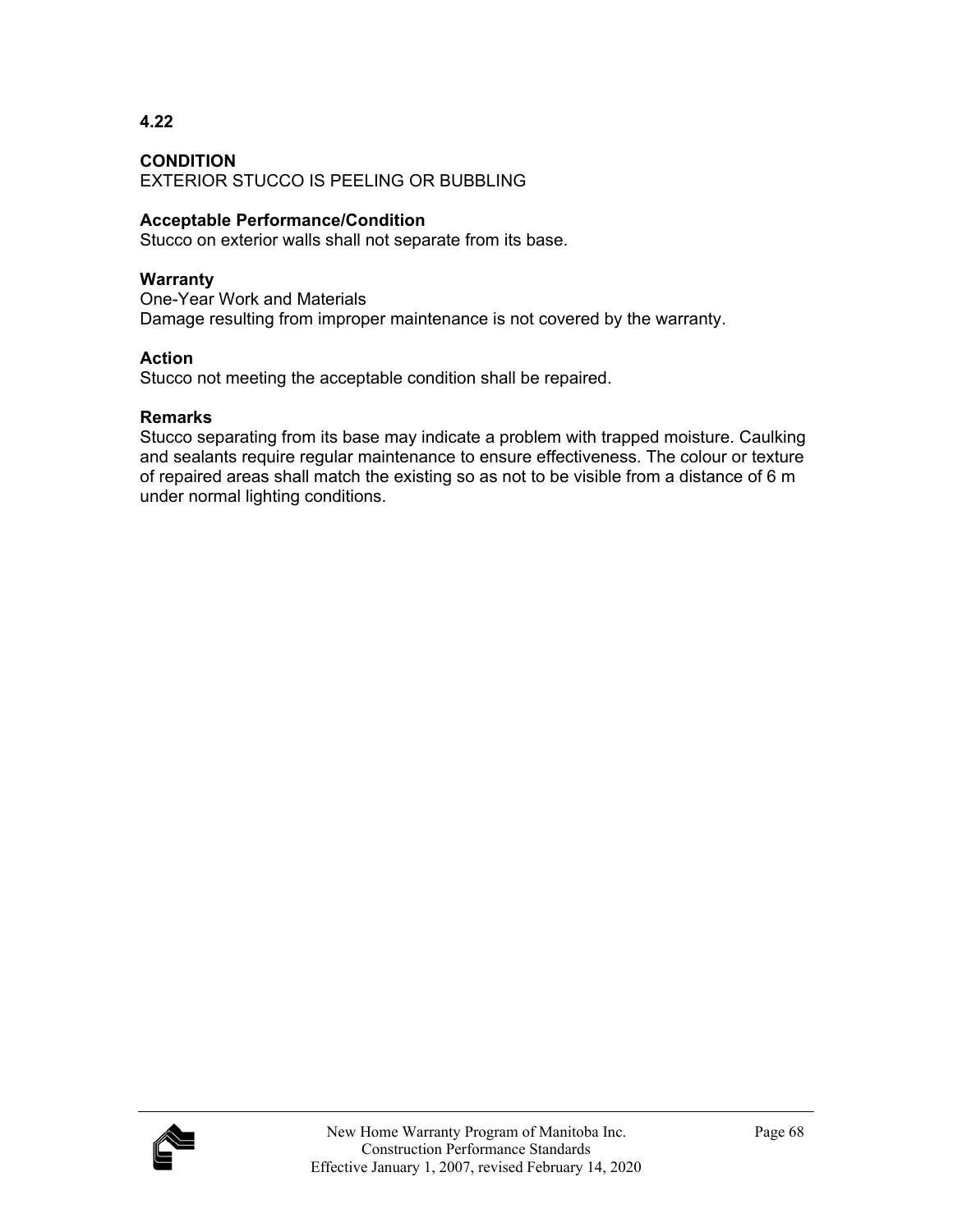**CONDITION**  STUCCO COLOUR VARIATION

# **Acceptable Performance/Condition**

Slight variations are acceptable across the entire stucco surface.

#### **Warranty**

None.

# **Action**

#### **Remarks**

There may be some variations in the stucco colour and this may be more noticeable with darker colours.

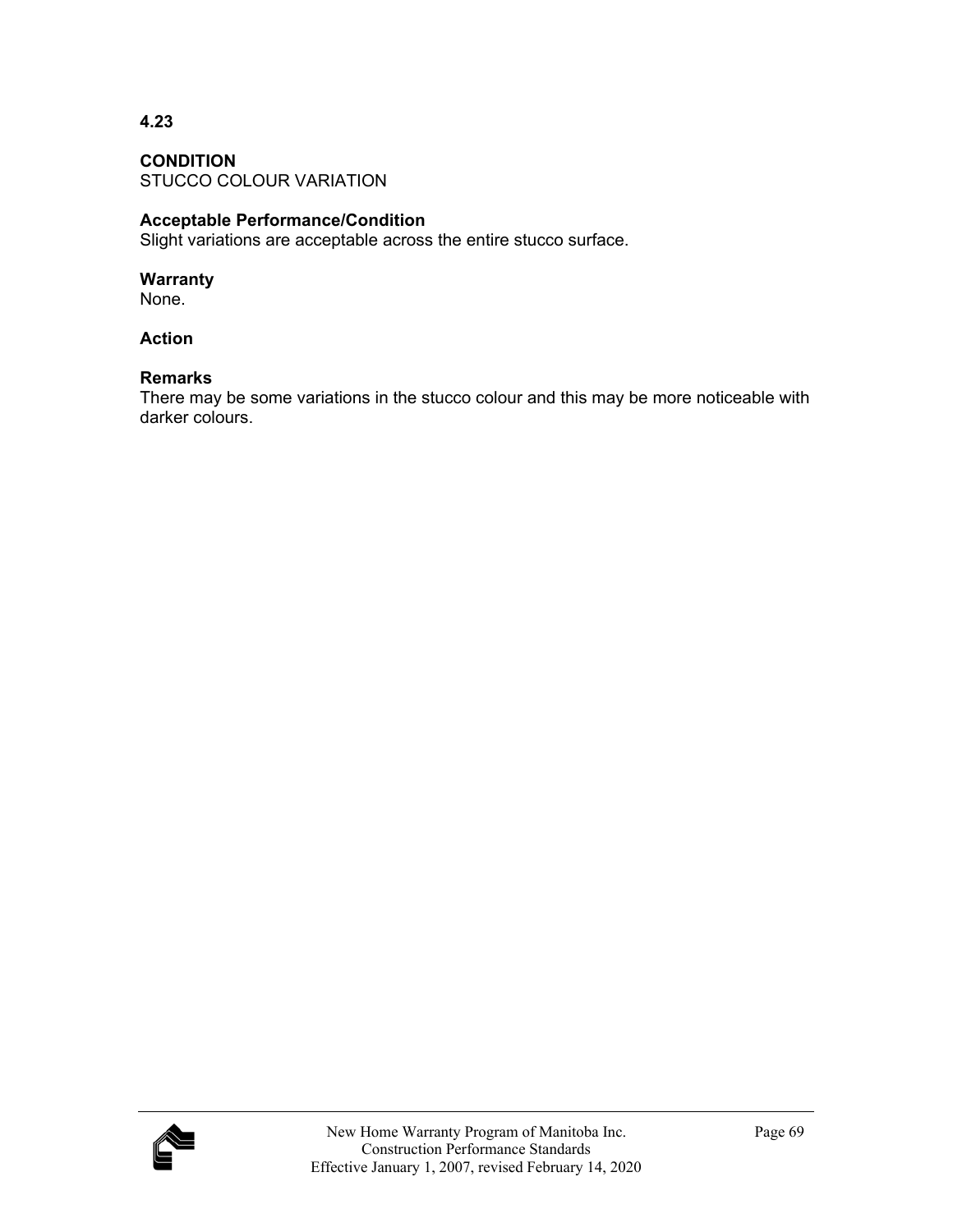**CONDITION**  EXTERIOR WOOD TRIM IS SPLIT

# **Acceptable Performance/Condition**

Exterior wood trim may split; cracks visible from 6 m under normal lighting conditions, or cracks resulting in displacement or detachment, are not acceptable.

#### **Warranty**

One-Year Work and Materials

Cracks resulting from normal shrinkage of materials caused by drying after construction, or normal wear and tear are not covered by the warranty.

### **Action**

Trim not meeting the acceptable condition shall be repaired.

### **Remarks**

Some manufactured products may have intentional splits for aesthetic purposes.

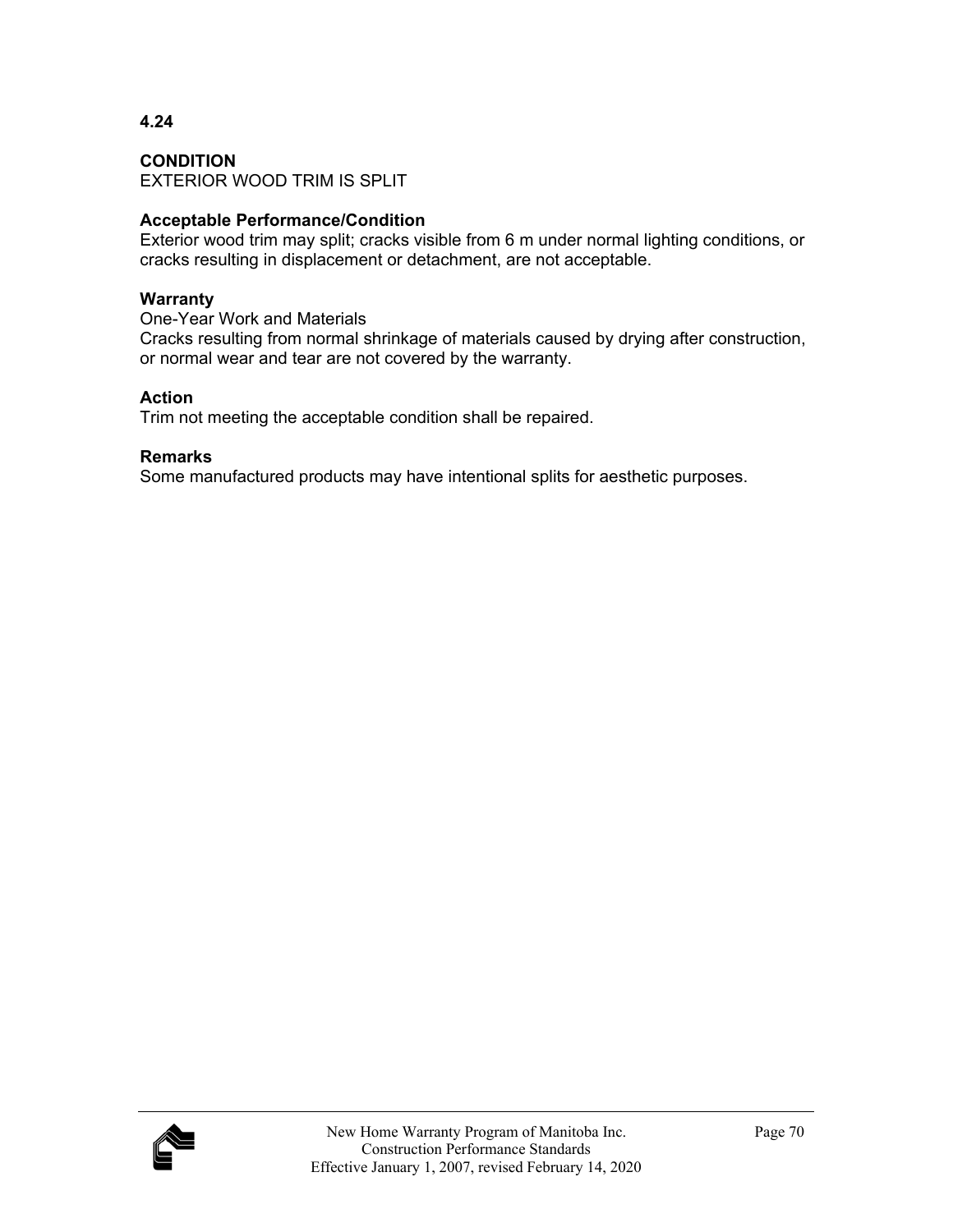**4.25** 

EXTERIOR WOOD TRIM IS BOWED, TWISTED OR CUPPED

# **Acceptable Performance/Condition**

Exterior wood trim may warp, twist or cup. Loose trim or trim that falls off is not acceptable.

#### **Warranty**

One-Year Work and Materials

Warping, twisting or cupping resulting from normal shrinkage of materials caused by drying after construction, or normal wear and tear are not covered by the warranty.

### **Action**

Trim not meeting the acceptable condition shall be repaired.

# **Remarks**

None.

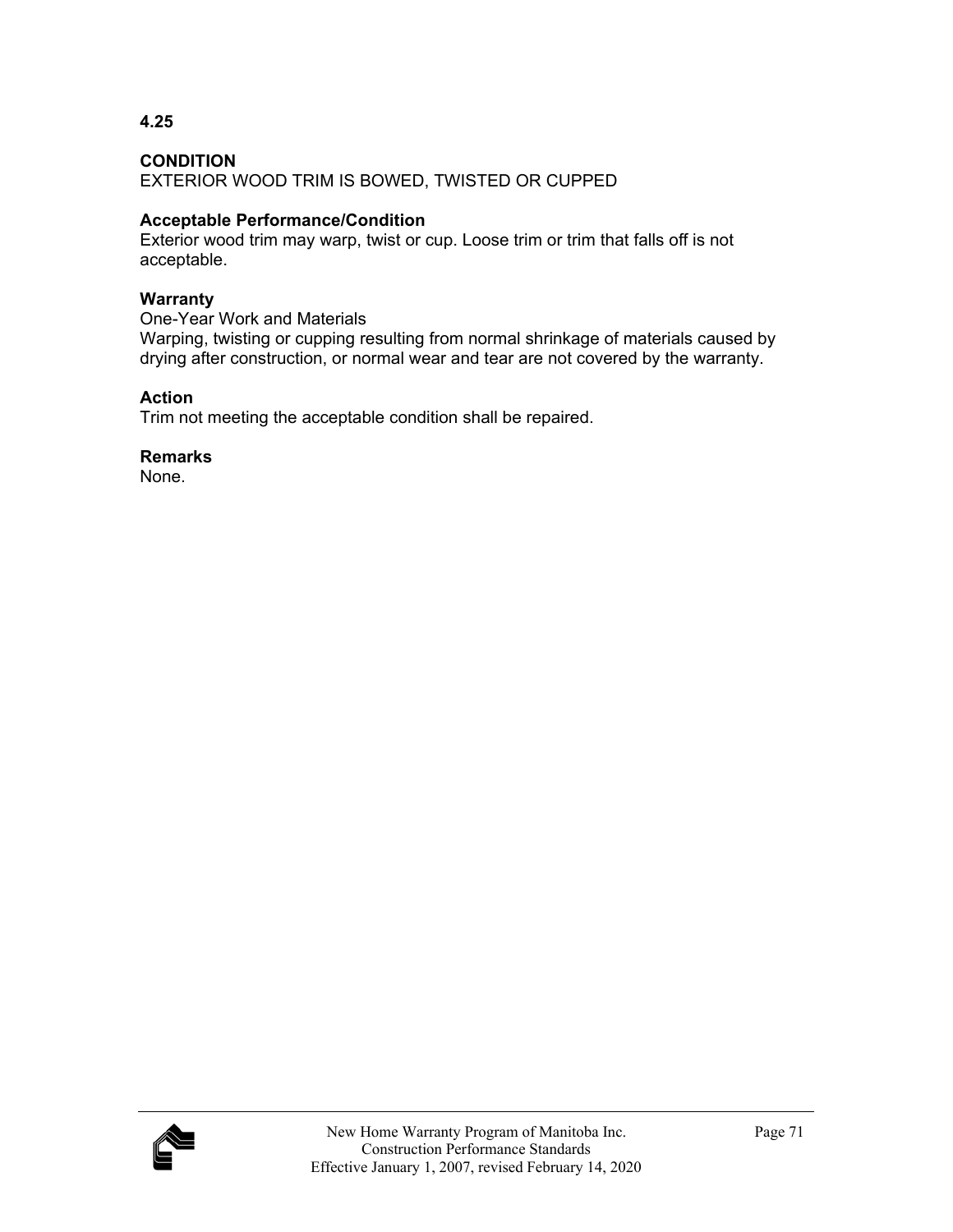**4.26** 

EXTERIOR PAINT, STAIN OR CLEAR FINISH BLISTERS AND PEELS

# **Acceptable Performance/Condition**

Exterior paint, stain or clear finishes shall not deteriorate to the extent of exposing the substrate beneath; surfaces subject to foot traffic are exempt from this requirement.

# **Warranty**

One-Year Work and Materials Damage resulting from normal wear and tear is not covered by the warranty.

# **Action**

Paint or stain not meeting the acceptable performance shall be repaired.

# **Remarks**

Weathering of painted, stained or clear-coated exterior surfaces is normal. Discolouration of the wood beneath is evidence of failed clear finish. Excessive moisture in the substrate can contribute to premature finish deterioration.

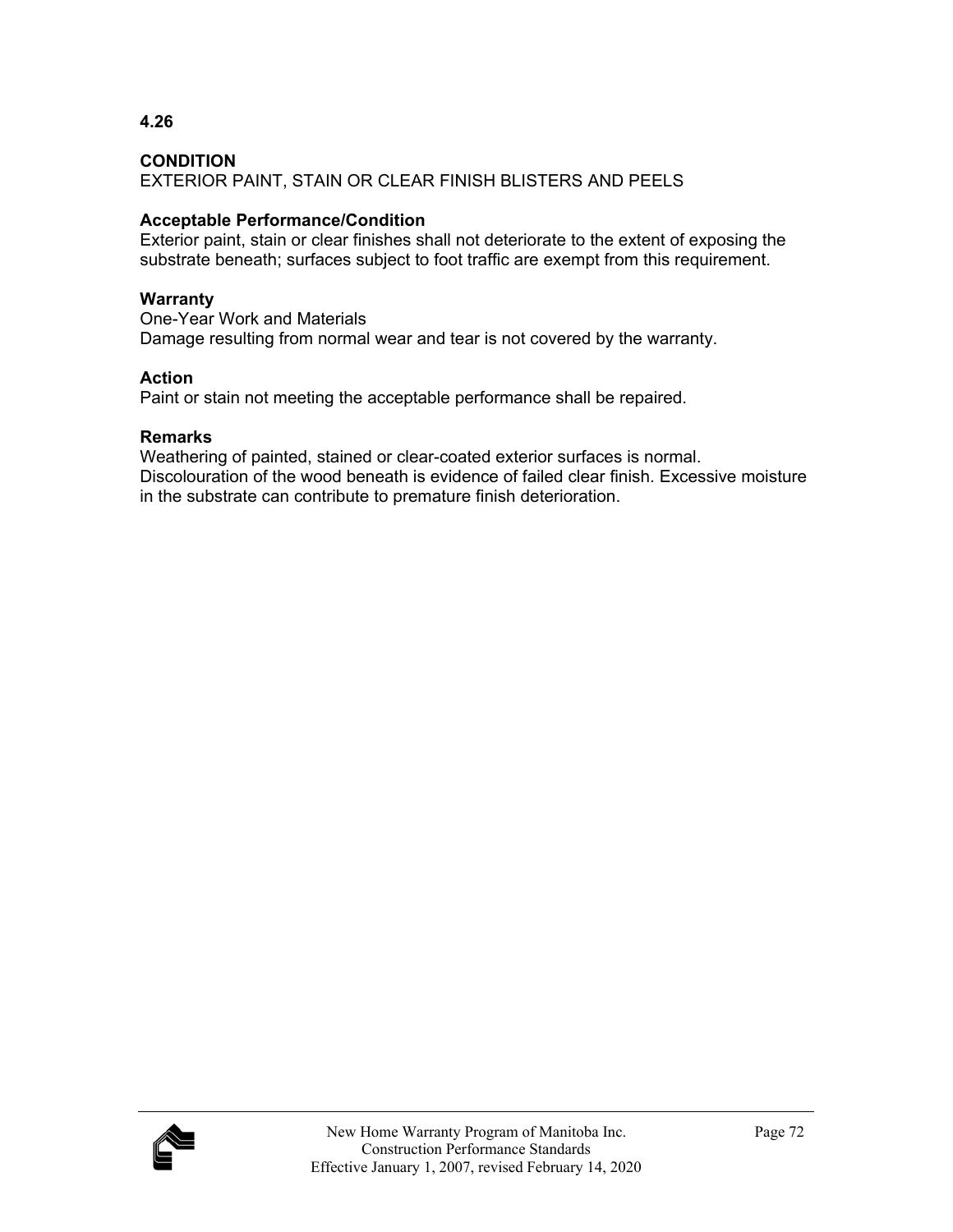**4.27** 

EXTERIOR PAINT OR STAIN HAS FADED

# **Acceptable Performance/Condition**

Exterior paints and stains shall not fade or discolour in an uneven or random manner.

#### **Warranty**

One-Year Work and Materials Damage resulting from normal wear and tear, improper maintenance, or alterations, deletions or additions by the homeowner is not covered by the warranty.

### **Action**

Exterior paints and stains not meeting the acceptable condition shall be repaired.

### **Remarks**

Fading of exterior paints and stains is normal and the degree of fading depends on environmental conditions, e.g. southern exposures. Exact matches of repainted areas cannot be expected due to aging and environmental soiling of the original finish.

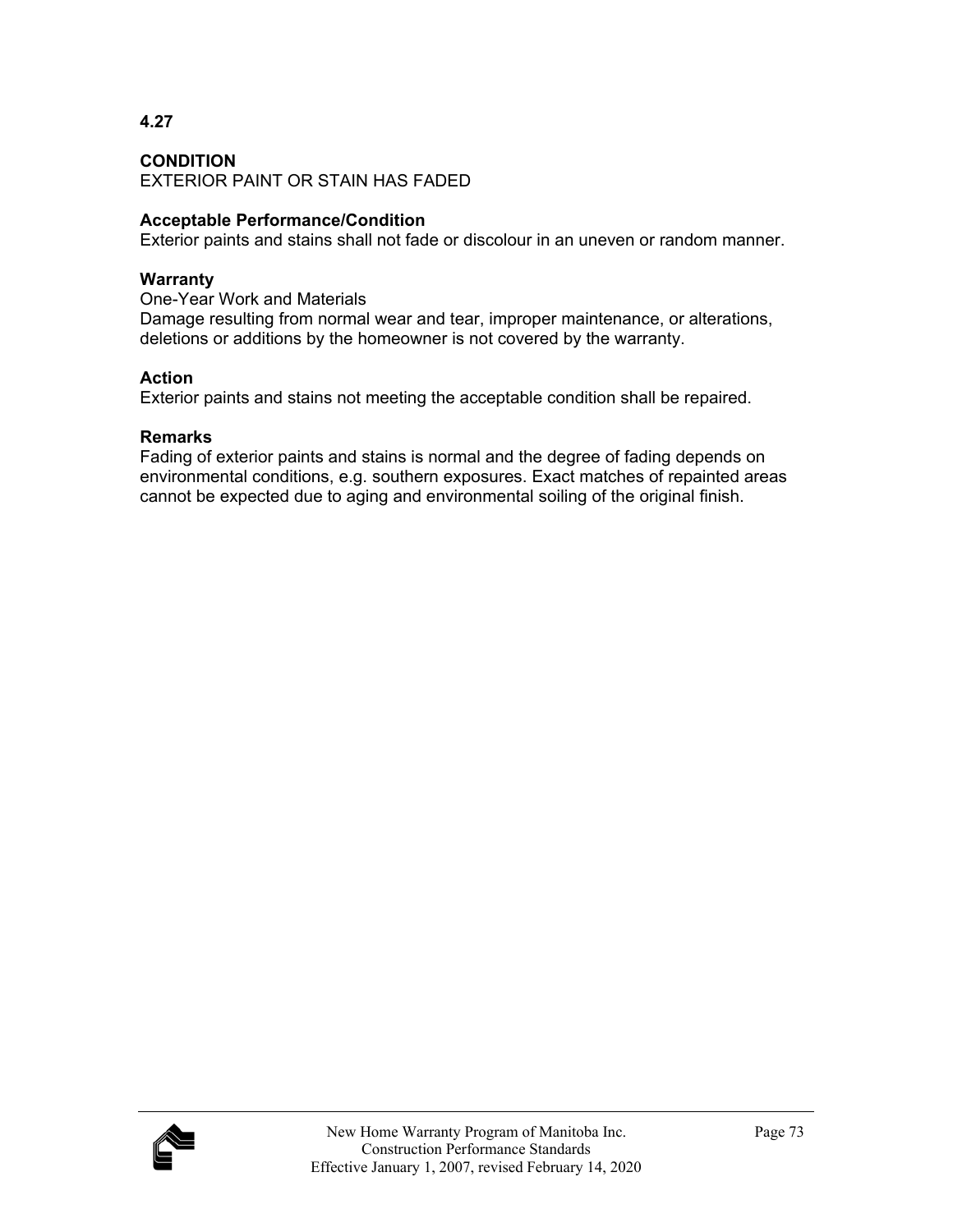# **Module 5 Roofs**

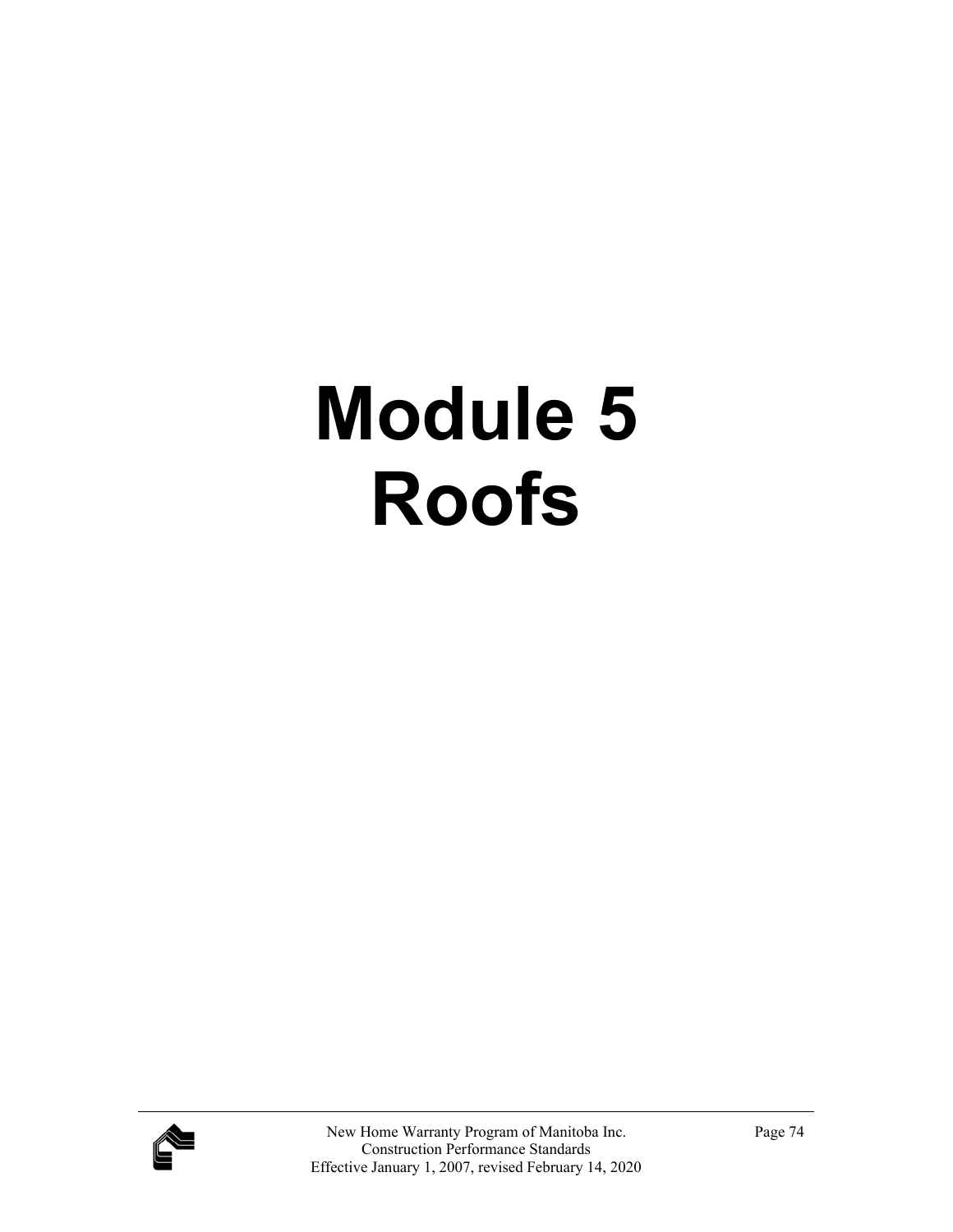**CONDITION**  ROOF RIDGE HAS SAGGED

# **Acceptable Performance/Condition**

Roofs shall be constructed to ensure the ridge does not sag under normal design conditions in accordance with the Building Code. Roof ridge beam deflection greater than 25 mm in 2,400 mm is considered excessive.

#### **Warranty**

One-Year Work and Materials Five-Year Major Structural Defect Damage resulting from improper maintenance or additions, deletions or alterations made by the homeowner is excluded from the warranty.

### **Action**

Roofs not meeting the acceptable performance shall be repaired.

### **Remarks**

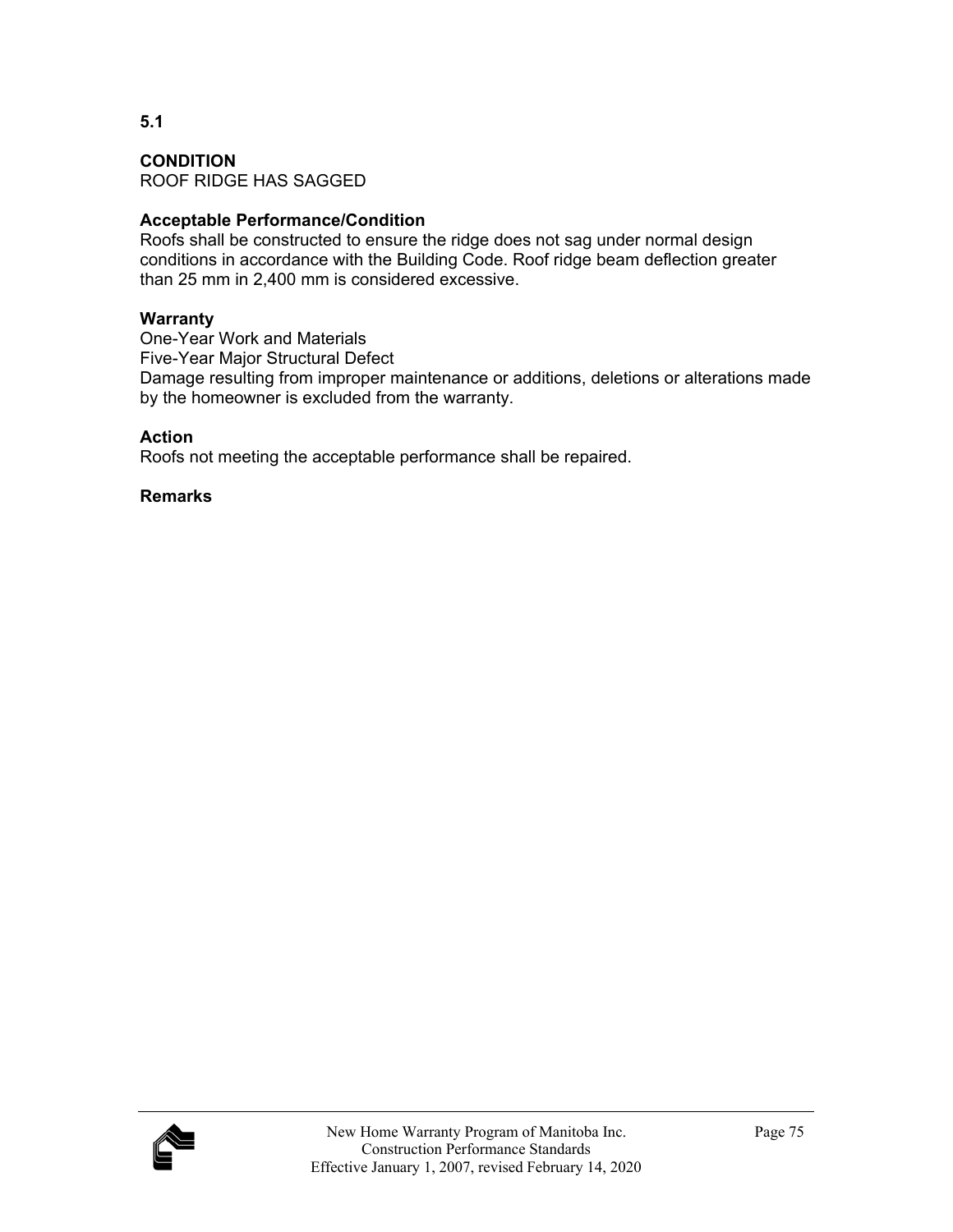#### **CONDITION**

ROOF TRUSSES OR RAFTERS ARE BOWED

# **Acceptable Performance/Condition**

Roof framing members shall be sized and installed in accordance with the Building Code.

#### **Warranty**

One-Year Work and Materials

Damage resulting from improper maintenance or additions, deletions or alterations made by the homeowner is excluded from the warranty.

### **Action**

Roof framing members not meeting the acceptable performance shall be repaired.

# **Remarks**

Deflection due to normal loading and bowing due to normal drying of wood framing materials is acceptable. Heavy loads of ice and snow can damage a roof. Normal home maintenance should include professional removal of heavy buildups of ice and snow. There may be some variation from truss to truss that are not structurally significant.

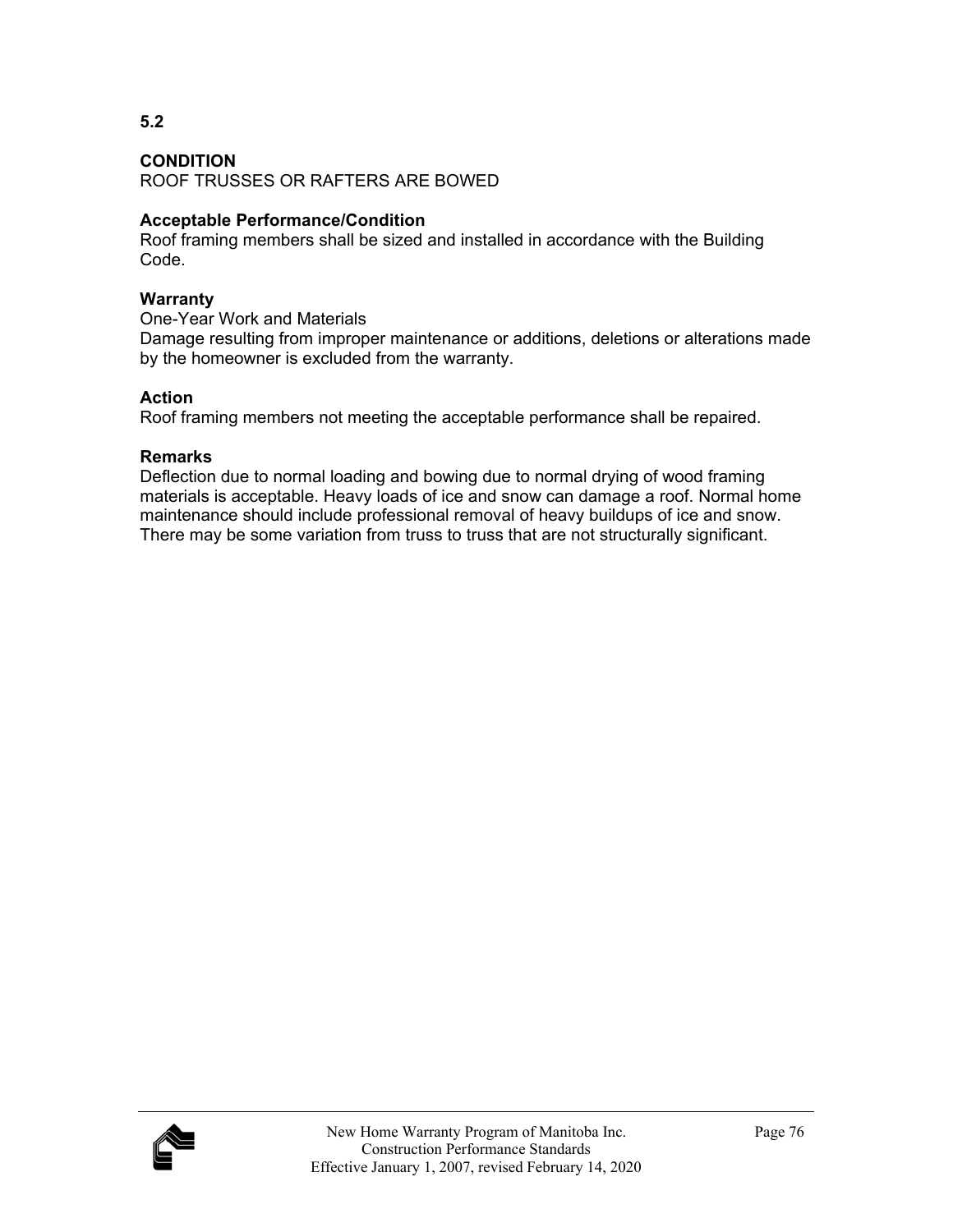**CONDITION**  ROOF APPEARS WAVY

# **Acceptable Performance/Condition**

Roof sheathing shall be sized and installed in accordance with the Building Code. Roof sheathing shall not bow more than 12 mm in 600 mm.

#### **Warranty**

One-Year Work and Materials

#### **Action**

Roof sheathing not meeting the acceptable performance shall be repaired.

#### **Remarks**

Roof sheathing shall be installed with proper joint spacing and support. Waviness between framing members may occur even when sheathing is properly installed. Frost patterns on a roof can give the appearance of waviness without the condition existing (e.g. frost outline on sheathing joints and over roof framing members).

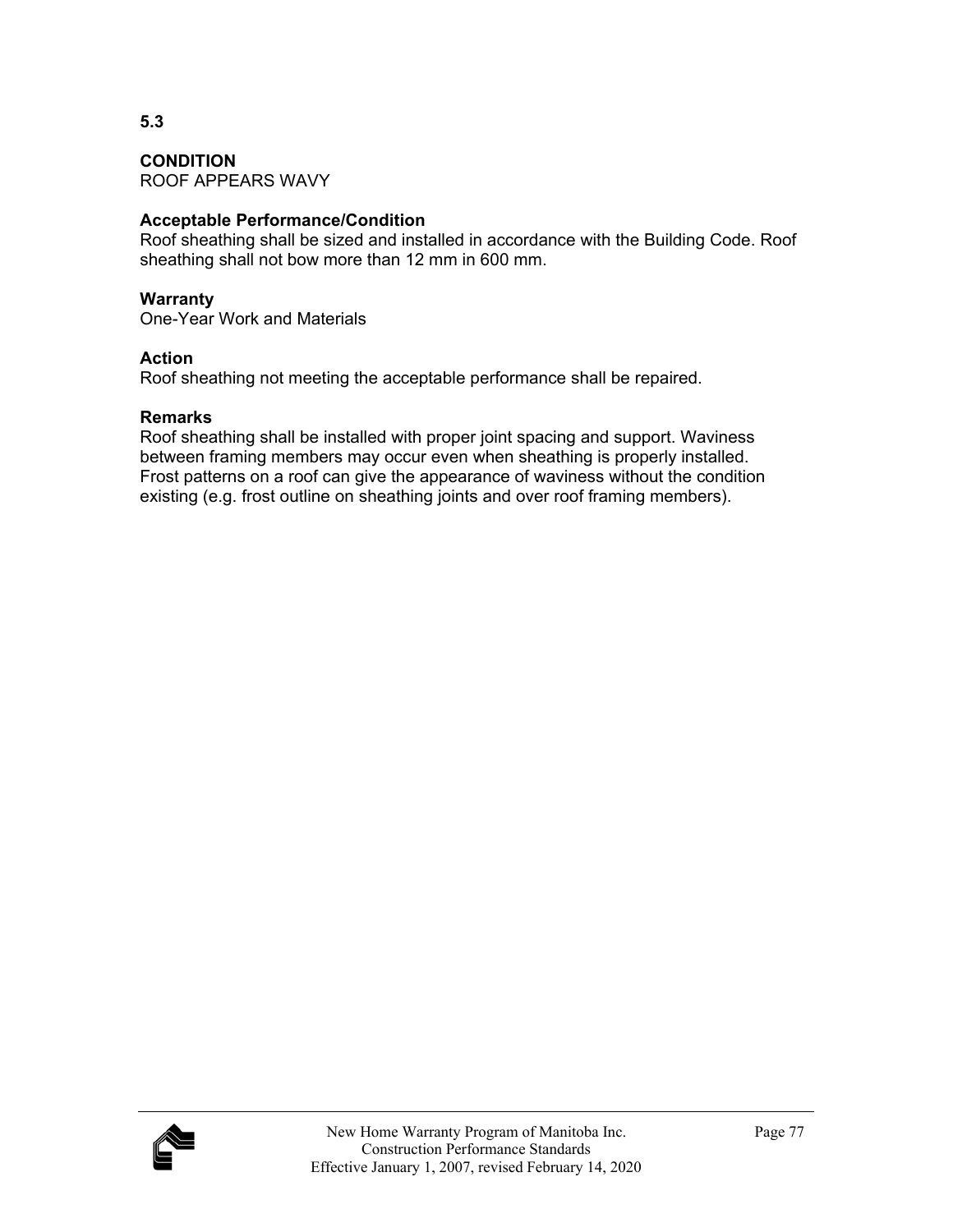**5.4** 

LEAKS DUE TO SNOW OR RAIN DRIVEN INTO THE ATTIC THROUGH LOUVRES OR VENTS

# **Acceptable Performance/Condition**

Attic vents must be designed to prevent the entry of rain, snow and insects and they shall be installed in accordance with the Building Code.

### **Warranty**

One-Year Work and Materials

Water penetration resulting from improper maintenance or an act of God is excluded from the warranty.

# **Action**

Defective material or improper vent installation resulting in water penetration shall be repaired.

# **Remarks**

During high wind pressures, precipitation may be driven into roof vents. Infiltration of wind-driven rain and snow are not considered leaks and are beyond the control of the contractor. This condition is warranted only where there is a demonstrated defect in work or material supplied by the builder.

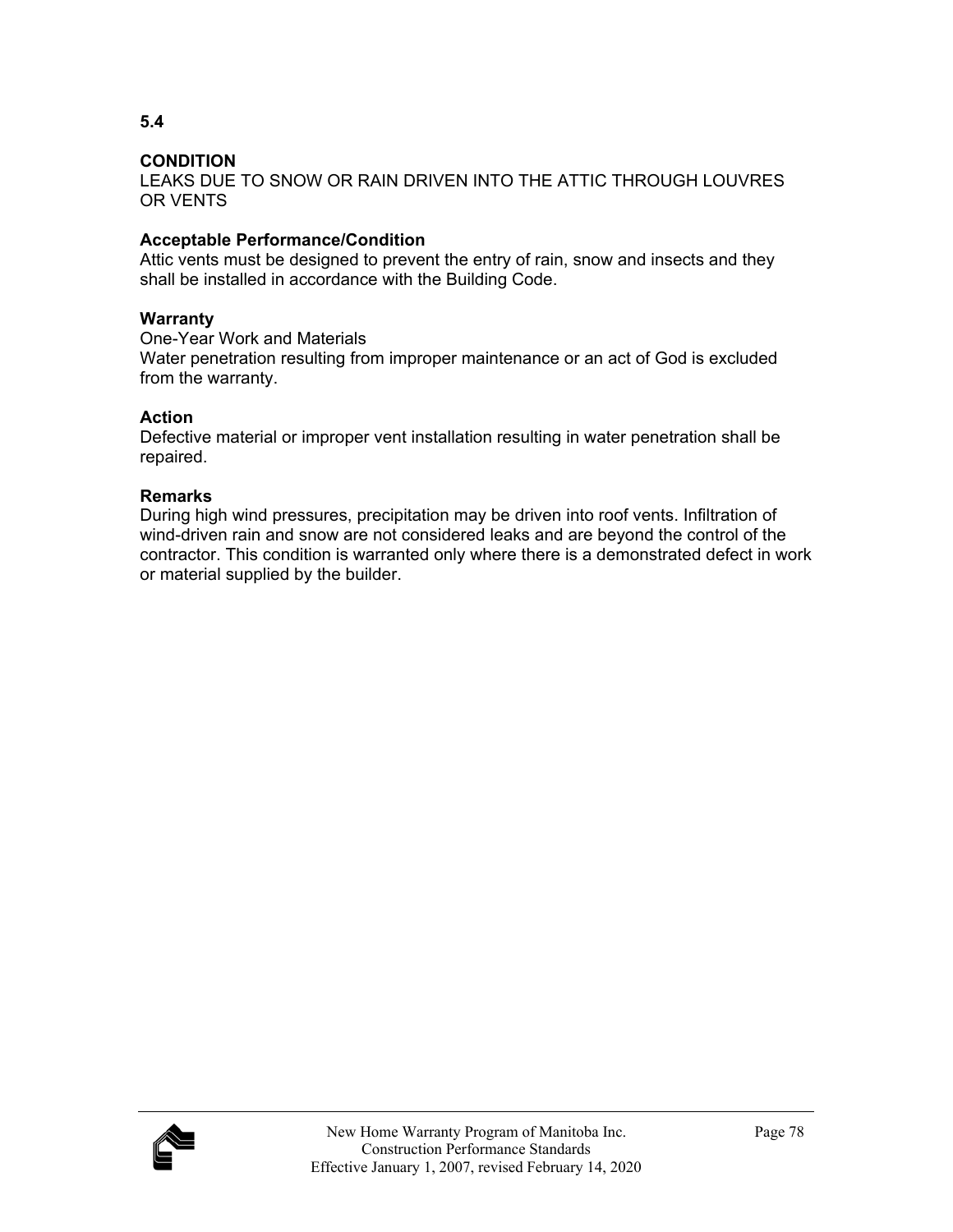**CONDITION**  ROOF OR FLASHING LEAKS

### **Acceptable Performance/Condition**

Roofs and their associated flashings shall allow no water penetration under normal weather conditions.

#### **Warranty**

One-Year Work and Materials

Water leakage resulting from improper maintenance or an act of God is excluded from the warranty. Damage to personal property or personal injury resulting from the water penetration is also excluded from the warranty.

### **Action**

Defects allowing water penetration through the roof or any associated flashings shall be repaired.

### **Remarks**

Ice dams can cause water leakage during the winter. This condition is warranted if the ice dam results from a demonstrated defect in work or material supplied by the builder. The homeowner must take immediate steps to prevent damage to their property and report any losses to their home insurance provider.

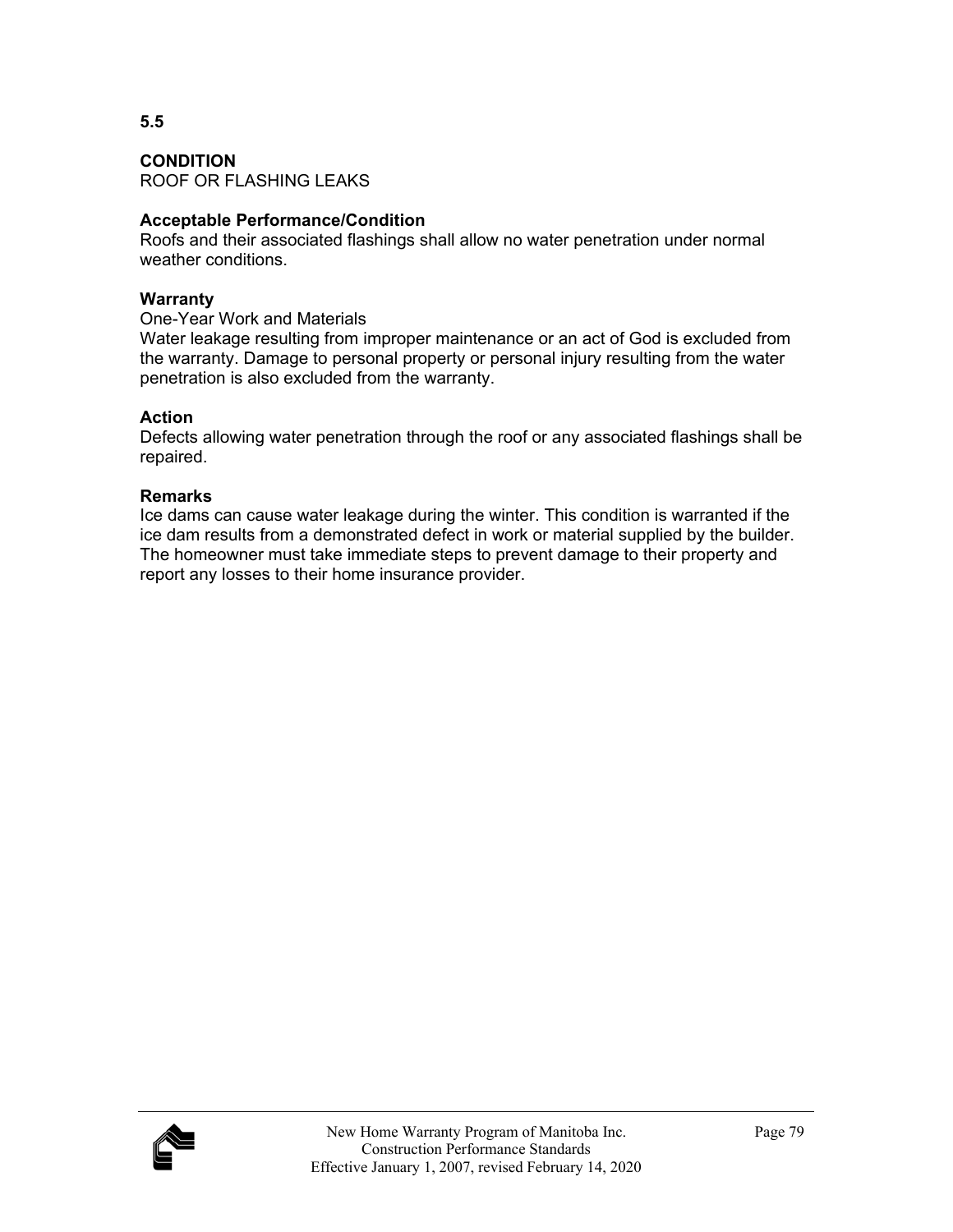**CONDITION**  INADEQUATE ATTIC VENTILATION

### **Acceptable Performance/Condition**

Attics shall be ventilated in accordance with the Building Code.

# **Warranty**

One-Year Work and Materials Damage caused by dampness or condensation due to failure by the homeowner to maintain adequate ventilation is excluded from the warranty.

### **Action**

Attics not meeting the acceptable condition shall be repaired.

### **Remarks**

Roof vents should be kept free of obstructions. Inadequate attic ventilation can lead to heat and moisture problems. Snow covering roof vents can obstruct ventilation.

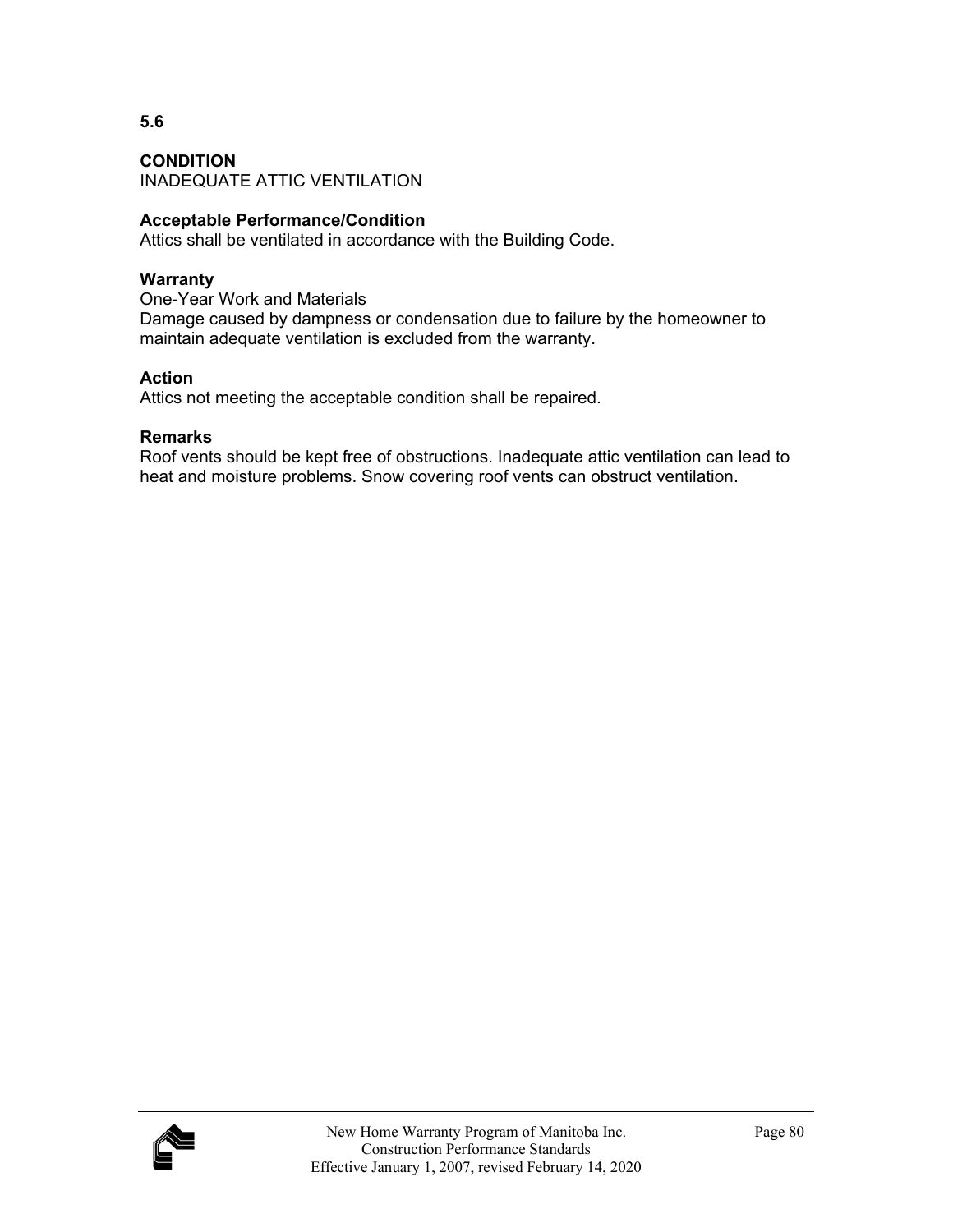**CONDITION**  ICE BUILDUP ON THE ROOF

# **Acceptable Performance/Condition**

Ice and icicles are a natural occurrence on roofs.

# **Warranty**

None.

Damage caused by improper maintenance is not covered by the warranty.

# **Action**

The builder is not required to take any action.

# **Remarks**

Ice dams and icicles occur when the roof surface is warm enough to melt the snow but the air temperature is cold enough to re-freeze the melt water. Natural weather patterns, building exposure, roof design and elevated attic temperatures, due to both the insulating effects of snow accumulation on the roof and air leakage from the interior of the building, can contribute to ice forming on roofs. Professional removal of buildups of ice and snow can help reduce the likelihood of water leaks.

See section 5.5 Roof or Flashing Leaks for water leakage resulting from ice dams. This condition is warranted only where there is a demonstrated Building Code violation or a defect in work or material supplied by the builder.

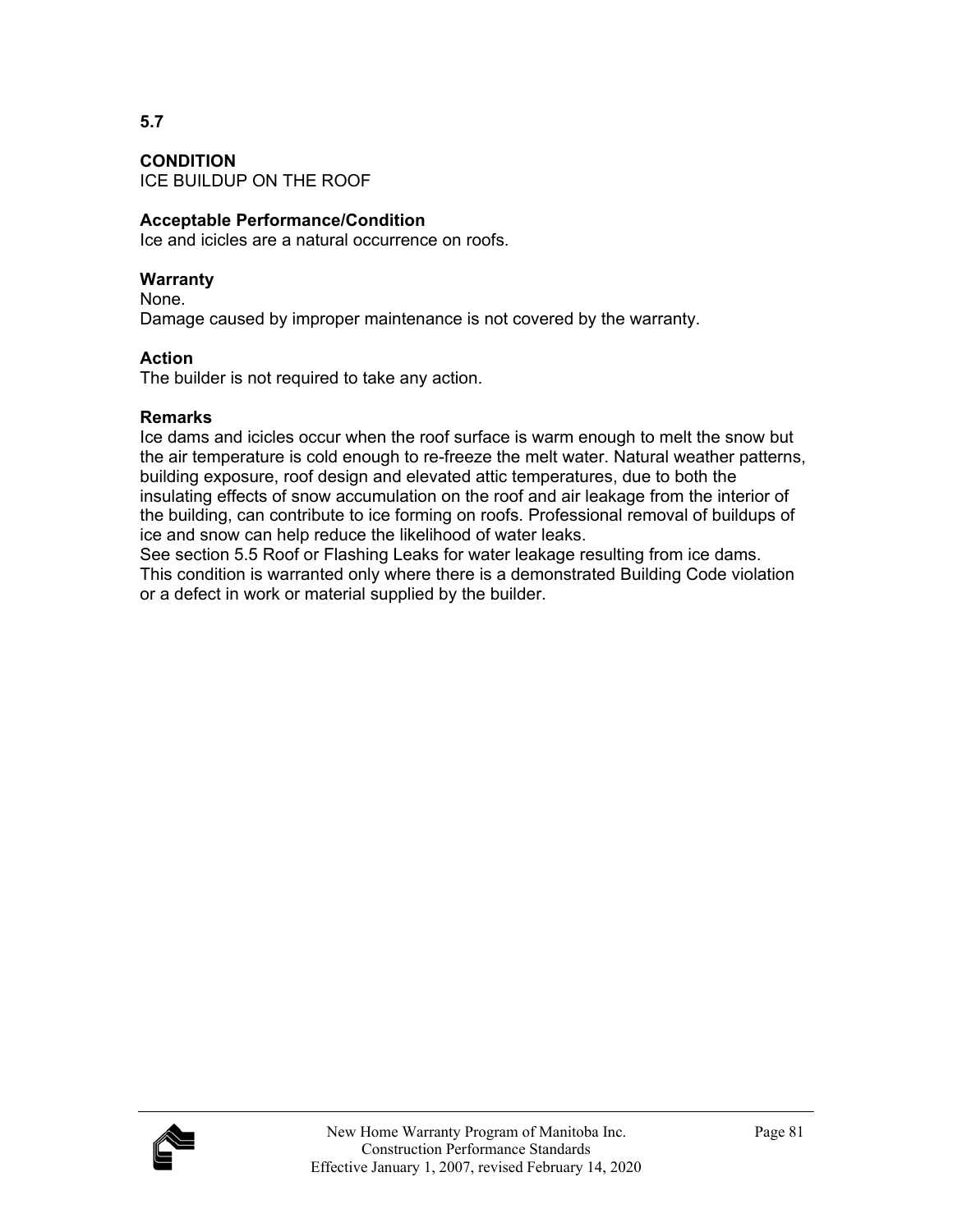#### **CONDITION**

ROOF SHINGLES HAVE BLOWN OFF

# **Acceptable Performance/Condition**

Roof shingles shall be installed according to the Building Code and the Manufacturer's specifications for the type of shingles installed.

#### **Warranty**

One-Year Work and Materials Damage resulting from acts of God is not covered by the warranty.

### **Action**

Roof shingles not meeting the acceptable performance shall be repaired.

### **Remarks**

Severe weather and wind gusts can sometimes exceed the design limitations of the shingles. Different shingle types and materials have varying abilities to resist these forces.

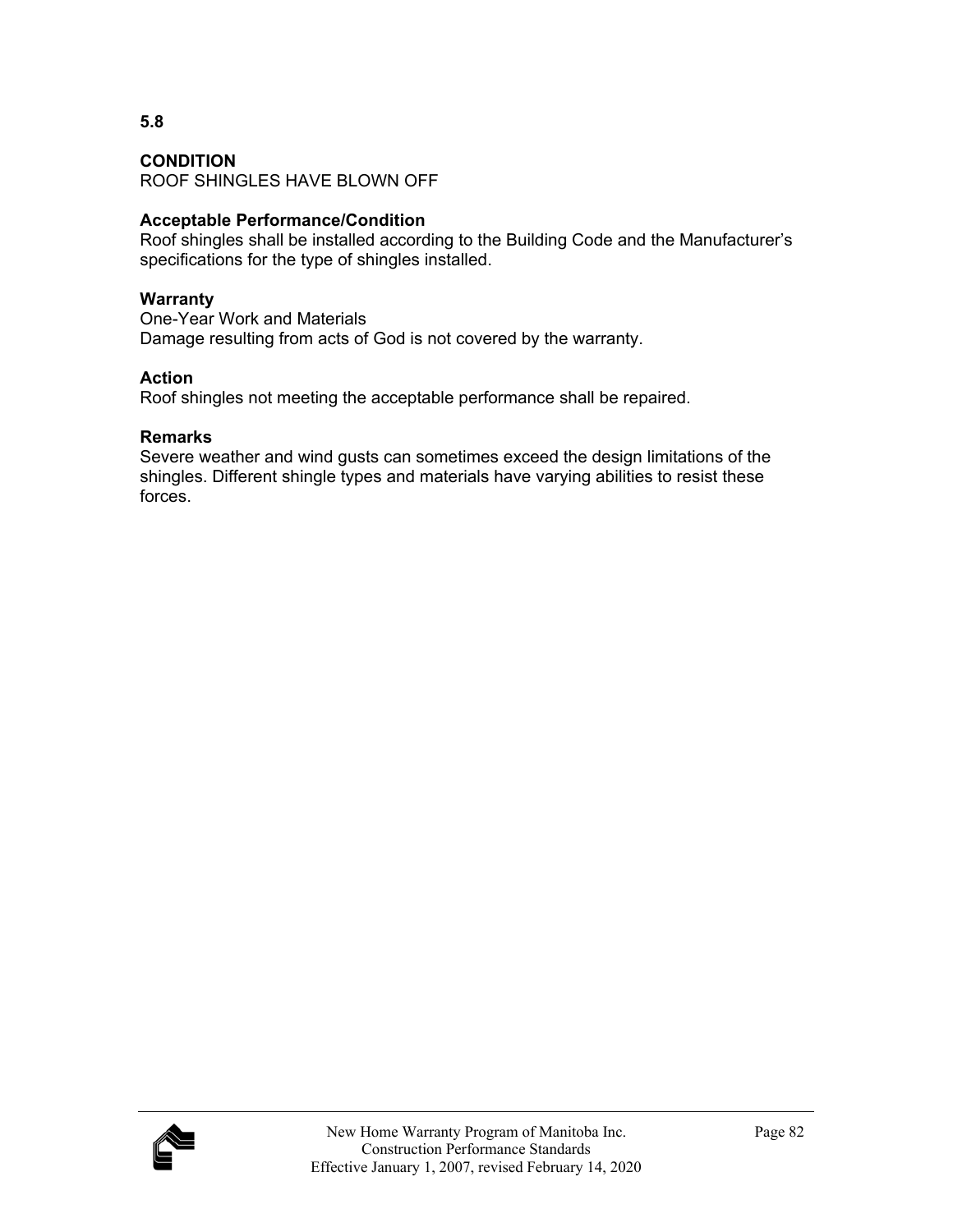TABS ON ASPHALT SHINGLES ARE NOT LINED UP

# **Acceptable Performance/Condition**

Shingles shall be installed to provide a generally uniform pattern when viewed from a Normal viewing position on the ground from any given location and shall conform to guidelines suggested by the manufacturer.

# **Warranty**

One-Year Work and Materials

# **Action**

Shingles not meeting the acceptable condition shall be repaired.

# **Remarks**

The primary role of roofing is to protect the building from the weather. Slight variation in the appearance of the roof is acceptable.



**5.9**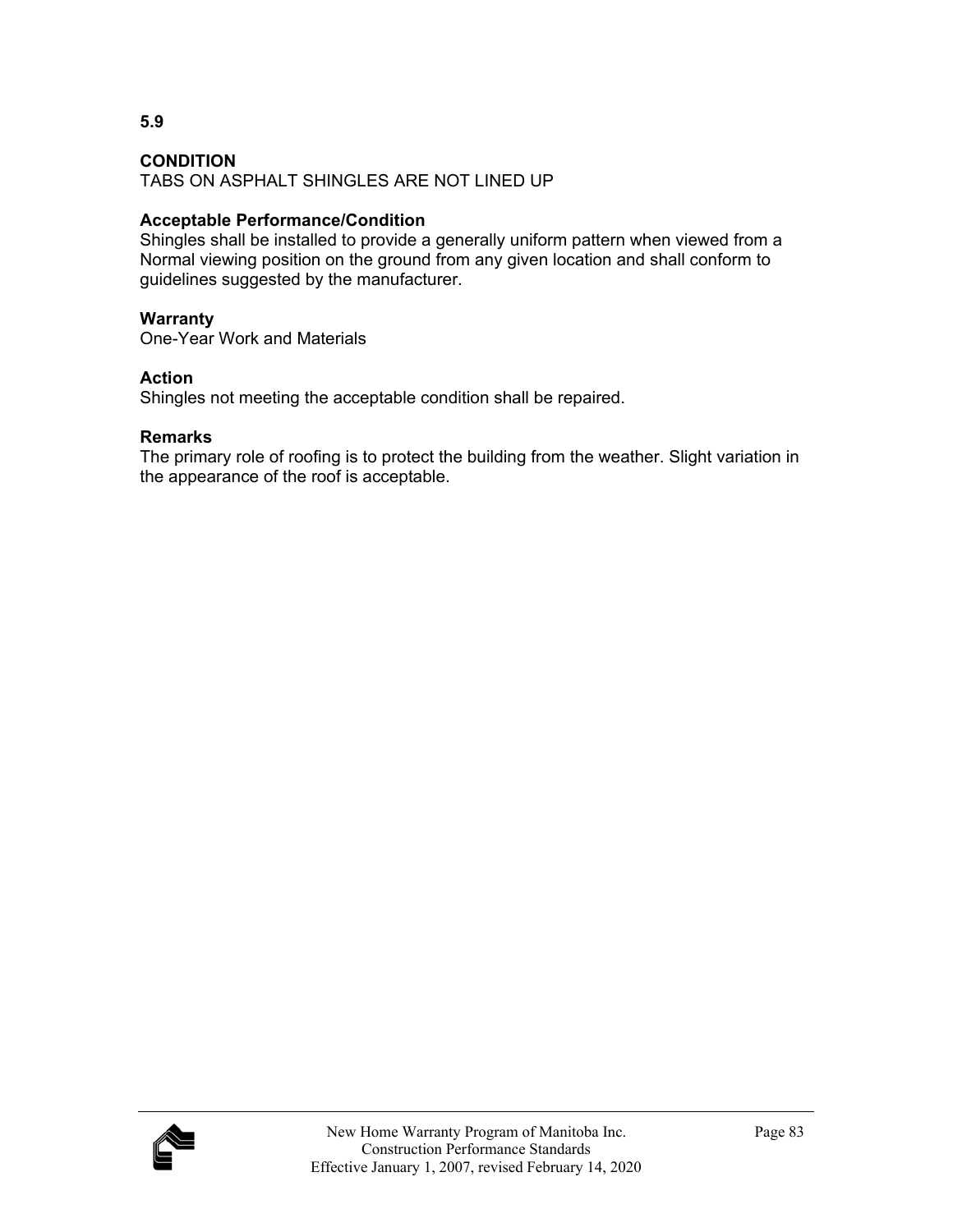#### **CONDITION**

ASPHALT SHINGLES NOT SEALED

# **Acceptable Performance/Condition**

Asphalt shingles and self-sealing asphalt shingles shall be secured according to the Building Code and manufacturers specifications.

#### **Warranty**

One-Year Work and Materials

### **Action**

Shingles not meeting the acceptable condition shall be repaired.

#### **Remarks**

Asphalt shingles installed in temperatures below 5°C will seal when warmer temperatures return. In the short term, unsealed shingles should not affect the weather protection provided by the roof.

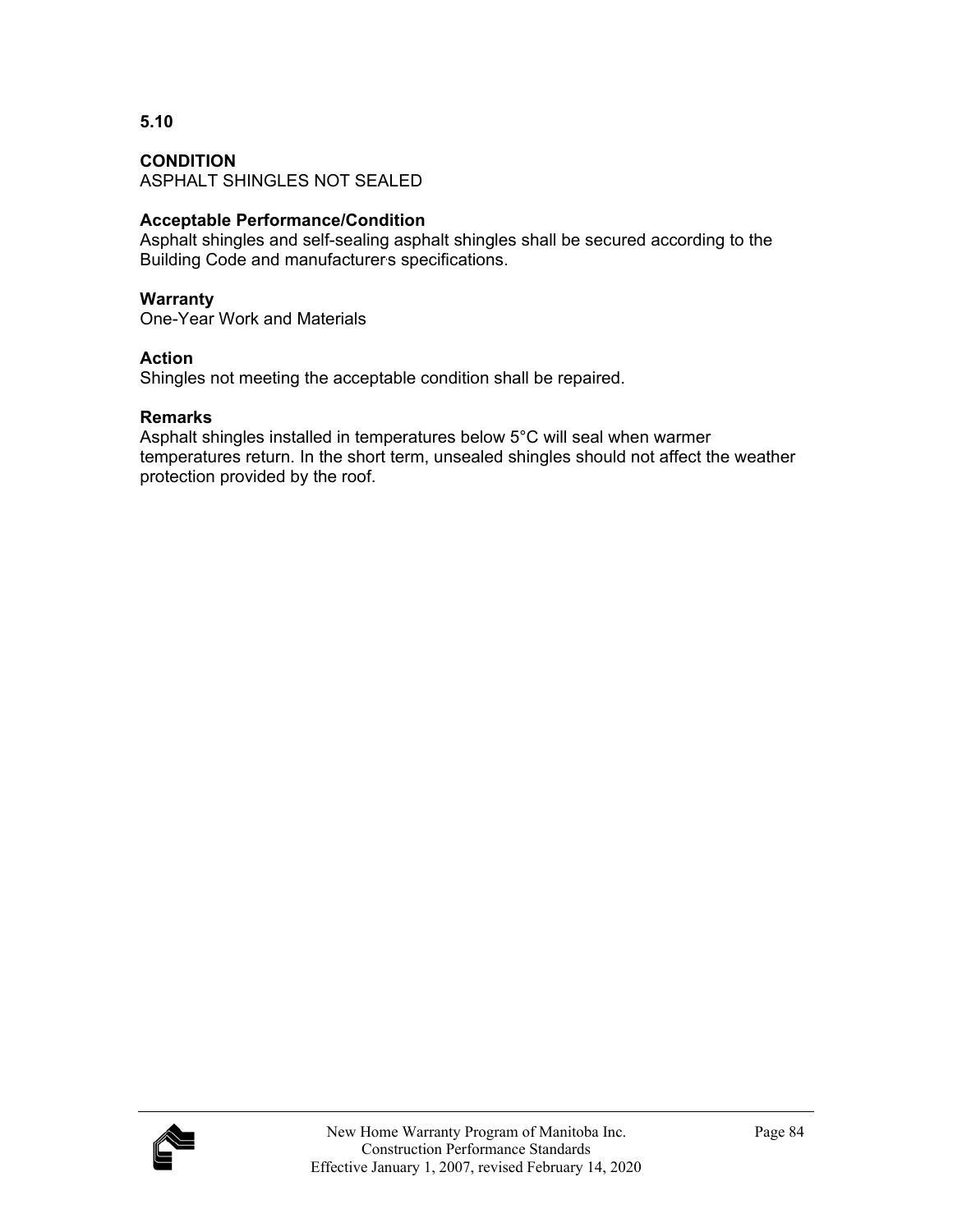**5.11** 

ASPHALT SHINGLE EDGES ARE CURLED OR CUPPED

# **Acceptable Performance/Condition**

Asphalt shingle edges and corners need not be completely flat. Edges and corners that curl or cup to expose the uncoloured portion of the shingle below are not acceptable.

# **Warranty**

One-Year Work and Materials Damage resulting from normal wear and tear is not covered by the warranty.

# **Action**

Shingles not meeting the acceptable condition shall be repaired.

# **Remarks**

Adequate attic ventilation is necessary to prevent excessive solar heat buildup in the attic that can contribute to curling and cupping.

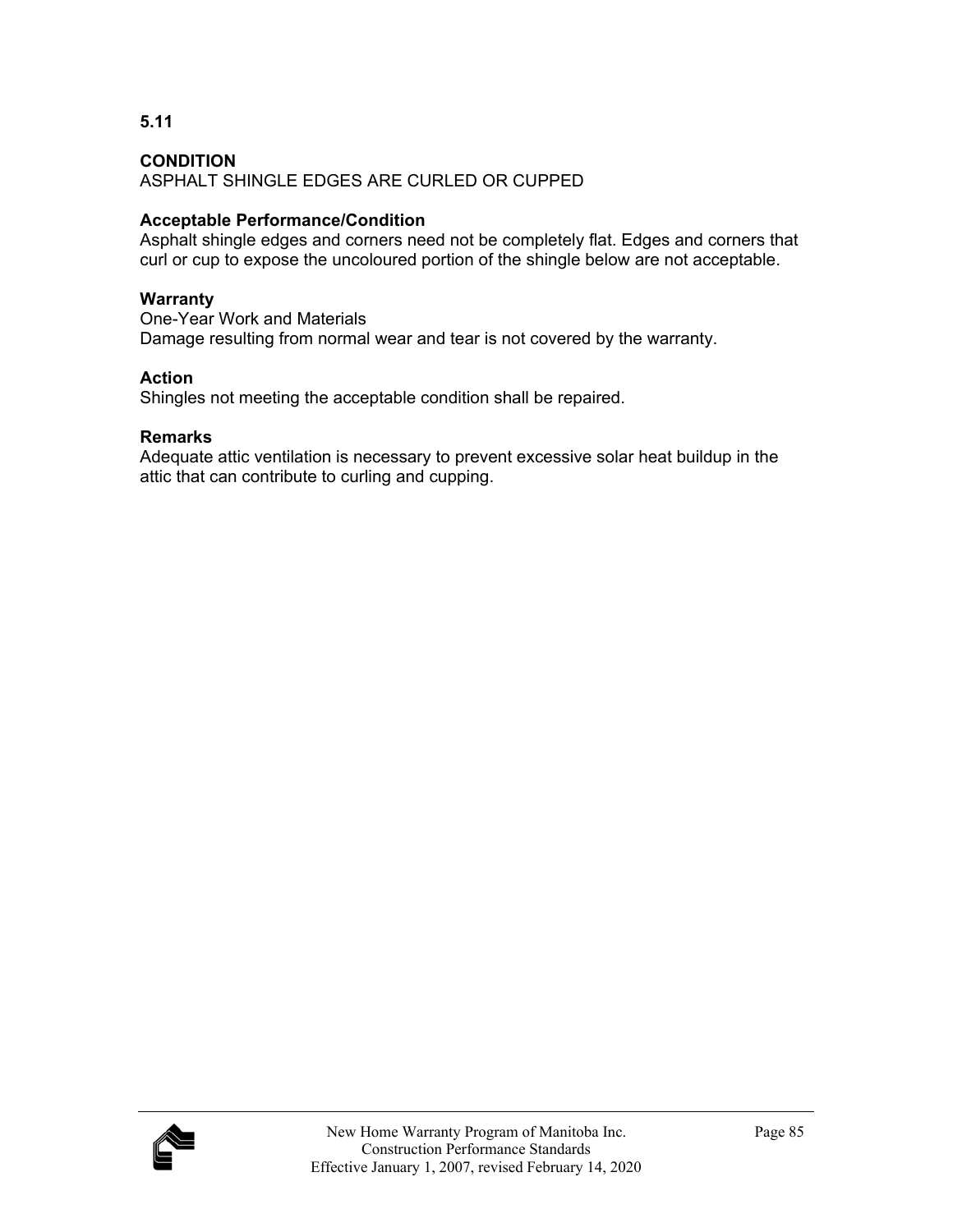**5.12** 

ASPHALT SHINGLES EITHER DO NOT OVERHANG THE EDGE OF THE ROOF OR HANG OVER TOO FAR

# **Acceptable Performance/Condition**

The starter strip shall overhang roof edges by not less than 12 mm according to the Building Code; the shingles shall not overhang the roof edge to the extent that they curl.

#### **Warranty**

One-Year Work and Materials

#### **Action**

Shingle overhangs not meeting the acceptable condition shall be repaired.

#### **Remarks**

The edge of the roof includes the entire perimeter of the roof including gables.

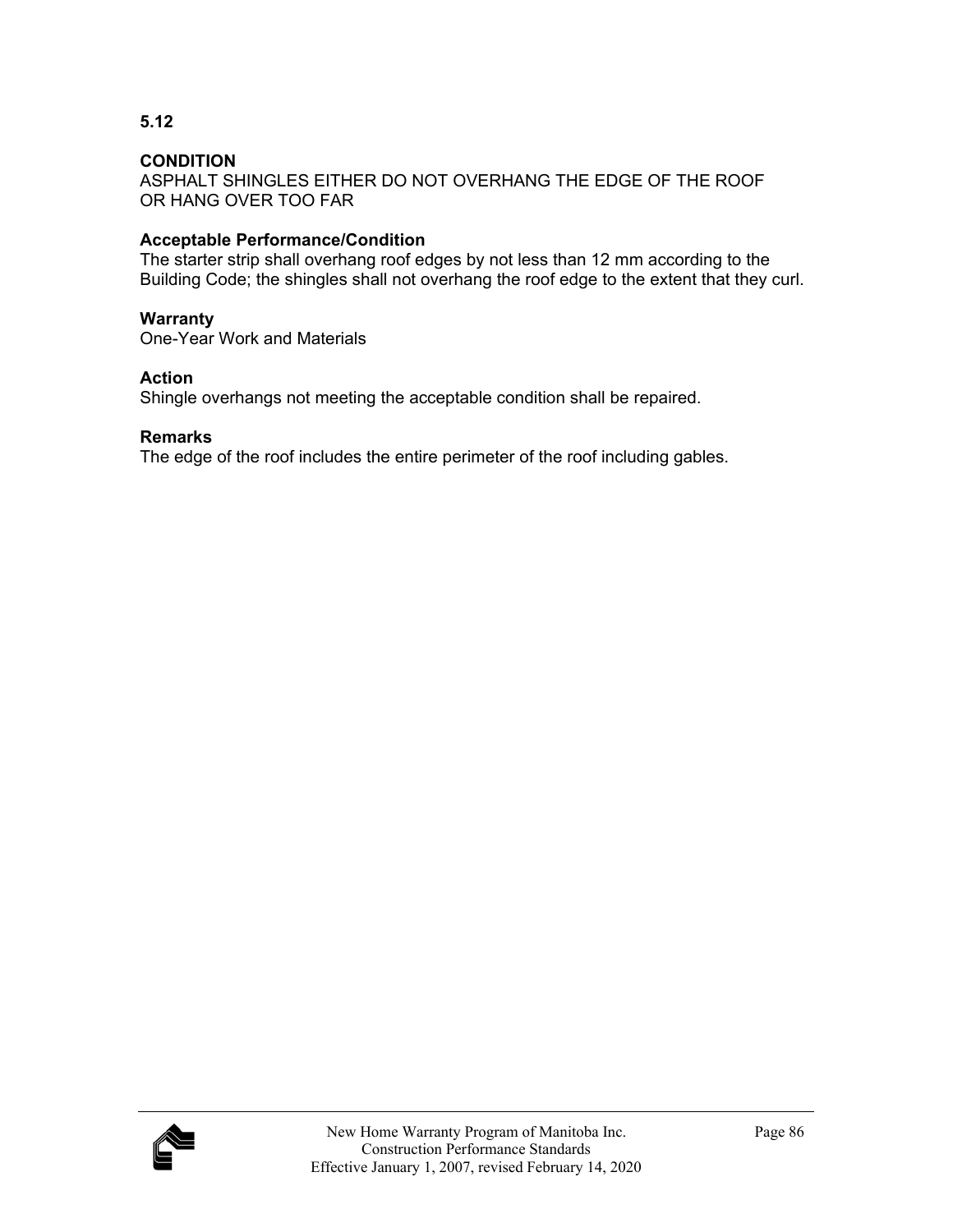**5.13** 

SHADING PATTERN IS VISIBLE ON AN ASPHALT SHINGLE ROOF

# **Acceptable Performance/Condition**

At installation, asphalt shingle roofs shall be installed so that any dye lot difference is minimized to provide a uniform roof appearance, when viewed from a normal viewing position on the ground without magnification by reflected light.

# **Warranty**

One-Year Work and Materials

# **Action**

Shingles not meeting the acceptable condition shall be repaired.

# **Remarks**

Shading variations resulting from dye lot difference are acceptable. See section 5.14 Variation in Colour After Repairs for colour and shading of local repairs.

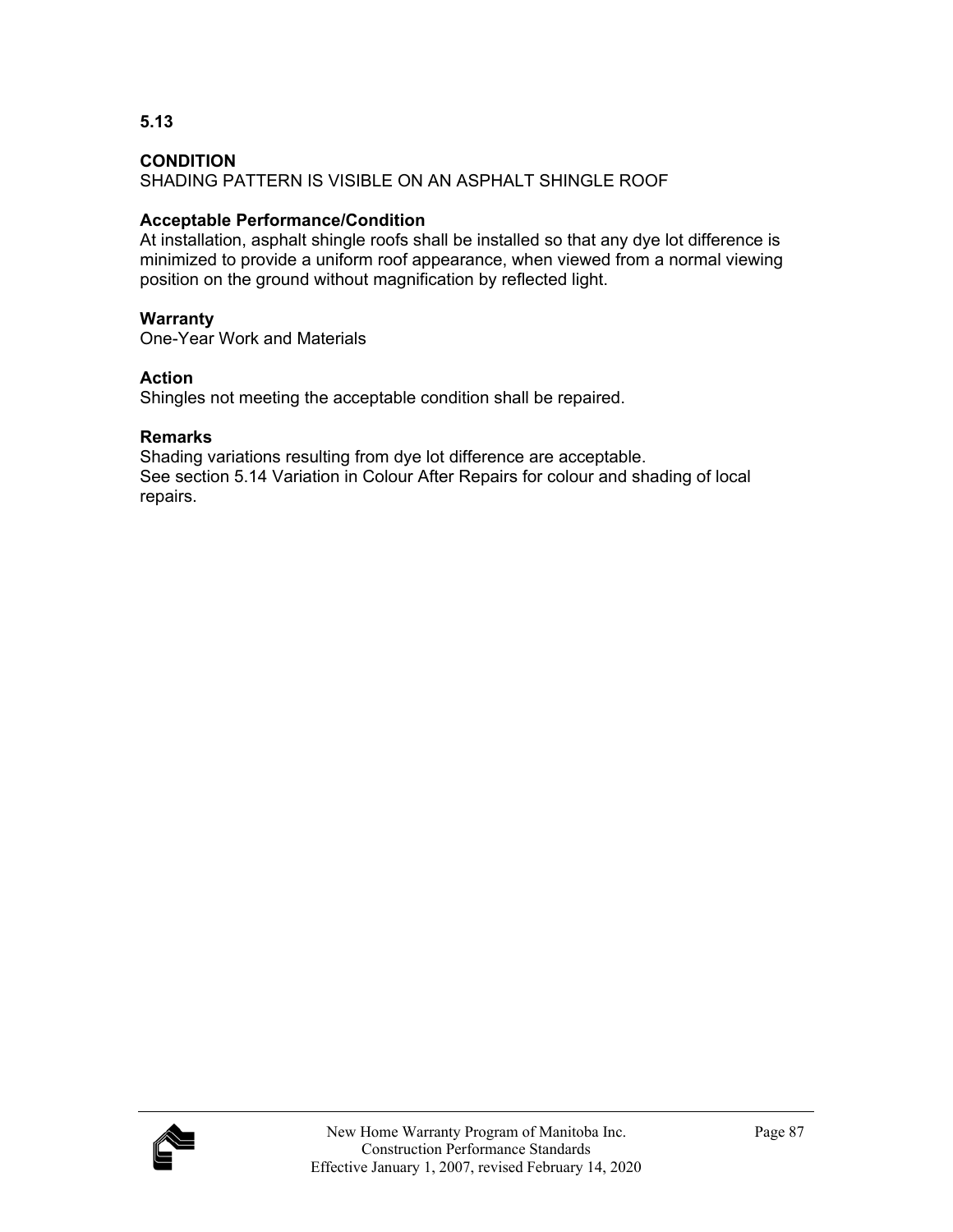# **CONDITION**

VARIATION IN COLOUR AFTER REPAIRS

### **Acceptable Performance/Condition**

Shingles used in local repairs shall be of similar type, texture and colour. Variation resulting from fading or different dye lot is acceptable.

#### **Warranty**

One-Year Work and Materials

#### **Action**

Shingles not meeting the acceptable condition shall be repaired.

#### **Remarks**

The primary role of roofing is to protect the building from the weather. Slight variation in the colour of the roof after a local repair may be unavoidable.

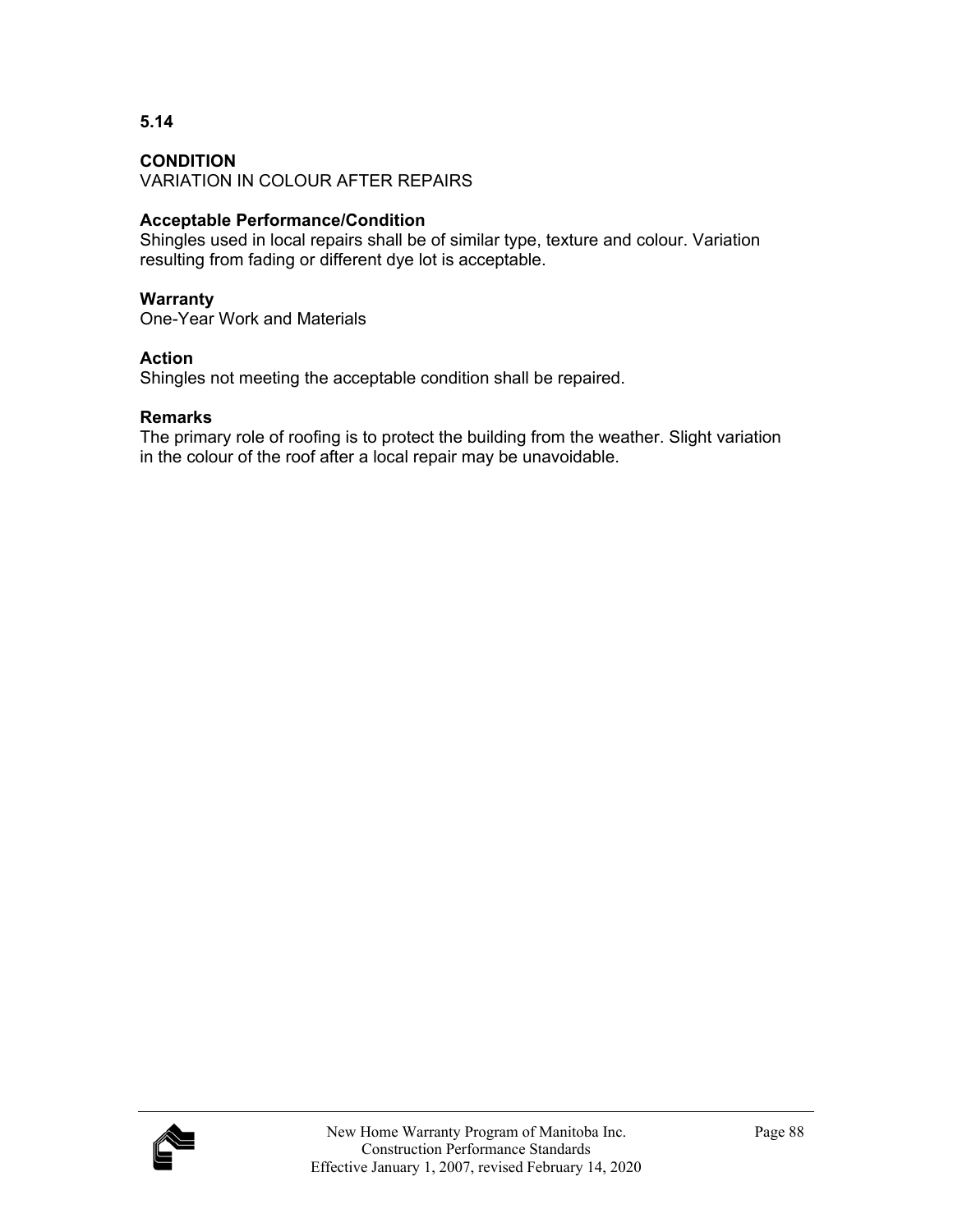**5.15** 

UNEVEN ROOF SHEATHING CAUSING VISIBLE IRREGULARITIES IN THE ROOF **SURFACE** 

# **Acceptable Performance/Condition**

Asphalt shingle surfaces need not be completely flat. The roof sheathing shall provide an even surface free from thickness variations, holes, and debris that produce visible irregularities in the finished roof. The roof shall be viewed from a normal viewing position on the ground without magnification by reflected light.

### **Warranty**

One-Year Work and Materials

### **Action**

Roofs not meeting the acceptable condition shall be repaired.

#### **Remarks**

Visible irregularities shall be significant enough to suggest a defective condition.

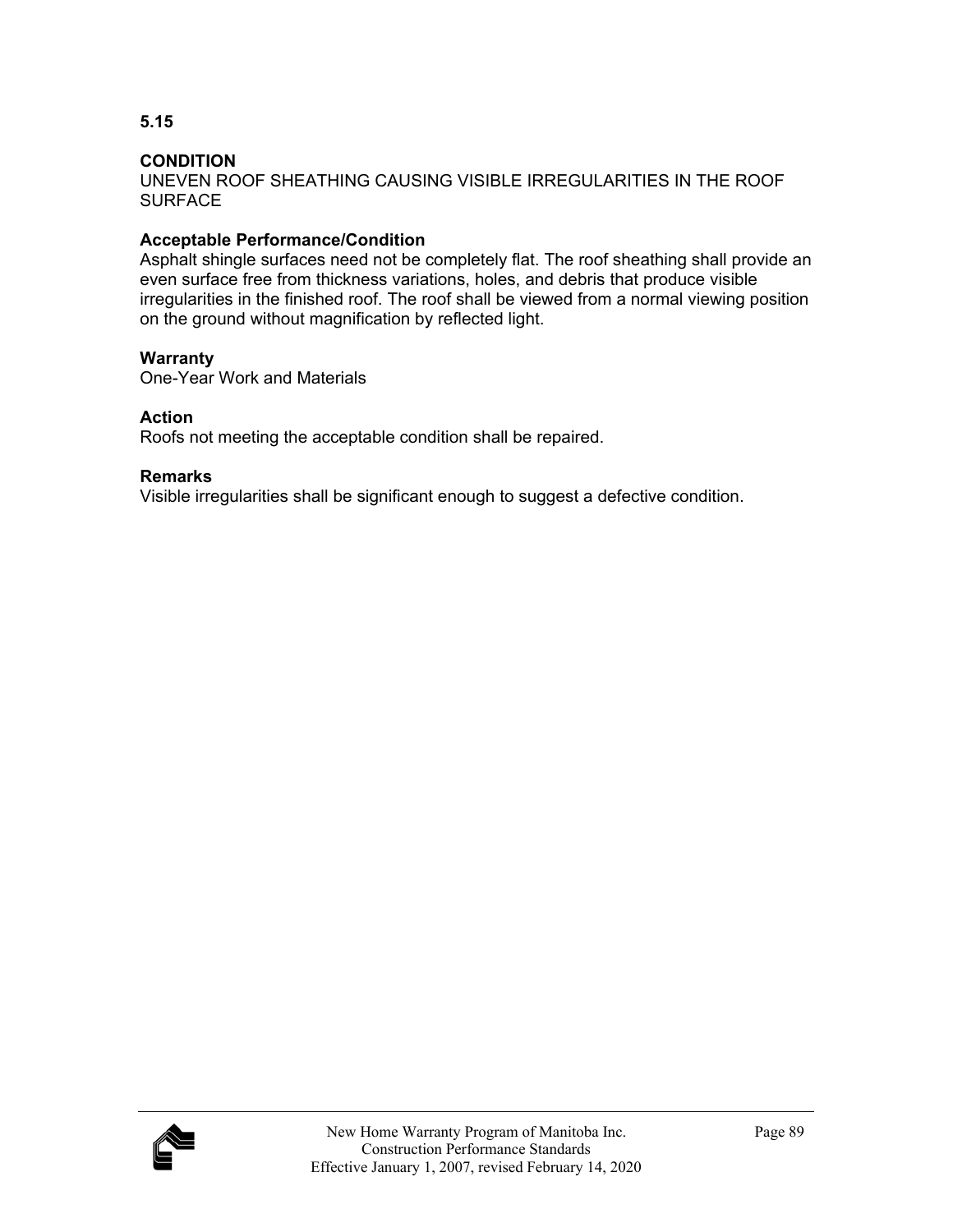**CONDITION**  ROOFING NAILS ARE EXPOSED

# **Acceptable Performance/Condition**

Roofing nails shall be covered by overlapping shingles or by sealing.

#### **Warranty**

One-Year Work and Materials

#### **Action**

Roofs with nails not meeting the acceptable condition shall be repaired.

### **Remarks**

The overlying shingle must cover the nails to ensure adequate weather protection. Sealant applied to nails shall not detract from the overall uniform roof appearance.

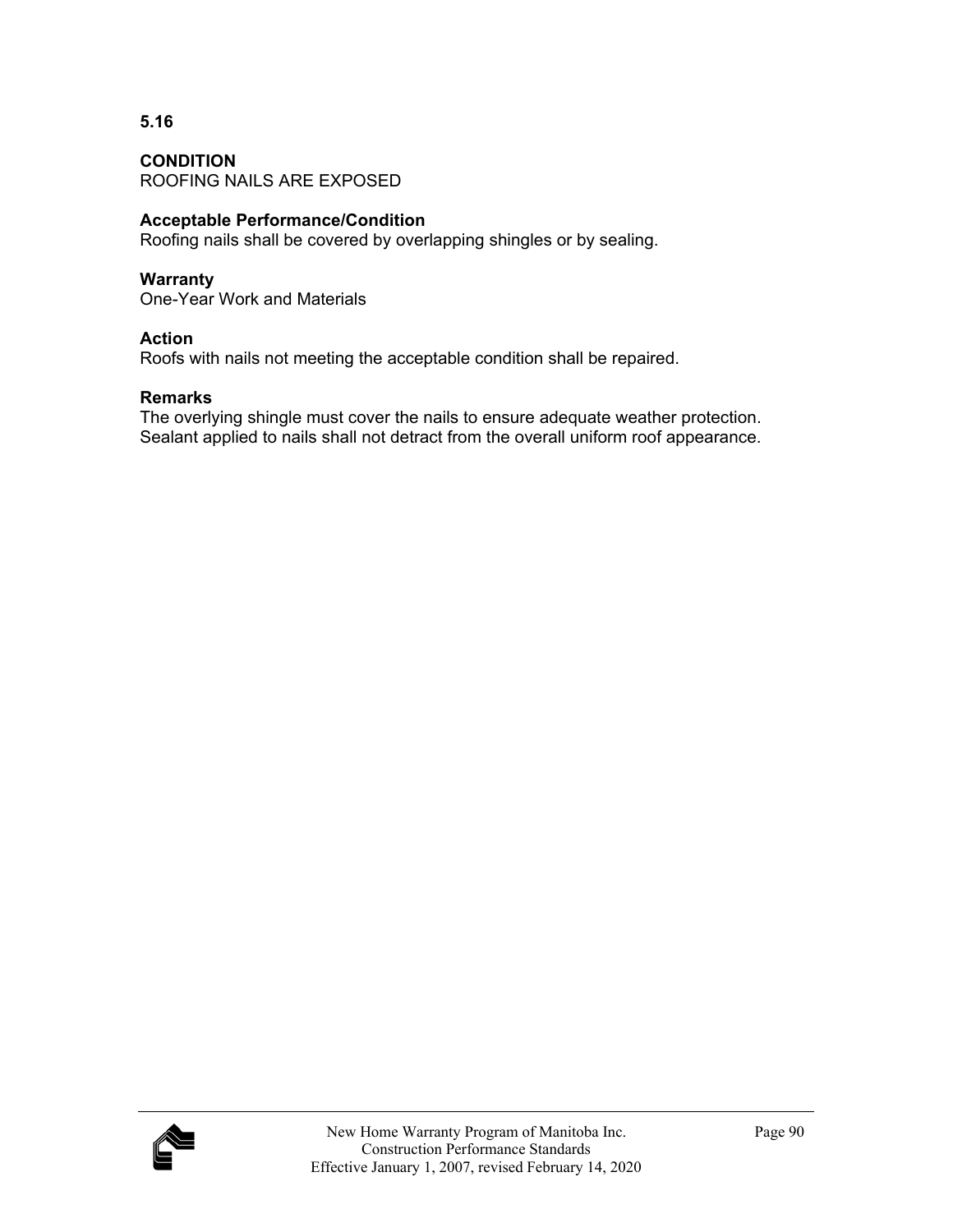**5.17** 

WATER IS TRAPPED UNDER ROOFING MEMBRANE

# **Acceptable Performance/Condition**

Water shall not become trapped under built-up or single-ply roofing membranes.

### **Warranty**

One-Year Work and Materials

### **Action**

Roofing not meeting the acceptable condition shall be repaired.

#### **Remarks**

None.

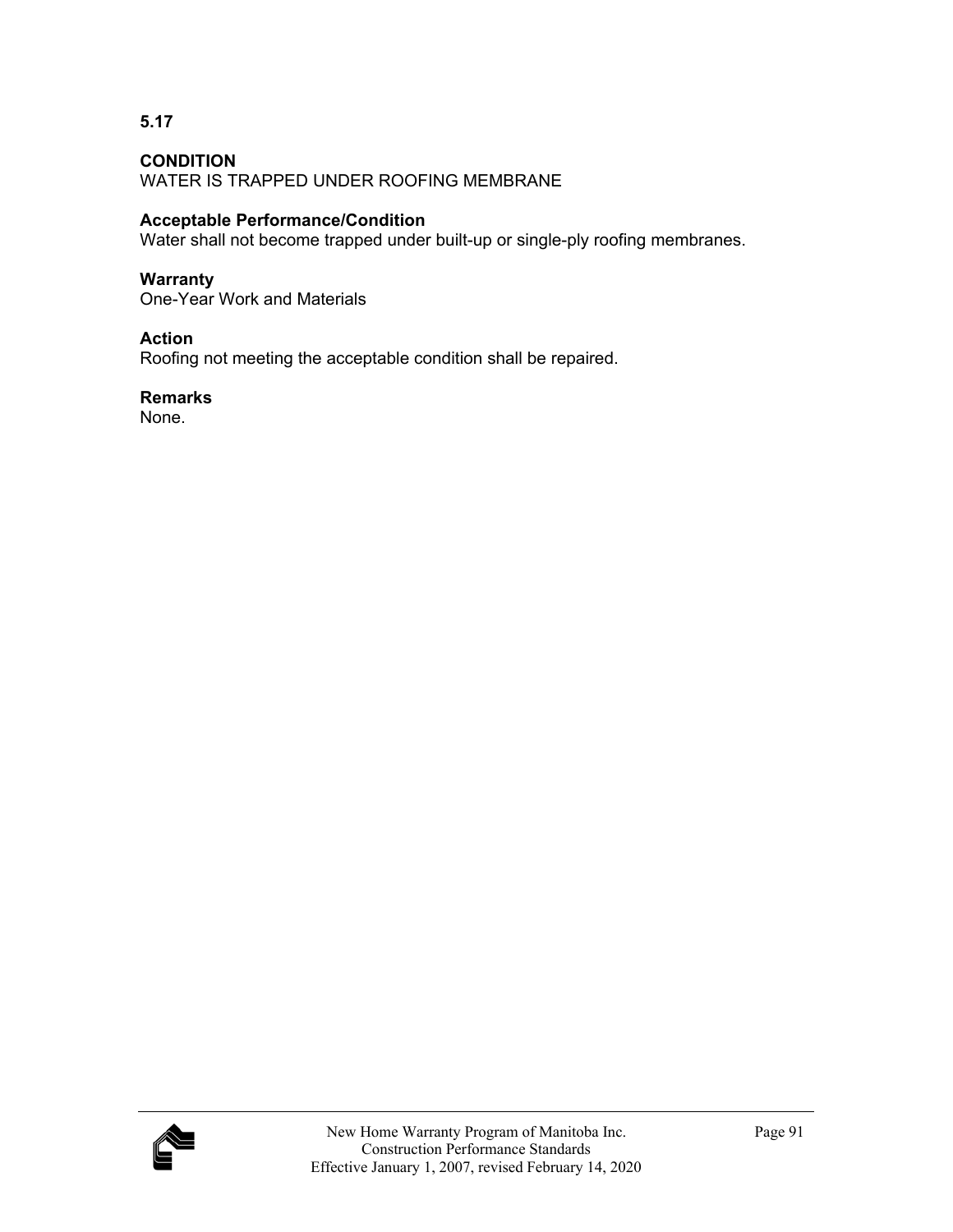**5.18** 

ASPHALT ROLL ROOFING IS BLISTERED BUT DOES NOT ADMIT WATER

# **Acceptable Performance/Condition**

Roll roofing may blister under normal weather conditions. Blisters that result in water penetration are not acceptable.

# **Warranty**

One-Year Work and Materials

# **Action**

Roofing not meeting the acceptable condition shall be repaired.

# **Remarks**

Surface blistering of roll roofing may be caused by solar heating and humidity.

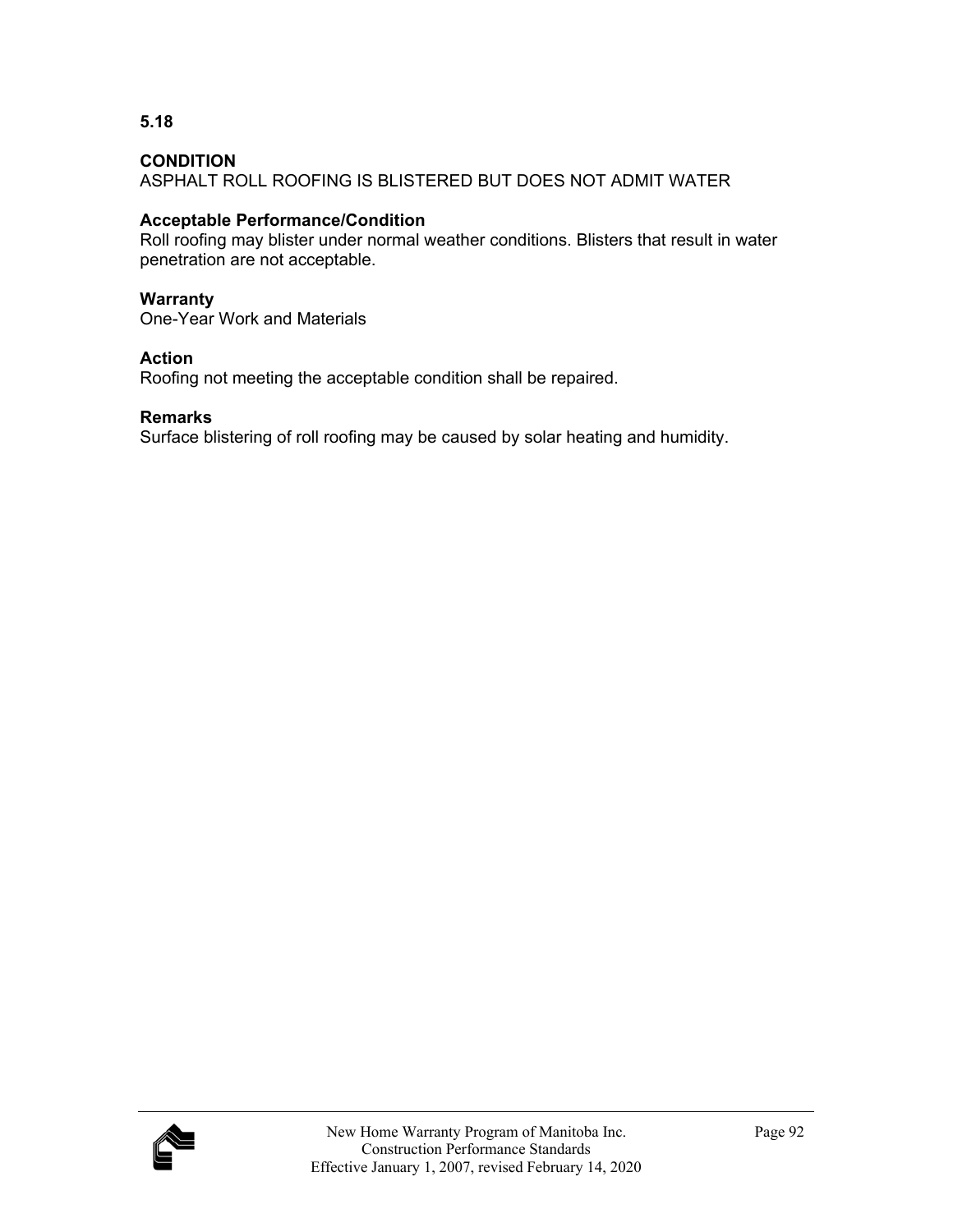### **CONDITION**

STANDING WATER ON A FLAT ROOF

# **Acceptable Performance/Condition**

Flat roofs shall be installed to drain water. Standing water on roofs designed for water retention is acceptable.

#### **Warranty**

One-Year Work and Materials

#### **Action**

Roofs not meeting the acceptable condition shall be repaired.

#### **Remarks**

Flat roofs typically are slow to drain and should be constructed to handle exposure to standing water over short terms. Municipalities can require flow control devices to be installed on roof drains. Some standing water is normal and should generally dissipate after a few days.

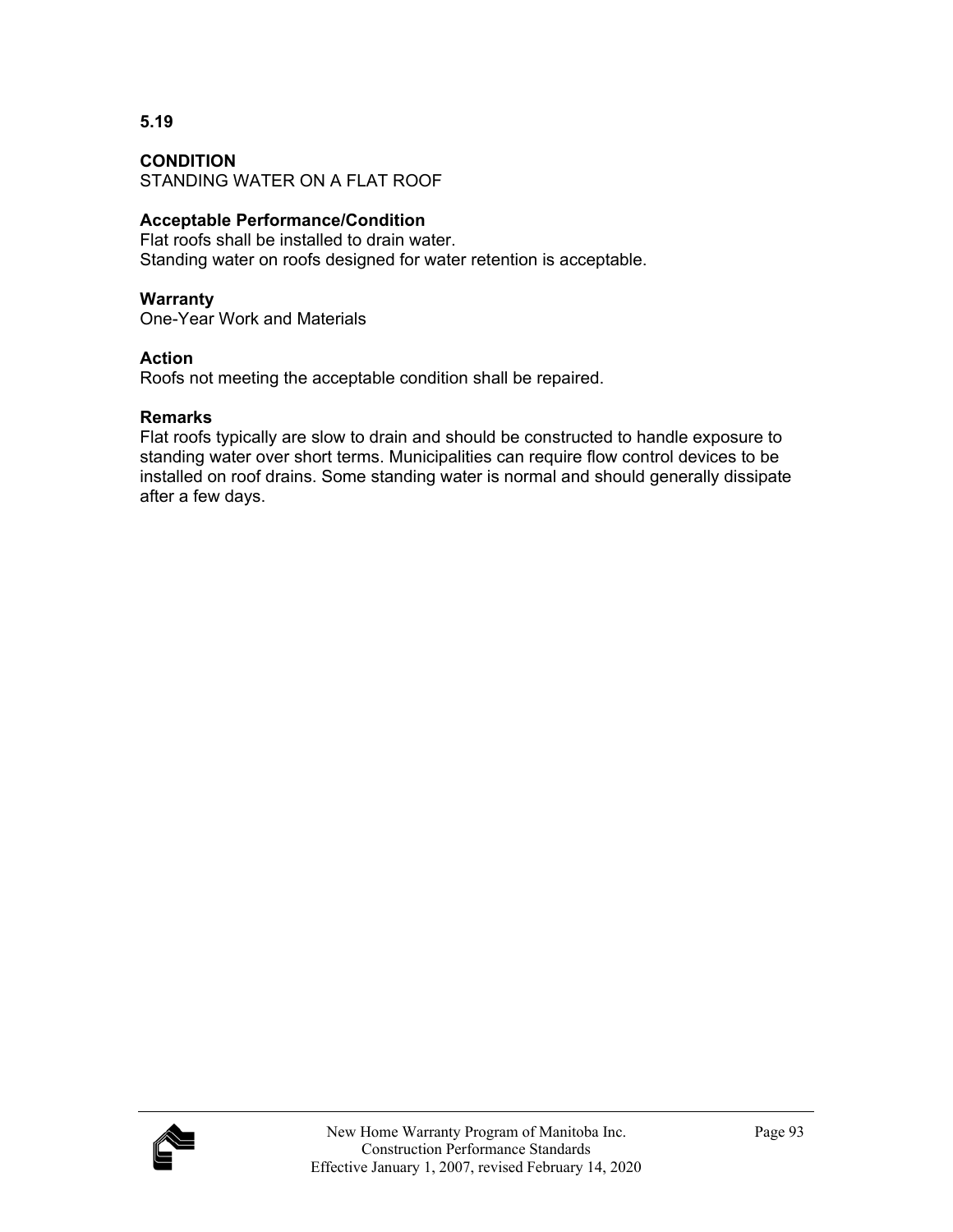**5.20** 

EAVESTROUGHS OR DOWNSPOUTS LEAK

# **Acceptable Performance/Condition**

Eavestroughs and downspouts shall not leak at joints.

# **Warranty**

One-Year Work and Materials

### **Action**

Eavestroughs and downspouts not meeting the acceptable performance shall be repaired.

### **Remarks**

Gutters and downspouts must not leak but gutters may overflow during heavy rains. It is the homeowner's responsibility to keep gutters and downspouts free of debris.

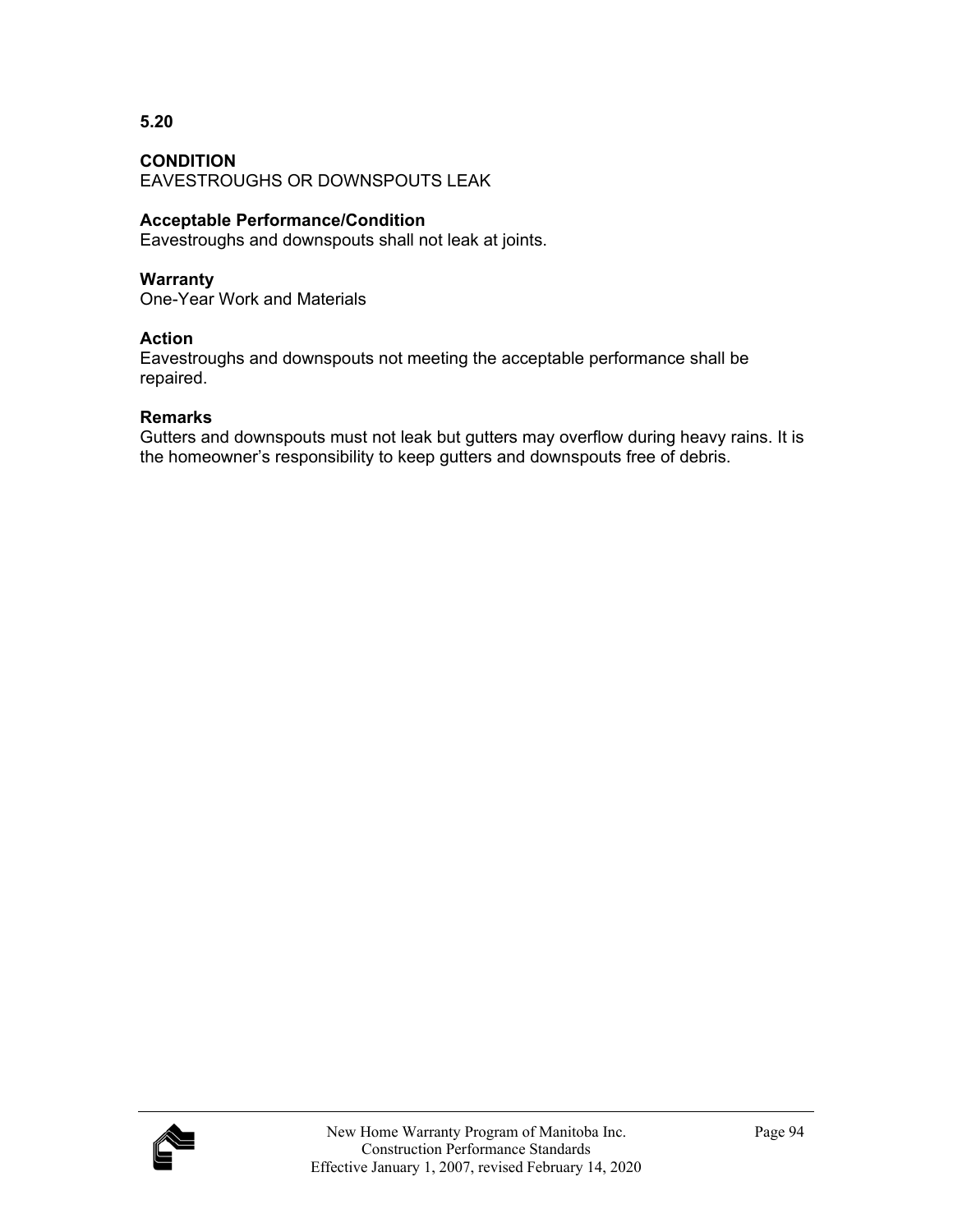**5.21** 

EAVESTROUGHS OVERFLOW DURING NORMAL RAIN

# **Acceptable Performance/Condition**

Eavestroughs shall be installed in accordance with municipal requirements (where applicable) with a slope to downspouts or drains. Eavestroughs may overflow during a rain as a result of converging water flows.

# **Warranty**

One-Year Work and Materials Damage resulting from normal wear and tear or an act of God is excluded from the warranty.

# **Action**

Eavestroughs not meeting the acceptable condition shall be repaired. Overflow resulting from inadequate slope or non-conformance with municipal requirements is subject to the warranty.

# **Remarks**

The homeowner shall keep eavestroughs and downspouts free from environmental debris or physical damage that could cause blockage or restrict water flow.

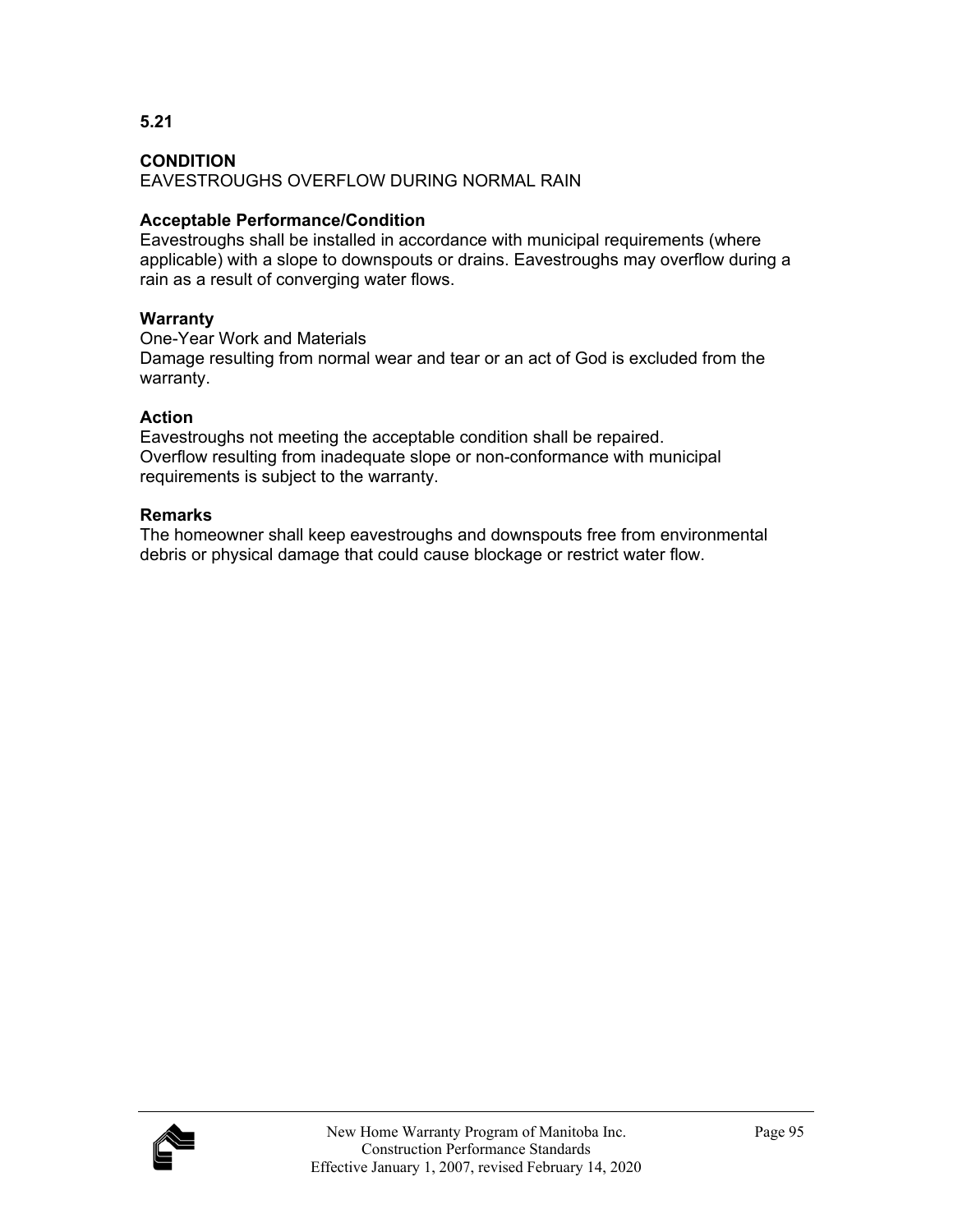**5.22** 

EAVESTROUGHS OR DOWNSPOUTS NOT PERFORMING PROPERLY

# **Acceptable Performance/Condition**

Where provided, eavestroughs and downspouts shall collect water from the roof and drain it to grade. Where downspouts are not connected to a sewer, extensions shall be provided to carry rainwater away from the building in a manner that will prevent soil erosion.

# **Warranty**

One-Year Work and Materials

# **Action**

Eavestroughs and downspouts not meeting the acceptable performance shall be repaired.

# **Remarks**

Normal home maintenance includes keeping the downspout extensions in place or swiveled to the down position where they are hinged. Eavestroughs and downspouts must be kept free of debris that can clog the system. Extensions may include splash pads set on the ground.

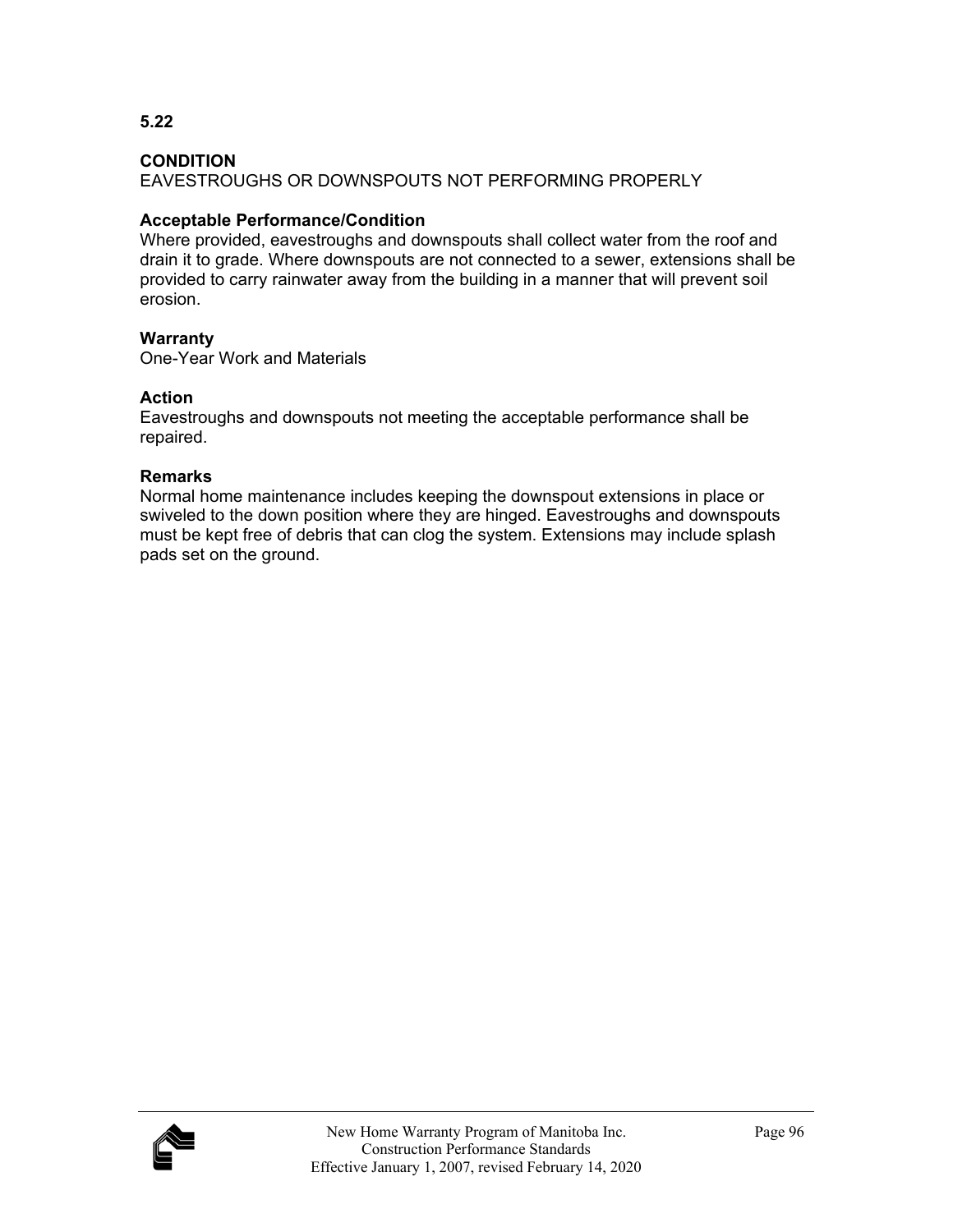**5.23** 

EAVESTROUGHS DON'T DRAIN COMPLETELY

# **Acceptable Performance/Condition**

Eavestroughs shall generally slope to drains.

# **Warranty**

One-Year Work and Materials Damage resulting from improper maintenance is not covered by the warranty.

### **Action**

Eavestroughs not meeting the acceptable condition shall be repaired.

### **Remarks**

Under normal rainfall conditions and when gutter is unobstructed by debris, the water level should not exceed 25mm in depth. Industry practice is to install gutter approximately level. Consequently, it is entirely possible that small amounts of water will stand in certain sections of gutter immediately after a rain.

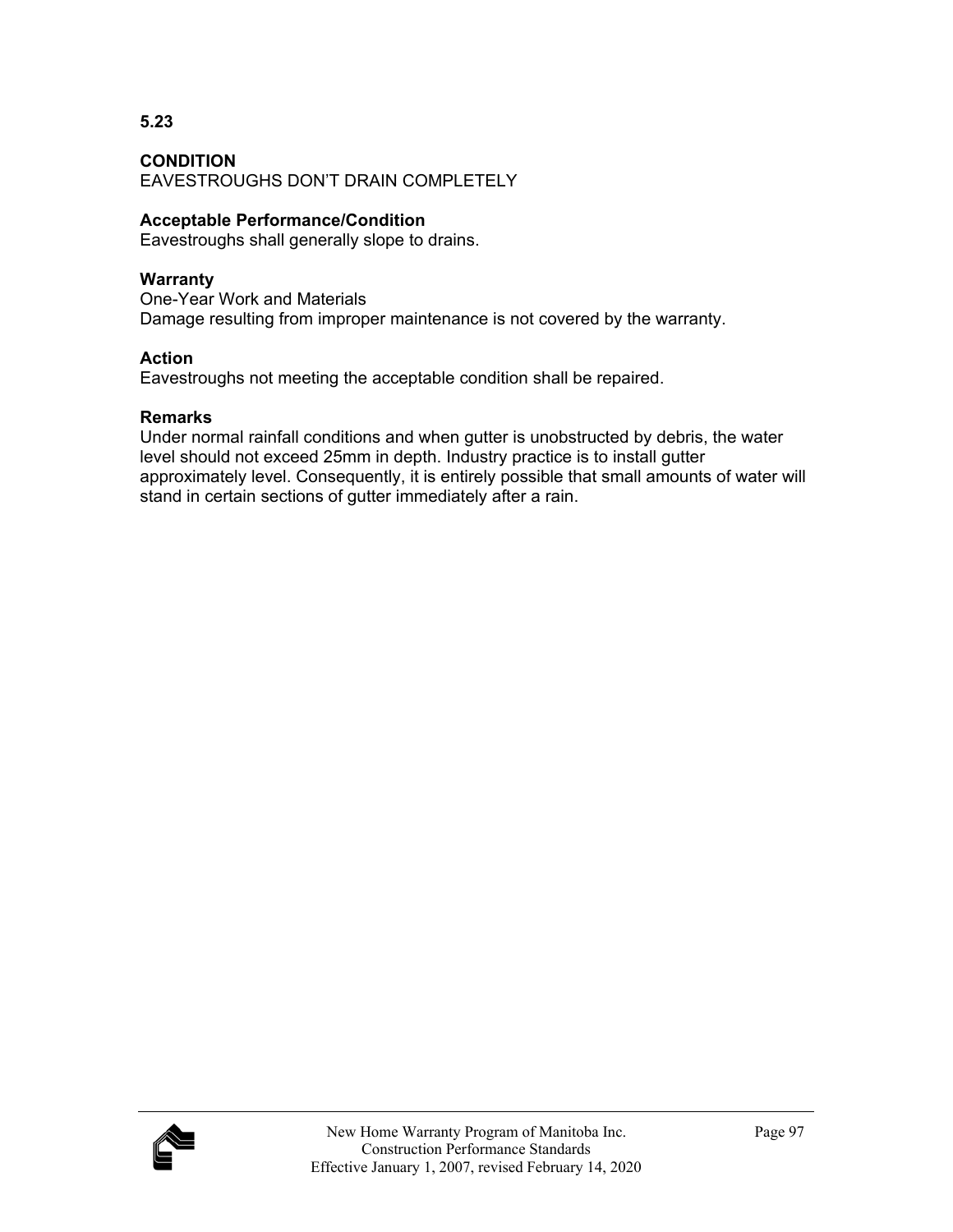**CONDITION** 

SKYLIGHT LEAKS

# **Acceptable Performance/Condition**

Skylights shall be installed in accordance with the manufacturers specifications and shall not allow water penetration.

#### **Warranty**

One-Year Work and Materials

Damage resulting from dampness or condensation due to failure by the homeowner to maintain adequate ventilation is not covered by the warranty.

# **Action**

Skylights not meeting the acceptable performance shall be repaired.

### **Remarks**

Condensation on the interior surfaces of a Skylight may occur if indoor relative humidity is high. Condensation is not considered indicative of a defective condition.

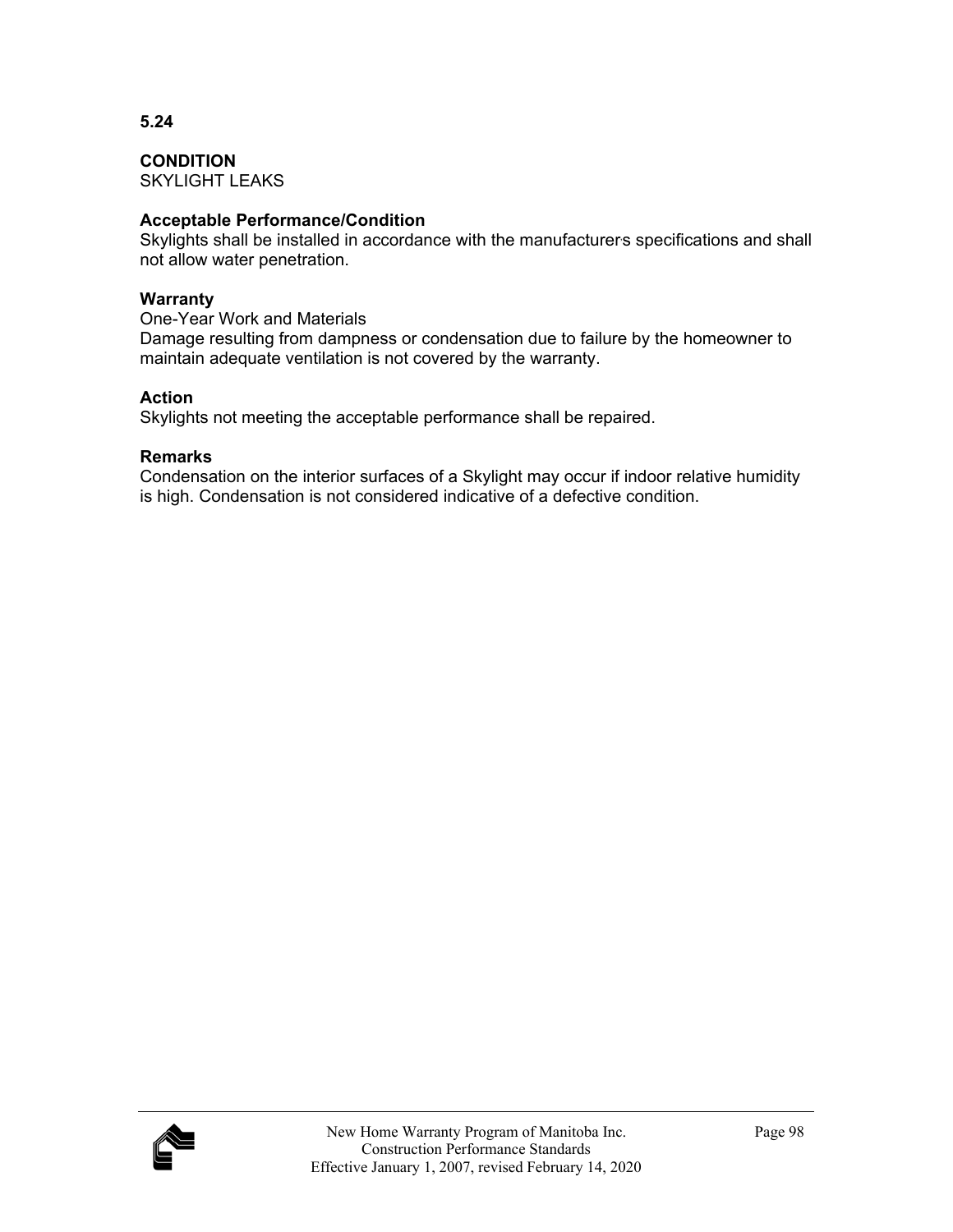# **Module 6 Plumbing**

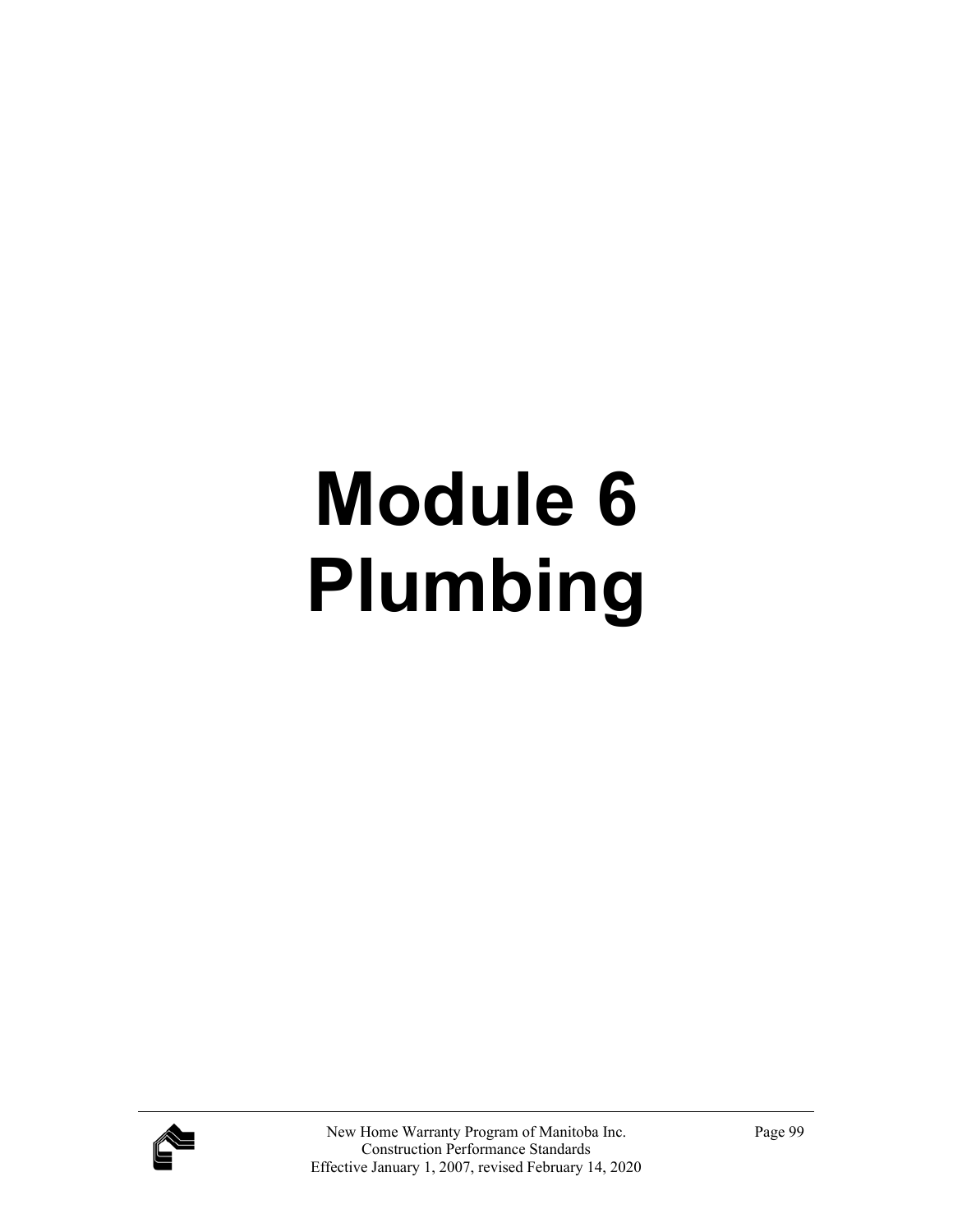**CONDITION**  PIPES ARE LEAKING

# **Acceptable Performance/Condition**

Domestic water supply and drainpipes shall not leak.

### **Warranty**

One-Year Work and Materials

Damage resulting from improper maintenance or additions, deletions or alterations made by the homeowner is excluded from the warranty.

Secondary damage caused by defects, such as damage to personal property or personal injury, is excluded from the warranty.

### **Action**

Pipes not meeting the acceptable performance shall be repaired.

### **Remarks**

Condensation on piping should not be mistaken for a leaking pipe. Condensation on cold-water supply pipes is not covered by the warranty. High indoor humidity is the main cause of condensation on pipes. If a leak is detected in a water supply pipe, the main water supply valve should be turned off immediately until the builders representative can assess the condition.

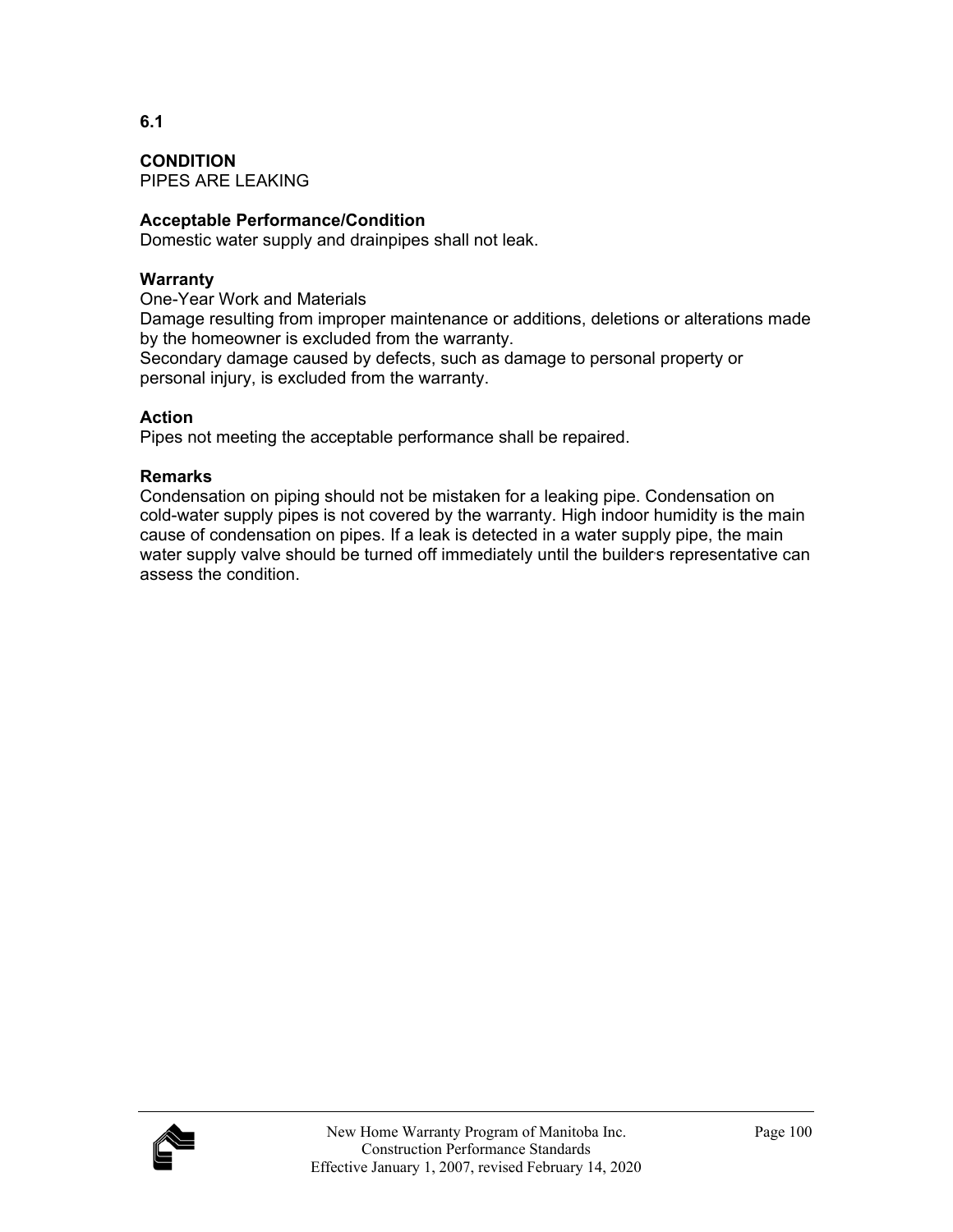**CONDITION** 

FAUCET OR FIXTURE IS LEAKING

#### **Acceptable Performance/Condition**

Faucets or plumbing fixtures shall not leak, drip or run on when fully closed or shut off.

#### **Warranty**

One-Year Work and Materials

Damage resulting from improper maintenance, normal wear and tear, or additions, deletions or alterations made by the homeowner is excluded from the warranty. Secondary damage caused by defects, such as damage to personal property or personal injury, is excluded from the warranty.

#### **Action**

Faucets or fixtures not meeting the acceptable performance shall be repaired.

#### **Remarks**

Confirm proper operation of faucets and fixtures during the walk-through and record any malfunction on the Certificate of Possession Form, to avoid any dispute about whether the damage was caused by the builder. Some manufacturers of plumbing products offer warranties on their products that extend beyond the one-year warranty. If a leak occurs after the one-year warranty, service may be available from the manufacturer.

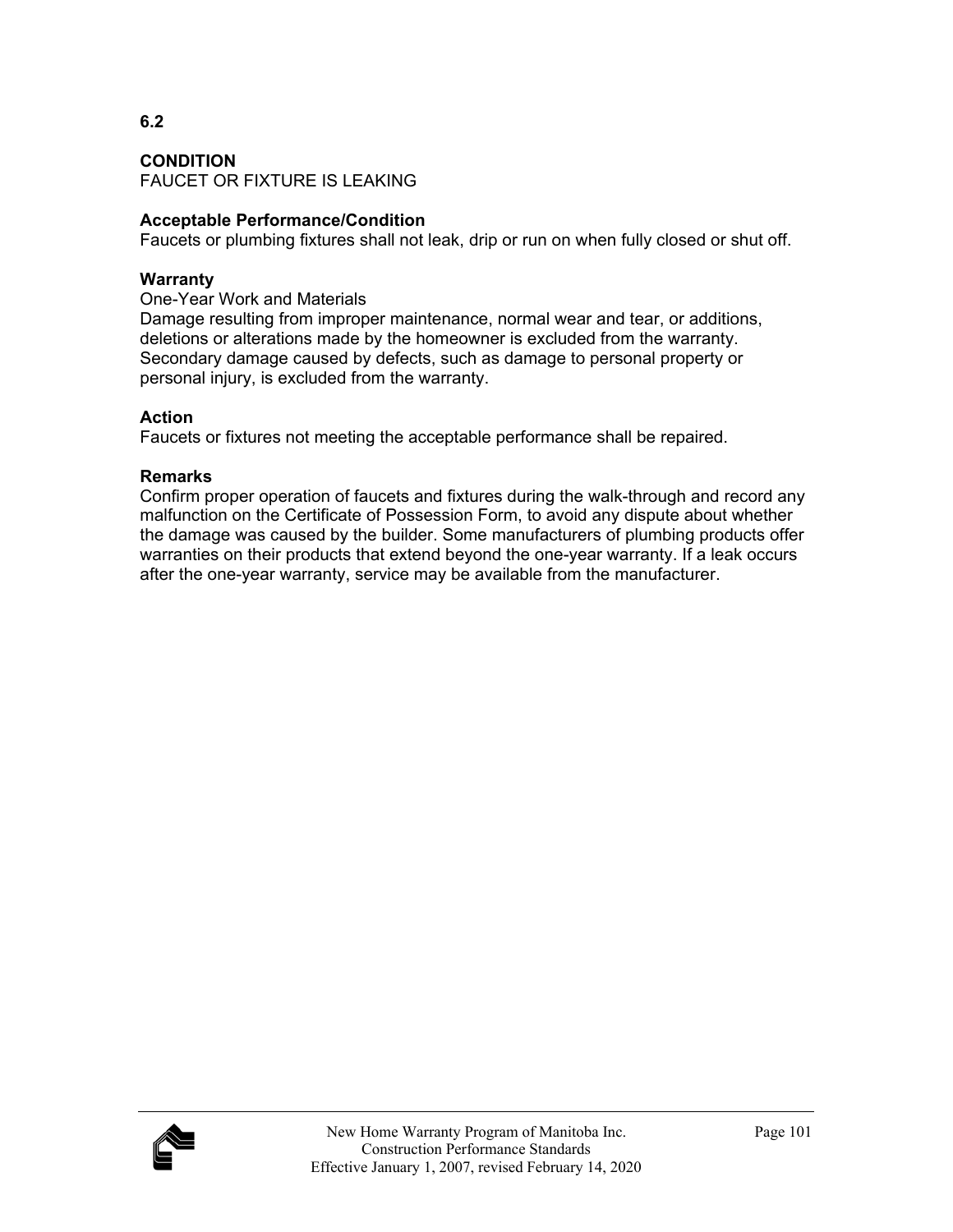**6.3** 

PLUMBING PIPES ARE FROZEN AND/OR BURST

## **Acceptable Performance/Condition**

Plumbing pipes shall be protected from freezing in accordance with the Building Code.

## **Warranty**

One-Year Work and Materials

Damage resulting from improper maintenance or additions, deletions or alterations made by the homeowner is excluded from the warranty.

Personal property damage caused by defects, such as property damage or personal injury, is excluded from the warranty.

## **Action**

Plumbing pipes not meeting the acceptable condition shall be repaired.

## **Remarks**

Homes must be kept at temperatures to prevent freezing at all times. If this is not possible, proper precautions should be taken to prevent freezing such as shutting off and draining the water supply system. For exterior hose bibs, shut off any associated interior valves and leave the exterior valve open as part of a regular seasonal maintenance program. Garden hoses must also be disconnected from the exterior hose bib. If a burst pipe is detected in a water supply pipe, the main water supply valve should be turned off immediately until the builders representative can assess the condition.

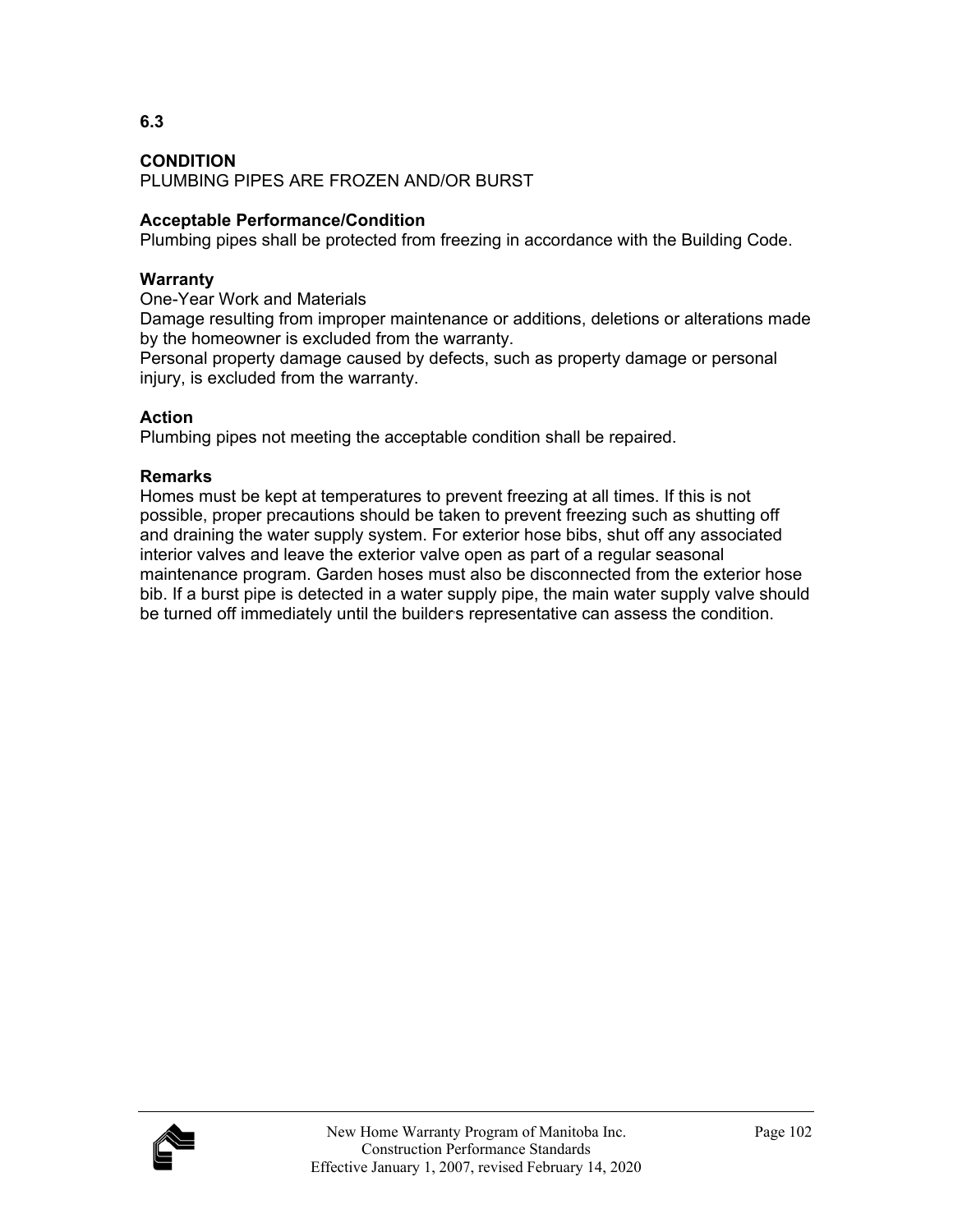**CONDITION**  BATHTUB OR SHOWER LEAKS

#### **Acceptable Performance/Condition**

Bathtubs and showers shall be installed in accordance with manufacturers specifications so they do not leak.

#### **Warranty**

One-Year Work and Materials

Damage resulting from improper maintenance or additions, deletions or alterations made by the homeowner is excluded from the warranty. Secondary damage caused by defects, such as damage to personal property or personal injury, is excluded from the warranty.

## **Action**

Bathtubs or showers not meeting the acceptable performance shall be repaired.

#### **Remarks**

Caulking and seals around bathtubs and shower enclosures and entry door seals require regular homeowner inspection and maintenance to prevent leaks. If a leak is detected in a water supply pipe, the main water supply valve should be turned off immediately until the builders representative can assess the condition.

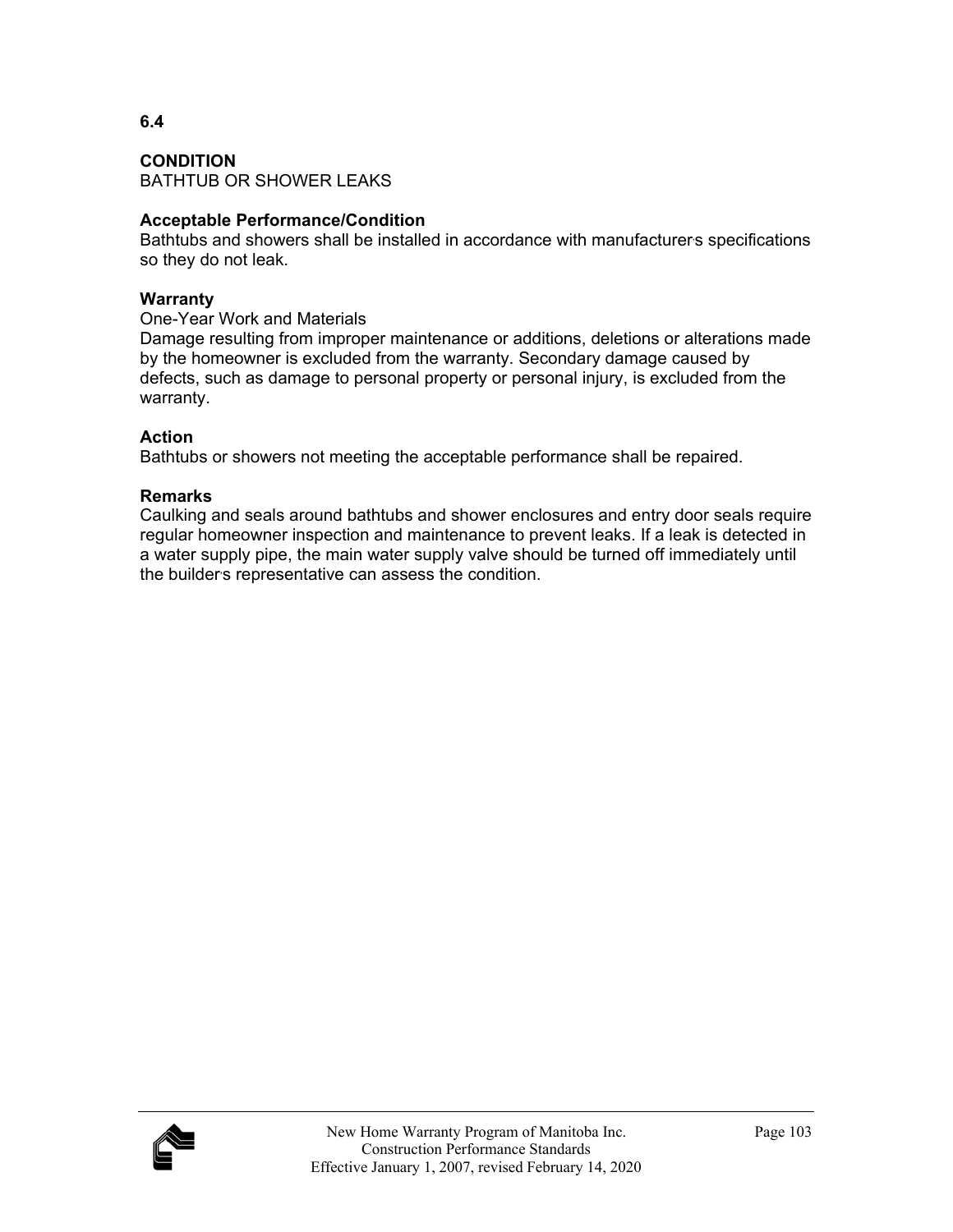**6.5** 

CONDENSATION APPEARS ON WATER SUPPLY PIPES AND TOILETS

## **Acceptable Performance/Condition**

Condensation on water supply pipes and toilets may occur when indoor relative humidity is high.

#### **Warranty**

None.

#### **Action**

None.

## **Remarks**

Condensation may appear on water supply lines and toilets from time to time and is normal.

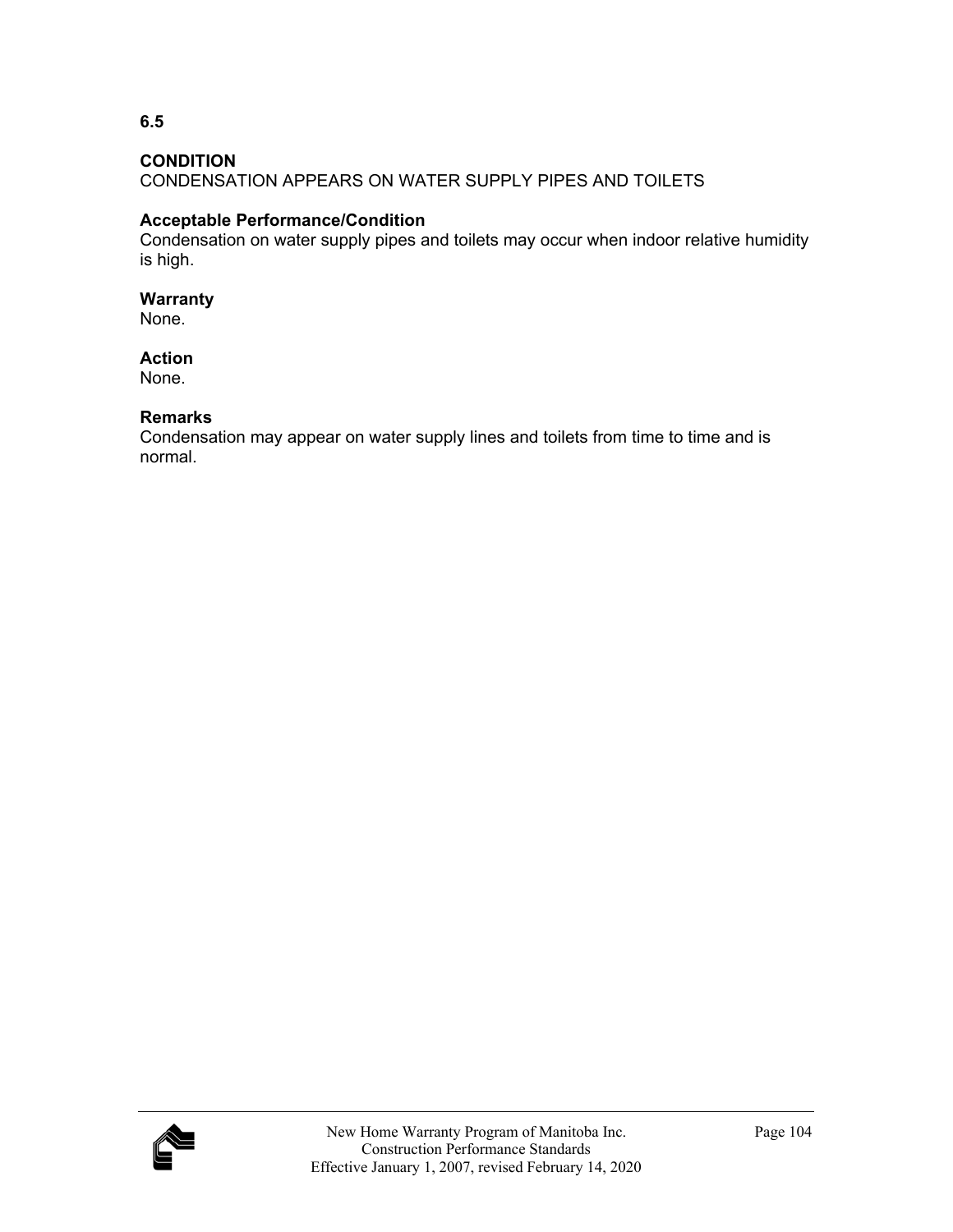**6.6** 

NOISY WATER PIPES OR WATER HAMMER

# **Acceptable Performance/Condition**

Water supply pipes shall be installed to minimize the effects of water hammer and in accordance with the Building Code.

Drainage pipes shall be installed in accordance with the Building Code.

## **Warranty**

## One-Year Work and Materials

Damage resulting from improper maintenance or additions, deletions or alterations made by the homeowner is excluded from the warranty. Secondary damage caused by defects, such as damage to personal property or personal injury, is excluded from the warranty.

# **Action**

Plumbing pipes not meeting the acceptable performance shall be repaired.

## **Remarks**

Hammering of water supply pipes during normal operation may indicate a problem and should be investigated. A sudden thump or bang of water supply pipes when a faucet or fixture is closed abruptly is normal and not covered by the warranty.

Slight ticking sounds coming from copper hot water supply pipes as they expand are normal and are not covered by the warranty.

The sound of water flowing through drainage pipes is normal and not covered by the warranty.

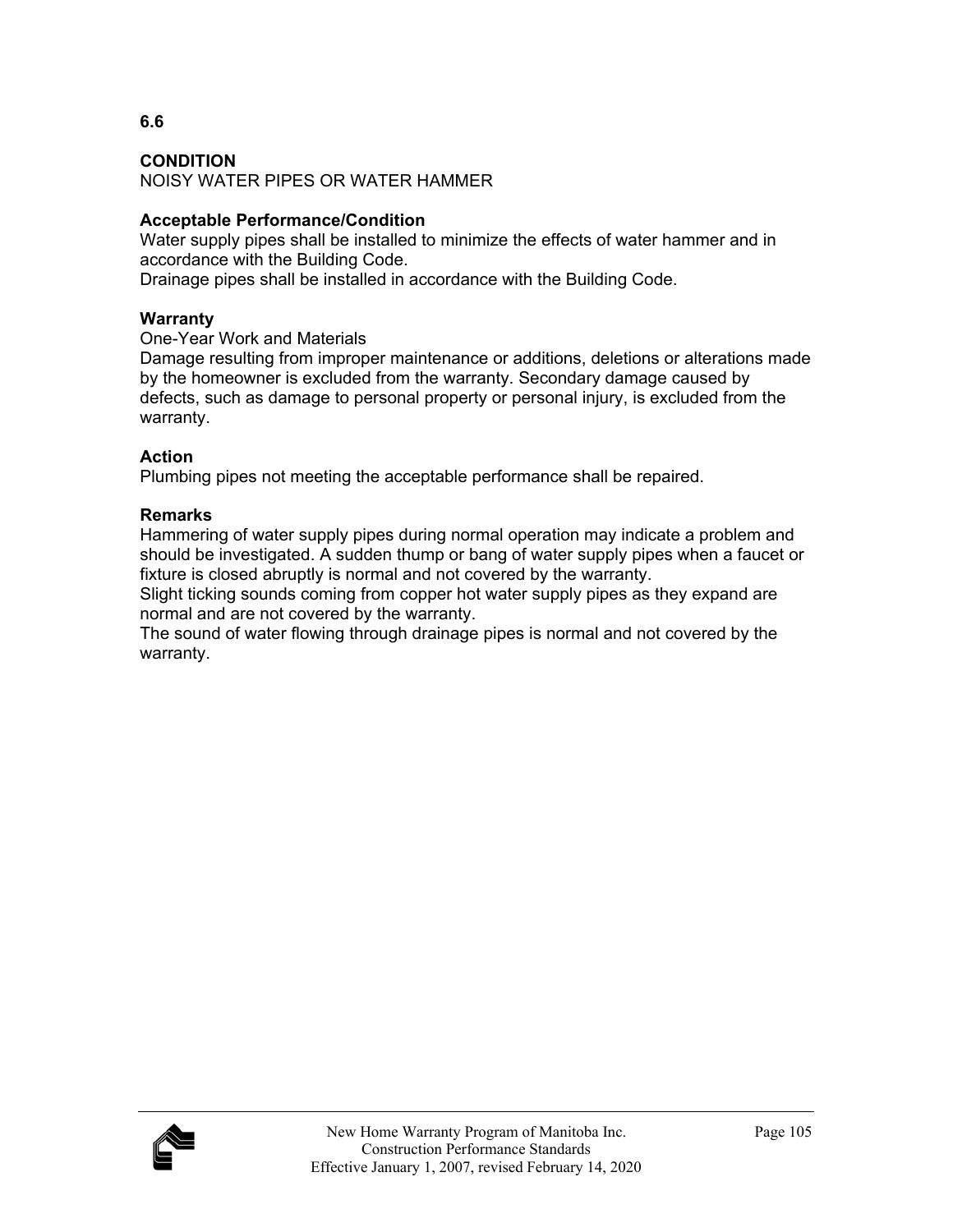DEFECTIVE PLUMBING FIXTURES, APPLIANCES OR TRIM FITTINGS

# **Acceptable Performance/Condition**

Plumbing fixtures, appliances or trim fittings shall be free of both visual and performance defects when viewed from a distance of 1,000mm.

# **Warranty**

One-Year Work and Materials Damage resulting from improper maintenance is excluded from the warranty.

# **Action**

Defective products shall be repaired or replaced.

# **Remarks**

Confirm proper operation of plumbing fixtures during the walk-through and record any malfunction on the Certificate of Possession Form, to avoid any dispute about whether the damage was caused by the builder. Plumbing fixtures, appliances or trim fittings must be maintained in accordance with the manufacturers instructions.

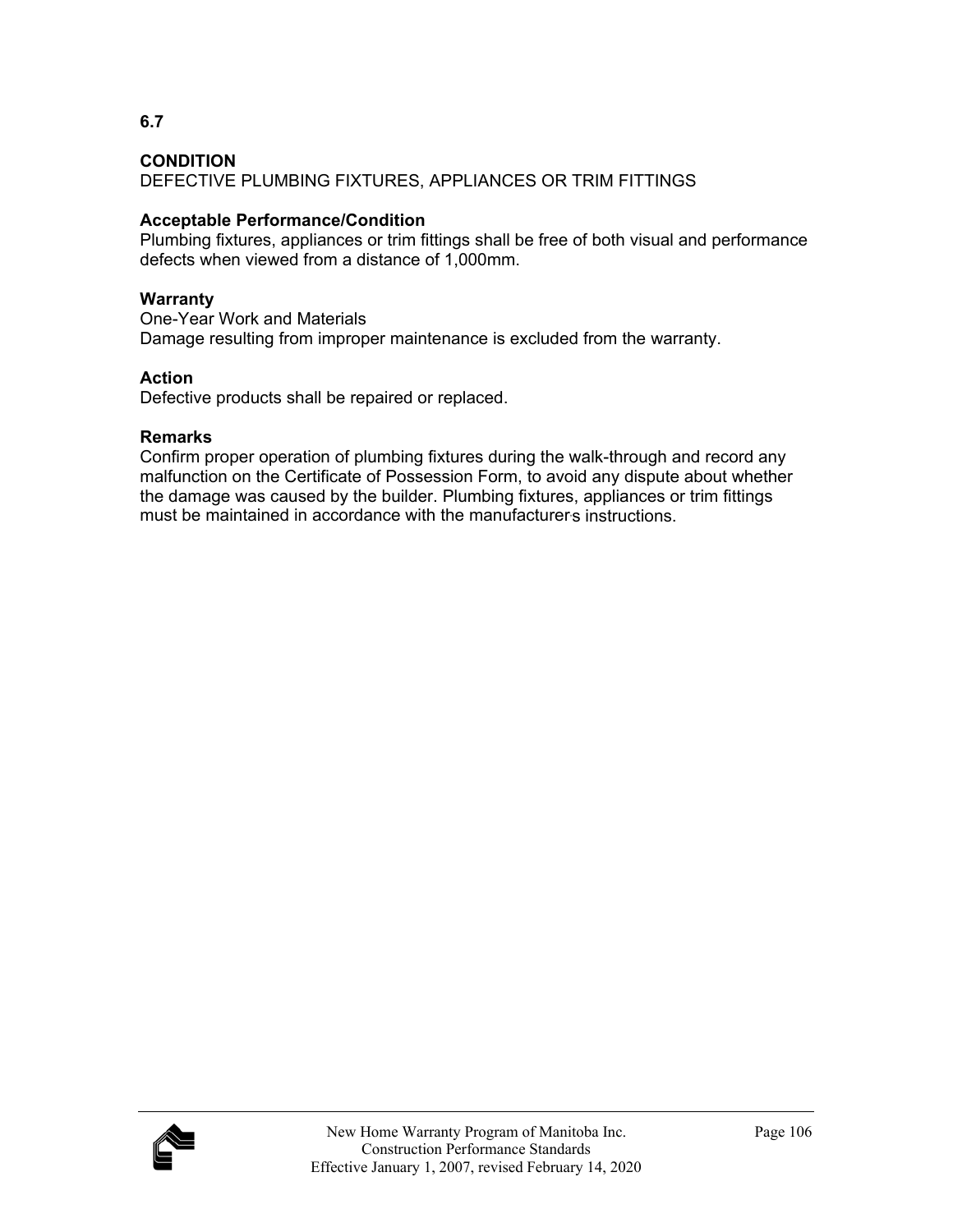CRACKING OR CHIPPING OF PORCELAIN, ENAMEL OR FIBREGLASS SURFACES

# **Acceptable Performance/Condition**

Surfaces exposed to view shall be free from visible damage at the time of the walkthrough when viewed from a distance of 1,000 mm.

# **Warranty**

One-Year Work and Materials

Damage not recorded on the Certificate of Possession Form is excluded from the warranty, unless the homeowner is able to establish that the damage was caused by the builder. Damage resulting from normal wear and tear is excluded from the warranty.

# **Action**

Visible damage shall be repaired.

## **Remarks**

Identify any damaged porcelain, enamel or fibreglass surfaces on the Certificate of Possession Form to avoid any dispute about whether the damage was caused by the builder. Maintain porcelain, enamel or fibreglass surfaces in accordance with the manufacturers instructions.

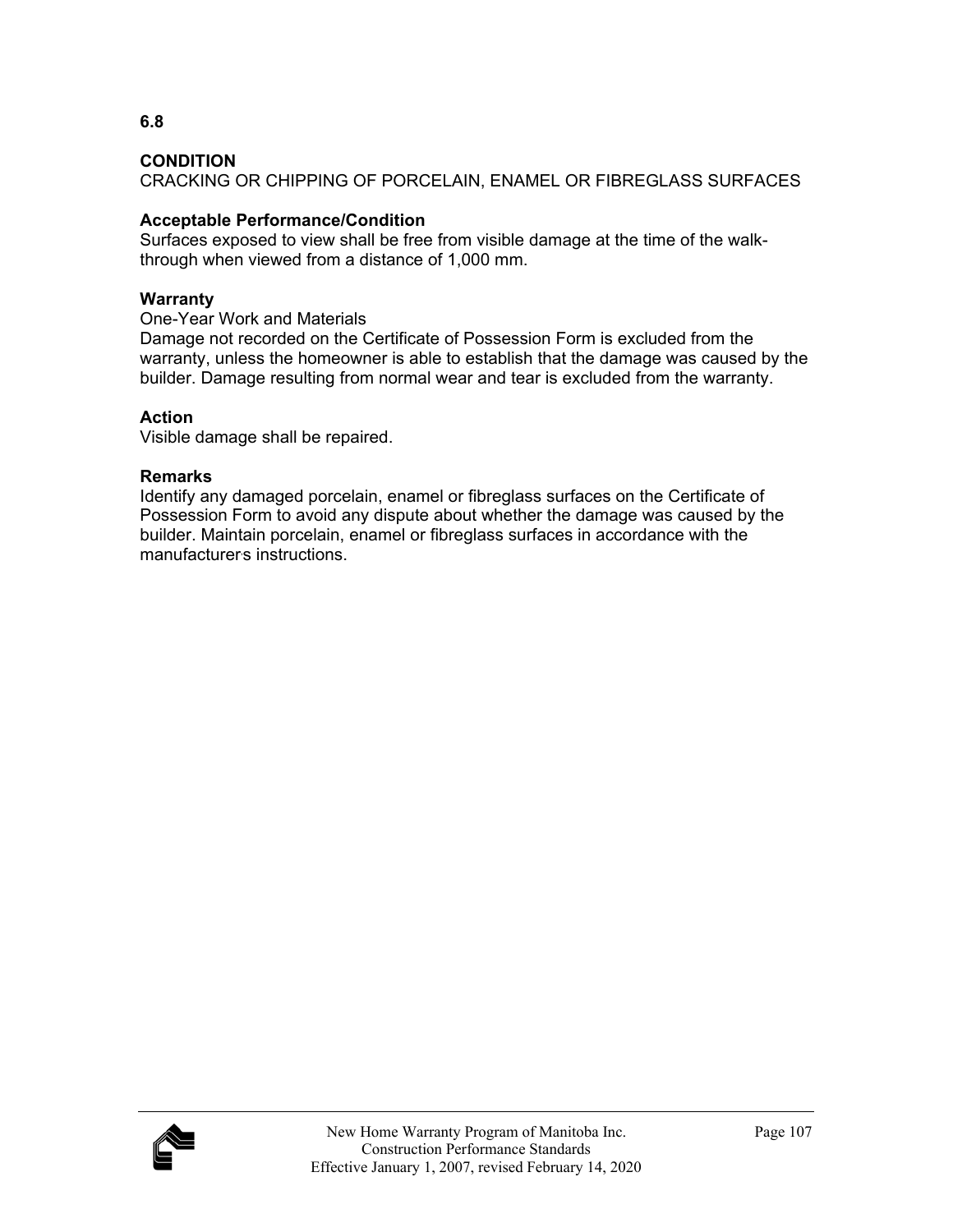LIGHTWEIGHT (FIBREGLASS AND ACRYLIC) BATHTUB OR SHOWER BASE FLEXES AND CREAKS

## **Acceptable Performance/Condition**

Lightweight bathtubs and showers may flex and creak when installed in accordance with Manufacturers specifications.

## **Warranty**

One-Year Work and Materials

## **Action**

Bathtubs or showers not meeting the acceptable condition shall be repaired.

## **Remarks**

Fibreglass and acrylic bathtubs and shower enclosures are lightweight yet strong. Flexing or creaking sounds can often be heard especially in large soaker-type tubs as they are filled and emptied. These fixtures are designed to withstand this type of flexing; it does not generally represent a manufacturing or installation defect.

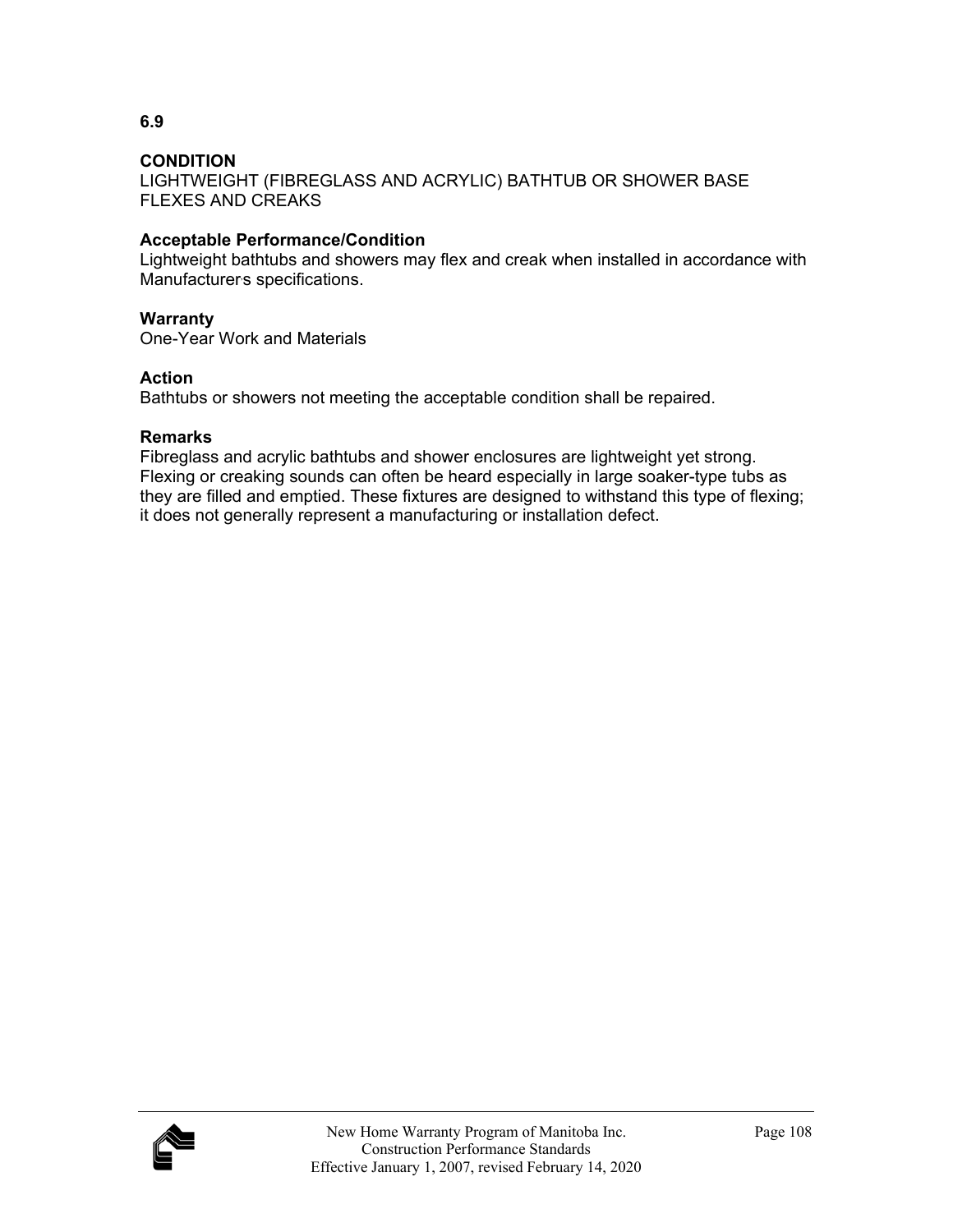MANUFACTURED SOLID-SURFACE COUNTERTOP (INTEGRATED BASIN) CRACKS AT THE DRAIN

## **Acceptable Performance/Condition**

Manufactured solid-surface countertops shall be installed to prevent stress cracking and in accordance with the manufacturers specifications.

## **Warranty**

One-Year Work and Materials

Damage resulting from improper maintenance or additions, deletions or alterations made by the homeowner is excluded from the warranty.

## **Action**

Manufactured solid-surface countertops not meeting the acceptable performance shall be repaired.

## **Remarks**

Identify any damaged countertops during the walk-through and record any damage on the Certificate of Possession Form, to avoid any dispute about whether the damage was caused by the builder. Manufactured solid-surface countertops can be brittle and damaged by impact. Over-tightening of drains or fasteners may cause stress cracks. Care should be taken when cleaning or servicing to prevent cracking or chipping.

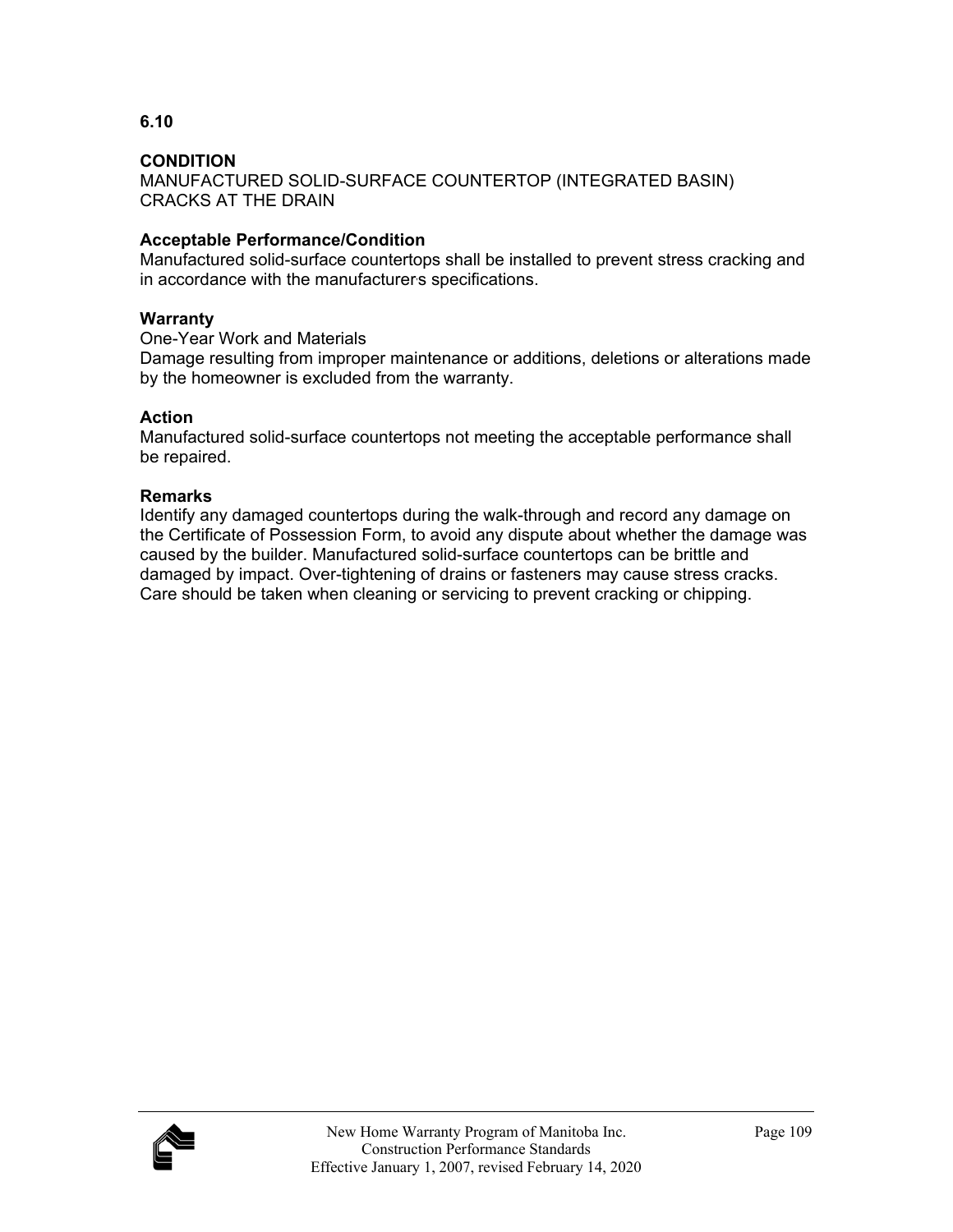**6.11** 

TOILET TAKES MORE THAN ONE FLUSH TO EMPTY

## **Acceptable Performance/Condition**

Toilets (water closets) shall flush waste into the drainage system.

#### **Warranty**

One-Year Work and Materials Drain restrictions due to improper maintenance are excluded from the warranty.

## **Action**

Where defective installation or product is determined repairs shall be made.

#### **Remarks**

Newer low-volume toilets use less water to flush waste than older models, making their operation more sensitive to the effects of the:

- amount of waste
- amount of paper
- volume of water in the tank

As a result, multiple flushes may be required.

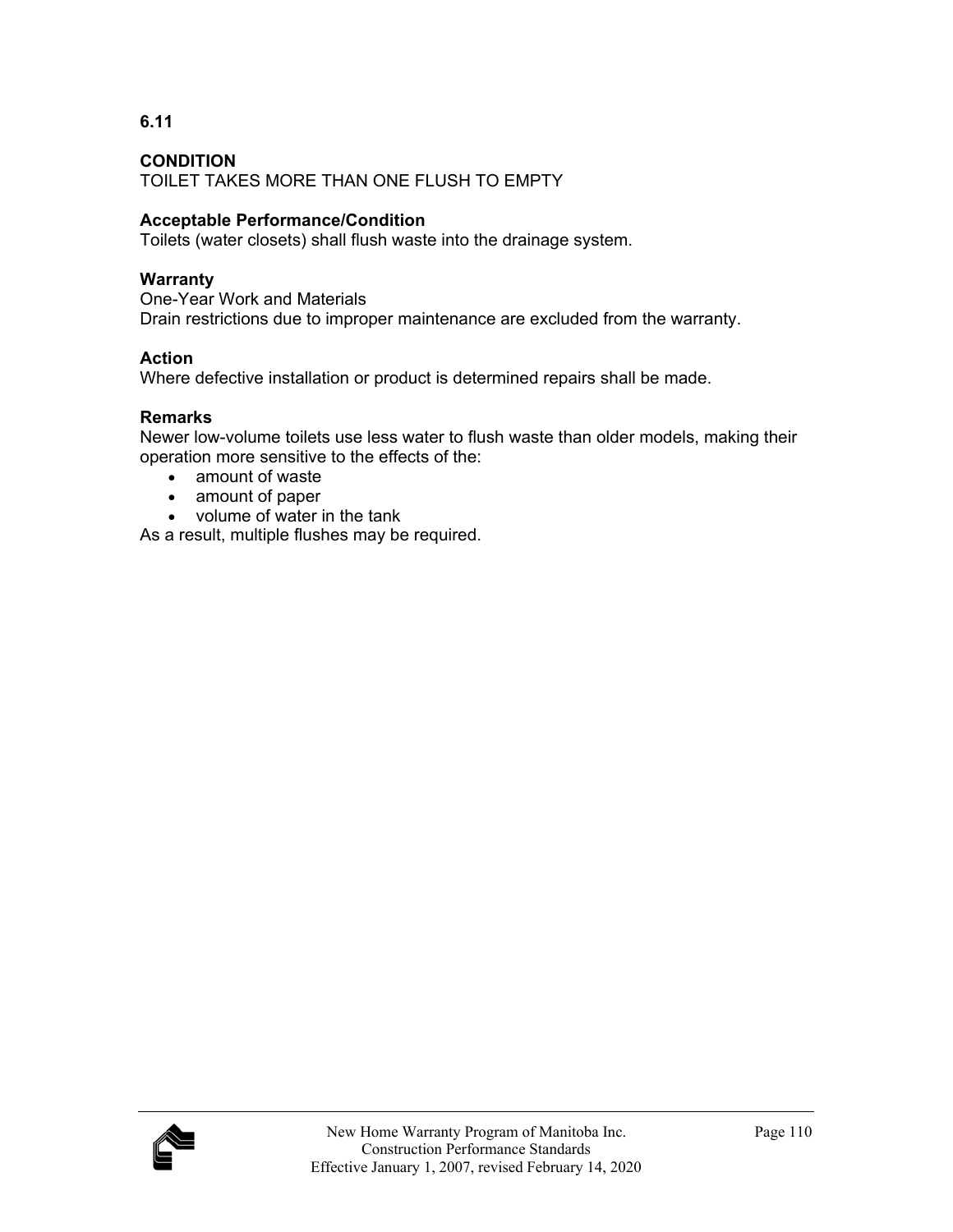# **6.12**

#### **CONDITION**

SEWER, DRAINS OR FIXTURES BLOCKED

#### **Acceptable Performance/Condition**

Sanitary drainage systems and fixtures shall drain waste products to a public sanitary sewer or private sewage disposal system without interruption.

#### **Warranty**

One-Year Work and Materials

Damage caused by blocked sanitary drainage systems resulting from vegetation (e.g., tree roots), alterations made by the homeowner, improper maintenance or use, or caused by municipal services or other utilities is excluded from the warranty.

#### **Action**

Complete failure of sanitary drainage systems is considered to be an emergency. The builder shall effect repairs within 24 hours of receiving notice from the homeowner. If the homeowner cannot contact the builder or the subtrade, the homeowner must take steps to mitigate the damage.

If the homeowner expects to be reimbursed for repairs, the repairs must be documented to clearly identify the nature of the problem and repair and be illustrated with photographs. The builder is only responsible for reimbursement where the cause of failure results from work or material supplied by the builder. In all other cases, the homeowner is responsible for the cost of repairs.

#### **Remarks**

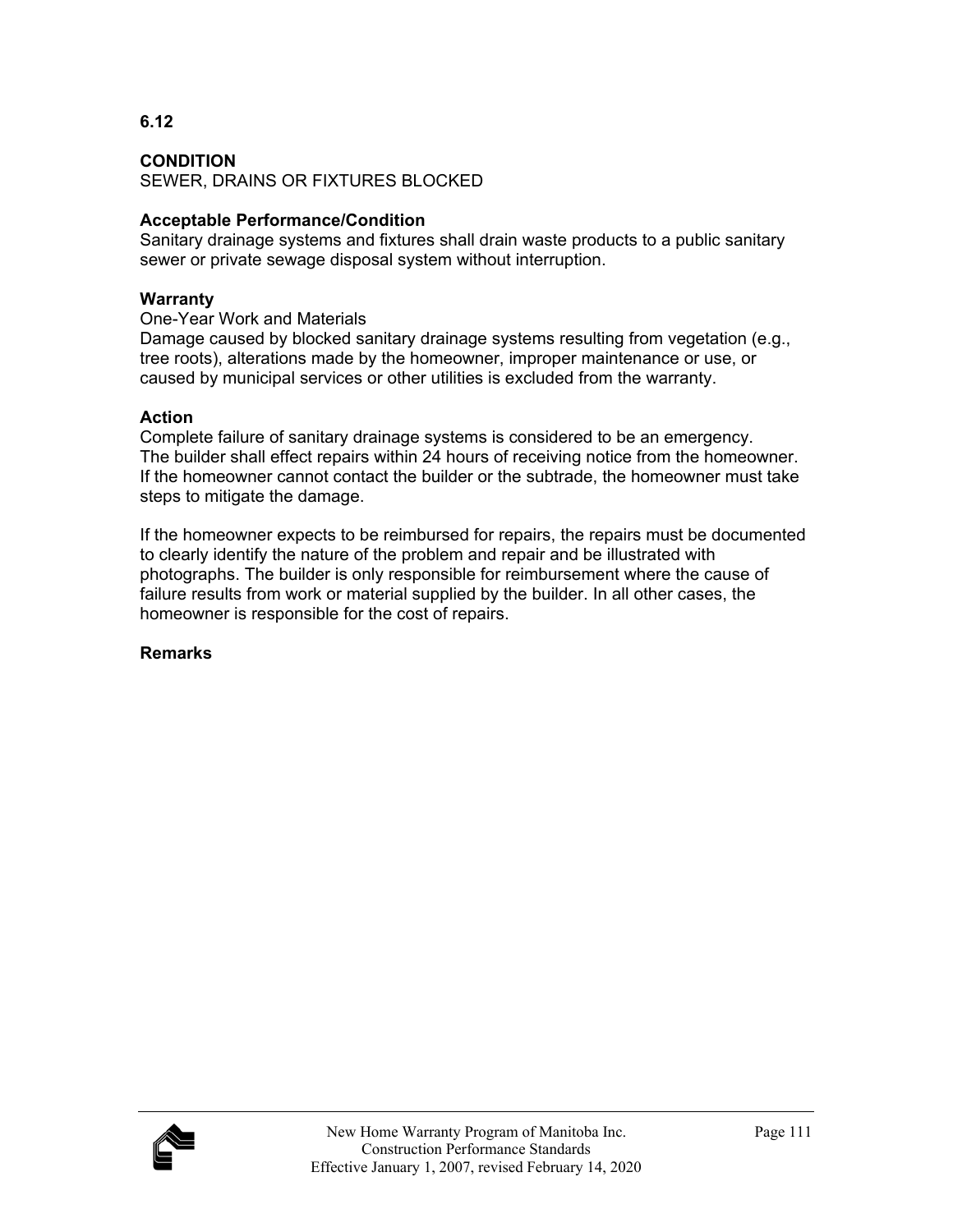# **Module 7 Electrical**

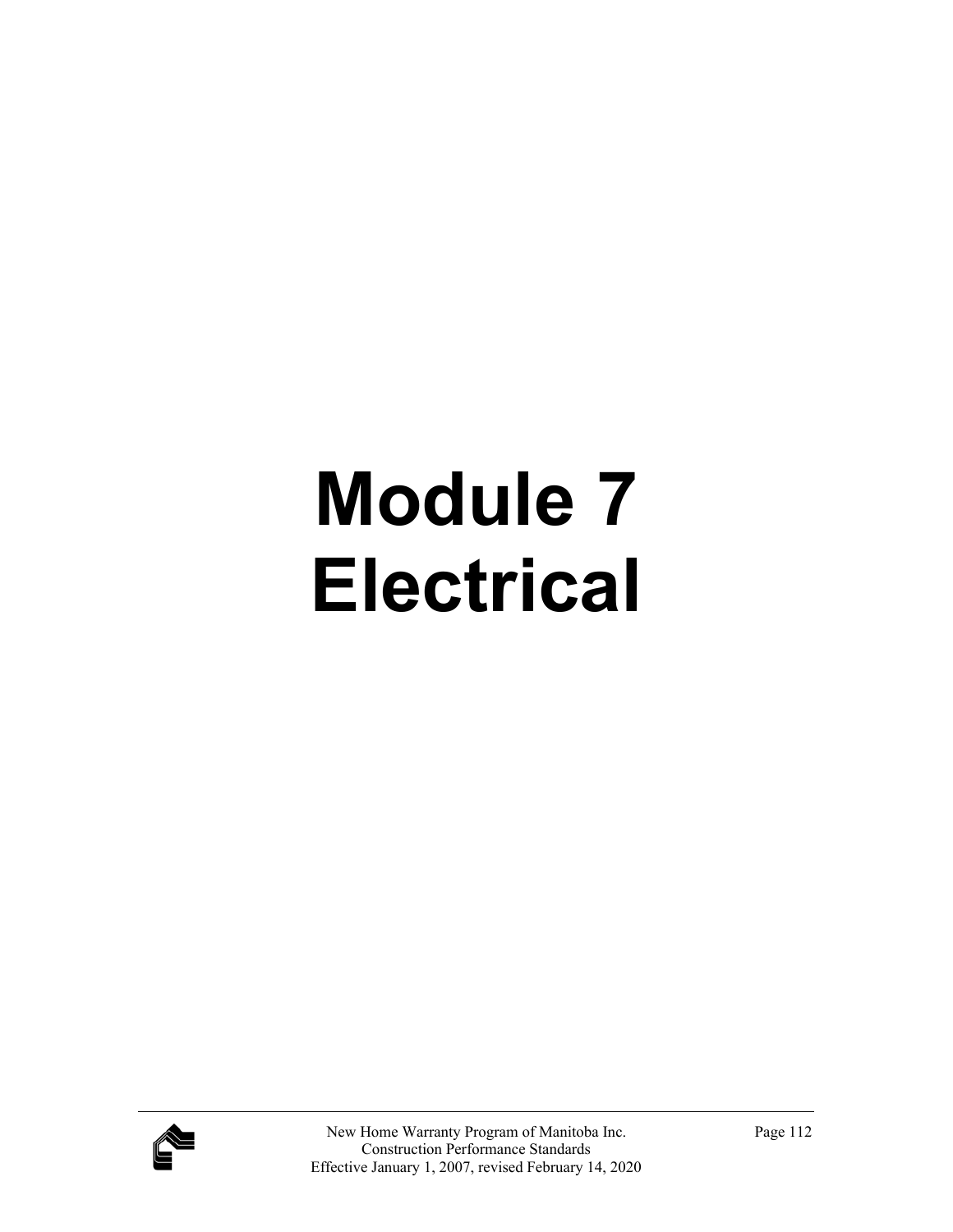**7.1** 

FUSES BLOW OR CIRCUIT BREAKERS TRIP

## **Acceptable Performance/Condition**

Electrical circuits shall be installed in accordance with the Electrical Code.

## **Warranty**

One-Year Work and Materials

Damage resulting from improper maintenance or additions, deletions or alterations made by the homeowner is excluded from the warranty.

Secondary damage caused by defects, such as damage to personal property or personal injury, is excluded from the warranty.

## **Action**

Electrical circuits not meeting the acceptable performance shall be repaired.

## **Remarks**

Circuit breakers protect electrical wiring from overloading. Frequent tripping of circuit breakers or blown fuses could result from faulty appliances and should be investigated. Some appliances have special power requirements.

Care should be taken not to overload or bypass electrical circuits. Personal injury or fire can result. Typical household wiring is installed to accommodate residential electrical loads. Specific requirements should be discussed with the builder prior to installation.

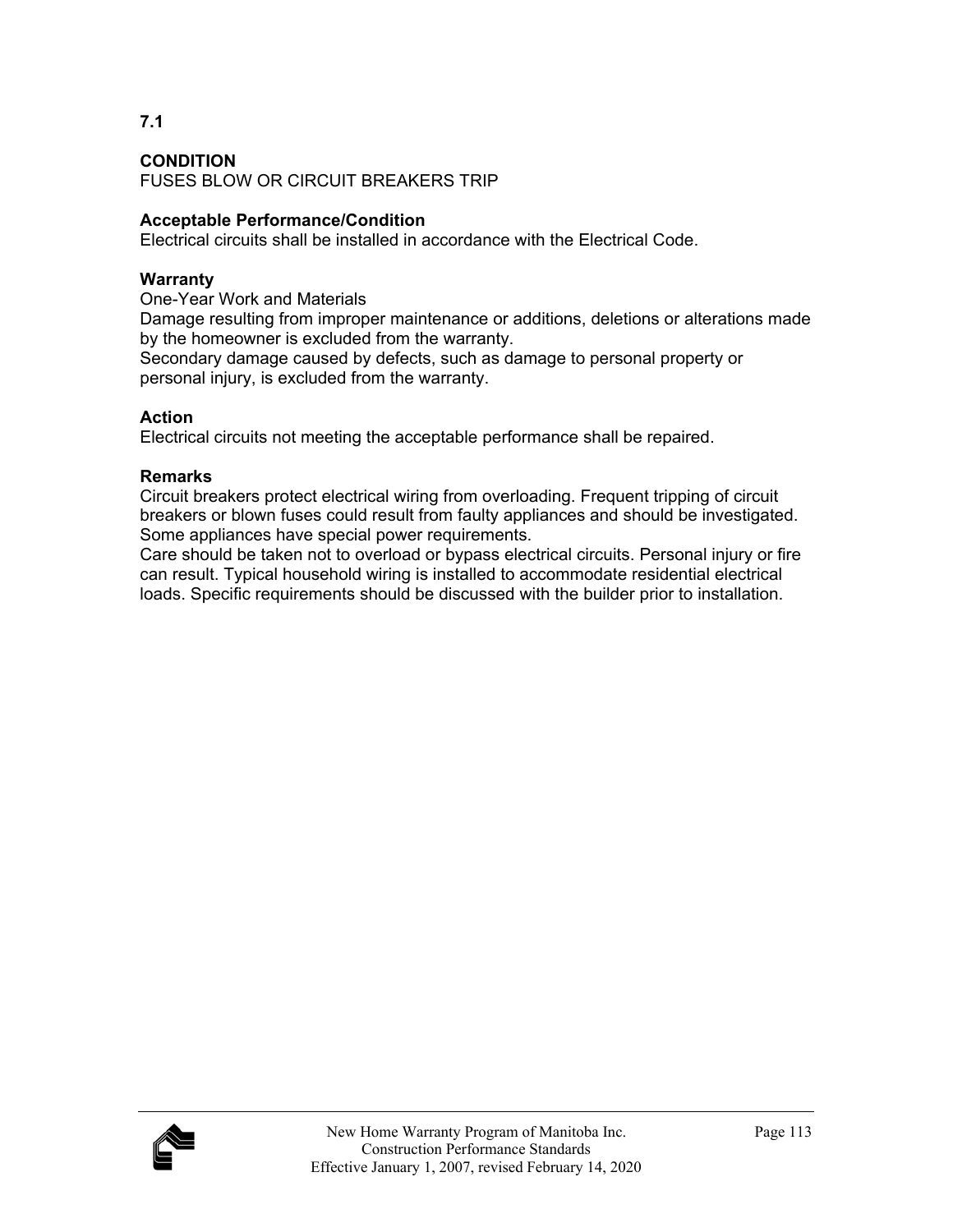**7.2** 

GROUND-FAULT CIRCUIT INTERRUPTER (GFCI) TRIPS FREQUENTLY

## **Acceptable Performance/Condition**

GFCIs shall be installed in accordance with the Electrical Code.

#### **Warranty**

One-Year Work and Materials

Damage resulting from improper maintenance or additions, deletions or alterations made by the homeowner is excluded from the warranty.

## **Action**

Electrical circuits protected by a GFCI not meeting the acceptable condition shall be repaired.

## **Remarks**

GFCIs are sensitive safety devices installed to provide protection against electrical shock, especially in wet areas. These devices can be tripped and reset easily. Frequent tripping may indicate an appliance fault and should be investigated.

GFCIs are often interconnected with plain receptacles to protect an entire circuit.

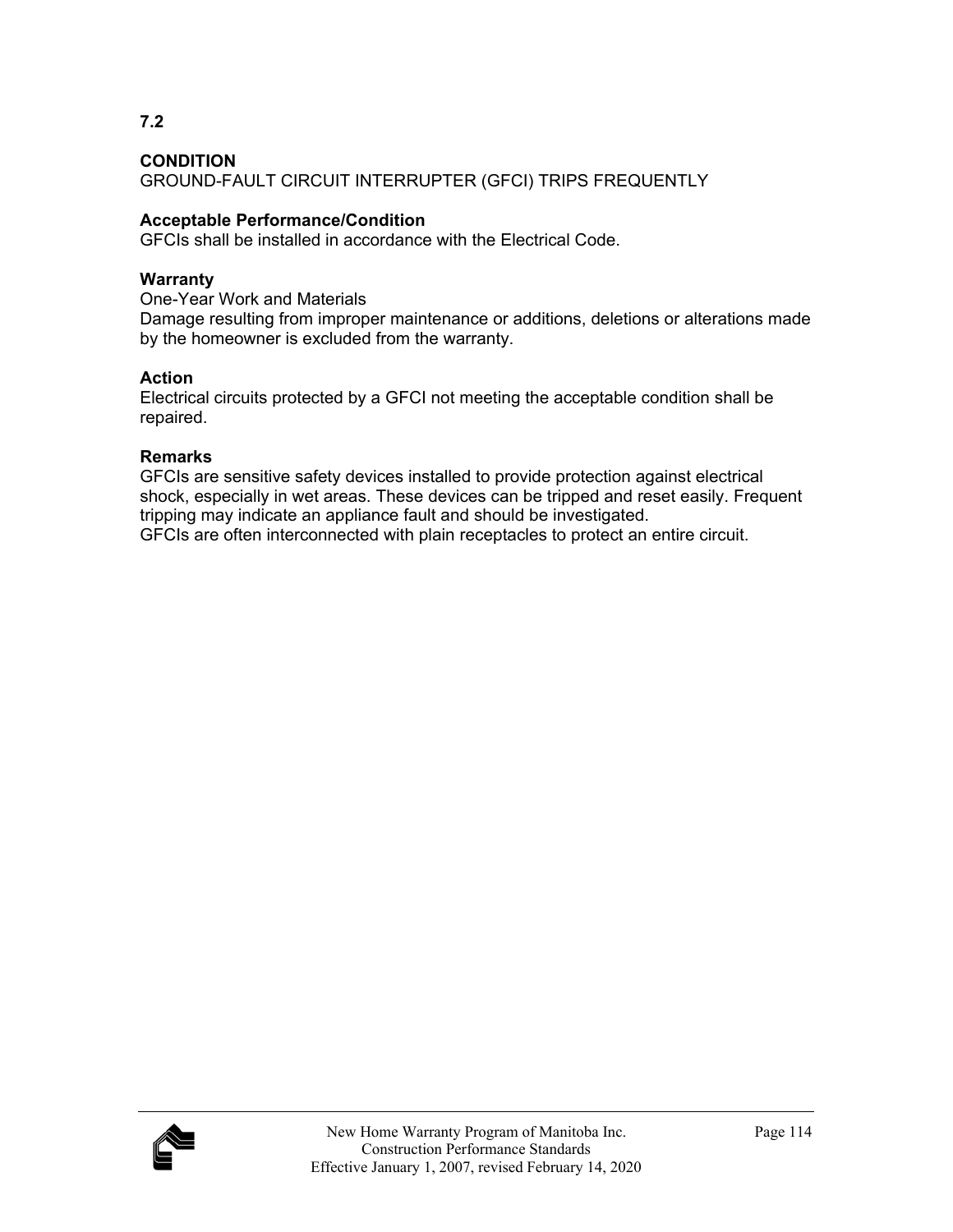**7.3** 

ELECTRICAL OUTLETS OR SWITCHES DON'T WORK

## **Acceptable Performance/Condition**

Electrical outlets and switches shall be installed in accordance with manufacturers specifications and the Electrical Code.

## **Warranty**

One-Year Work and Materials

Damage resulting from improper maintenance or additions, deletions or alterations made by the homeowner is excluded from the warranty.

Secondary damage caused by defects, such as damage to personal property or personal injury, is excluded from the warranty.

## **Action**

Electrical outlets and switches not meeting the acceptable performance shall be repaired.

## **Remarks**

Test the operation of electrical outlets and switches during the walk-through and record damage on the Certificate of Possession Form, to avoid any dispute about whether the damage was caused by the builder. Check the electrical circuit panel when a receptacle or switch fails to work.

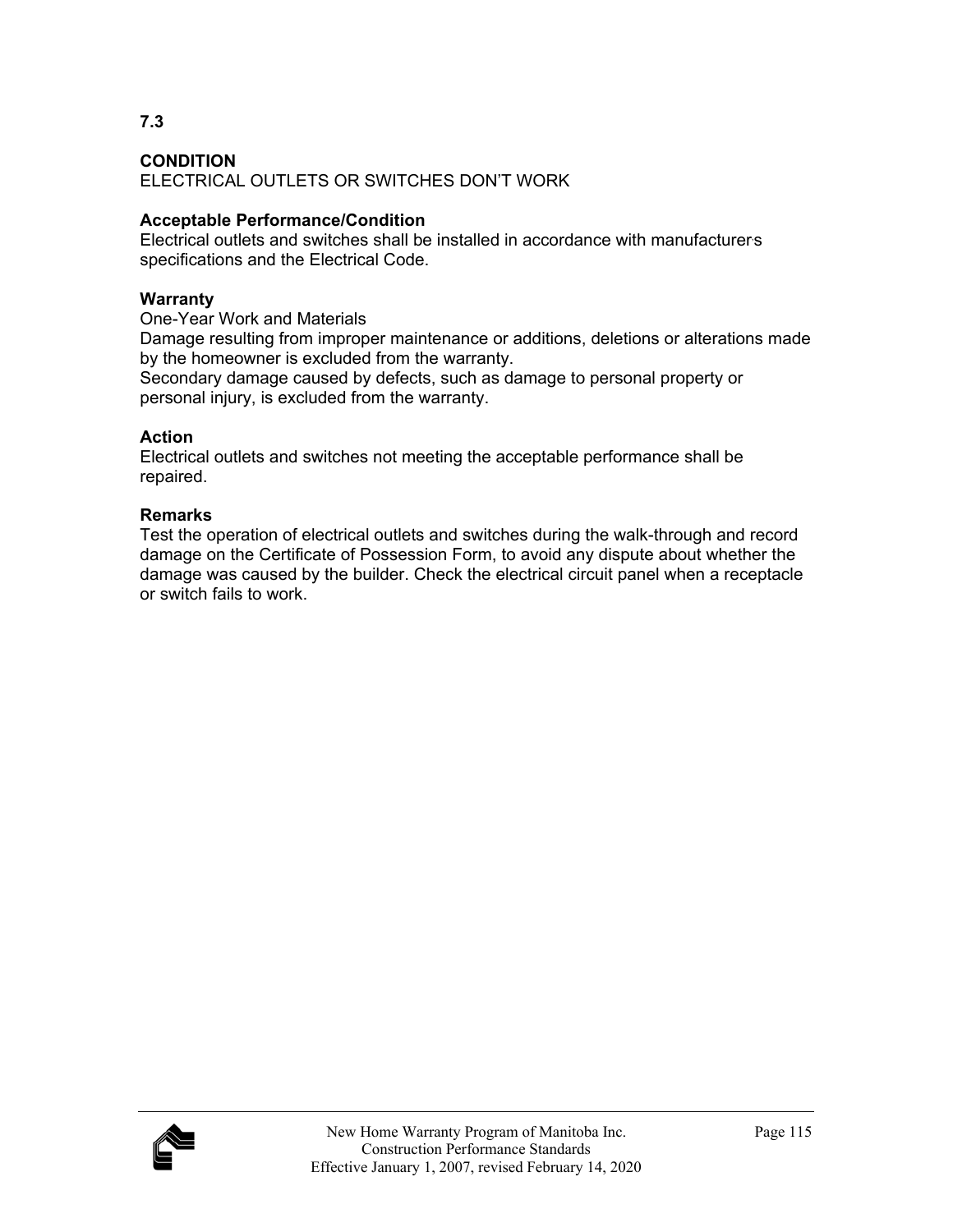## **7.4**

#### **CONDITION**

ELECTRICAL FIXTURE DOESN'T WORK

## **Acceptable Performance/Condition**

Electrical fixtures supplied and installed by the builder shall be installed in accordance with the manufacturers specifications and the Electrical Code.

## **Warranty**

One-Year Work and Materials

Damage resulting from improper maintenance or additions, deletions or alterations made by the homeowner is excluded from the warranty.

Secondary damage caused by defects, such as damage to personal property or personal injury, is excluded from the warranty.

## **Action**

Electrical fixtures not meeting the acceptable performance shall be repaired.

#### **Remarks**

Identify damaged electrical fixtures on the Certificate of Possession Form to avoid any dispute about whether the damage was caused by the builder. Check the electrical circuit panel when a receptacle or switch fails to work.

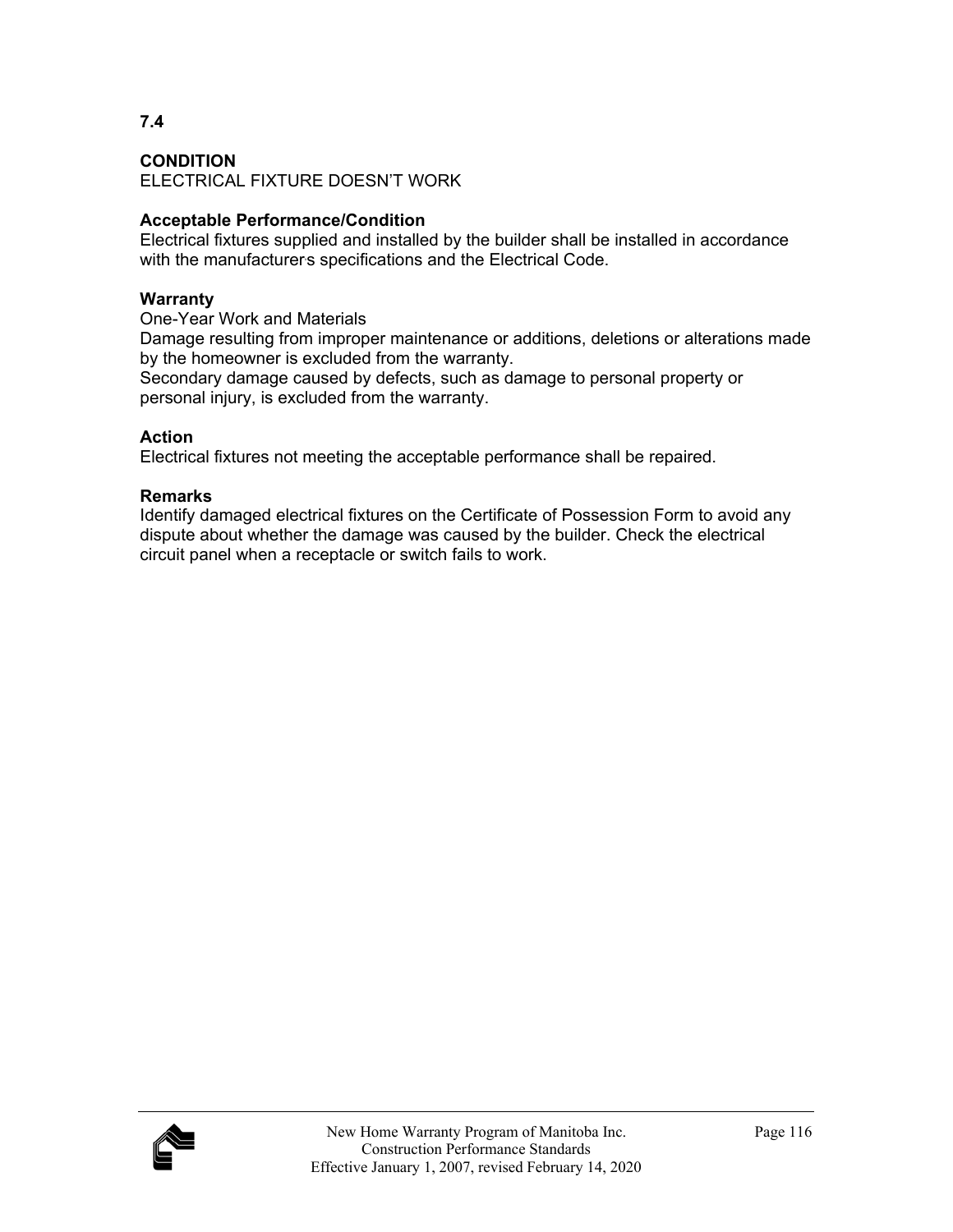**7.5** 

RECEPTACLE/SWITCH COVER PLATE IS NOT FLUSH WITH THE WALL

# **Acceptable Performance/Condition**

Receptacle/switch cover plate should not be more than 3mm from the adjoining wall surface.

# **Warranty**

One-Year Work and Materials

Damage resulting from improper maintenance or additions, deletions or alterations made by the homeowner is excluded from the warranty.

# **Action**

Receptacles/switch cover plates not meeting the acceptable condition shall be repaired.

# **Remarks**

None.

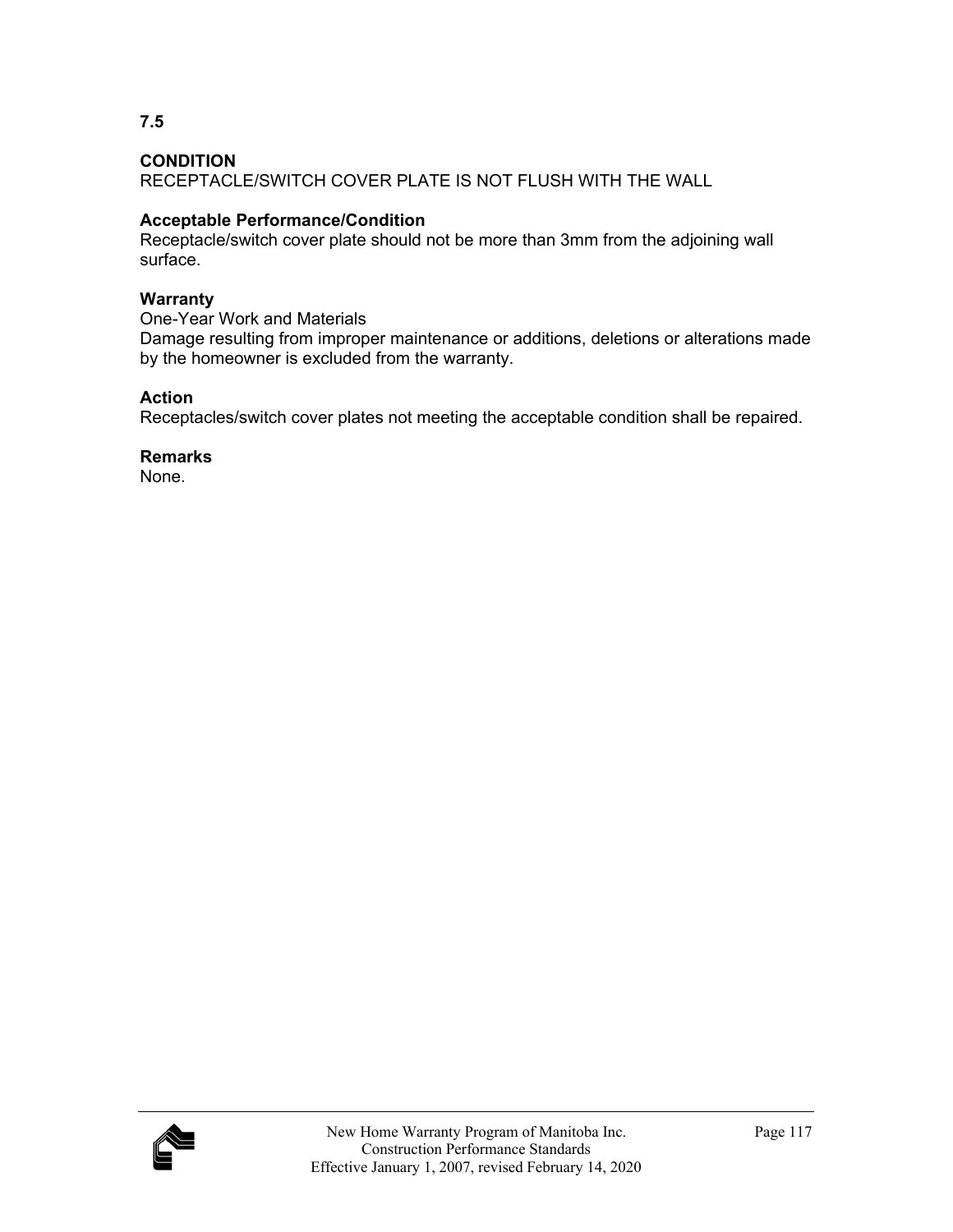EXHAUST FAN DUCT TERMINATES IN ATTIC OR CRAWL SPACE

## **Acceptable Performance/Condition**

Exhaust fans shall be ducted to the exterior in accordance with the Building Code.

#### **Warranty**

One-Year Work and Materials Damage resulting from improper maintenance or additions, deletions or alterations made by the homeowner is excluded from the warranty.

## **Action**

Exhaust fans not meeting the acceptable performance shall be repaired.

## **Remarks**

Exhaust fans and clothes dryers should never be ducted into heated or unheated enclosed spaces such as basements, attics and soffits, or attached garages. Moisture buildup in these areas can cause damage.



#### **7.6**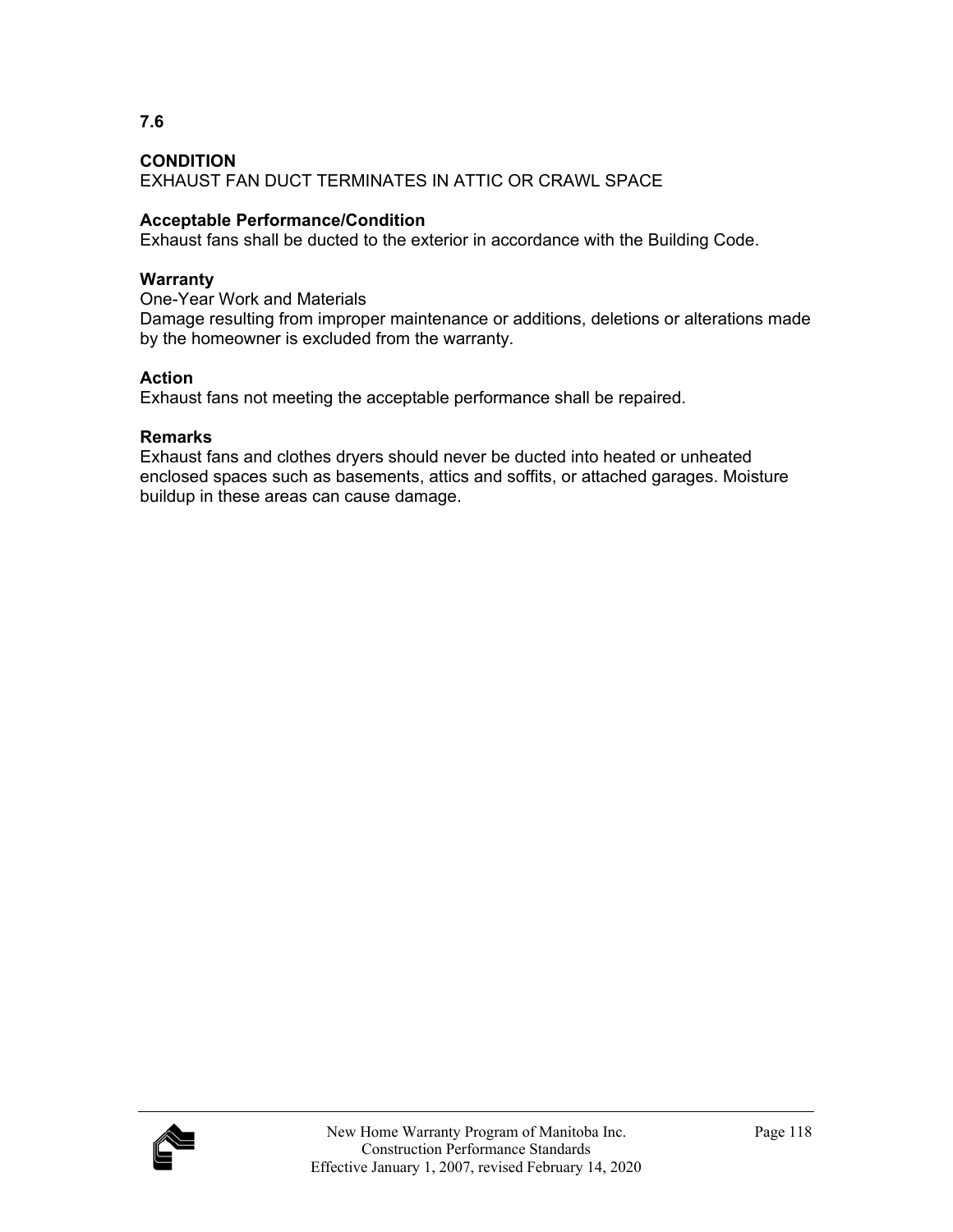**7.7** 

INTERIOR LIGHT FIXTURE HAS DEFECTIVE FINISH

# **Acceptable Performance/Condition**

Interior light fixtures supplied and installed by the builder shall not have a defective finish.

# **Warranty**

One-Year Work and Materials

Damage resulting from improper maintenance or additions, deletions or alterations made by the homeowner is excluded from the warranty.

# **Action**

Light fixtures not meeting the acceptable condition shall be repaired.

# **Remarks**

Discolouration may occur due to the normal operation of the fixture. Exceeding the manufacturers specification for bulb wattage may also cause discolouration, which is not covered by the warranty.

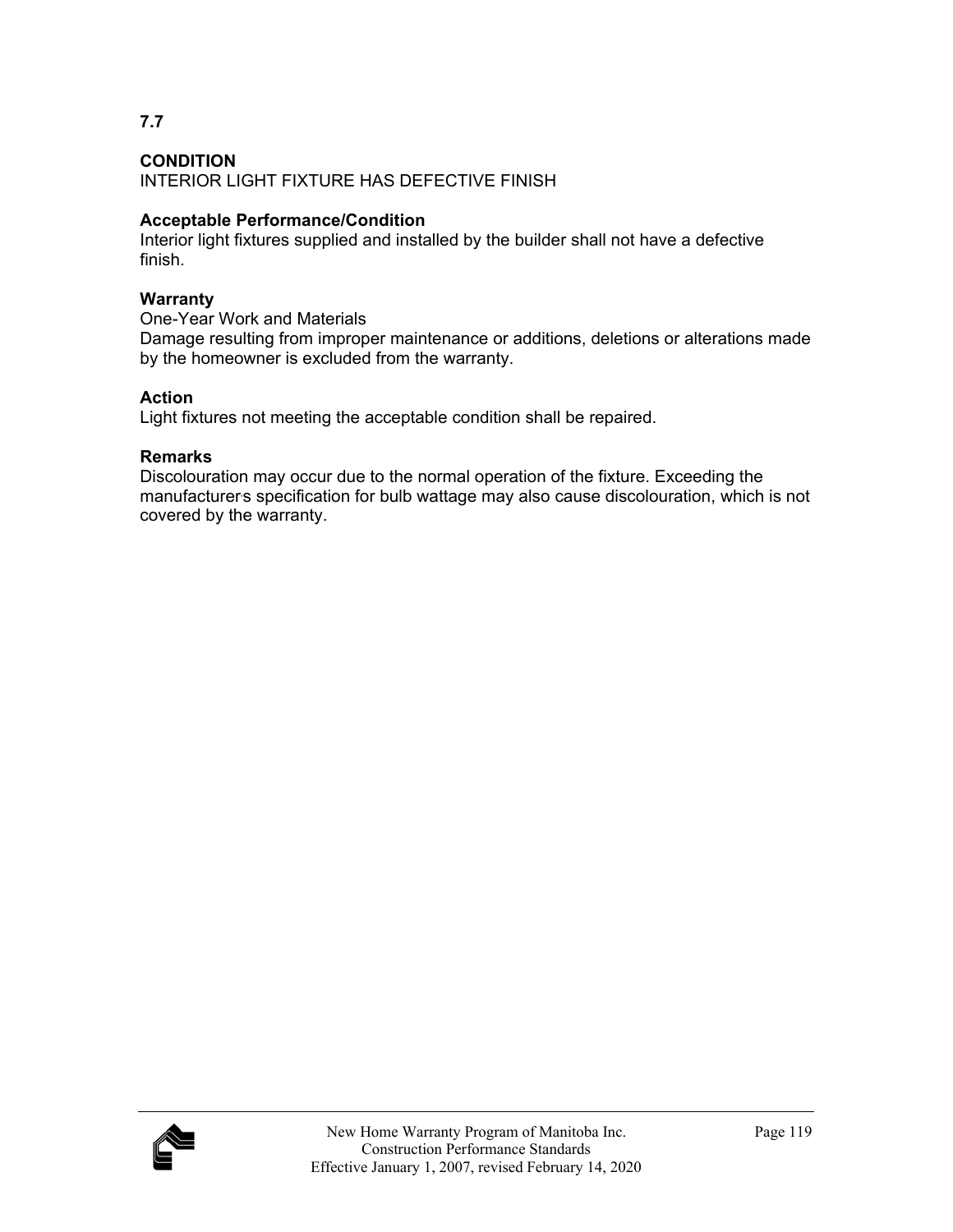# **Module 8 Interior Climate Control**

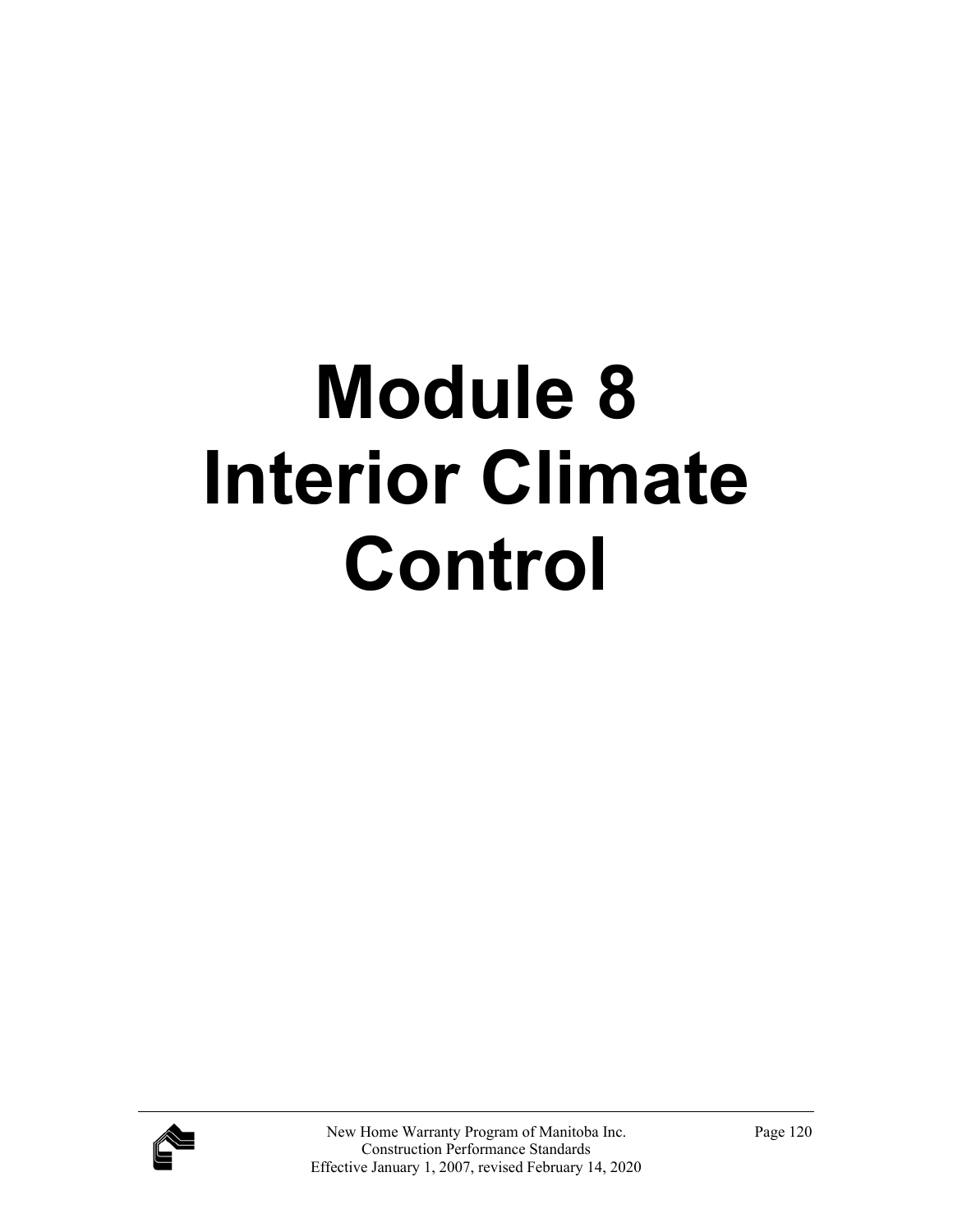**8.1** 

## **CONDITION**

DRAFT FELT AT ELECTRICAL OUTLET

## **Acceptable Performance/Condition**

Electrical boxes on exterior walls that penetrate the air barrier system shall be installed to prevent air infiltration.

#### **Warranty**

One-Year Work and Materials

#### **Action**

Electrical boxes not meeting the acceptable condition shall be repaired.

#### **Remarks**

Some drafts may occur around electrical outlets or receptacles on exterior walls, particularly when it is cold or windy. Convection air movement may simulate draft conditions.

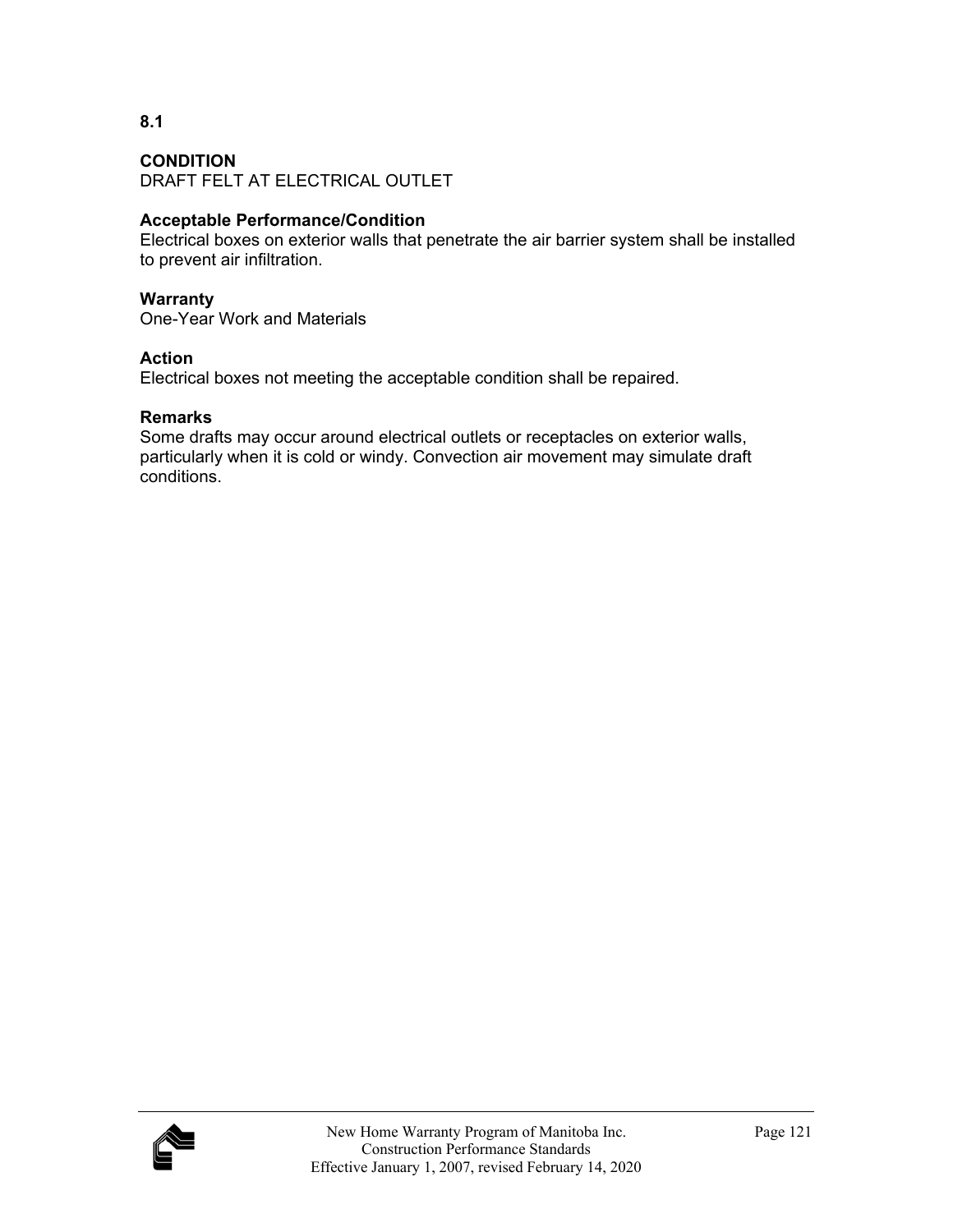**8.2** 

AIR INFILTRATION THROUGH WINDOWS AND DOORS

#### **Acceptable Performance/Condition**

Windows and doors shall meet the rating for weather-tightness required by the Building Code.

#### **Warranty**

One-Year Work and Materials

#### **Action**

Ensure the window or door has been tested to meet the required weather-tightness rating. Adjust weather-stripping and/or hardware to reduce air leakage by ensuring positive contact along the weather seal.

#### **Remarks**

Doors and windows must be properly closed to ensure positive contact with weather-stripping. Doors and windows are manufactured to meet specifications for weather-tightness and are designed to withstand reasonable wind loads. Minor air infiltration may occur during very windy conditions. Weather-stripping becomes worn with use and should be inspected and replaced by the homeowner on a regular basis. Interior air movement caused by convection should not be confused with actual air leakage through the window and doors.

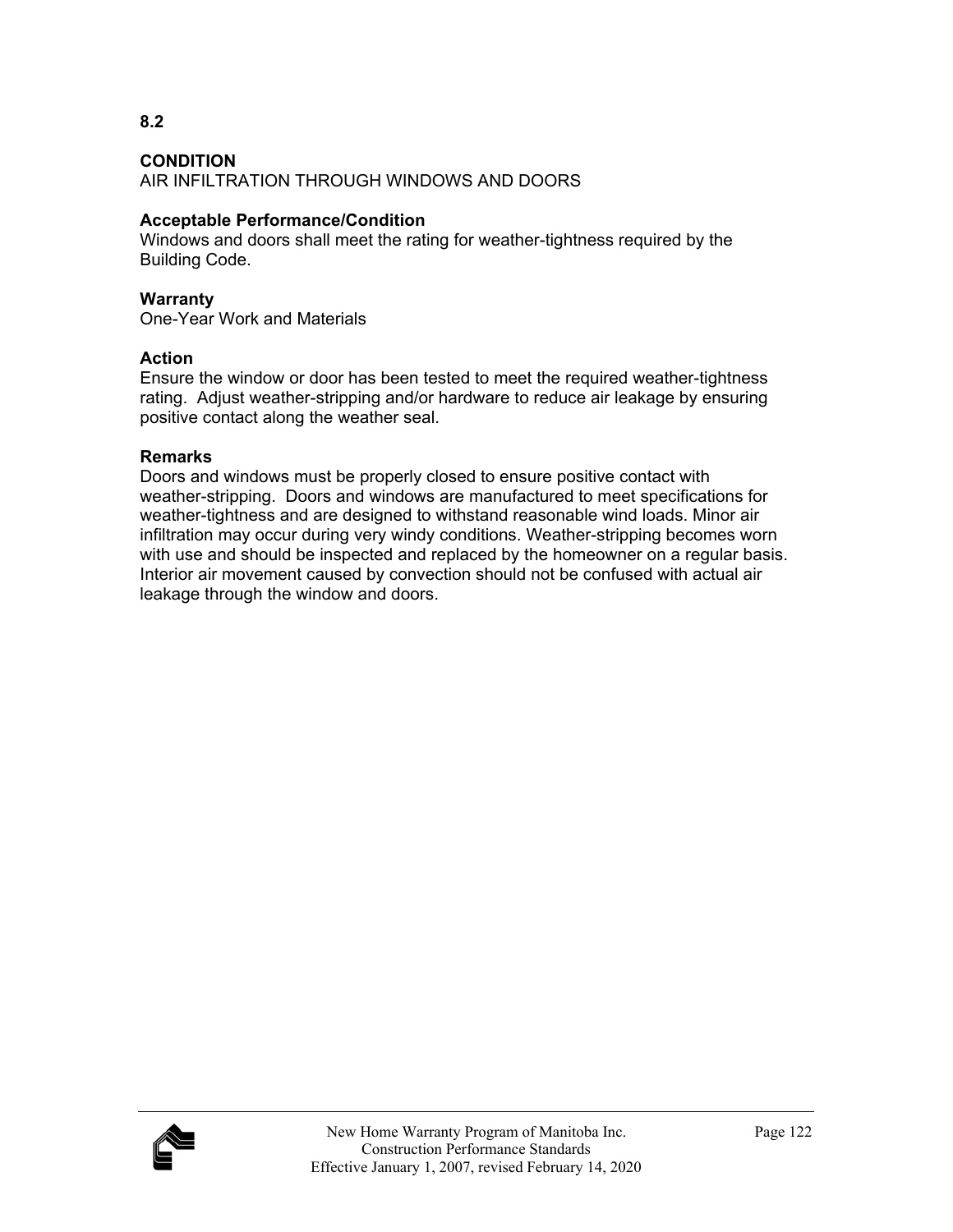**8.3** 

KITCHEN OR BATH FANS ALLOW COLD AIR INFILTRATION OR DRAFTS

# **Acceptable Performance/Condition**

Kitchen and bath exhaust fans shall be installed with backdraft dampers as per manufacturers specifications.

## **Warranty**

One-Year Work and Materials

Damage resulting from improper maintenance or additions, deletions or alterations made by the homeowner is excluded from the warranty.

## **Action**

Kitchen and/or bath exhaust fans not meeting the acceptable condition shall be repaired.

## **Remarks**

Because they are connected to the exterior by a duct, ventilation fans are indirectly open to outside air. Even though these types of fans come equipped with dampers, they are not completely effective at eliminating cold air infiltration. Sometimes they can become obstructed and not close fully. As part of regular home maintenance, vent terminations on exterior walls should be inspected periodically to ensure the openings are not obstructed (e.g. by birds or other animals).

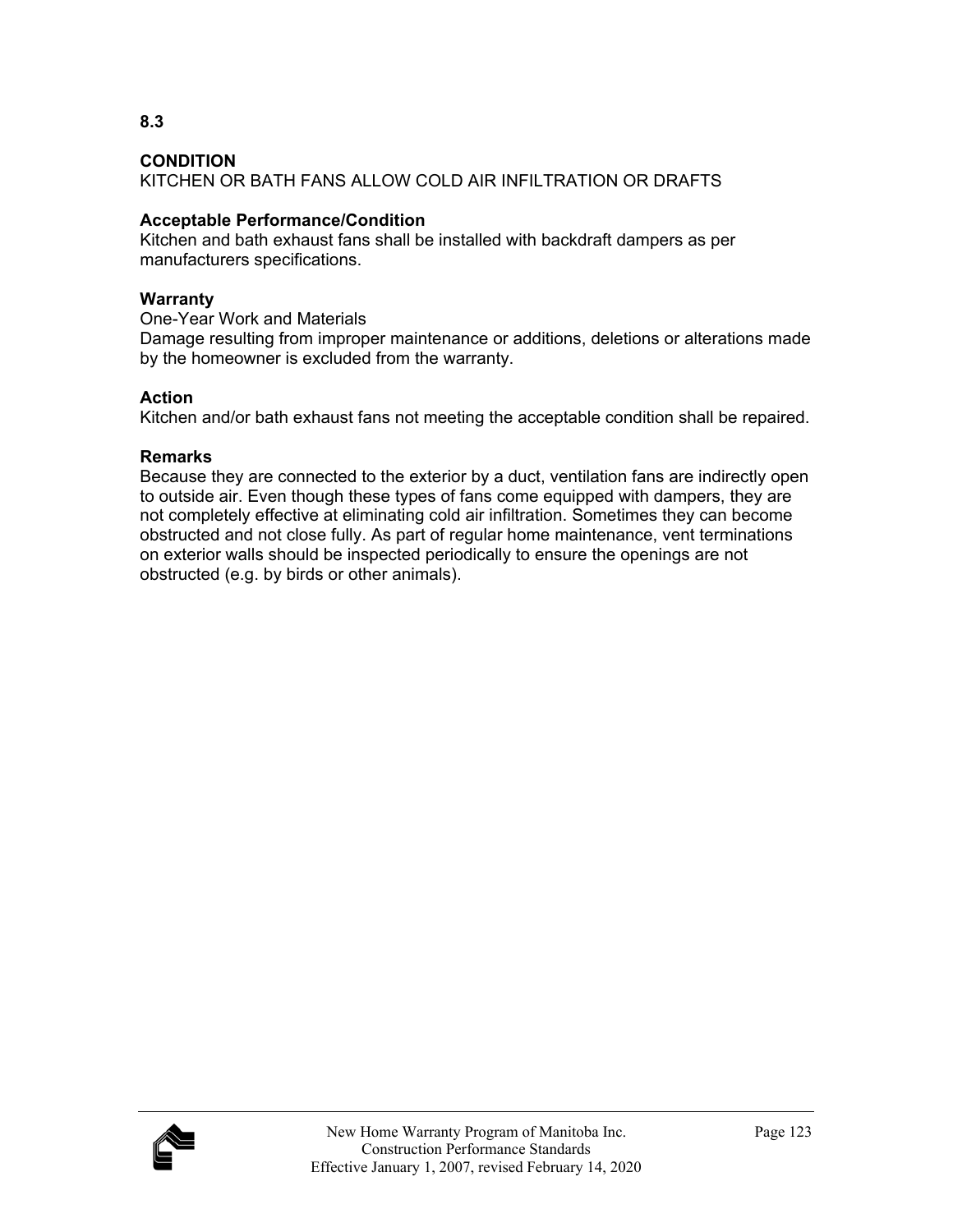CONDENSATION IN ATTIC SPACE

#### **Acceptable Performance/Condition**

Condensation may occur in attics but these occurrences should be infrequent and without any adverse effect on the building.

#### **Warranty**

One-Year Work and Materials

Damage caused by dampness or condensation due to failure by the homeowner to maintain adequate ventilation is excluded from the warranty.

#### **Action**

Adequate ventilation equipment shall be installed in accordance with the Building Code.

#### **Remarks**

Attic spaces shall be ventilated in accordance with the Building Code. Condensation in attics may indicate either a lack of ventilation through the attic or a source of moisture within the attic space.

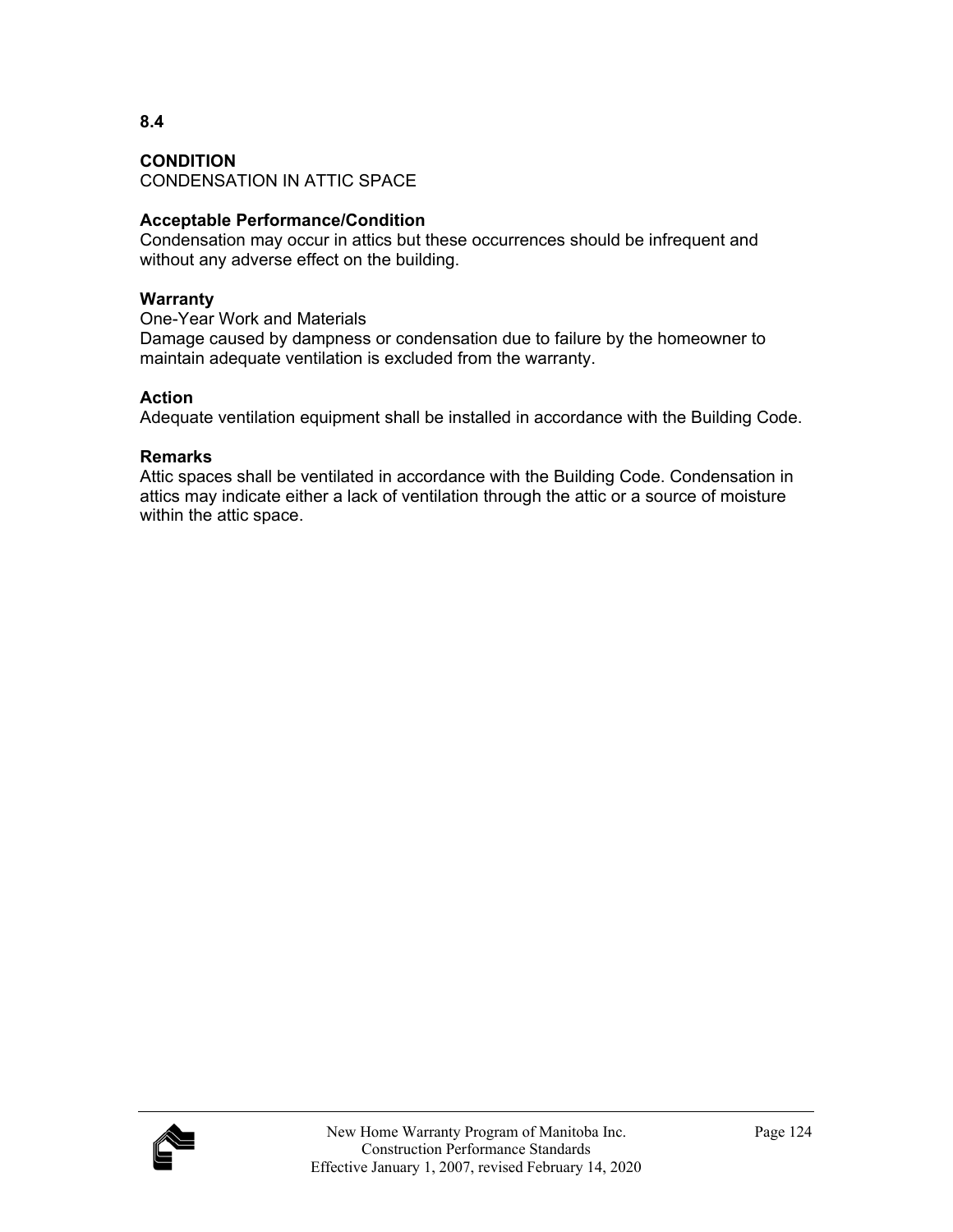**8.5** 

CONDENSATION AND/OR FROST ON WINDOWS

## **Acceptable Performance/Condition**

Condensation may occur on interior window surfaces.

#### **Warranty**

None.

Damage caused by dampness or condensation due to failure by the homeowner to maintain adequate ventilation is excluded from the warranty.

## **Action**

None.

## **Remarks**

Condensation occurs when water vapour in indoor air contacts cool surfaces such as window glass. Condensation on interior window surfaces is common during cold seasons. When outdoor temperatures are well below freezing, ice may form at the bottom of the window. Since it is important for homeowners to maintain proper humidity levels within the home to prevent damage to other components such as hardwood flooring and for physical health, some condensation on windows may be expected. Indoor humidity levels may be controlled by dehumidification, ventilation or air conditioning. Interior air moving over the windows can help control condensation. Heavy draperies or window coverings that cover windows and block heat diffusers can prevent air flow. Running the furnace fan continuously can also help to control condensation on windows.

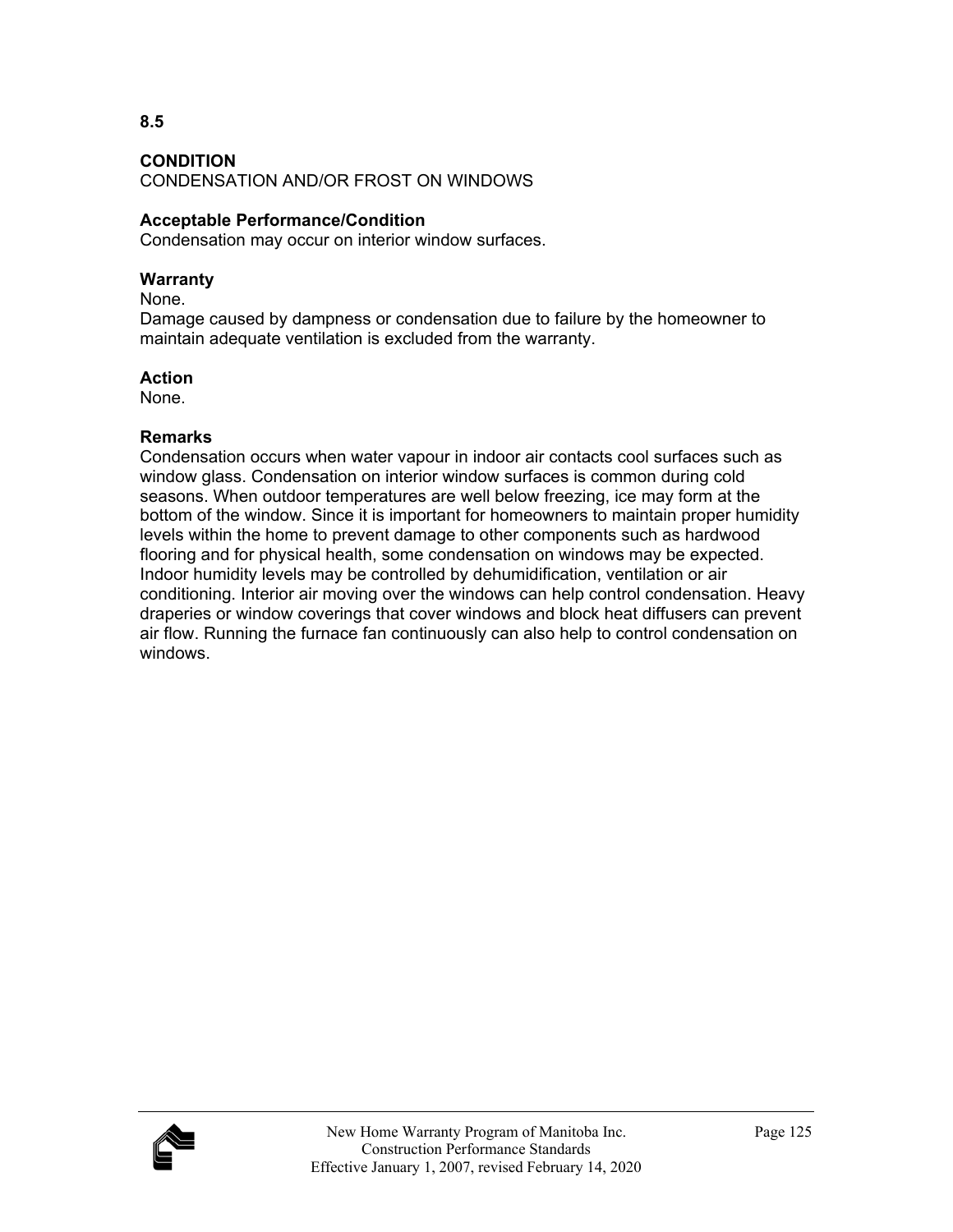CONDENSATION ON INTERIOR DUCTWORK AND AIR HANDLING EQUIPMENT

# **Acceptable Performance/Condition**

Condensation may occur on indoor ductwork and air handling equipment.

# **Warranty**

None.

Damage caused by dampness or condensation due to failure by the homeowner to maintain adequate ventilation is excluded from the warranty.

# **Action**

None.

# **Remarks**

This condition may occur in the summer when air conditioning equipment is operating or in winter when ducts are chilled by incoming outdoor air. For example, condensation may occur on range hood exhaust ducts during cold outdoor temperatures.



**8.6**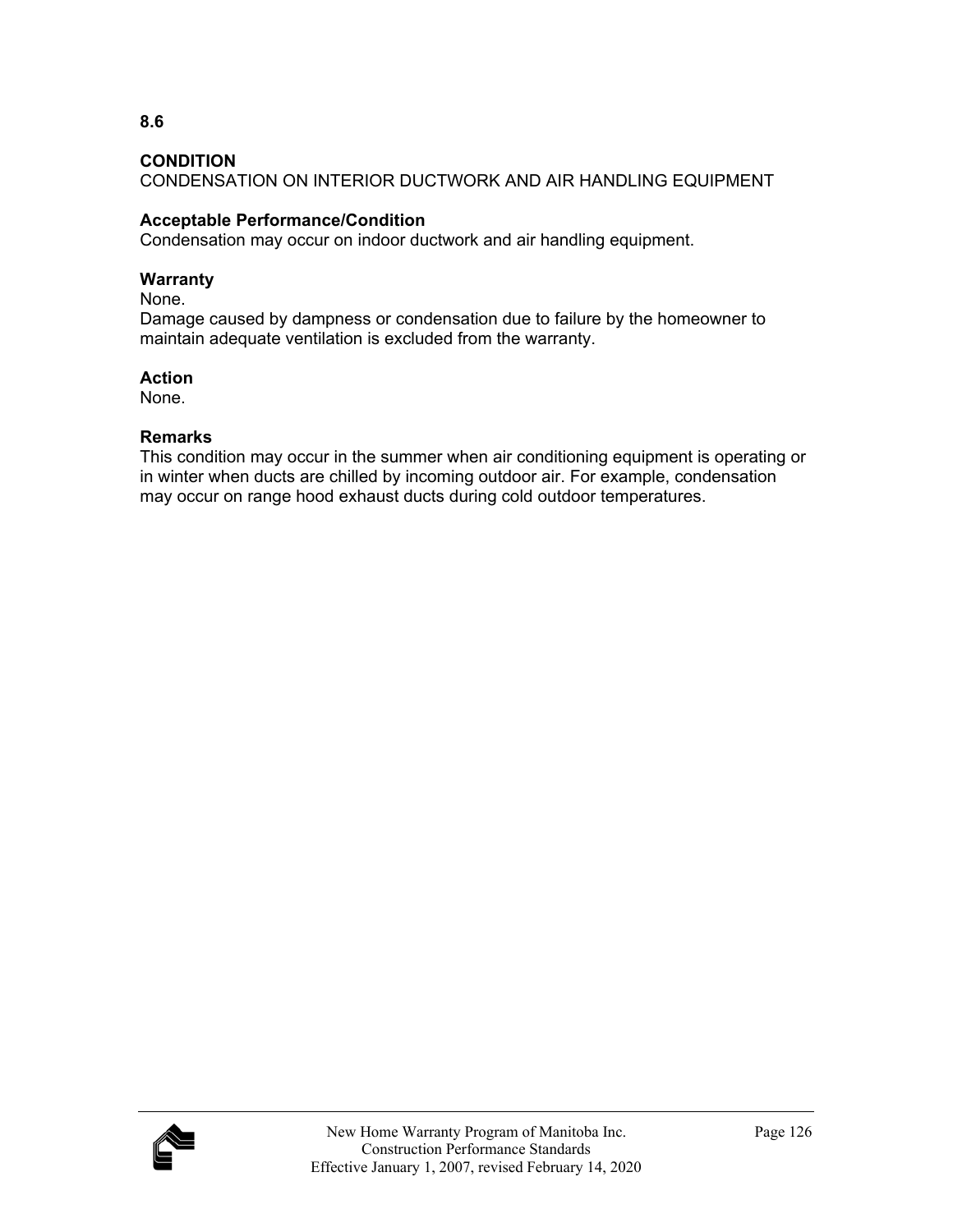# **8.7**

**CONDITION**  INADEQUATE HEATING

## **Acceptable Performance/Condition**

Heating systems shall be capable of maintaining an indoor air temperature of:

- a) 22°C in living spaces and
- b) 18°C in unfinished basements
- c) 15°C in crawl spaces;

at the design temperature for the geographical location.

## **Warranty**

One-Year Work and Materials

Damage resulting from alterations, deletions or additions made by the homeowner and from improper maintenance is excluded from the warranty.

## **Action**

Where the heating system is not capable of maintaining the prescribed temperature, repairs shall be made.

## **Remarks**

Several factors affect living space temperatures:

- Directional orientation north-facing rooms are generally cooler than south-facing rooms.
- Windows glass has little insulating value and allows more heat to escape from the room.
- Rooms over garages have insulated floors that lose heat to the unheated garage below.
- Airflow free airflow from the supply outlet in a room to a return inlet or undercut door is essential. Generally, a minimum 25 mm space under interior doors above the finished floor covering should be provided.
- Personal preference personal comfort differs between individuals.

Balancing the air delivery system may not completely compensate for the effects of these factors. In determining the temperature of a room, measurements shall be taken in the center of the room at 1,500 mm above the floor after the heating system has been running continuously for at least 20 minutes.

Heat loss calculations and duct designs assist in determining the furnace size and adequacy of the heating system.

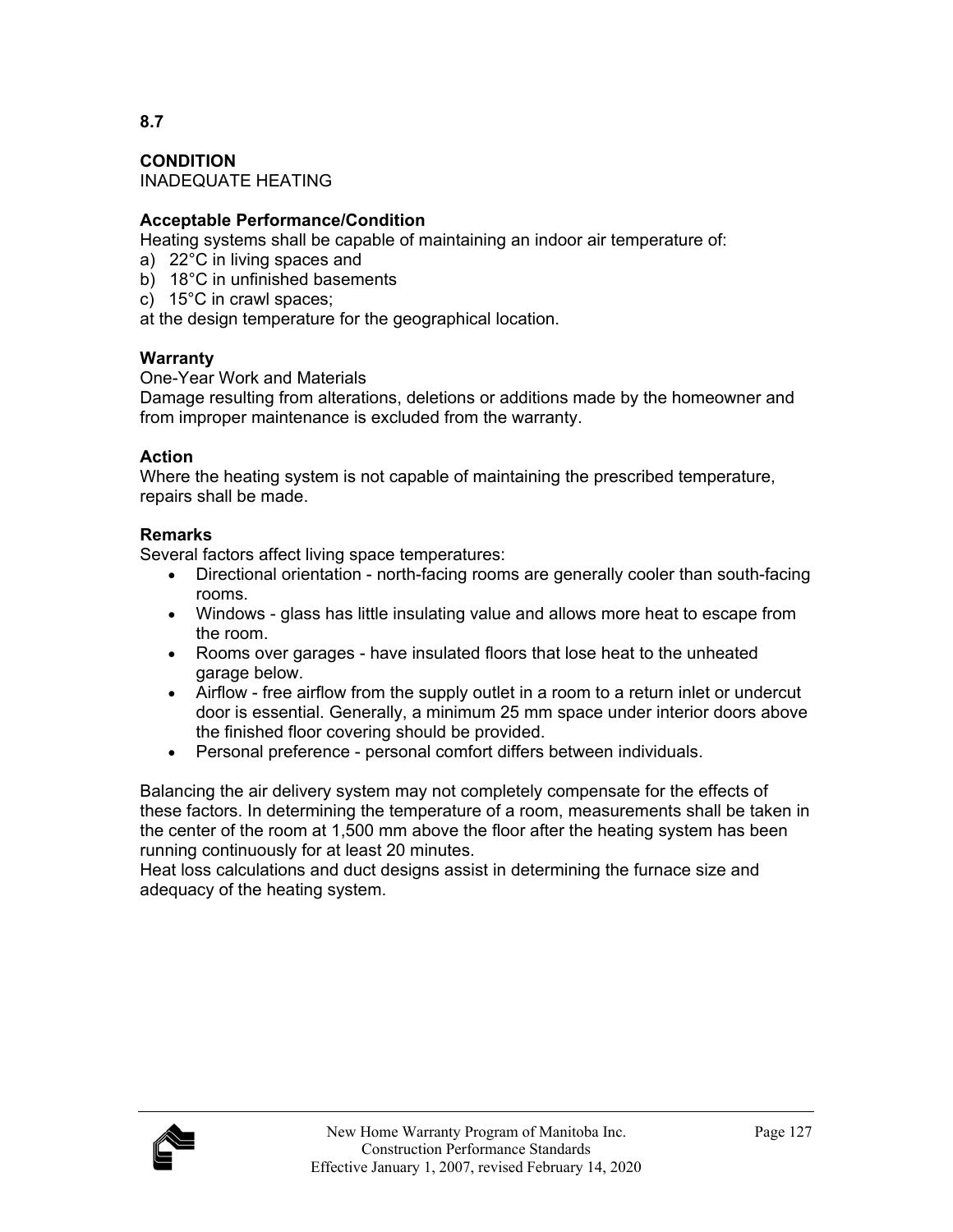**8.8** 

## **CONDITION**

NOISY DUCTWORK

## **Acceptable Performance/Condition**

Ductwork may make noise as it expands and contracts during heating and cooling cycles.

#### **Warranty**

None.

#### **Action**

None.

#### **Remarks**

When metal is heating, it expands and when it is cooled, it contracts. The result is "ticking" or "cracking" which is generally to be expected. No builder responsibility.

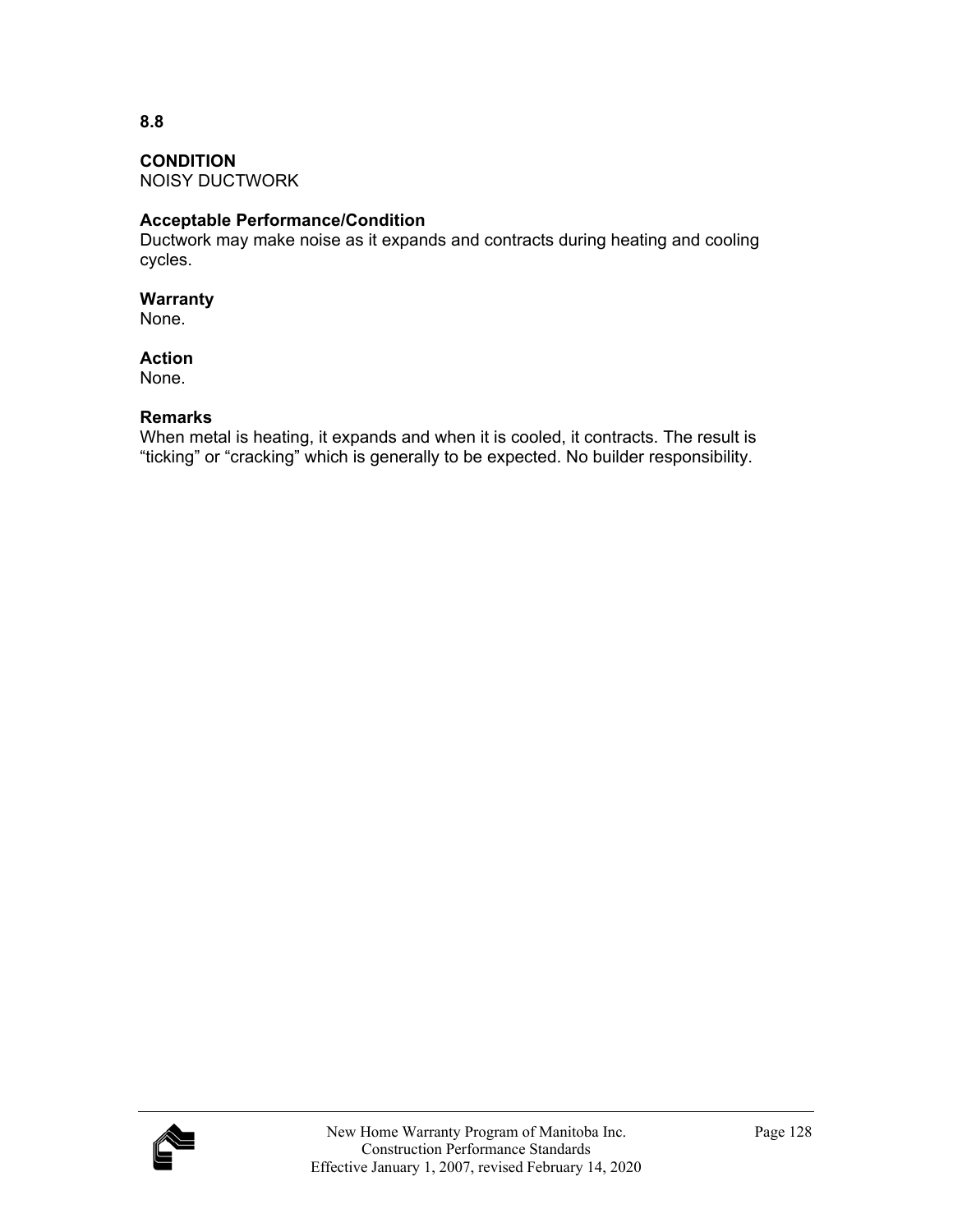DUCTWORK MAKES NOISE WHEN FLOOR IS WALKED ON COMMONLY KNOWN AS OIL CANNING

# **Acceptable Performance/Condition**

Ductwork shall be constructed and installed to prevent oil canning.

## **Warranty**

One-Year Work and Materials Damage due to normal shrinkage of materials caused by drying after construction is not covered by the warranty.

## **Action**

Ductwork not meeting the acceptable performance shall be repaired.

## **Remarks**

Weight transfer on floors over metal ductwork can sometimes result in a temporary deflection of the metal ductwork. Shrinkage of floor joists may cause oil canning.

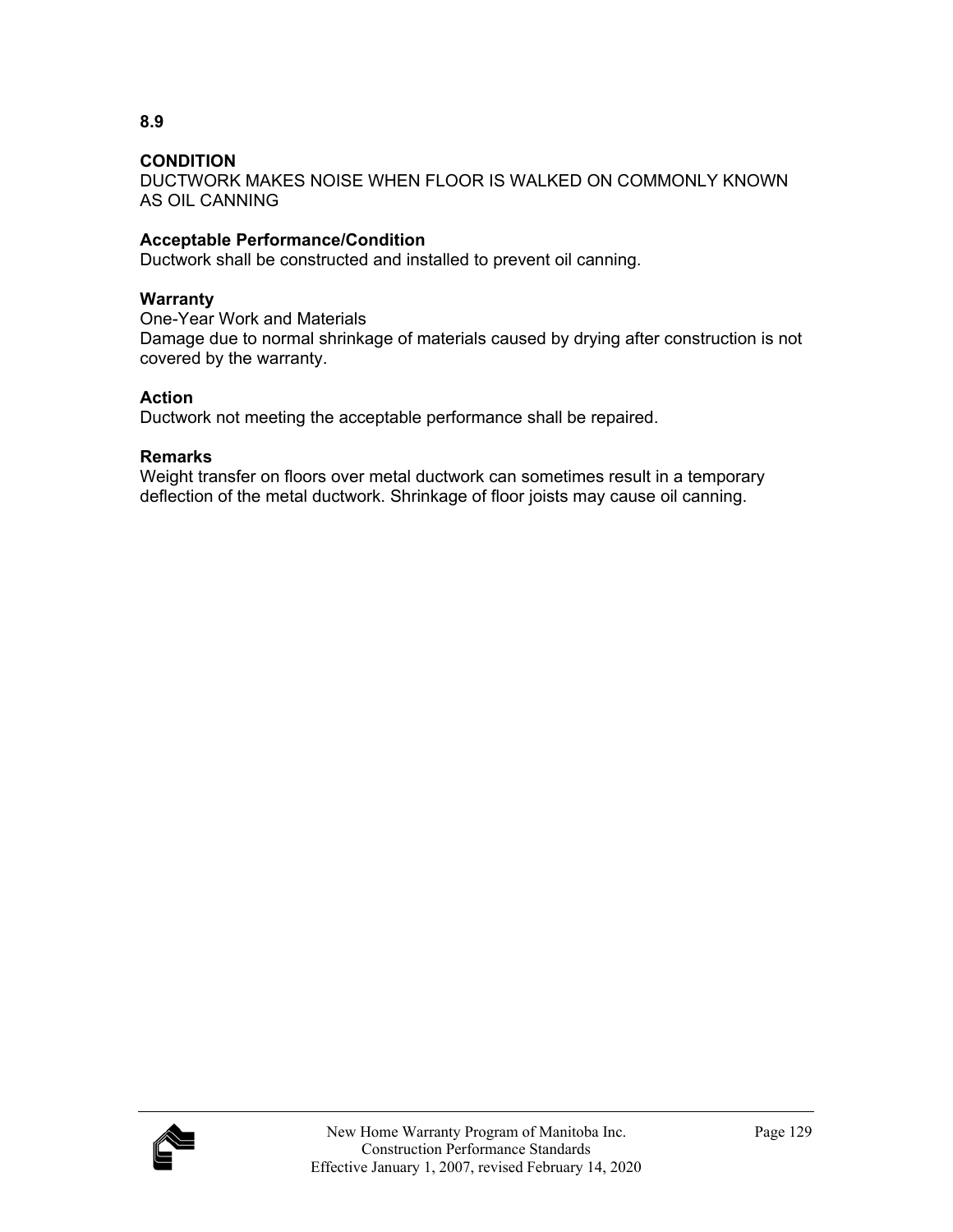**8.10** 

NOISE CAN BE HEARD AT REGISTER

# **Acceptable Performance/Condition**

Floor registers and cold air return grilles shall be installed to prevent rattling.

# **Warranty**

One-Year Work and Materials

Damage resulting from improper maintenance, or from additions, deletions or alterations made by the homeowner is excluded from the warranty.

# **Action**

Floor registers or cold air return grilles not meeting the acceptable condition shall be repaired.

# **Remarks**

The sound of air movement at floor registers or cold air return grilles is normal, but they should not rattle under normal use.

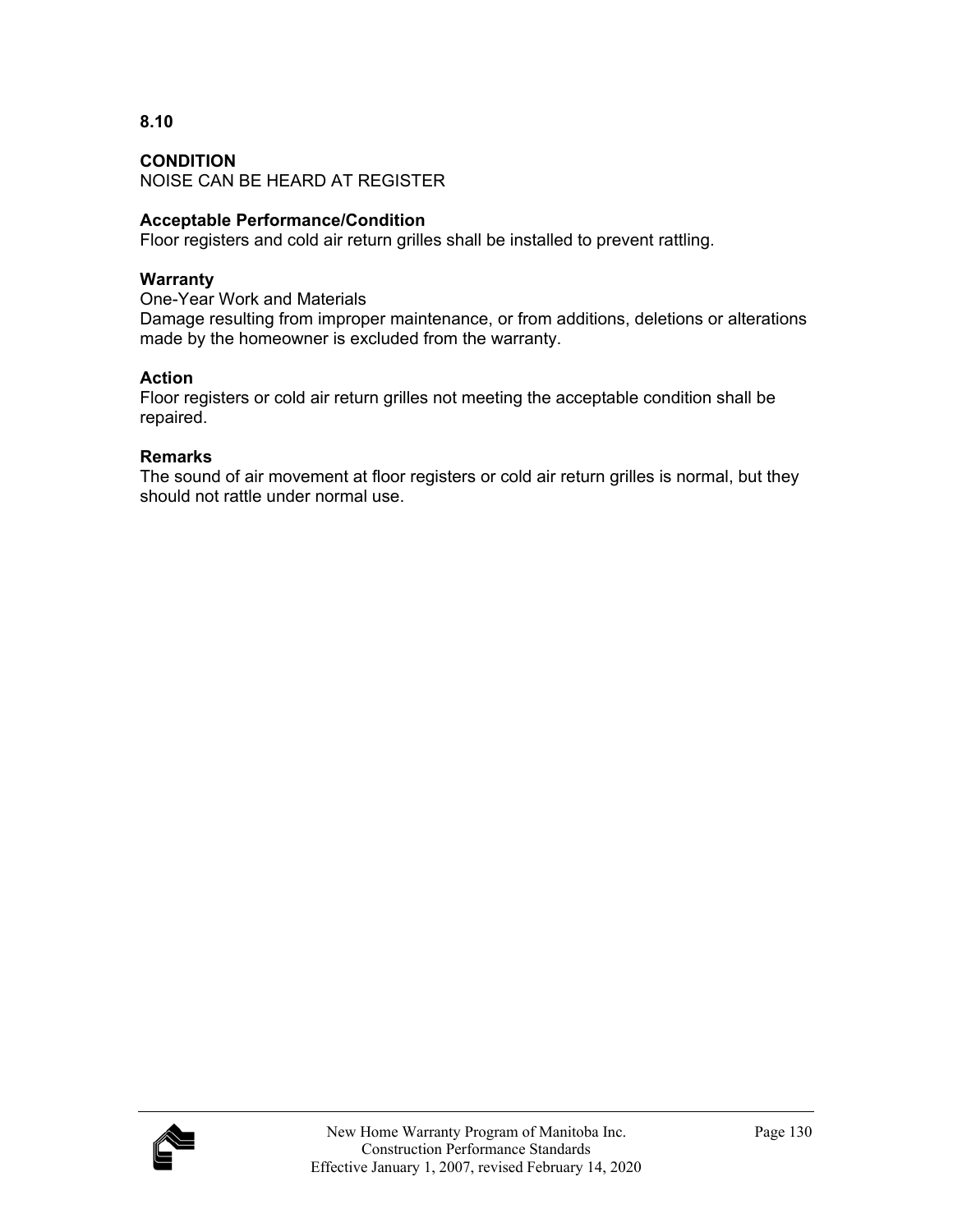# **8.11**

**CONDITION**  DUCTWORK COMES APART

# **Acceptable Performance/Condition**

Ductwork shall be joined and supported to prevent separation or detachment and maintain joint integrity.

# **Warranty**

One-Year Work and Materials

Damage resulting from improper maintenance, or from additions, deletions or alterations made by the homeowner is excluded from the warranty.

# **Action**

Ductwork not meeting the acceptable condition shall be repaired.

# **Remarks**

Ductwork shall remain intact and securely fastened.

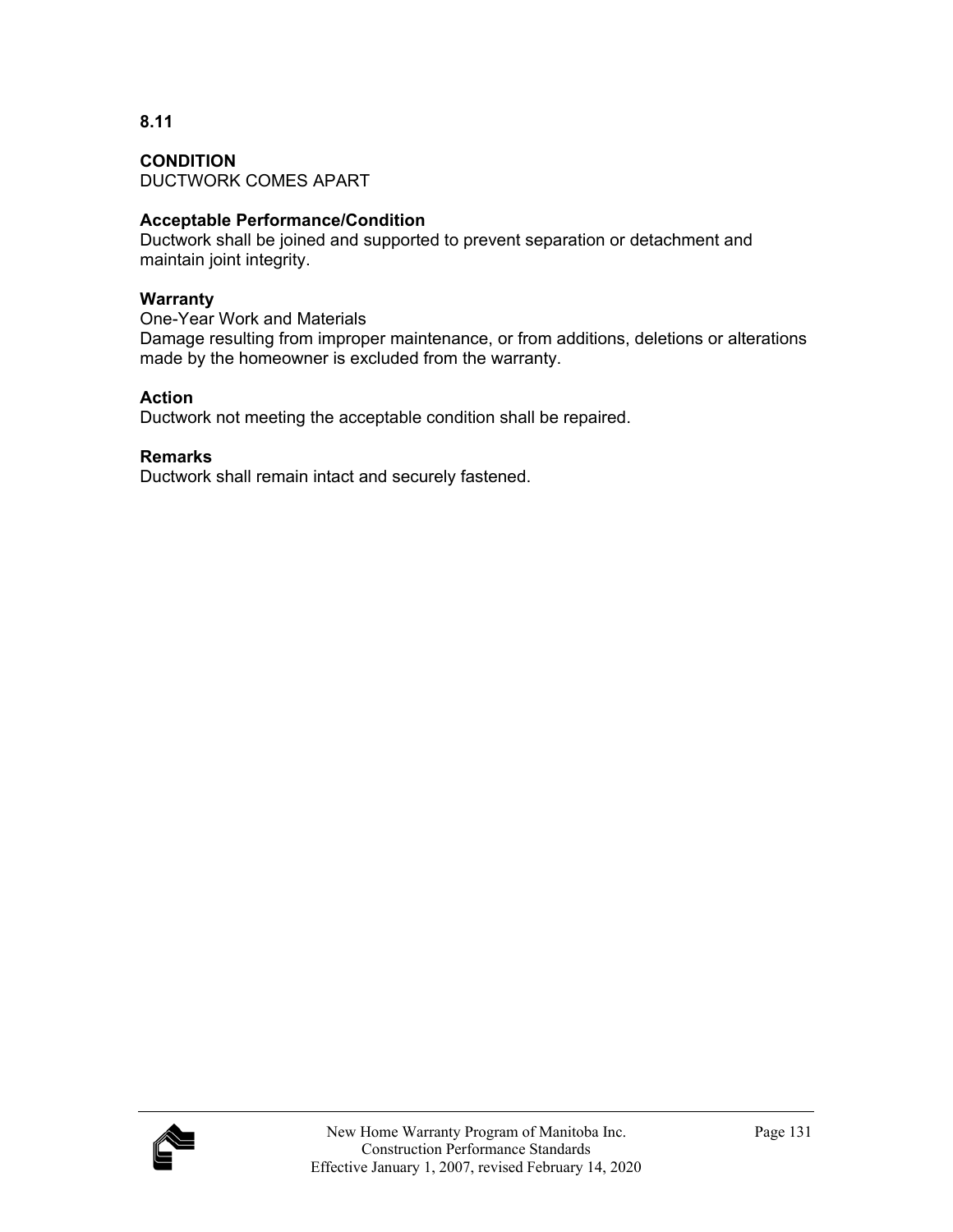## **8.12**

**CONDITION**  CONDENSATE LINE IS BLOCKED

## **Acceptable Performance/Condition**

Condensate lines from furnaces, air conditioning condenser coils and heat recovery ventilators shall be free from blockage.

#### **Warranty**

One-Year Work and Materials Damage resulting from normal wear and tear or improper maintenance is excluded from the warranty.

## **Action**

Condensate lines not meeting the acceptable condition shall be repaired.

## **Remarks**

No builder responsibility. Condensation lines will clog eventually under normal use. This is a homeowner maintenance item. Builder shall provide unobstructed condensation lines at time of occupancy.

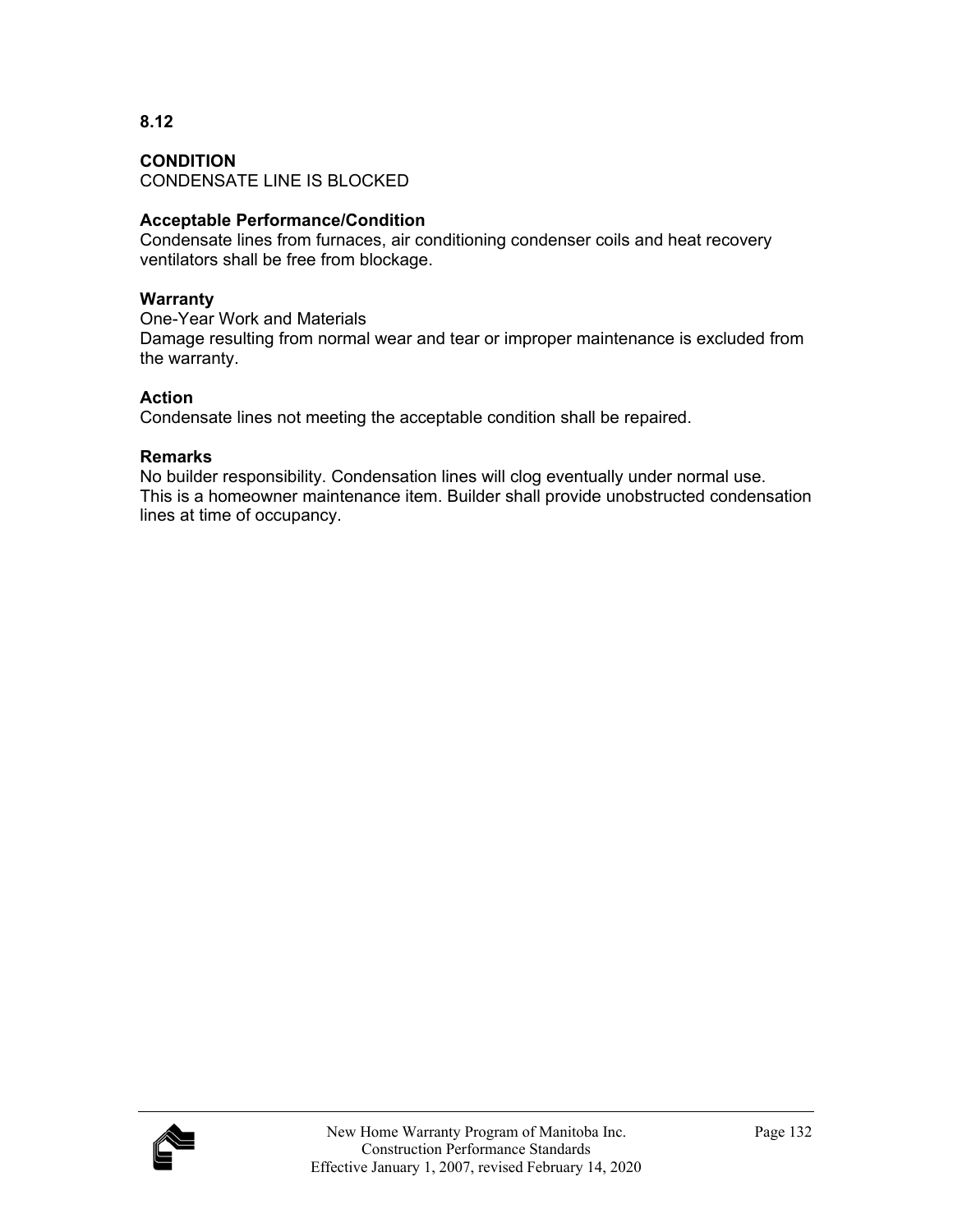**8.13** 

AIR CONDITIONING COOLANT LINE LEAKS

## **Acceptable Performance/Condition**

Air conditioning systems supplied and installed by the builder shall not leak.

## **Warranty**

One-Year Work and Materials Damage resulting from improper maintenance, or from additions, deletions or alterations made by the homeowner is excluded from the warranty.

## **Action**

Air conditioning systems not meeting the acceptable condition shall be repaired.

**Remarks** 

None.

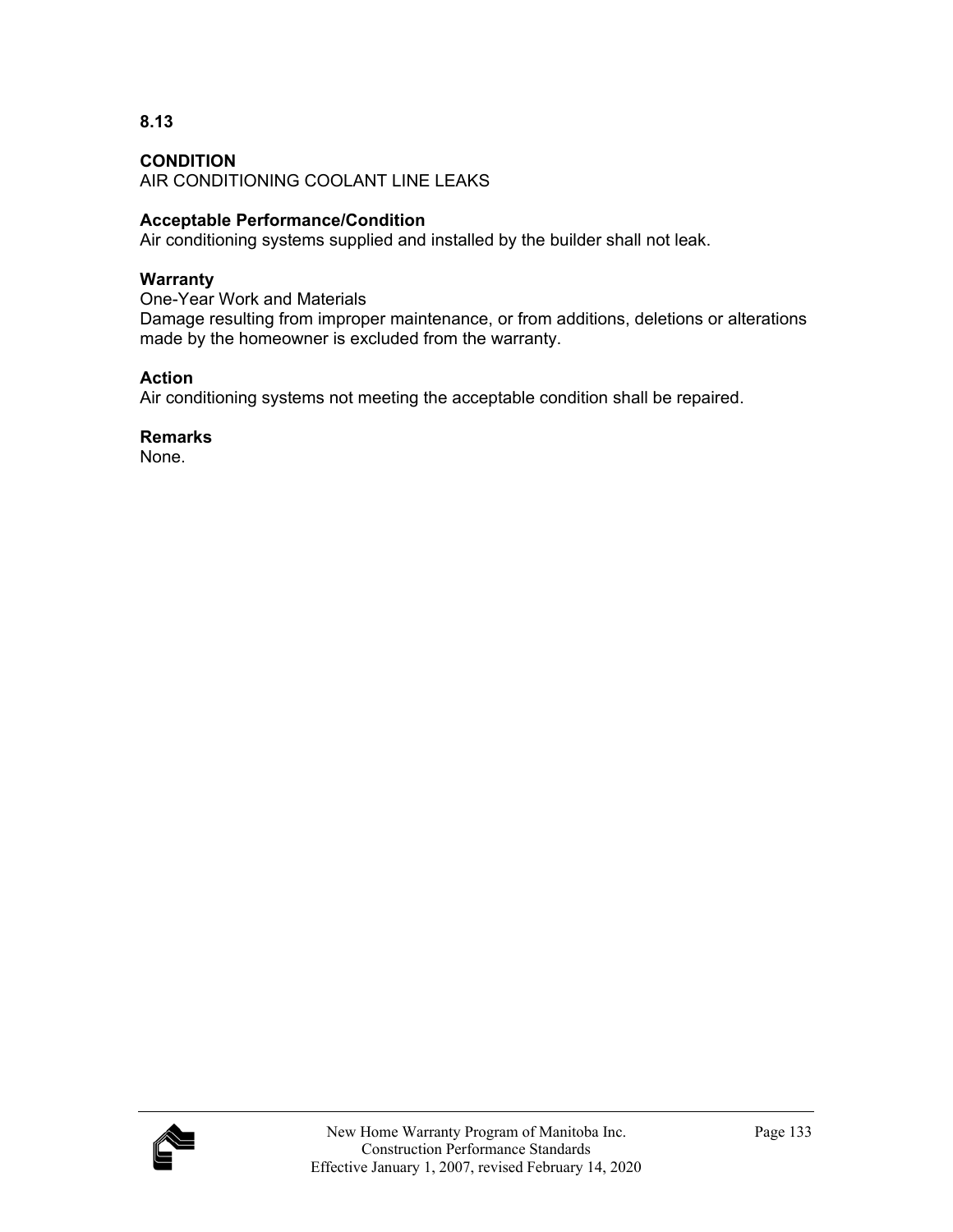**8.14** 

THERE ARE GAPS BETWEEN HEAT DIFFUSERS, COLD AIR RETURN GRILLES AND VENTILATION GRILLES AND THE ADJACENT SURFACE

## **Acceptable Performance/Condition**

Heat diffusers, cold air return grilles and ventilation intake grilles shall be installed securely and be generally flush with the adjacent surface. Minor gaps of up to 3mm between the diffuser or grille and the adjacent surface are acceptable.

## **Warranty**

One-Year Work and Materials

Damage resulting from improper maintenance, or from additions, deletions or alterations made by the homeowner is excluded from the warranty.

## **Action**

Heat diffusers, cold air return grilles and ventilation grilles not meeting the acceptable condition shall be repaired.

#### **Remarks**

None.

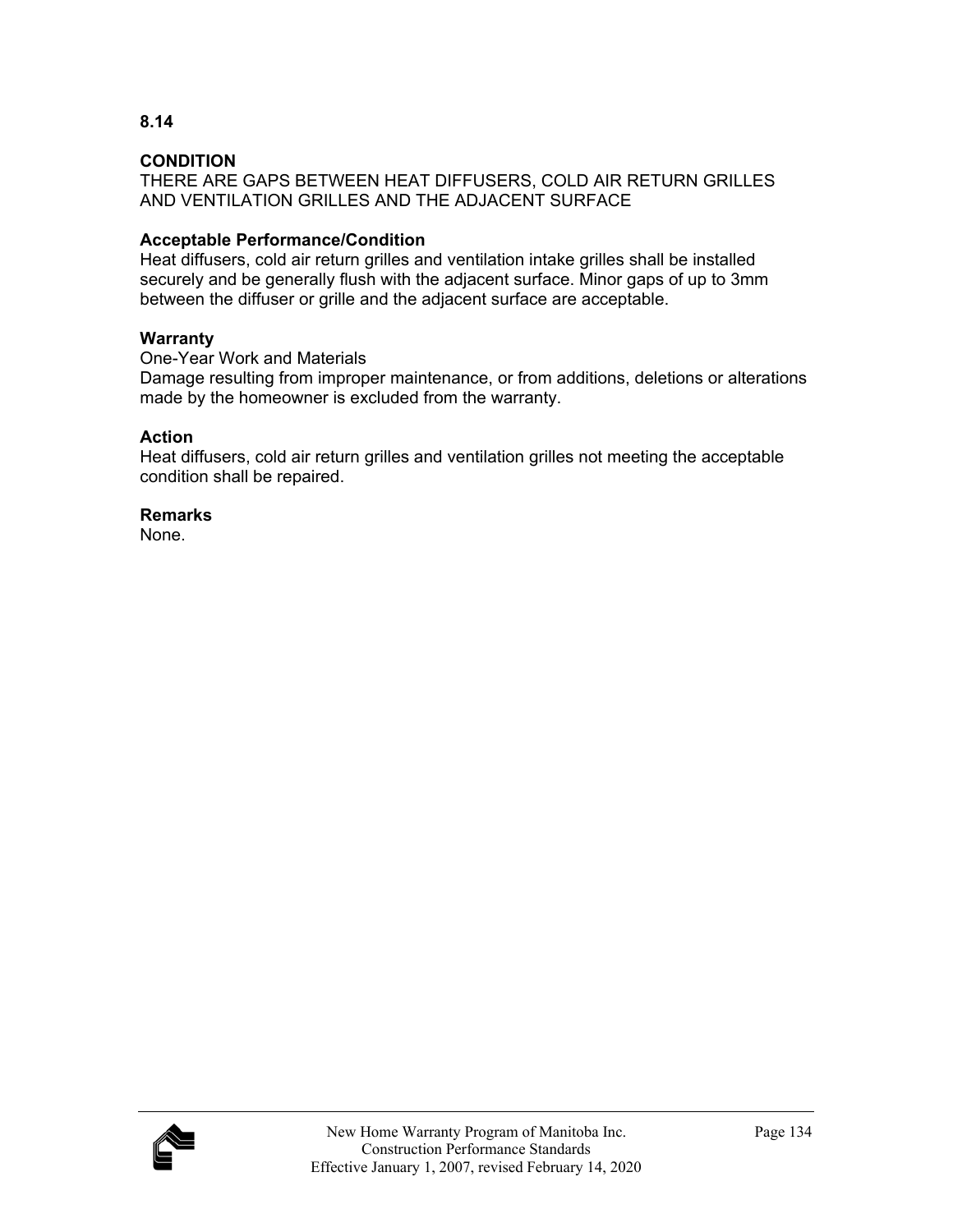**8.15** 

BLOCKAGE IN VENT OF HIGH EFFICIENCY FURNACE

# **Acceptable Performance/Condition**

Warm, moist air that is exhausted can condense and freeze at the exterior vent of the house. There is little if anything that can be done to prevent this from happening.

## **Warranty**

None.

## **Action**

None.

## **Remarks**

This is a homeowner maintenance issue. The homeowner must periodically check for ice build-up and remove it as necessary.

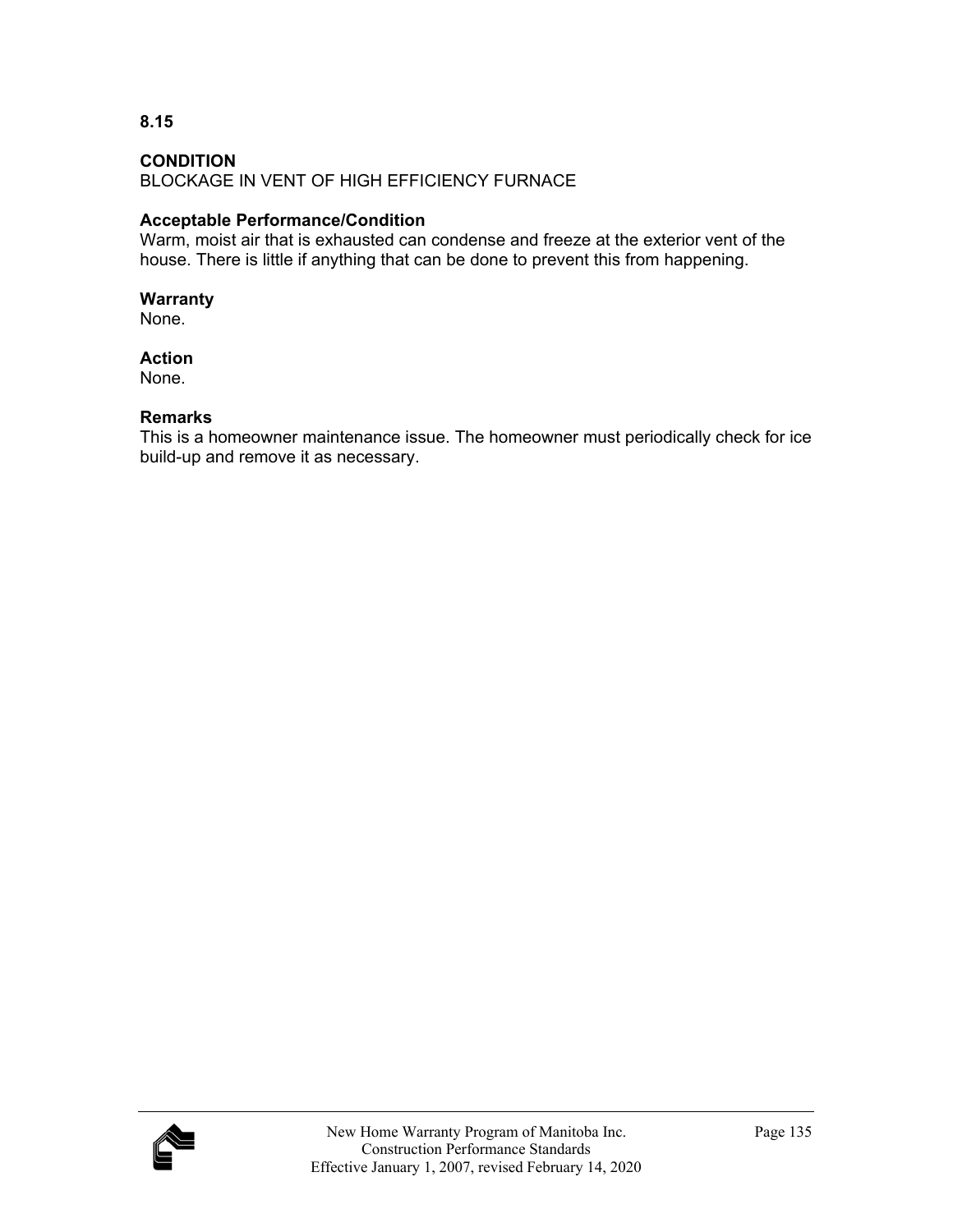# **Module 9 Wall & Ceiling Finish**

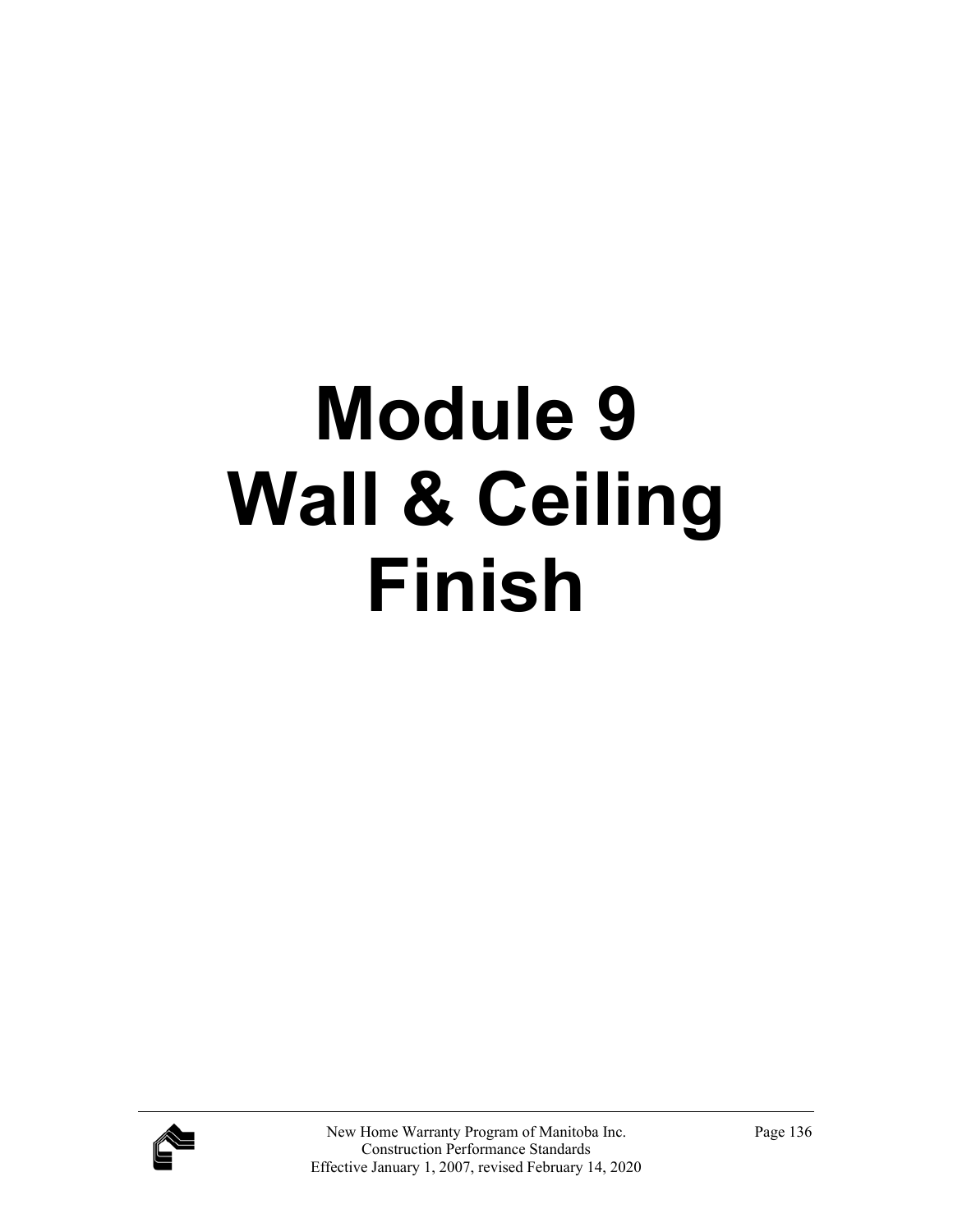**CONDITION**  CEILING IS UNEVEN

**Acceptable Performance/Condition** 

Where an isolated sag, bulge or area of waviness appears and is not a structural problem, the variation from the specified plane shall not exceed ±12 mm. Surface imperfections due to slight variations in levelness of joints or trusses supporting ceiling board are beyond the builder's control.

## **Warranty**

One-Year Work and Materials

Undulations caused by normal shrinkage of materials due to drying after construction are excluded from the warranty.

## **Action**

Sags or waves in ceilings greater than the Acceptable performance shall be repaired.

## **Remarks**

Even when installed according to the Building Code, it is not unusual to see undulation in drywalled ceilings due to joint finishing. This occurrence can be exaggerated by particular or critical lighting conditions and glossy finishes. Spray-applied textures and matte finishes minimize this condition.

Some undulations may also be caused by truss uplift and applying ceiling drywall over major structural components such as beams. See section 9.5 Ceiling/Wall Joint Separation Commonly Referred to as Truss Uplift.

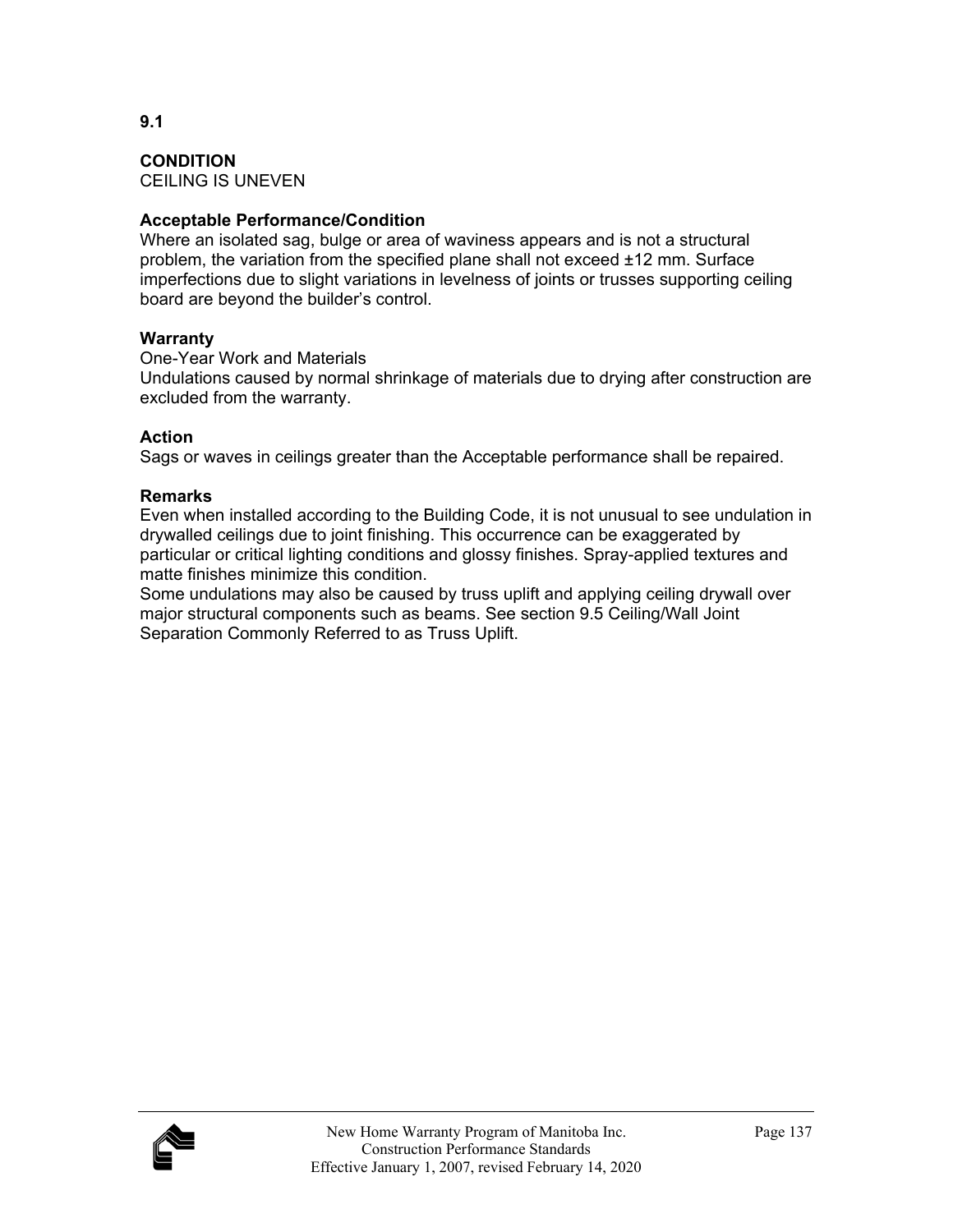#### **CONDITION**

CEILING TEXTURE IS UNEVENLY APPLIED

#### **Acceptable Performance/Condition**

In a room or area, applied ceiling texture (i.e. stipple) shall appear generally uniform when viewed from a normal viewing position under normal lighting conditions.

#### **Warranty**

One-Year Work and Materials

#### **Action**

Ceiling texture not meeting the Acceptable condition shall be repaired. The colour and texture of a patched area may not match the surrounding area exactly.

#### **Remarks**

Minor variation in texture is normal with randomly applied finishing materials.

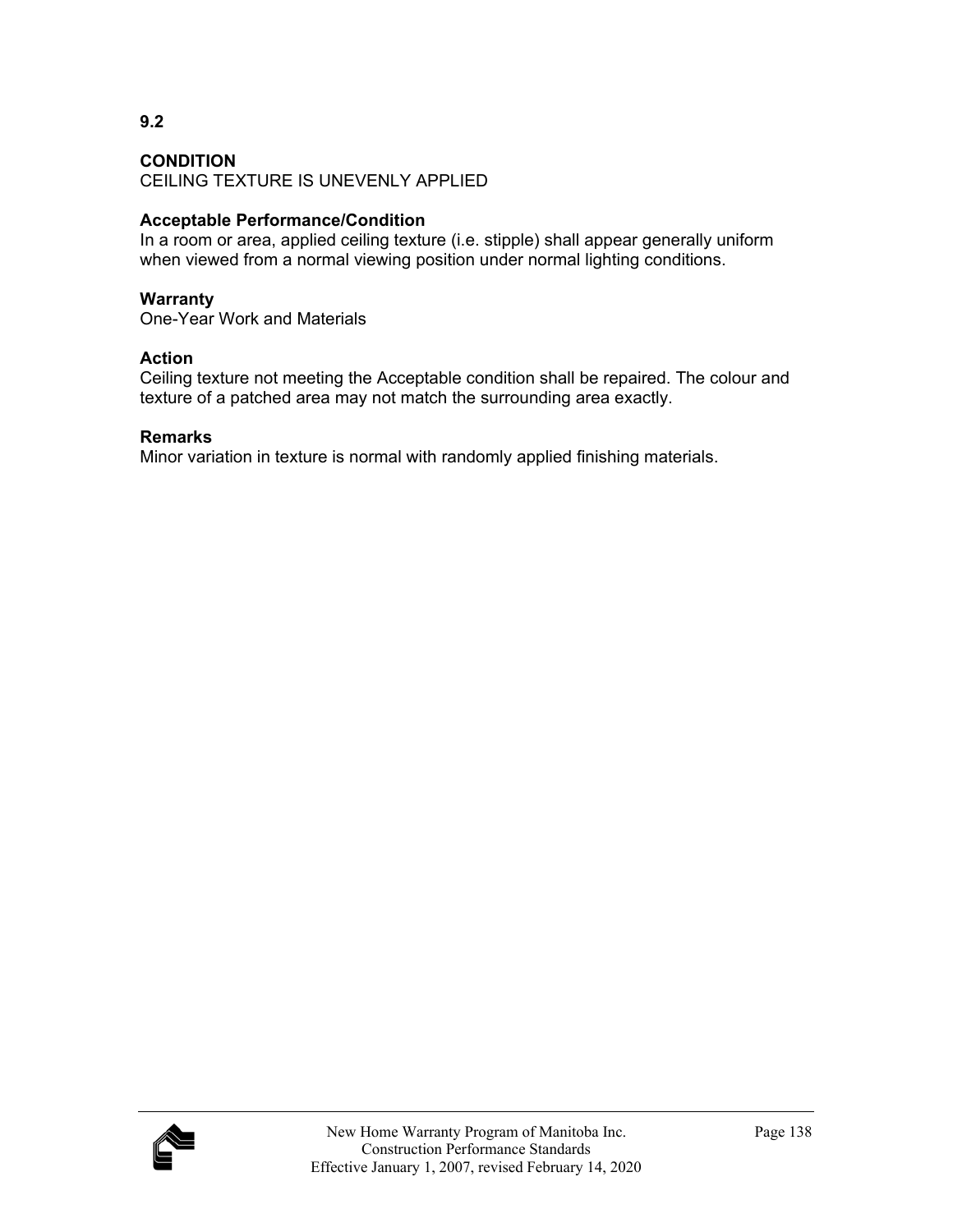GYPSUM WALLBOARD CORNERS ARE UNEVEN

## **Acceptable Performance/Condition**

Gypsum wallboard corners shall appear generally even and uniform when viewed under normal lighting conditions from a normal viewing position.

#### **Warranty**

One-Year Work and Materials

#### **Action**

Joints not meeting the condition shall be repaired.

#### **Remarks**

Minor waviness may be more apparent in corners that are not right-angled and is Acceptable. Dark coloured paint may result in minor variations being highlighted.



**9.3**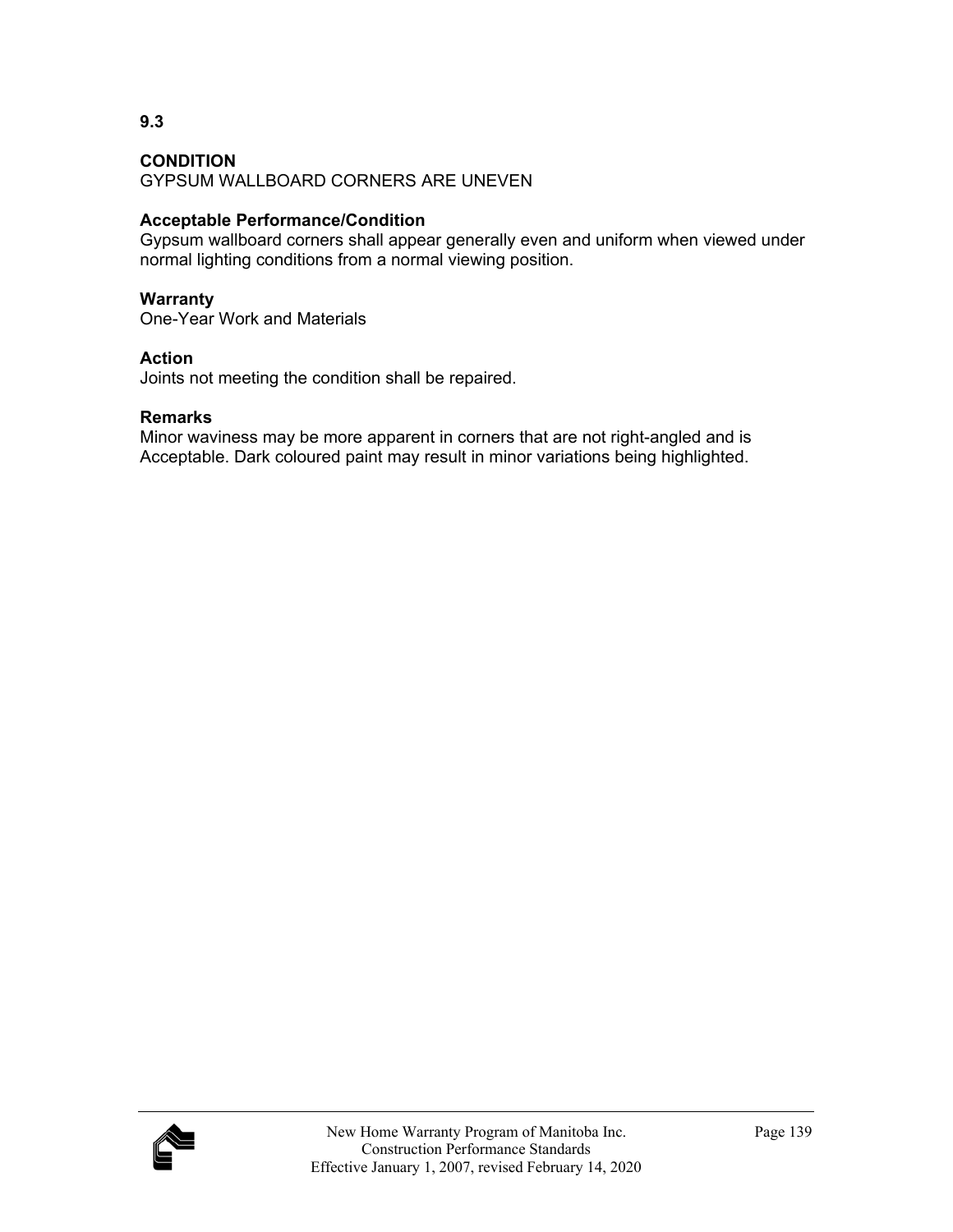**9.4** 

CRACKS IN INTERIOR WALL AND CEILING SURFACES

#### **Acceptable Performance/Condition**

Interior drywall shall be installed to minimize cracking of joints, corners and corner beads.

#### **Warranty**

One-Year Work and Materials

Cracks resulting from normal shrinkage of materials due to drying after construction are not covered.

#### **Action**

Only warranted cracks shall be repaired and sanded with homeowner responsible for redecorating.

#### **Remarks**

Cracks and nail pops, etc. are not unusual in interior wall and ceiling surfaces. They are caused by settlement and normal shrinkage in dimension lumber.

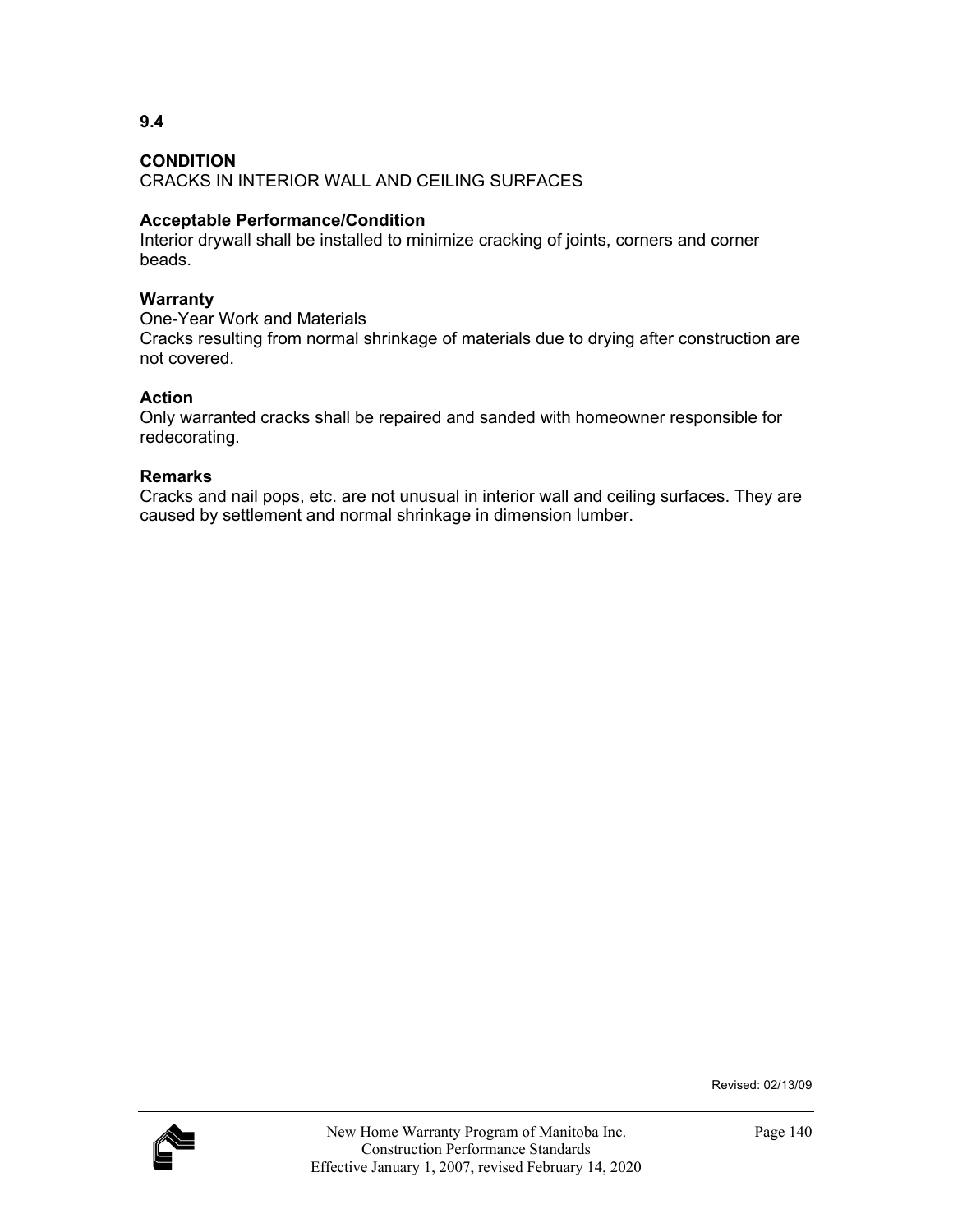CEILING/WALL JOINT SEPARATION COMMONLY REFERRED TO AS TRUSS UPLIFT

## **Acceptable Performance/Condition**

Cracks resulting from truss uplift are to be fixed one time only during the first year by the builder.

## **Warranty**

One-Year Work and Materials

Cracks resulting from truss uplift shall be repaired by the builder. The builder shall refinish the ceiling to match the existing finish as closely as possible. The homeowner is responsible for redecorating any wall repairs.

## **Action**

Cracks caused by truss uplift shall be repaired.

## **Remarks**

Truss uplift may occur when outdoor temperatures are considerably colder than indoor temperatures. It can appear as a minor crack or a larger gap. Repairs should be deferred until such time as the truss returns to its original position.



**9.5**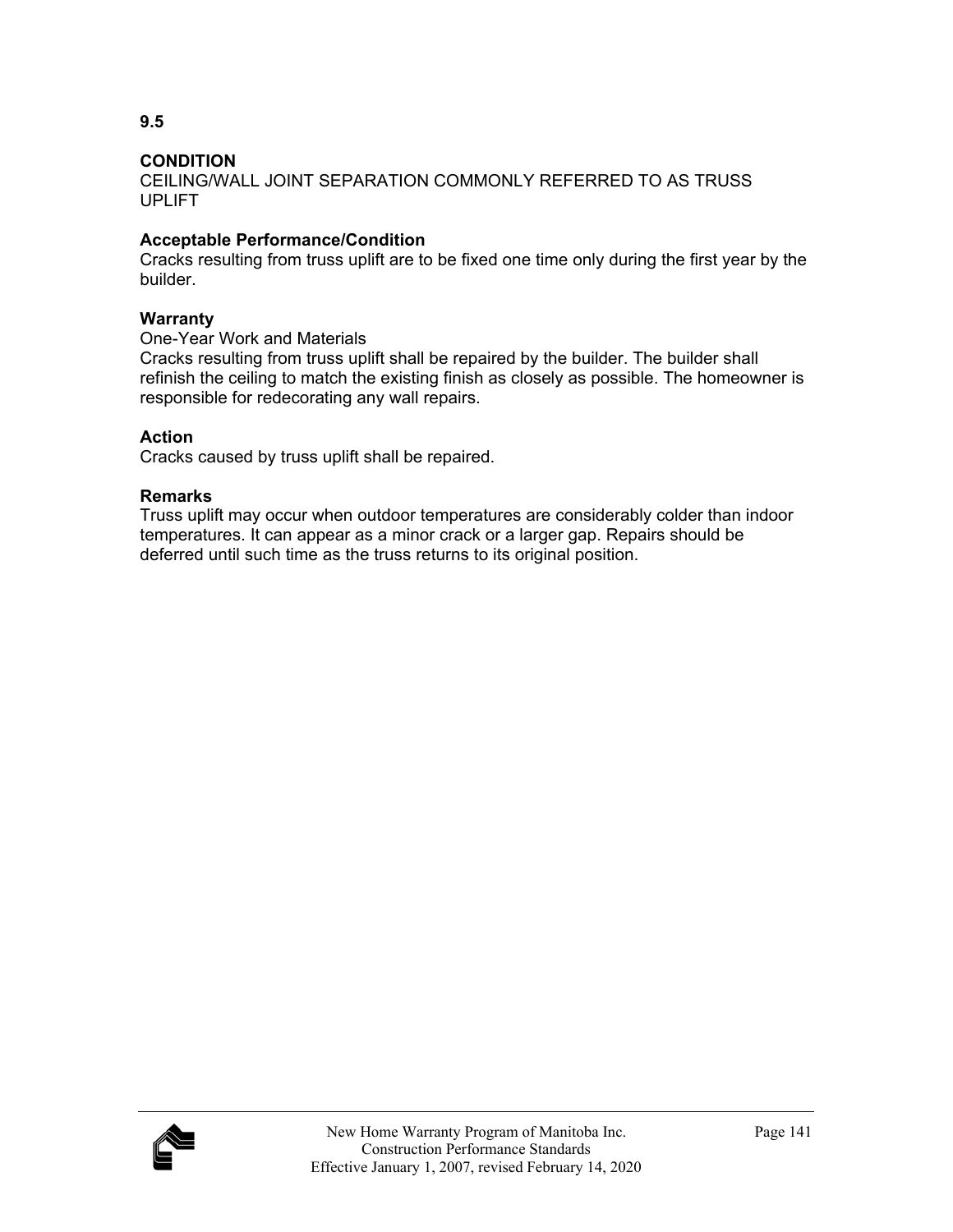DRYWALL SURFACE BLEMISHES, BLISTERS IN TAPED JOINTS, TROWEL MARKS, EXCESS JOINT COMPOUND AND DENTS OR GOUGES

## **Acceptable Performance/Condition**

Interior finished drywall (excluding garages and unfinished areas) shall be free from damage at the time of the walk-through and be installed according to the Building Code. Blemishes readily noticeable when viewed under normal lighting conditions from a normal viewing position 1,800 mm perpendicular distance from the wall surface are unacceptable.

## **Warranty**

#### One-Year Work and Materials

Damaged areas of drywall not recorded on the Certificate of Possession Form are excluded from the warranty unless the homeowner is able to establish that the damage was caused by the builder.

#### **Action**

Only warranted drywall surface blemishes shall be repaired and refinished to match original builder-applied finish as closely as possible.

#### **Remarks**

Identify any damaged drywall surfaces on the Certificate of Possession Form to avoid any dispute about whether the damage was caused by the builder. Surface blemishes in drywall are not unusual at joints and at corners. The repair of surface blemishes resulting from normal shrinkage is at the builders discretion and sanding and repainting is not required. Builders specific policies with respect to drywall repairs will vary. Often these repairs are best left until the framing has settled.

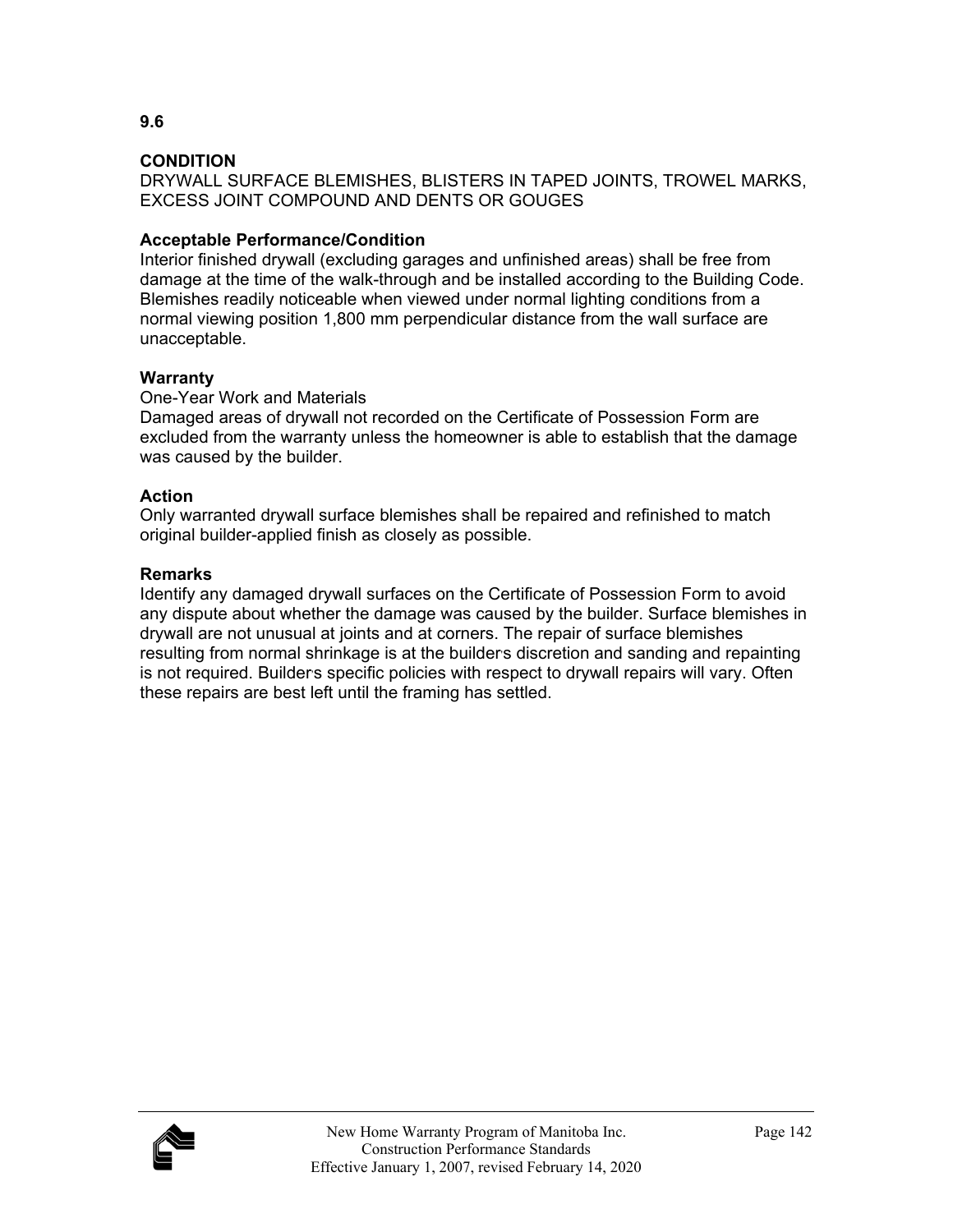**9.7** 

TEXTURE OF PAINTED GYPSUM WALLBOARD VARIES

## **Acceptable Performance/Condition**

Variations in the surface texture of finished gypsum wallboard are normal.

## **Warranty**

None.

## **Action**

None.

## **Remarks**

Wall and ceiling surfaces of gypsum wallboard consist of paper and joint compound. These materials accept paint finishes differently. Variations in texture of the final finish may result and are normal.

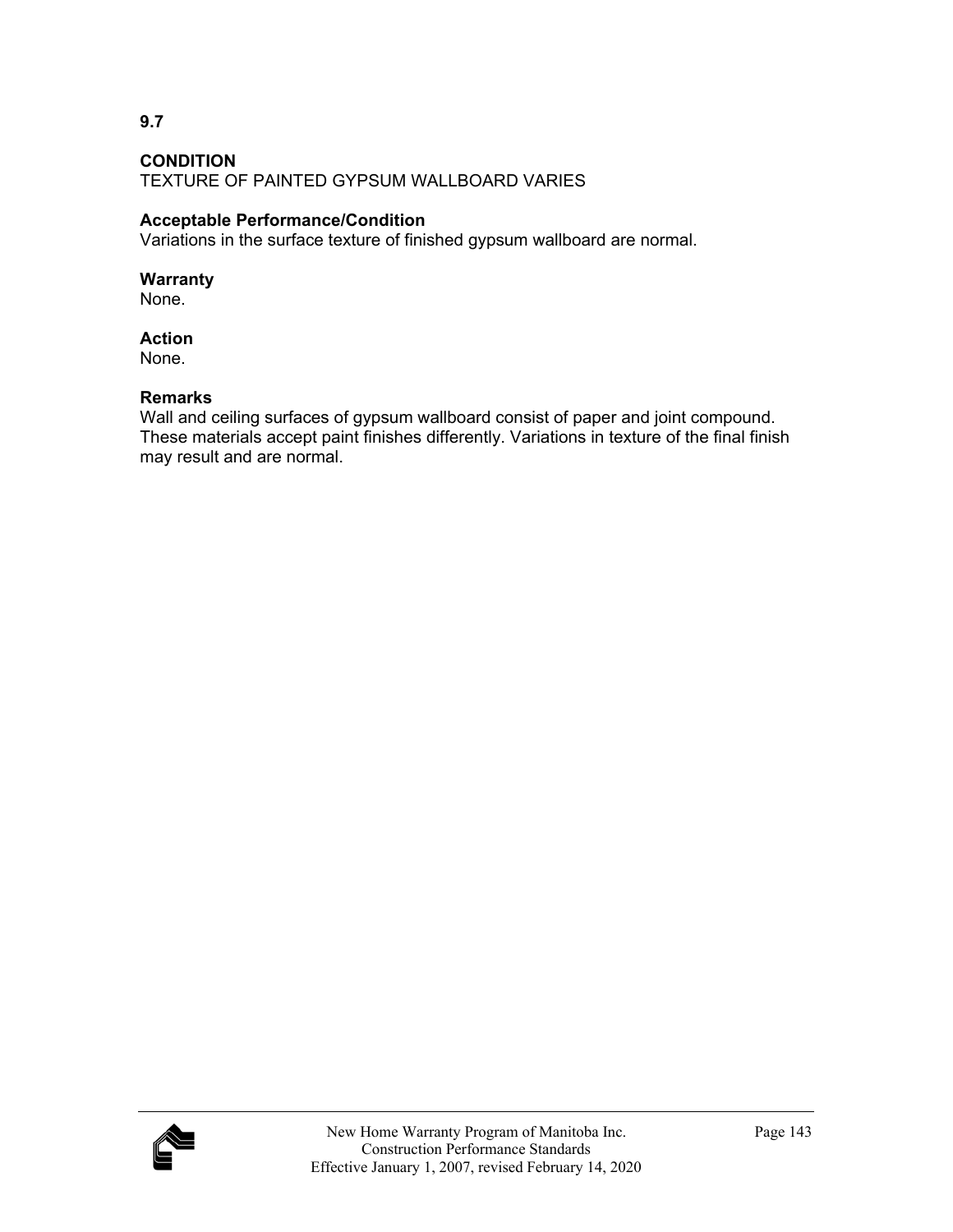FINISHED WOOD SURFACE IS ROUGH

## **Acceptable Performance/Condition**

Surfaces that are touched during normal use shall be uniformly smooth. Surfaces not touched during normal use shall appear smooth when viewed without magnification, from a minimum distance of 1,500 mm under normal lighting conditions and from a normal viewing position.

#### **Warranty**

One-Year Work and Materials

## **Action**

Surfaces not meeting the Acceptable condition shall be made smooth and refinished.

## **Remarks**

The open grain in some wood surfaces tends to show a rough appearance yet feel smooth; this is a natural property of wood and is Acceptable.

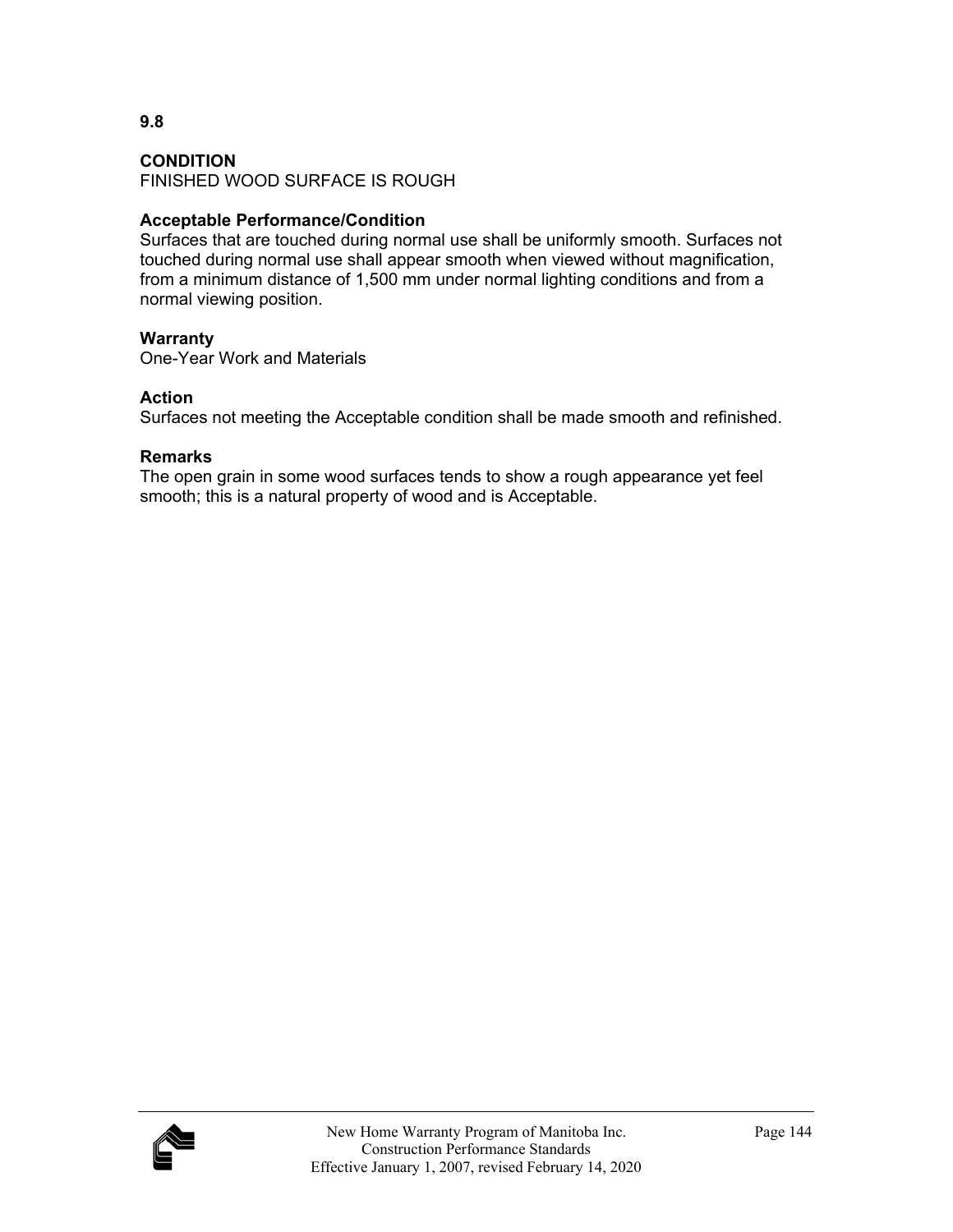#### **CONDITION**

PAINT FINISH IS UNACCEPTABLE

#### **Acceptable Performance/Condition**

A properly painted surface shall be produced on every exposed surface where a painted finish is specified. A properly painted surface shall be assessed by viewing, without magnification, from a minimum perpendicular distance of 1,500 mm under normal lighting conditions and from a normal viewing position.

#### **Warranty**

One-Year Work and Materials

#### **Action**

Where a properly painted surface is not achieved repairs shall be made.

#### **Remarks**

Natural lighting conditions throughout the day may change the appearance of the properly painted surface. Brush marks are Acceptable in cut-in areas and on trim and may vary in appearance with paint type.

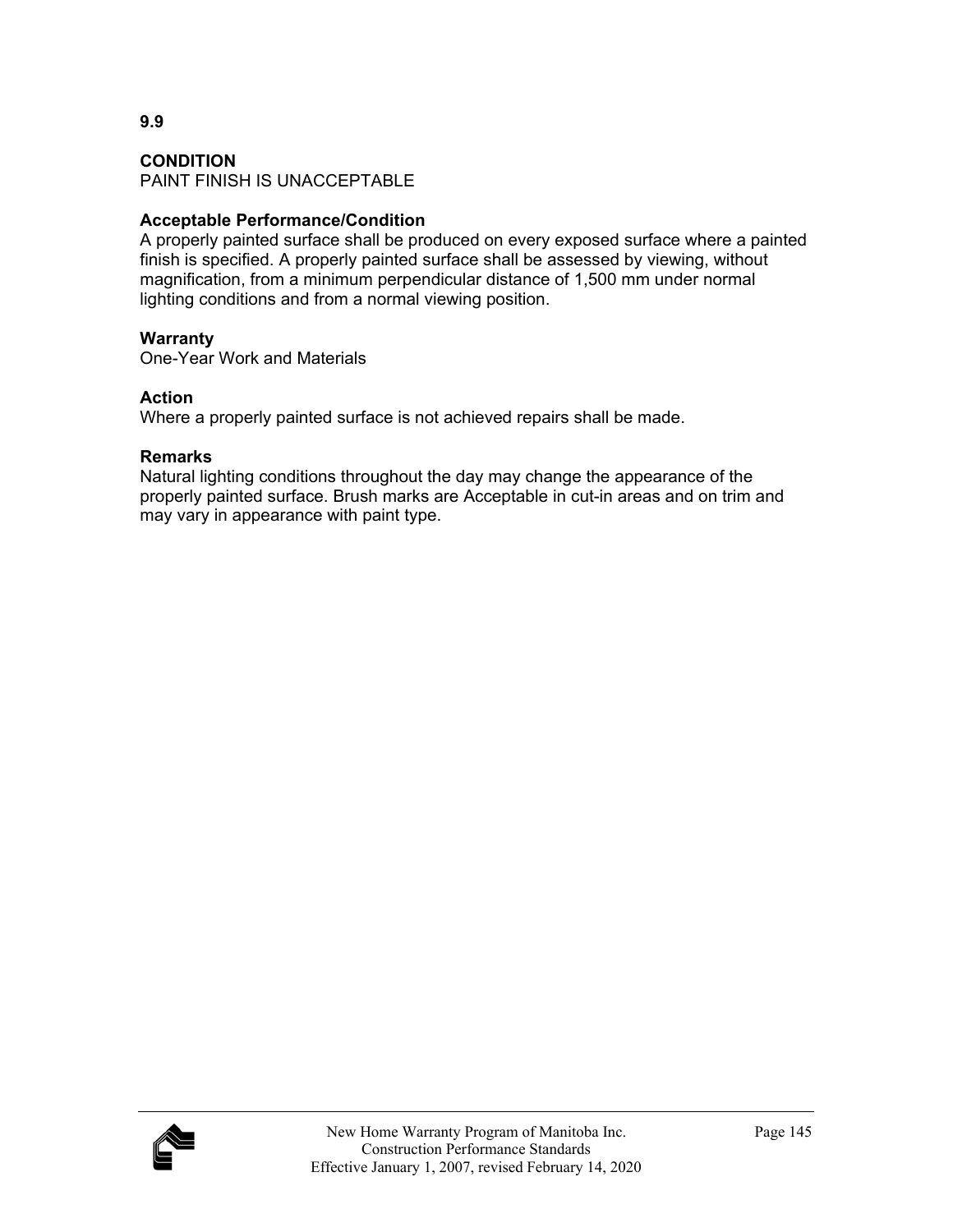**9.10** 

CLEAR INTERIOR FINISHES HAVE DETERIORATED

## **Acceptable Performance/Condition**

Clear interior finishes shall not deteriorate to the extent that they expose the substrate beneath.

## **Warranty**

One-Year Work and Materials Damage resulting from normal wear and tear is excluded from the warranty.

## **Action**

Clear finishes not meeting the Acceptable performance shall be repaired.

## **Remarks**

Use of inappropriate household cleaners or excessive cleaning can sometimes contribute to discolouration and premature deterioration of finishes.

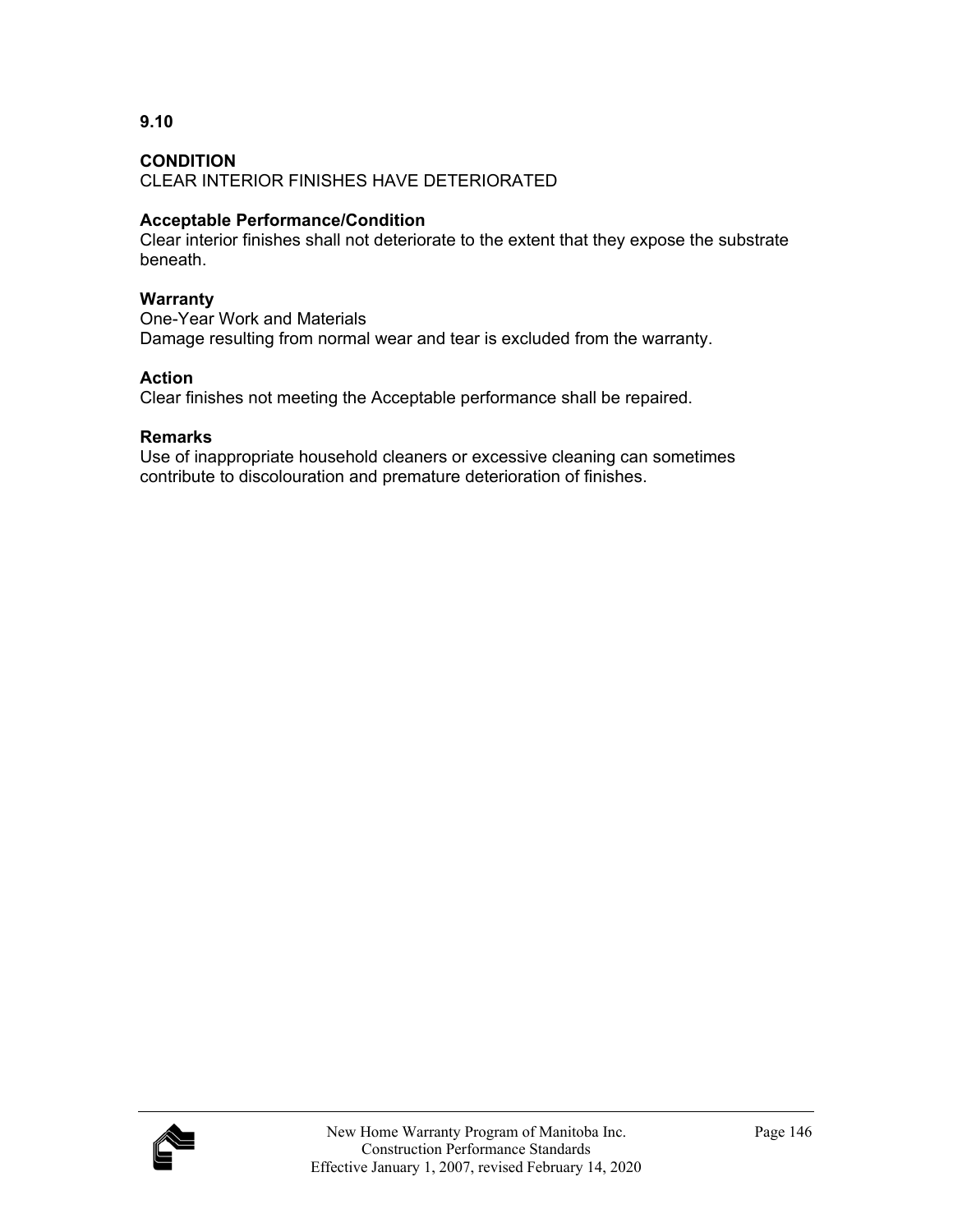**9.11** 

PAINT IS SPLATTERED ON SURFACES NOT INTENDED TO BE PAINTED

## **Acceptable Performance/Condition**

Interior surfaces not intended to be painted shall not have paint splatters when viewed under normal lighting conditions from a distance of 1,500 mm.

## **Warranty**

One-Year Work and Materials

## **Action**

Surfaces not meeting Acceptable condition shall be repaired.

## **Remarks**

None.

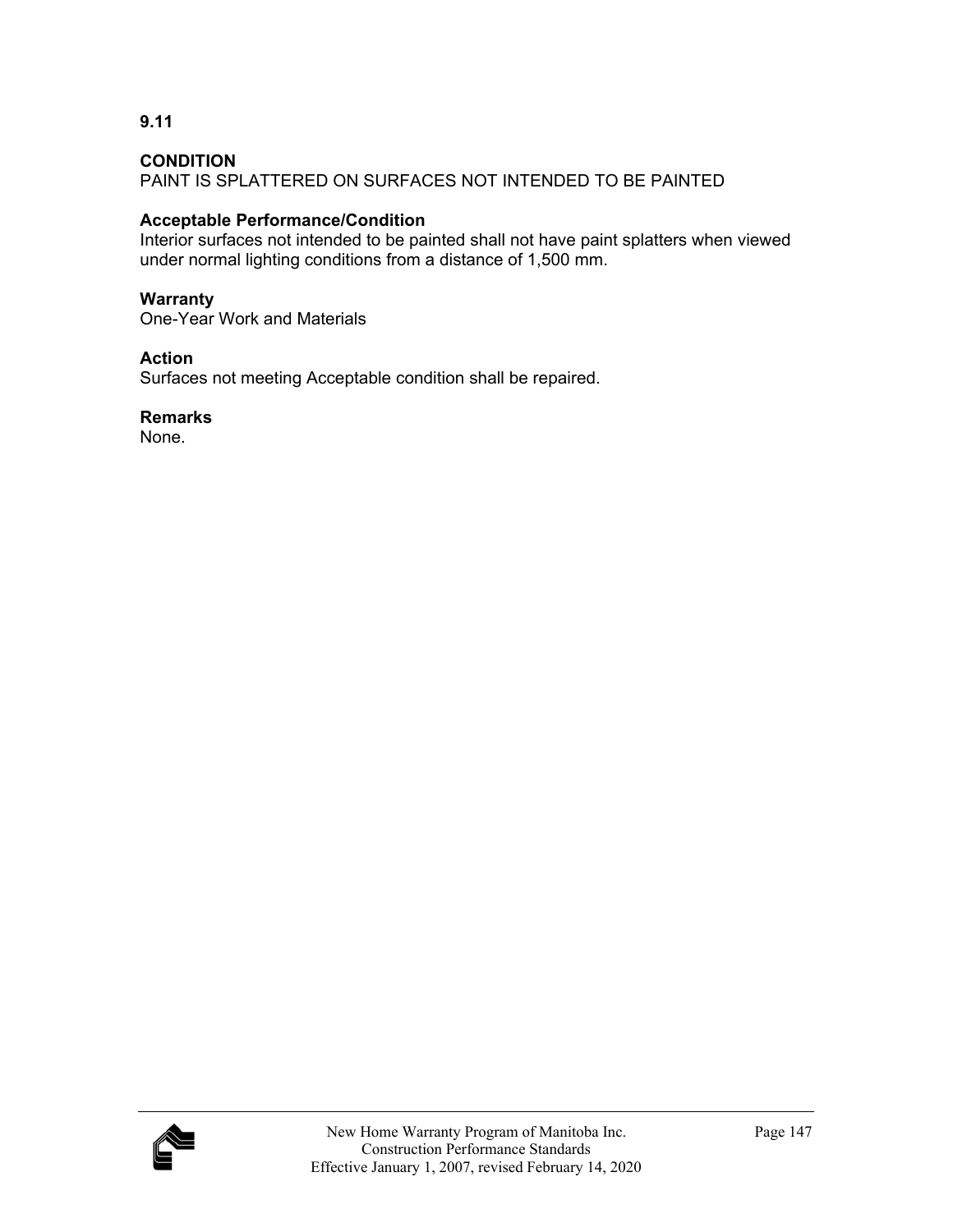**CONDITION**  WALLCOVERING IS PEELING

## **Acceptable Performance/Condition**

Wall-coverings shall not be peeling at the time of the walk-through. This condition is warranted only where a defect in work or material is demonstrated.

## **Warranty**

One-Year Work and Materials

Damage caused by dampness or condensation due to failure by the homeowner to maintain adequate ventilation is excluded from the warranty. Additions, deletions or alterations by the homeowner are not covered by the warranty.

#### **Action**

Wall-coverings not meeting the Acceptable condition shall be repaired.

#### **Remarks**

High humidity levels can create conditions that can cause wall-coverings to peel. Ventilation of rooms and spaces can help control indoor humidity.

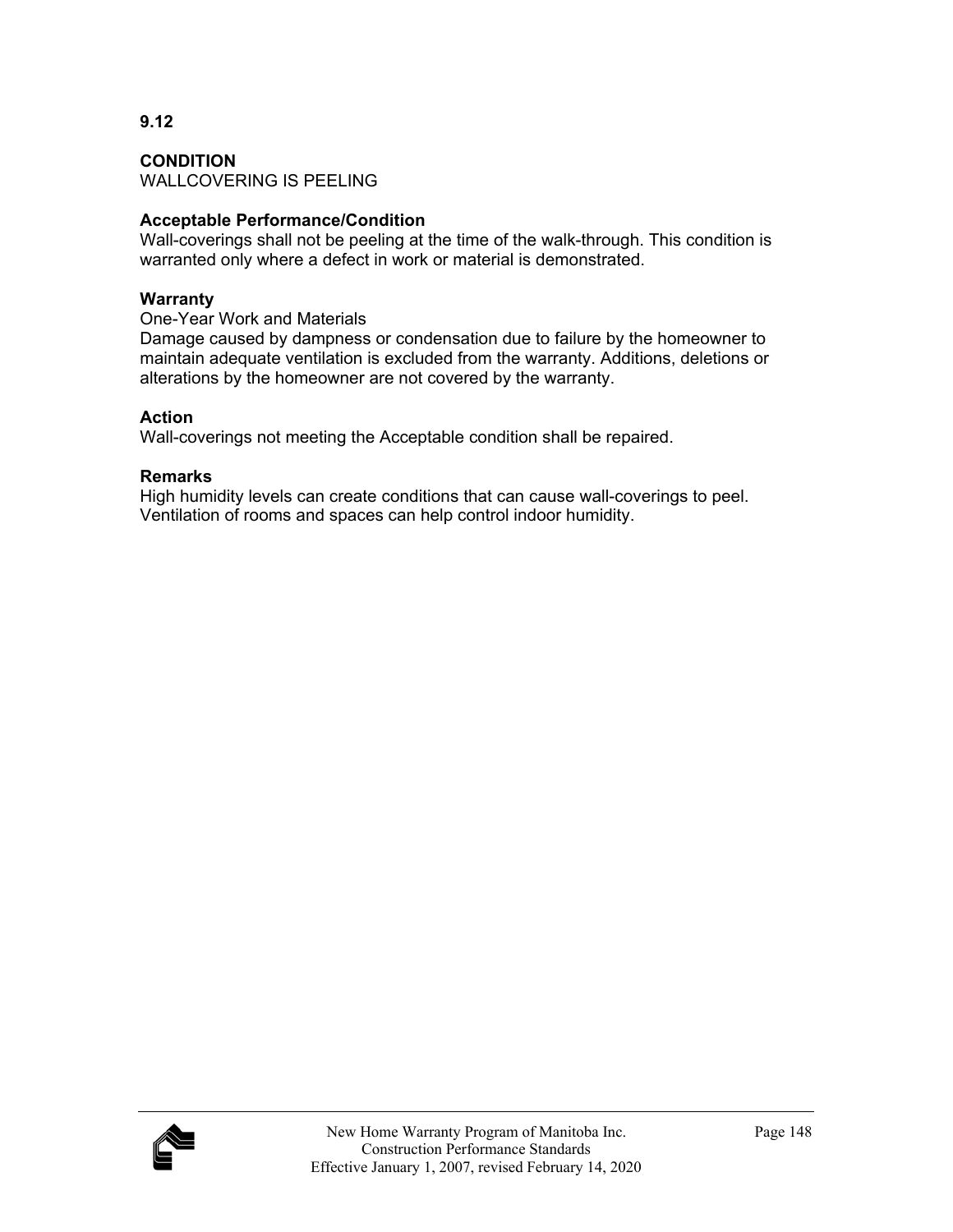**9.13** 

PATTERNS IN WALL COVERING ARE MISMATCHED AT THE EDGES

## **Acceptable Performance/Condition**

Wall-coverings shall be installed to achieve a generally uniform appearance when viewed under normal lighting conditions and from a normal viewing position, within the manufacturers tolerances.

## **Warranty**

One-Year Work and Materials Additions, deletions or alterations by the homeowner are not covered by the warranty.

## **Action**

Wall-coverings not meeting the Acceptable condition shall be repaired.

## **Remarks**

Some wall-coverings are more difficult to match than others due to pattern, colour and texture.

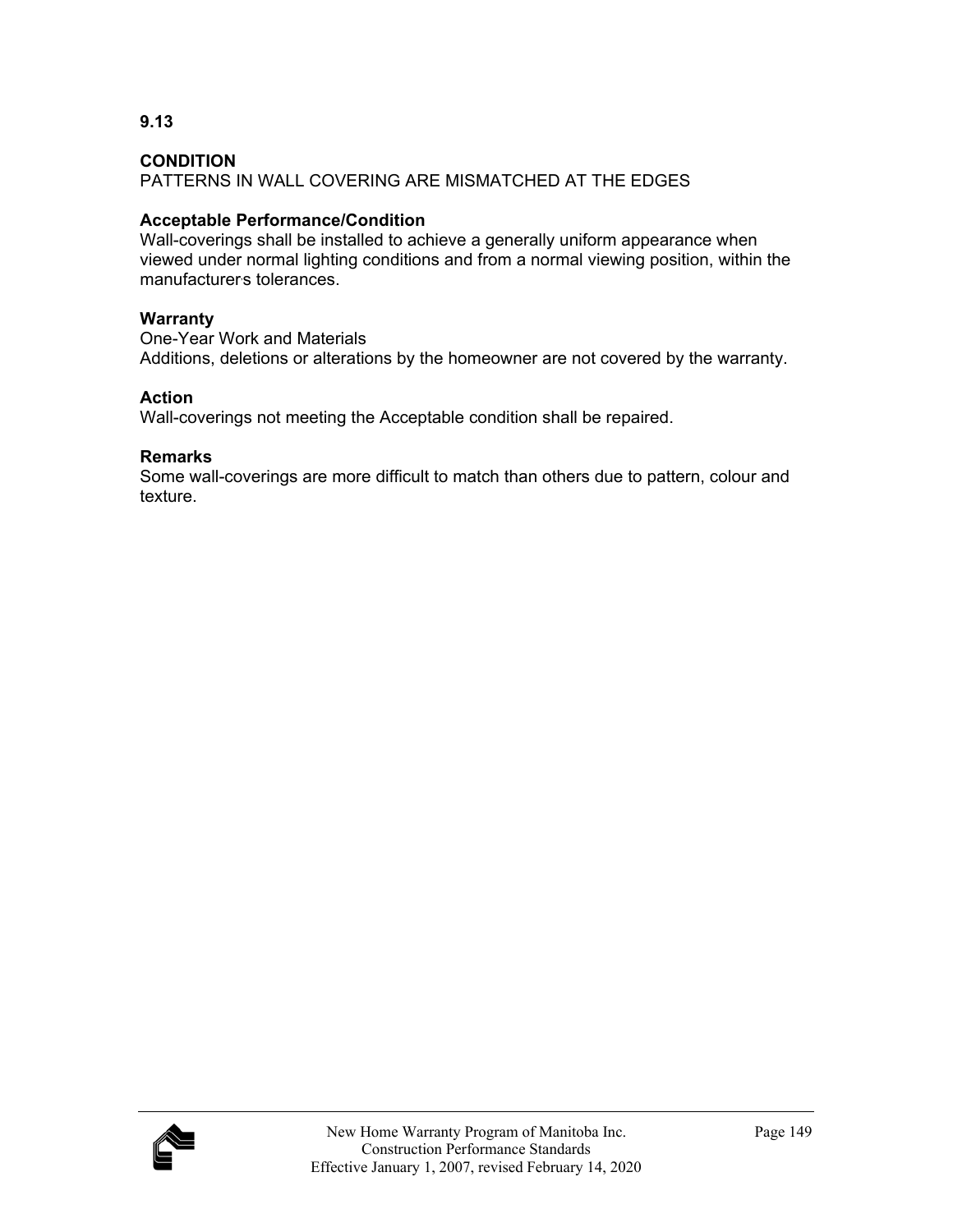**9.14** 

WATER PENETRATION BEHIND CERAMIC TILE AND BATHTUB OR SHOWER ENCLOSURES

## **Acceptable Performance/Condition**

Joints between ceramic tiles and adjacent surfaces shall prevent water penetration.

#### **Warranty**

One-Year Work and Materials Damage resulting from improper maintenance and normal wear and tear is excluded from the warranty.

## **Action**

Ceramic tile installation not meeting the Acceptable performance shall be repaired.

## **Remarks**

The owner must regularly inspect and maintain the soft caulked joints between the ceramic tiles and adjacent surfaces. Grout joints between individual ceramic tiles may deteriorate over time under normal use; periodic maintenance is required.

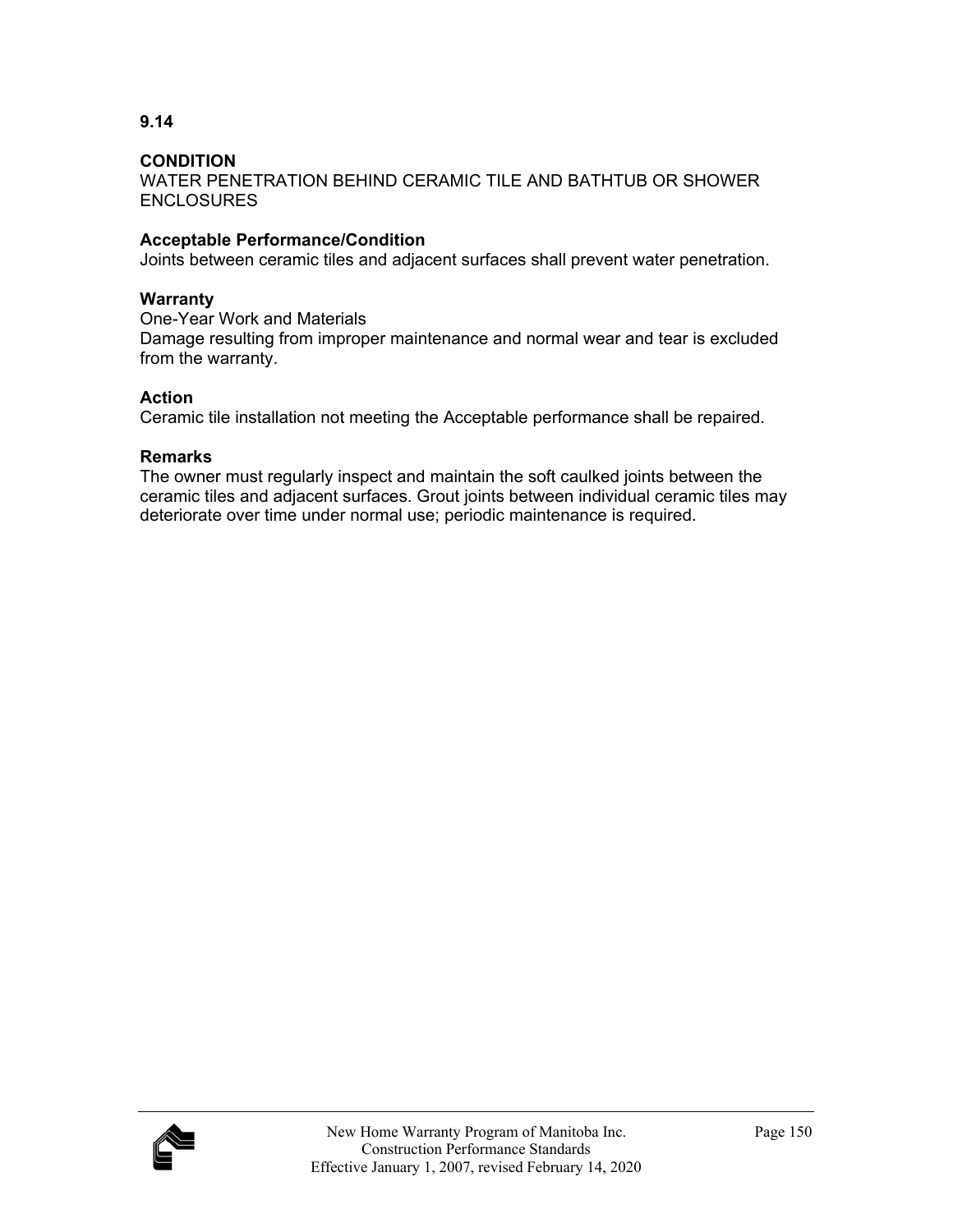# **Module 10 Interior Finishing**

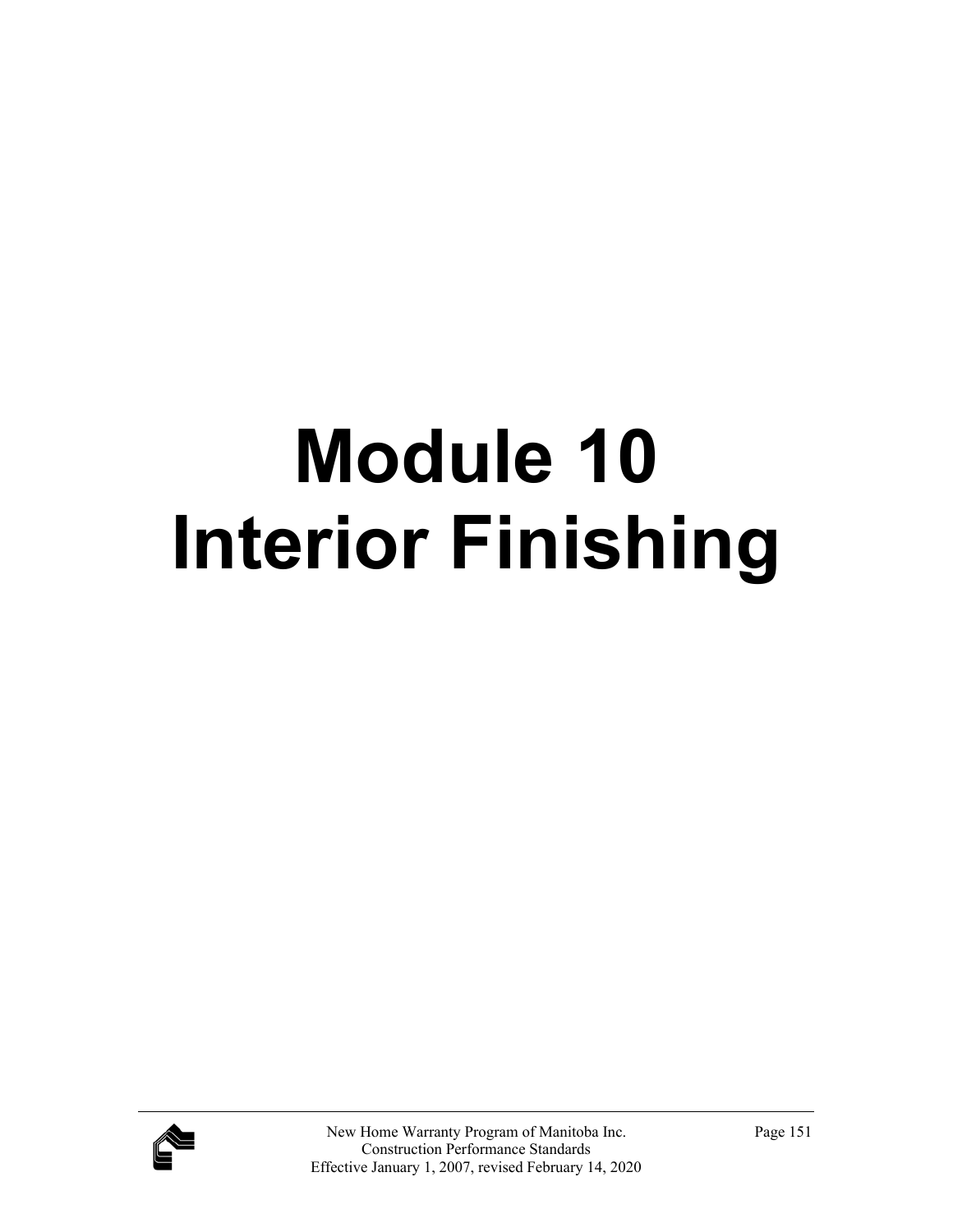**CONDITION**  INTERIOR DOOR IS WARPED

## **Acceptable Performance/Condition**

Interior doors leading to rooms or spaces shall not permanently warp more than 6 mm beyond the edge of the doorjamb when the door is closed.

In the case of double doors, one leaf shall not permanently warp more than 6 mm beyond the face of the adjacent door leaf.

## **Warranty**

One-Year listed Work and Materials Damage caused by normal shrinkage of materials due to drying after construction is excluded from the warranty.

## **Action**

Doors not meeting the acceptable condition shall be repaired.

## **Remarks**

Minor warping is normal. Interior wood doors are a natural product and are affected by changes in indoor relative humidity, which may contribute to the warping of the door. Some materials are affected more than others by a change in humidity level. Normal home maintenance includes controlling indoor humidity levels to prevent permanent warping.

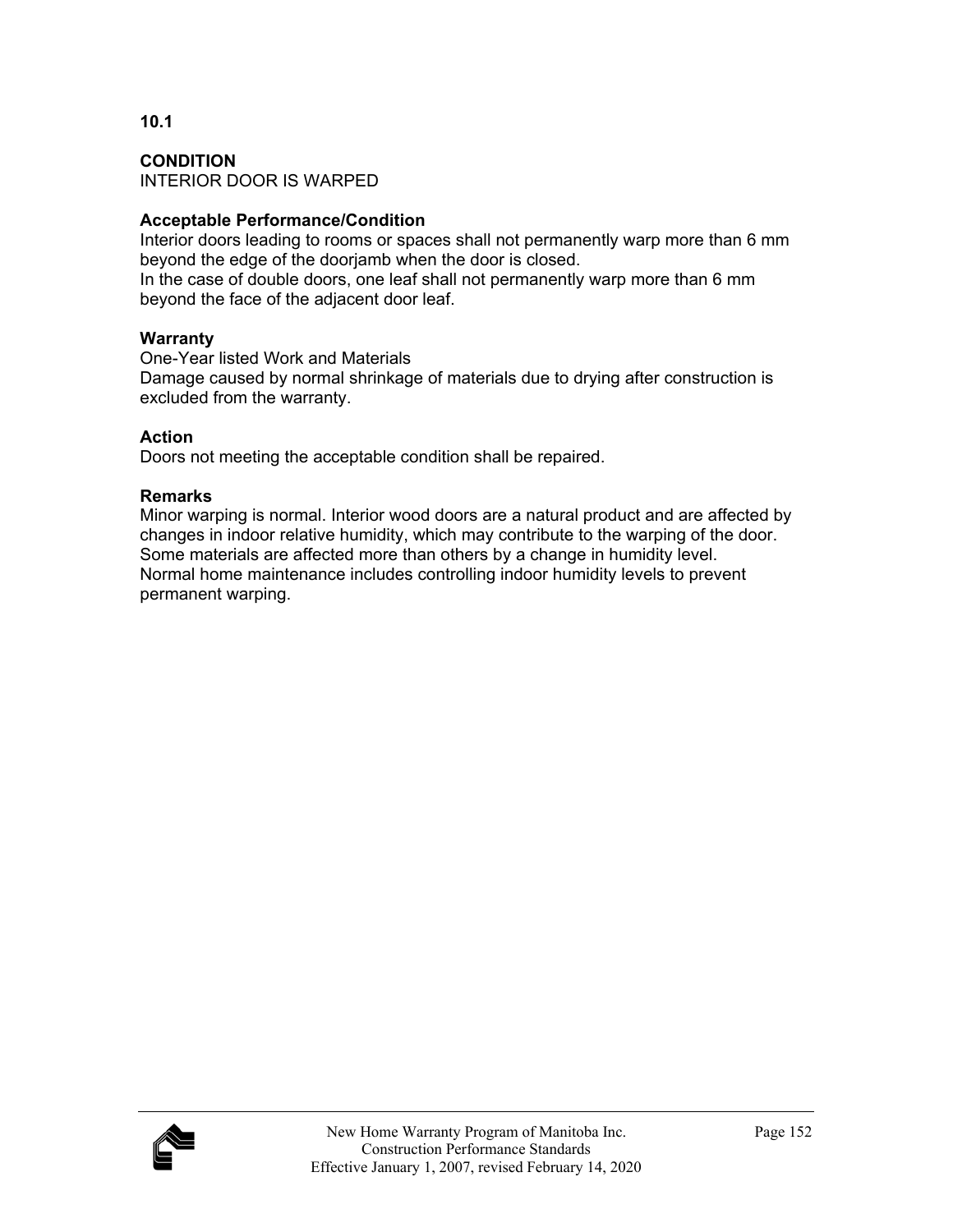## **CONDITION**

BI-FOLD AND SLIDING DOORS COME OFF TRACKS

## **Acceptable Performance/Condition**

Bi-fold and sliding doors shall operate freely and remain on their tracks during normal operation.

#### **Warranty**

One-Year listed Work and Materials

Damage resulting from normal wear and tear or improper maintenance is excluded from the warranty.

## **Action**

Doors not meeting the acceptable performance shall be repaired.

## **Remarks**

Confirm proper operation of the doors during the walk-through. Defects discovered after the walk-through will be covered under the warranty if they result from the builder's work. However, bi-fold and sliding doors may require adjustment from time to time to maintain alignment and hardware may need to be cleaned and lubricated as part of normal home maintenance.

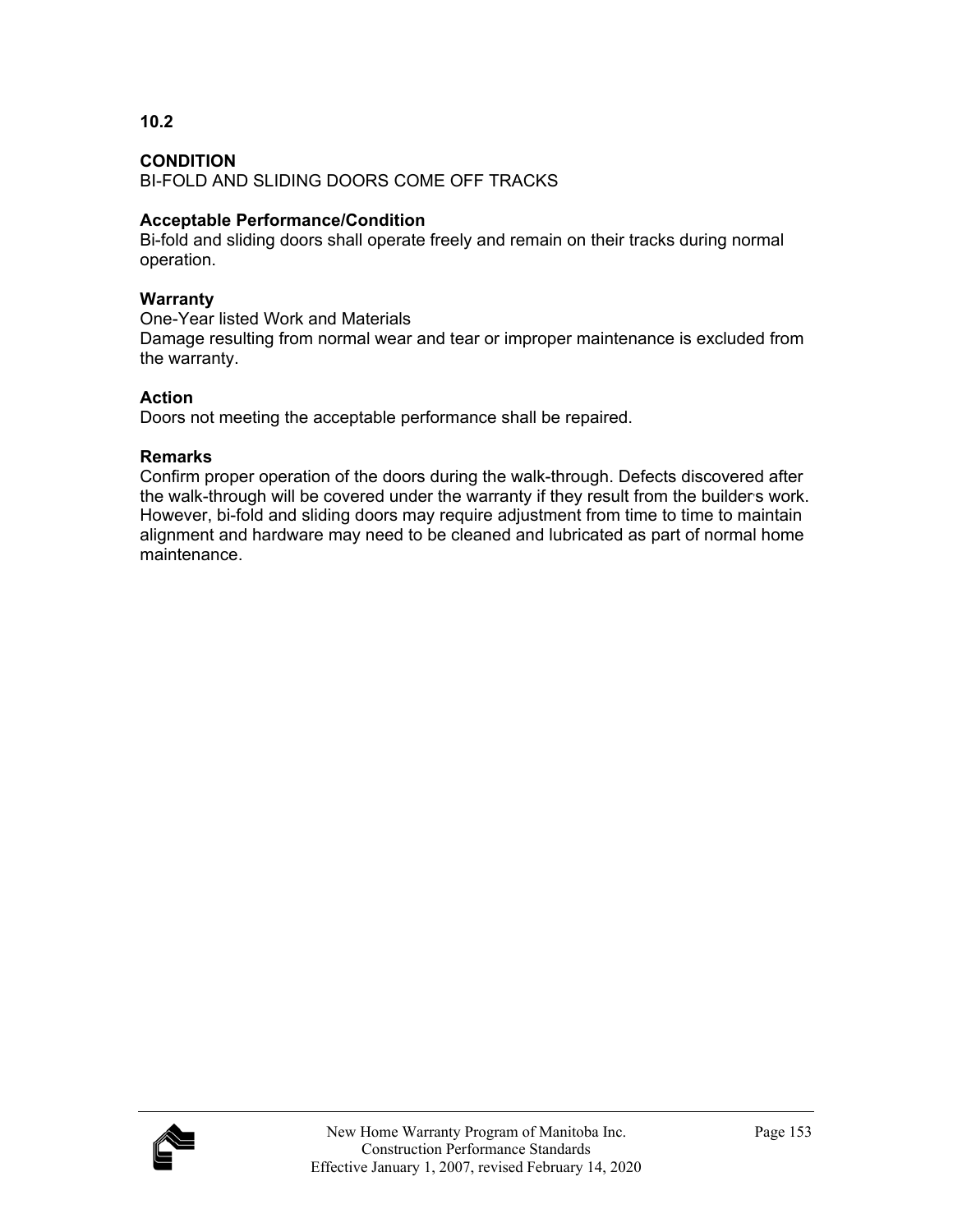**CONDITION**  POCKET DOOR RUBS

## **Acceptable Performance/Condition**

The face of a pocket door shall not rub against the surrounding framing, doorjamb or casing during normal operation.

## **Warranty**

**10.3** 

One-Year listed Work and Materials

Damage resulting from normal wear and tear and improper maintenance is excluded from the warranty.

## **Action**

Doors not meeting the acceptable performance shall be repaired.

## **Remarks**

Confirm proper operation of interior doors during the walk-through. Defects discovered after the walk-through will be covered under the warranty if they result from the builders work. Some pocket doors require the use of guides that are designed to rub across the face of the door during normal operation and may mark the door; this is acceptable. Pocket doors may require adjustment from time to time and hardware may need to be cleaned and lubricated.

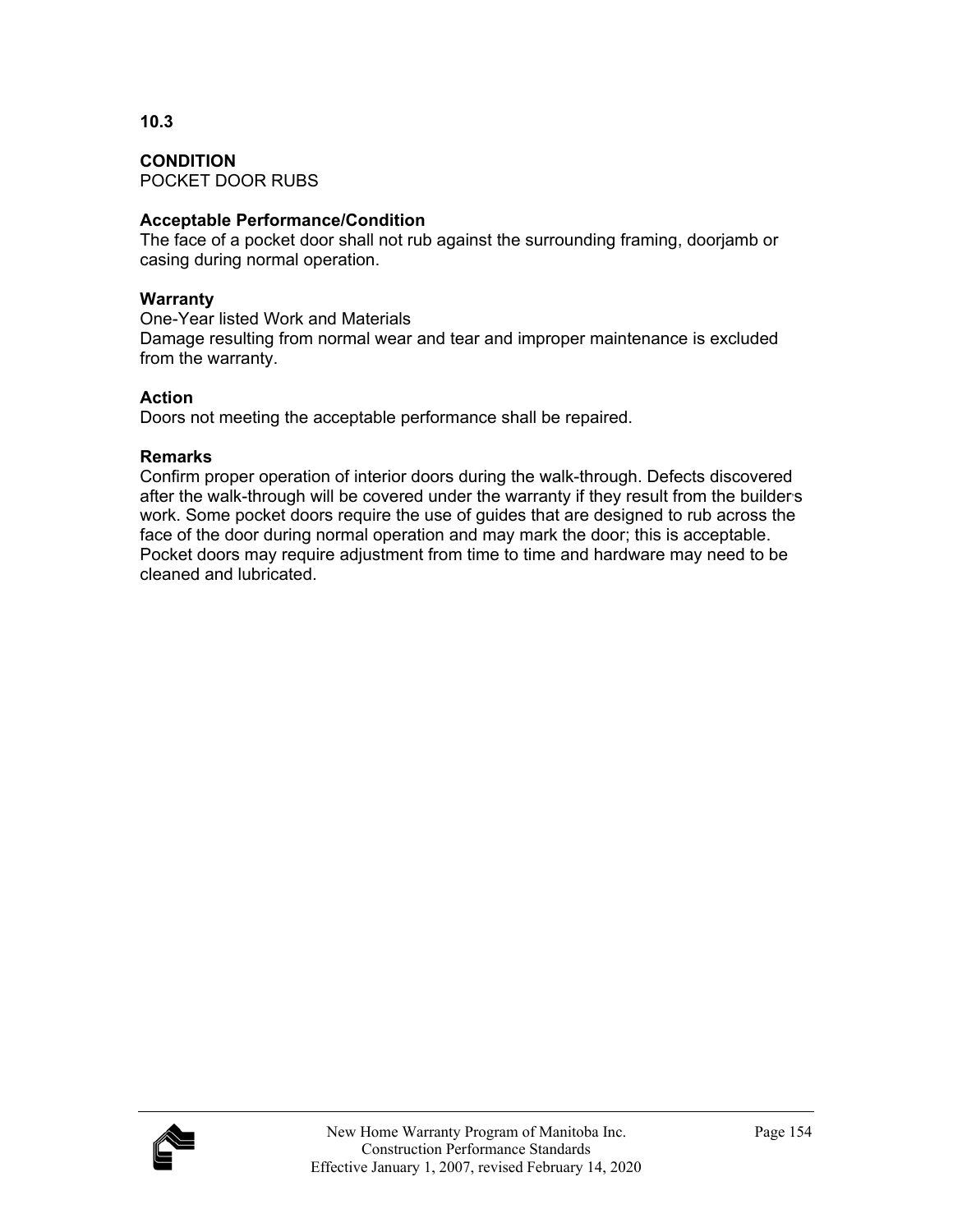DOOR RUBS ON THE DOOR JAMB OR DOES NOT LATCH

## **Acceptable Performance/Condition**

Doors shall operate without rubbing on the doorjamb and latches shall engage with relative ease.

## **Warranty**

One-Year listed Work and Materials

Damage resulting from normal wear and tear and improper maintenance is excluded from the warranty.

## **Action**

Doors and latches not meeting the acceptable performance shall be repaired.

## **Remarks**

Confirm proper operation of the doors during the walk-through. Defects discovered after the walk-through will be covered under the warranty if they result from the builder's work. Slight pressure may be required to engage the latch. Seasonal humidity levels may cause doors and jambs to swell, resulting in temporary rubbing; this is acceptable.



**10.4**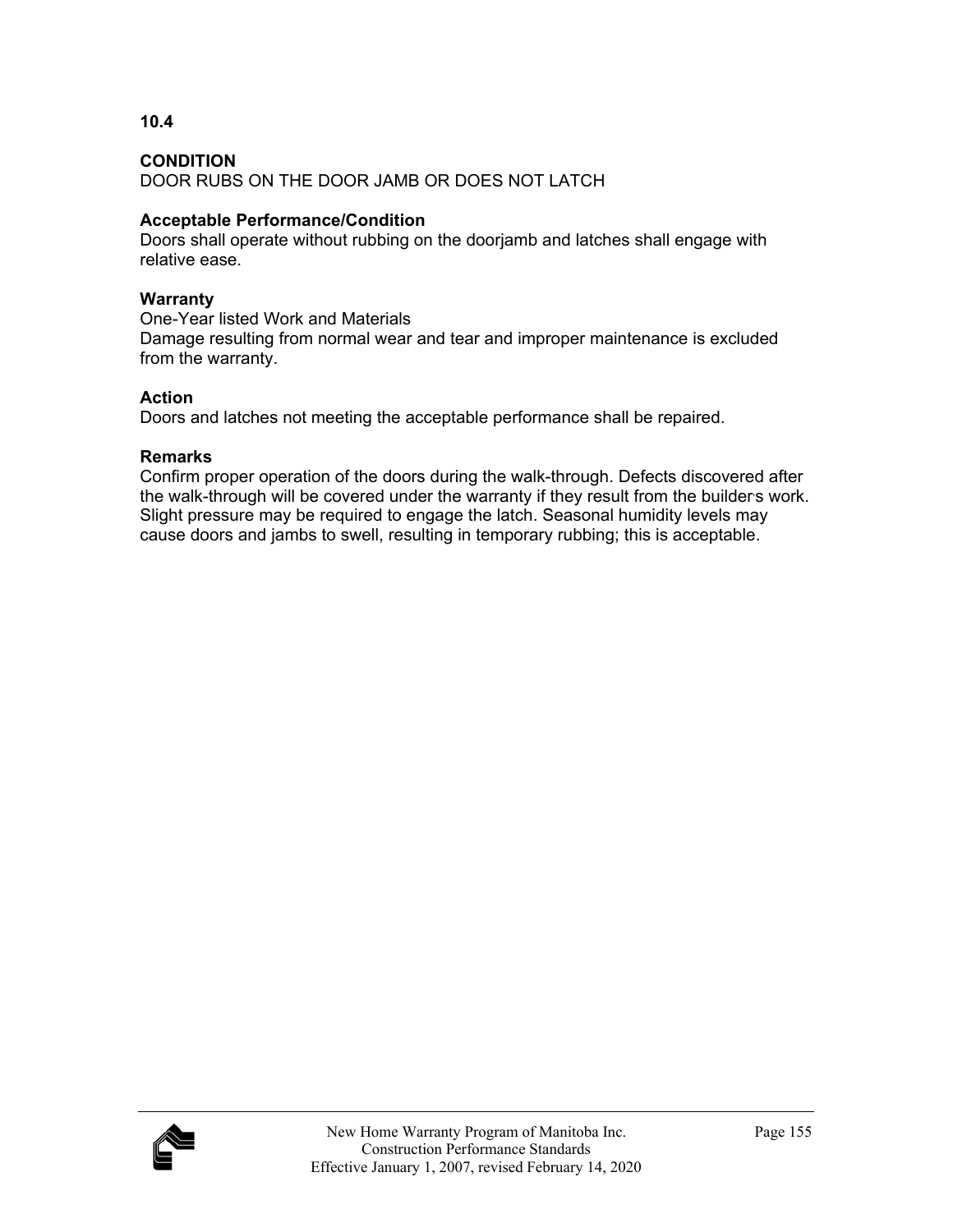**CONDITION**  WOOD DOOR PANEL HAS SPLIT

## **Acceptable Performance/Condition**

Cracks, where normal light is visible through the door, are not acceptable. Minor cracks that do not allow light through the door are acceptable.

## **Warranty**

One-Year listed Work and Materials Damage resulting from normal shrinkage due to drying after construction is excluded from the warranty.

## **Action**

Door panels not meeting the acceptable performance shall be repaired.

## **Remarks**

None.

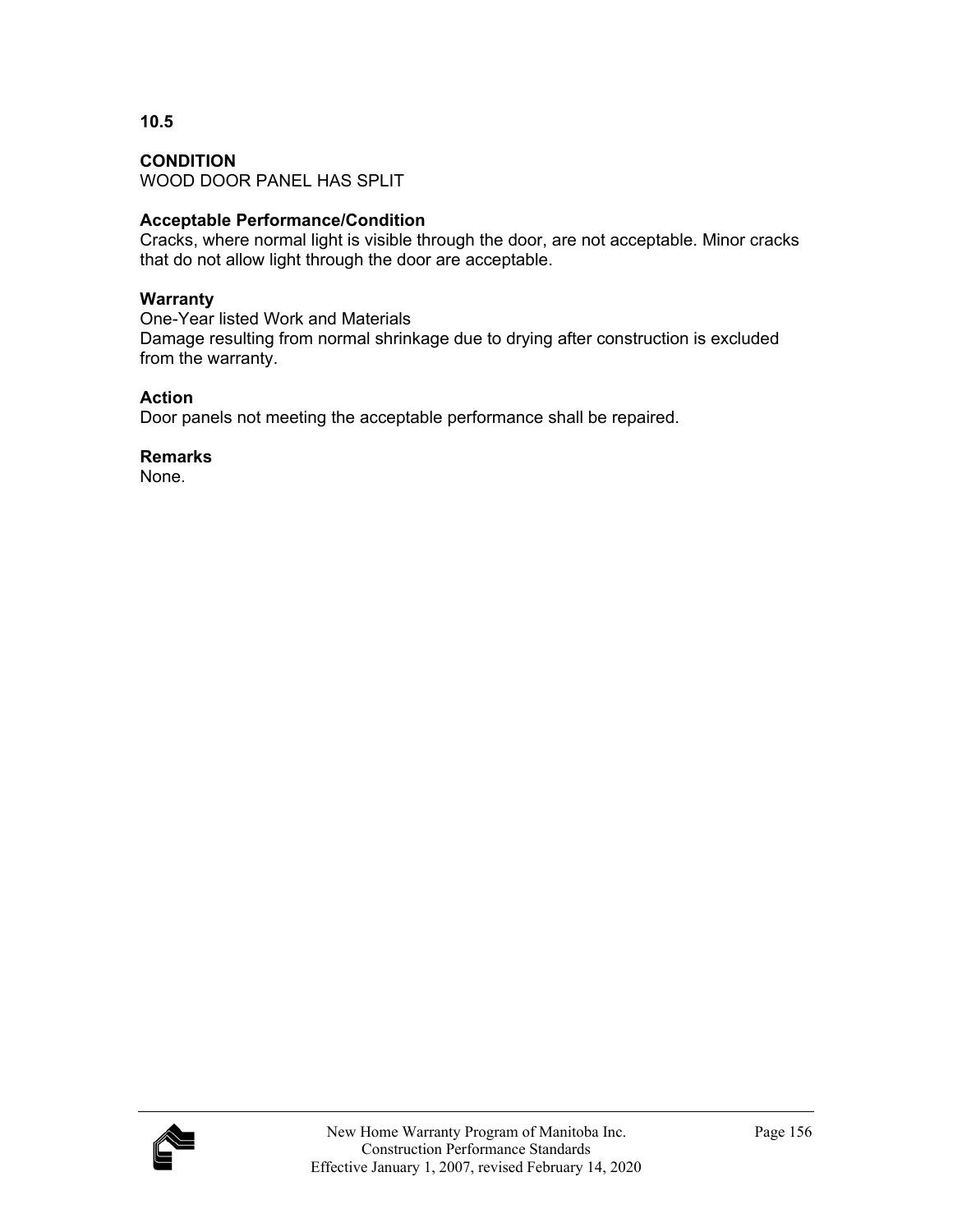## **CONDITION**  DOOR DRAGS ON THE FLOOR

## **Acceptable Performance/Condition**

Doors shall not contact the floor unless the door is specifically designed to do so.

## **Warranty**

One-Year listed Work and Materials Defects in materials, design and work supplied by the homeowner are excluded from the warranty.

## **Action**

Doors not meeting the acceptable performance shall be repaired.

## **Remarks**

Confirm proper operation of the doors during the walk-through. Defects discovered after the walk-through will be covered under the warranty if they result from the builders work. Interior doors are typically undercut to facilitate air movement through the house. See section 8.7 Inadequate Heating for space under interior doors.



**10.6**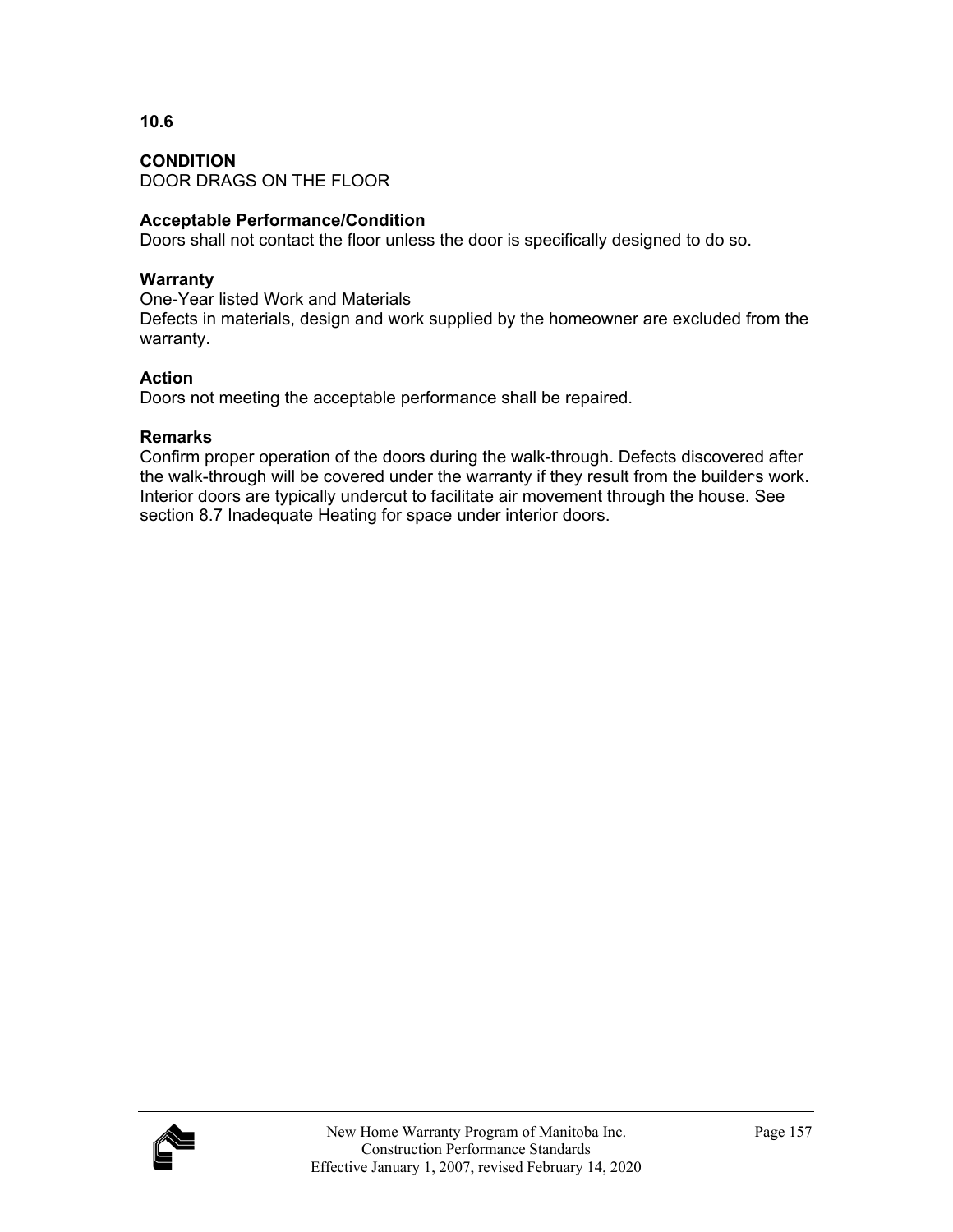**10.7** 

GAP BETWEEN THE DOOR AND THE DOOR JAMB IS NOT UNIFORM

## **Acceptable Performance/Condition**

The width of the gap may vary on different sides or edges of the door. Where the builder installs the door frame and door, the door edge shall be within 5 mm of parallel to the doorjamb.

## **Warranty**

One-Year listed Work and Materials Damage resulting from normal shrinkage of materials due to drying after construction is excluded from the warranty.

## **Action**

Doors not meeting the acceptable performance shall be repaired.

## **Remarks**

None.

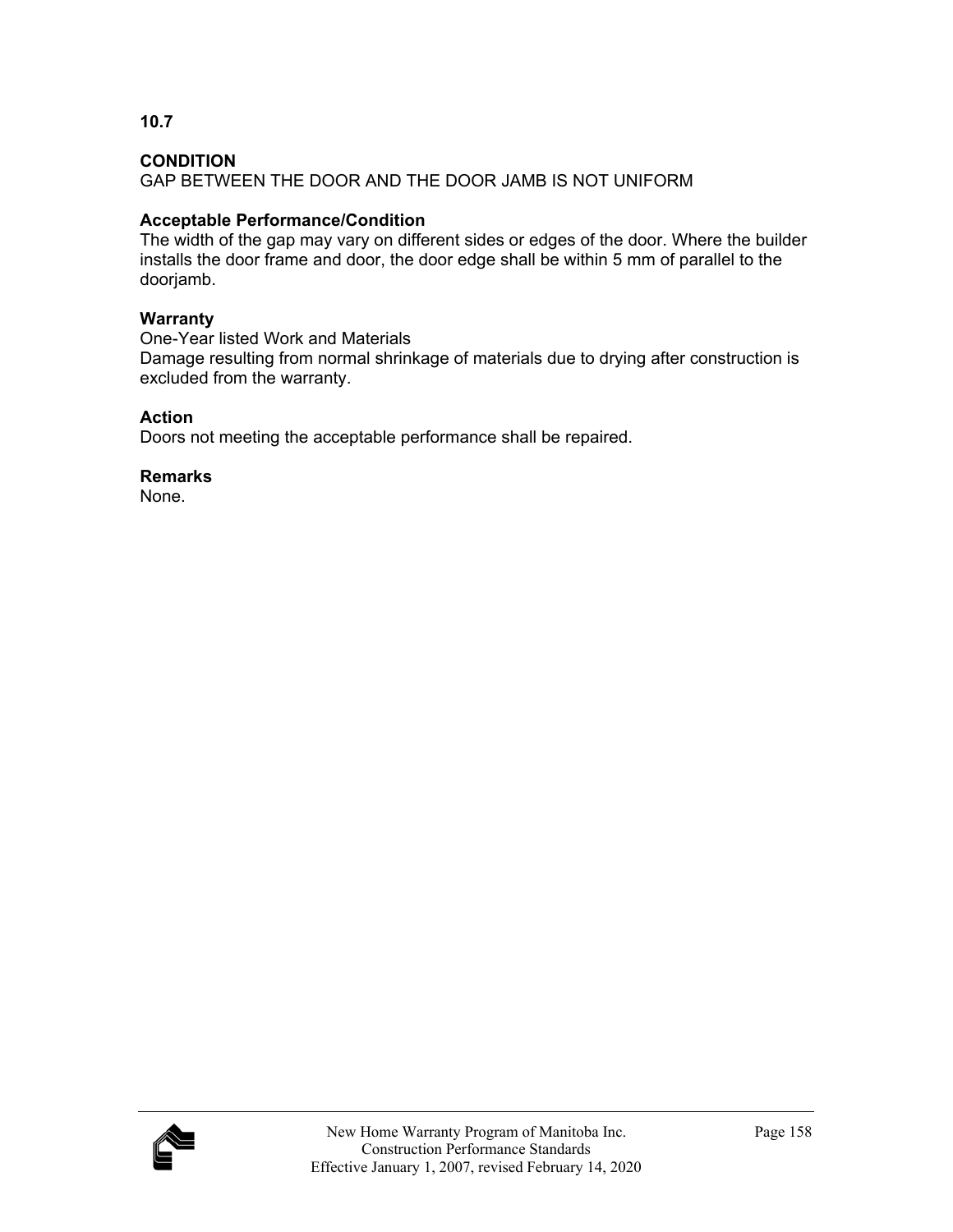INTERIOR DOOR SWINGS OPEN OR CLOSES BY ITSELF

## **Acceptable Performance/Condition**

Interior doors shall be installed sufficiently plumb and square so they do not swing by themselves due to the force of gravity alone.

## **Warranty**

One-Year listed Work and Materials

Damage resulting from alterations, deletions or additions by the homeowner is excluded from the warranty.

## **Action**

Doors not meeting the acceptable performance shall be repaired.

## **Remarks**

Confirm proper operation of interior doors during the walk-through. Defects discovered after the walk-through will be covered under the warranty if they result from the builders work. Doors will swing open or closed by the force of gravity if the hinges are not aligned plumb.



**10.8**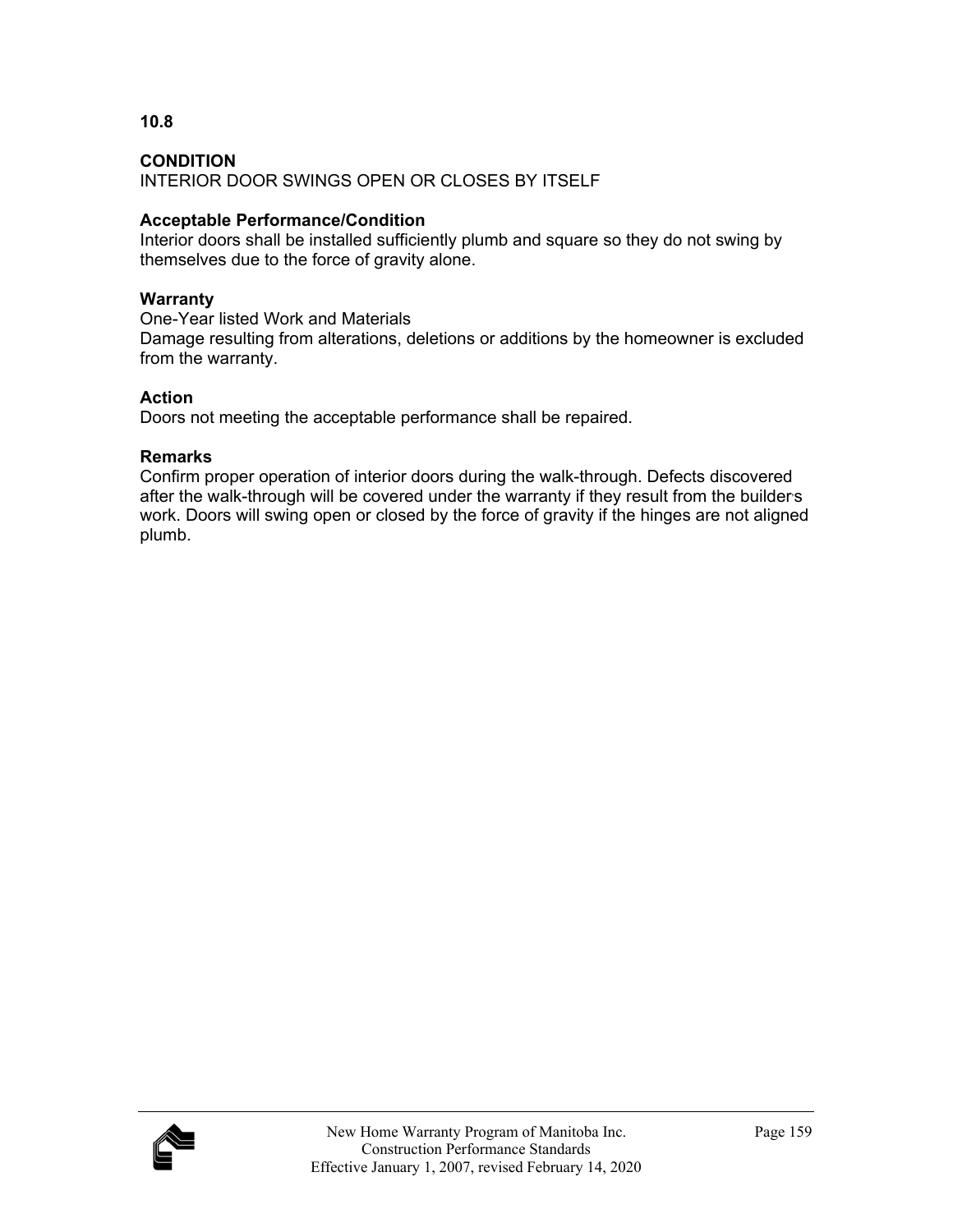**10.9** 

DOORS BIND FROM IMPROPERLY INSTALLED HINGES

## **Acceptable Performance/Condition**

Doors shall not bind on their hinges.

## **Warranty**

One-Year listed Work and Materials

## **Action**

Doors not meeting the acceptable performance shall be repaired.

## **Remarks**

Confirm proper operation of the doors during the walk-through. Defects discovered after the walk-through will be covered under the warranty if they result from the builder's work. Hinges that are not aligned or are excessively recessed into the jamb or door may cause the door to bind; this is not acceptable.

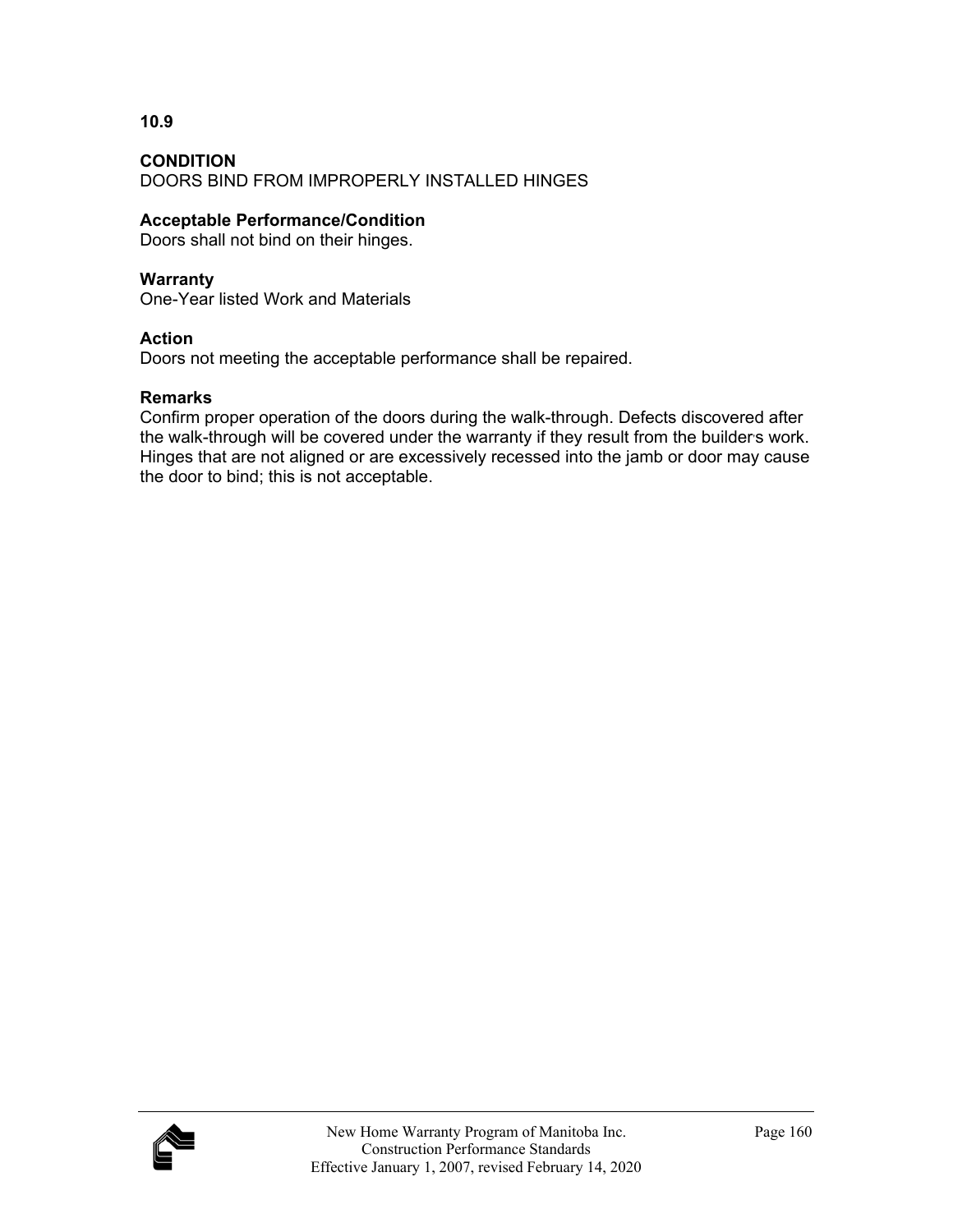**CONDITION**  HINGES ARE PAINTED

## **Acceptable Performance/Condition**

Unless specified in the Agreement of Purchase and Sale or contract, hinges may be painted. Paint shall not interfere with the proper operation of the hinges.

#### **Warranty**

One-Year listed Work and Materials

Damage resulting from alterations, deletions or additions by the homeowner is excluded from the warranty.

## **Action**

Hinges not meeting the acceptable performance shall be repaired.

## **Remarks**

It is common to paint hinges on bi-fold doors the same colour as the doorjamb.

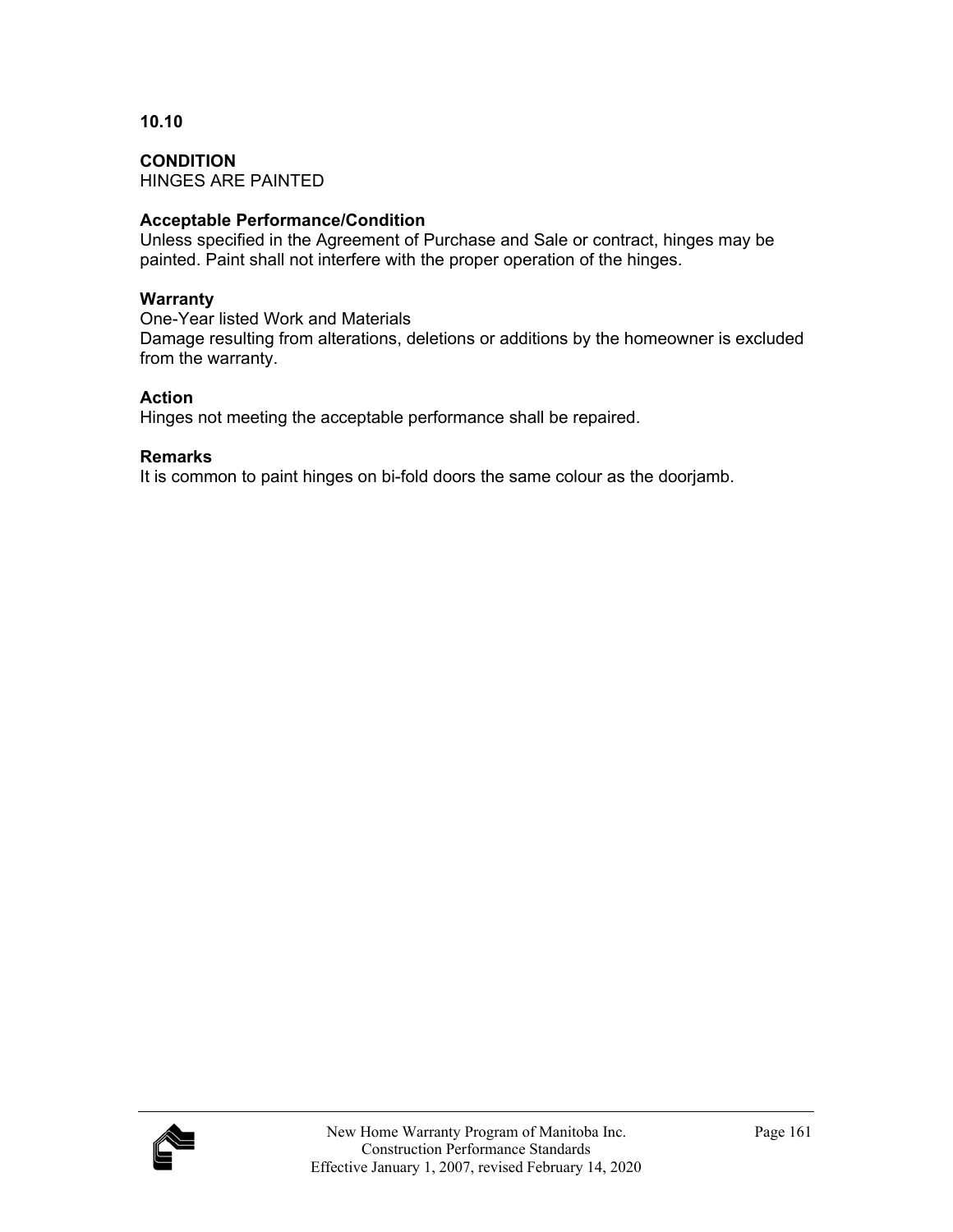#### **CONDITION**

GAPS EXIST BETWEEN STAIR PARTS

## **Acceptable Performance/Condition**

Stair parts (risers, treads, and stringers), where exposed to view in finished areas, shall be fitted to minimize gaps, having aligned surfaces or be filled with a compatible material to achieve the same result.

#### **Warranty**

One-Year listed Work and Materials Damage caused by normal shrinkage of materials due to drying after construction is excluded from the warranty.

## **Action**

Stairs not meeting the acceptable condition shall be repaired.

## **Remarks**

Stair parts do not include applied trim and moulding. See section 10.15 Joint Quality of Interior Trim and Moulding Work.

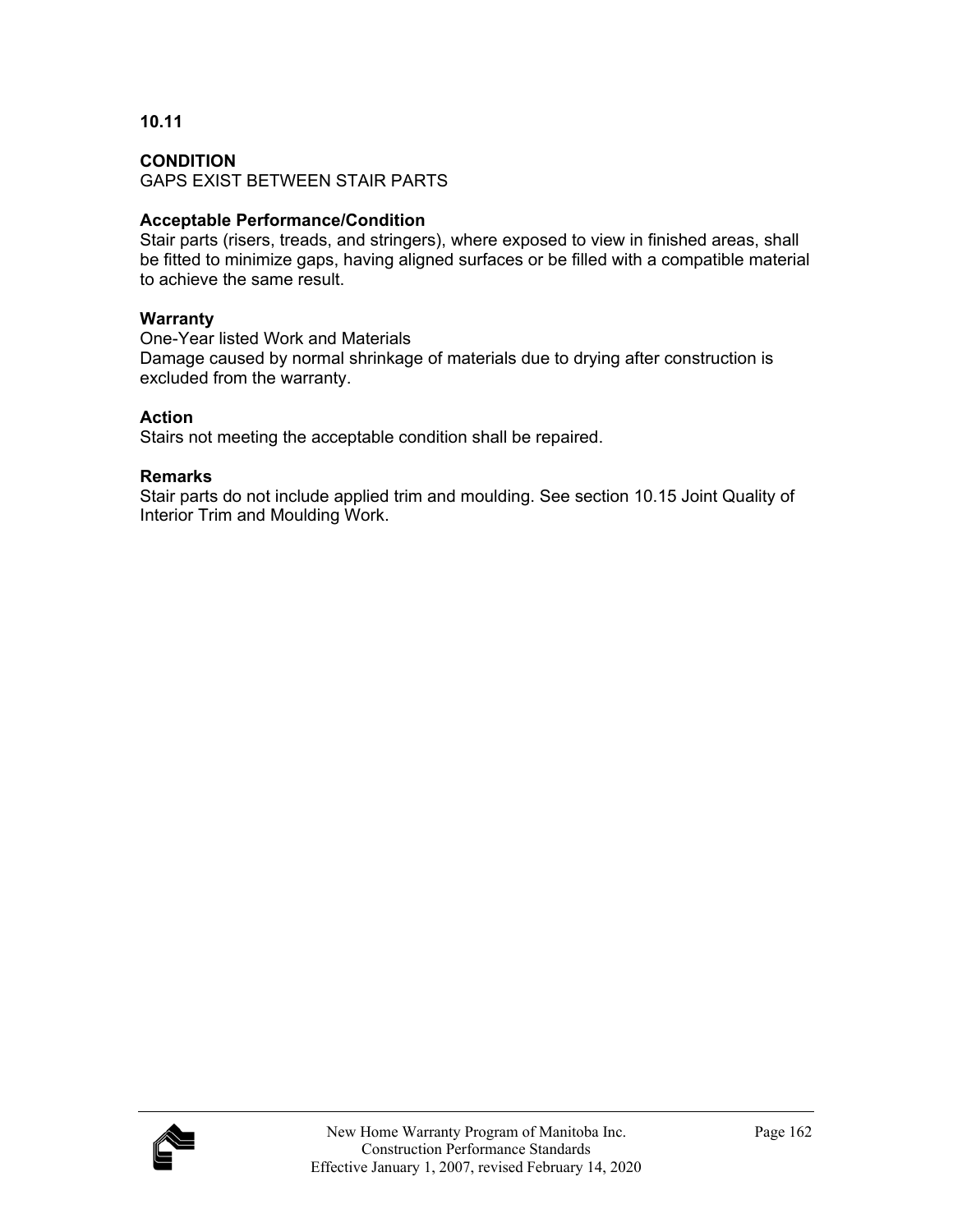## **CONDITION**

SQUEAKING STAIR RISER OR TREAD

## **Acceptable Performance/Condition**

Stair risers and treads shall be free of squeaks caused by loose/inadequately fastened joints.

#### **Warranty**

One-Year listed Work and Materials

Squeaks caused by normal shrinkage of materials due to drying after construction, improper maintenance or normal wear and tear to the stair are excluded from the warranty.

## **Action**

Loose/inadequately fastened risers and treads shall be repaired.

## **Remarks**

Extended low-humidity indoor environments can cause excessive shrinkage in the wood resulting in loose stair connections. The homeowner must maintain indoor humidity levels to prevent excessive drying of materials. A squeak-free stair may not be attainable.

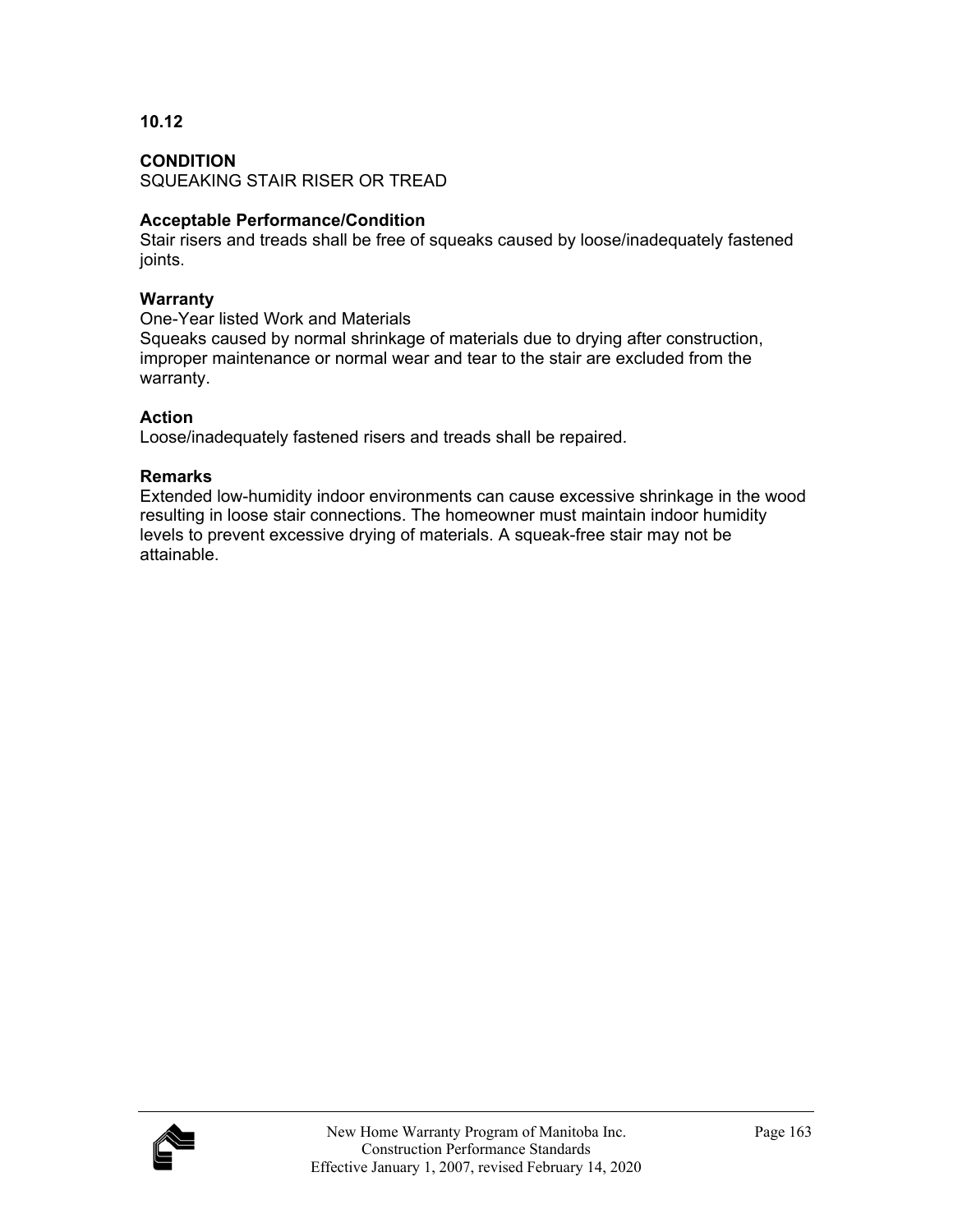#### **CONDITION**

GAPS EXIST BETWEEN RAILING PARTS

#### **Acceptable Performance/Condition**

Gaps between interior stair railing parts shall not exceed 3 mm in width.

#### **Warranty**

One-Year listed Work and Materials Gaps resulting from normal shrinkage of materials due to drying after construction are excluded from the warranty.

#### **Action**

Railings not meeting the acceptable condition shall be repaired.

#### **Remarks**

Minor gaps may exist due to different methods of fabrication of the railing.

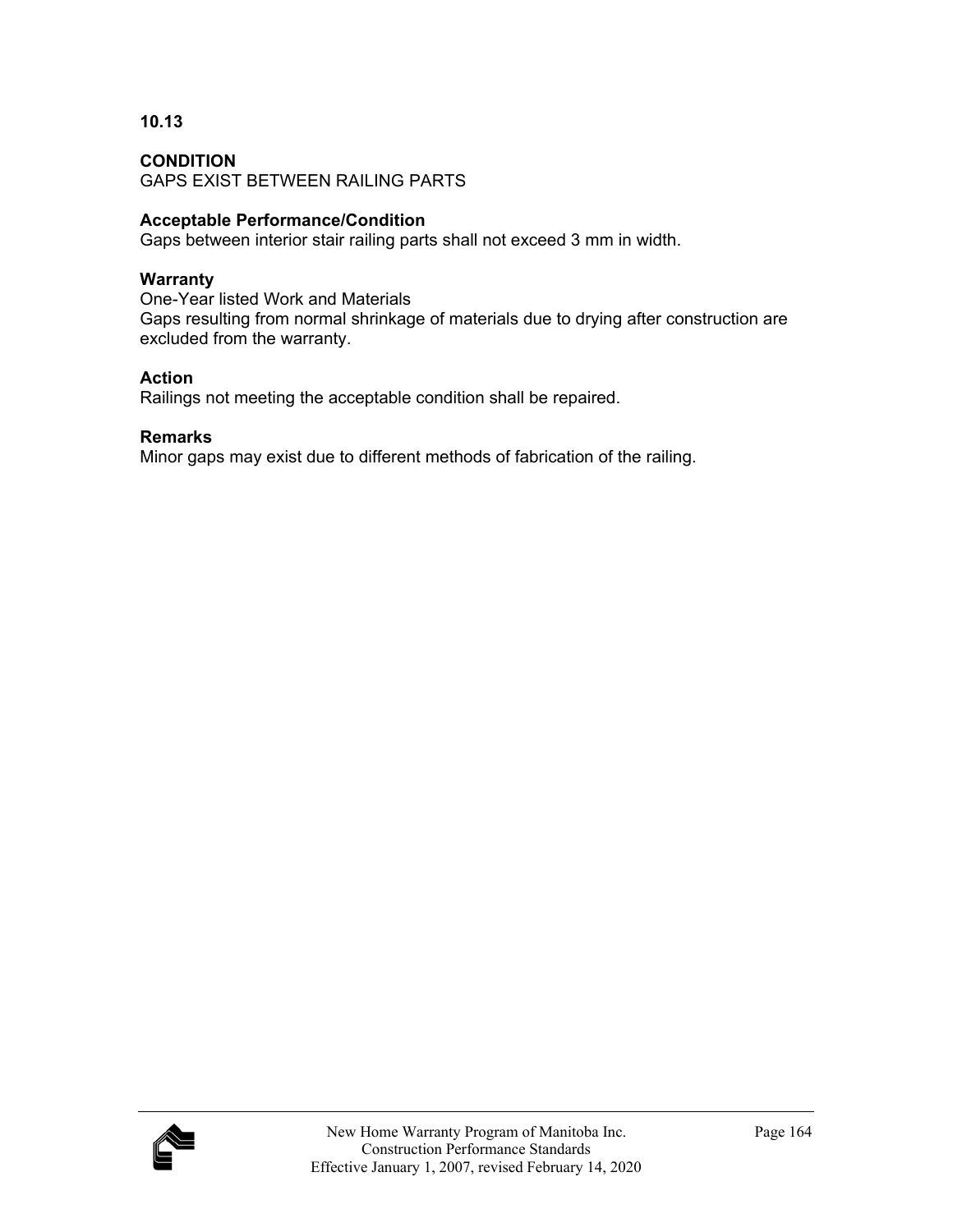**CONDITION**  STAIR RAILINGS LACK RIGIDITY

## **Acceptable Performance/Condition**

Stair railings shall be securely constructed in accordance with the Building Code.

#### **Warranty**

One-Year listed Work and Materials

#### **Action**

Stair railings not meeting the acceptable condition shall be repaired.

## **Remarks**

Even when installed in accordance with the Building Code, slight movement in stair railings may occur under normal use and is acceptable.

The selection of materials and the design of the stair railing can affect rigidity.

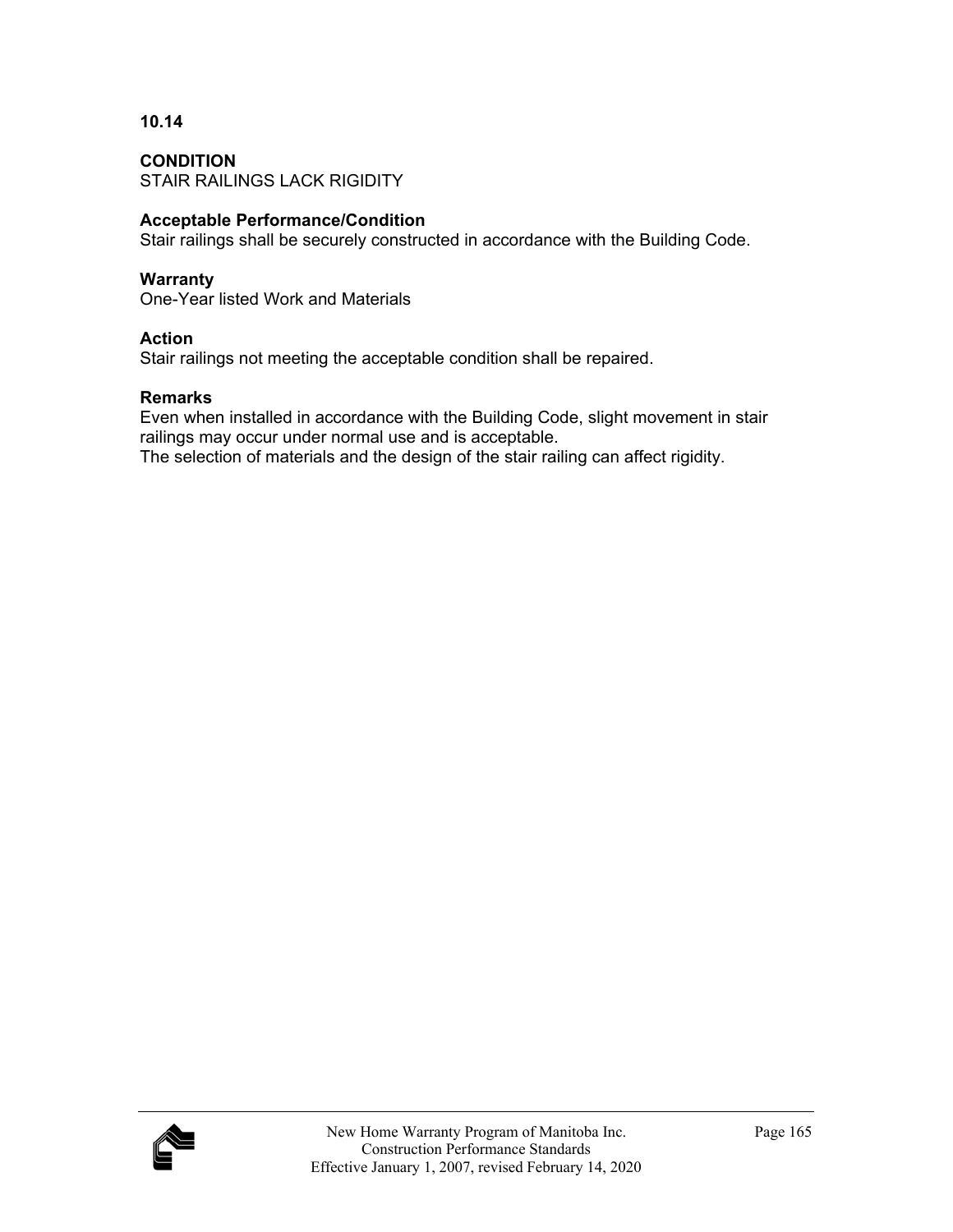**10.15** 

JOINT QUALITY OF INTERIOR TRIM AND MOULDING WORK

## **Acceptable Performance/Condition**

Joints in trim, where exposed to view, shall be tightly fitted and have aligned surfaces or be filled with a compatible material to achieve the same result; cracks in excess of 2mm are not acceptable.

#### **Warranty**

One-Year listed Work and Materials

Minor gaps caused by normal shrinkage of materials due to drying after construction are excluded from the warranty.

## **Action**

Joints not meeting the acceptable condition shall be repaired.

## **Remarks**

Joints in moldings (miter and butt joints) should be flush and properly filled with a compatible material. Gaps exceeding 2mm between moldings and adjacent surfaces are excessive. Hairline cracking or separation which may result from settlement or shrinkage is normal and not a matter of warranty.

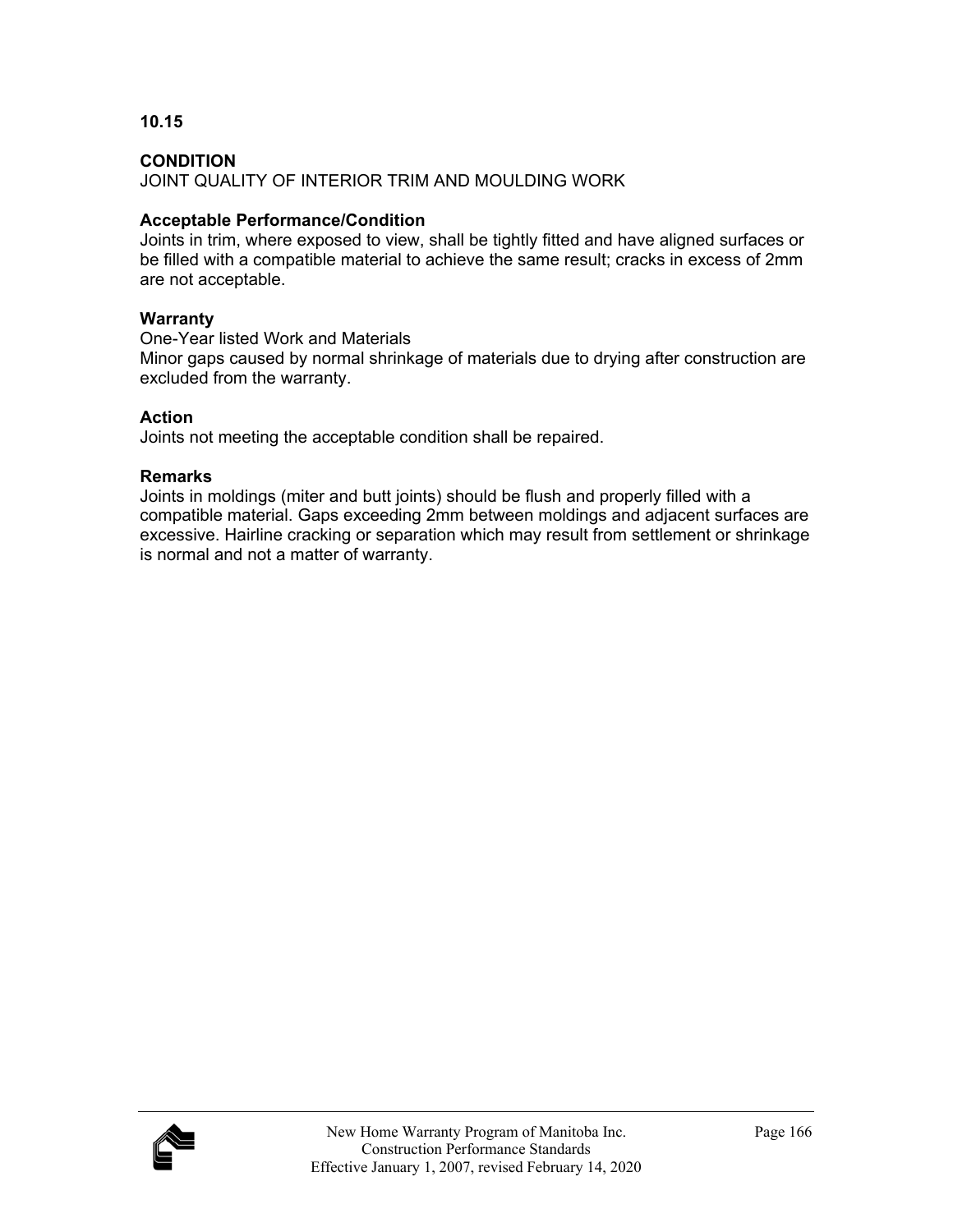**10.16** 

NAILHEADS AND FASTENERS ARE NOT PROPERLY SET OR FILLED

## **Acceptable Performance/Condition**

Nailheads and fasteners shall not protrude above the surface. Where nailheads and fasteners have been set below the surface they shall be filled with compatible filler unless designed otherwise. Filler may be noticeable under normal lighting conditions from a distance of 1,500 mm.

## **Warranty**

One-Year listed Work and Materials

## **Action**

Nailheads and fasteners not meeting the acceptable condition shall be repaired.

## **Remarks**

This does not apply in unfinished rooms or spaces.

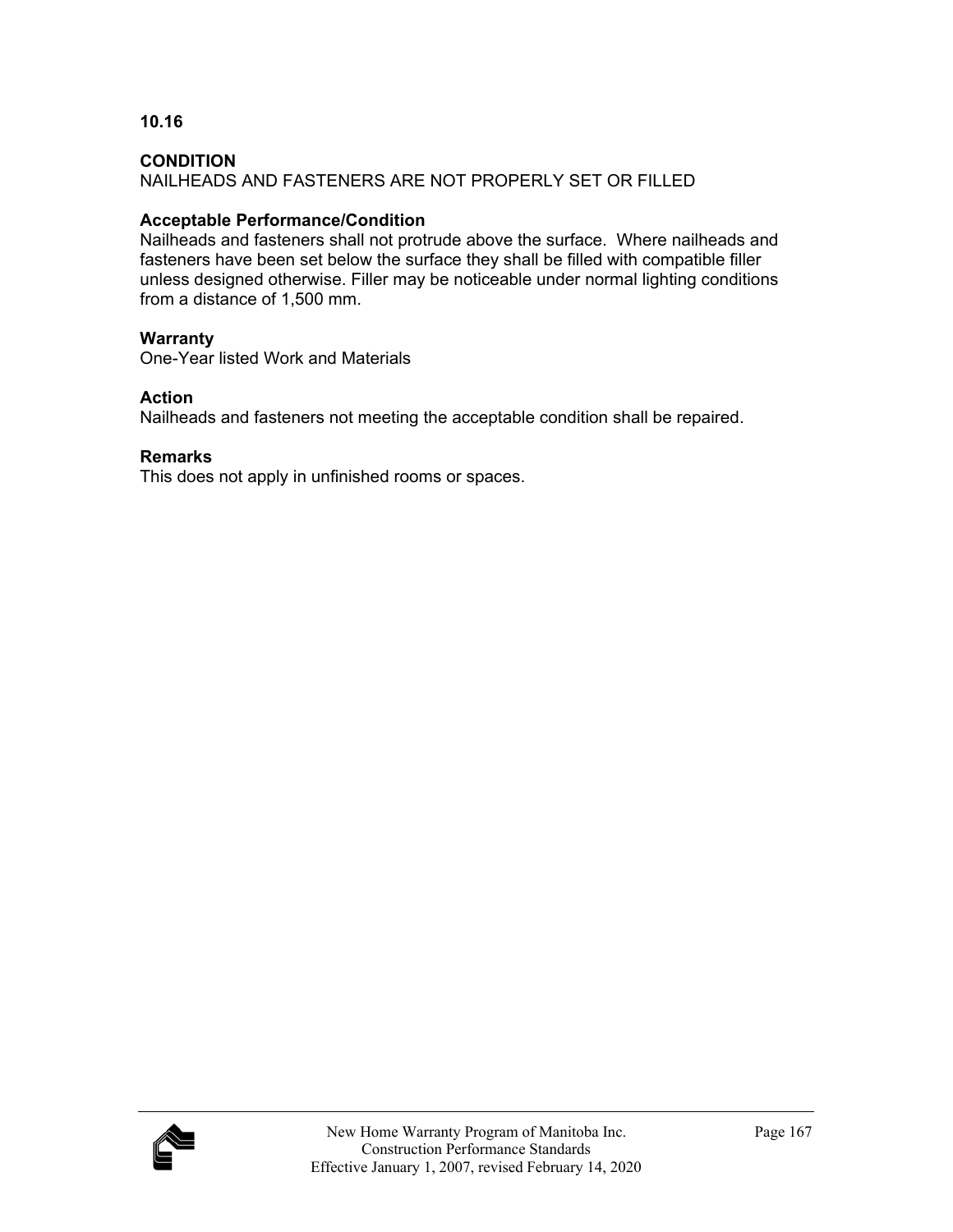**CONDITION**  INTERIOR TRIM IS SPLIT

#### **Acceptable Performance/Condition**

Trim shall not have visible splits.

## **Warranty**

One-Year listed Work and Materials Damage caused by normal shrinkage of materials due to drying after construction is excluded from the warranty.

## **Action**

Trim not meeting the acceptable condition shall be repaired.

## **Remarks**

Filler may be used to repair splits. Splits, cracks and checking are inherent characteristics of all wood products, and are not a defect.

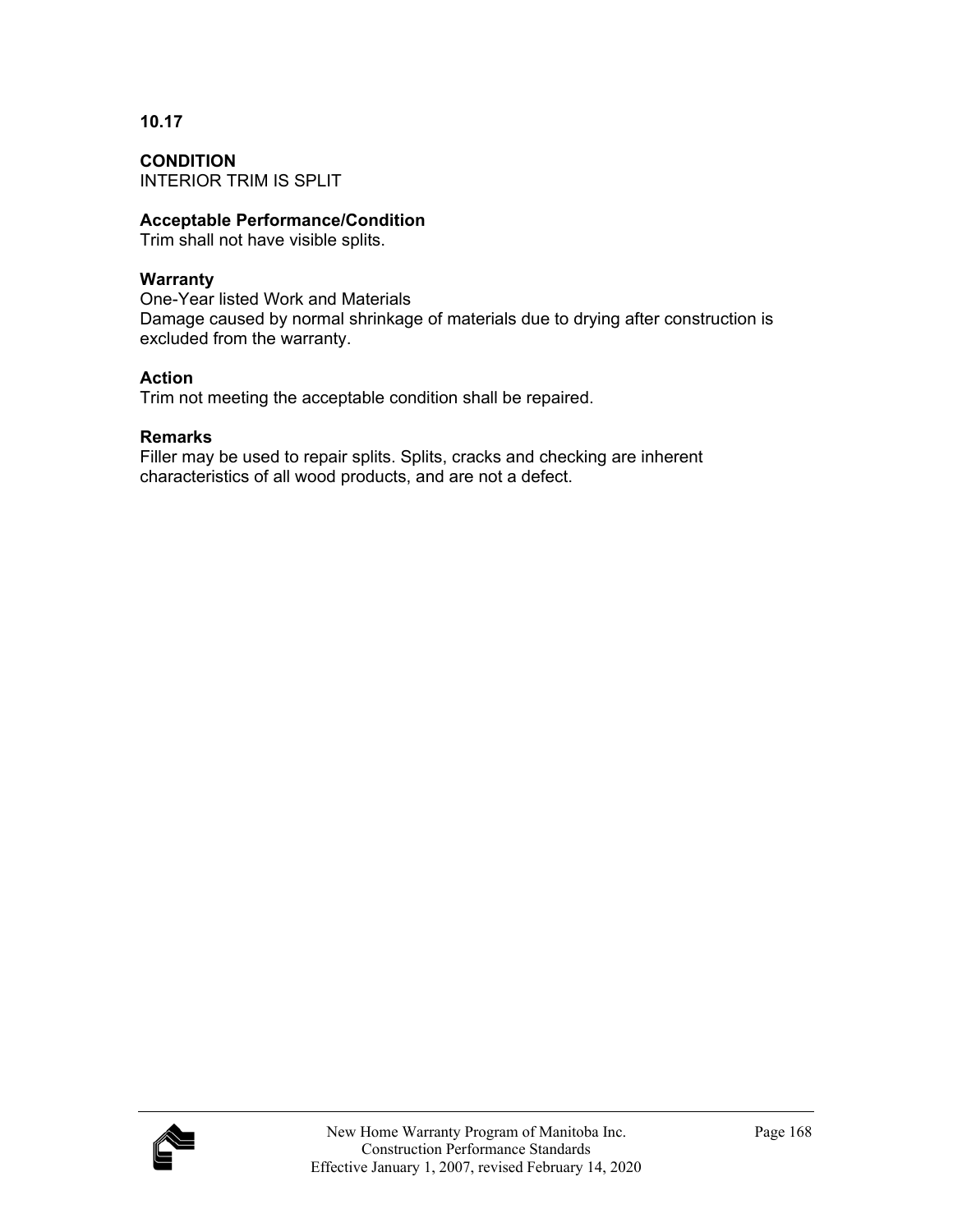## **CONDITION**

HAMMER MARKS ARE VISIBLE ON TRIM

#### **Acceptable Performance/Condition**

Interior finished trim shall be free from visible hammer marks at the time of the walkthrough.

#### **Warranty**

One-Year listed Work and Materials

## **Action**

Trim not meeting the acceptable condition shall be repaired.

#### **Remarks**

Damaged interior finished trim not identified on the Certificate of Possession Form may be excluded from the warranty, unless the homeowner is able to establish that the damage was caused by the builder. Repaired areas shall match the original finished surface for colour, sheen and texture as closely as possible.

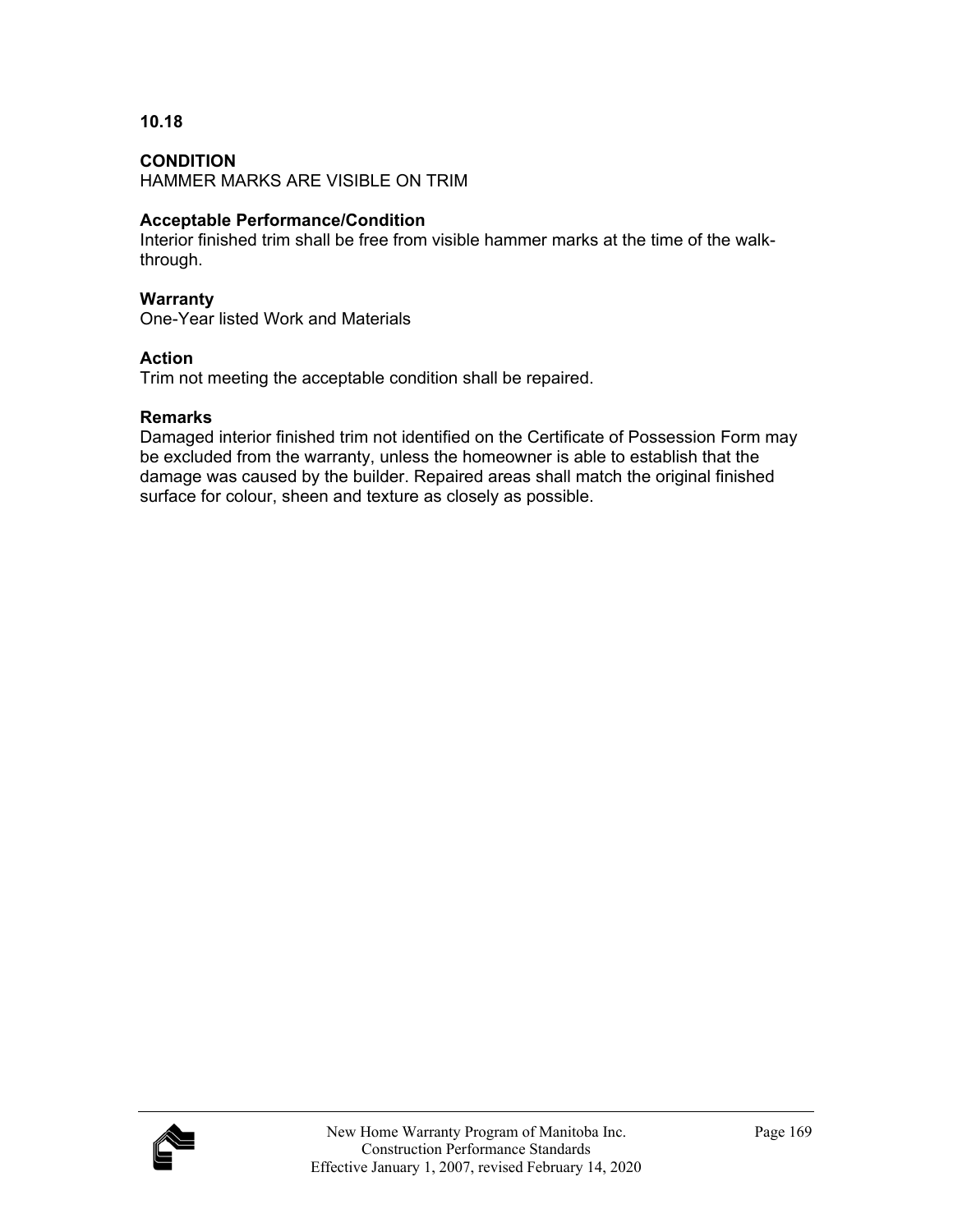**CONDITION**  RESIN BLEEDING THROUGH PAINTED FINISH

## **Acceptable Performance/Condition**

Resin shall not bleed through painted finish on trim.

#### **Warranty**

One-Year listed Work and Materials

#### **Action**

Painted finishes not meeting the acceptable condition shall be repaired.

#### **Remarks**

The extent of resin bleeding, while a natural characteristic of wood, can be controlled.

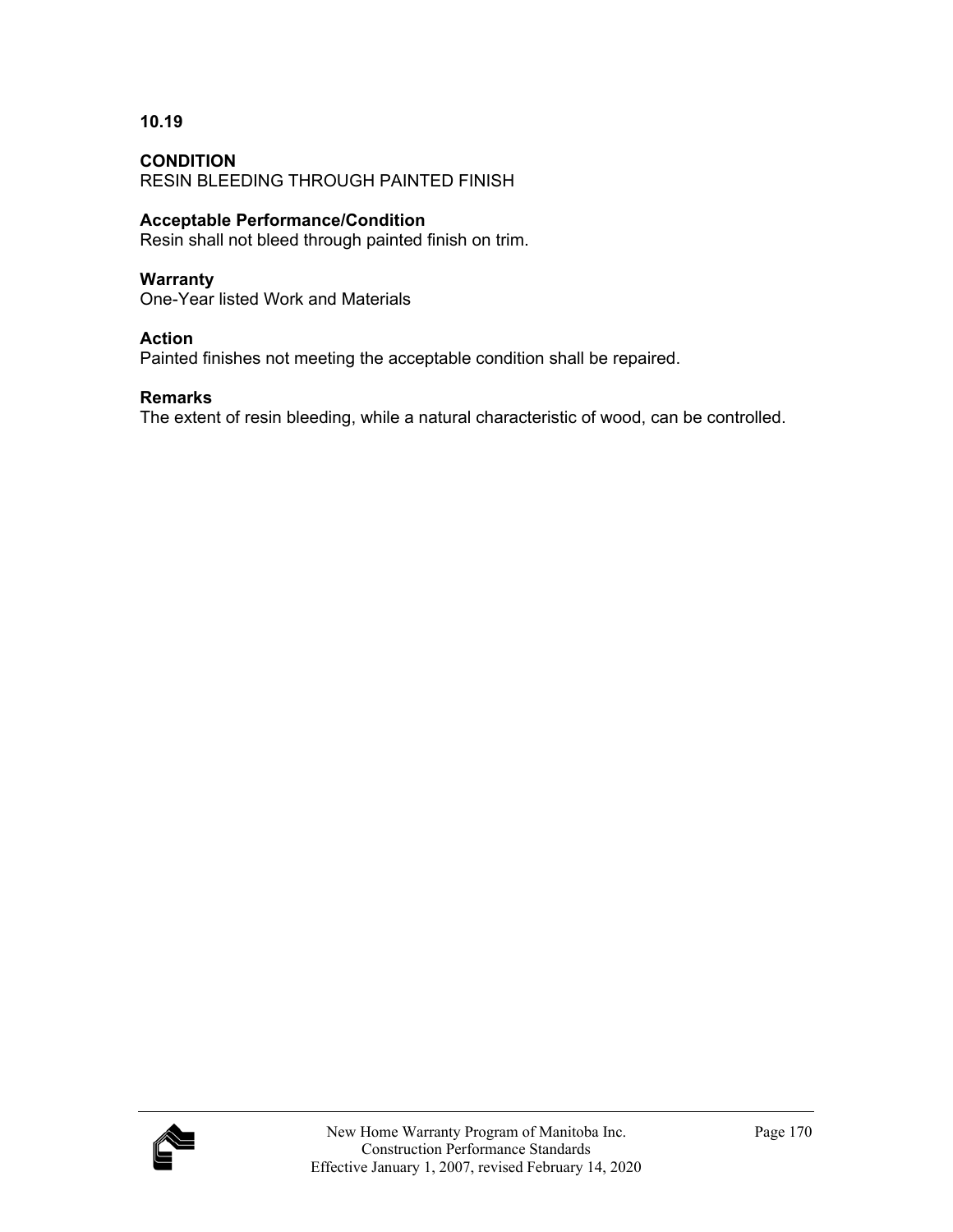# **Module 11 Cabinets & Countertops**

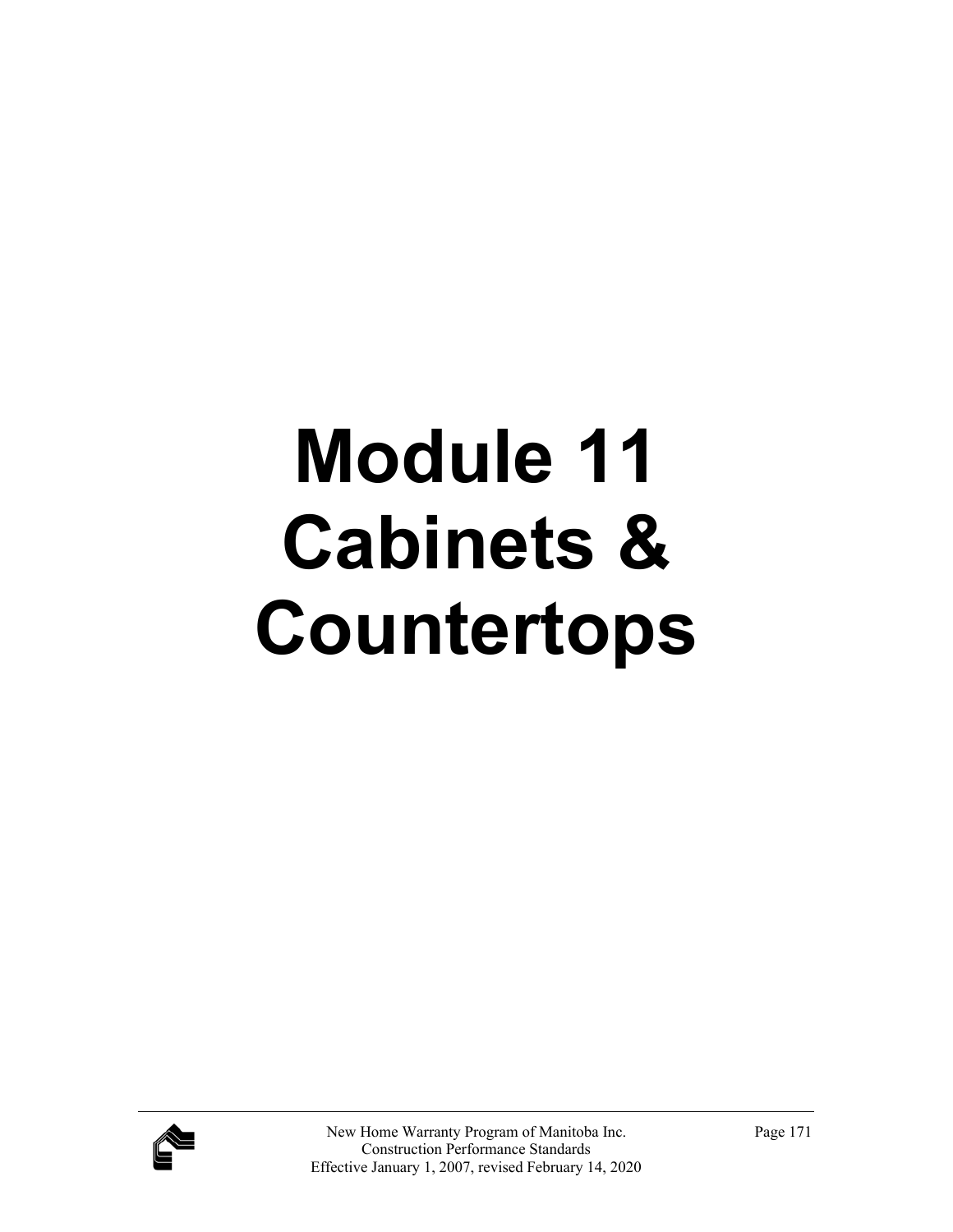**11.1** 

GAP BETWEEN CABINETS AND CEILINGS OR WALLS

## **Acceptable Performance/Condition**

Cabinets shall be fitted to each other. Where cabinets abut walls and ceilings, visible gaps in excess of 3 mm are not acceptable.

## **Warranty**

One-Year Work and Materials Damage resulting from normal shrinkage of materials due to drying after construction is excluded from the warranty.

## **Action**

Cabinets not meeting the acceptable condition shall be repaired.

## **Remarks**

It is common to have gaps where cabinets meet different materials. Caulking separation/cracking caused by minor wall movement due to seasonal temperature changes (thermal wall bowing) is considered normal.

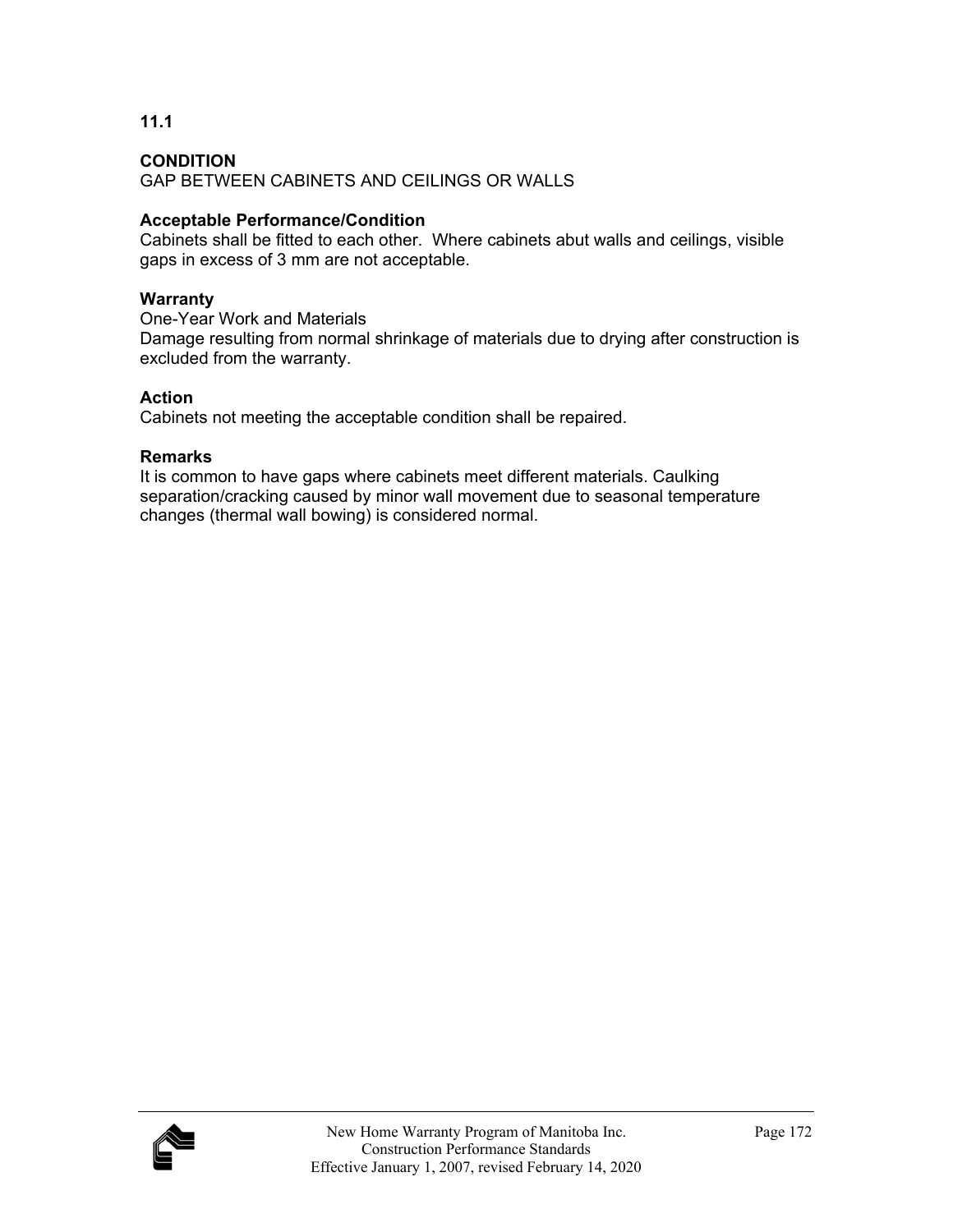**11.2** 

CABINETS DO NOT LINE UP WITH EACH OTHER

## **Acceptable Performance/Condition**

Cabinets shall be aligned with adjacent cabinets and filler panels on the same level to provide a generally uniform appearance when viewed from a normal viewing position.

## **Warranty**

One-Year Work and Materials Damage due to normal wear and tear is excluded from the warranty.

## **Action**

Cabinets not meeting the acceptable condition shall be repaired.

## **Remarks**

Cabinet doors can become misaligned through normal use; normal home maintenance includes adjusting the cabinet doors from time to time.

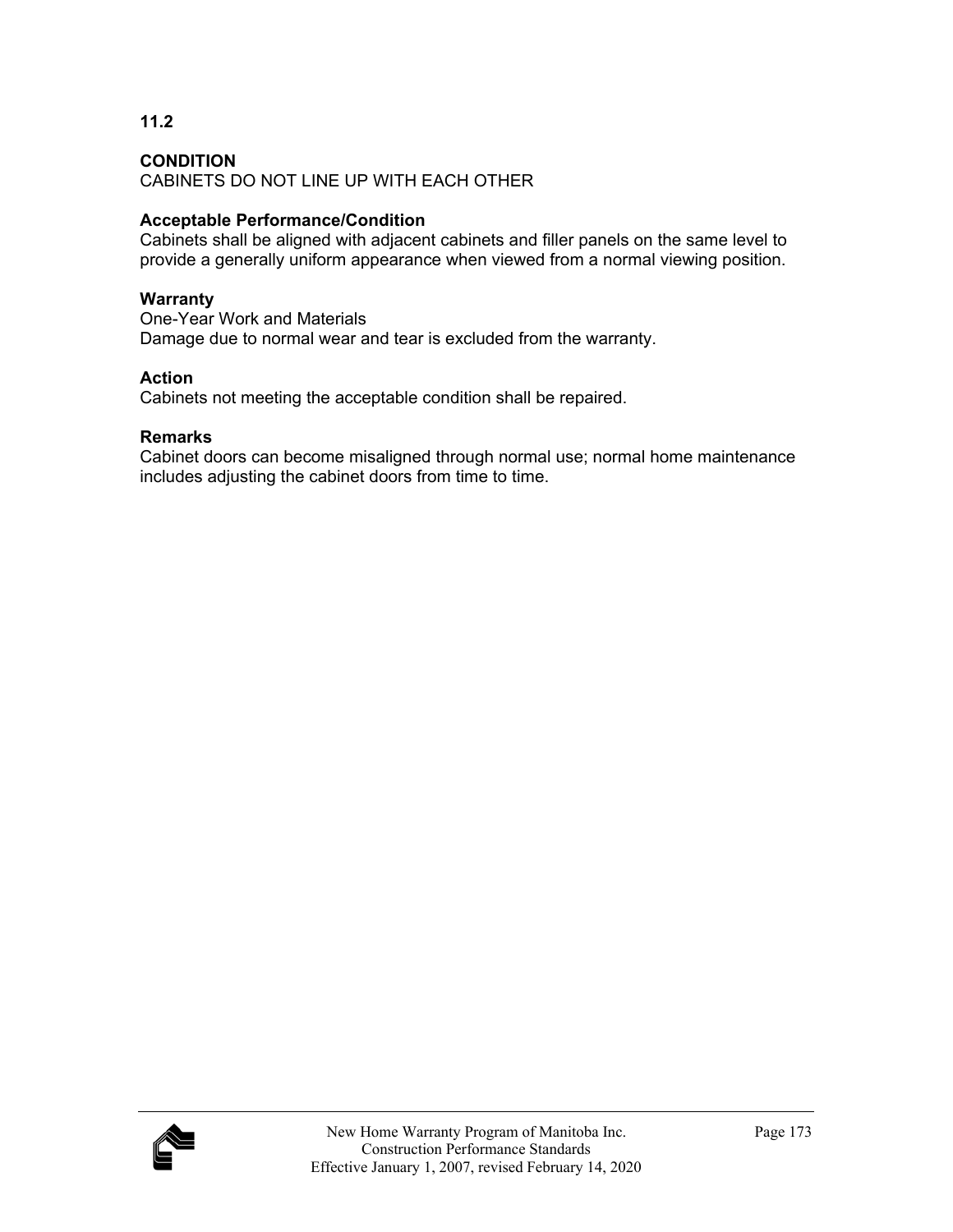**11.3** 

CABINET DOORS AND DRAWER FACES ARE WARPED

#### **Acceptable Performance/Condition**

Cabinet doors and drawer faces shall not permanently warp. Warping not to exceed 6 mm as measured from face frame to point of furthermost warping with door or drawer front in closed position.

#### **Warranty**

One-Year Work and Materials

#### **Action**

Cabinet doors and drawer faces not meeting the acceptable condition shall be repaired.

#### **Remarks**

Humidity levels in the home affect cabinet doors and drawer faces made from natural wood products. Some movement can be expected.

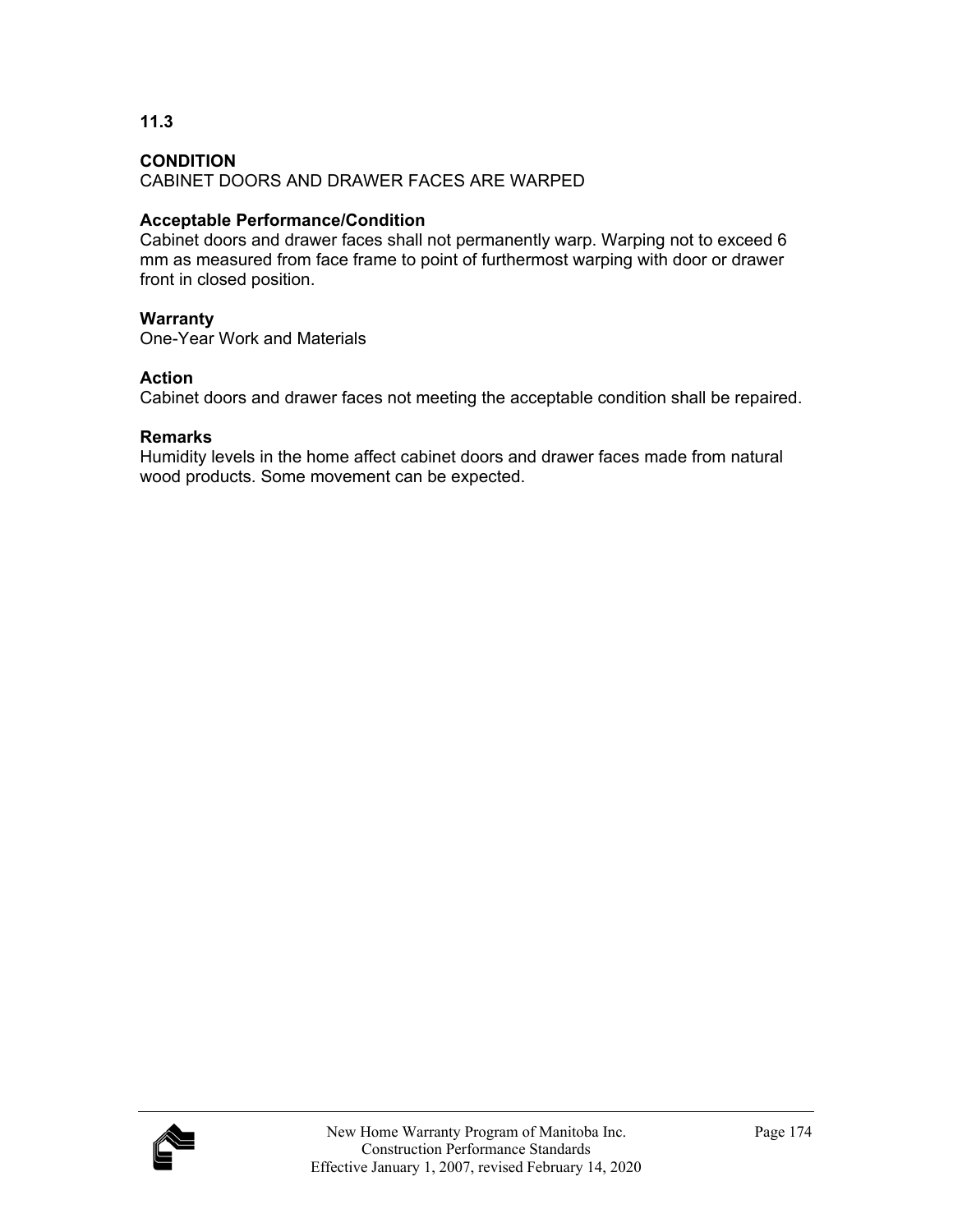**11.4** 

CABINET DOOR OR DRAWER BINDS OR RUBS

#### **Acceptable Performance/Condition**

Cabinet doors and drawers shall be installed so they don't bind or rub under normal use.

#### **Warranty**

One-Year Work and Materials Damage resulting from normal wear and tear or improper maintenance is excluded from the warranty.

#### **Action**

Doors and drawers not meeting the acceptable condition shall be repaired.

#### **Remarks**

Cabinet doors and drawers can become misaligned through normal use; normal home maintenance includes adjusting the cabinet doors and drawers from time to time.

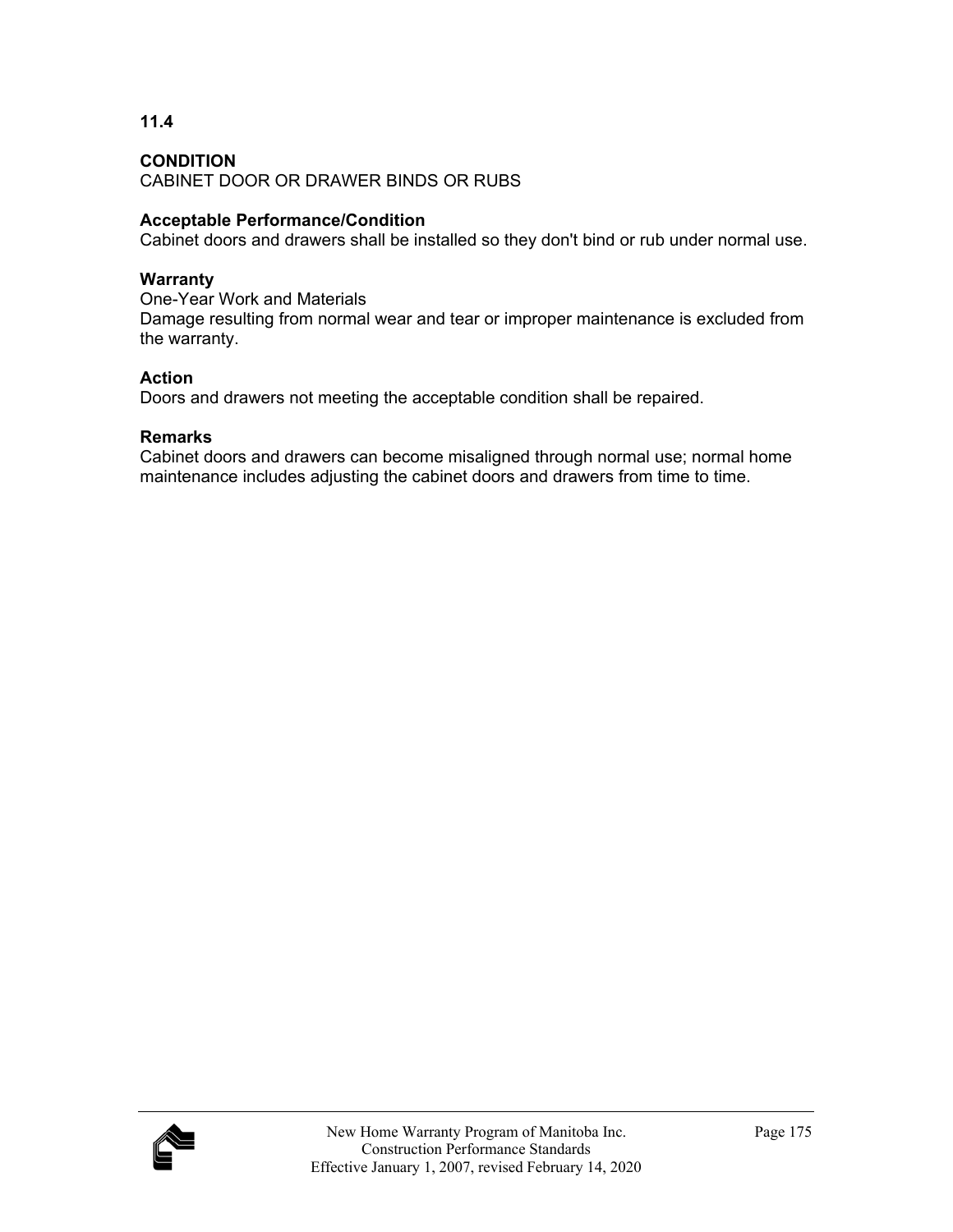#### **CONDITION**

CABINET DOORS WILL NOT STAY CLOSED

#### **Acceptable Performance/Condition**

Doors shall stay in position when closed.

#### **Warranty**

One-Year Work and Materials Damage resulting from normal wear and tear or improper maintenance is excluded from the warranty.

#### **Action**

Doors not meeting the acceptable condition shall be repaired.

#### **Remarks**

Cabinet doors can become misaligned through normal use; normal home maintenance includes adjusting the cabinet doors from time to time.

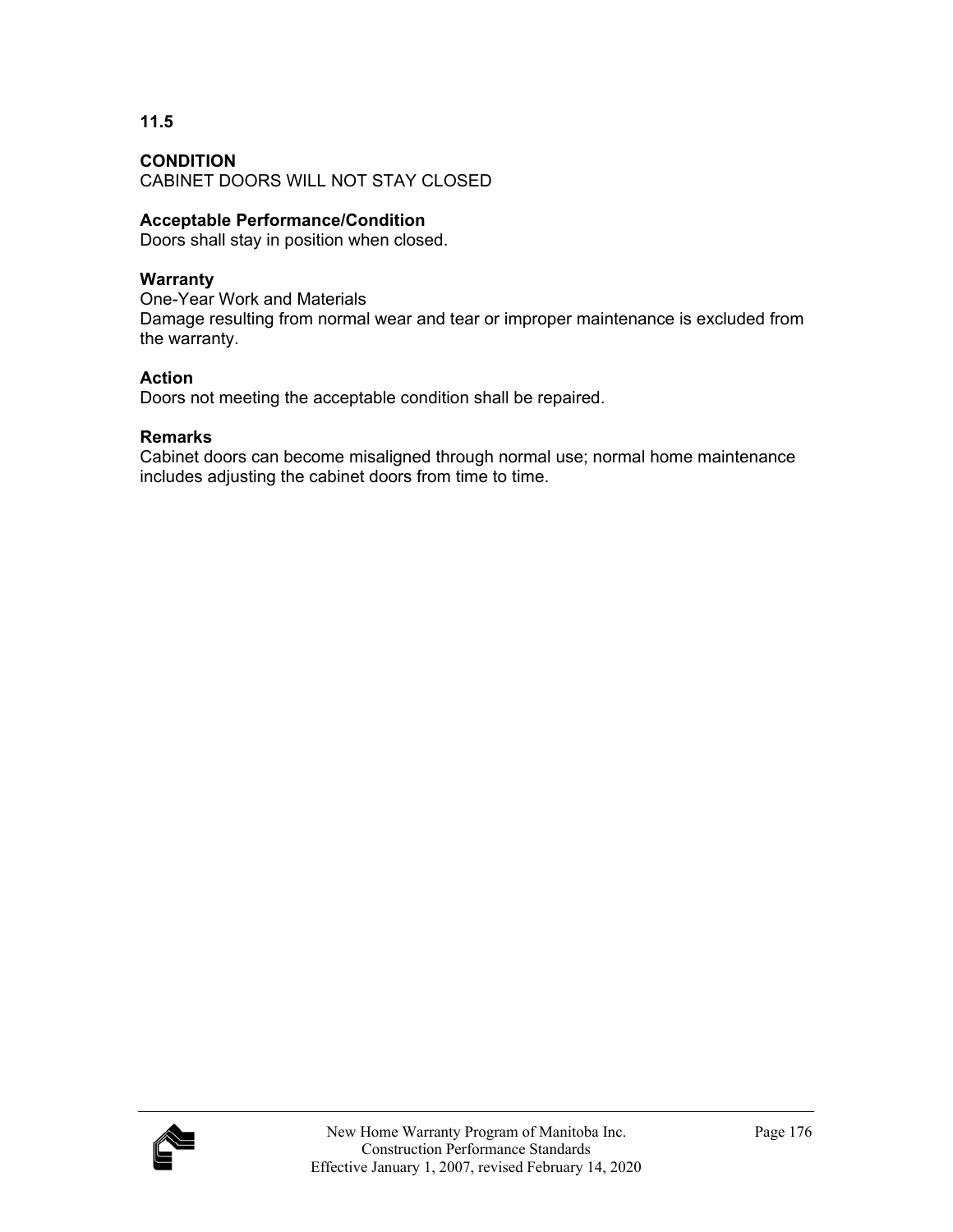#### **CONDITION**

LAMINATED COUNTERTOP HAS SWELLED

#### **Acceptable Performance/Condition**

Laminated countertops shall not have localized bumps or swells at the time of the walkthrough.

#### **Warranty**

One-Year Work and Materials Damage resulting from improper maintenance is excluded from the warranty.

#### **Action**

Countertops not meeting the acceptable condition shall be repaired.

#### **Remarks**

Damaged countertops not identified on the Certificate of Possession Form may be excluded from the warranty, unless the homeowner is able to establish that the damage was caused by the builder. Countertops are susceptible to damage from standing water. Care must be taken to ensure that countertops are kept free of standing water at joints and openings at sinks and faucets.

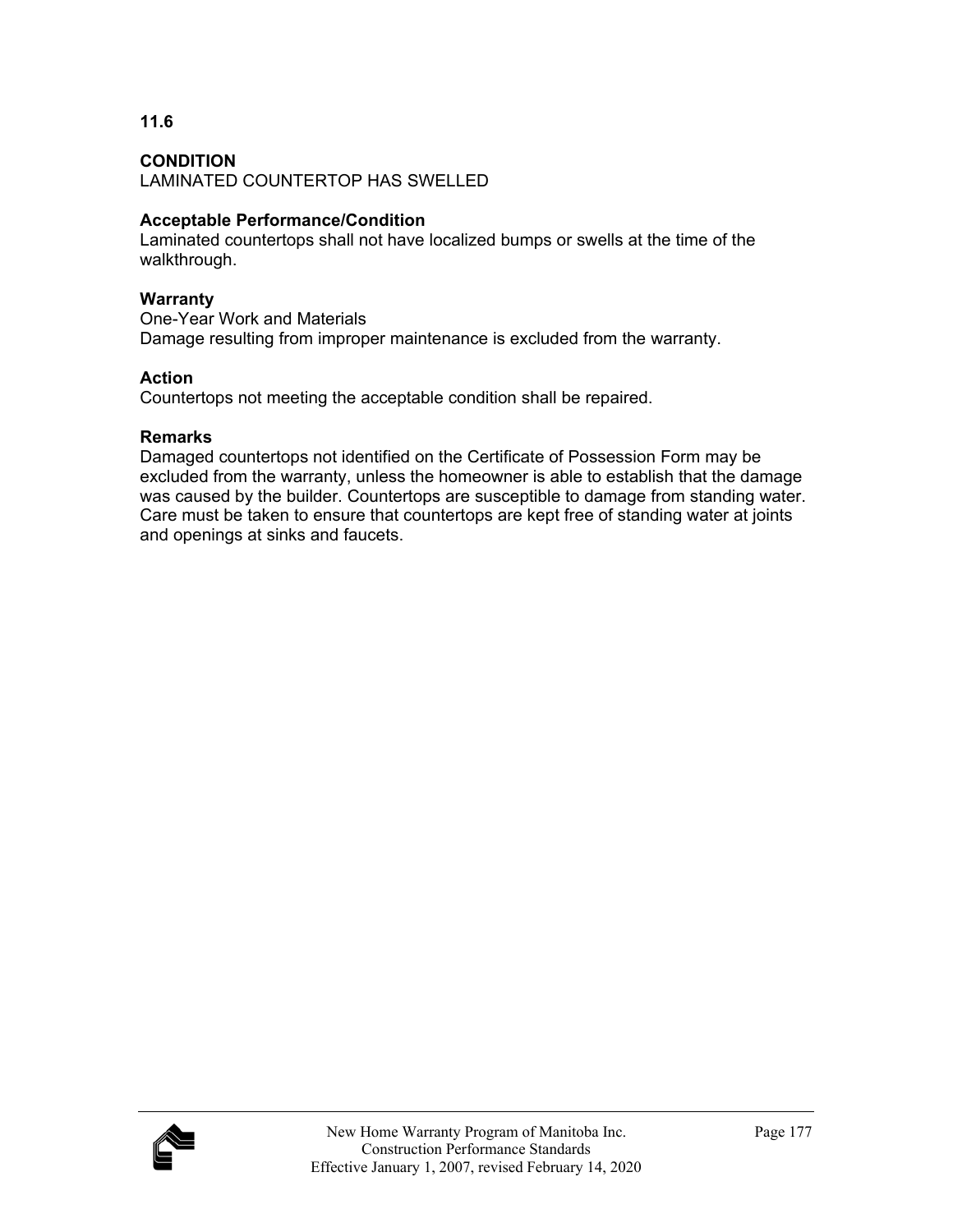**11.7** 

LAMINATED COUNTERTOP IS DELAMINATED

#### **Acceptable Performance/Condition**

The surface of laminated countertops shall not delaminate.

#### **Warranty**

One-Year Work and Materials Damage resulting from normal wear and tear and improper maintenance is excluded from the warranty.

#### **Action**

Countertops not meeting the acceptable condition shall be repaired.

#### **Remarks**

Delamination can be caused by excessive heat from appliances and cooking equipment or excessive moisture is not covered under the warranty.

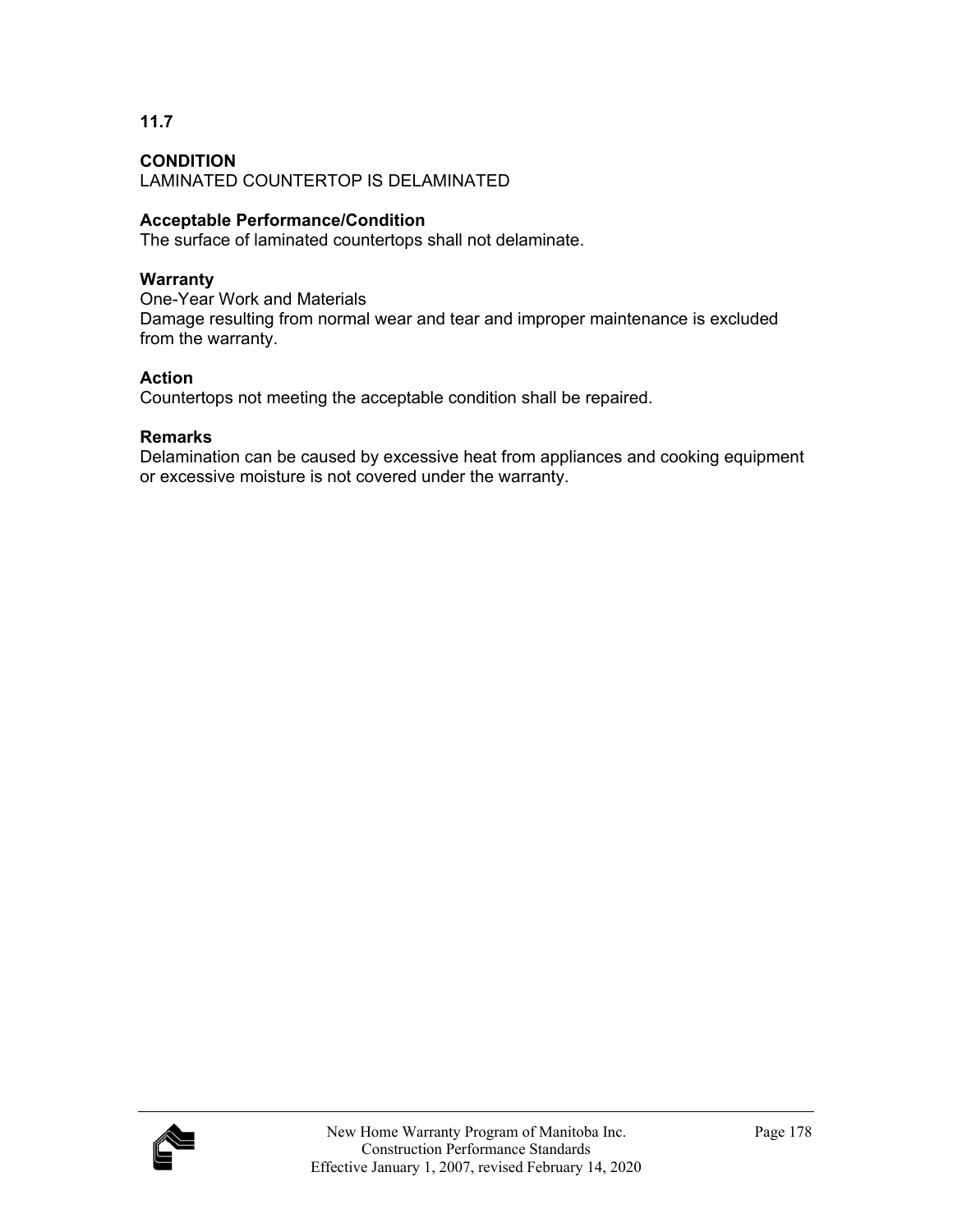#### **CONDITION**

CRACKS IN COUNTERTOP SURFACES

#### **Acceptable Performance/Condition**

Countertop surfaces exposed to view shall be free from cracks at the time of the walkthrough. Joints are not considered to be cracks.

#### **Warranty**

One-Year Work and Materials Damage resulting from normal wear and tear is excluded from the warranty.

#### **Action**

Countertops not meeting the acceptable condition shall be repaired.

#### **Remarks**

Damaged countertops not identified on the Certificate of Possession Form may be excluded from the warranty, unless the homeowner is able to establish that the damage was caused by the builder. Manufactured solid-surface countertops can be brittle and damaged by impact. Care should be taken when cleaning or servicing to prevent cracking or chipping. Sitting or dropping heavy objects on the countertop can create excessive loads that can cause cracking.

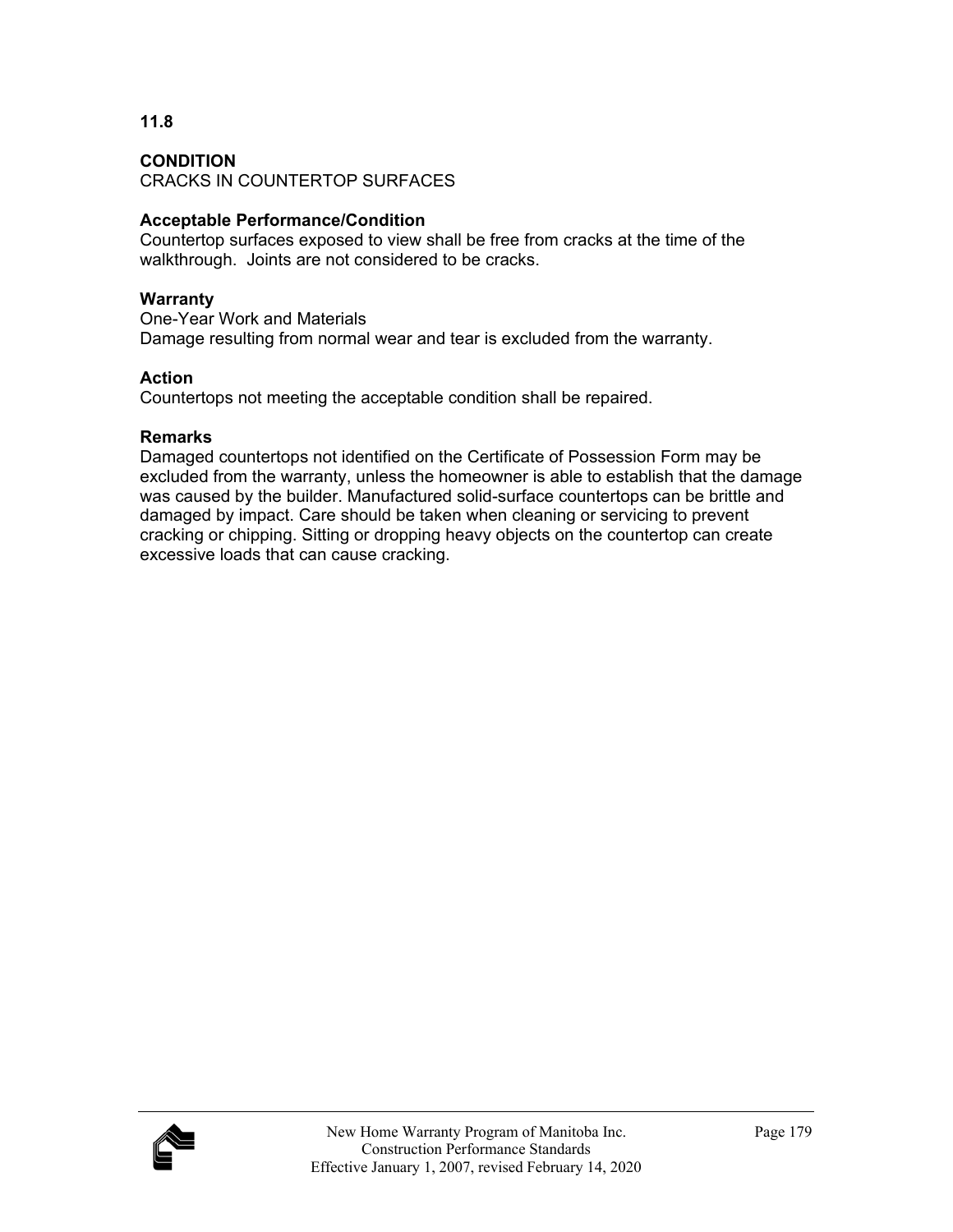#### **CONDITION**

SCRATCHES/CHIPS ON COUNTERTOPS

#### **Acceptable Performance/Condition**

Countertop surfaces exposed to view shall be free from visible damage when viewed from a distance of 900 mm at the time of the walk-through.

#### **Warranty**

One-Year Work and Materials Damage resulting from normal wear and tear is excluded from the warranty.

#### **Action**

Visible damage shall be repaired.

#### **Remarks**

Damaged countertops not identified on the Certificate of Possession Form may be excluded from the warranty, unless the homeowner is able to establish that the damage was caused by the builder. Maintain countertop surfaces in accordance with the manufacturers instructions.

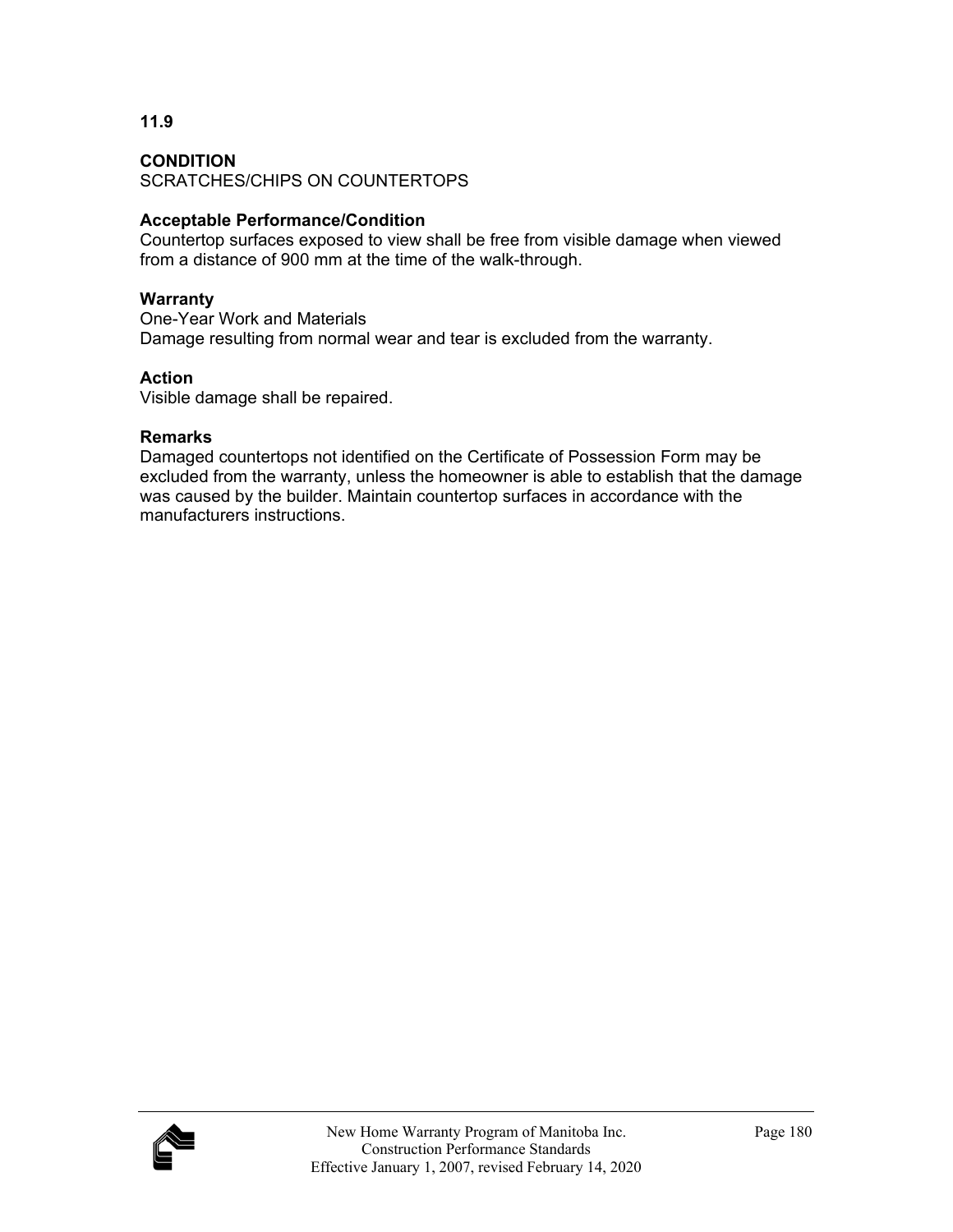#### **CONDITION**

SCRATCHES OR MINOR IMPERFECTIONS IN WOOD CABINETS

#### **Acceptable Performance/Condition**

Surfaces exposed to view shall be free from scratches or minor imperfections when viewed from a distance of 900mm at the time of the walk-through.

#### **Warranty**

One-Year Work and Materials Damage resulting from normal wear and tear is excluded from the warranty.

#### **Action**

Visible damage shall be repaired.

**Remarks** 

None.

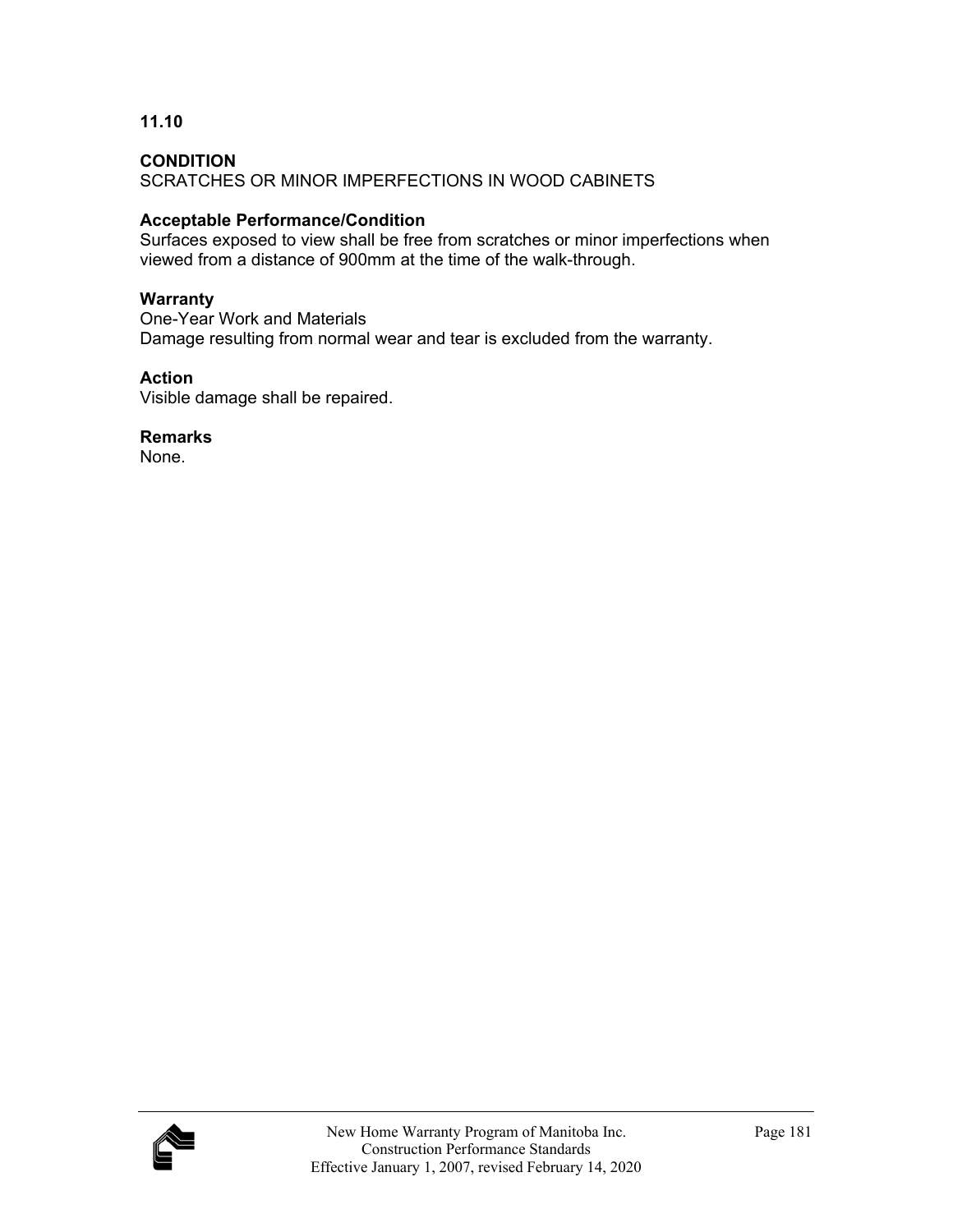# **Module 12 Flooring**

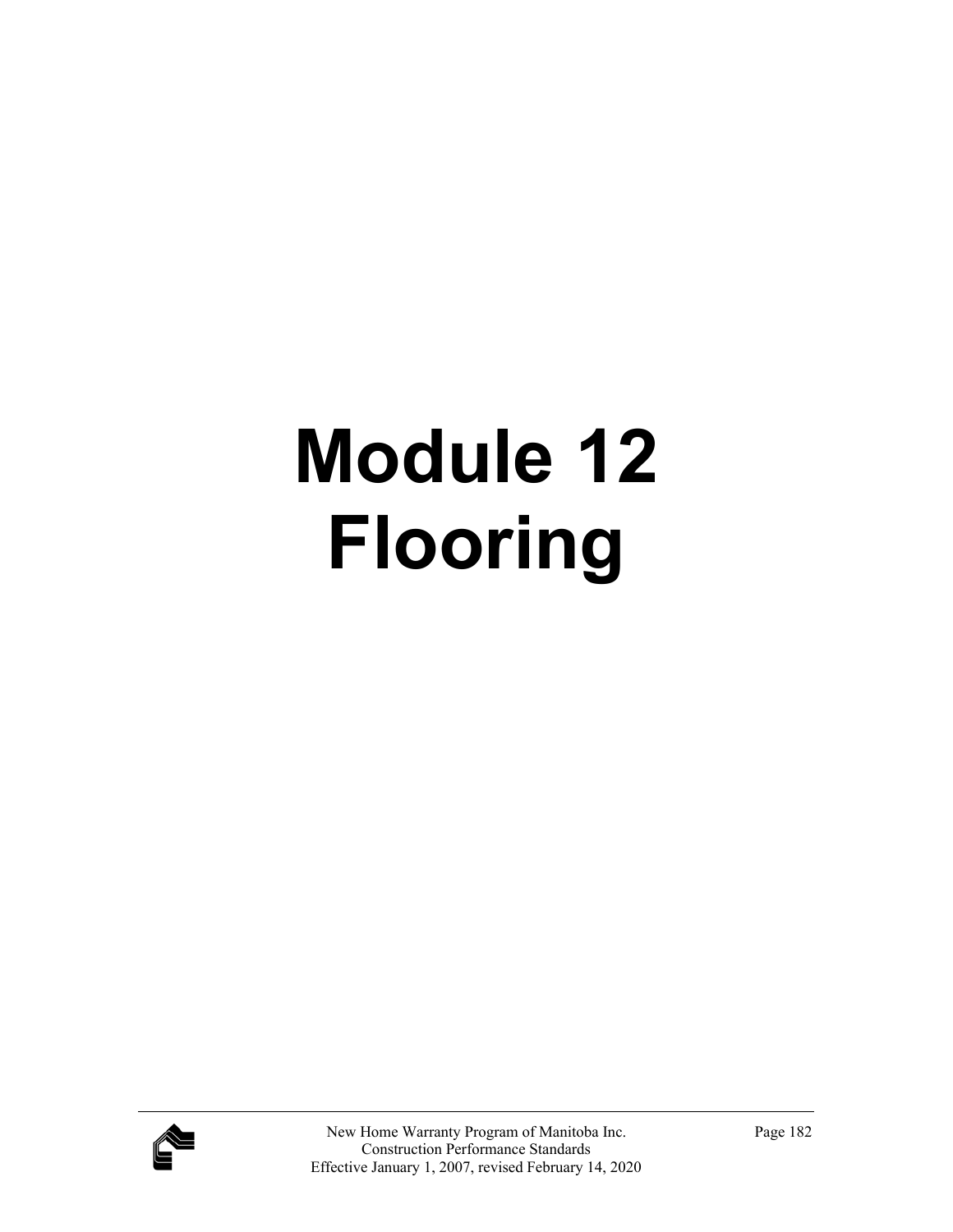**12.1** 

TRANSITION BETWEEN DIFFERENT TYPES OF FLOORING IS NOT FLUSH

#### **Acceptable Performance/Condition**

An abrupt change in height where different floor finishes abut is acceptable provided the transition is suitably eased (see Remarks).

#### **Warranty**

One-Year Work and Materials

#### **Action**

Where the acceptable performance has not been met, repairs shall be made.

#### **Remarks**

The subfloor provides the even base on which all finished flooring materials are installed. Changes in height between different flooring materials are caused by material thickness and/or installation methods. Standard practice (unless discussed prior to construction and specified in the Agreement of Purchase and Sale or contract) is to install a transition strip of a material such as wood, metal or marble to ease the change in height. These transition strips do not constitute a tripping hazard and may be used at the builder's discretion. Transition strips may vary in material, colour, grain and/or dimension.

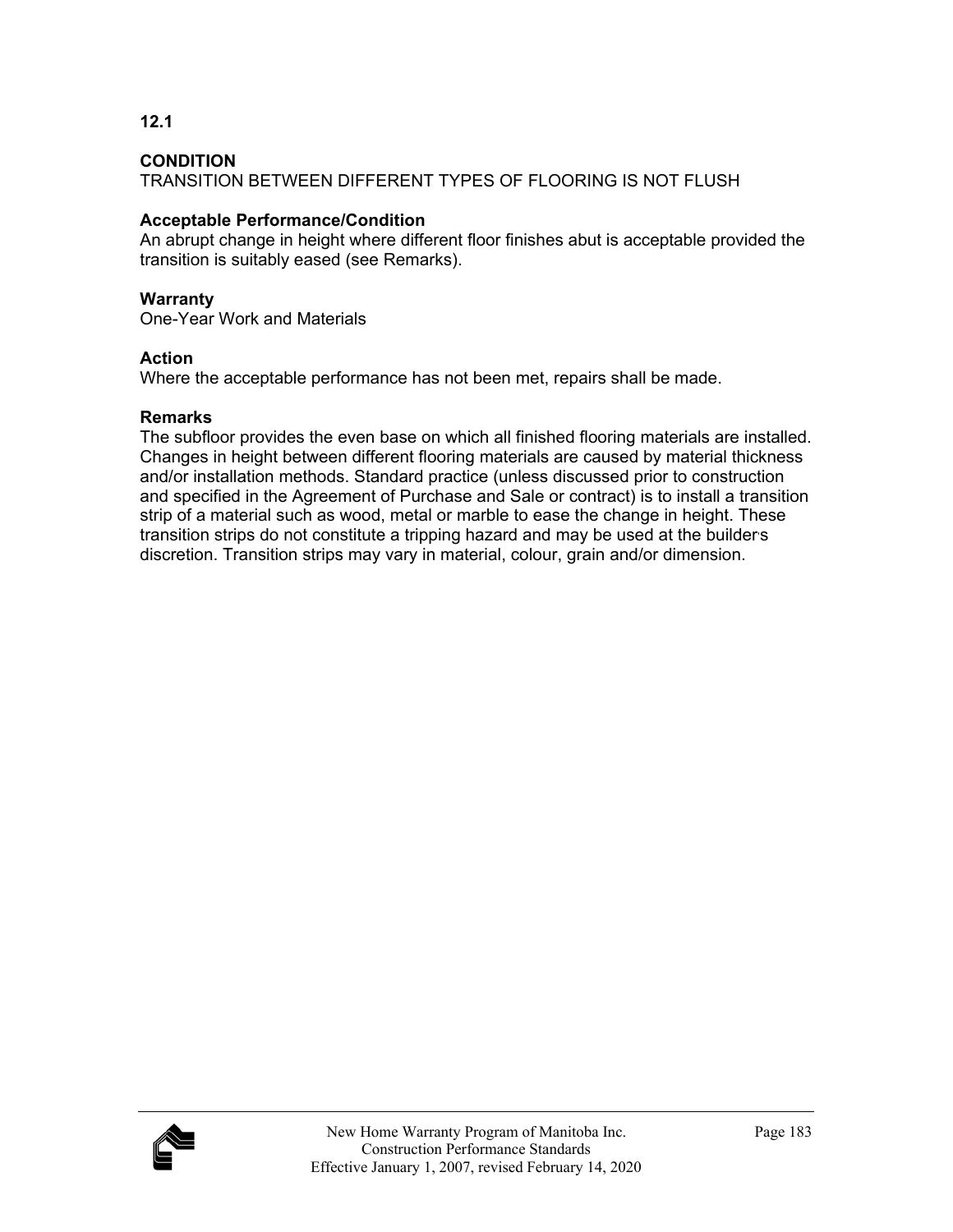**CONDITION**  FLOOR IS UNEVEN

#### **Acceptable Performance/Condition**

Readily apparent depressions or ridges exceeding 3mm shall be repaired. The ridge or depression measurement is taken as the gap created at one end of a 150mm straight edge placed over the depression or ridge with 75mm of the straight edge on one side of defect held tightly to the floor. Reflection caused by sunlight or strong light on a high gloss vinyl floor which reveals the surface of the finished material will not be considered a defect unless it exceeds the tolerance outlined.

#### **Warranty**

One-Year Work and Materials Ridges and depressions caused by normal shrinkage of materials are excluded from the warranty.

#### **Action**

Visible ridges or depressions exceeding the acceptable condition shall be repaired.

#### **Remarks**

The homeowner must maintain finished flooring in accordance with manufacturers recommendations and prevent the accumulation of water on flooring.

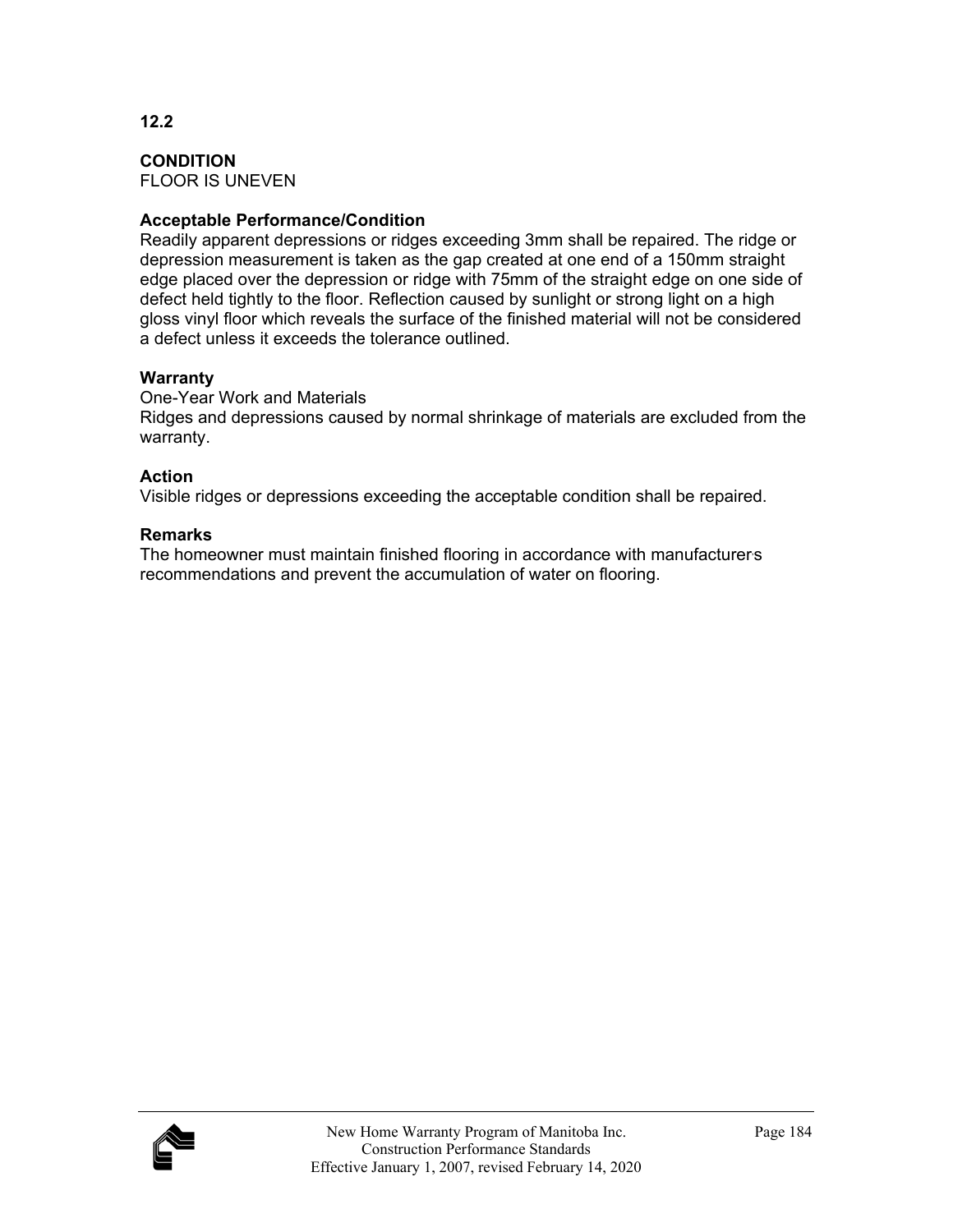**12.3** 

PATTERN OF FINISHED FLOORING IS OUT OF ALIGNMENT WITH ADJACENT WALL SURFACES

#### **Acceptable Performance/Condition**

Finished flooring shall be installed in general visual alignment with adjacent wall surfaces. Variation greater than 12.5 mm in 1,800 mm is not acceptable when visible in a room used for its intended purpose. Patterns at seams between adjoining pieces shall be aligned to within 3 mm.

#### **Warranty**

One-Year Work and Materials

#### **Action**

Finished flooring not meeting the acceptable condition shall be repaired.

#### **Remarks**

This does not apply to angled or curved walls or flooring not designed to be aligned. The method of repair will vary with the type of finished flooring installed.

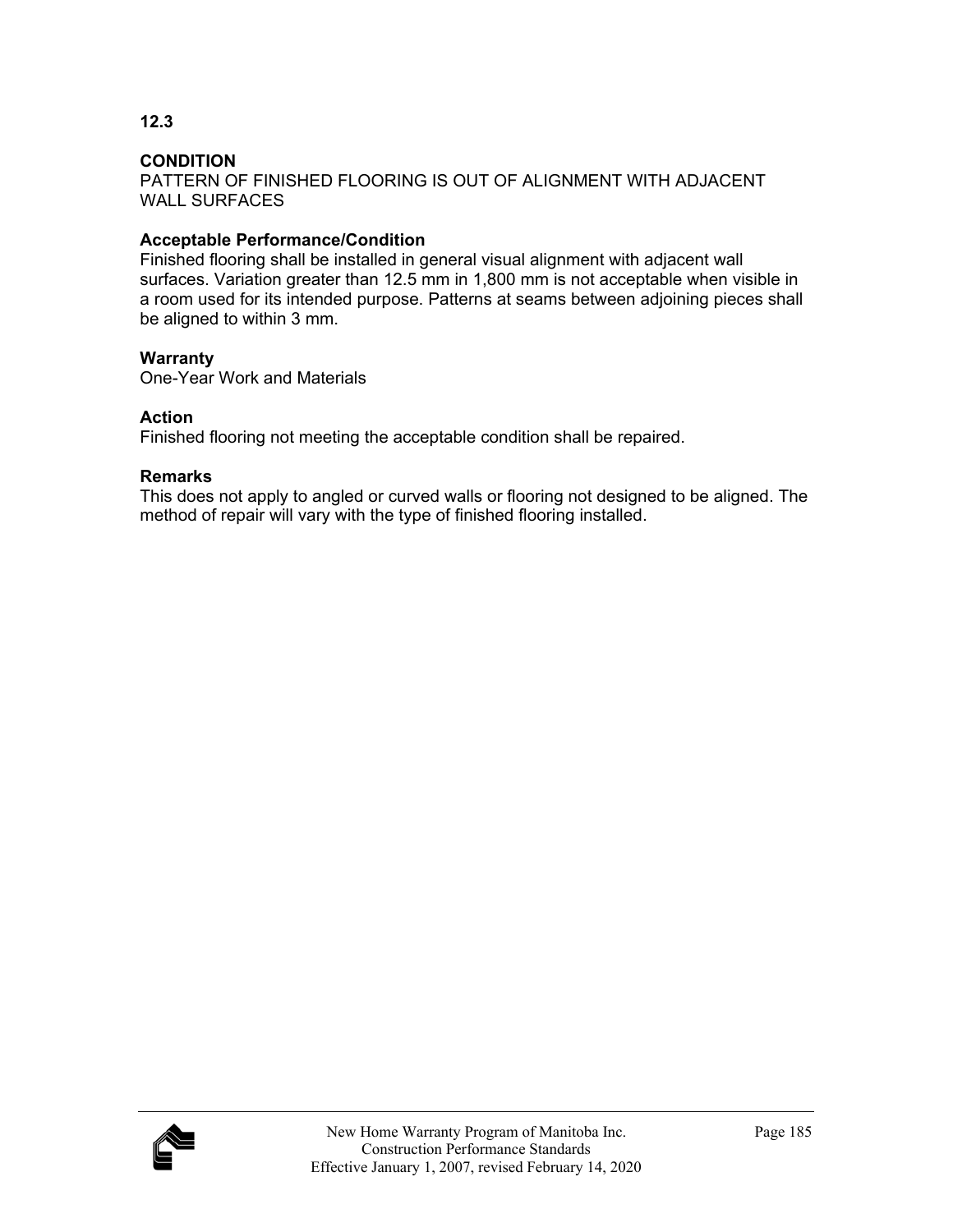#### **CONDITION**  CARPET SEAM IS VISIBLE

#### **Acceptable Performance/Condition**

Carpet seams shall be installed with the backing tightly fitted in accordance with the manufacturers specifications.

#### **Warranty**

**12.4** 

One-Year Work and Materials

Damaged carpet seams resulting from normal wear and tear or improper maintenance are excluded from the warranty.

### **Action**

Carpet seams not meeting the acceptable condition shall be repaired.

## **Remarks**

Identify any concerns about visible carpet seams on the Certificate of Possession Form to avoid any suggestion that the problem is one of normal wear and tear. Visibility of carpet seams will vary with type of carpet and varying lighting conditions. Although the backing may be tightly fitted, a seam may remain visible; this is acceptable. Where carpets must be cut to execute floor repairs, seams in the repair area may be more visible. Location of carpet seams may vary due to predetermined manufactured widths and installation restrictions and are discretionary. Seams around pickets and end caps on stairs are often visible.

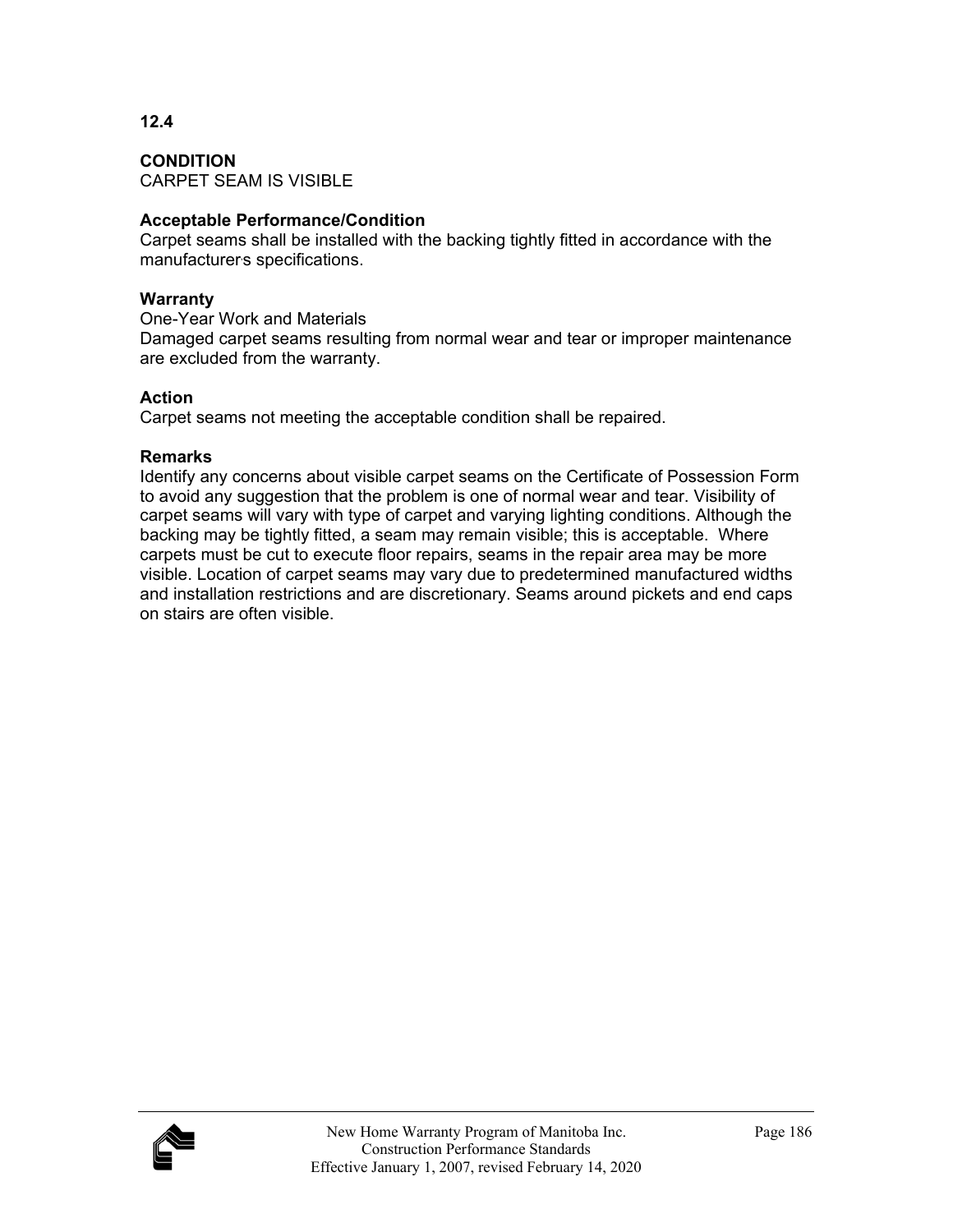**12.5** 

CARPET IS LOOSE OR STRETCHING HAS OCCURRED

#### **Acceptable Performance/Condition**

Carpeting shall be installed in accordance with the manufacturers specifications to prevent loosening at edges, separation from its point of attachment and to minimize stretching under normal use.

#### **Warranty**

One-Year Work and Materials

Damage resulting from improper maintenance, normal wear and tear, or dampness or condensation due to failure of the homeowner to maintain adequate ventilation is excluded from the warranty.

#### **Action**

Carpet not meeting the acceptable condition shall be repaired.

#### **Remarks**

Carpets should be maintained in accordance with manufacturers recommendations. The use of inappropriate cleaning equipment can damage carpet material.

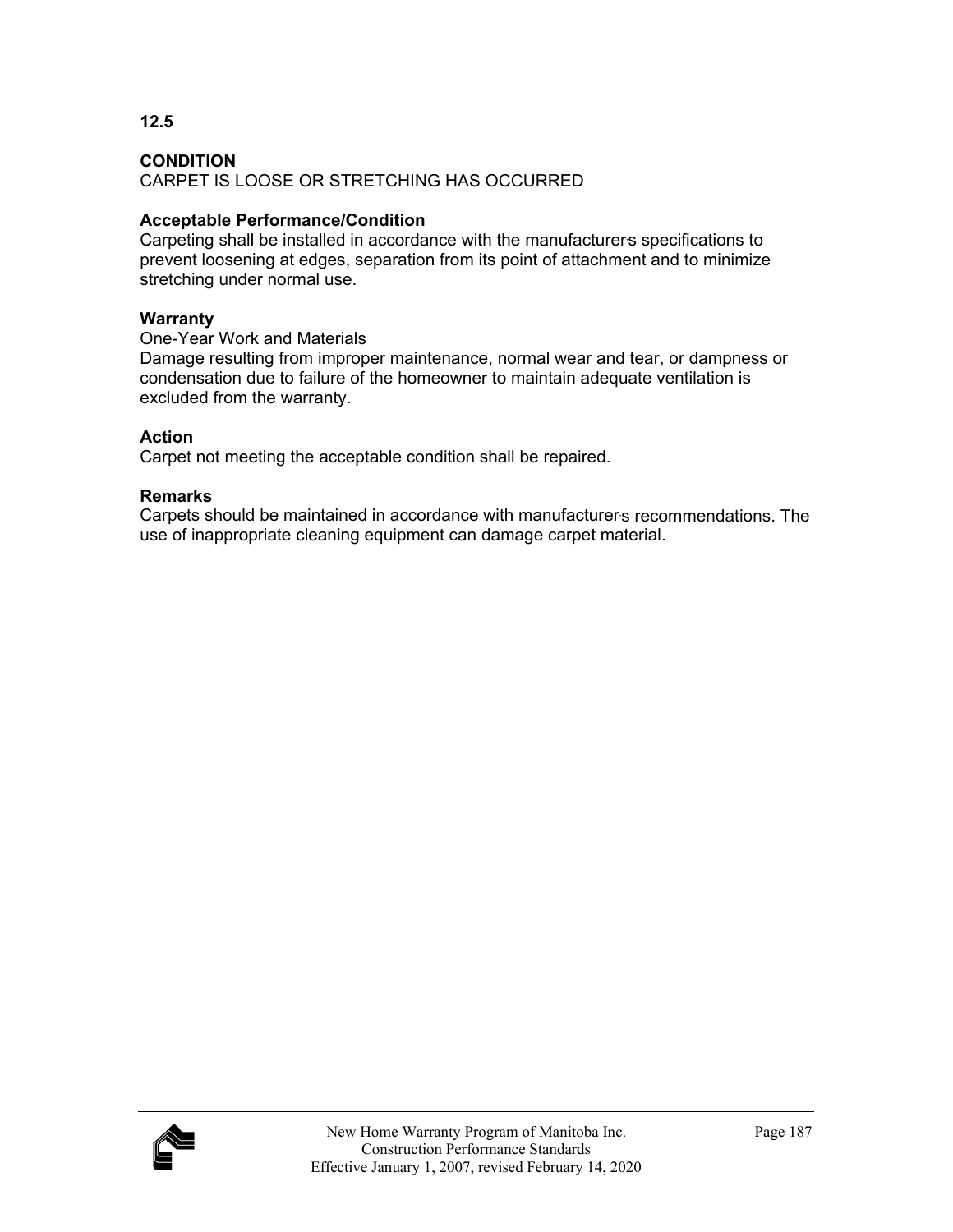#### **CONDITION**  SPOTS OR FADING ON CARPET OR WOOD FLOORING

#### **Acceptable Performance/Condition**

Carpet or wood flooring shall be free from spots and faded areas.

#### **Warranty**

**12.6** 

One-Year Work and Materials

Spots or faded areas in carpet or wood flooring resulting from normal wear and tear or improper maintenance are excluded from the warranty. Exposure to sunlight may cause spots on carpet or wood flooring and/or fading. No builder responsibility.

#### **Action**

Spotted or faded carpet or wood flooring recorded on the Certificate of Possession Form will be repaired. If not noted on the Certificate of Possession Form, the homeowner must establish that the damage was caused by the builder.

#### **Remarks**

Identify any damaged carpeting or wood flooring at the walk-through to avoid any dispute about whether the damage was caused by the builder. Repaired area may be visible as a result of variable lighting conditions or different material dye lot. Area rugs may cause a reaction to the underlying floor, or variance in fading from sunlight.

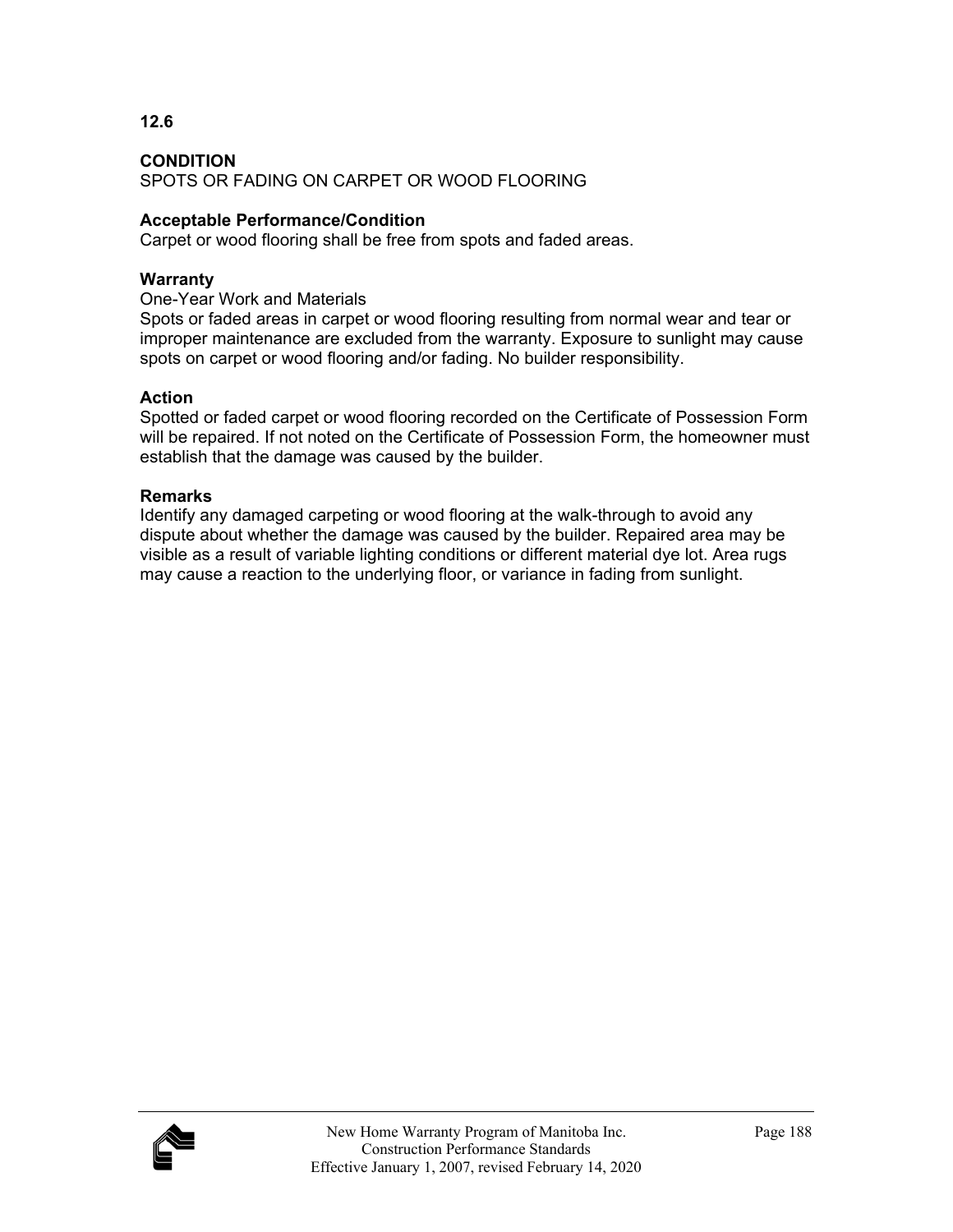**12.7** 

CARPET NOT UNIFORM IN COLOUR

#### **Acceptable Performance/Condition**

Within a room or defined area, carpet shall be uniform in colour, texture and pattern when viewed under normal lighting conditions. Carpet pieces in the same room or defined area shall be installed with the pile oriented in the same direction. Minor variation between dye lots is acceptable from one room to another.

#### **Warranty**

One-Year Work and Materials

#### **Action**

Carpet not meeting the acceptable condition shall be repaired.

#### **Remarks**

Slight variation in colour may occur due to different lighting effects and at transitions between rooms or areas.

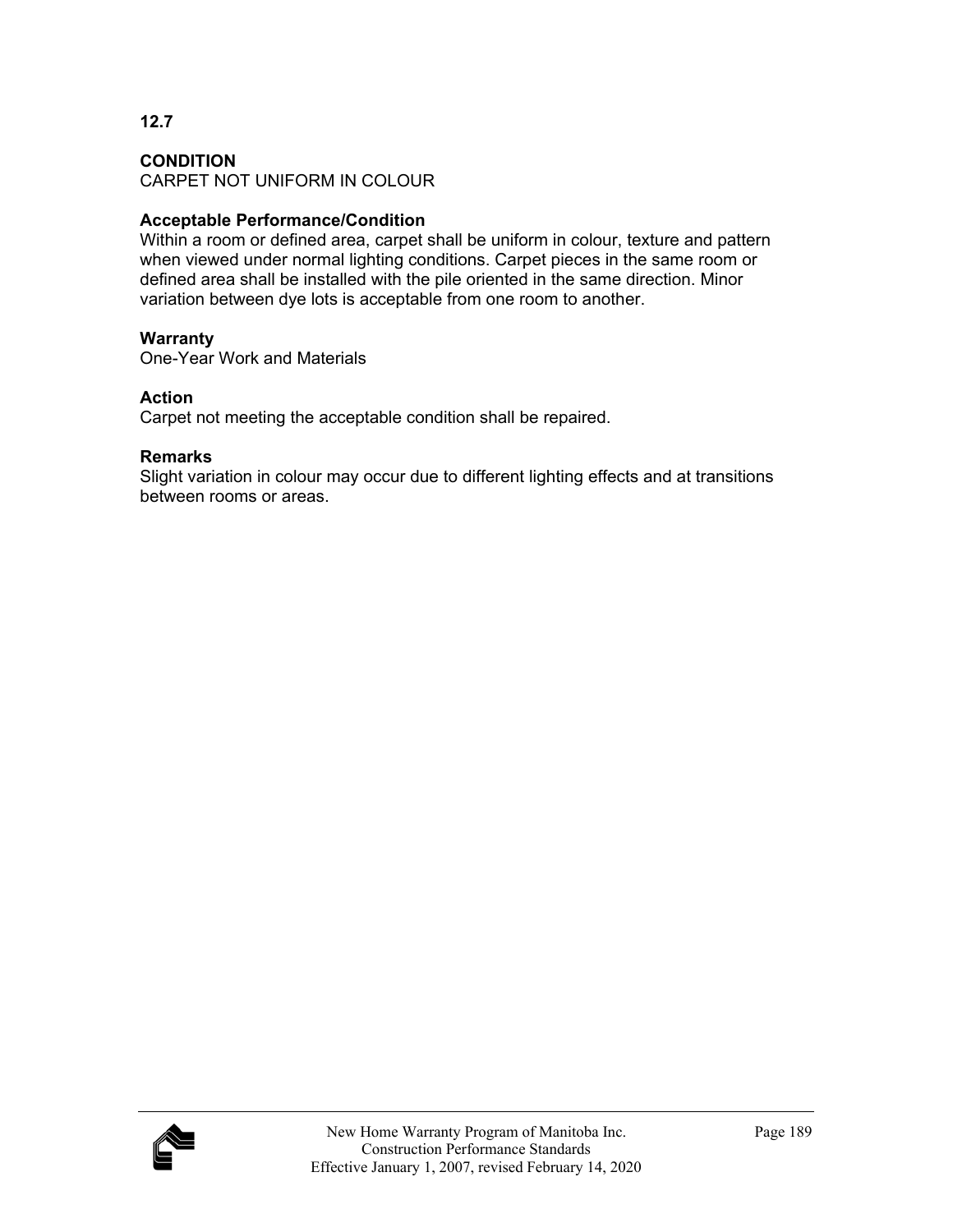**12.8** 

CARPET HAS DARK STAINS AROUND PERIMETER OF ROOMS AND AT HEATING REGISTERS

#### **Acceptable Performance/Condition**

Dark stains on carpet around room perimeters and at heating registers, commonly called carbon black, are an occupant use and house location issue. Sources of carbon rarely relate to work and material supplied by the builder.

#### **Warranty**

#### None.

Stains resulting from normal wear and tear or improper maintenance are excluded from the warranty.

#### **Action**

The homeowner shall ensure that furnaces, fireplaces, and other combustion appliances within the home are not leaking products of combustion.

#### **Remarks**

Dark staining often results from airborne carbon material settling out on synthetic or magnetic surfaces such as televisions screens, carpets and magnetic seals on refrigerators. Burning scented candles contributes to carpet staining. Light-coloured synthetic carpets accentuate this condition.

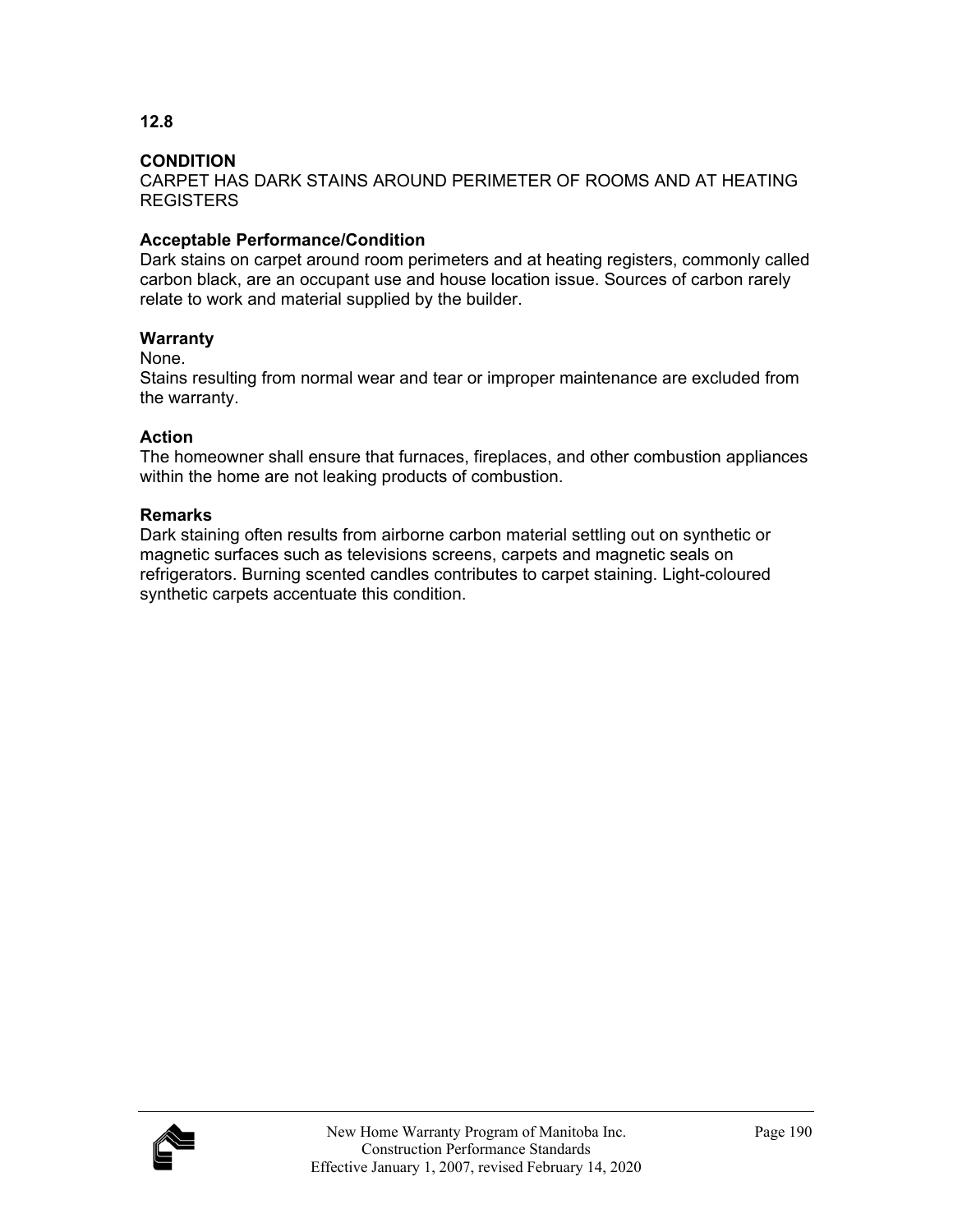**12.9** 

HOLLOW AREAS IN UNDERPAD BELOW CARPET SURFACE

#### **Acceptable Performance/Condition**

Carpet underpad shall provide a continuous surface of support for the carpet.

#### **Warranty**

One-Year Work and Materials Damage resulting from normal wear and tear, such as furniture loads that may cause local depressions, is excluded from the warranty.

#### **Action**

Hollow areas in underpad shall be repaired.

#### **Remarks**

Carpet underpad is often omitted at the base of stair pickets and nosings.

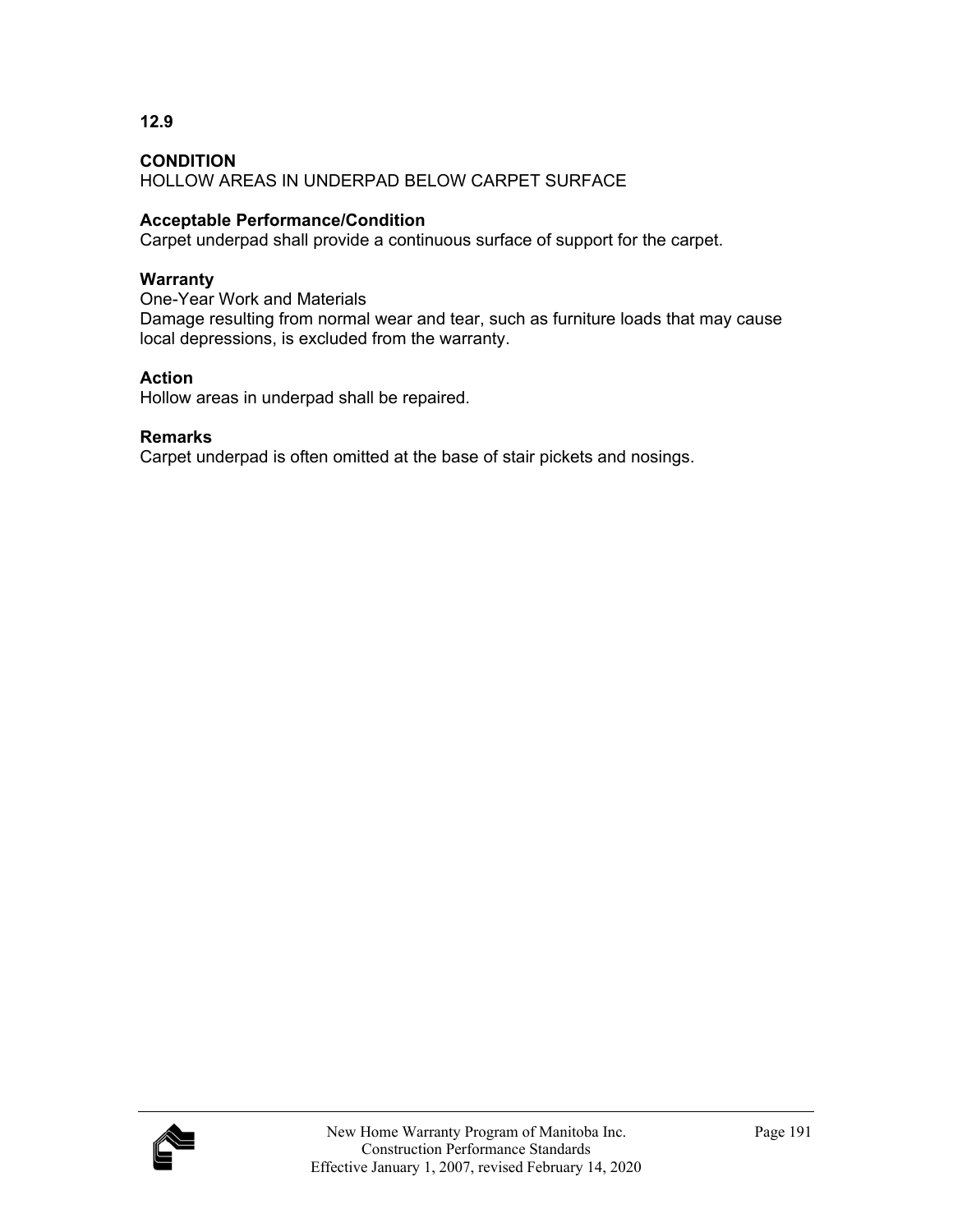#### **CONDITION**

PROTRUSIONS APPEAR ON THE SURFACE OF RESILIENT FLOORING WITHOUT BREAKING THROUGH

#### **Acceptable Performance/Condition**

Finished surface of flooring shall be free of visible protrusions (bumps, fasteners) that deform the surface of the flooring when viewed under normal lighting conditions (not reflected light) from a normal standing position.

#### **Warranty**

One-Year Work and Materials

#### **Action**

Visible protrusions in the flooring shall be repaired.

#### **Remarks**

Reflected light, particularly from large windows, exaggerates any irregularity in the floors and should not be considered normal lighting.

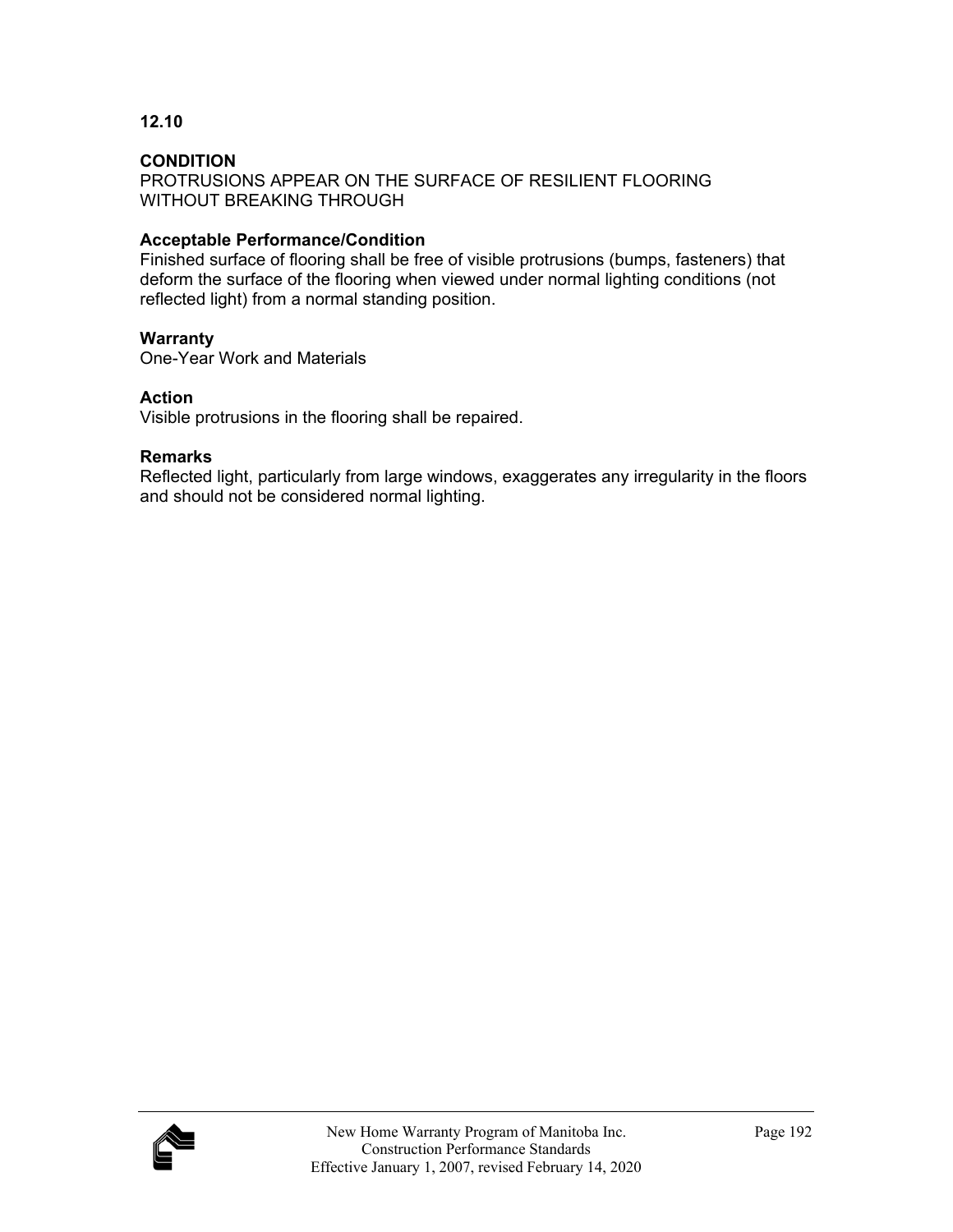#### **CONDITION**

RESILIENT SHEET FLOORING IS LOOSE

#### **Acceptable Performance/Condition**

Resilient sheet flooring shall not come unglued from the substrate.

#### **Warranty**

One-Year Work and Materials Damage resulting from improper maintenance is excluded from the warranty.

#### **Action**

Flooring not meeting the acceptable condition shall be repaired.

#### **Remarks**

The homeowner must maintain the flooring in accordance with the manufacturer's instructions.

Excessive water or heat can adversely affect the glue joint.

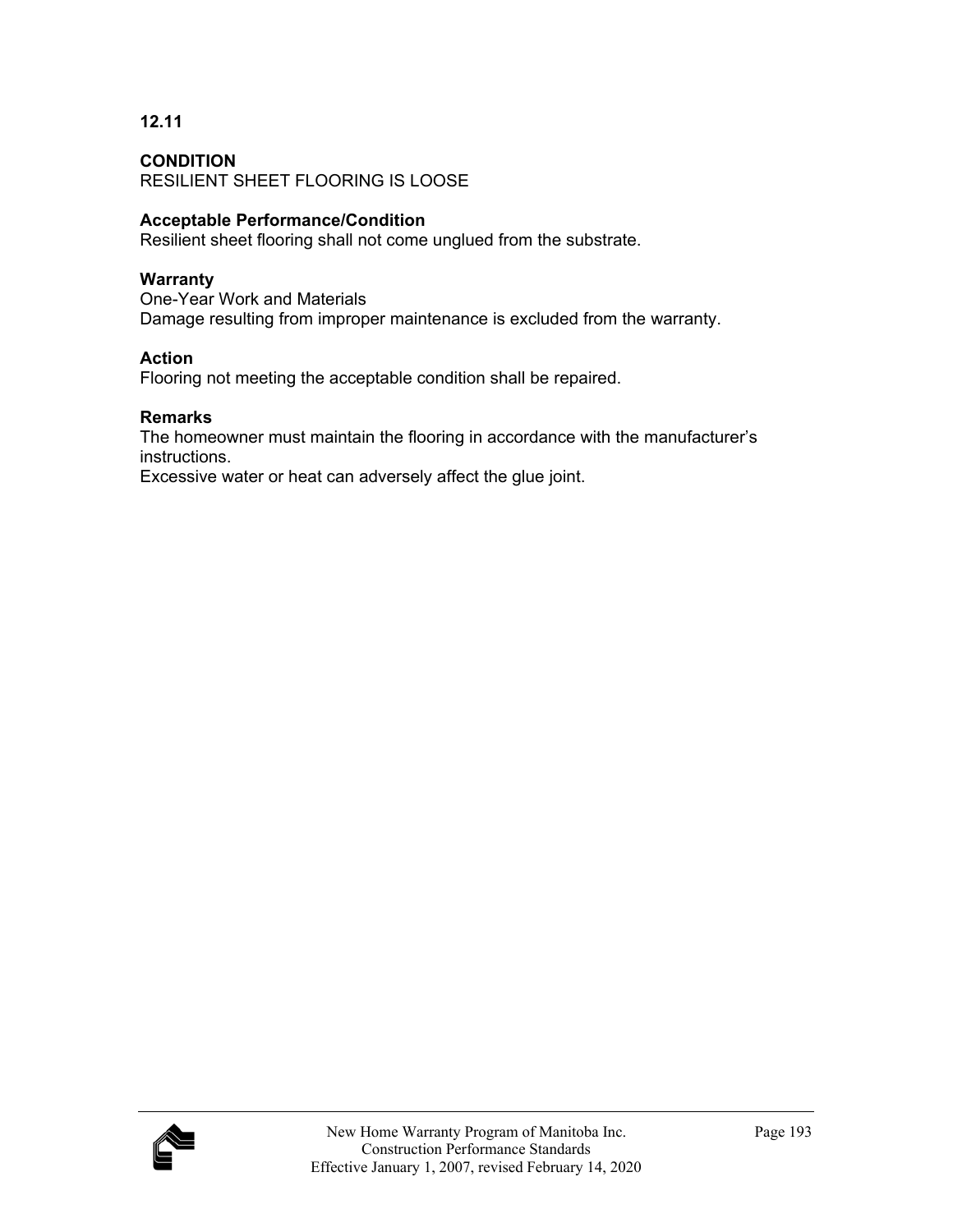#### **CONDITION**

RESILIENT FLOORING JOINTS NOT TIGHT

#### **Acceptable Performance/Condition**

Resilient flooring shall be installed with no visible gaps in the joints when viewed under normal lighting conditions in a standing position.

#### **Warranty**

One-Year Work and Materials Gaps in joints resulting from inappropriate use or maintenance procedures cannot be considered for the warranty.

#### **Action**

Visible gaps not meeting the acceptable condition shall be repaired in accordance with the manufacturers specifications.

#### **Remarks**

The visibility of gaps is dependent on a number of factors including texture, pattern, colour, type of resilient material, and lighting. Reflected light, particularly from large windows, exaggerates any irregularity in the floors and should not be considered normal lighting. Joint filler recommended by the flooring manufacturer may be used to fill gaps between seams of sheet flooring.

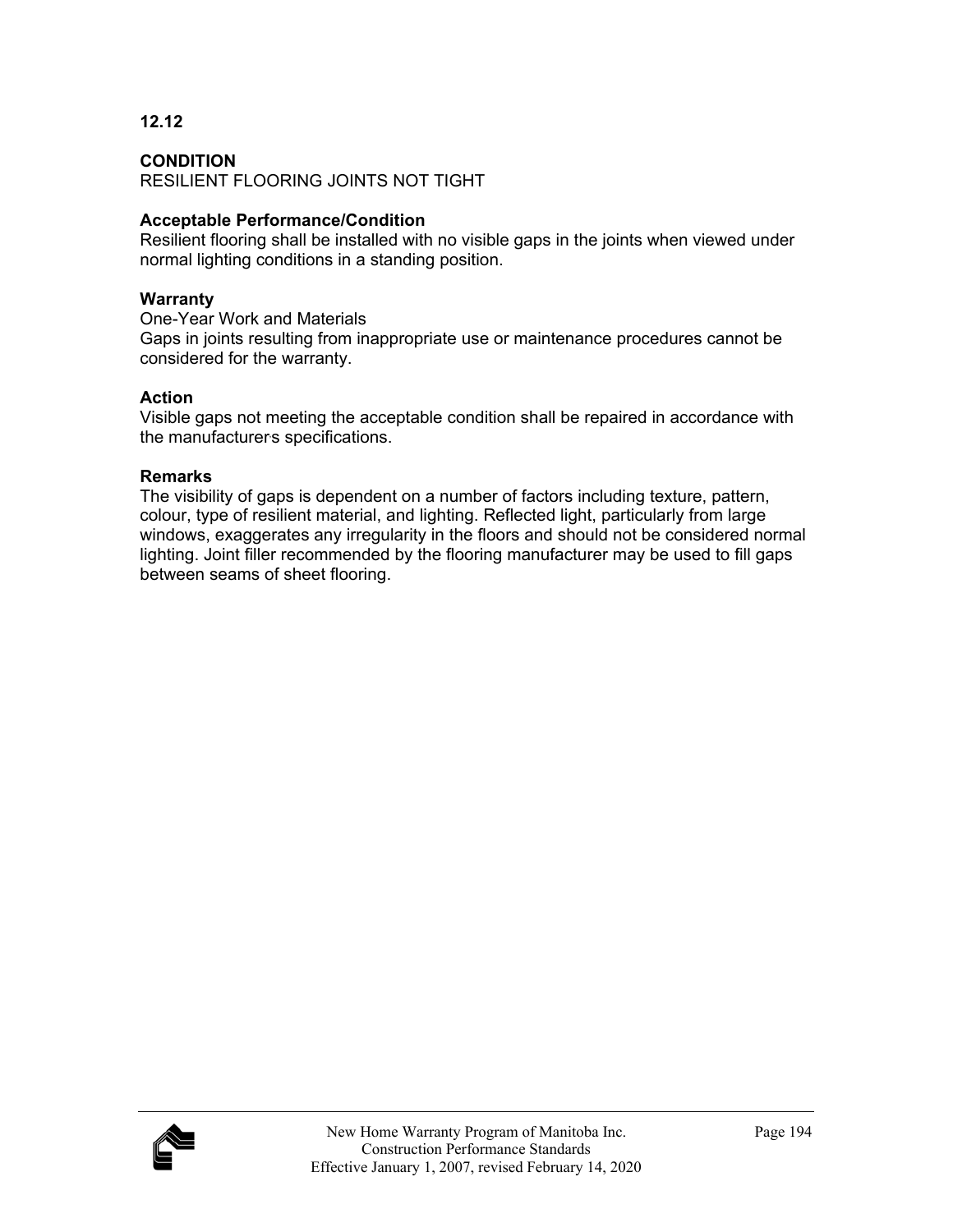#### **CONDITION**

BUBBLES APPEAR ON VINYL FLOORING SURFACE

#### **Acceptable Performance/Condition**

Vinyl flooring shall be free from bubbles that cause surface deformities visible from a normal viewing position, under normal lighting conditions without magnification by reflected light.

#### **Warranty**

One-Year Work and Materials Bubbles caused by normal wear and tear or improper maintenance are excluded from the warranty.

#### **Action**

Vinyl flooring not meeting the acceptable condition shall be repaired.

#### **Remarks**

As part of repair procedures, vinyl material may be punctured to remove the trapped air.

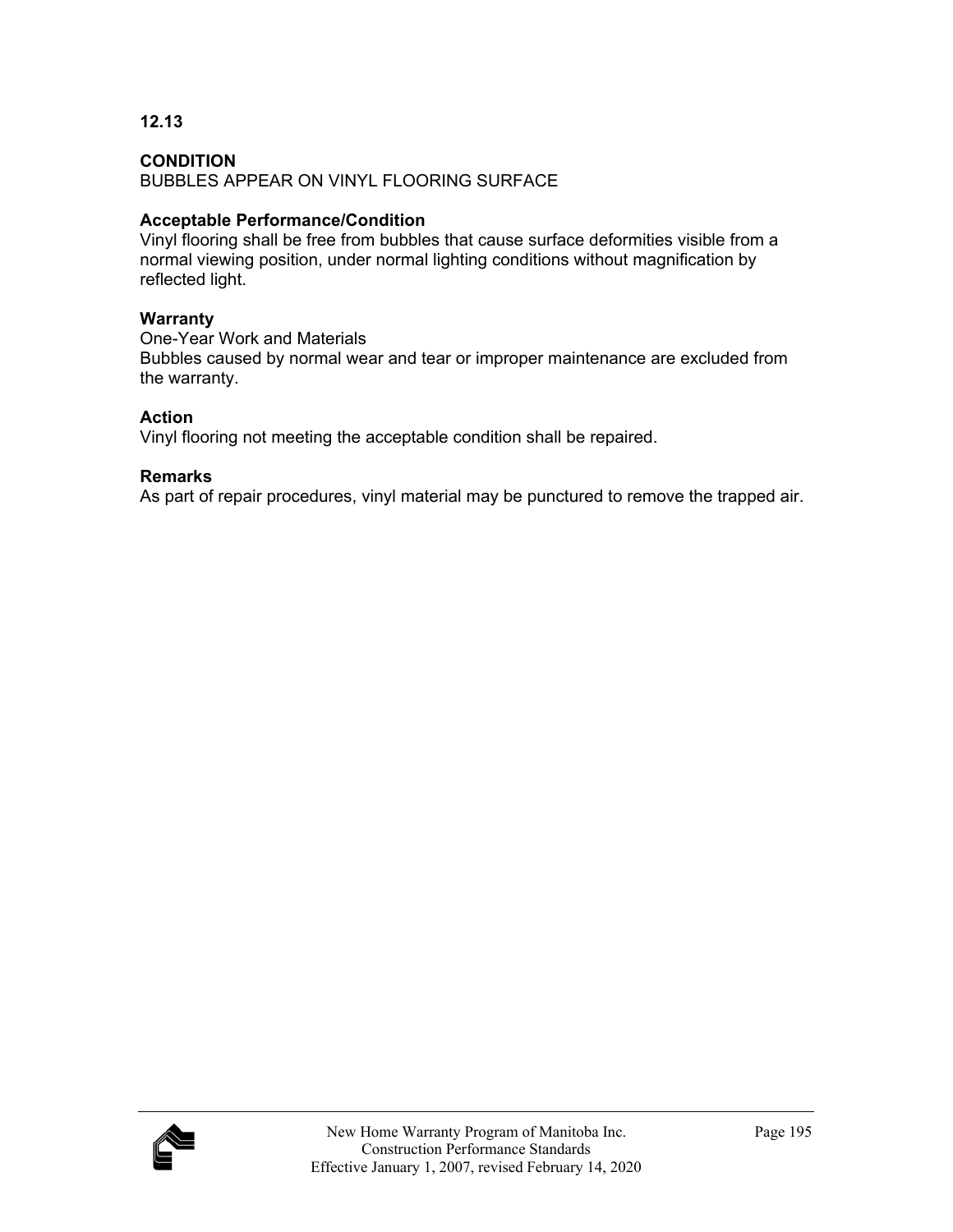#### **CONDITION**

PATTERNS ON SHEET VINYL FLOORING ARE NOT ALIGNED ACROSS SEAMS

#### **Acceptable Performance/Condition**

Patterns at seams between adjoining pieces shall be aligned to within 3 mm.

#### **Warranty**

One-Year Work and Materials

#### **Action**

Flooring not meeting the acceptable condition shall be repaired.

#### **Remarks**

Manufacturers tolerances for alignment may vary with patterns, textures and colour of material.

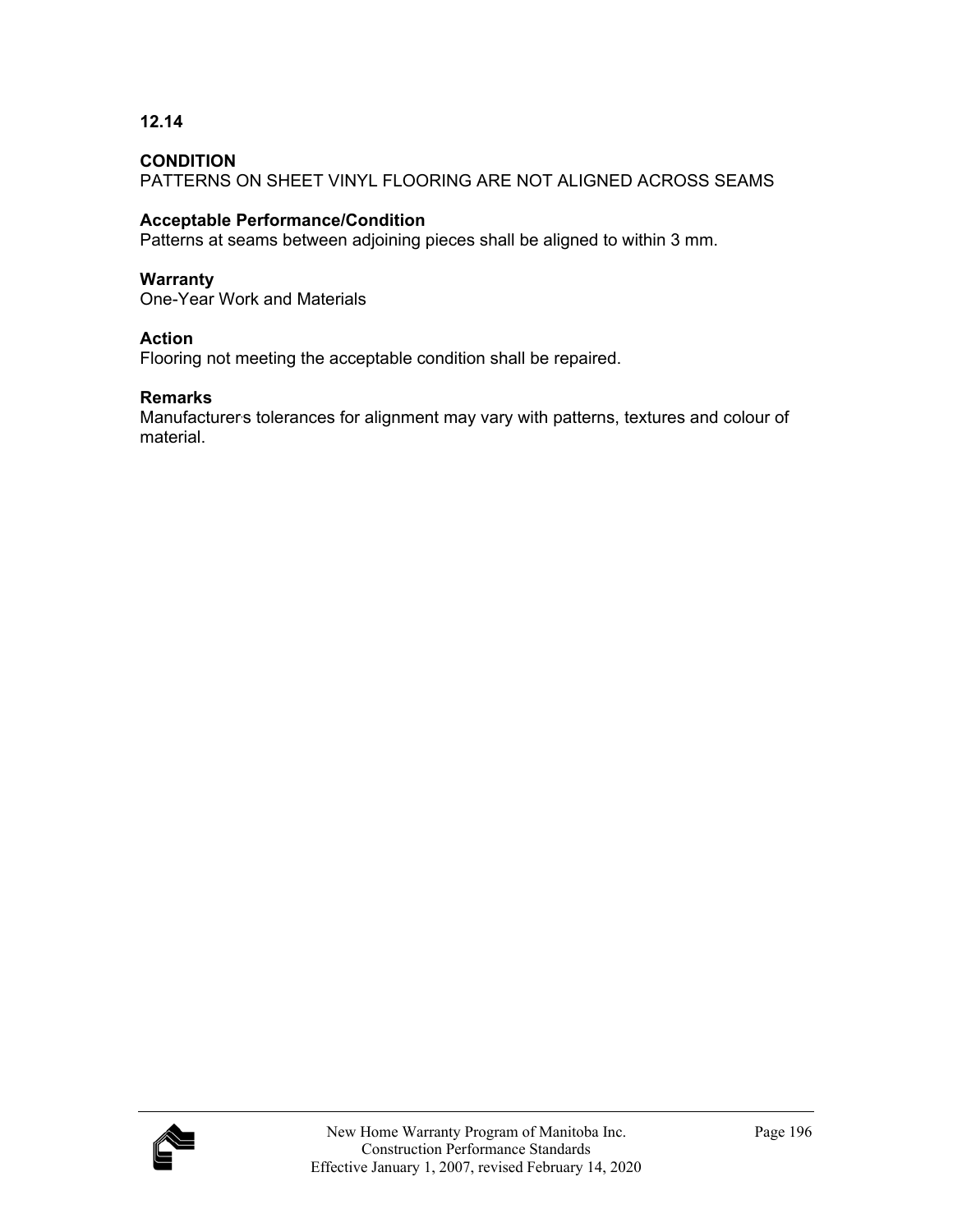#### **CONDITION**

YELLOWING APPEARS ON SURFACE OF VINYL FLOORING

#### **Acceptable Performance/Condition**

Sheet vinyl flooring shall be installed in accordance with the manufacturers specifications.

#### **Warranty**

One-Year Work and Materials

Yellowing due to improper maintenance or to additions, deletions, or alterations by the homeowner is excluded from the warranty.

#### **Action**

Vinyl flooring not meeting the acceptable condition shall be repaired.

#### **Remarks**

The use of inappropriate cleaning materials or coverings, such as latex-backed carpets, may cause discolouration of the flooring. Direct sunlight naturally causes general yellowing over time and is normal.

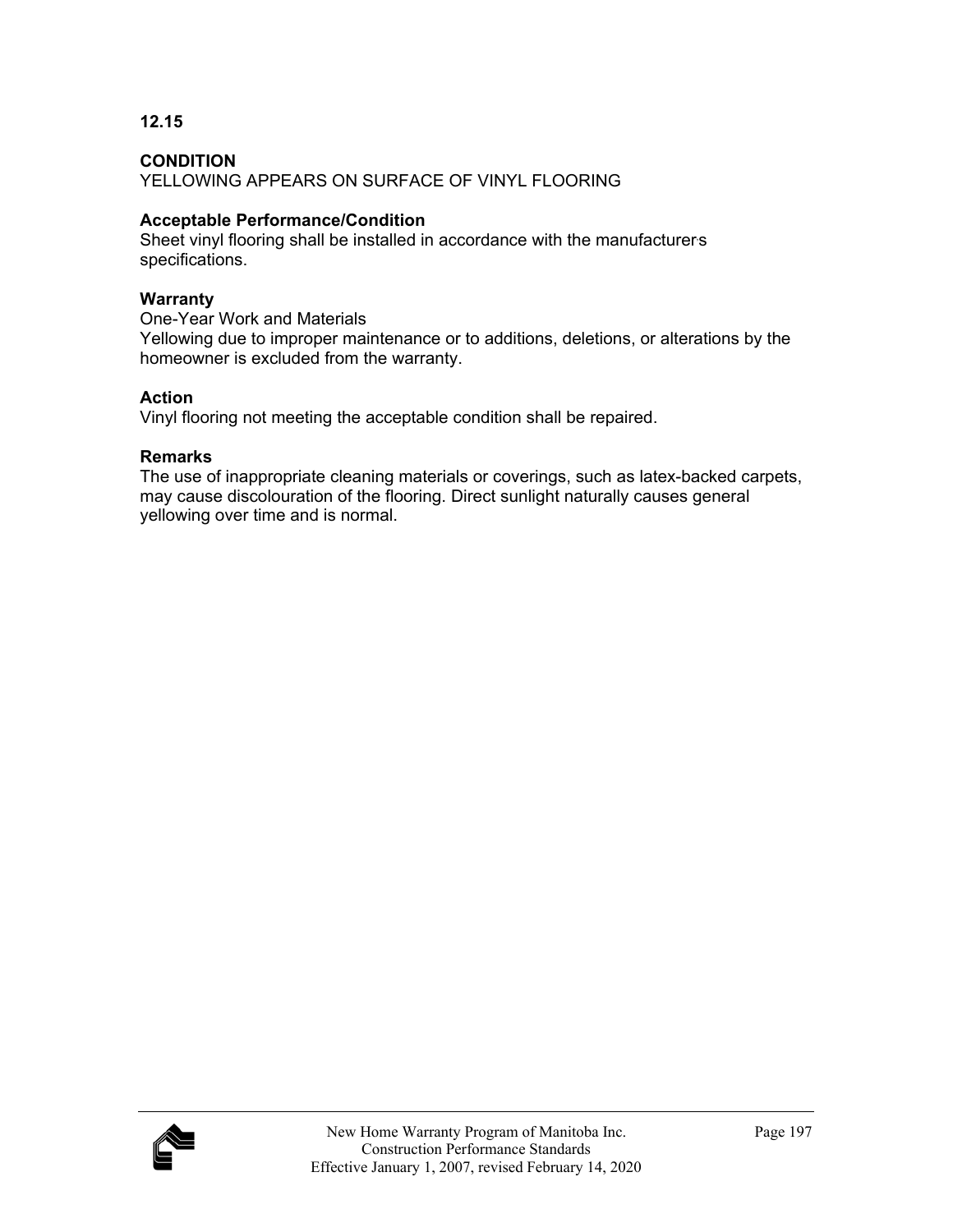#### **CONDITION**

DYE LOT VARIATIONS IN VINYL FLOORING

#### **Acceptable Performance/Condition**

Within a room or defined area, resilient flooring shall be uniform in colour, texture and pattern when viewed under normal lighting conditions. Minor variation between dye lots is acceptable from room to room.

#### **Warranty**

One-Year Work and Materials

#### **Action**

Resilient flooring not meeting the acceptable condition shall be repaired.

#### **Remarks**

Slight variation in colour may occur due to different lighting effects and pattern.

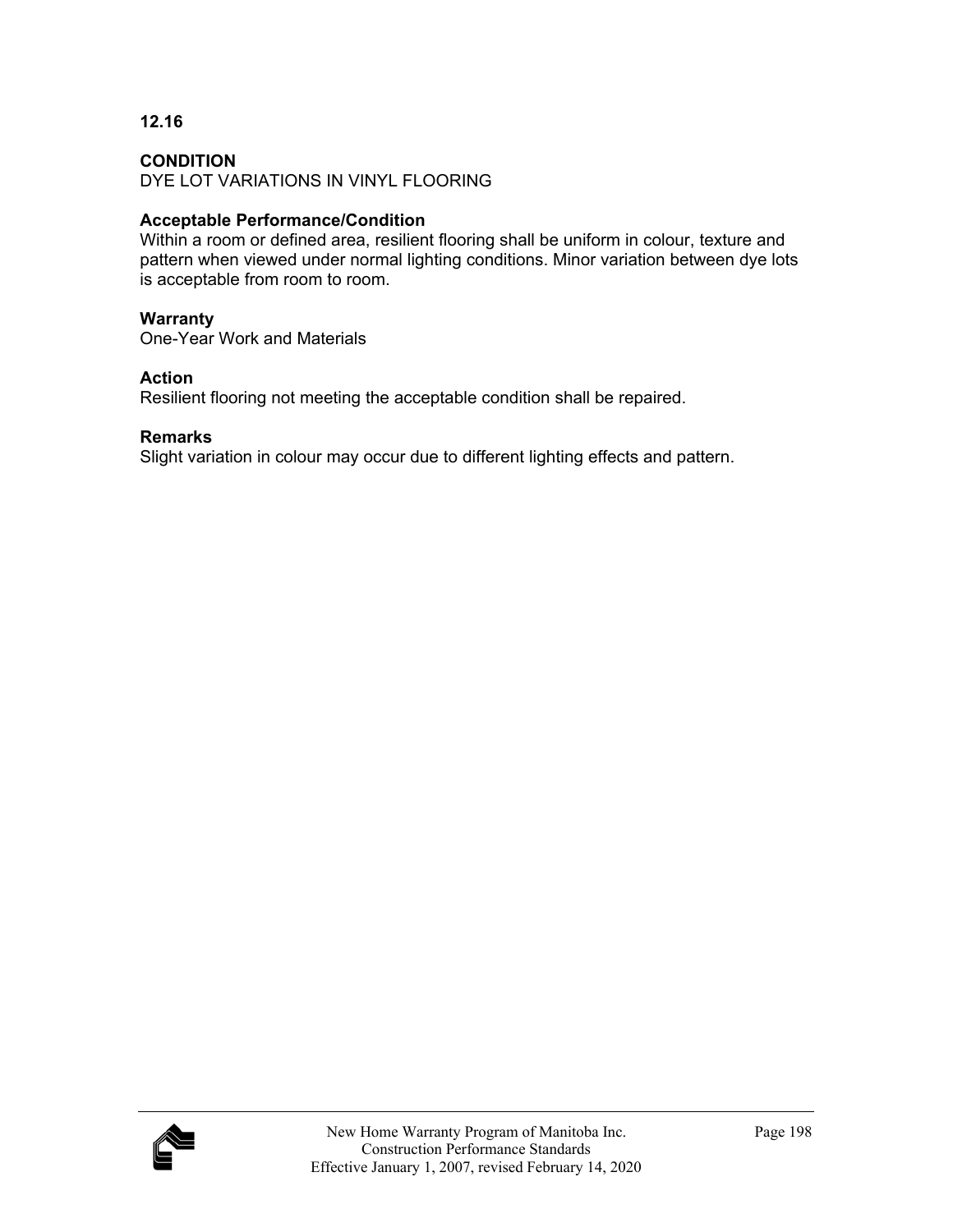#### **CONDITION**

VARIATION IN COLOUR OCCURRING DURING REPAIR OF VINYL FLOORING

#### **Acceptable Performance/Condition**

Shade variations between existing material and repaired areas are acceptable within specified colours when viewed from a normal viewing position. Seaming in a matching replacement section is an acceptable repair.

#### **Warranty**

One-Year Work and Materials

#### **Action**

Shade variations greater than the acceptable condition shall be repaired.

#### **Remarks**

Variation between dye lots within a specified colour or pattern is normal. Spare original material may be left in the residence for future repairs at the builders discretion. Where a dye lot match is unavailable, material may be removed and used for repair from another inconspicuous location.

Builder's policies may vary.

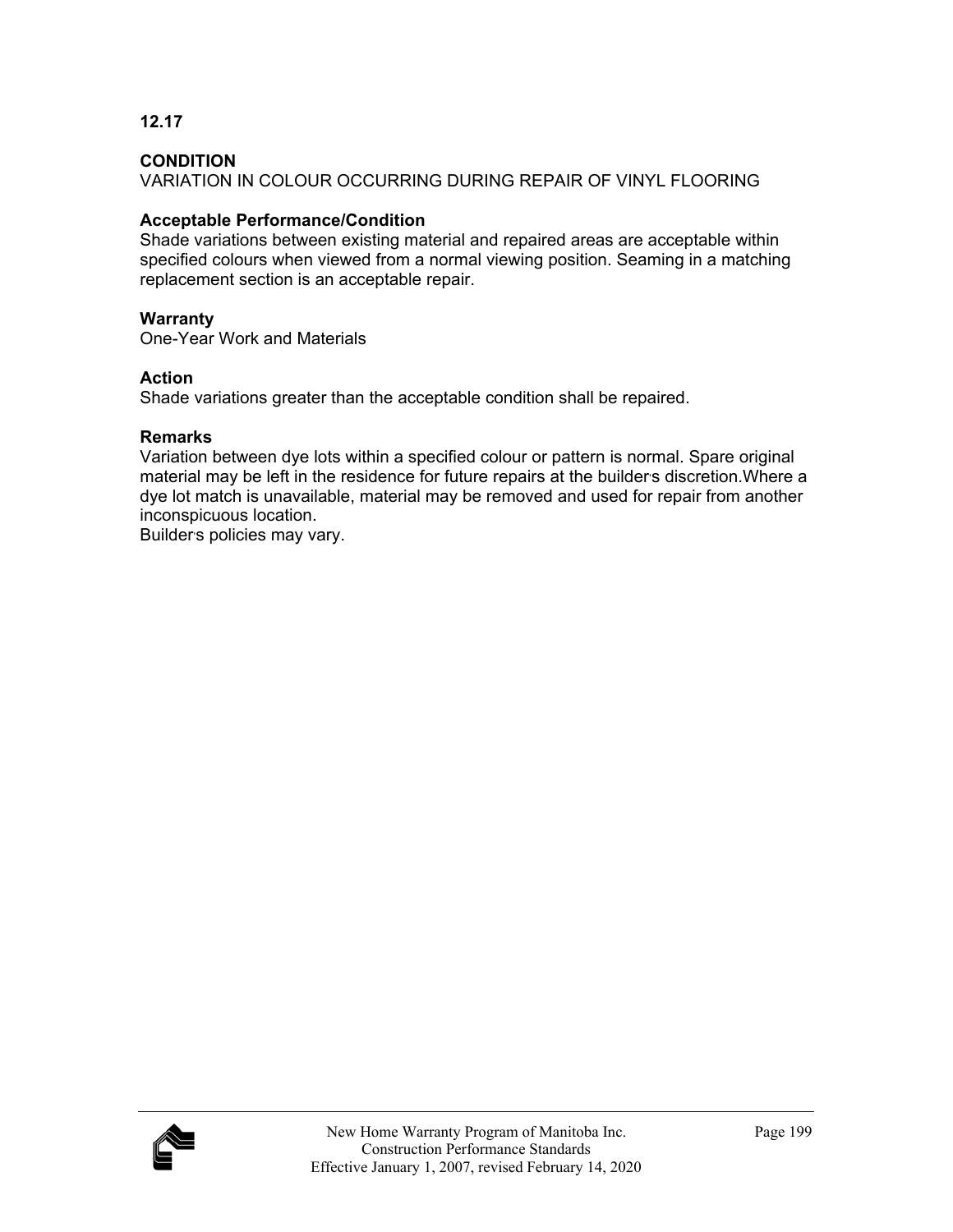#### **CONDITION**

CRACKS DEVELOPING BETWEEN STRIPS OF HARDWOOD OR PARQUET FLOORING

#### **Acceptable Performance/Condition**

Cracks resulting from joints that remain open in excess of 2 mm over the length of the strip are not acceptable.

#### **Warranty**

One-Year Work and Materials

Cracks resulting from normal shrinkage of materials due to drying after construction, damage caused by normal wear and tear or improper maintenance is excluded from the warranty.

#### **Action**

Cracks greater than the acceptable condition shall be repaired.

#### **Remarks**

Hardwood and parquet flooring are natural wood products and therefore are highly susceptible to changes in indoor relative humidity, which may cause dimensional changes in the flooring material. To determine warrantability, the width of the crack should be measured during both the heating and cooling seasons.

The homeowner has a responsibility to maintain indoor humidity levels through humidification, ventilation, air conditioning or dehumidification to prevent permanent, irreversible damage.

A hygrometer can be used to monitor indoor humidity levels.

Areas around heat registers and those exposed to concentrated sunlight may be more susceptible.

Wood filler may be used for repairs.

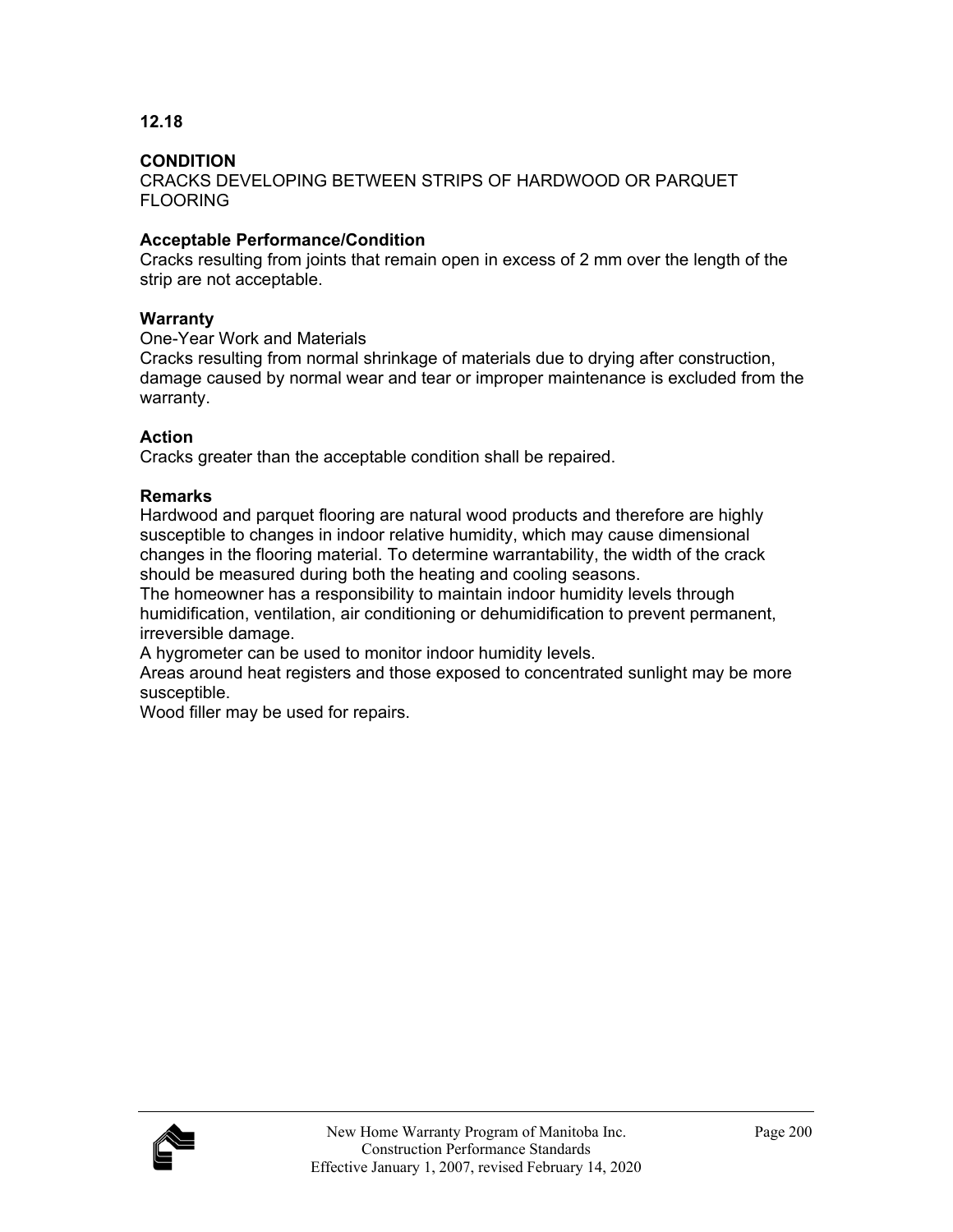**CONDITION**  STRIP HARDWOOD FLOORING IS CUPPED (HIGH EDGES)

#### **Acceptable Performance/Condition**

Strip hardwood flooring shall be installed without cupping.

#### **Warranty**

One-Year Work and Materials

Damage caused by improper maintenance is excluded from the warranty. Cupping caused by excessive humidity due to failure by the homeowner to maintain adequate ventilation is excluded from the warranty.

#### **Action**

One complete heating and cooling season should be allowed as the problem may remedy itself.

Cupping identified at the time of the walk-through shall be repaired. Cupping that occurs after the walk-through and is proven to result from defective work or materials shall be repaired.

#### **Remarks**

Identify any damaged hardwood flooring on the Certificate of Possession Form to avoid any dispute about whether the damage was caused by the builder. Cupping of hardwood strip flooring results from excessive moisture when the humidity below the finished flooring material is substantially higher than above.

The homeowner has a responsibility to maintain indoor humidity levels through humidification, ventilation, air conditioning or dehumidification to prevent permanent, irreversible damage.

A hygrometer can be used to monitor indoor humidity levels.

The immediate sanding of a cupped floor without first allowing it to correct itself may cause even more damage.

This condition commonly occurs when houses do not have adequate ventilation and can, under certain circumstances, result from defects in work or materials.

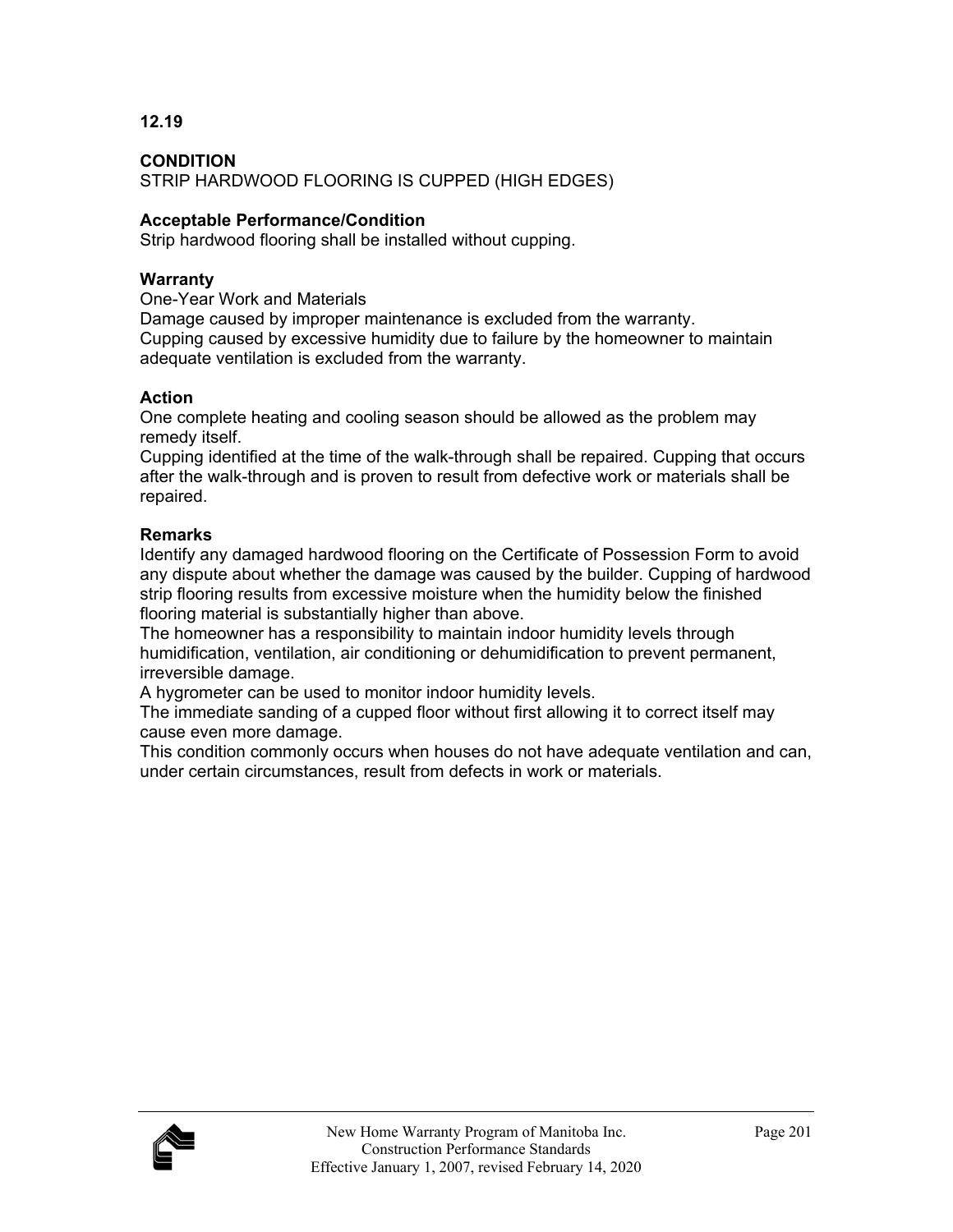#### **CONDITION**

THE SURFACE OF ONE STRIP OF HARDWOOD OR LAMINATE FLOORING IS HIGHER THAN ANOTHER

#### **Acceptable Performance/Condition**

Strip hardwood flooring or parquet flooring shall be installed to provide a surface where adjacent strips have no more than a 2 mm difference in elevation.

#### **Warranty**

One-Year Work and Materials

#### **Action**

Flooring not meeting the acceptable performance shall be repaired.

#### **Remarks**

Wood is a natural product and variation in colour and grain pattern from one piece of flooring to another is normal and may exaggerate the appearance of the condition.

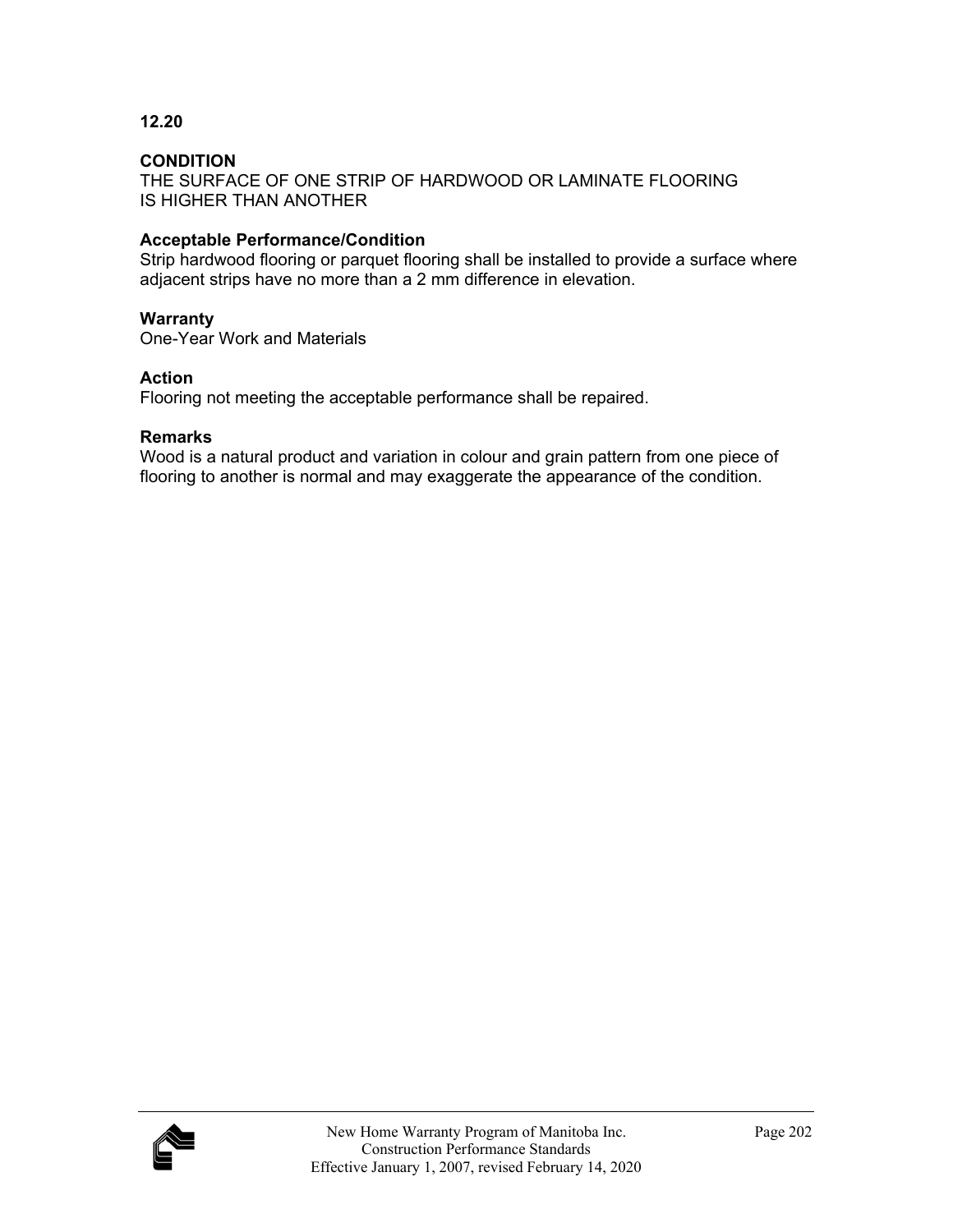#### **CONDITION**

FLOOR FINISH ON WOOD FLOORING IS NOT UNIFORM

#### **Acceptable Performance/Condition**

Floor finish shall provide a visible uniform surface when viewed without magnification from a normal viewing position.

#### **Warranty**

One-Year Work and Materials Damage resulting from normal wear and tear is excluded from the warranty.

#### **Action**

Hardwood flooring surfaces not uniform in appearance shall be repaired.

#### **Remarks**

Wood is a natural product and variation in colour and grain pattern from one piece of flooring to another is normal. The open grain in some wood surfaces tends to show a rough appearance, however this is a natural property of wood and is acceptable. Reflected light, particularly from large windows, magnifies any irregularity in the floors and should not determine acceptance. This applies to both pre-finished and site-applied wood flooring.

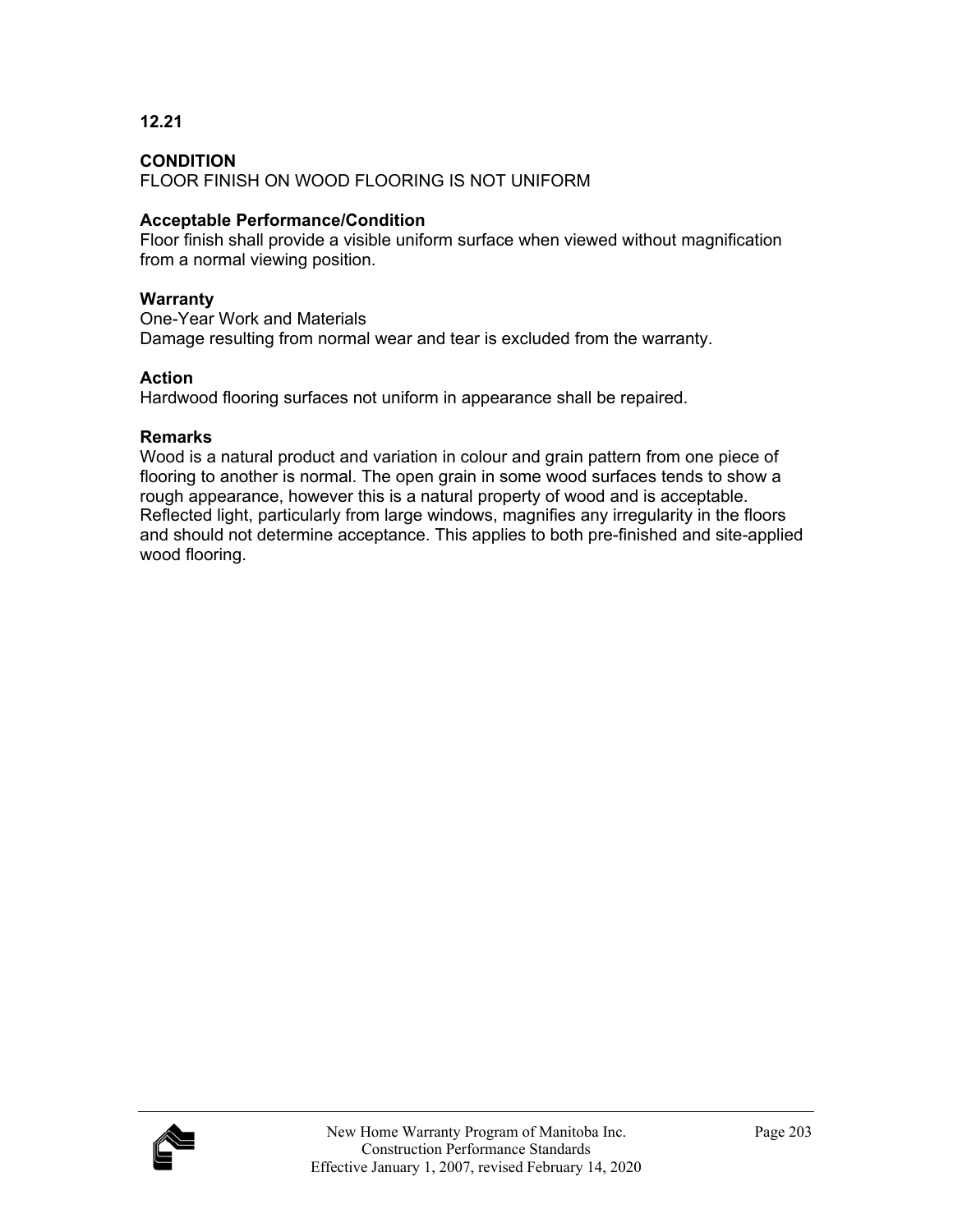#### **CONDITION**

FINISH ONWOOD FLOORING HAS BLISTERED, BUBBLED, OR PEELED RESULTING IN DETACHMENT OF FINISH

#### **Acceptable Performance/Condition**

Site-applied or factory-applied finish on hardwood flooring shall not blister, bubble or peel when properly maintained and used under normal conditions.

#### **Warranty**

One-Year Work and Materials

Damage noted on the Certificate of Possession Form will be repaired. If not noted, the homeowner must establish that the damage was caused by the builder. Damage caused by normal wear and tear or improper maintenance is excluded from the warranty.

#### **Action**

Defective finished surfaces shall be repaired.

#### **Remarks**

Identify any damaged hardwood flooring on the Certificate of Possession Form to avoid any dispute about whether the damage was caused by the builder. Isolated air bubbles not resulting in detachment of the finish are acceptable.

Colour variation in the wood may cause the area of repair to be visible under normal lighting conditions, even when the repair is undertaken in accordance with a manufacturer's recommendations. Wood is a natural product and variation in colour and grain pattern from one piece of flooring to another is normal.

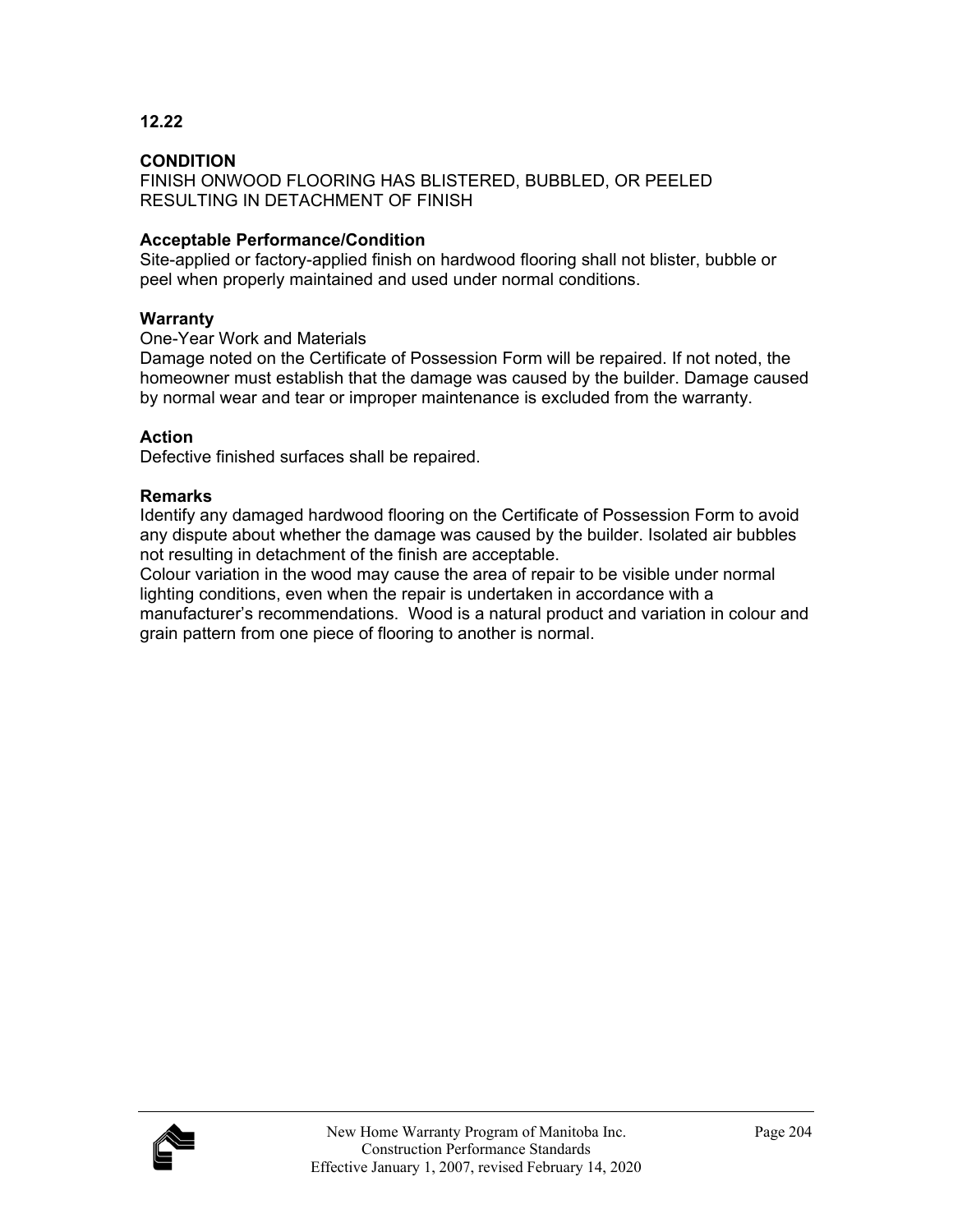#### **CONDITION**

CROWNING OF STRIP HARDWOOD FLOORING HAS OCCURRED (CENTRE OF STRIP IS HIGHER THAN EDGES)

#### **Acceptable Performance/Condition**

Strip hardwood flooring shall be installed without crowning.

#### **Warranty**

One-Year Work and Materials

Damage caused by improper maintenance and excessive humidity due to failure by the homeowner to maintain adequate ventilation is excluded from the warranty.

#### **Action**

Crowning of hardwood flooring identified on the walk-through shall be repaired. If not identified, the homeowner must establish that the damage was caused by the builder.

#### **Remarks**

Identify any damaged hardwood flooring on the Certificate of Possession Form to avoid any dispute about whether the damage was caused by the builder. Crowning of hardwood strip flooring results from the surface of the flooring being exposed to excessive moisture. This condition commonly develops when houses do not have adequate ventilation or the surface is exposed to water. The homeowner has a responsibility to maintain indoor humidity levels through humidification, ventilation, air conditioning or dehumidification to prevent permanent, irreversible damage. A hygrometer can be used to monitor indoor humidity levels. Never damp mop hardwood flooring.

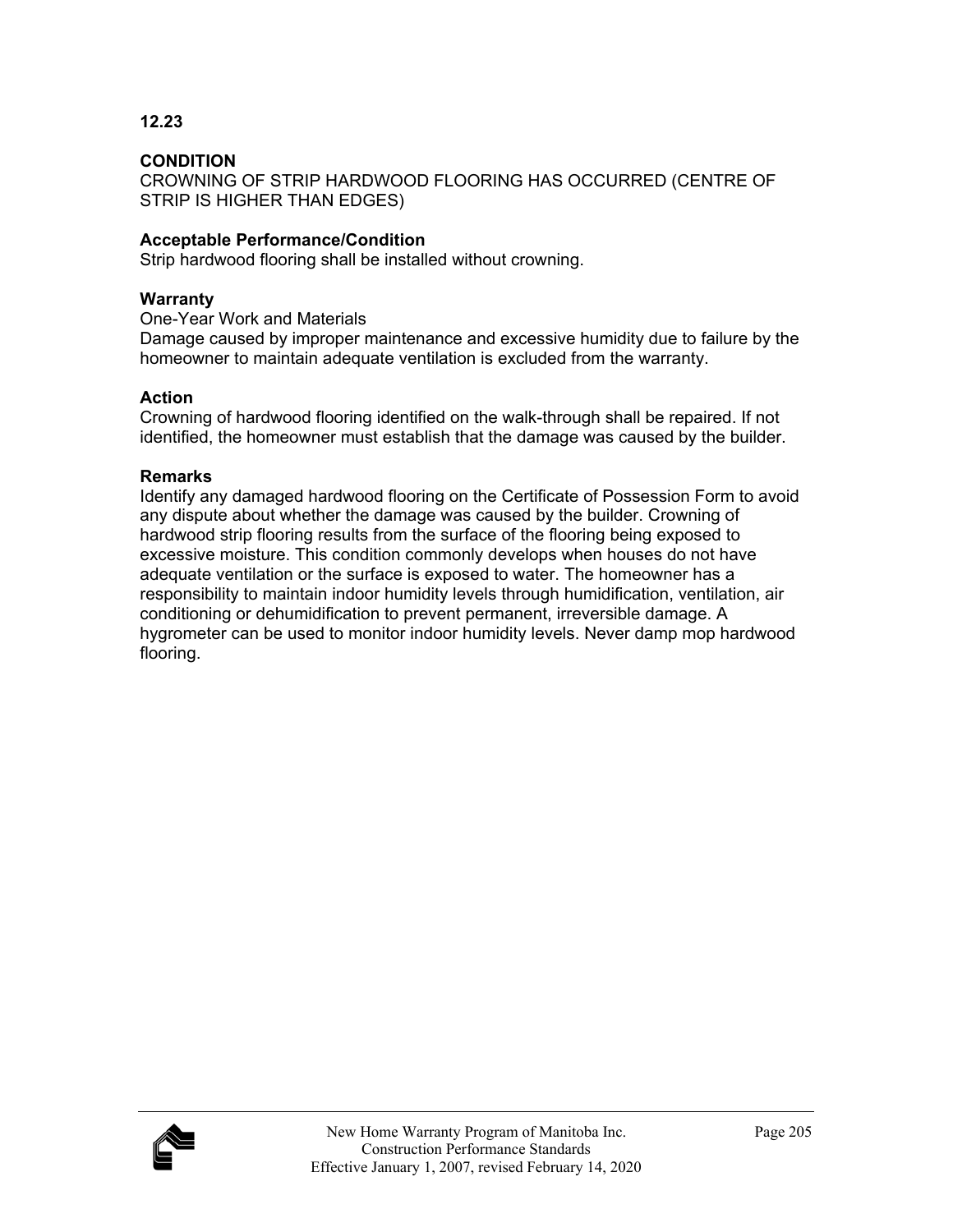**12.24** 

WOOD FLOORING BUCKLES AND DETACHES FROM SUBSTRATE

#### **Acceptable Performance/Condition**

Hardwood flooring shall be firmly fastened to the substrate in accordance with manufacturer's specifications.

#### **Warranty**

One-Year Work and Materials

Buckling caused by excessive humidity due to failure by the homeowner to maintain adequate ventilation or improper maintenance is excluded from the warranty.

#### **Action**

Only warranted loose hardwood flooring shall be repaired.

#### **Remarks**

The homeowner has a responsibility to maintain indoor humidity levels through humidification, ventilation, air conditioning or dehumidification to prevent permanent, irreversible damage.

A hygrometer can be used to monitor indoor humidity levels. Wood flooring shall be installed to accommodate normal expansion and contraction.

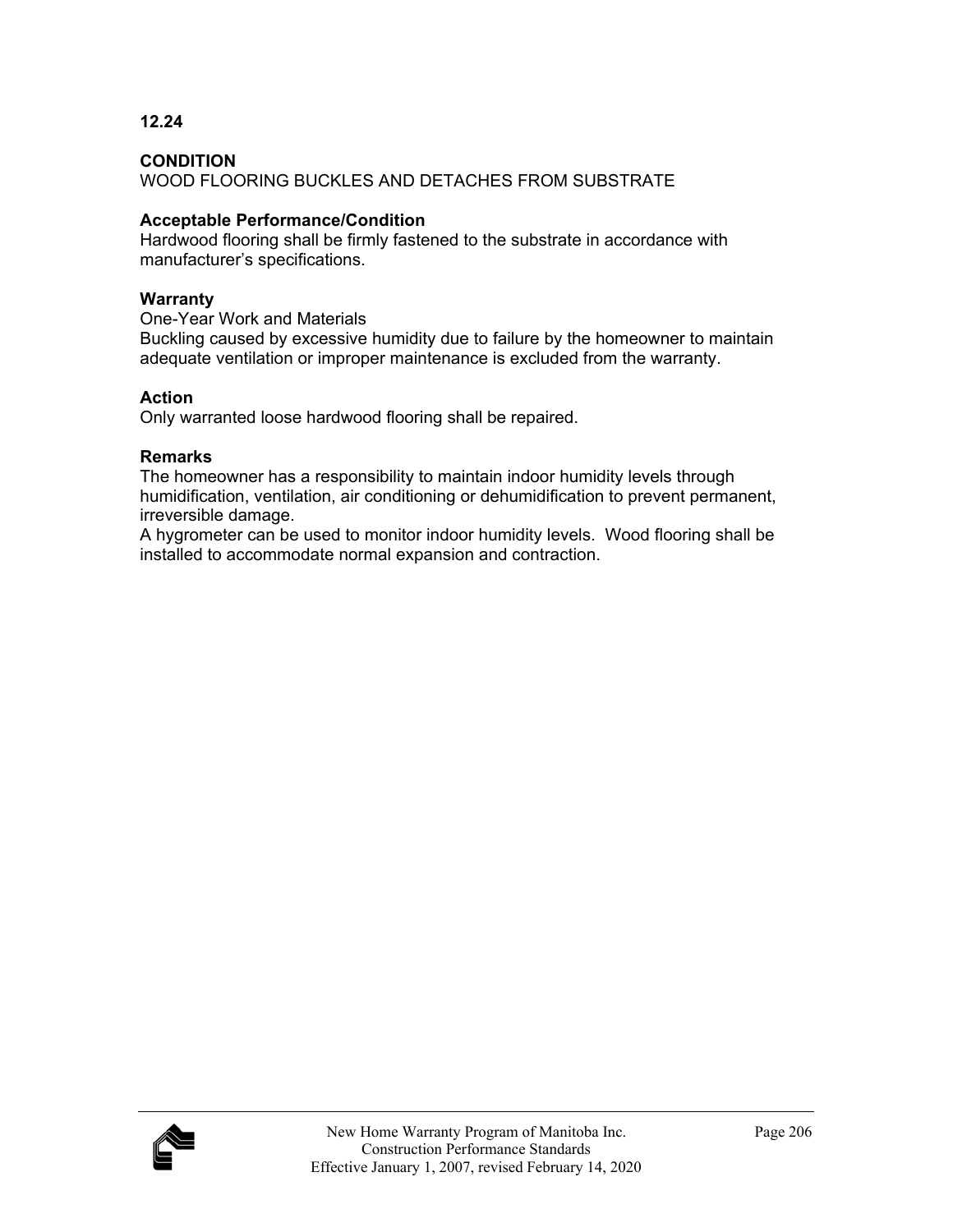#### **CONDITION**

KNOTS AND COLOUR VARIATION IN STRIP WOOD FLOORING

#### **Acceptable Performance/Condition**

The contractor will install the grade of hardwood as specified by the project. All wood should be consistent with the grading stamp as specified.

#### **Warranty**

None.

#### **Action**

Flooring not meeting the acceptable condition shall be replaced.

#### **Remarks**

Knots and colour variation are natural characteristics of wood and are acceptable within the specified grade.

The homeowner's area rugs, latex-backed material or any coverings over floors may result in colour variation of the floor. Natural lighting will also cause discolouration.

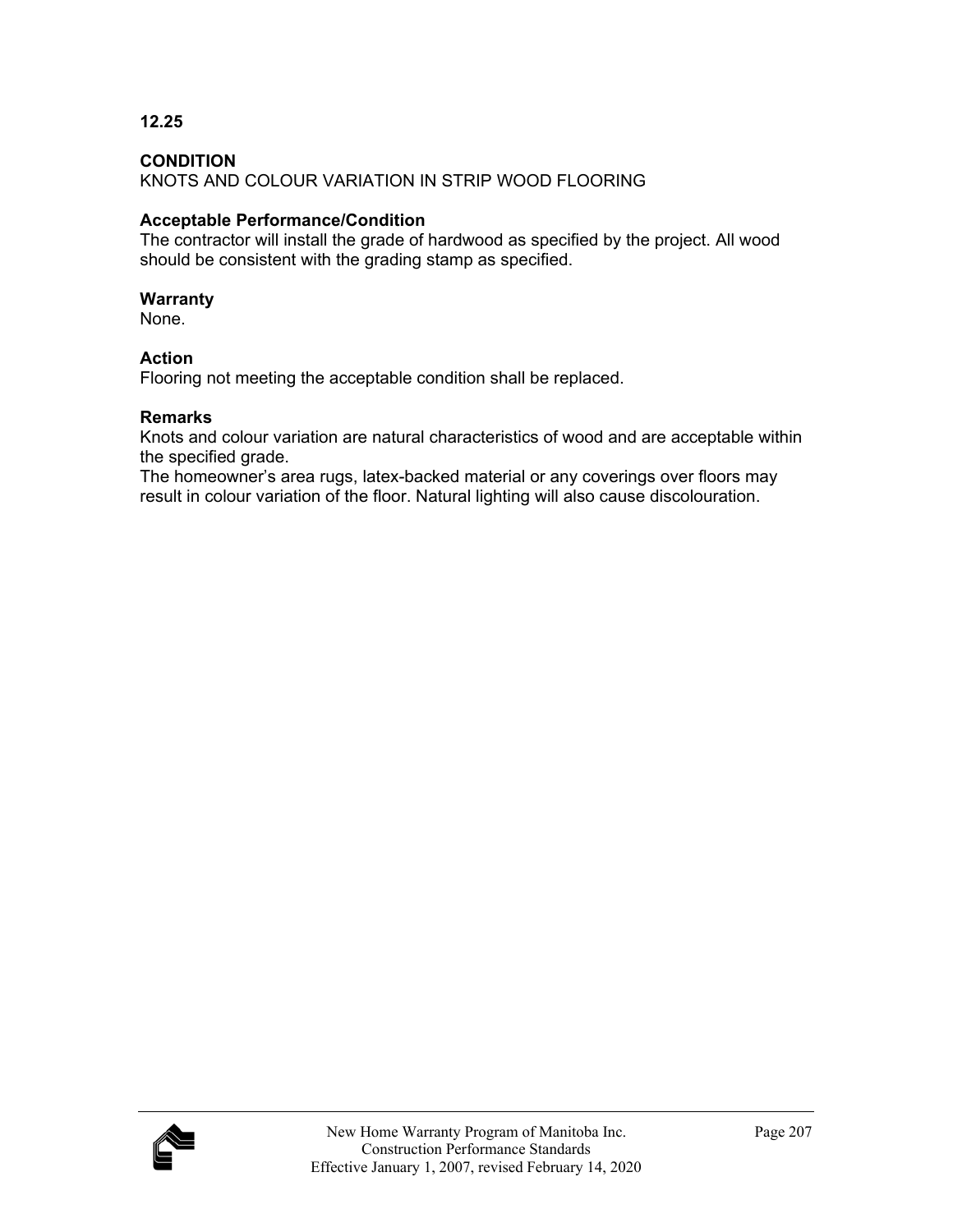#### **CONDITION**

SPLINTERS OCCUR IN STRIPWOOD FLOORING

#### **Acceptable Performance/Condition**

Finished flooring shall have a surface that is smooth, even and free from splinters.

#### **Warranty**

One-Year Work and Materials Splinters resulting from improper maintenance are excluded from the warranty.

#### **Action**

Splintered flooring shall be repaired.

#### **Remarks**

Splinters should not occur under normal usage conditions.

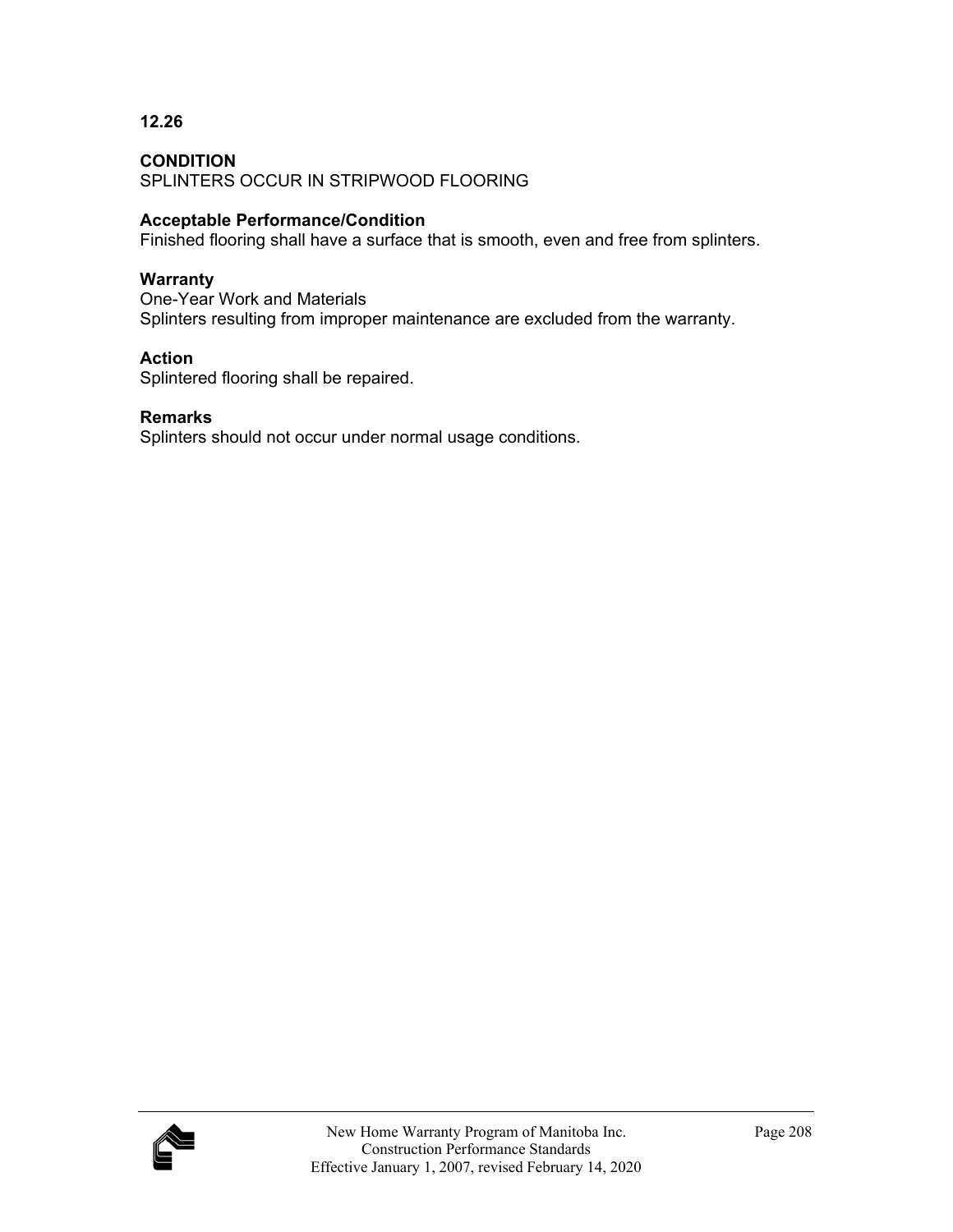#### **CONDITION**

MINOR IMPERFECTIONS IN STRIP FLOORING

#### **Acceptable Performance/Condition**

The surface of strip wood flooring shall be free from discolouration caused by manufacturing or storage when viewed in a standing position under normal lighting conditions.

#### **Warranty**

One-Year Work and Materials

#### **Action**

Discoloured pieces of flooring shall be repaired or replaced where disallowed by the grade.

#### **Remarks**

Sticker burn is discolouration across the width of the board caused by the sticks used between the lumber during the drying process. Sticker burn is acceptable within some different specified grades.

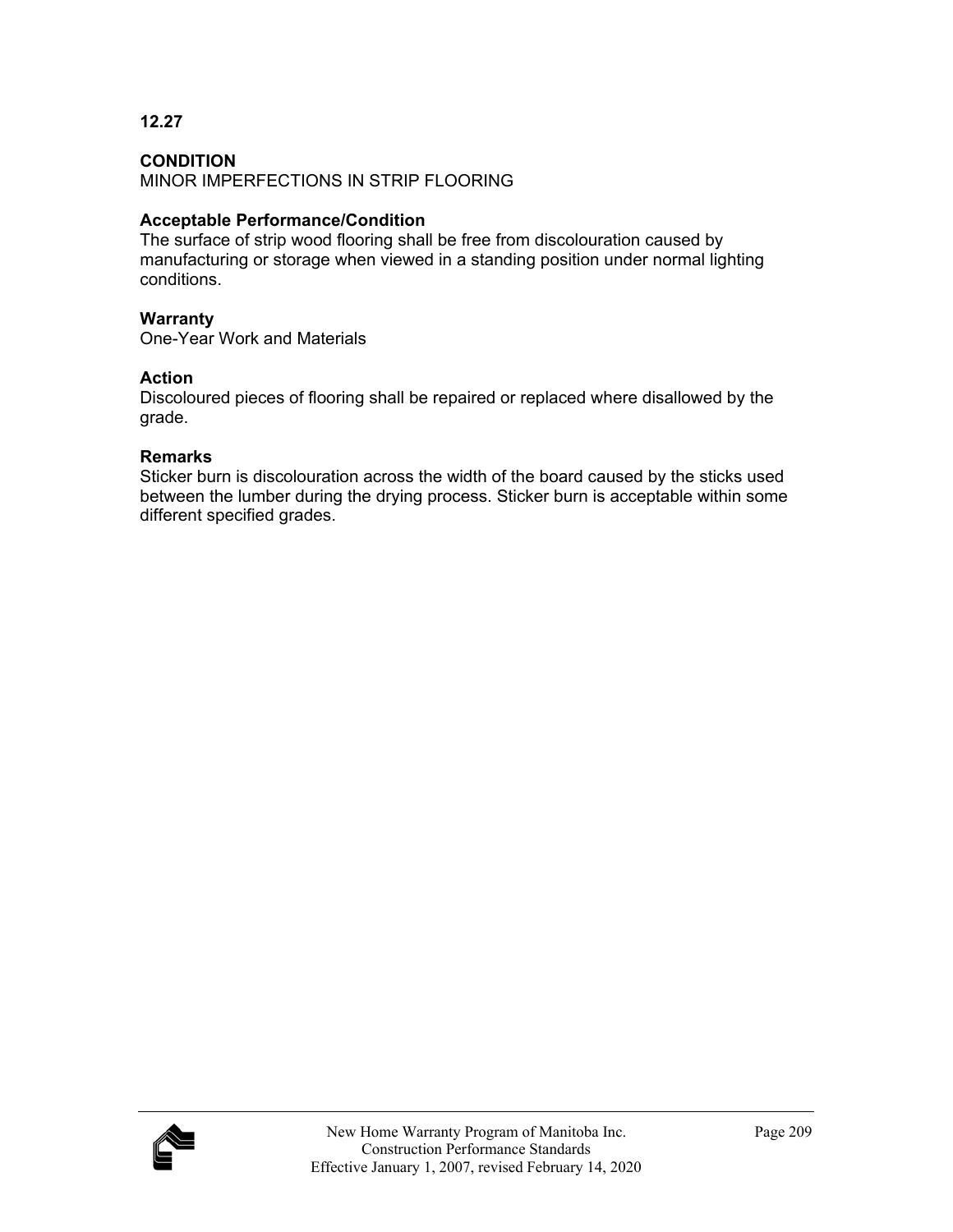## **CONDITION**

CERAMIC/PORCELAIN TILE, MARBLE OR STONE FLOORING IS BROKEN OR LOOSE (INCLUDING MARBLE TRANSITIONS)

#### **Acceptable Performance/Condition**

Ceramic tile shall not crack or become loose.

#### **Warranty**

One-Year Work and Materials

Damage caused by normal wear and tear or improper maintenance is excluded from the warranty.

## **Action**

Flooring not meeting the acceptable condition shall be repaired.

#### **Remarks**

Identify any damaged ceramic/porcelain tile on the Certificate of Possession Form to avoid any dispute about whether the damage was caused by the builder. Variations between dye lots of similar materials within a specified colour or pattern are normal and acceptable provided they are not readily visible.

Slight variations in grout colour are to be expected when making repairs.

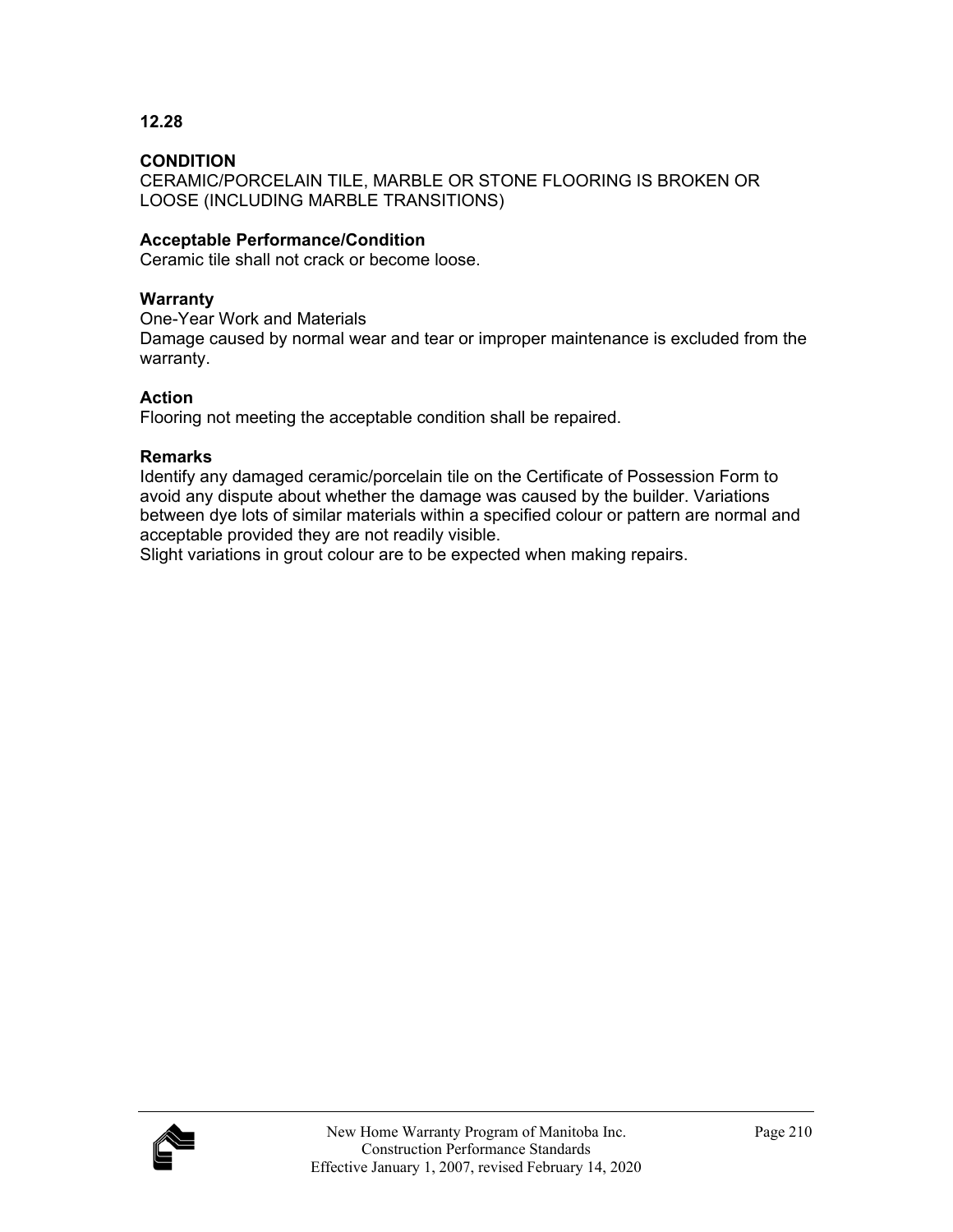## **CONDITION**

CRACKS APPEARING IN GROUTING OF CERAMIC TILE JOINTS OR AT JUNCTIONS WITH OTHER MATERIALS SUCH AS BATHTUBS

#### **Acceptable Performance/Condition**

Hairline cracks in grout are common, however, loose or missing grout is unacceptable.

#### **Warranty**

One-Year Work and Materials

Cracks resulting from normal shrinkage of materials due to drying after construction are excluded from the warranty.

#### **Action**

Cracks not meeting the acceptable condition shall be repaired.

#### **Remarks**

Slight variations in grout colour are to be expected when making repairs.

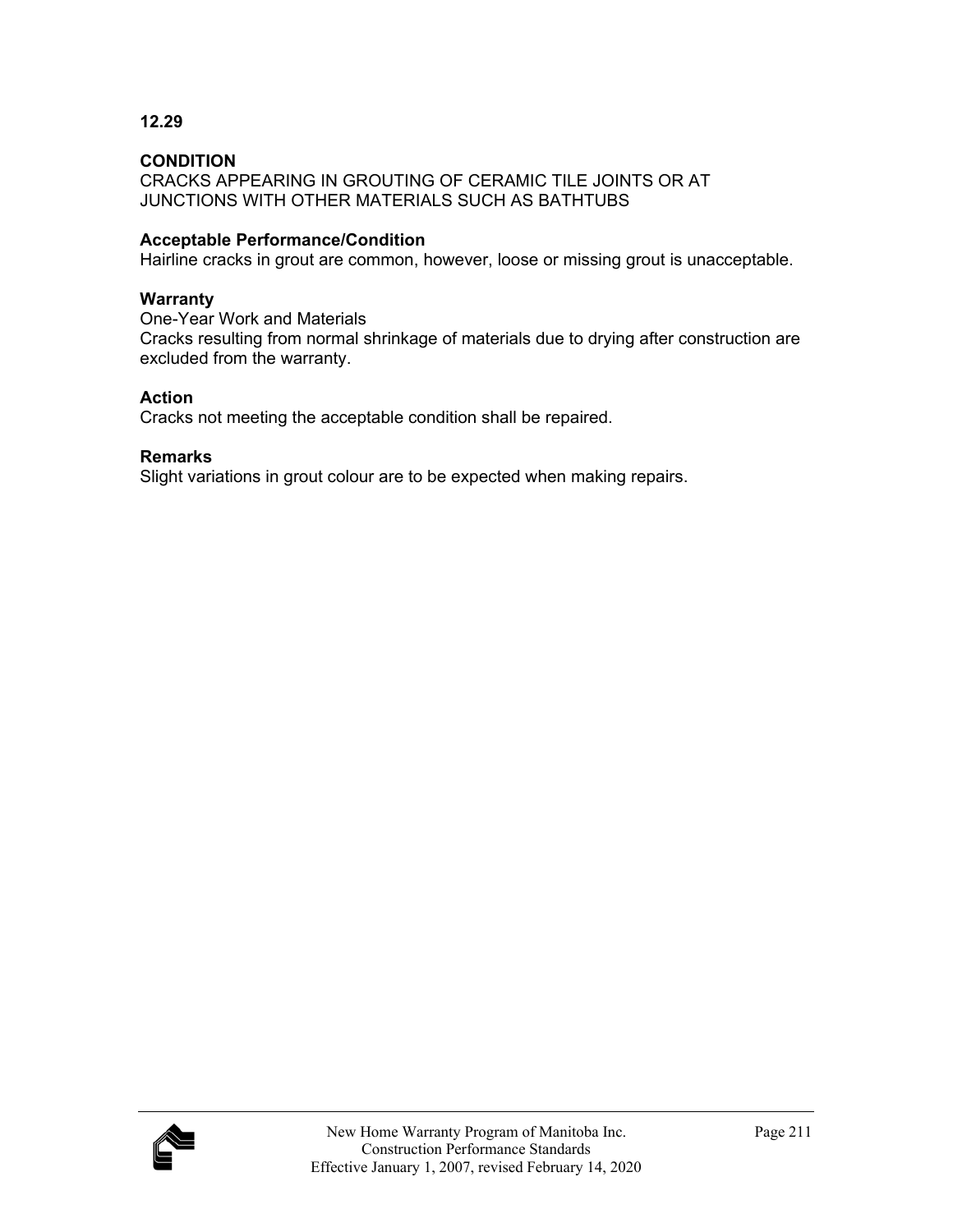#### **CONDITION**

ADJACENT MARBLE UNITS OR CERAMIC TILE SURFACES INSTALLED AT DIFFERENT ELEVATIONS

## **Acceptable Performance/Condition**

Lippage greater than 3mm is considered excessive, except where the materials are designed with an irregular height (such as hand-made tile).

#### **Warranty**

One-Year Work and Materials

#### **Action**

Tile installations not meeting the acceptable performance shall be repaired.

#### **Remarks**

Some floor tiles are designed with irregular finished surfaces, which may exaggerate the aesthetic appearance of the condition.

Variations in grout and tile colour are to be expected when making repairs.

Variation between dye lots of similar materials within a specified colour or pattern is normal.

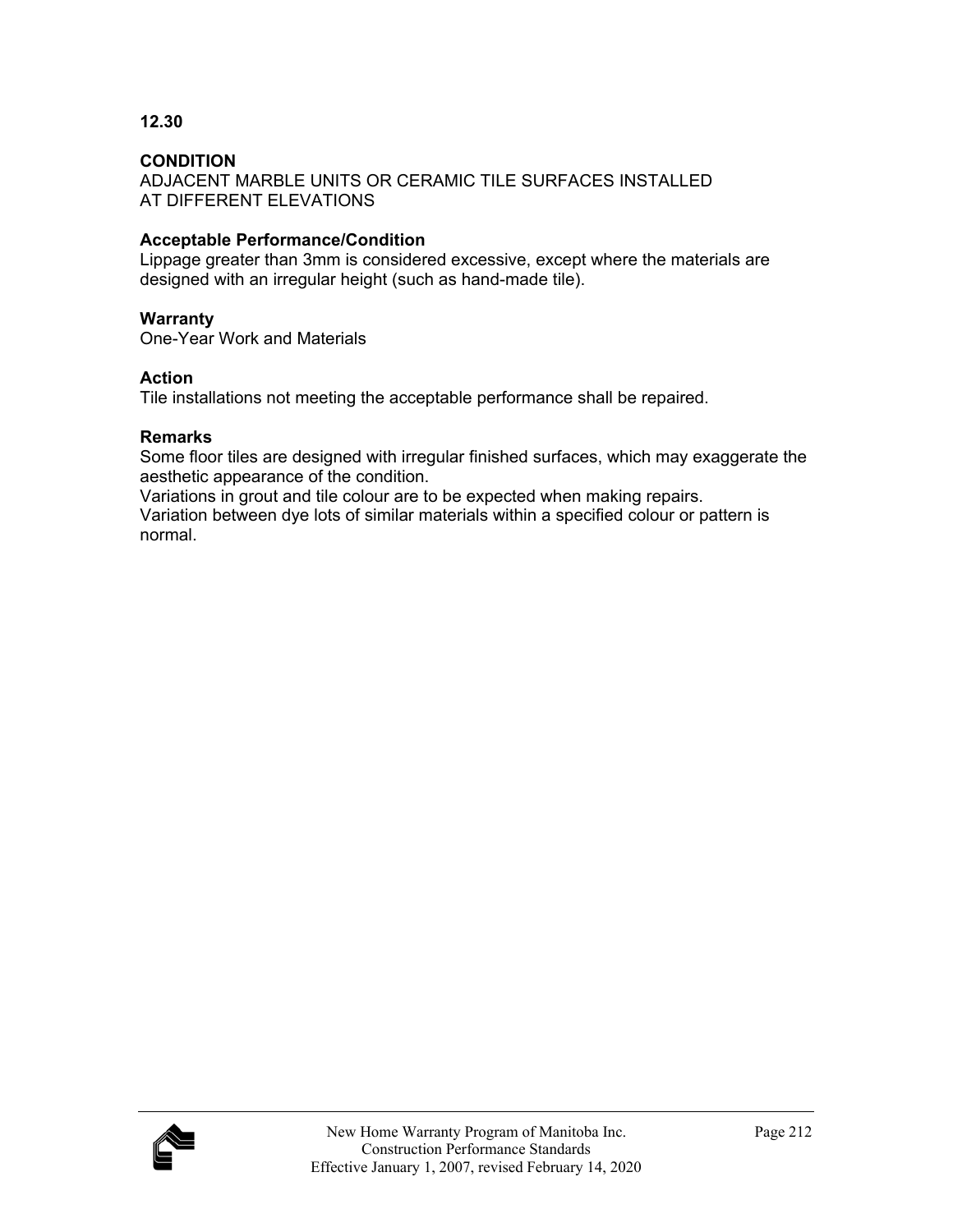# **CONDITION**

GROUT IS NOT A UNIFORM COLOUR

# **Acceptable Performance/Condition**

In a room or defined area the colour of grouted joints between ceramic tiles shall appear generally uniform under normal lighting conditions and from a normal viewing position at time of occupancy.

# **Warranty**

One-Year Work and Materials Damage resulting from improper maintenance and normal wear and tear is excluded from the warranty.

# **Action**

Grout joints not meeting the acceptable condition shall be repaired.

# **Remarks**

Minor variation in grout joint colour is normal.

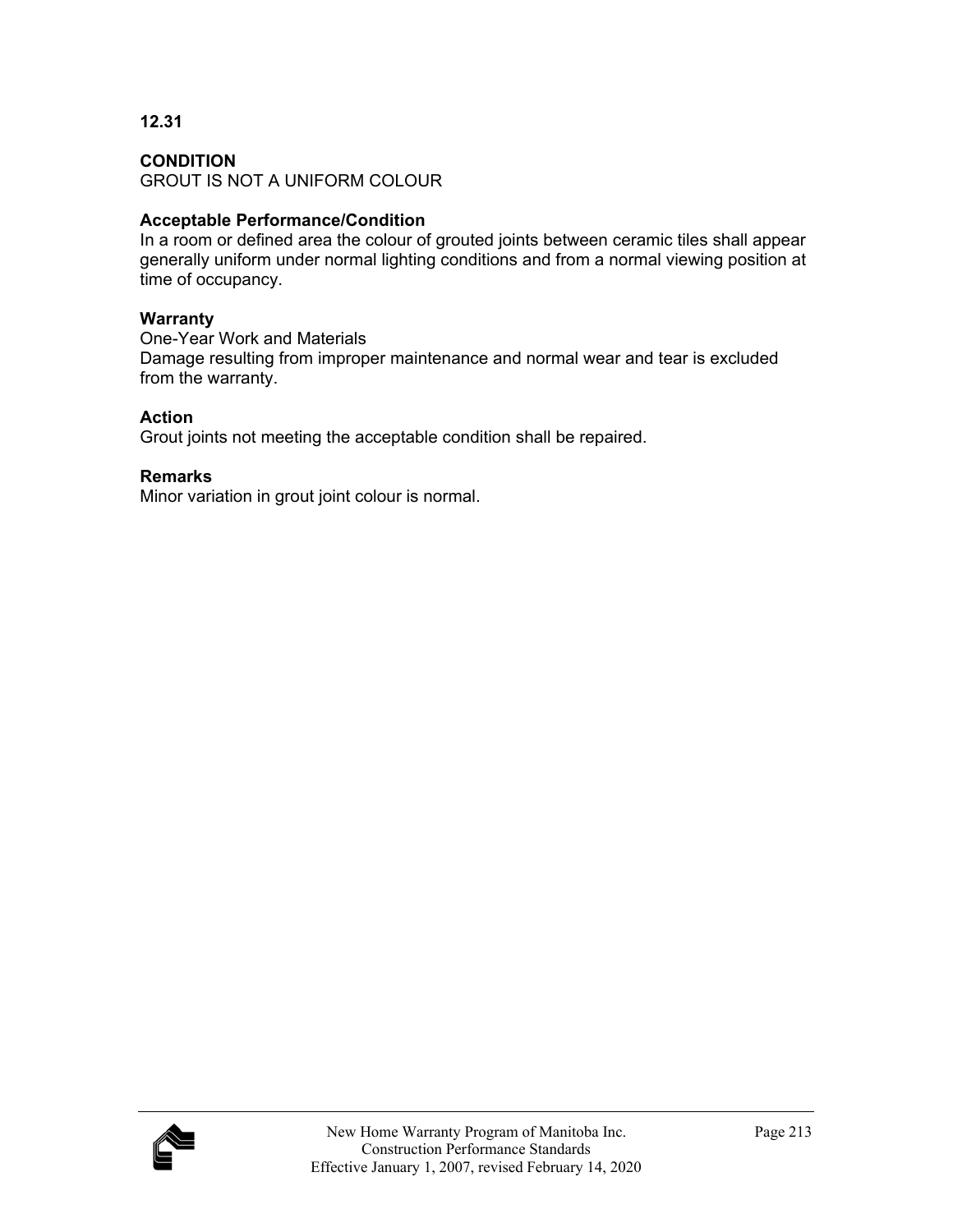# **Module 13 Chimneys & Fireplaces**

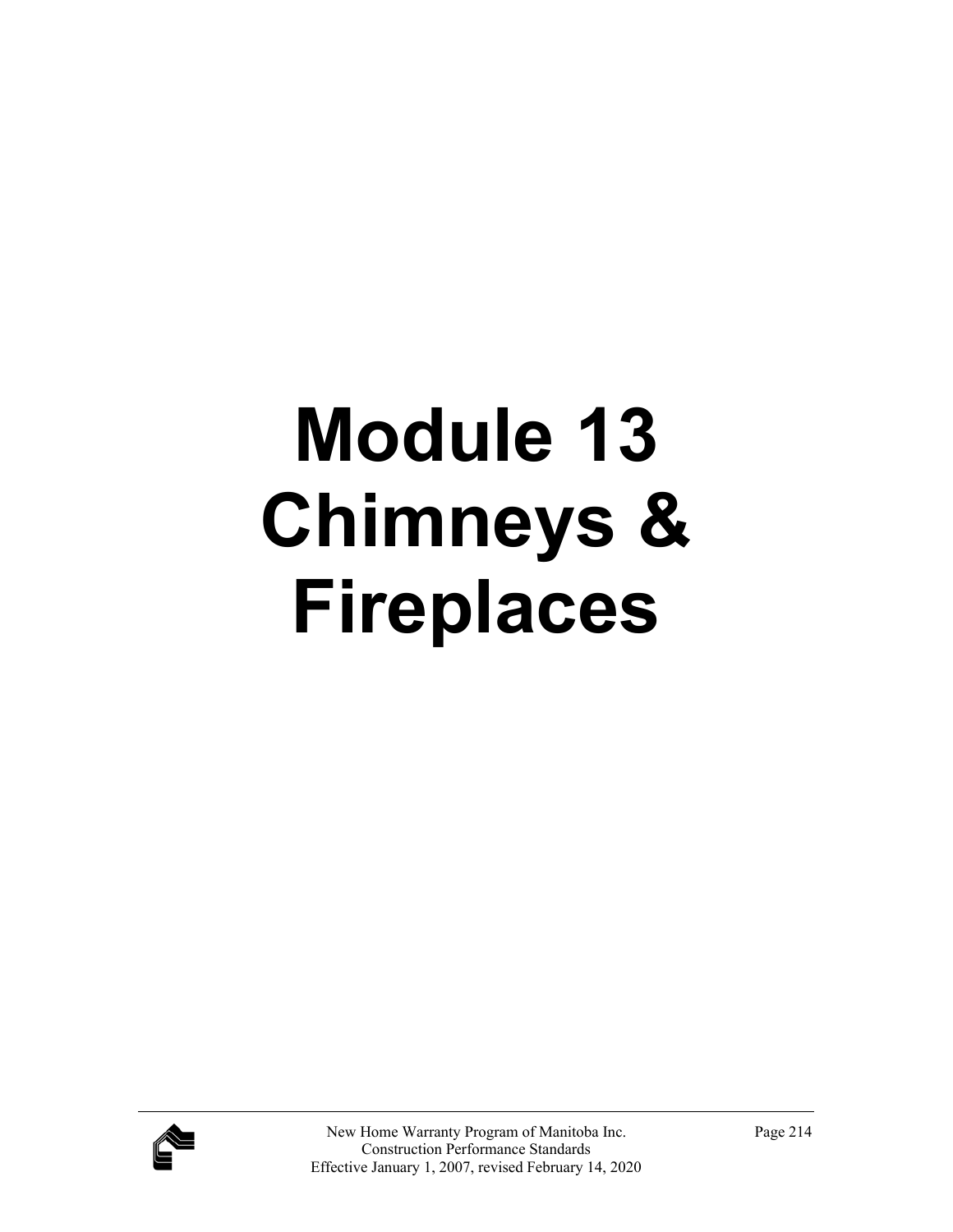**13.1** 

JOINT OR CRACK IN CHIMNEY CAP ALLOWS WATER LEAK

# **Acceptable Performance/Condition**

Chimney caps shall be waterproof.

# **Warranty**

One-Year Work and Materials

# **Action**

Chimney caps not meeting the acceptable performance shall be repaired.

# **Remarks**

Masonry chimney cap cracks may develop due to the severe conditions caps must endure.

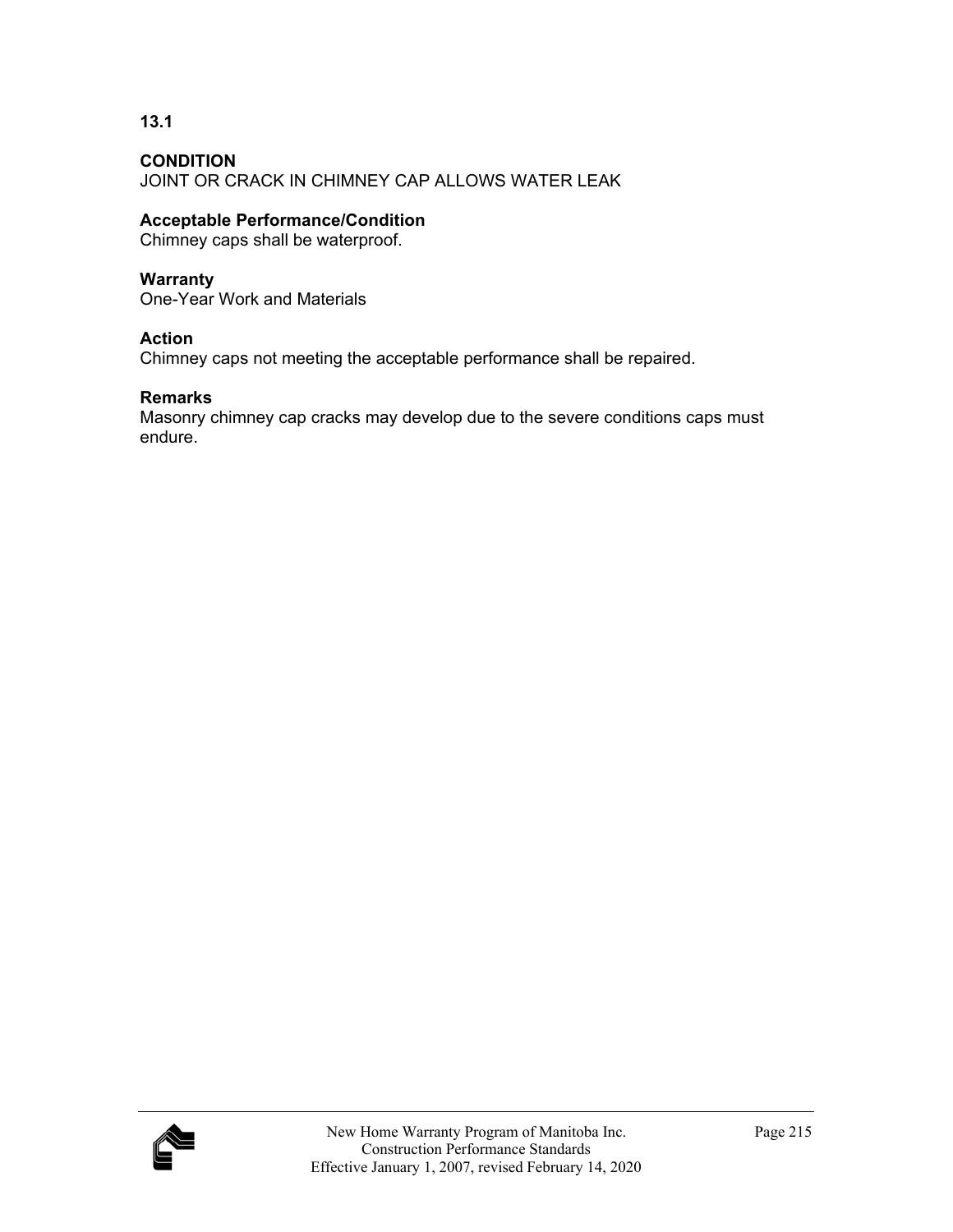**13.2** 

ROOF FLASHING LEAKS AT CHIMNEY

## **Acceptable Performance/Condition**

Roof flashings at chimneys shall not leak under normal weather conditions.

#### **Warranty**

One-Year Work and Materials Damage resulting from improper maintenance is not covered by the warranty.

## **Action**

Roof flashings not meeting the acceptable performance shall be repaired.

## **Remarks**

Ice buildup around chimneys can contribute to water penetration. Keeping roofs clear of heavy snow and ice is important to help prevent ice buildup. Normal home maintenance should include professional removal of heavy buildups of ice and snow.

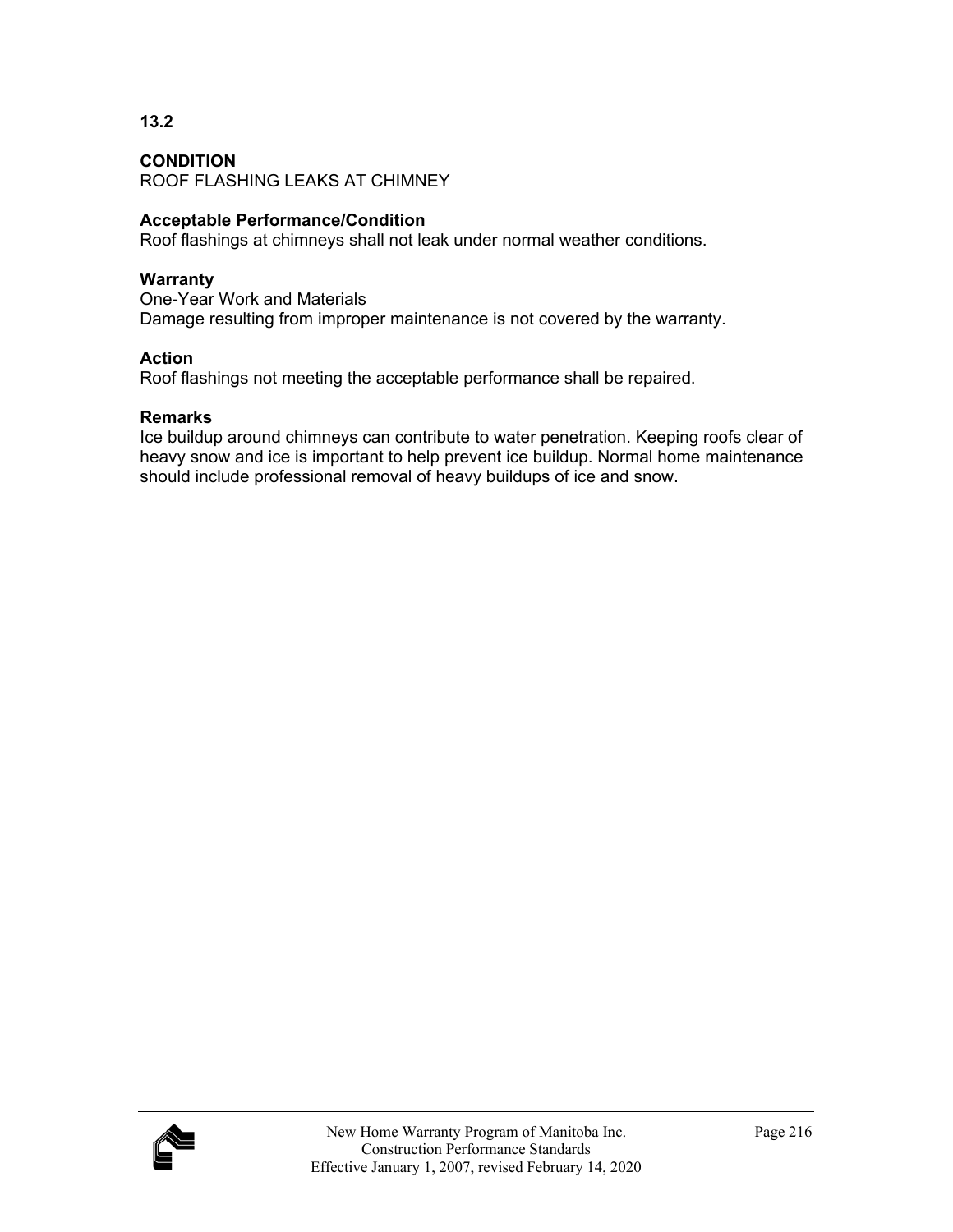**13.3** 

CHIMNEY SERVING SOLID-FUEL-BURNING (WOOD, PELLET, ETC.) APPLIANCE DOES NOT DRAW PROPERLY

# **Acceptable Performance/Condition**

A properly designed and constructed fireplace and chimney shall function properly. It is normal to expect temporary negative draft situations caused by high winds or obstructions such as large branches of trees too close to the chimney. Builder is to determine cause and correct if problem is one of installation of the fireplace.

# **Warranty**

One-Year Work and Materials

Damage resulting from improper maintenance or additions, deletions or alterations made by a homeowner is excluded from the warranty.

# **Action**

Chimneys not meeting the acceptable performance shall be repaired.

## **Remarks**

Chimneys may not draw properly if:

- adjacent buildings, trees or high winds create downdrafts
- $\bullet$  the chimney is plugged
- the chimney is cold
- the combustion air supply for the appliance is restricted.

Opening a window may help the chimney draw properly. Inspecting and cleaning the chimney is part of regular home maintenance.

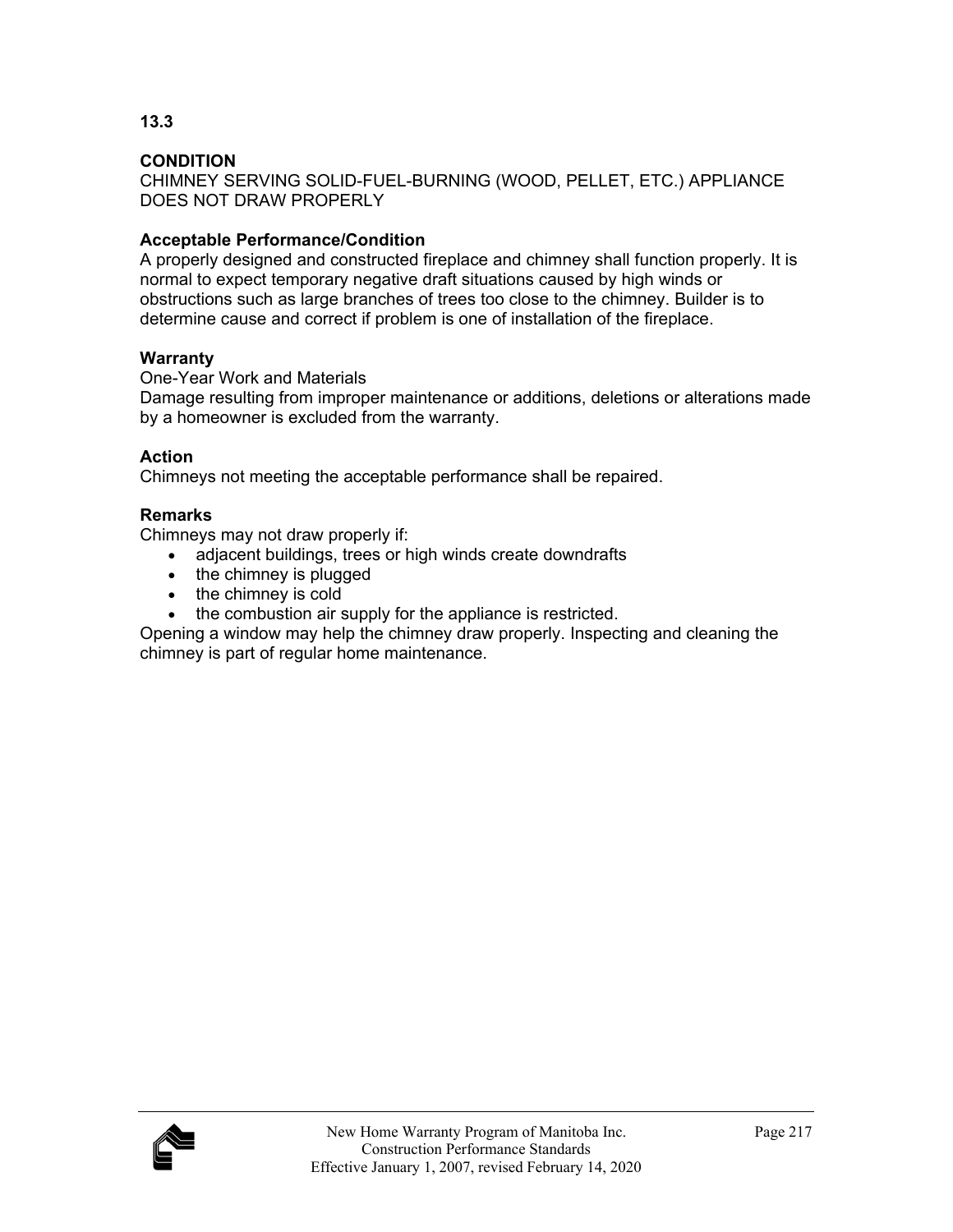## **CONDITION**

FIREPLACE FIREBOX PAINT COLOUR CHANGED

## **Acceptable Performance/Condition**

Fireplace firebox paint colour may change with time and use.

#### **Warranty**

None.

#### **Action**

None.

#### **Remarks**

Even though the firebox paint is designed for high temperatures, the paint may change colour.

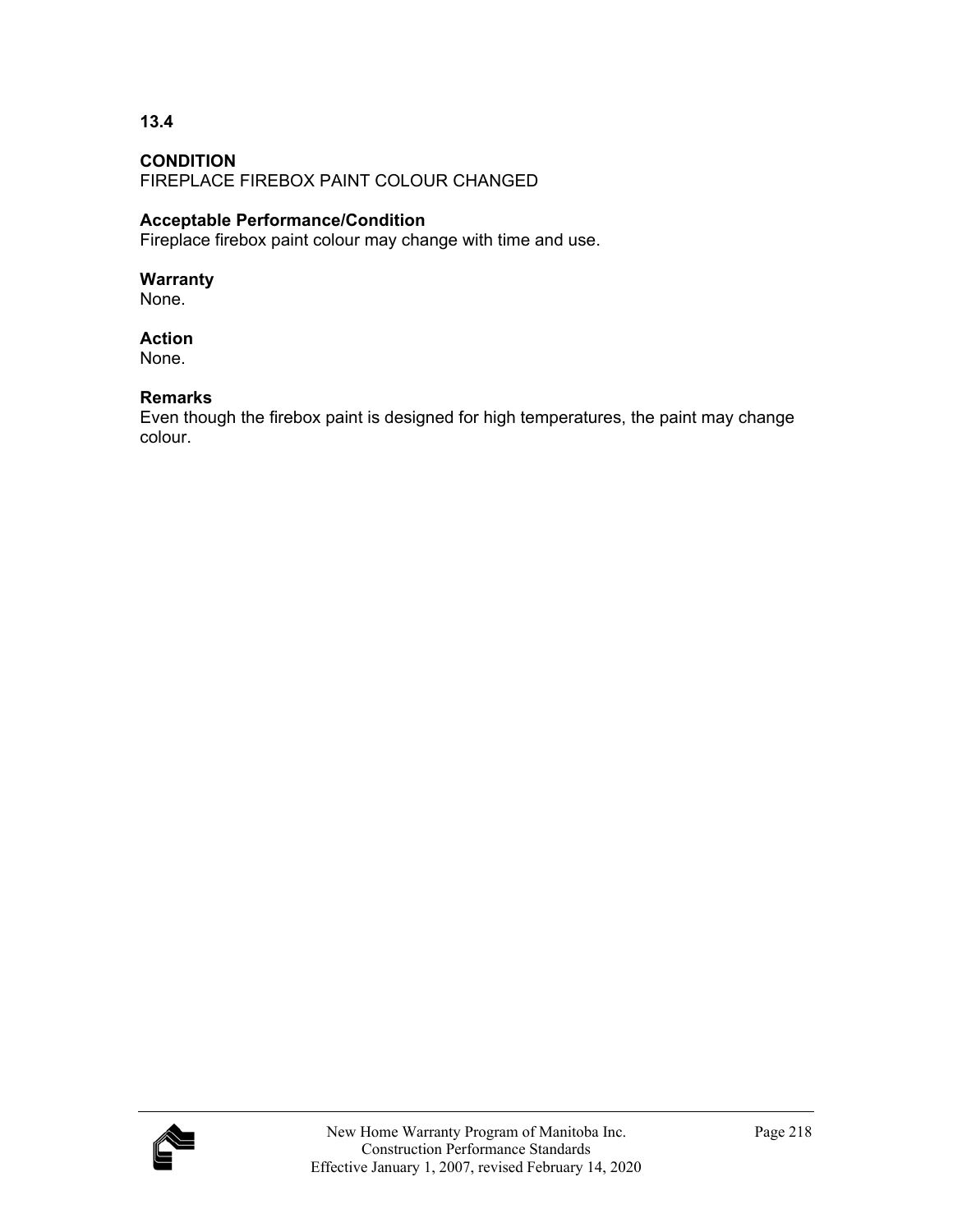**CONDITION**  FIREBRICK IS BROKEN

# **Acceptable Performance/Condition**

Firebrick shall not break during the warranty period. This condition is warranted only where a defect in work or material is demonstrated.

# **Warranty**

One-Year Work and Materials Damage resulting from improper maintenance or normal wear and tear is not covered by the warranty.

# **Action**

Firebricks not meeting the acceptable performance shall be repaired.

# **Remarks**

Firebrick provides the primary heat protection in the firebox. Overheating can cause premature cracking. Firebricks can be damaged by impact.

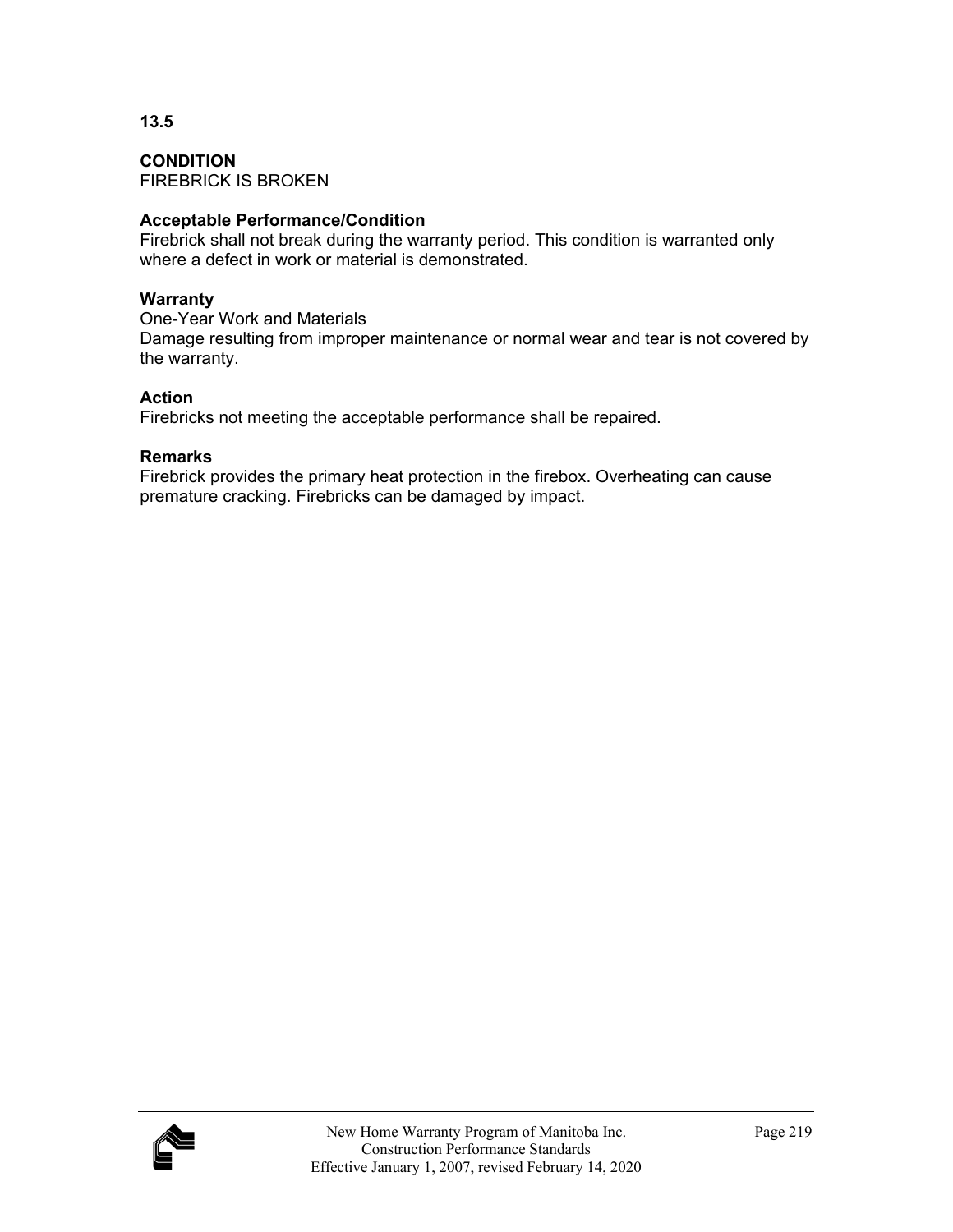**13.6** 

SCRATCH OR IMPERFECTION IN FACE OF FIREPLACE

# **Acceptable Performance/Condition**

The face of the fireplace shall not have scratches or imperfections at the time of occupancy when viewed from a distance of 1,500 mm.

# **Warranty**

One-Year Work and Materials Damage resulting from improper maintenance or normal wear and tear is not covered by the warranty.

# **Action**

Fireplaces not meeting the acceptable performance shall be repaired.

# **Remarks**

Any scratches or imperfections to the face of the fireplace are to be noted on the Certificate of Possession Form.

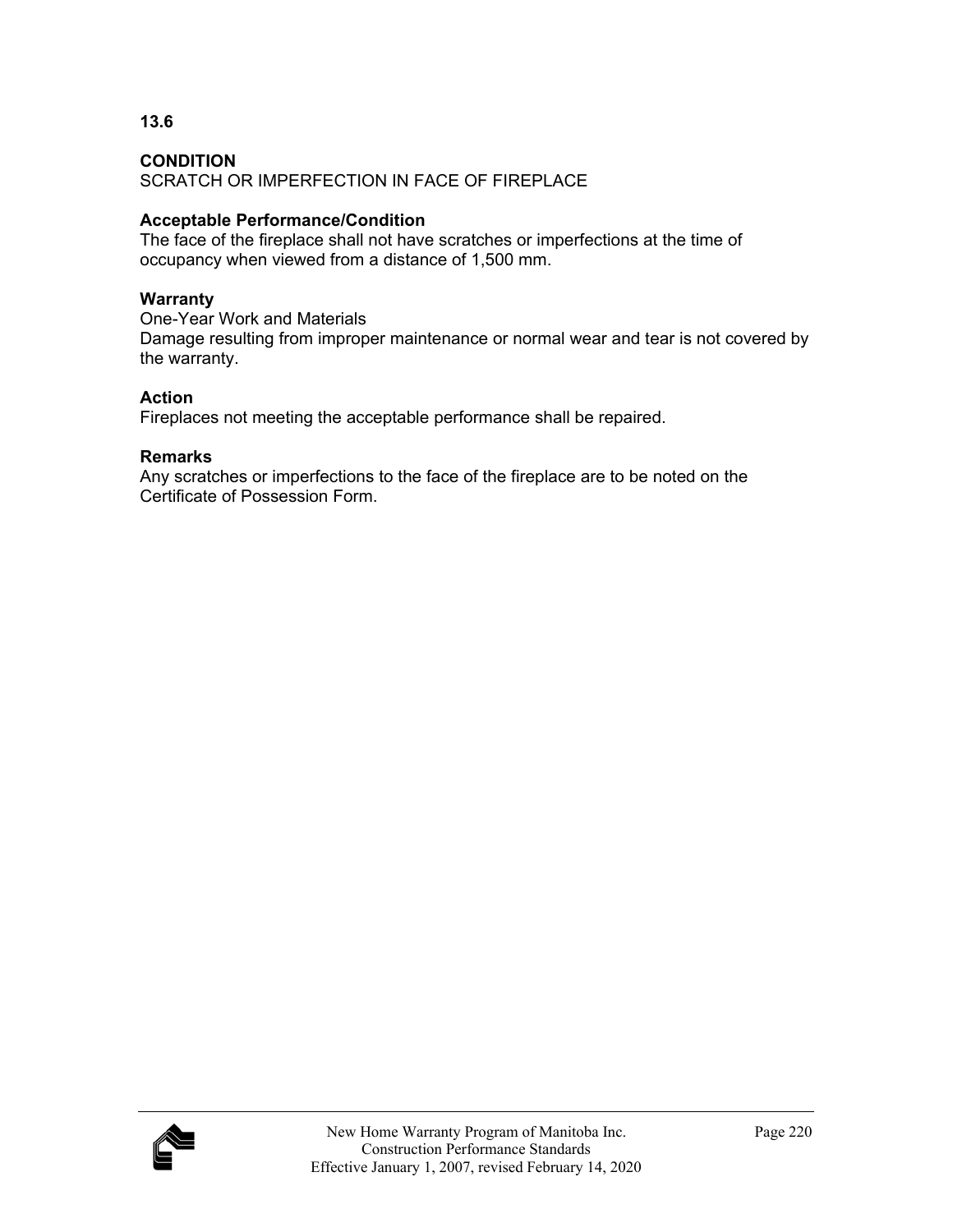# **Module 14 Garages & Exteriors**

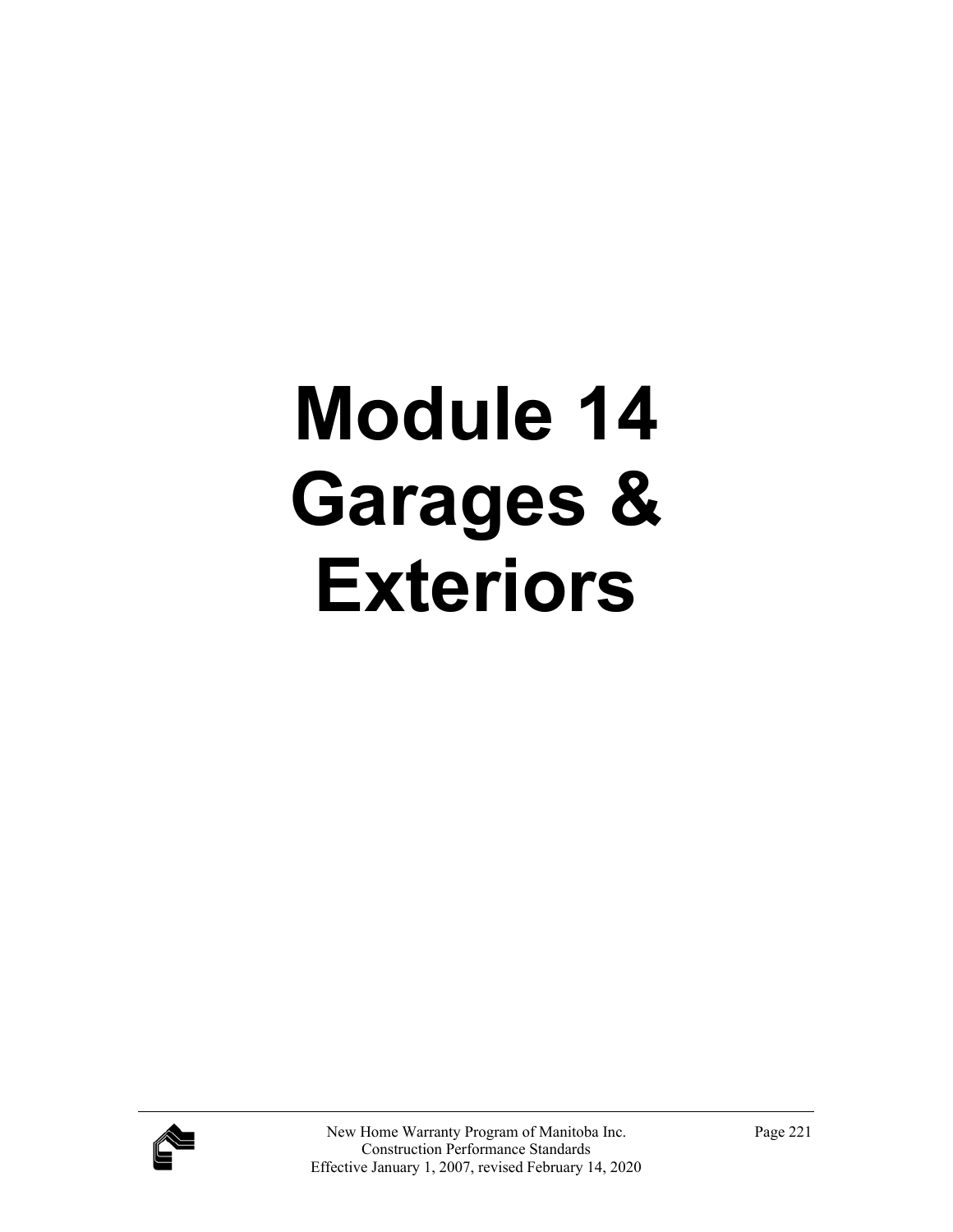**14.1** 

GARAGE DOORS DO NOT OPERATE PROPERLY

# **Acceptable Performance/Condition**

Overhead garage doors shall manually operate with relative ease without binding. An automatic garage door opener supplied and installed by the builder shall not interfere with the emergency manual operation of the door.

## **Warranty**

One-Year Work and Materials

Damage caused by improper maintenance or additions, deletions or alterations by the homeowner is not covered by the warranty.

# **Action**

Garage doors not meeting the acceptable performance shall be repaired.

# **Remarks**

Proper operation of overhead garage doors should be confirmed at the walk-through and any malfunction should be noted on the Certificate of Possession Form to avoid any dispute about whether the damage was caused by the builder. The builder is not responsible for the door operation if the homeowner has installed a garage door opener.

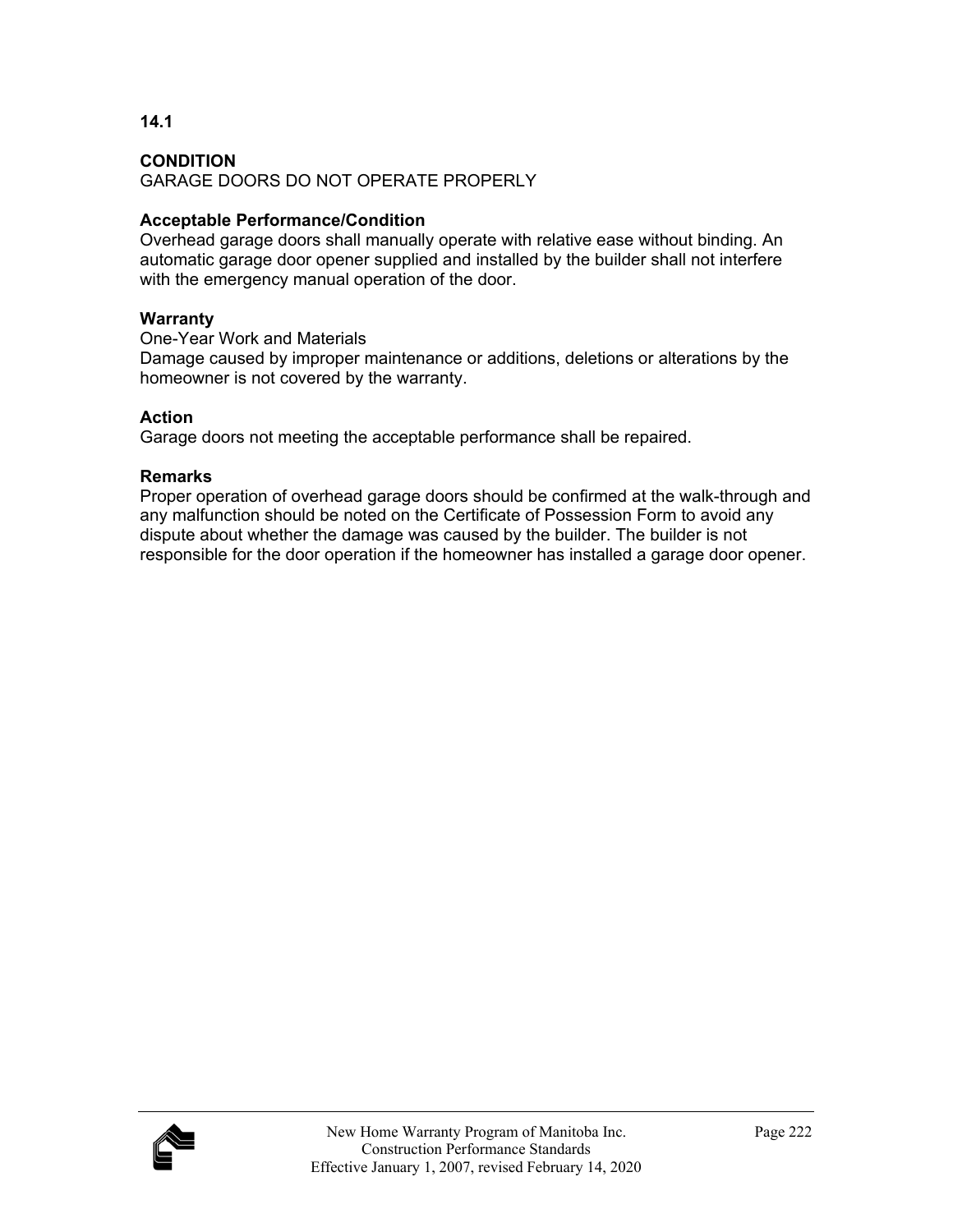**14.2** 

GARAGE DOORS (VEHICULAR AND MAN-DOORS) ALLOW ENTRANCE OF SNOW OR WATER

# **Acceptable Performance/Condition**

Garage doors shall be installed as recommended by the manufacturer. Some snow or water can be expected to enter under unusual conditions.

**Warranty**  None.

**Action**  None.

**Remarks**  None.

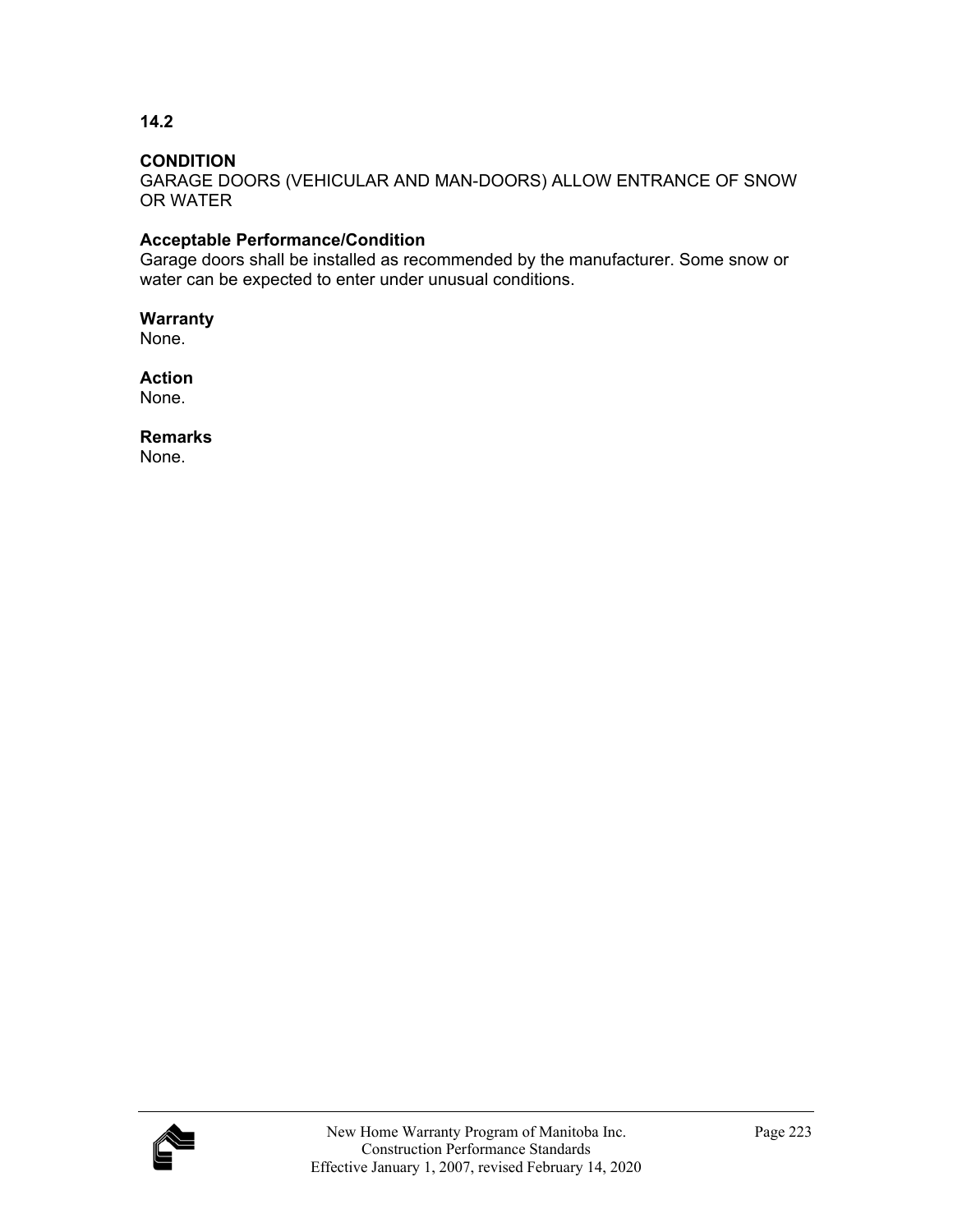**14.3** 

SETTLING, HEAVING OR SEPARATING OF LANDINGS OR STEPS

## **Acceptable Performance/Condition**

Stairs and landings supported by a foundation shall not heave, settle or separate from the main building more than 25 mm.

Stairs and landings not requiring a foundation are not restricted from movement.

#### **Warranty**

## One-Year Work and Materials

Settlement and subsidence of the land around the building or along utility lines, other than subsidence beneath the footings of the building, is excluded from the warranty. Damage resulting from normal shrinkage of materials due to drying after construction is not covered by the warranty.

## **Action**

Stairs, landings and decks not meeting the acceptable performance shall be repaired.

## **Remarks**

Concrete stairs having not more than two risers, and small wood stairs not attached to the building do not require foundations and are often affected by the settlement of supporting backfill this is not covered by the warranty.

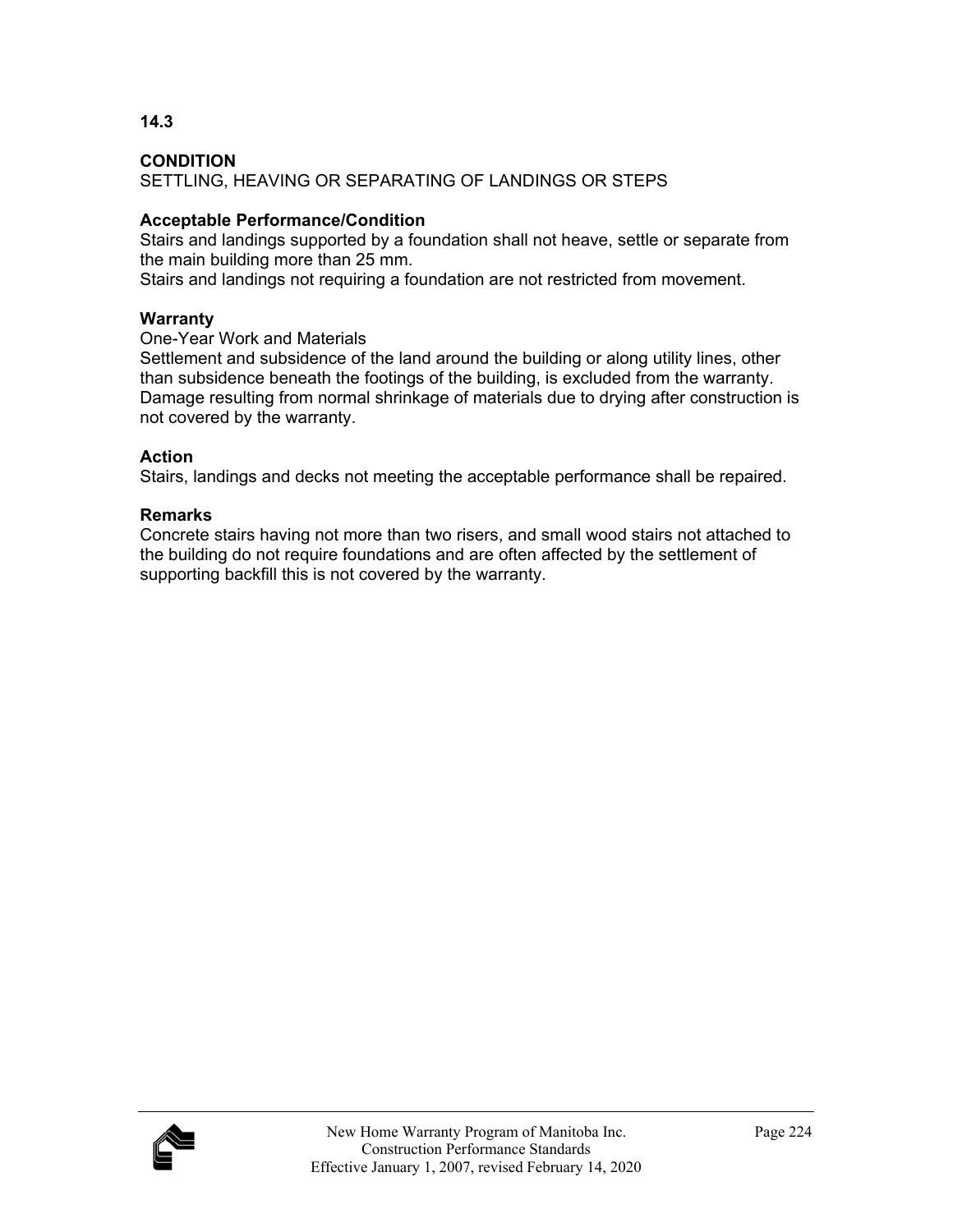**14.4** 

EXTERIOR PORCH OR VERANDA IS SPRINGY OR SHAKY

## **Acceptable Performance/Condition**

Exterior decks shall be designed and installed in accordance with the Building Code.

#### **Warranty**

One-Year Work and Materials

## **Action**

Porches or verandas not meeting the acceptable performance shall be repaired.

#### **Remarks**

None.

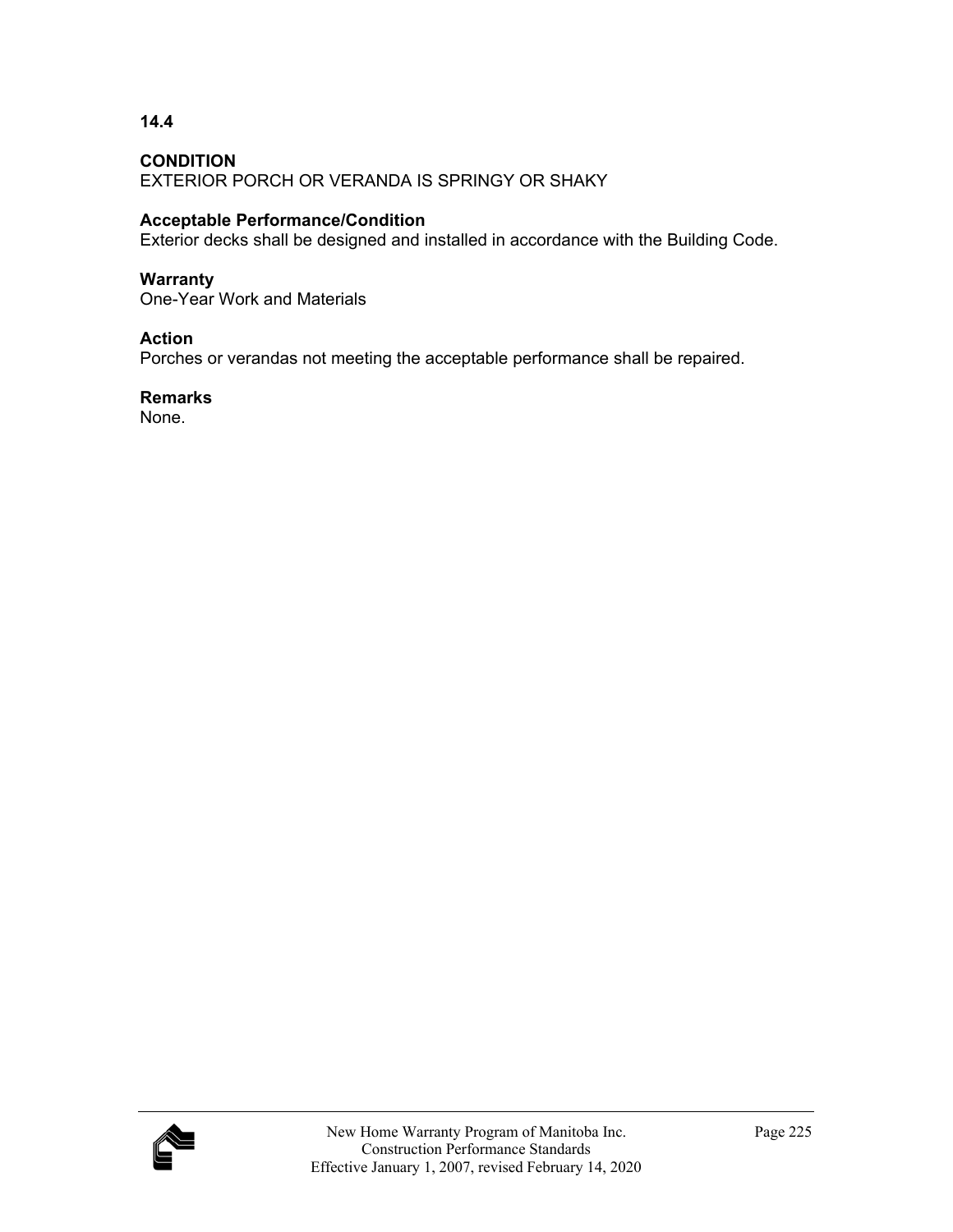**CONDITION**  EXTERIOR RAILING IS SHAKY

# **Acceptable Performance/Condition**

Exterior guards shall be designed and installed in accordance with the Building Code.

## **Warranty**

One-Year Work and Materials Damage resulting from improper maintenance or additions, deletions or alterations made by the homeowner is excluded from the warranty.

# **Action**

Exterior railings and guards not meeting the acceptable performance shall be repaired.

**Remarks** 

None.

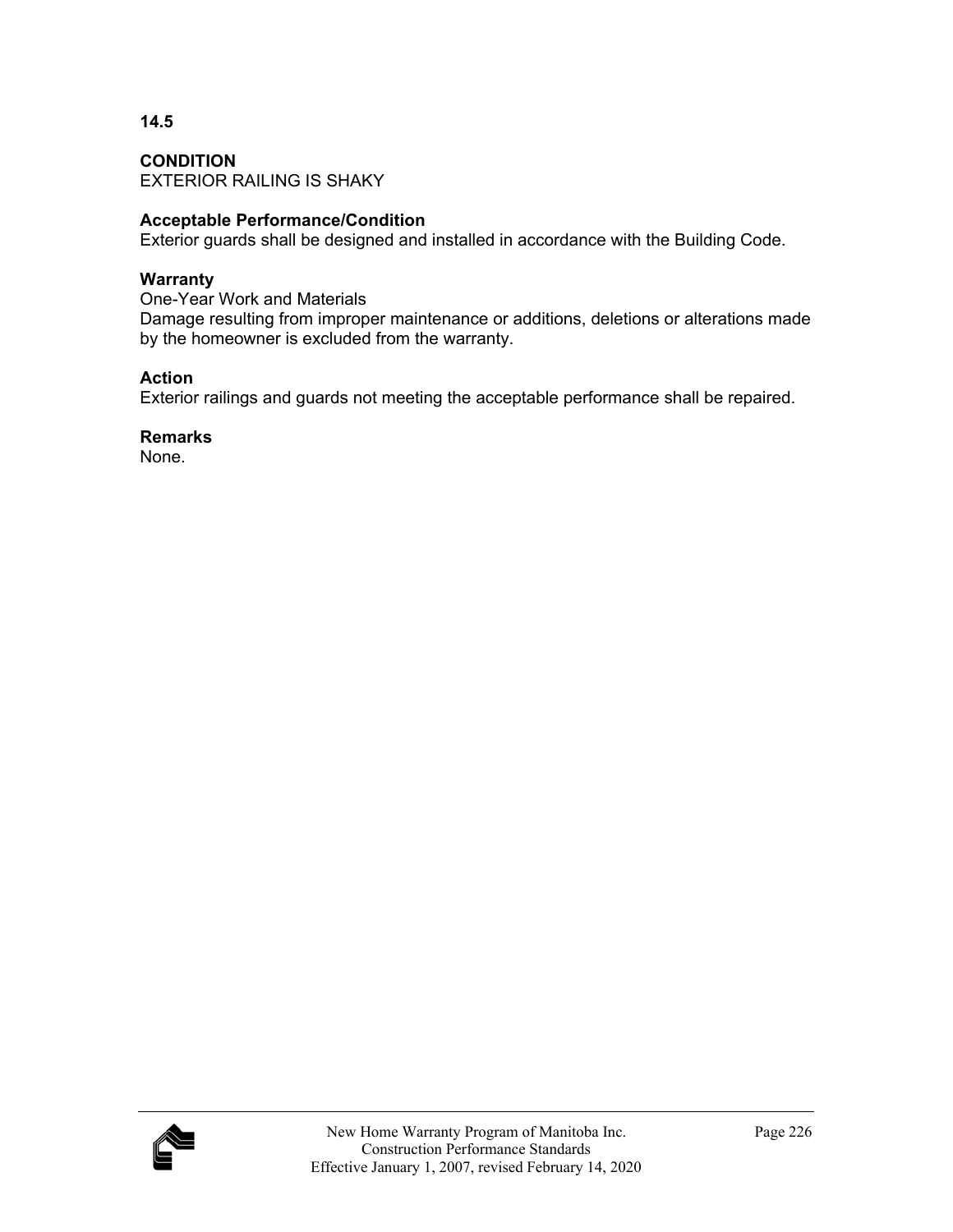**14.6** 

VERANDA BOARD SPACING IS NOT UNIFORM

# **Acceptable Performance/Condition**

Veranda boards forming the walking surface shall be spaced to provide a generally uniform appearance.

# **Warranty**

One-Year Work and Materials Normal shrinkage of materials due to drying after construction is not covered by warranty.

# **Action**

Veranda boards not meeting the acceptable condition shall be repaired.

# **Remarks**

Spacing between boards may be adjusted during installation to allow for construction variances.

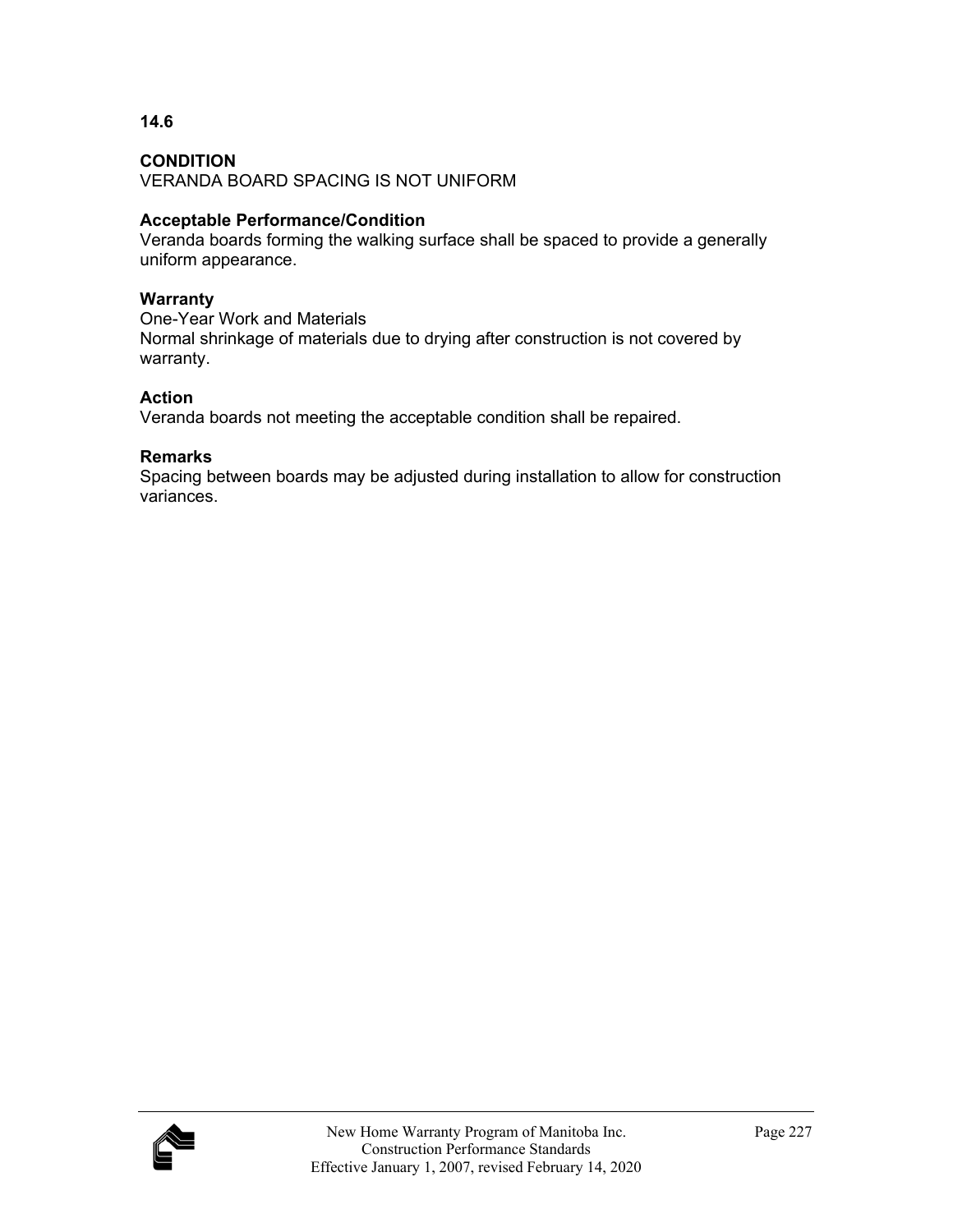**14.7** 

EXTERIOR WOOD HANDRAILS HAVE SLIVERS

# **Acceptable Performance/Condition**

Handrail surfaces meant to be touched shall not have slivers that prevent the handrails from being grasped.

## **Warranty**

One-Year Work and Materials Damage resulting from normal wear and tear is excluded from warranty.

# **Action**

Handrails not meeting the acceptable condition shall be repaired.

# **Remarks**

This condition is warranted only where there is a demonstrated defect in work or material supplied by the builder. Small slivers can develop from weathering and can be easily removed by sanding as part of normal home maintenance.